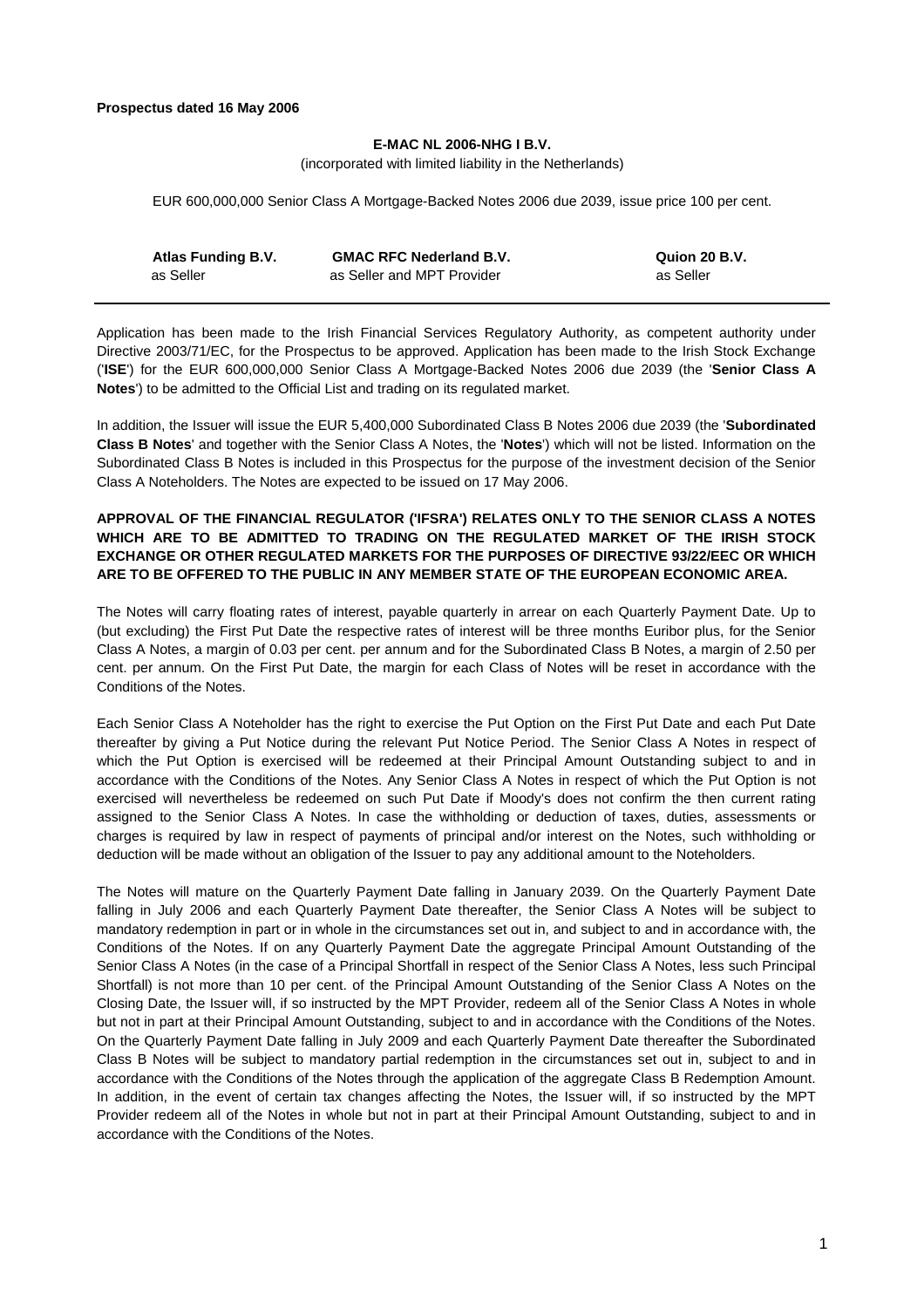It is a condition precedent to issuance that the Senior Class A Notes, on issue, be assigned an Aaa rating by Moody's. This security rating does not address the timely or ultimate payment of the Subordinated Extension Interest Part or of payments due to be made by the Issuer under the Put Option on a Put Date. A security rating is not a recommendation to buy, sell or hold securities and may be subject to revision, suspension or withdrawal at any time. Under no circumstances shall this Prospectus constitute an offer to sell or the solicitation of an offer to buy nor shall there be any sale of these securities in any jurisdiction in which such offer, solicitation or sale would be unlawful.

### **For a discussion of some of the risks associated with an investment in the Notes, see "Risk Factors" herein.**

The Notes will be indirectly secured by a pledge over the NHG Mortgage Receivables, the Beneficiary Rights, the balance on the Foundation Accounts (a jointly held pledge with other pledgees except for the balance on the Foundation Quion 20 Collection Account) and a pledge over other assets of the Issuer. The right to receive payment of interest and principal on the Subordinated Class B Notes will be subordinated and may be limited as further described herein.

The Notes of each Class will be initially represented by Temporary Global Notes in bearer form, without coupons, which are expected to be deposited with a common depositary for Euroclear and Clearstream, Luxembourg on or about the Closing Date. Interests in each Temporary Global Note will be exchangeable for interests in a Permanent Global Note of the relevant Class, without coupons, not earlier than 40 days after the Closing Date upon certification as to non-U.S. beneficial ownership. Interests in each Permanent Global Note will, in certain limited circumstances, be exchangeable for Notes in definitive bearer form as described in the Conditions of the Notes.

The Notes will be solely the obligations of the Issuer. The Notes will not be the obligations or responsibilities of, or guaranteed by, any other entity or person, in whatever capacity acting, including, without limitation, the Secured Parties, the Managers, the Floating Rate GIC Provider, the Extension Margin Agent, the Listing Agent, the Security Trustee, any sub-agents of the MPT Provider or any other person in whatever capacity acting. No liability whatsoever to Noteholders in respect of any failure by the Issuer to pay any amounts due under the Notes will be accepted by the Secured Parties, the Managers, the Floating Rate GIC Provider, the Extension Margin Agent, the Listing Agent, the Security Trustee, any sub-agents of the MPT Provider or any other person in whatever capacity. None of the Secured Parties, the Managers, the Floating Rate GIC Provider, the Extension Margin Agent, the Listing Agent and the Security Trustee, any sub-agent of the MPT Provider will be under any obligation whatsoever to provide additional funds to the Issuer (save in the limited circumstances described herein).

Capitalised terms used in this Prospectus, unless otherwise indicated, have the meanings as set out in Annex A to this Prospectus.

**Sole Bookrunner** 

# **ABN AMRO**

**Co-Lead** 

**GMAC-RFC Securities Europe**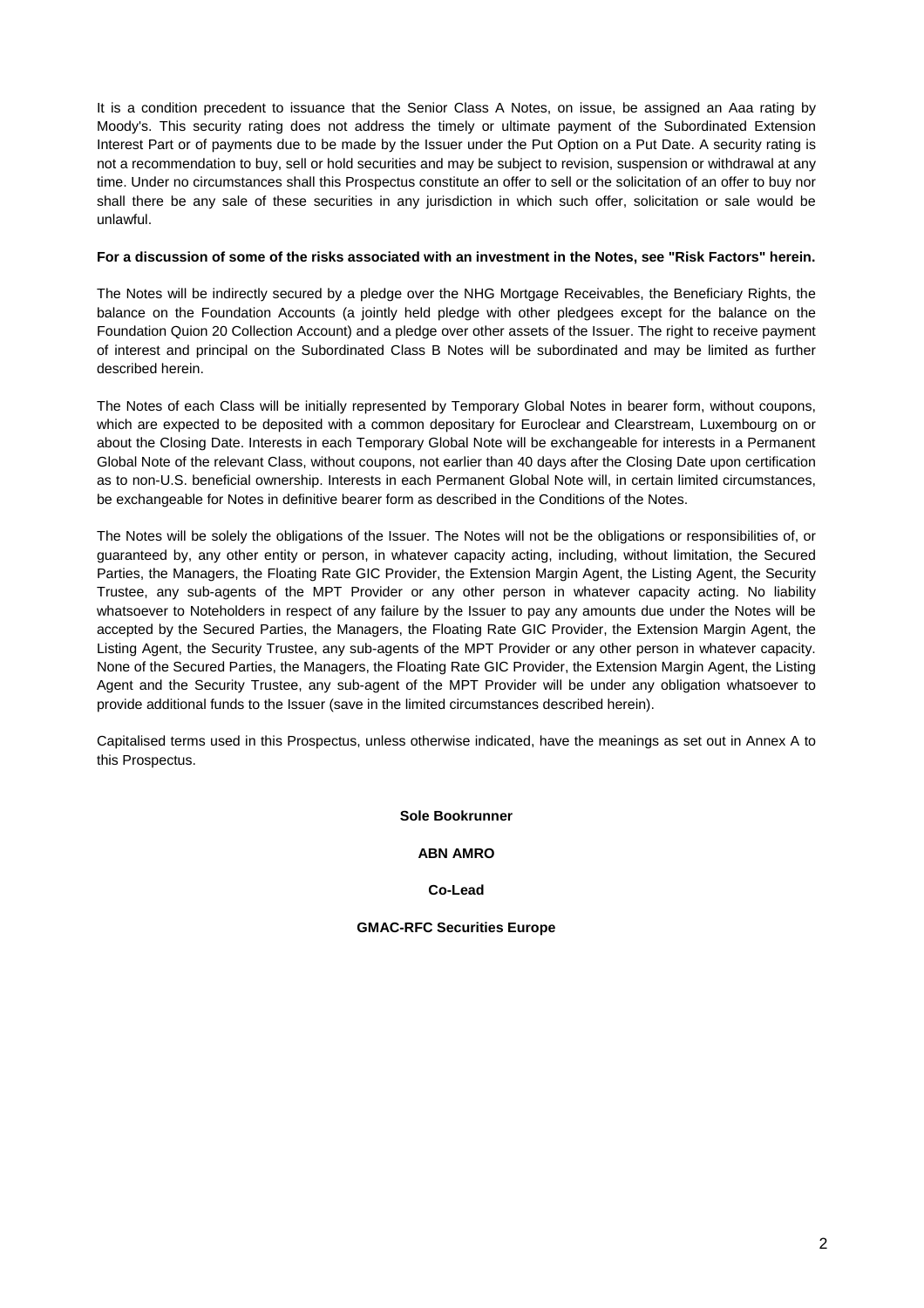### **IMPORTANT INFORMATION**

Only the Issuer is responsible for the information contained in this Prospectus, other than the information for which either the Sellers, Quion Hypotheekbemiddeling or Stater are responsible as referred to in the following three paragraphs. To the best of its knowledge and belief (having taken all reasonable care to ensure that such is the case) the information (except for the information for which either the Sellers, Quion Hypotheekbemiddeling or Stater are responsible as referred to in the following three paragraphs) contained in this Prospectus is in accordance with the facts and does not omit anything likely to affect the import of such information. Any information from third-parties contained in this Prospectus (except for the information for which the Sellers, Quion Hypotheekbemiddeling or Stater are responsible as referred to in the following three paragraphs) has been accurately reproduced and, as far as the Issuer is aware and able to ascertain from the information published by such third parties, does not omit anything likely to render the reproduced information inaccurate or misleading. The Issuer accepts responsibility accordingly.

The Sellers are responsible solely for the information contained in the following sections of this Prospectus: *Overview of the Netherlands Residential Mortgage Market, Description of the Sellers, Description of the Mortgage Loans, NHG Guarantee Programme, Mortgage Loan Underwriting and Origination* and *Administration of the NHG Mortgage Receivables.* To the best of the knowledge and belief of the Sellers (having taken all reasonable care to ensure that such is the case) the information contained in these sections is in accordance with the facts and does not omit anything likely to affect the import of such information. Any information from third-parties contained in these sections has been accurately reproduced and, as far as the Sellers are aware and able to ascertain from information published by such third parties, does not omit anything likely to render the reproduced information inaccurate or misleading. The Sellers accept responsibility accordingly.

Quion Hypotheekbemiddeling is responsible solely for the information contained in the section *Quion Hypotheekbemiddeling B.V.*. To the best of the knowledge and belief of Quion Hypotheekbemiddeling (having taken all reasonable care to ensure that such is the case) the information contained in this section is in accordance with the facts and does not omit anything likely to affect the import of such information. Quion Hypotheekbemiddeling accepts responsibility accordingly.

Stater is responsible solely for the information contained in the section *Stater Nederland B.V.*. To the best of the knowledge and belief of Stater (having taken all reasonable care to ensure that such is the case) the information contained in this section is in accordance with the facts and does not omit anything likely to affect the import of such information. Stater accepts responsibility accordingly.

No person has been authorised to give any information or to make any representation not contained in or not consistent with this Prospectus or any other information supplied in connection with the offering of the Notes and, if given or made, such information or representation must not be relied upon as having been authorised by the Issuer or any of the Managers.

Neither this Prospectus nor any part hereof constitutes an offer or an invitation to sell or a solicitation of an offer to buy the Notes in any jurisdiction to any person to whom it is unlawful to make such an offer or solicitation in such jurisdiction. The distribution of this document and the offering of the Notes in certain jurisdictions may be restricted by law.

Persons into whose possession this Prospectus (or any part hereof) comes are required to inform themselves about, and to observe, any such restrictions. A fuller description of the restrictions on offers, sales and deliveries of the Notes and on the distribution of this Prospectus is set out in *Purchase and Sale*. No one is authorised to give any information or to make any representation concerning the issue of the Notes other than those contained in this Prospectus in accordance with applicable laws and regulations.

Each investor contemplating purchasing any Notes should make its own independent investigation of the financial condition and affairs of the Issuer and its own appraisal of the creditworthiness of the Issuer. Neither this Prospectus nor any other information supplied in connection with the offering of the Notes constitutes an offer or invitation by or on behalf of the Issuer or any of the Managers to any person to subscribe for or to purchase any Notes.

Neither the delivery of this Prospectus at any time nor any sale made in connection with the offering of the Notes shall imply that the information contained herein is correct at any time subsequent to the date of this Prospectus. Neither the Issuer nor any other party has any obligation to update this Prospectus, after completion of the offer of the Notes.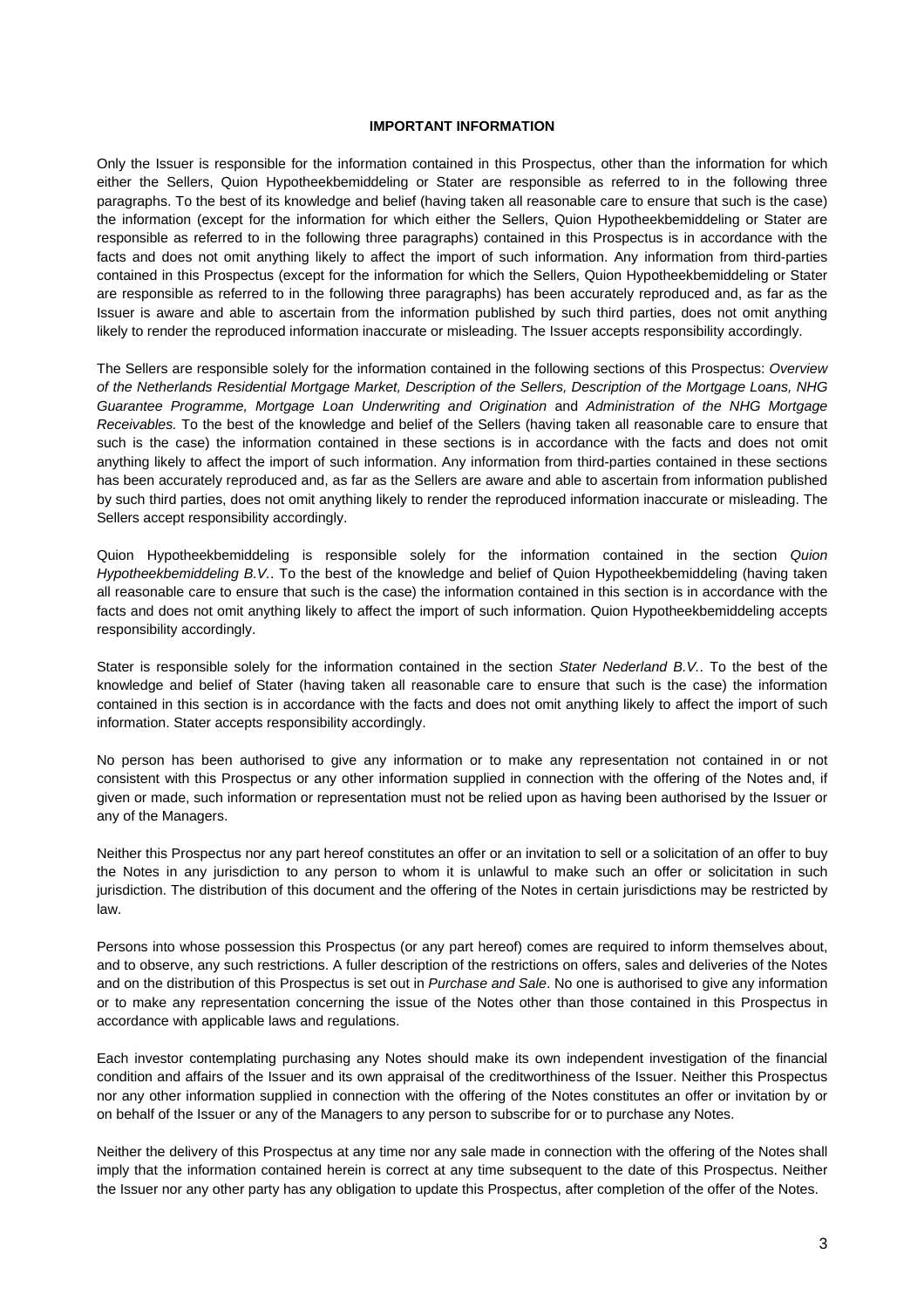The Managers and the Sellers expressly do not undertake to review the financial conditions or affairs of the Issuer during the life of the Notes. Investors should review, *inter alia*, the most recent financial statements of the Issuer when deciding whether or not to purchase, hold or sell any Notes during the life of the Notes.

The Notes have not been approved or disapproved by the US Securities and Exchange Commission, any state securities commission or any other regulatory authority, nor have any of the foregoing authorities passed upon or endorsed the merits of this offering or the accuracy or adequacy of this Prospectus. Any representation to the contrary is unlawful.

The Notes have not been and will not be registered under the United States Securities Act of 1933, as amended (the '**Securities Act**'), and include Notes in bearer form that are subject to United States tax law requirements. The Notes may not be offered, sold or delivered within the United States or to US persons as defined in Regulation S under the Securities Act except in certain transactions permitted by US tax regulations and Regulation S under the Securities Act (see *Purchase and Sale* below).

In connection with the issue of the Notes, ABN AMRO (as the '**Stabilising Manager**') (or any duly appointed person acting for the Stabilising Manager) may over-allot Notes (provided that the aggregate principal amount of Notes allotted does not exceed 105 per cent. of the aggregate Principal Amount Outstanding of the Notes) or effect transactions with a view to supporting the market price of the Notes at a level higher than that which might otherwise prevail. However, there is no assurance that the Stabilising Manager (or persons acting on behalf of a Stabilising Manager) will undertake stabilisation action. Any stabilisation action may begin on or after the date on which adequate public disclosure of the terms of the offer of the Notes is made and, if begun, may be ended at any time, but it must end no later than the earlier of 30 days after the issue date of the Notes and 60 days after the date of the allotment of the Notes. Stabilisation transactions shall be conducted in accordance with all applicable laws and regulations as amended from time to time.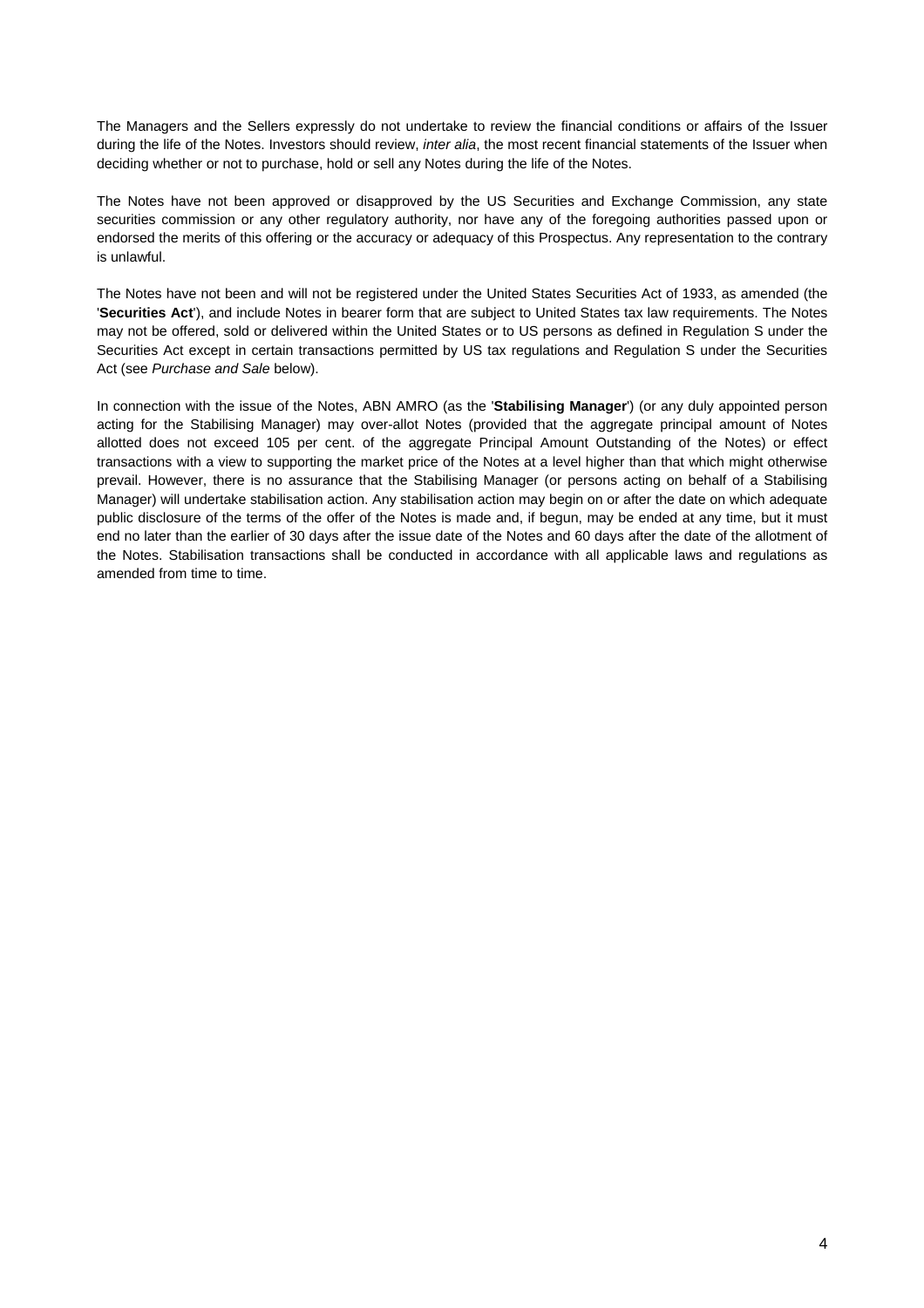# **CONTENTS**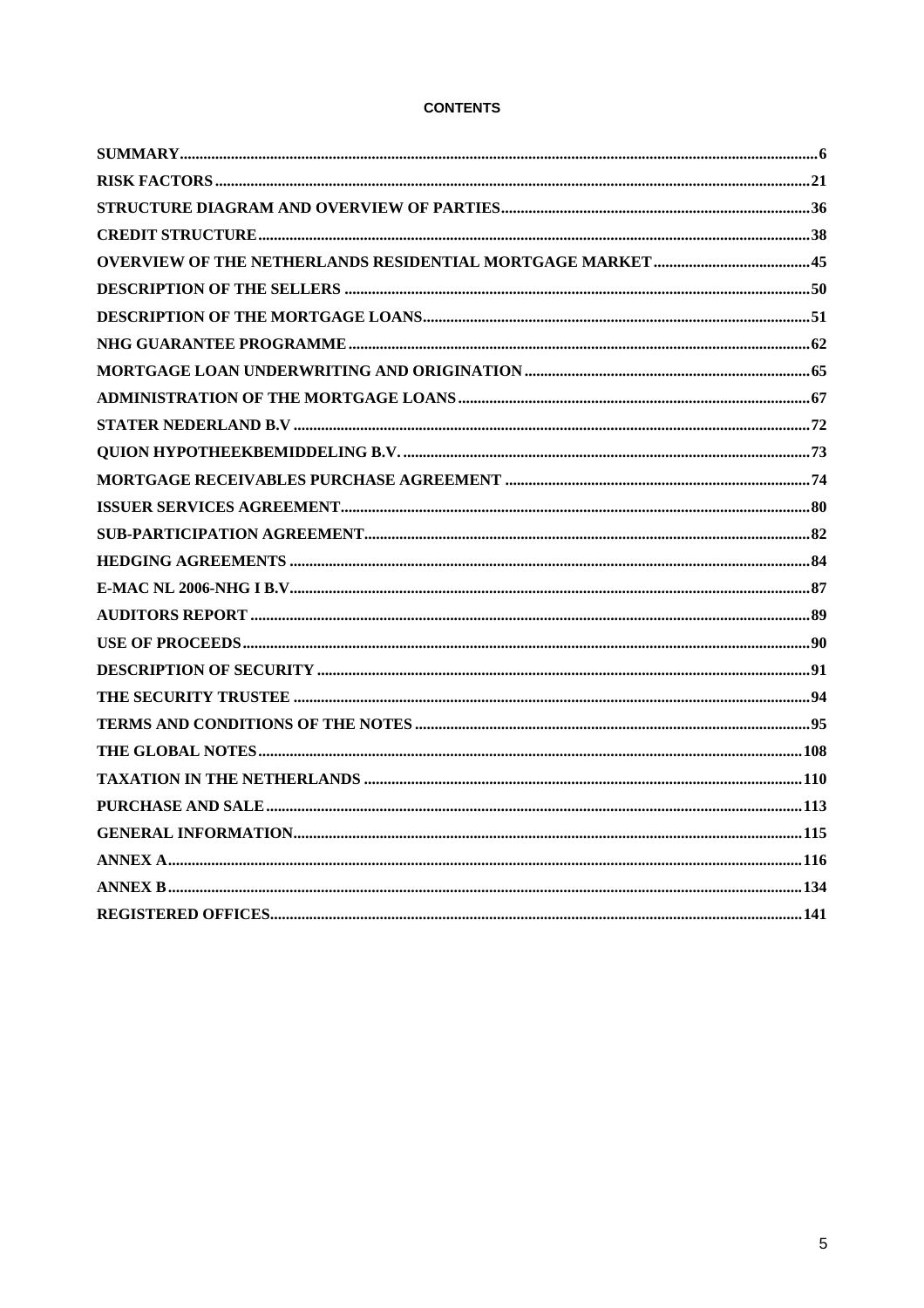### **SUMMARY**

*This summary must be read as an introduction to this Prospectus and any decision to invest in the Notes should be*  based on a consideration of the Prospectus as a whole, including any amendment and supplement thereto. Civil liability attaches to the Issuer, being the entity which has tabled the summary, and applied for its notification, but only *if the summary is misleading, inaccurate or inconsistent when read together with other parts of the Prospectus. Where a claim relating to the information contained in a Prospectus is brought before a court, the plaintiff investor might, under the national legislation of the relevant Member State, have to bear the costs of translating the Prospectus before the legal proceedings are initiated.* 

| <b>PARTIES:</b>      | See structure diagram below.                                                                                                                                                                                                                                                                                                                                                                                                                                                                                                                                                                                                                                                                                                                                                                                  |
|----------------------|---------------------------------------------------------------------------------------------------------------------------------------------------------------------------------------------------------------------------------------------------------------------------------------------------------------------------------------------------------------------------------------------------------------------------------------------------------------------------------------------------------------------------------------------------------------------------------------------------------------------------------------------------------------------------------------------------------------------------------------------------------------------------------------------------------------|
| THE NOTES:<br>Notes: | The Notes will be issued by the Issuer on the Closing Date.                                                                                                                                                                                                                                                                                                                                                                                                                                                                                                                                                                                                                                                                                                                                                   |
| <b>Issue Price:</b>  | The issue prices of the Notes will be as follows:                                                                                                                                                                                                                                                                                                                                                                                                                                                                                                                                                                                                                                                                                                                                                             |
|                      | (i)<br>the Senior Class A Notes 100 per cent.; and<br>(ii)<br>the Subordinated Class B Notes 100 per cent.                                                                                                                                                                                                                                                                                                                                                                                                                                                                                                                                                                                                                                                                                                    |
| Denomination:        | The Notes will be issued in denominations of EUR 100,000 each.                                                                                                                                                                                                                                                                                                                                                                                                                                                                                                                                                                                                                                                                                                                                                |
| Status and Ranking:  | The Notes of each Class rank pari passu without any preference or priority among<br>Notes of the same Class. In accordance with the Conditions of the Notes and the<br>Trust Deed payments of principal and interest on the Subordinated Class B Notes<br>are subordinated to, inter alia, payment of principal and interest on the Senior<br>Class A Notes. See further Terms and Conditions of the Notes.                                                                                                                                                                                                                                                                                                                                                                                                   |
| Interest:            | Interest on the Notes is payable by reference to a Floating Rate Interest Period<br>and will be payable quarterly on each Quarterly Payment Date in arrear in EUR in<br>respect of the Principal Amount Outstanding of the Notes on the first day of such<br>Floating Rate Interest Period. Each successive Floating Rate Interest Period will<br>commence on (and include) a Quarterly Payment Date and end on (but exclude)<br>the next succeeding Quarterly Payment Date, except for the first Floating Rate<br>Interest Period which will commence on (and include) the Closing Date and end<br>on (but exclude) the Quarterly Payment Date falling in July 2006. The interest will<br>be calculated on the basis of the actual days elapsed in the Floating Rate Interest<br>Period divided by 360 days. |
|                      | Interest on the Notes for each Floating Rate Interest Period from the Closing Date<br>until the First Put Date will accrue, at an annual rate equal to the sum of Euribor<br>for three months deposits in EUR (or, in respect of the first Floating Rate Interest<br>Period, the rate which represents the linear interpolation of Euribor for two and<br>three months deposits in EUR, rounded, if necessary, to the 5 <sup>th</sup> decimal place with<br>0.000005 being rounded upwards) as offered on or about 11.00 a.m. (Central<br>European time) on the day that is two Business Days preceding the first day of<br>each Floating Rate Interest Period plus the Initial Margins.                                                                                                                      |
|                      | As of the First Put Date, interest on the Notes will be equal to the sum of Euribor<br>for three months deposits plus the relevant Extension Margin (see Determination<br>of Extension Margins). From the First Put Date, the Subordinated Extension<br>Interest Part, if any, will be subordinated to certain other payment obligations of<br>the Issuer as set forth in the Interest Priority of Payments.                                                                                                                                                                                                                                                                                                                                                                                                  |
| Put Option:          | Each Senior Class A Noteholder has the right to exercise the Put Option on each<br>Put Date, by giving a Put Notice to the Issuer and the Principal Paying Agent<br>during the relevant Put Notice Period.                                                                                                                                                                                                                                                                                                                                                                                                                                                                                                                                                                                                    |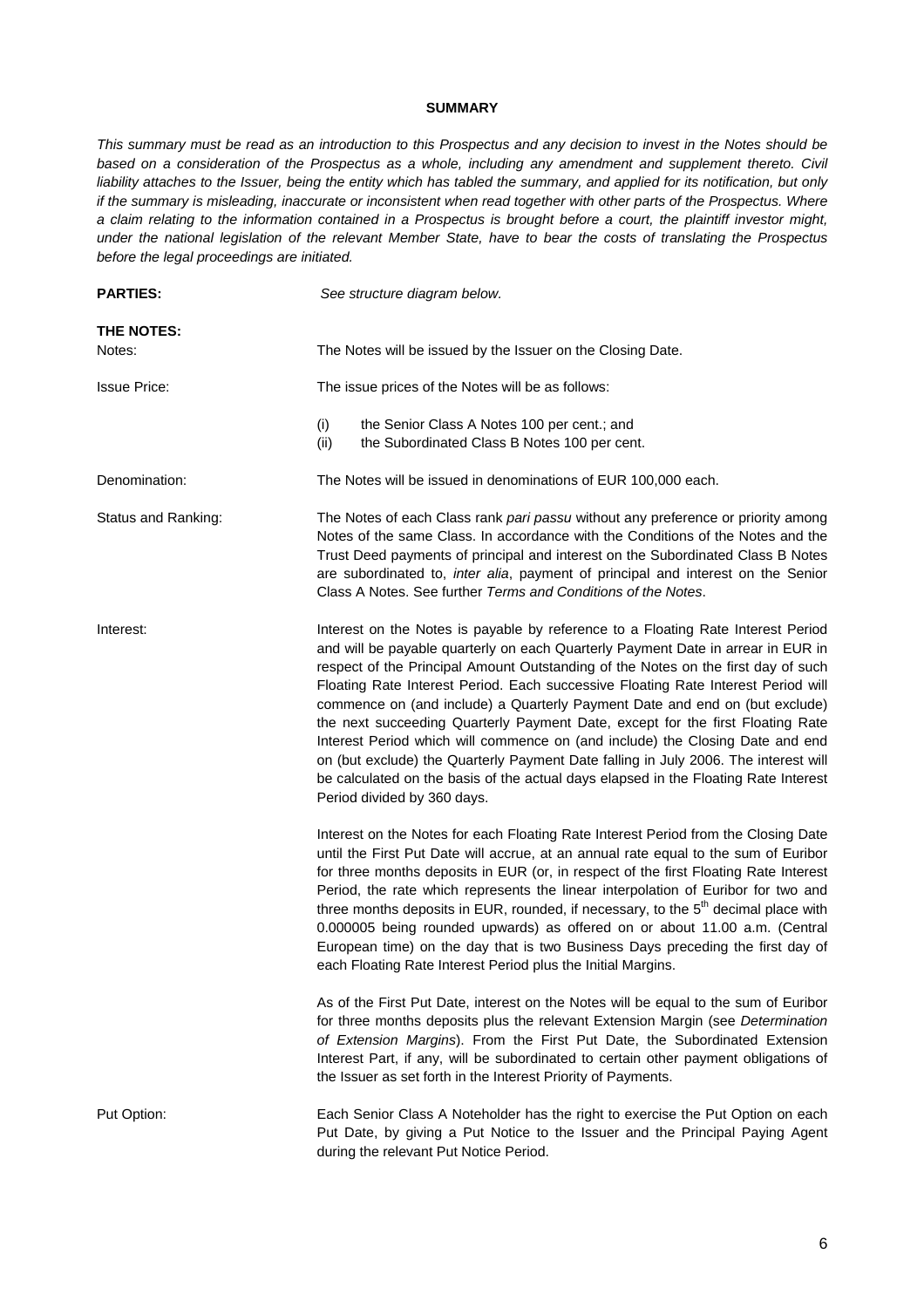As long as the Senior Class A Notes are represented by a Global Note or are in definitive form and held through Euroclear or Clearstream, Luxembourg, the Senior Class A Noteholders must, in order to exercise the Put Option in respect of a Senior Class A Note, deliver to the Issuer and the Principal Paying Agent a Put Notice within the relevant Put Notice Period, in accordance with the standard procedures of Euroclear and Clearstream, Luxembourg (which may include notice being given, on the Senior Class A Noteholder's instruction, by Euroclear or Clearstream, Luxembourg or any common depositary acting for them to the Issuer and the Principal Paying Agent by electronic means) in a form acceptable to Euroclear and Clearstream, Luxembourg from time to time and, at the same time present or procure the presentation of the relevant Global Note(s) to the Principal Paying Agent for notification accordingly.

 If the relevant Senior Class A Note is in definitive form and held outside Euroclear and Clearstream, Luxembourg, the Senior Class A Noteholder must, in order to exercise the Put Option, deliver within the relevant Put Notice Period, a Put Notice at the specified office of the Issuer and the Principal Paying Agent at any time during normal business hours of the Issuer and the Principal Paying Agent, specifying a bank account (or, if payment is required to be made by cheque, an address) to which payment is to be made under Condition of the Notes 6 accompanied by the relevant Senior Class A Note or evidence satisfactory to the Issuer that the relevant Senior Class A Note will, following delivery of the Put Notice, be held to its order or under its control.

In respect of the Put Option, the Issuer will make the following notifications: the Senior Class A Noteholders will be notified by an advertisement in the English language in the Financial Times and in at least one daily newspaper of wide circulation in the Netherlands. All notices in respect of Put Options will be sent to the Company Announcements Office of the ISE. In addition, the common depositary will be notified for communication to the relevant accountholders holding interests in the Global Notes representing such Senior Class A Notes (together hereinafter referred to as the '**Notifications**').

**With respect to the First Put Date**, the following is applicable:

 Sixty days prior to the First Put Date, the Notifications will announce the upcoming First Put Date and that any Senior Class A Notes in respect of which the Put Option is exercised will be redeemed in full, subject to Condition of the Notes 9, on such First Put Date and will set out (a) the Extension Margins; (b) the right to exercise the Put Option; (c) the assumed remaining average life of each Class of Senior Class A Notes; and (d) the requirement to give a Put Notice no later than by close of business on the forty-fifth day prior to the First Put Date (unless such day is not a business day, in which case the immediately preceding business day).

 The Senior Class A Notes, in respect of which the Put Option is not exercised, will not be redeemed on the First Put Date. The Senior Class A Notes in respect of which the Put Option is exercised will be redeemed in full, subject to Condition of the Notes 9, on the First Put Date.

 Five days before the First Put Date, the Issuer will make the Notifications setting out (a) which Senior Class A Notes will be redeemed in full, subject to Condition of the Notes 9, (b) the confirmation that the Servicing Advance will be received on the First Put Date and (c) the confirmation of Moody's of the then current rating assigned to the Senior Class A Notes as of the First Put Date after taking into account the redemption of the Senior Class A Notes in respect of which the Put Option has been exercised. In case Moody's is not able to confirm such rating assigned to the Senior Class A Notes, all Senior Class A Notes will be redeemed in full, subject to Condition of the Notes 9, on the First Put Date.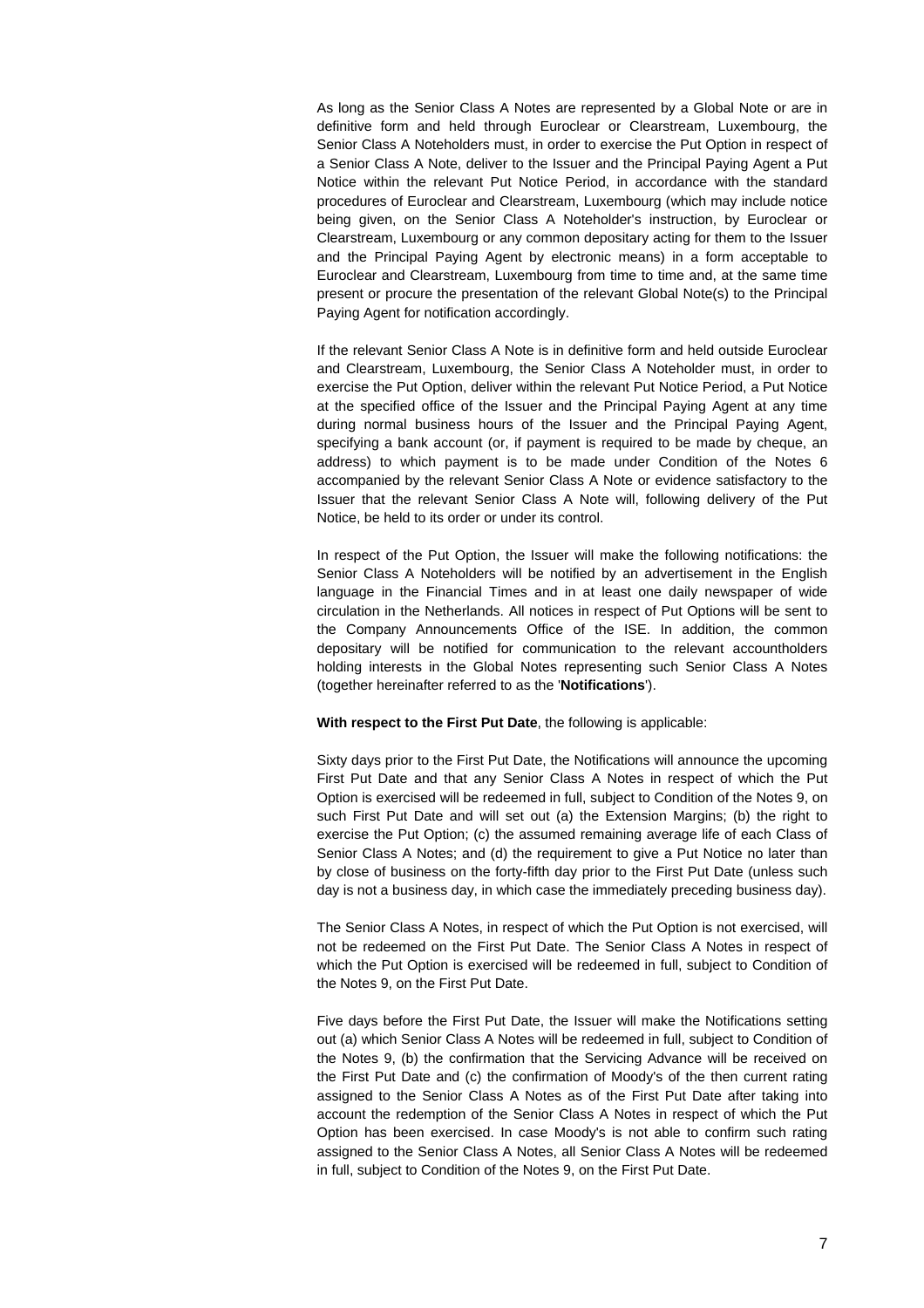Any Put Notice given by any Senior Class A Noteholders shall be irrevocable, except where prior to the First Put Date an Event of Default shall have occurred and be continuing in which event such Senior Class A Noteholder, at its option, may elect, by giving notice to the Issuer and the Principal Paying Agent, to withdraw the Put Notice given pursuant to this paragraph and instead to declare such Senior Class A Note forthwith due and payable pursuant to Condition of the Notes 10.

 On the First Put Date, the Senior Class A Notes in respect of which the Put Option has been exercised will be redeemed in full, subject to Condition of the Notes 9, using the proceeds from the Servicing Advance.

# **With respect to each Put Date after the First Put Date**, the following is applicable:

 Sixty days before each Put Date, Notifications will be made which set out (a) the right to exercise the Put Option and (b) the requirement to give a Put Notice no later than by close of business on the forty-fifth day prior to such Put Date (unless such day is not a business day, in which case the immediately preceding business day):

 The Senior Class A Notes, in respect of which the Put Option is not exercised, will not be redeemed on the Put Date. The Senior Class A Notes in respect of which the Put Option is exercised will be redeemed in full, subject to Condition of the Notes 9, on the relevant Put Date.

 Five days before the relevant Put Date, the Issuer will make the Notifications setting out (a) which Senior Class A Notes will be redeemed in full, subject to Condition of the Notes 9, (b) the confirmation that the Servicing Advance will be received on the relevant Put Date and (c) the confirmation of Moody's of the then current rating assigned to the Senior Class A Notes as of such Put Date after taking into account the redemption of the Senior Class A Notes in respect of which the Put Option has been exercised. In case Moody's is not able to confirm such rating assigned to the Senior Class A Notes, all Senior Class A Notes will be redeemed in full, subject to Condition of the Notes 9, on the relevant Put Date.

 Any Put Notice given by a holder of any Senior Class A Note shall be irrevocable, except where prior to the relevant Put Date an Event of Default shall have occurred and be continuing in which event such Senior Class A Noteholder, at its option, may elect, by giving notice to the Issuer and the Principal Paying Agent, to withdraw the Put Notice given pursuant to this paragraph and instead to declare such Senior Class A Note forthwith due and payable pursuant to Condition of the Notes 10.

 On the relevant Put Date, the Senior Class A Notes in respect of which the Put Option has been exercised will be redeemed in full, subject to Condition of the Notes 9, using the proceeds from the Servicing Advance.

**With respect to any Put Date**, the following is applicable:

 If the Issuer does not receive sufficient amounts from the MPT Provider (or another party) in the form of the Servicing Advance to fully redeem the Senior Class A Notes on any Put Date on which the Put Option has been exercised, principal payments on the Senior Class A Notes in respect of which the Put Option has been exercised will be materially adversely affected on such dates. It will not constitute an Event of Default if the Issuer does not redeem on the relevant Put Date the Senior Class A Notes in respect of which the Put Option has been exercised. In such case and on each Put Date thereafter payments on the Notes will be made in accordance with Conditions of the Notes 4, 6 and 9 as if the Put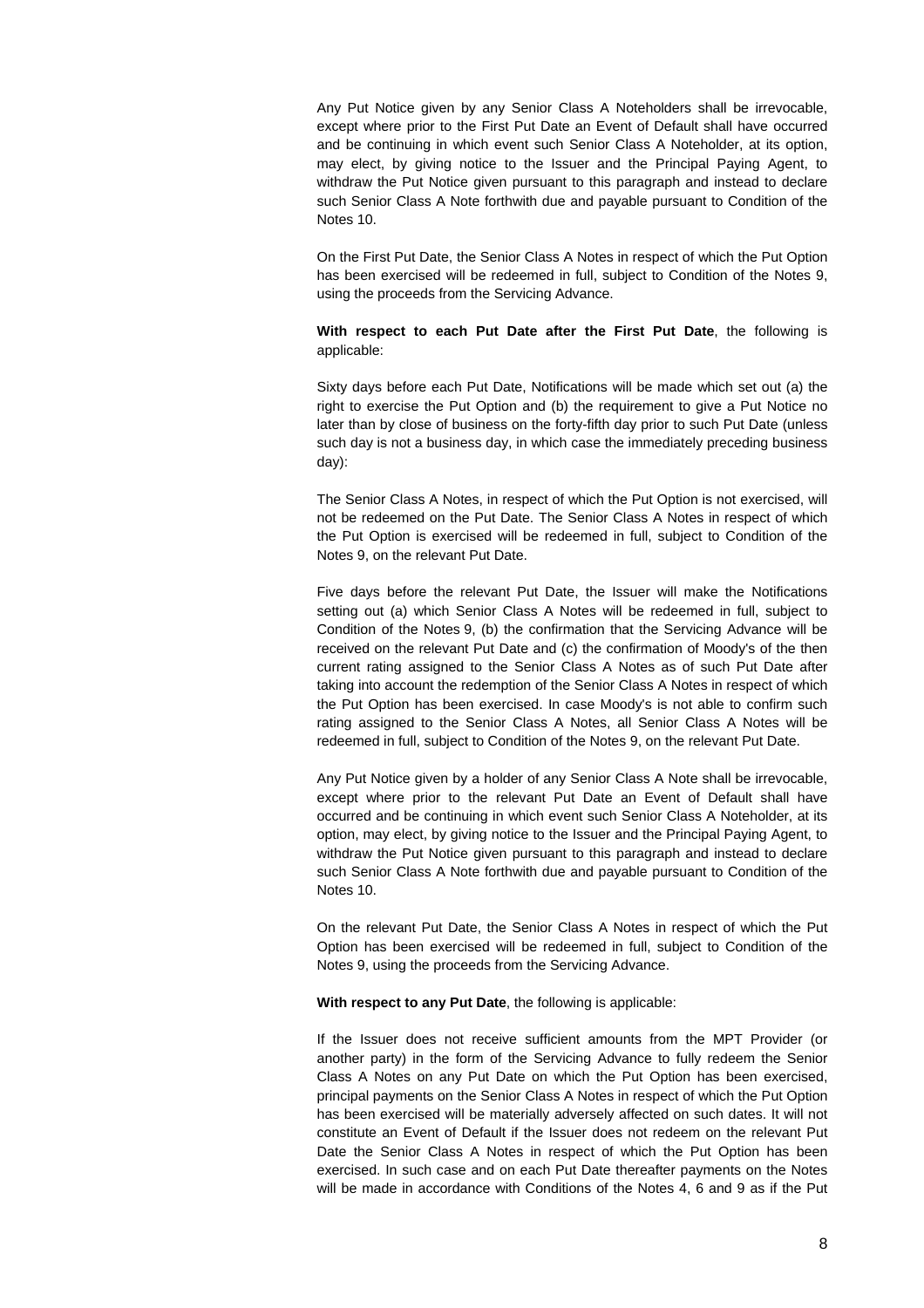Option had not been exercised, until the Put Date on which the Issuer receives a Servicing Advance (equal to the required amount as set out below under *Servicing Advance*).

 It should be noted that the Subordinated Class B Noteholders do not have the right to exercise the Put Option, although as of the First Put Date the relevant Extension Margin to the Subordinated Class B Notes will apply. Upon the Senior Class A Notes having been redeemed in full, the Reserve Account Target Level will become zero and, consequently, the Subordinated B Notes will be redeemed in accordance with Condition of the Notes 6(f).

Servicing Advance: The MPT Provider will undertake in the Issuer Services Agreement to grant the Issuer a Servicing Advance up to an amount equal to the aggregate Principal Amount Outstanding of the Senior Class A Notes which are subject to redemption, less the aggregate Principal Shortfall in respect of such Senior Class A Notes, if any, after applying the Notes Redemption Available Amount in respect of such date (excluding item (xii) hereof), to enable the Issuer to redeem such Senior Class A Notes in respect of which the Put Option is exercised or all Senior Class A Notes if the then current rating assigned to the Senior Class A Notes are not confirmed by Moody's as of the relevant Put Date (see *Risk Factors*). If the MPT Provider does not confirm that it will provide the Servicing Advance on the relevant Put Date on ultimately 42 days prior to such Put Date, the Security Trustee will within 14 days approach and request third parties (i) to grant the relevant Servicing Advance in respect of that relevant Put Date and in respect of one or more subsequent Put Dates and (ii) to purchase the Excess Mortgage Receivables, on terms substantially the same as set out in the Issuer Services Agreement. The Issuer will give the MPT Provider (or any other party providing the Servicing Advance) the right (to be exercised at its option and in its sole discretion) to acquire the Excess NHG Mortgage Receivables at a price equal to their Outstanding Principal Amounts, plus accrued but unpaid interest up to the relevant Put Date. At the request of the relevant Hedging Counterparty, the Issuer will stipulate as a condition for the sale of the Excess NHG Mortgage Receivables that the relevant part of the relevant Hedging Agreement will be novated to the purchaser of the Excess NHG Mortgage Receivables. The proceeds of such sale will be applied towards the repayment of the Servicing Advance by way of set off.

Determination of Extension

Margins: The Extension Margins applicable as of the First Put Date in respect of each Class of Notes will be set as follows:

> The Extension Margin Agent will select a panel of five of the then leading European securitisation underwriters. Such underwriters will be requested by the Extension Margin Agent to give quotes for the Extension Margins based on the following assumptions:

- (a) no Senior Class A Noteholder exercises its Put Option;
- (b) the Senior Class A Notes will have a remaining assumed average life (on a 30/360 basis) based on a constant prepayment rate ('**CPR**') of 8 per cent. applied to the then outstanding NHG Mortgage Receivables;
- (c) the interest rate applicable to a Mortgage Loan will not change on an interest reset date;
- (d) the NHG Mortgage Receivables are not prepaid on an interest reset date (other than what is effected by the assumed CPR);
- (e) no delinquencies and no defaults in respect of the NHG Mortgage Receivables will occur;
- (f) the Conditions of the Notes remain the same;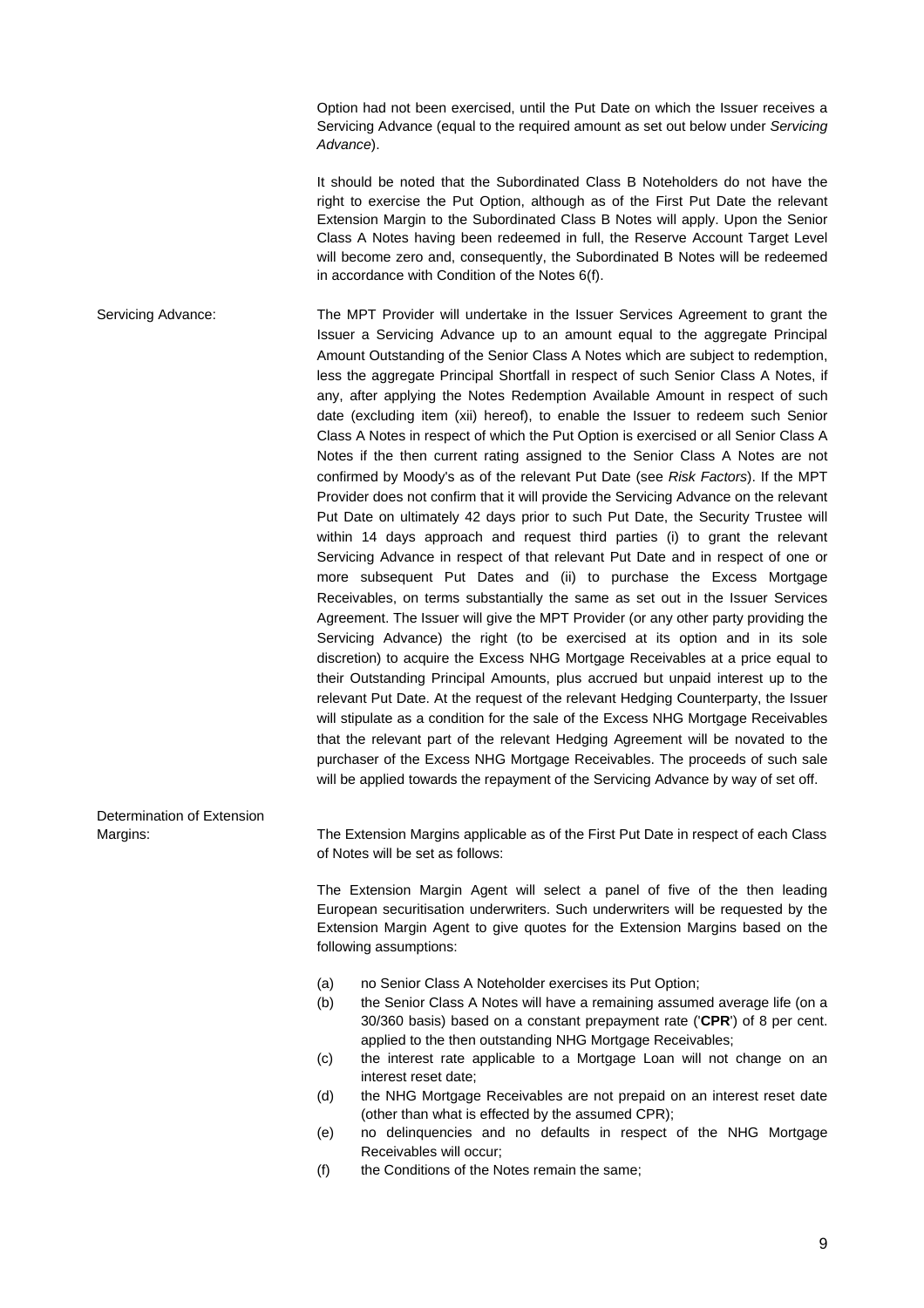|                             | there will be no Further Advances and/or repurchases of the Mortgage<br>(g)<br>Receivables by the relevant Sellers;<br>the Clean-Up Call Option will be exercised; and<br>(h)<br>the then current rating assigned to the Senior Class A Notes will be<br>(i)<br>confirmed on the First Put Date by Moody's.                                                                                                                                                                                                                                                                                                                                                                                                                                                                                                                                                                                                                                                  |
|-----------------------------|--------------------------------------------------------------------------------------------------------------------------------------------------------------------------------------------------------------------------------------------------------------------------------------------------------------------------------------------------------------------------------------------------------------------------------------------------------------------------------------------------------------------------------------------------------------------------------------------------------------------------------------------------------------------------------------------------------------------------------------------------------------------------------------------------------------------------------------------------------------------------------------------------------------------------------------------------------------|
|                             | The Extension Margins will be equal to the arithmetic mean (rounded, if<br>necessary, to the nearest basis point) of such five quotes of such underwriters as<br>determined by the Extension Margin Agent. The Extension Margins shall be<br>notified to the Noteholders on the 60 <sup>th</sup> day prior to the First Put Date in accordance<br>with Condition of the Notes 6(e)(iv)(b).                                                                                                                                                                                                                                                                                                                                                                                                                                                                                                                                                                   |
|                             | After the determination of the Extension Margins as of the First Put Date the<br>Extension Margins will not be changed.                                                                                                                                                                                                                                                                                                                                                                                                                                                                                                                                                                                                                                                                                                                                                                                                                                      |
| Clean-Up Call Option:       | If on any Quarterly Payment Date the aggregate Principal Amount Outstanding of<br>the Senior Class A Notes (in the case of a Principal Shortfall in respect of the<br>Senior Class A Notes, less such aggregate Principal Shortfall) is not more than ten<br>(10) per cent. of the aggregate Principal Amount Outstanding of the Senior Class<br>A Notes on the Closing Date, the Issuer will, if so instructed by the MPT Provider,<br>exercise the Clean-Up Call Option. Each of the Sellers has undertaken in the<br>Mortgage Receivables Purchase Agreement to repurchase and accept re-<br>assignment of the then outstanding Relevant NHG Mortgage Receivables from the<br>Issuer at their respective Outstanding Principal Amounts, plus accrued but unpaid<br>interest, in the event the Issuer exercises the Clean-Up Call Option.                                                                                                                  |
| Average Life:               | The estimated average life (on a 30/360 basis) of the Senior Class A Notes from<br>the Closing Date up to the First Put Date based on the assumptions that (a) the<br>Closing Date is 8 May 2006; (b) there will be a CPR of 8 per cent.; (c) the interest<br>rate applicable to a Mortgage Loan will not change on an interest reset date; (d)<br>the NHG Mortgage Receivables will not be prepaid on an interest reset date (other<br>than what is effected by the assumed CPR); (e) no delinquencies and no defaults<br>in respect of the NHG Mortgage Receivables will occur, (f) there will be no Further<br>Advances or repurchases of the NHG Mortgage Receivables by the relevant<br>Sellers, (g) none of the relevant Sellers will grant a Further Advance to a<br>Borrower, and (h) the New NHG Mortgage Receivables to be purchased during<br>the Pre-funding Period will meet the assumptions set forth in Annex B hereto, will<br>be 7.8 years. |
|                             | The expected amortisation profile of the Senior Class A Notes (based on the<br>assumptions stated above) is set out in Annex B hereto.                                                                                                                                                                                                                                                                                                                                                                                                                                                                                                                                                                                                                                                                                                                                                                                                                       |
| <b>Final Maturity Date:</b> | Unless previously redeemed, the Issuer will, subject to the Conditions of the<br>Notes, redeem the Notes at their respective Principal Amount Outstanding on the<br>Final Maturity Date.                                                                                                                                                                                                                                                                                                                                                                                                                                                                                                                                                                                                                                                                                                                                                                     |
| Mandatory Redemption:       | On the Quarterly Payment Date falling in July 2006 and each Quarterly Payment<br>Date thereafter, provided that the Security Trustee has not given an Enforcement<br>Notice to the Issuer in accordance with Condition of the Notes 10, the Issuer will<br>be obliged to apply the Notes Redemption Available Amount to redeem in whole<br>or in part the Senior Class A Notes at their respective Principal Amount<br>Outstanding.                                                                                                                                                                                                                                                                                                                                                                                                                                                                                                                          |
|                             | The Subordinated Class B Notes will be subject to mandatory partial redemption<br>on the Quarterly Payment Date falling in July 2009 and each Quarterly Payment<br>Date thereafter, provided that the Security Trustee has not given an Enforcement<br>Notice to the Issuer in accordance with Condition of the Notes 10. For the amount<br>available for redemption of the Subordinated Class B Notes on a Quarterly                                                                                                                                                                                                                                                                                                                                                                                                                                                                                                                                        |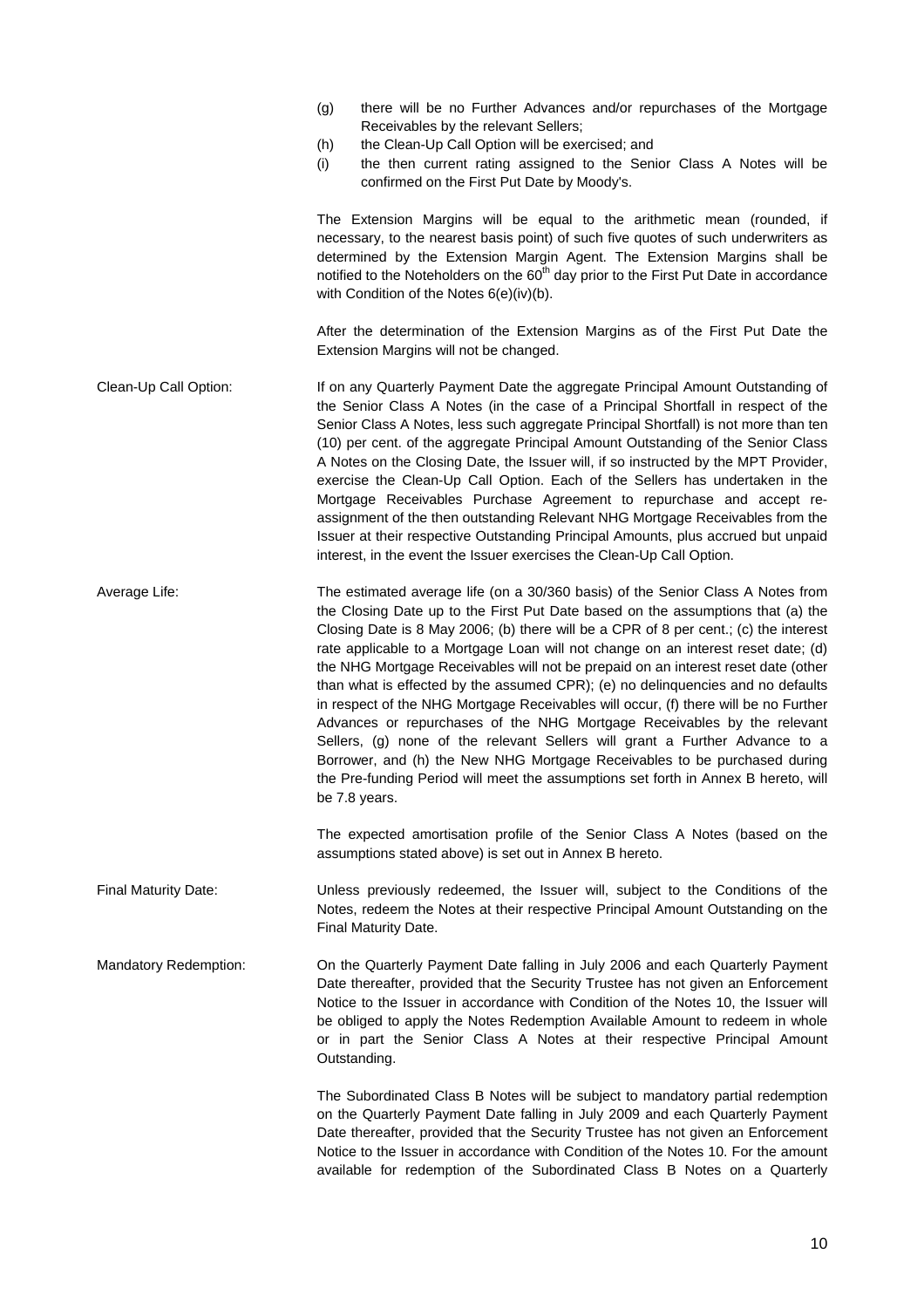Payment Date reference is made to *Credit-Structure* under *Reserve Account* and *Terms and Conditions of the Notes* under Condition of the Notes *6(f)*.

- Method of Payment: For so long as the Notes are represented by a Global Note, payments of principal and interest will be made by giro transfer in EUR to a common depositary for Euroclear and Clearstream, Luxembourg for the credit of the respective accounts of the Noteholders.
- Withholding tax: All payments of, or in respect of, principal of and interest on the Notes will be made without withholding of, or deduction for, or on account of any present or future taxes, duties, assessments or charges of whatsoever nature imposed or levied by or on behalf of the Netherlands, any authority therein or thereof having power to tax, unless the withholding or deduction of such taxes, duties, assessments or charges is required by law. In that event, the Issuer will make the required withholding or deduction of such taxes, duties, assessments or charges for the account of the Noteholders and will have no obligation to pay any additional amounts to such Noteholders. In particular, but without limitation, no additional amounts will be payable in respect of any Note or Coupon presented for payment where such withholding or deduction is imposed on a payment to an individual and is required to be made pursuant to any European Union Directive on the taxation of savings that was adopted on 3 June 2003 or any law implementing or complying with, or introduced in order to conform to, such directive. See further paragraph *European Union Directive on taxation of savings*.
- Redemption for tax reasons: In the event of certain tax changes affecting any Class(es) of Notes, including in the event that the Issuer is or will be obliged to make any withholding or deduction from payments in respect of the Notes (although the Issuer will not have any obligation to pay additional amounts in respect of any such withholding or deduction) which is evidenced by written legal tax advice, the Issuer will, if so directed by the MPT Provider, redeem all (but not some only) of the Notes at their respective Principal Amount Outstanding together with accrued but unpaid interest thereon up to but excluding the date of such redemption, subject to and in accordance with the Conditions of the Notes. No Class of Notes may be redeemed under such circumstances unless the other Classes of Notes (or such of them as are then outstanding) are also redeemed in full at the same time.
- Use of proceeds: The Issuer will use the net proceeds from the issue of the Senior Class A Notes less the Pre-funded Amount to pay to the Sellers part of the Initial Purchase Price for the NHG Mortgage Receivables pursuant to the provisions of the Mortgage Receivables Purchase Agreement (see *Mortgage Receivables Purchase Agreement* and *Use of Proceeds*). However, an amount equal to the aggregate Construction Amount will be withheld by the Issuer and be deposited on the Construction Account (see *Mortgage Receivables Purchase Agreement*).

 The proceeds from the issue of the Subordinated Class B Notes will be deposited in the Reserve Account.

 The Pre-funded Amount will be deposited in the Pre-funding Account and will be available for the purchase of New NHG Mortgage Receivables on any Pre-funding Purchase Date during the Pre-funding Period (see *Purchase of New NHG Mortgage Receivables*).

### **NHG MORTGAGE RECEIVABLES:**

NHG Mortgage Receivables: Under the Mortgage Receivables Purchase Agreement, the Issuer will purchase and accept on the Closing Date from the Sellers the assignment of the NHG Mortgage Receivables as of the Cut-Off Date, which NHG Mortgage Receivables have the characteristics described in *Description of the Mortgage Loans* and which result from Mortgage Loans originated by the relevant Sellers.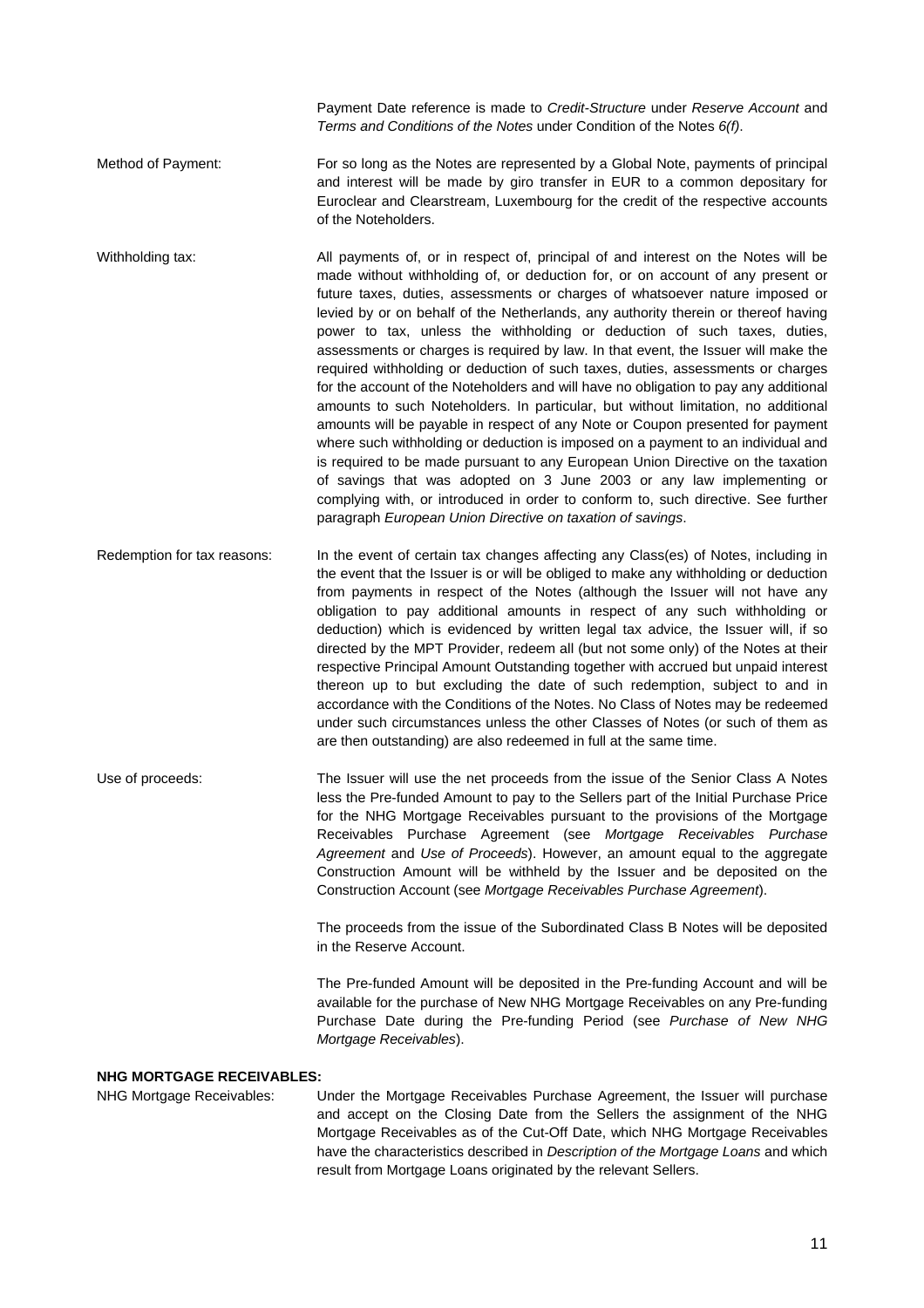NHG Guarantee: All Mortgage Loans will have the benefit of guarantees under the '*Nationale Hypotheek Garantie*' (**'NHG Guarantees'**). See further *Description of the Mortgage Loans* and *NHG Guarantee Programme*.

Purchase of New Mortgage

Receivables: The Mortgage Receivables Purchase Agreement will provide that the Issuer will apply the Purchase Available Amount during the Pre-funding Period on each Prefunding Purchase Date and thereafter on each Quarterly Payment Date to purchase from the relevant Seller New NHG Mortgage Receivables subject to the fulfilment of certain conditions and to the extent offered by the relevant Seller. Such conditions include, *inter alia*, the requirement that the New NHG Mortgage Receivables (a) meet the criteria set forth in the Mortgage Receivables Purchase Agreement and (b) are encumbered with a first ranking right of pledge in favour of the Security Trustee (see *Mortgage Receivables Purchase Agreement*).

Purchase Available Amount: The Purchase Available Amount comprises of the sum of (i) during the Pre-funding Period the balance standing to the credit of the Pre-funding Account and (ii) up to the Quarterly Payment Date immediately preceding the Final Maturity Date, any amounts received as a result of a repurchase by any of the Sellers of NHG Mortgage Receivables, to the extent such amounts relate to principal less, with respect to each Savings NHG Mortgage Receivable and, each Life NHG Mortgage Receivable with a Savings Element, the relevant Participation and increased with (iii) an amount equal to the Initial Participation of any New NHG Mortgage Receivables to which a Savings Insurance Policy or a Life Insurance Policy with a Savings Alternative is connected, to be purchased on the relevant Pre-funding Purchase Date or the relevant Quarterly Payment Date;

Pre-funded Amount: The Pre-funded Amount comprises of EUR 272,268,039 from the net proceeds of the Senior Class A Notes. The Issuer will apply the Pre-funded Amount towards the purchase of New NHG Mortgage Receivables on any Pre-funding Purchase Date during the Pre-funding Period. If upon expiration of the Pre-funding Period any part of the Pre-funded Amount remains, such amount will form part of the Notes Redemption Available Amount and will be used for redemption of the Senior Class A Notes in accordance with the Conditions of the Notes on the Quarterly Payment Date falling in October 2006.

Further Advances: The Mortgage Receivables Purchase Agreement will provide that if and to the extent any of the Sellers agrees with a Borrower to grant a Further Advance under a Mortgage Loan, the Issuer shall purchase and accept the assignment of such Further Advance Receivable from the relevant Seller in accordance with and subject to the conditions for the purchase of Further Advance Receivables on the immediately succeeding Quarterly Payment Date (see *Mortgage Receivables Purchase Agreement*). The Issuer will apply the Notes Redemption Available Amount towards payment of the Initial Purchase Price in respect of such Further Advance Receivable.

Repurchase of Mortgage Receivables: Under the Mortgage Receivables Purchase Agreement, the relevant Seller will be obliged to repurchase and accept re-assignment of the Relevant NHG Mortgage Receivable:

> (i) on the Mortgage Payment Date immediately following the expiration of the relevant remedy period, if any, in case any of the representations and warranties given by the relevant Seller (a) in respect of such relevant NHG Mortgage Receivable or its related relevant Mortgage Loan, including the representation and warranty that the relevant NHG Mortgage Receivable or its related relevant Mortgage Loan meets certain Mortgage Loans Criteria on the Closing Date or (b) in respect of a New NHG Mortgage Receivable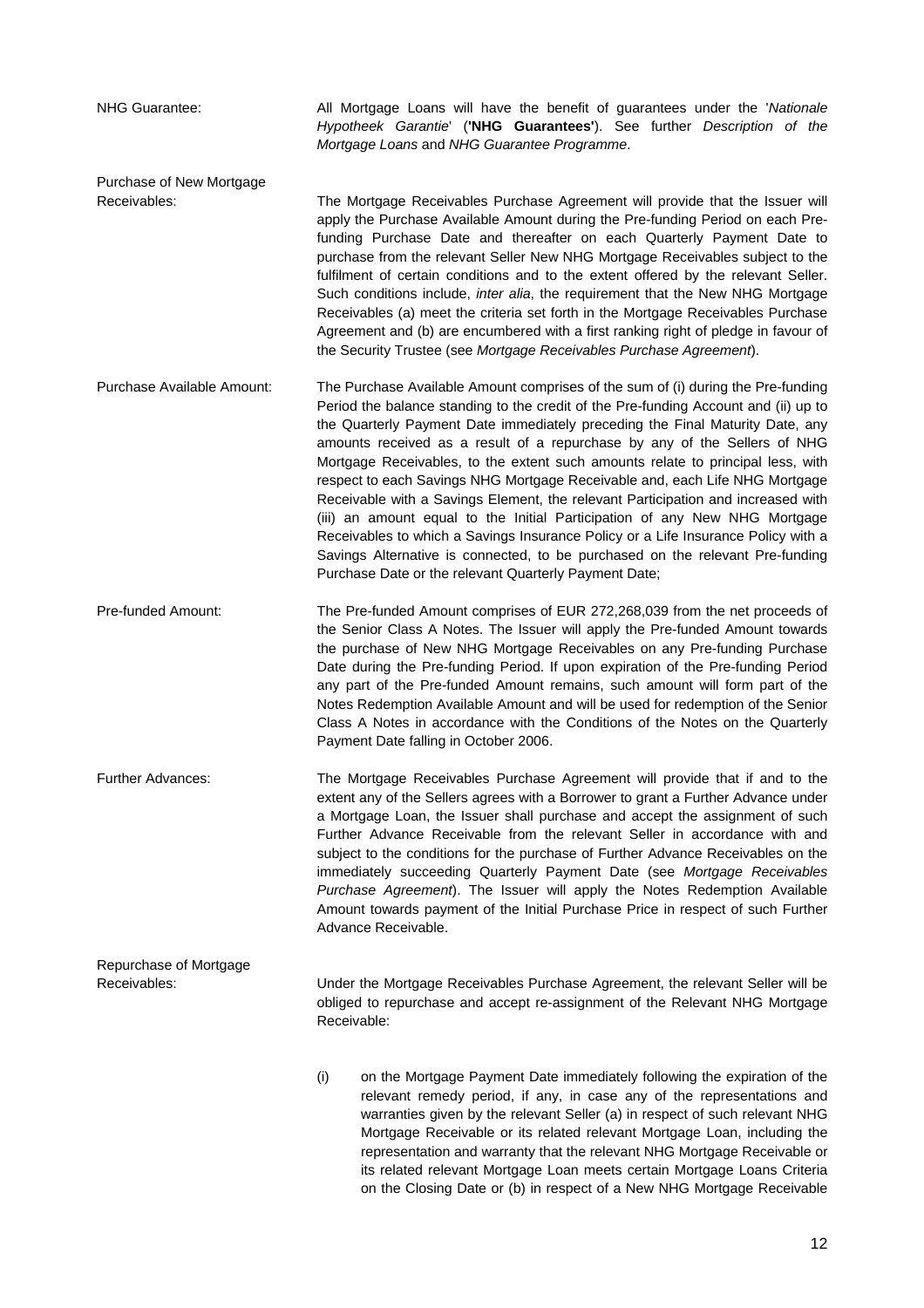or its related relevant Mortgage Loan or a Further Advance Receivable relating to a relevant NHG Mortgage Receivable or its related Further Advance, including the representation and warranty that the New NHG Mortgage Receivable or its related relevant Mortgage Loan or the Further Advance Receivable or its related Further Advance, meets certain Mortgage Loans Criteria on the relevant Pre-funding Purchase Date or the relevant Quarterly Payment Date, is untrue or incorrect in any material respect; or

- (ii) on the Mortgage Payment Date immediately following the decision of the relevant Seller to amend the terms of the relevant Mortgage Loan upon the request of a Borrower as a result of which such Mortgage Loan no longer meets certain criteria set forth in the Mortgage Receivables Purchase Agreement or which, as a result, changes the maturity date of the loan, the interest rate (other than as a result of an interest reset) or monthly payment amount (other than as a result of an interest reset); or
- (iii) on the Quarterly Payment Date immediately following the date on which a Further Advance is granted in accordance with the Mortgage Conditions of a Mortgage Loan to a Borrower and the Issuer has not purchased the relevant Further Advance Receivables on such date; or
- (iv) on the Mortgage Payment Date immediately following the failure by the Borrower to pay the first three interest instalments under a relevant Mortgage Loan or a Further Advance; or
- (v) on the Mortgage Payment Date immediately following the date on which the relevant Seller has obtained any Other Claim(s) vis-à-vis any Borrower, other than a Further Advance Receivable, provided that on the Quarterly Payment Date immediately following the date on which the relevant Further Advance has been granted to a Borrower, such Further Advance Receivable is purchased by the Issuer or the relevant NHG Mortgage Receivable is repurchased by the relevant Seller; or
- (vi) In respect of an NHG Mortgage Receivable relating to a Mortgage Loan originated by Quion 20 only, on the Mortgage Payment Date immediately following the interest rate reset date of such Mortgage Loan on which the Borrower decides to accept the interest rate offered by another lender and such lender prefers to take over the existing Mortgage Loan rather than granting a new mortgage loan to such Borrower; or
- (vii) on the Quarterly Payment Date immediately following the Quarterly Payment Date on which the Issuer, if so instructed by the MPT Provider, has exercised the Clean-up Call Option; or
- (viii) on the Mortgage Payment Date immediately following the date on which the relevant Mortgage Loan no longer has the benefit of the NHG Guarantee; or
- (ix) on the Mortgage Payment Date immediately following the date on which a formal request for payment under the NHG Guarantee has been made and *Stichting Waarborgfonds Eigen Woningen* refuses to pay the full amount so requested; or
- (x) on the Mortgage Payment Date immediately following the date on which the MPT Provider receives notice from a regulatory agency, the relevant Seller, a Borrower or any other party indicating that it has failed to comply with its undertaking in the Issuer Servicing Agreement to administer the relevant Mortgage Loans, including the foreclosure thereof, in accordance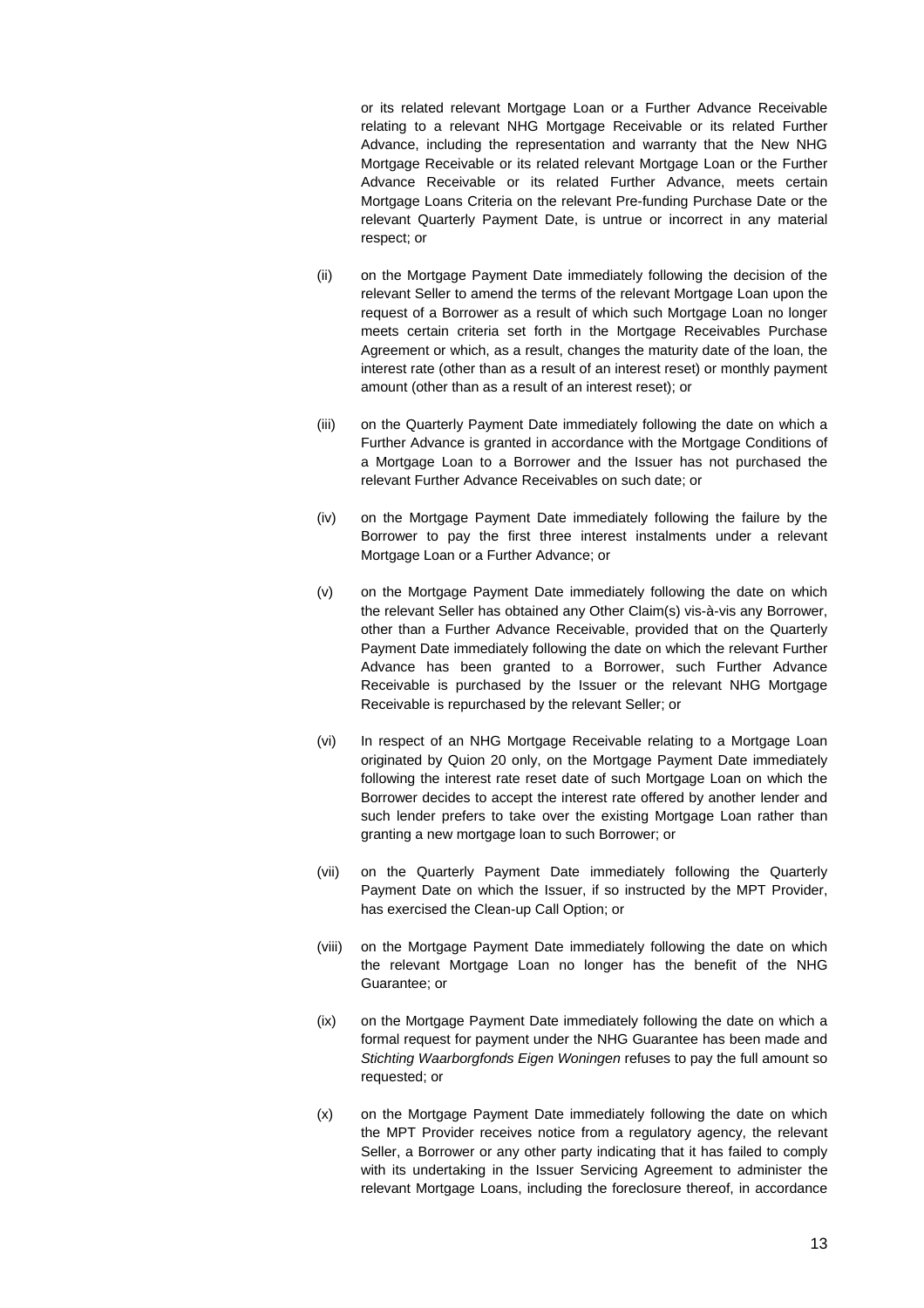with the terms and conditions ('*voorwaarden en normen*') of *Stichting Waarborgfonds Eigen Woning*; or

(xi) on the Mortgage Payment Date immediately following the date on which after foreclosure the Net Foreclosure Proceeds (excluding the amount to be received under the NHG Guarantee) are not sufficient to repay the relevant Mortgage Receivable in full and the relevant Seller or the MPT Provider decides not to make a claim under the NHG Guarantee.

 Each of the Sellers may, at its option and its sole discretion, at any time repurchase and accept re-assignment of any Relevant Delinquent NHG Mortgage Receivable.

 In case of a repurchase of NHG Mortgage Receivables, the relevant Seller shall repurchase and accept re-assignment of the Relevant NHG Mortgage Receivable for a price equal to the relevant Outstanding Principal Amount, increased with accrued but unpaid interest thereon up to the relevant Mortgage Payment Date.

Mortgage Loans: The NHG Mortgage Receivables to be sold by the Sellers pursuant to the Mortgage Receivables Purchase Agreement will result from loans secured by a first-ranking mortgage right or, in the case of Mortgage Loans secured on the same Mortgaged Assets, a first-ranking and sequential lower ranking mortgage rights on such relevant Mortgaged Assets. If a Mortgage Loan consists of one or more loan parts ('*leningdelen*'), the relevant Seller will sell and assign and the Issuer will purchase and accept assignment of all, but not some, loan parts of such Mortgage Loan at the Closing Date. See further *Description of the Mortgage Loans*.

> All NHG Mortgage Receivables meet or, in the case of the New NHG Mortgage Receivables and Further Advance Receivables, such New NHG Mortgage Receivables and Further Advance Receivables respectively will meet the relevant criteria set forth in the Mortgage Receivables Purchase Agreement and will be selected prior to or on the Closing Date or, in the case of New NHG Mortgage Receivables or Further Advance Receivables, prior to or on the relevant Prefunding Purchase Date or Quarterly Payment Date, as the case may be (see *Mortgage Receivables Purchase Agreement*).

- Mortgage Loans: The NHG Mortgage Receivables to be purchased by and assigned to the Issuer on the Closing Date result from Mortgage Loans which have been originated by the Sellers. The Mortgage Loans selected prior to the Closing Date and purchased from time to time, shall consist of:
	- (a) Annuity Mortgage Loans;
	- (b) Interest-only Mortgage Loans;
	- (c) Investment Mortgage Loans;
	- (d) Life Mortgage Loans (with a Unit-Linked Alternative or a Savings Alternative or a combination thereof);
	- (e) Linear Mortgage Loans; and
	- (f) Savings Mortgage Loans.

Sub-Participation On the Closing Date, the Issuer will enter into the Sub-Participation Agree-Agreement: ment with, *inter alia*, the Savings Insurance Companies under which each of the Savings Insurance Companies will acquire participations in the relevant Savings NHG Mortgage Receivables and Life NHG Mortgage Receivables with a Savings Element (if any) equal to the Savings Premia paid by the relevant Borrower to the Savings Insurance Company in respect of a Savings Insurance Policy and/or Life Insurance Policy with the Savings Alternative with interest accrued on such Savings Premia.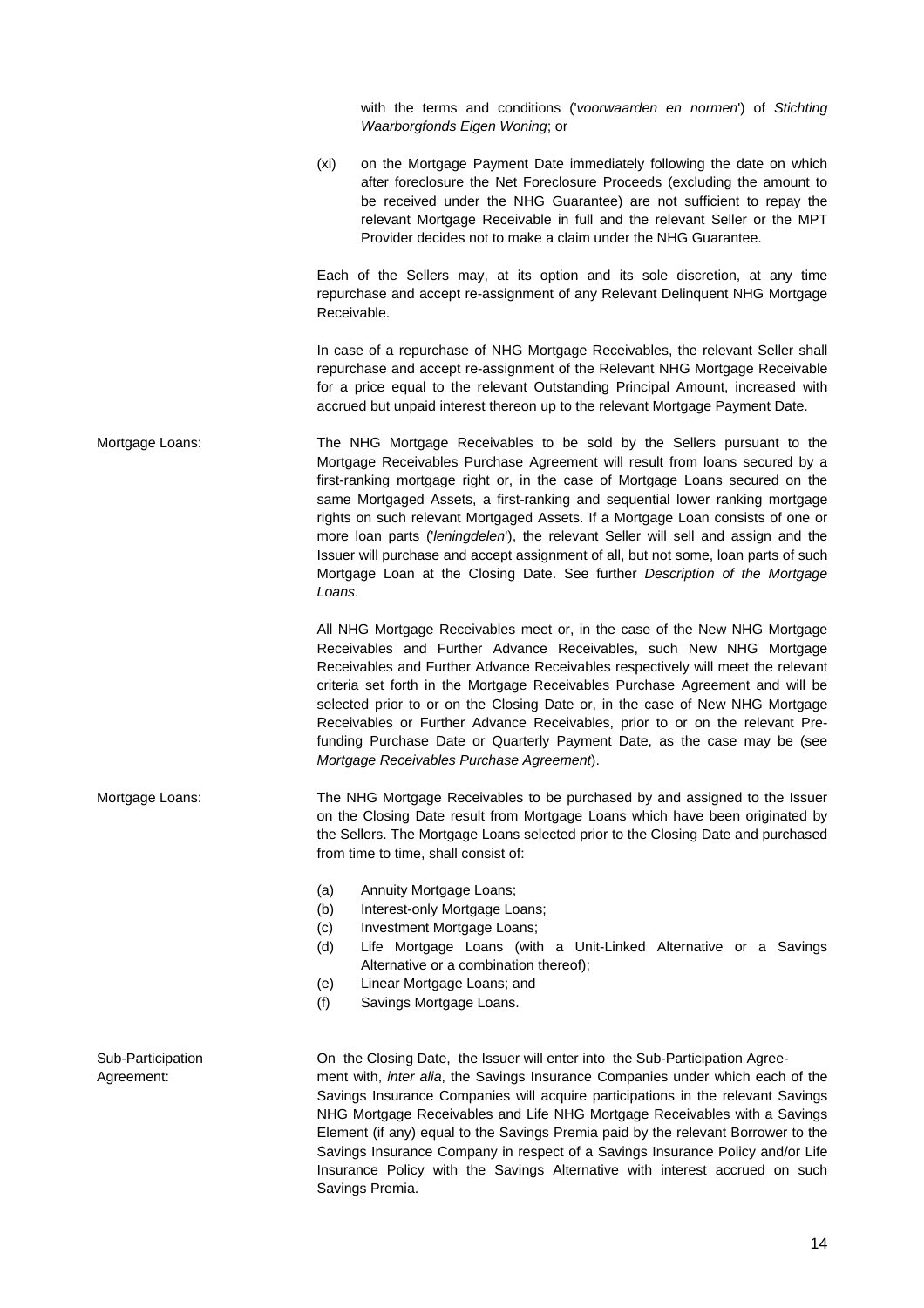Under the Sub-Participation Agreement the Savings Insurance Companies will undertake to pay to the Issuer all amounts received as Savings Premium on the Savings Insurance Policies and the Life Insurance Policies with the Savings Alternative. In return, the Savings Insurance Companies are entitled to receive the Participation Redemption Available Amount from the Issuer as far as it relates to the relevant Participation acquired by it. The Issuer will apply all amounts received from the Savings Insurance Companies towards redemption of the Notes. See *Credit Structure*. The amount of each Participation with respect to a Savings Mortgage Loan and/or Life Mortgage Loan with a Savings Element, consists of the Initial Participation increased on a monthly basis with the sum of (i) the Savings Premium received by the Savings Insurance Companies and paid to the Issuer and (ii) a *pro rata* part, corresponding to the Participation in the relevant Savings NHG Mortgage Receivable and/or Life NHG Mortgage Receivable with a Savings Element, of the interest due by the Borrower and received by the Issuer in respect of such Savings NHG Mortgage Receivable and/or Life NHG Mortgage Receivable with a Savings Element. See *Sub-Participation Agreement*. Pledges over Insurance Policies and Investment Accounts relating to Investment Mortgage Loans: Each of the Sellers has the benefit of pledges over the Borrowers' rights under the Investment Accounts and the Insurance Policies. In addition, the relevant Seller will assign any of its rights as beneficiary under the Insurance Policies to the Issuer. The effectiveness of the pledge, the rights as beneficiary and the benefit thereof to the Issuer and the Security Trustee are discussed in *Risk Factors – Insurance Policies and Investment Mortgage Loans*. Interest under the Mortgage The majority of the Mortgage Loans carry a fixed rate of interest for a certain pre-Loans: **agreed interest period ('rentevastperiode'**). At the end of an interest period, the interest rate will be reset, unless the Borrower redeems the Mortgage Loan. In general, fixed rate reset terms in respect of the Mortgage Loans can be set for periods of 1, 2, 5, 6, 7, 10, 15, 20, 25 and 30 years. In addition, the Mortgage Loans may carry a variable interest rate which is changeable on a monthly basis or on a quarterly basis depending on the product. Construction Amounts: Pursuant to the Mortgage Conditions, the Borrowers have the right to request that a part of the Mortgage Loan will be withheld and will be applied towards construction of or improvements to the Mortgaged Assets. Such Construction Amount will only be paid to the Borrower in case certain conditions are met. The aggregate amount of the Construction Amounts as of the Cut-Off Date was EUR 10,618,138. The Issuer will agree with each of the Sellers in the Mortgage Receivables Purchase Agreement that the Issuer will be entitled to withhold from the Initial Purchase Price an amount equal to the aggregate Construction Amounts as of the Cut-Off Date. The same applies for Construction Amounts relating to New NHG Mortgage Receivables and Further Advance Receivables. Such amounts will be deposited in the Construction Account. On each Quarterly Payment Date the Issuer will release from the Construction Account such part of the Initial Purchase Price which equals the difference between the aggregate Construction Amounts and the balance standing to the credit of the Construction Account on such Quarterly Payment Day and pay such amount to the Sellers. Pursuant to the NHG Conditions, Construction Amounts have to be paid out after the building activities or renovation activities have been finalised. If the remaining Construction Amount exceeds EUR 2,500, such Construction Amount will be setoff against the NHG Mortgage Receivable up to the amount of the Construction Amount, in which case the Issuer shall have no further obligation towards the Sellers to pay the remaining relevant part of the Initial Purchase Price, and

consequently any remaining part of the Construction Account will be part of the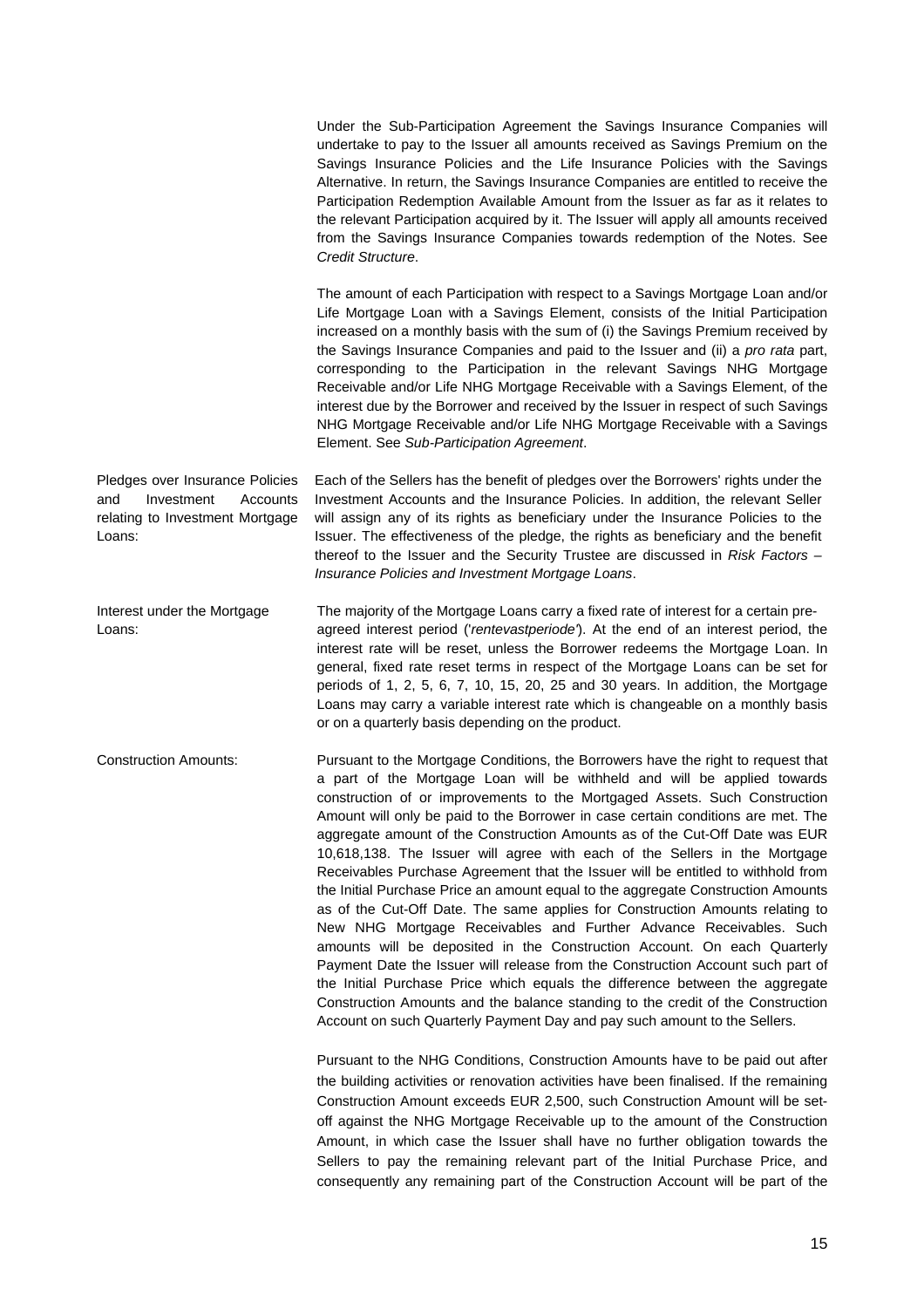Principal Available Amount. Pursuant to the NHG Conditions, if such amount is less than EUR 2,500, the relevant Seller has the right to pay out the remaining amount to the relevant Borrower. If a Notification Event has occurred, the Issuer will no longer be under the obligation to pay such remaining relevant part of the Initial Purchase Price. The amount for which the Borrower can invoke set-off or defences may, depending on the circumstances, exceed the amount of the Construction Amount.

Security for the Notes: The Notes will be secured (a) by a first ranking right of pledge by the Issuer to the Security Trustee over (i) the NHG Mortgage Receivables, including all rights ancillary thereto and (ii) the Beneficiary Rights; and (b) by a first ranking right of pledge by the Issuer to the Security Trustee over the Issuer's rights under or in connection with the Mortgage Receivables Purchase Agreement, the Hedging Agreements, the Issuer Services Agreement, the Liquidity Facility Agreement, the Floating Rate GIC, the Sub-Participation Agreement, the Receivables Proceeds Distribution Agreements and in respect of the Transaction Accounts. See *Risk Factors* and *Description of Security*.

> Furthermore, Stichting GMAC RFC Nederland Ontvangsten shall grant a first ranking right of pledge on the balance standing to the credit of the Foundation GMAC RFC Nederland Collection Account in favour of the Issuer and the Previous Transaction SPVs jointly, which shall be repledged to the Security Trustee and the Previous Transaction Security Trustees jointly under the condition that future issuers (and any security trustees) in securitisation transactions and future vehicles in conduit transactions or similar transactions (and any security trustees relating thereto) initiated by GMAC RFC Nederland will also have the benefit of such right of pledge. In addition, a second ranking right of pledge will be granted to GMAC RFC Nederland. Such rights of pledge will be notified to the Foundation Accounts Provider, the bank where the Foundation GMAC RFC Nederland Collection Account is maintained.

> Stichting Quion 20 Ontvangsten shall grant a first ranking right of pledge on the balance standing to the credit of the Foundation Quion 20 Collection Account in favour of the Issuer, which shall be repledged to the Security Trustee. Such right of pledge will be notified to the Foundation Accounts Provider, the bank where the Foundation Quion 20 Collection Account is maintained. Stichting Atlas Funding Ontvangsten will grant a first ranking right of pledge on the balance standing to the credit of the Foundation Atlas Funding Collection Account in favour of the Issuer, which shall be repledged to the Security Trustee and the Previous Transaction Security Trustees jointly under the condition that future issuers (and any security trustees) in securitisations and future vehicles in conduit transactions or similar transactions (and any security trustees relating thereto) initiated by Atlas Funding will also have the benefit of such right of pledge. In addition, a second ranking right of pledge will be granted to Atlas Funding. Such right of pledge will be notified to the Foundation Accounts Provider, the bank where the Foundation Atlas Funding Collection Account is maintained. See *Risk Factors* and *Description of the Security*.

> The amount payable to the Noteholders and the other Secured Parties will be limited to the amounts available for such purpose to the Security Trustee which, broadly, will consist of amounts recovered by the Security Trustee on the Mortgage Receivables and amounts received by the Security Trustee as creditor under the Mortgage Receivables Purchase Agreement, the Trust Deed and the Parallel Debt Agreement. Payments to the Secured Parties will be made in accordance with the Priority of Payments upon Enforcement, except for payments to the Savings Insurance Companies, which will be made in accordance with the Trust Deed. See further *Risk Factors* and for a more detailed description see *Description of Security* below.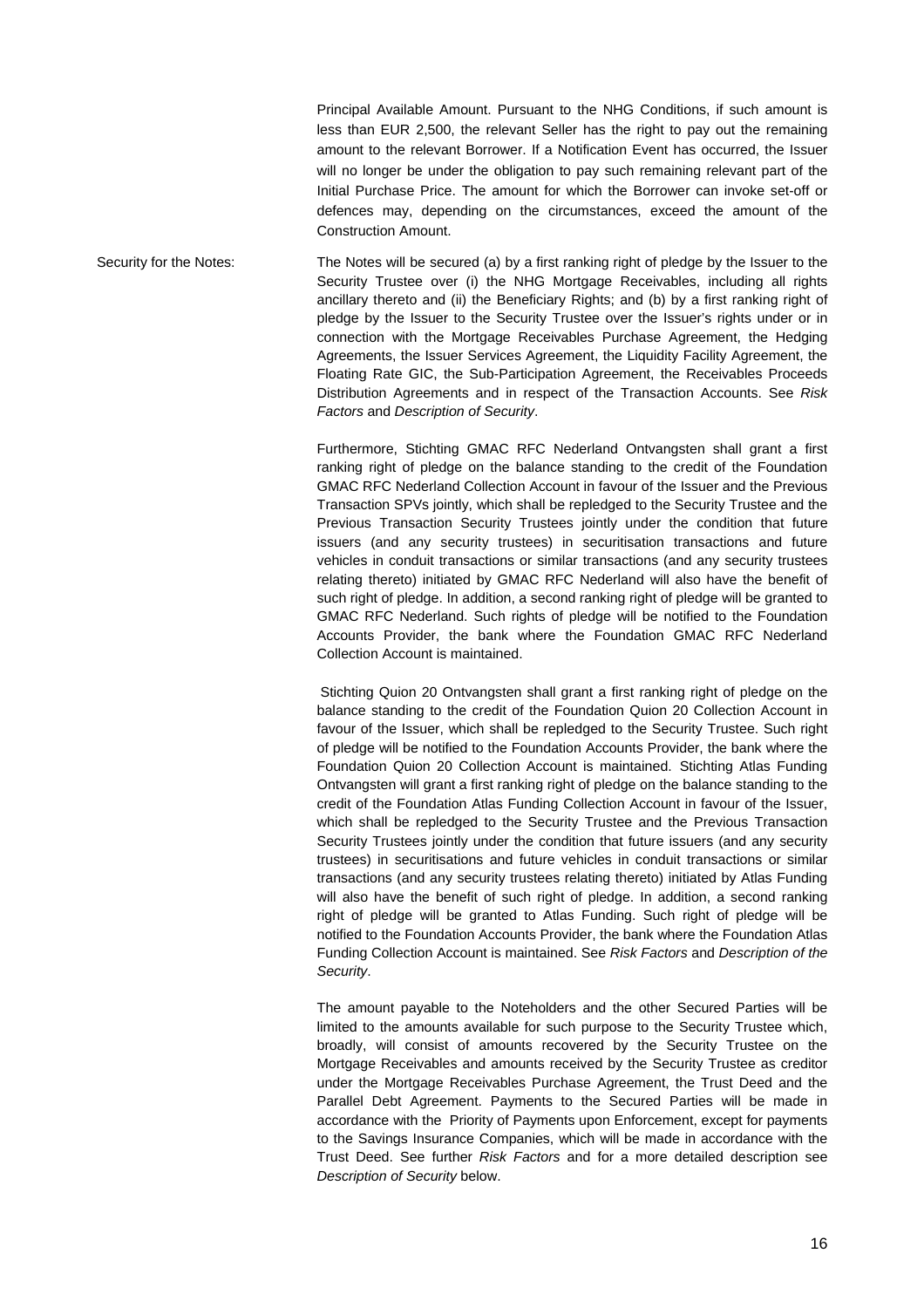Parallel Debt Agreement: On the Closing Date, the Issuer and the Security Trustee will among others enter into the Parallel Debt Agreement for the benefit of the Secured Parties under which the Issuer shall, by way of parallel debt, undertake to pay to the Security Trustee amounts equal to the amounts due by it to the Secured Parties, in order to create a claim of the Security Trustee thereunder which can be validly secured by the rights of pledge created by the Pledge Agreements.

# **CASH FLOW STRUCTURE:**

Liquidity Facility: On the Closing Date, the Issuer, the Security Trustee and the Liquidity Facility Provider will enter into a Liquidity Facility Agreement with a maximum term of 364 days under which the Issuer will be entitled to make drawings in order to meet certain shortfalls in its available revenue receipts.

Floating Rate GIC: The Issuer, the Security Trustee and the Floating Rate GIC Provider will enter into the Floating Rate GIC, under which the Floating Rate GIC Provider will agree to pay a guaranteed rate of interest determined by reference to 3-month Euribor minus a margin on the balance standing from time to time to the credit of the relevant Transaction Accounts.

Collection Account: The Issuer will maintain with the Floating Rate GIC Provider the Collection Account to which, *inter alia*, all amounts of interest, prepayment penalties and principal and other collections received under the relevant NHG Mortgage Receivables will be transferred by each of the Sellers (or any other person on behalf of the relevant Seller) in accordance with the Mortgage Receivables Purchase Agreement or, as the case may be, the MPT Provider in accordance with the Issuer Services Agreement or, as the case may be, the relevant Collection Foundation in accordance with the relevant Receivables Proceeds Distribution Agreement.

> Payments may be made from the Collection Account other than on a Quarterly Payment Date only to satisfy (i) amounts due to third parties (other than pursuant to the Relevant Documents) and payable in connection with the Issuer's business; (ii) amounts due under the Sub-Participation Agreement; (iii) during the Prefunding Period the Initial Purchase Price of New NHG Mortgage Receivables; and (iv) the repayments of any Liquidity Facility Stand-by Drawing in accordance with the Liquidity Facility Agreement.

Pre-funded Account: The Issuer will maintain with the Floating Rate GIC Provider the Pre-funded Account to which on the Closing Date the Pre-funded Amount will be credited. The Pre-funded Account will be debited during the Pre-funding Period for payments to the relevant Sellers of (part of) the Initial Purchase Price in respect of New NHG Mortgage Receivables. Upon the expiration of the Pre-funding Period, any remaining amount will be transferred to the Collection Account and applied towards redemption of the Senior Class A Notes on the immediately succeeding Quarterly Payment Date.

Construction Account: The Issuer will maintain with the Floating Rate GIC Provider the Construction Account to which on the Closing Date an amount corresponding to the aggregate Construction Amounts will be credited. The Construction Account will be debited for (i) payments by the Issuer to the relevant Seller upon Construction Amounts being paid out by the relevant Seller to or on behalf of the Borrowers; and (ii) for transfer to the Collection Account in case the Issuer has no obligation to pay any such part of the Initial Purchase Price to the relevant Seller (as described in *Construction Amounts* above).

Reserve Account: The net proceeds of the Subordinated Class B Notes will be credited to the Reserve Account maintained with the Floating Rate GIC Provider. The purpose of the Reserve Account will be to enable the Issuer to meet its payment obligations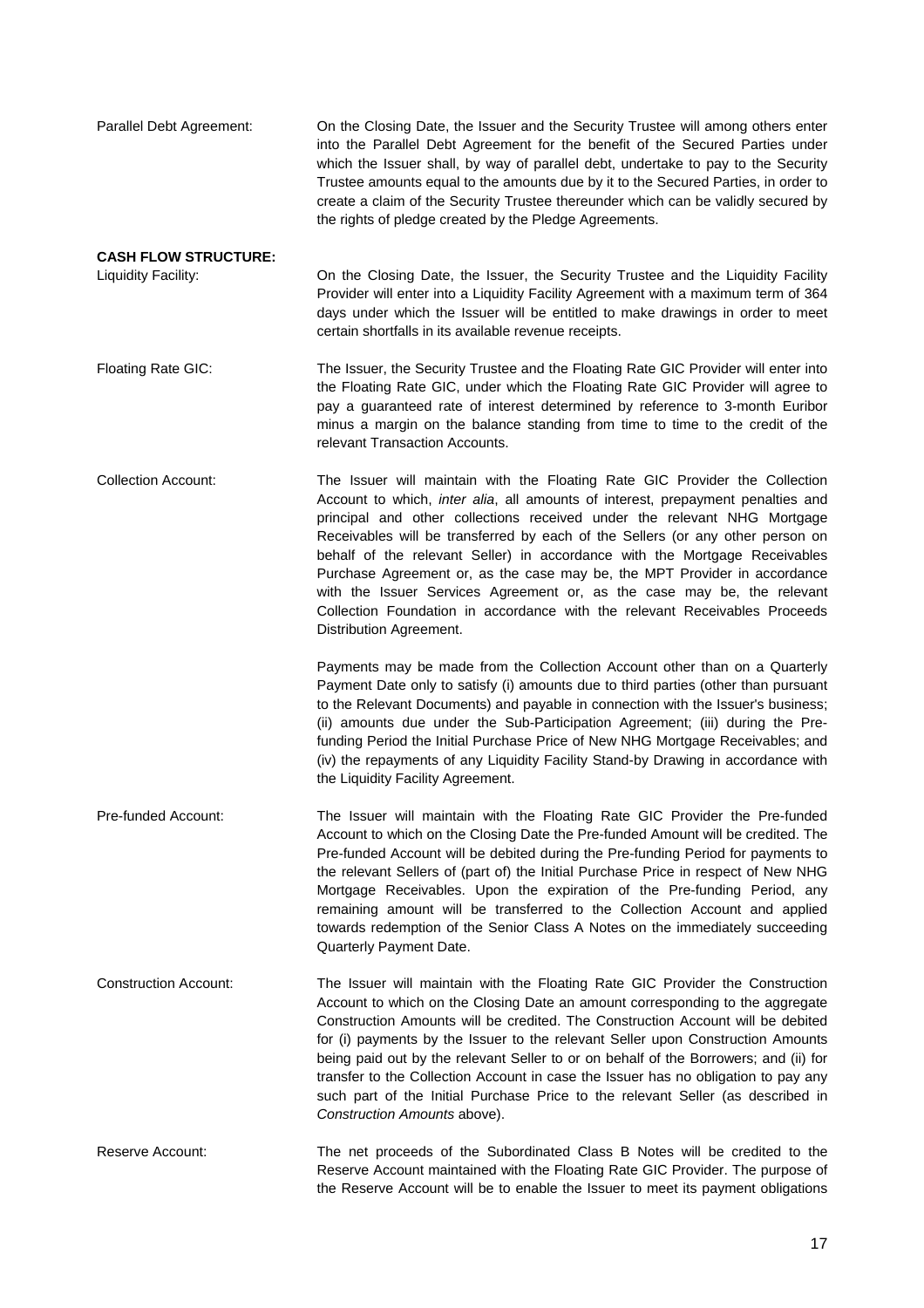under items (a) up to and including (g) of the Interest Priority of Payments in the event of a shortfall of the Notes Interest Available Amount (excluding item (vi) thereof) on a Quarterly Payment Date. The Reserve Account will only be debited, in addition to the amounts to be debited in accordance with item (vi) of the Notes Interest Available Amount, with the aggregate Class B Redemption Amount and the relevant part of the Deferred Purchase Price Instalments.

 The Reserve Account Target Level means, on any Quarterly Payment Date, an amount equal to:

- (i) (a) up to the Quarterly Payment Date falling in July 2009, 0.90 per cent. of the aggregate Principal Amount Outstanding of the Senior Class A Notes at the Closing Date and (b) from the Quarterly Payment Date falling in July 2009 and each Quarterly Payment Date thereafter, the higher of (y) 0.30 per cent. of the aggregate Principal Amount Outstanding of the Senior Class A Notes at the Closing Date or (z) 0.90 per cent. of the aggregate Principal Amount Outstanding of the Senior Class A Notes on the first day of the immediately succeeding Floating Rate Interest Period, or
- (ii) zero, if on the immediately succeeding Quarterly Payment Date the Senior Class A Notes will be redeemed in full.

 For the amounts to be drawn from the Reserve Account which shall be available for redemption of the Subordinated Class B Notes on the relevant Quarterly Payment Date, reference is made to *Credit Structure – Reserve Account* and *Terms and Conditions of the Notes 6(f).*

- Foundation Accounts: All payments made by the Borrowers in respect of the Mortgage Loans will be paid into the Foundation GMAC RFC Nederland Collection Account, the Foundation Quion 20 Collection Account or the Foundation Atlas Funding Collection Account respectively. The Foundation GMAC RFC Nederland Collection Account is maintained by Stichting GMAC RFC Nederland Ontvangsten, the Foundation Quion 20 Collection Account is maintained by Stichting Quion 20 Ontvangsten and the Foundation Atlas Funding Collection Account is maintained by Stichting Atlas Funding Ontvangsten.
- Hedging Agreements: The majority of the Mortgage Loans will carry fixed rates of interest and others will carry floating rates of interest while the Notes will carry floating rates of interest. The Issuer will enter into one or more Hedging Agreements in order to mitigate the interest rate exposure arising from its floating rate payment obligations under the Notes. Under each Swap Transaction, the Issuer agrees to pay to the Swap Counterparty an amount calculated by reference to a specified fixed swap rate multiplied by the Notional Amount, in respect of each Floating Rate Interest Period. The Swap Counterparty will in respect of the same Floating Rate Interest Period pay to the Issuer an amount calculated by reference to Euribor, with a designated maturity of 3 months, multiplied by the Notional Amount. If the amortisation rate of the Notional Amount varies from the expected rate of amortisation, a Notional Adjustment Payment may be due to or from the Issuer on the next Quarterly Payment Date. If the amount of the Prepayment Penalties received by the Issuer on any Quarterly Payment Date is less than the aggregate Notional Adjustment Payment due but unpaid by the Issuer to the Swap Counterparty, the difference will form part of the Swap Subordinated Amount to be paid under item (j) of the Interest Priority of Payments. The Mortgage Loans carrying a variable rate of interest will not be hedged.

 On each Quarterly Payment Date, the Issuer will enter into a Reset Swap Agreement to mitigate the potential interest rate exposure arising from Reset NHG Mortgage Receivables on which the rate of interest has been reset in the Quarterly Calculation Period preceding such Quarterly Payment Date. If the amortisation rate of the Notional Amount varies from the expected rate of amortisation, a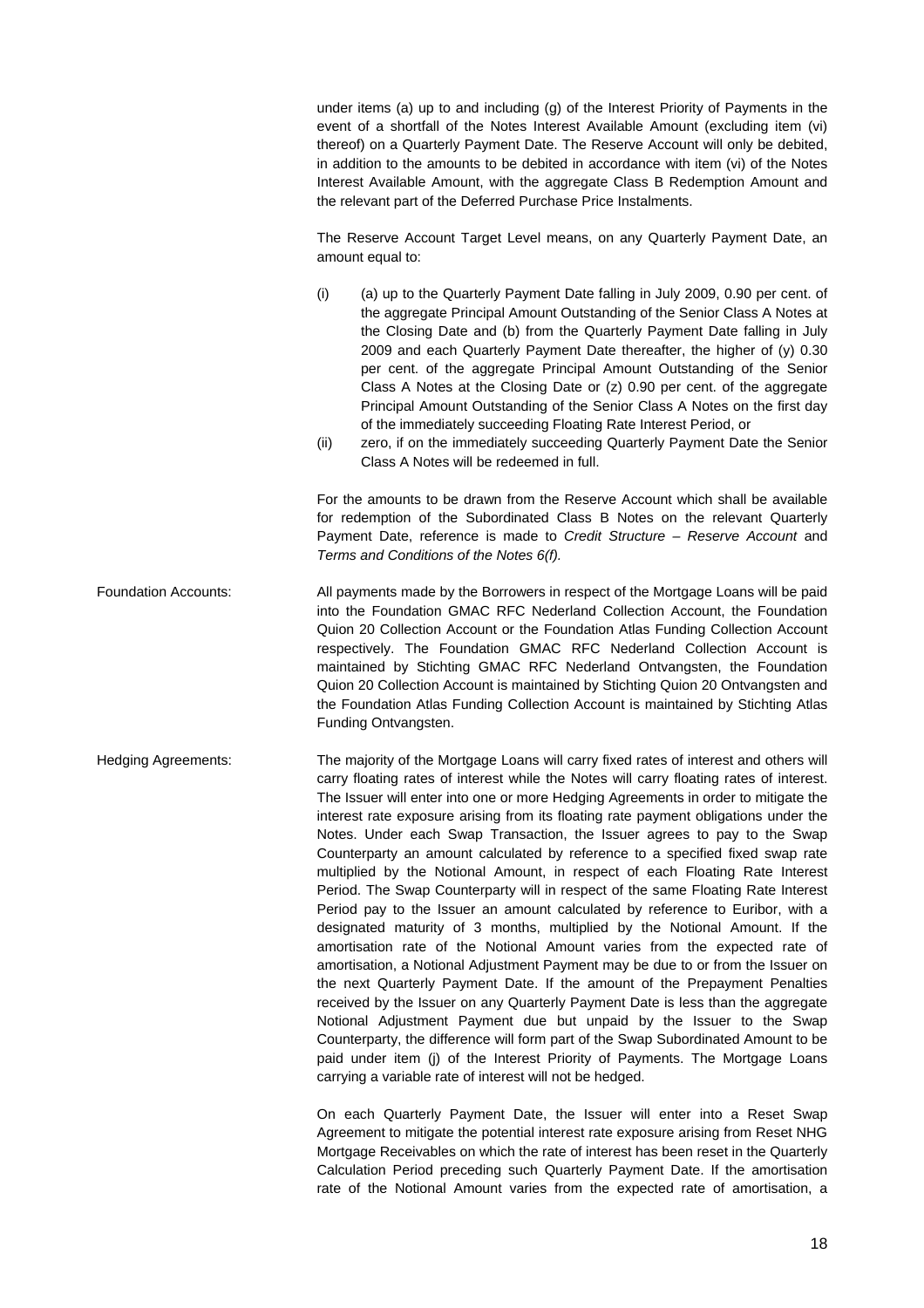Notional Adjustment Payment may be due to or from the Issuer on the next Quarterly Payment Date. If the amount of the Prepayment Penalties received by the Issuer on any Quarterly Payment Date is less than the aggregate Notional Adjustment Payment due but unpaid by the Issuer to the Swap Counterparty or Hedging Counterparty, the difference will form part of the Swap Subordinated Amount to be paid under item (j) of the Interest Priority of Payments.

 Each Hedging Counterparty will agree that the fixed swap rate to be paid by the Issuer in respect of a Reset Swap Agreement will be such that an excess spread of 0.35 per cent. (or, as the case may be, 0.20 per cent. after the First Put Date) of the aggregate Outstanding Principal Amount of the relevant Reset NHG Mortgage Receivables will remain after calculation of the applicable amounts of items (a), (b), (c), (d), (e) and (f) of the Priority of Payments in respect of interest on the first Quarterly Payment Date after the effective date of such Reset Swap Agreement. There is no guarantee that on any Quarterly Payment Date thereafter, the excess spread will be 0.35 per cent. (or, as the case may be, 0.20 per cent. after the First Put Date). The Swap Counterparty will on the Closing Date agree to enter into one or more Reset Swap Agreements.

 The Swap Counterparty has the right on any Put Date to reprice the Hedging Agreements to which it is a party, but such right may only be exercised once (and not on multiple Put Dates). If such repricing results in an increase in the fixed swap rates of more than 0.15 per cent., the excess will form part of the Swap Subordinated Amount.

 Furthermore, in the event that on any Quarterly Payment Date there is more than one Hedging Counterparty and the Issuer has insufficient funds available to it to satisfy its obligations in respect of all amounts due under each of the Hedging Agreements, the available amount (if any) shall be paid *pro rata* to the amounts due to each Hedging Counterparty. To the extent that any amount (other than a Swap Subordinated Amount) is not paid to a Hedging Counterparty on a Quarterly Payment Date, then failure to pay such shortfall constitutes a "Failure to Pay" under the relevant Hedging Agreement which shall entitle that Hedging Counterparty to terminate the relevant Hedging Agreement. To the extent that any Swap Subordinated Amount is not paid to a Hedging Counterparty on a Quarterly Payment Date, then such shortfall shall be paid by the Issuer to the relevant Hedging Counterparty on the next Quarterly Payment Date, together with interest from the Quarterly Payment Date on which it was due at the default rate agreed in the relevant Hedging Agreement.

 Finally, the Issuer, the MPT Provider or any other party providing the Servicing Advance and each Hedging Counterparty will, subject to certain conditions, enter into a novation agreement with respect to the Hedging Agreements upon (i) the redemption in full of all Classes of Notes and (ii) the purchase and acceptance of the assignment of Excess NHG Mortgage Receivables by the MPT Provider or any other party providing the Servicing Advance.

Issuer Services Agreement: Under the Issuer Services Agreement (i) the MPT Provider will agree to provide certain services as agreed in the Issuer Services Agreement in relation to the NHG Mortgage Receivables on a day-to-day basis, including, without limitation, the collection of payments of principal, interest and all other amounts in respect of the NHG Mortgage Receivables, (ii) the MPT Provider will agree to the implementation of arrears procedures including, if applicable, the enforcement of Mortgaged Assets and the Borrower Pledges and (iii) the Issuer Administrator will agree to provide certain administration, calculation and cash management services to the Issuer on a day-to-day basis, including, without limitation, all calculations to be made in respect of the Notes pursuant to the Conditions of the Notes. The MPT Provider will subcontract (i) Stater and (ii) Quion

**OTHER:**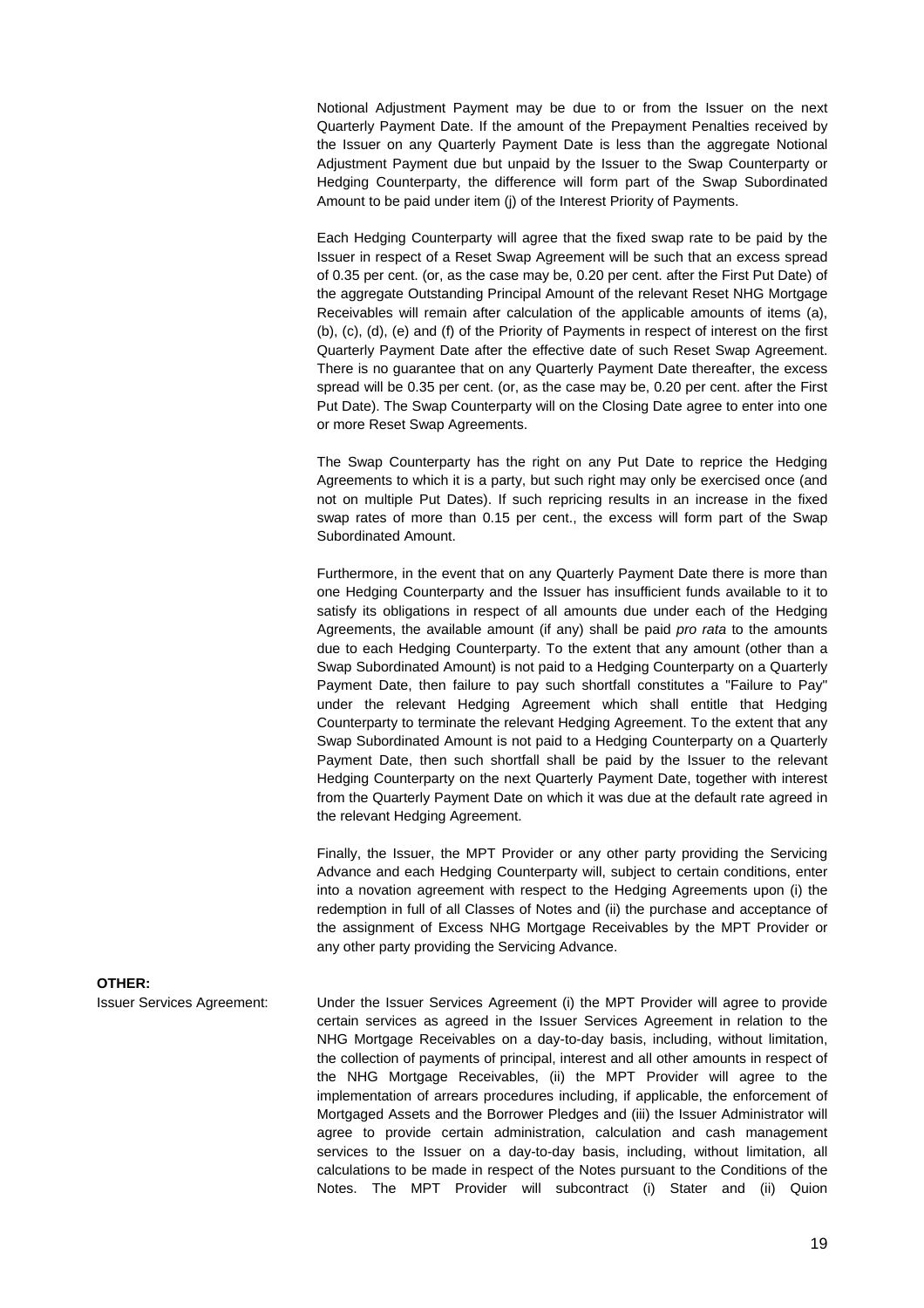|                        | Hypotheekbemiddeling respectively to provide certain services in respect of part of<br>the Mortgage Loans. See further Issuer Services Agreement.                                                                                                                                                                                                                                                                                                                                                                                                                                                                                                           |
|------------------------|-------------------------------------------------------------------------------------------------------------------------------------------------------------------------------------------------------------------------------------------------------------------------------------------------------------------------------------------------------------------------------------------------------------------------------------------------------------------------------------------------------------------------------------------------------------------------------------------------------------------------------------------------------------|
| Management Agreements: | Each of the Issuer, Stichting Holding and the Security Trustee will enter into a<br>Management Agreement with the relevant Director, whereupon the relevant<br>Director will undertake to act as director of the Issuer, Stichting Holding or the<br>Security Trustee, respectively, and to perform certain services in connection<br>therewith.                                                                                                                                                                                                                                                                                                            |
| Listing:               | Application has been made for the Senior Class A Notes to be listed on the ISE.<br>The Subordinated Class B Notes will not be listed.                                                                                                                                                                                                                                                                                                                                                                                                                                                                                                                       |
| Rating:                | It is a condition precedent to issuance that the Senior Class A Notes, on issue, will<br>be assigned an Aaa rating by Moody's.                                                                                                                                                                                                                                                                                                                                                                                                                                                                                                                              |
|                        | The rating of the Senior Class A Notes does not take into account the (timely)<br>payment of the Subordinated Extension Interest Part or of payments due to be<br>made by the Issuer under the Put Option on a Put Date. It is a condition that, as of<br>the relevant Put Date, Moody's confirms the then current rating assigned to the<br>Senior Class A Notes. In the absence of such confirmation, the Senior Class A<br>Notes will be redeemed in full subject to Condition of the Notes 9.                                                                                                                                                           |
| Clearing:              | Euroclear and Clearstream, Luxembourg.                                                                                                                                                                                                                                                                                                                                                                                                                                                                                                                                                                                                                      |
| Governing Law:         | The Notes will be governed by and construed in accordance with the laws of the<br>Netherlands.                                                                                                                                                                                                                                                                                                                                                                                                                                                                                                                                                              |
| Risk Weighting:        | The Issuer has been advised that, based on the relevant criteria set out in the<br>Credit System Supervision Manual ('Handboek Wtk'), in particular section 29(6)<br>and section 30 of Annex 3, 40IIb3 Solvency Regulation on Securitisation<br>('Regeling inzake solvabiliteit bij securitisatie') thereof, the risk weighting<br>applicable to the Senior Class A Notes held by credit institutions regulated by the<br>Dutch Central Bank ('De Nederlandsche Bank') is expected to be zero (0) per<br>cent. Formal statements as to risk weighting in respect of securitisation exposures<br>can, however, only be obtained from the Dutch Central Bank. |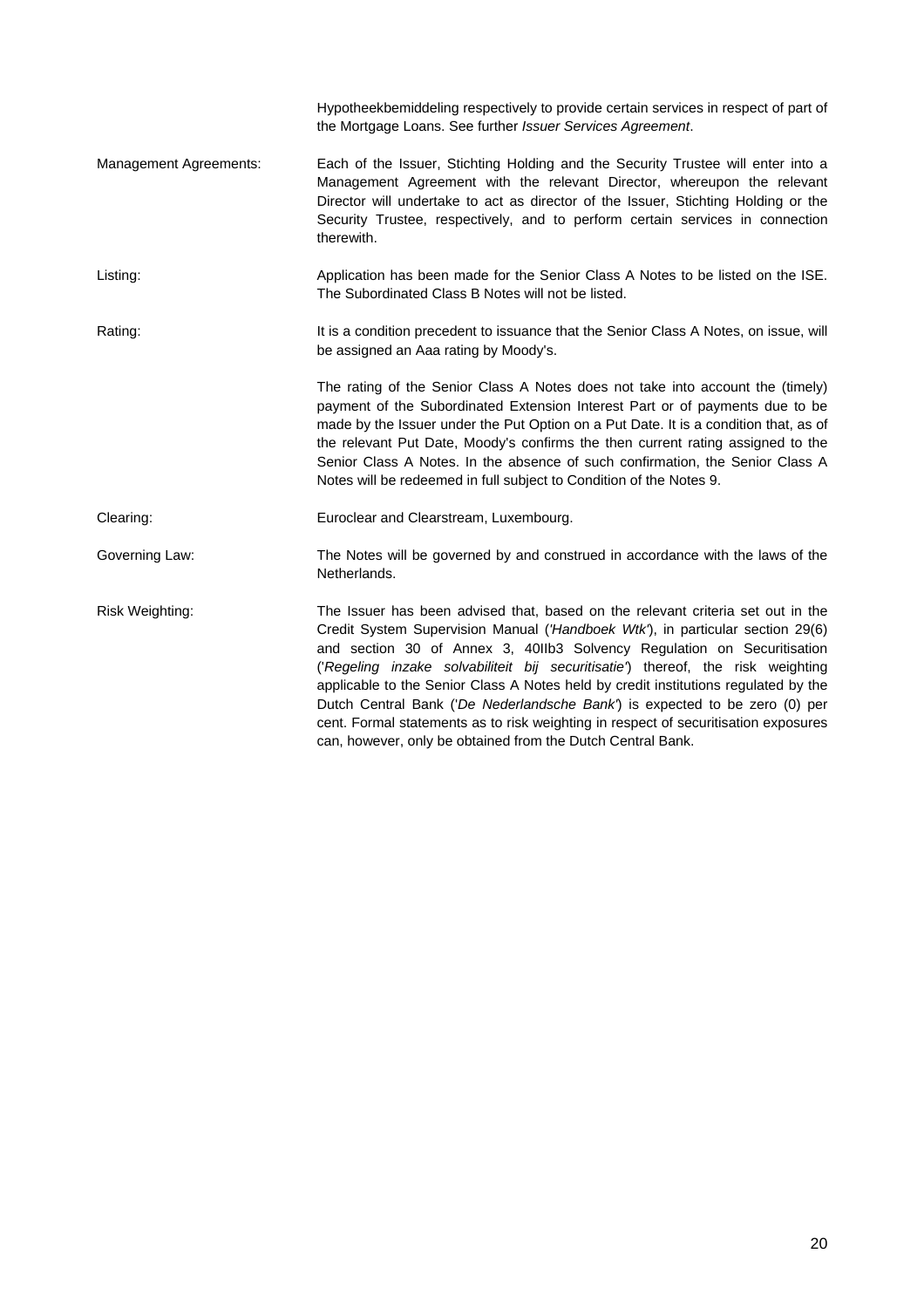#### **RISK FACTORS**

The Issuer believes that the following factors may affect its ability to fulfill its obligations under the Notes. Most of *these factors are contingencies which may or may not occur and the Issuer is not in a position to express a view on the likelihood of any such contingency occurring. In addition, factors which are material for the purpose of assessing the market risk associated with the Notes are also described below. The Issuer believes that the factors described below represent the principal risk inherent in investing in the Notes, but the inability of the Issuer to pay interest, principal or other amounts on or in connection with the Notes may occur for other reasons and the Issuer does not represent that the statements below regarding the risk of holding any Notes are exhaustive. Prospective investors should also read the detailed information set out elsewhere in this Prospectus and reach their own views prior to making any investment decision.*

#### **Liabilities under the Notes**

The Notes will be solely the obligations of the Issuer. The Notes will not be obligations or responsibilities of, or guaranteed by, any other entity or person, in whatever capacity acting, including, without limitation, the Sellers, the MPT Provider (and/or any of its sub-agents), the Issuer Administrator, the Managers, the Liquidity Facility Provider, the Insurance Companies, the Floating Rate GIC Provider, the Swap Counterparty, the Collection Accounts Provider, the Collection Foundations, any Hedging Counterparty, the Paying Agents, the Extension Margin Agent, the Reference Agent, the Directors, the Listing Agent or the Security Trustee. Furthermore, none of the Sellers, the MPT Provider (and/or any of its sub-agents), the Issuer Administrator, the Managers, the Liquidity Facility Provider, the Insurance Companies, the Floating Rate GIC Provider, the Swap Counterparty, the Collection Accounts Provider, the Collection Foundations, any Hedging Counterparty, the Paying Agents, the Extension Margin Agent, the Reference Agent, the Directors, the Listing Agent, the Security Trustee or any other entity or person acting in whatever capacity will accept any liability whatsoever to Noteholders in respect of any failure by the Issuer to pay any amounts due under the Notes.

#### **Ability to meet payment obligations**

The ability of the Issuer to meet its obligations to pay principal of and interest on the Notes in full will be dependent on the receipt by it of funds under the NHG Mortgage Receivables, the proceeds resulting from the repurchase and reassignment by any of the Sellers of any NHG Mortgage Receivables as provided in the Mortgage Receivables Purchase Agreement, the receipt by it of payments under the Hedging Agreements and the Sub-Participation Agreement and the receipt by it of interest in respect of the balances standing to the credit of the Transaction Accounts (other than the Construction Account). See further *Credit Structure*. In addition, the Issuer will have available to it the balances standing to the credit of the Reserve Account and the amount available to be drawn under the Liquidity Facility for certain of its payment obligations. Finally, the Issuer will have available a Servicing Advance, which will enable the Issuer to redeem the Senior Class A Notes on a Put Date.

By acquiring the Notes, each Noteholder shall be deemed to have knowledge of, to accept and to be bound by the Conditions of the Notes. The Issuer and the Principal Paying Agent will not have any responsibility for the proper performance by Euroclear and/or Clearstream, Luxembourg or its participants of their obligations under their respective rules, operating procedures and calculation methods.

#### **Parallel debt**

Under Netherlands law it is uncertain whether a security right can be validly created in favour of a party which is not the creditor of the claim which the security right purports to secure. Consequently, in order to secure the valid creation of the pledges in favour of the Security Trustee, the Issuer has in the Parallel Debt Agreement, as a separate and independent obligation, by way of parallel debt, undertaken to pay to the Security Trustee amounts equal to the amounts due by it to the Secured Parties under or in connection with the Relevant Documents to which the Issuer and such Secured Parties are a party. The Issuer has been advised that such a parallel debt creates a claim of the Security Trustee thereunder which can be validly secured by a right of pledge such as the rights of pledge created by the Pledge Agreements.

#### **Transfer of Legal Title to Mortgage Receivables**

Under Netherlands law, assignment of the legal title of claims, such as the NHG Mortgage Receivables, can be effectuated by means of a notarial or registered deed of assignment, without notification of the assignment to the debtors being required. The legal title to the Relevant NHG Mortgage Receivables will be transferred by each of the Sellers to the Issuer on the Closing Date through a notarial deed of assignment. The legal title to the Relevant New Mortgage Receivables and Relevant Further Advance Receivables will be transferred by the relevant Seller to the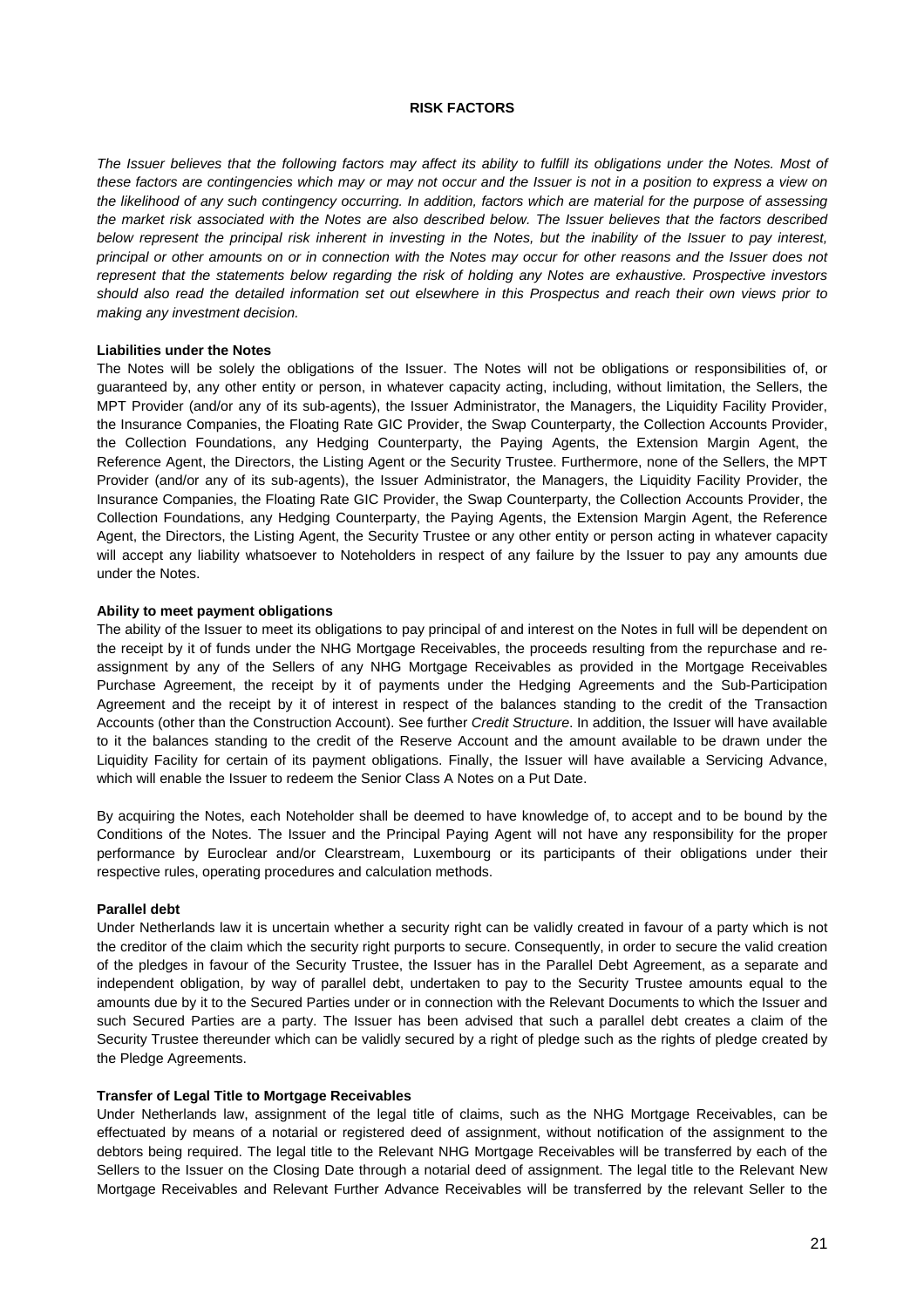Issuer on the relevant Pre-funding Purchase Date or the relevant Quarterly Payment Date through a registered deed of assignment.

The Mortgage Receivables Purchase Agreement will provide that such transfer of legal title will not be notified by the relevant Seller or, as the case may be, the Issuer, to the Borrowers except if an Assignment Notification Event occurs (see *Mortgage Receivables Purchase Agreement*). Until notification of the transfer of legal title has been made to the Borrowers, the Borrowers under the Mortgage Receivables can only validly pay to the relevant Seller in order to fully discharge their payment obligations (*'bevrijdend betalen*'). Each of the Sellers has undertaken in the Mortgage Receivables Purchase Agreement to pay on each Mortgage Payment Date to the Issuer any amounts received in respect of the Relevant NHG Mortgage Receivables during the immediately preceding Mortgage Calculation Period. However, receipt of such amounts by the Issuer is subject to the relevant Seller actually making such payments.

#### *Borrower payments not part of the Sellers' estate*

Each Borrower has given a power of attorney to Stater and Quion Hypotheekbemiddeling respectively to direct debit his account for amounts due under the relevant Mortgage Loan. Stater and Quion Hypotheekbemiddeling respectively has undertaken in the Receivables Proceeds Distribution Agreements to debit all amounts relating to the Mortgage Loans into the Foundation Accounts. The Foundation Accounts are maintained by a bankruptcy remote foundation ('*stichting*'). The Foundation GMAC RFC Nederland Collection Account is maintained by Stichting GMAC RFC Nederland Ontvangsten, the Foundation Quion 20 Collection Account is maintained by Stichting Quion 20 Ontvangsten and the Foundation Atlas Funding Account is maintained by Stichting Atlas Funding Ontvangsten. As a consequence, the Collection Foundations will have a claim against the Foundation Accounts Provider as the bank where such accounts are held, in respect of the balances standing to the relevant Foundation Account. Only the sole managing director of each Collection Foundation and Stater or Quion Hypotheekbemiddeling respectively is entitled to dispose over the relevant Foundation Account. Upon establishment of the Collection Foundations, ATC Management B.V. is has been appointed as managing director of each of the Collection Foundations.

The Issuer has been advised that in the event of a bankruptcy of any of the Sellers, any amounts standing to the credit of the relevant Foundation Account relating to the NHG Mortgage Receivables will not form part of the bankruptcy estate of the relevant Seller. The Collection Foundations are set up as passive bankruptcy remote entities. The objects clause of each Collection Foundation is limited to manage and distribute amounts received on the relevant Foundation Account to the persons who are entitled to receive such amounts pursuant to the relevant Receivables Proceeds Distribution Agreement.

Upon receipt thereof, the relevant Collection Foundation will distribute to the Issuer or, as the case may be after the Enforcement Date, the Security Trustee any and all amounts relating to the NHG Mortgage Receivables received by it on the relevant Foundation Account, in accordance with the relevant provisions of the relevant Receivables Proceeds Distribution Agreement. Stater will perform such payment transaction services on behalf of Stichting GMAC RFC Nederland Ontvangsten and on behalf of Stichting Atlas Funding Ontvangsten. Quion Hypotheekbemiddeling will perform such payment transaction services on behalf of Stichting Quion 20 Ontvangsten. See for a discussion of the cash collection arrangements *Credit Structure*.

There is a risk that any of the Sellers, prior to notification of the assignment or its liquidator (following bankruptcy or suspension of payments but prior to notification) instructs the Borrowers to pay to another bank account. Any such payments by a Borrower would be valid ('*bevrijdend*'). This risk is, however, mitigated by the following. First, each of the Sellers has undertaken towards the Issuer and the Security Trustee not to amend the payment instructions and redirect cash flow to the Foundation Accounts in respect of the NHG Mortgage Receivables to another account, without prior approval of the Issuer and the Security Trustee and confirmation from Moody's that the then current rating of the Notes would not thereby be adversely affected. In addition, Stater and Quion Hypotheekbemiddeling have undertaken to disregard any orders from any of the Sellers to cause the transfer of amounts in respect of Mortgage Loans to be made to another account than the relevant Foundation Collection Account without prior approval of the Issuer and the Security Trustee and confirmation from Moody's that the then current rating of the Senior Class A Notes would not thereby be adversely affected. Notwithstanding the above, the Sellers are obliged to pay to the Issuer any amounts which were not paid on a Foundation Account but to the relevant Seller directly. The Issuer has a non preferred claim ('concurrente vordering') against the estate of a Seller in respect to any amounts which have not yet been transferred by the relevant Seller to the Issuer at the moment the bankruptcy or suspension of payments of such Seller becomes effective.

Payments made by Borrowers to the relevant Seller prior to notification but after bankruptcy or suspension of payments in respect of the relevant Seller having been declared will be part of the relevant Seller's bankruptcy estate.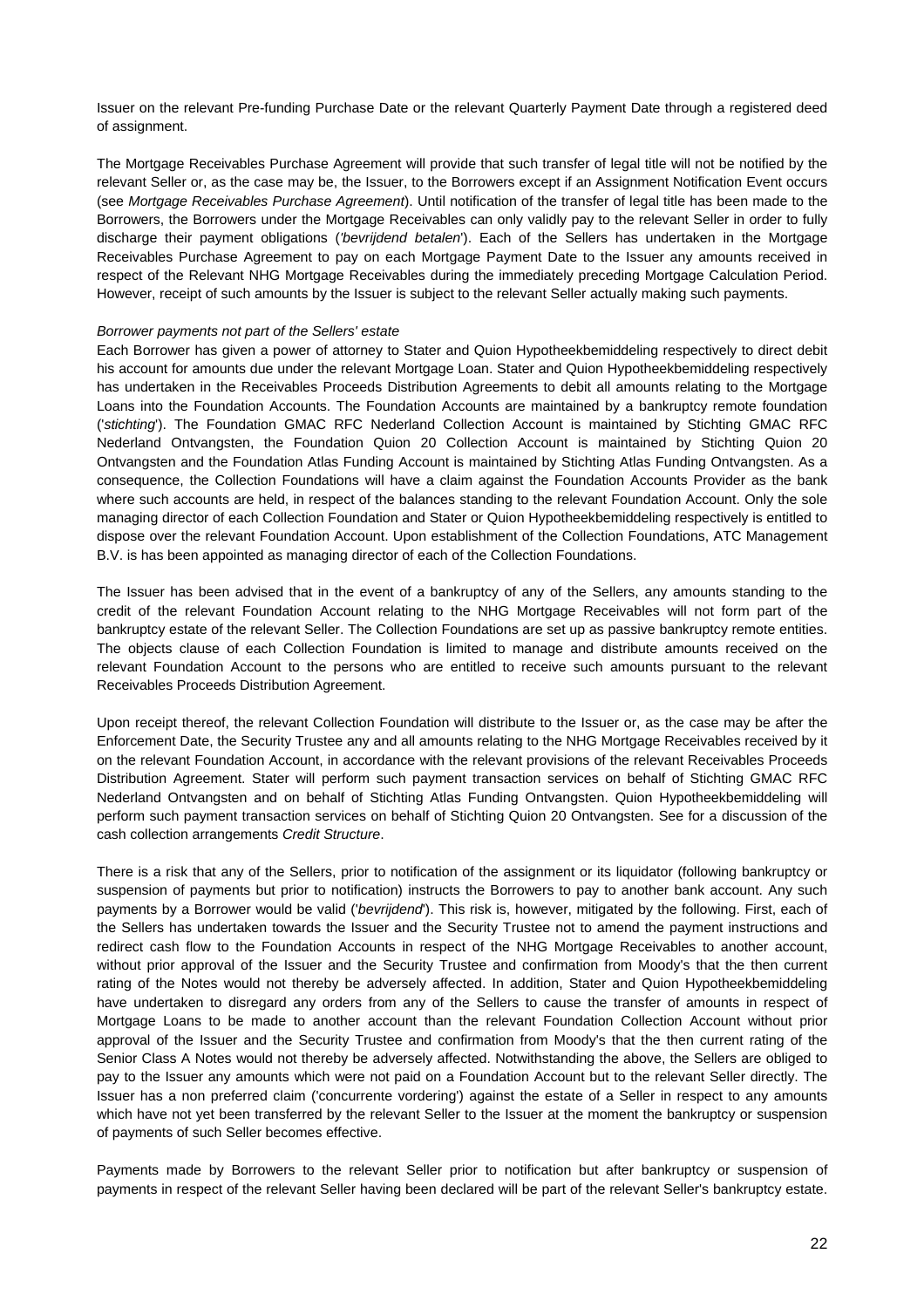In respect of these payments, the Issuer will be a creditor of the estate ('*boedelschuldeise*r') and will receive payment prior to (unsecured) creditors with ordinary claims, but after preferred creditors of the estate.

# **Security Rights**

The NHG Mortgage Receivables sold and assigned to the Issuer will be secured by Bank Mortgages or, as the case may be, Credit Mortgages. The comments set out below on Bank Mortgages apply *mutatis mutandis* to Credit Mortgages.

Under Netherlands law it is uncertain whether, in the event of assignment of a receivable secured by a Bank Mortgage, the Bank Mortgage will follow such receivable. Based upon case law, certain Netherlands legal commentators assume that a Bank Mortgage will only follow the receivable which it secures, if the relationship between the bank and the Borrower has been terminated in such a manner that following the transfer, the bank cannot create or obtain new receivables against the Borrower. However, based on the same case law, in recent legal literature the view has been defended that a Bank Mortgage will (partially) follow the receivable as an ancillary right upon assignment, unless the intention of the mortgagee and mortgagor was to create a mortgage as a personal right ('*persoonlijk recht*') which was granted only for the benefit of that particular mortgage. The substance of the contract, such as the wording of the relevant mortgage deed constitutes *prima facie* evidence of such intentions, although it is not inconceivable that evidence to the contrary is brought forward. The above applies *mutatis mutandis* to the Borrower Pledges securing the NHG Mortgage Receivables.

Each of the Sellers will represent that with respect to each Mortgage Loan, the relevant mortgage deed or, as the case may be, the applicable general conditions (which are incorporated by reference in the mortgage deed) provide that, if an NHG Mortgage Receivable is pledged or assigned to a third party, the Bank Mortgage or Credit Mortgage and Borrower Pledge will follow, *pro rata*, the NHG Mortgage Receivable that is assigned or pledged. Each such provision is a clear indication of the intentions of the parties in respect of assignment or pledge of the NHG Mortgage Receivable. The Issuer has been advised that, provided that there are no additional circumstances which would result in the mortgage deed being interpreted in a different manner, the inclusion of such a provision, whether or not by reference, will result in the Bank Mortgage or Credit Mortgage and Borrower Pledge following the NHG Mortgage Receivable as an ancillary right upon assignment or pledge of such NHG Mortgage Receivable. However, there is no case law explicitly supporting this analysis.

Furthermore, it is noted that if the Issuer does not have the benefit of the mortgage right, it also will not be entitled to claim under any NHG Guarantee.

If the Mortgage and Borrower Pledge have (partially) followed the NHG Mortgage Receivables upon their assignment, the Mortgage and Borrower Pledge would probably be co-held by the Issuer and the relevant Seller and would secure both the NHG Mortgage Receivables held by the Issuer (or the Security Trustee, as pledgee) and the Other Claims against the relevant Borrowers held by the relevant Seller. If the Mortgage and Borrower Pledge are co-held by both the Issuer or the Security Trustee and the relevant Seller, the rules applicable to co-ownership ('*gemeenschap*'*)* apply. The Netherlands Civil Code provides for various mandatory rules which apply to such co-owned rights. In the Mortgage Receivables Purchase Agreement, each of the Sellers, the Issuer and the Security Trustee will agree that the Issuer and/or the Security Trustee (as applicable) will manage and administer such co-held rights.

It is uncertain whether the foreclosure of the Mortgage and Borrower Pledge will be considered as day-to-day management and, consequently the consent of the relevant Sellers' bankruptcy trustee (in the case of bankruptcy) or administrator (in the case of suspension of payments) may be required for such foreclosure. The relevant Seller will agree with the Issuer or the Security Trustee (as pledgee) that in the case of foreclosure the share ('*aandeel*') in each co-held Mortgage and Borrower Pledge of the Issuer or the Security Trustee (as pledgee) will be equal to the Outstanding Principal Amount, increased with interest and costs, if any, and the shares of the relevant Seller in respect of Mortgage Loans will be equal to the Net Foreclosure Proceeds less the relevant Outstanding Principal Amount, increased with interest and costs, if any. It is uncertain whether this arrangement will be enforceable in the case of suspension of payments or bankruptcy of the relevant Seller. In this respect it is agreed that in the case of a breach by the relevant Seller of its obligations under these agreements or if any of such agreement is dissolved, void, nullified or ineffective for any reason in respect of the relevant Seller in respect of the Mortgage Loans, the relevant Seller, as the case may be, will compensate the Issuer and/or the Security Trustee (as applicable) forthwith for any and all loss, cost, claim, damage and expense whatsoever which the Issuer and/or the Security Trustee (as applicable) incurs as a result thereof. Receipt of such amount by the Issuer and/or the Security Trustee is subject to the ability of the relevant Seller in respect of NHG Mortgage Receivables to actually make such payments. In addition, in the case of suspension of payments or bankruptcy of the relevant Seller in respect of NHG Mortgage Receivables,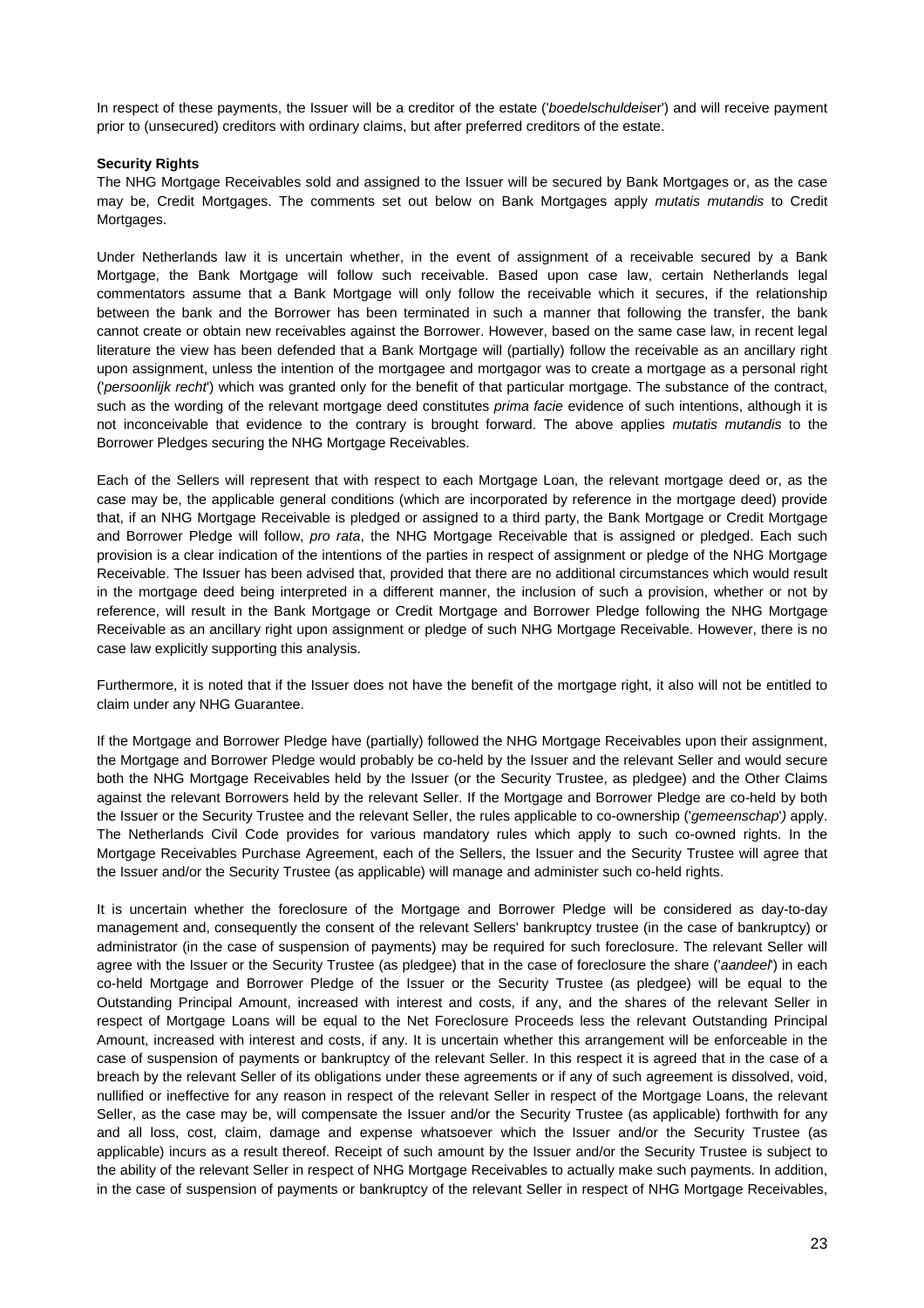the Issuer and/or the Security Trustee would only have a concurrent claim ('*concurrente boedelvordering*') in respect of such amount.

In view hereof, each of the Sellers will represent and warrant that on the Cut-Off Date it had no Other Claims and it will undertake in the Mortgage Receivables Purchase Agreement that, until the Notes have been redeemed in accordance with the Conditions of the Notes and the Issuer has no further obligation under any of the other Relevant Documents, it shall not grant or acquire any Other Claims against a Borrower, other than a Further Advance, provided that if it agrees to grant such a Further Advance to a Borrower, the relevant Further Advance Receivable will be either purchased by the Issuer or the relevant NHG Mortgage Receivable will be repurchased by the relevant Seller on the immediately preceding Quarterly Payment Date following the date on which such Further Advance has been granted.

### **Set-off**

Prior to notification to the Borrowers of the assignment of the NHG Mortgage Receivables to the Issuer, each Borrower will, subject to the Netherlands legal requirements for set-off being met, be entitled to set off amounts due by the relevant Seller to him (if any) with amounts he owes in respect of the NHG Mortgage Receivables. After notification to a Borrower of the assignment of the NHG Mortgage Receivables to the Issuer, the Borrower will also have such set-off rights vis-à-vis the Issuer, provided that such legal requirements for set-off are met and further provided that (i) the counterclaim of the Borrower results from the same legal relationship as the relevant NHG Mortgage Receivable or (ii) the counterclaim of the Borrower against the relevant Seller has been originated and become due prior to notification to the relevant Borrower of the assignment of the NHG Mortgage Receivables to the Issuer, such as counterclaims resulting from a current account relationship and, depending on the circumstances, counterclaims resulting from a deposit made by the Borrower. Each of the Sellers will represent and warrant in the Mortgage Receivables Purchase Agreement that it has no Other Claims. Furthermore, each of the Sellers will covenant in the Mortgage Receivables Purchase Agreement that it will repurchase and accept re-assignment of a Relevant Mortgage Receivable, if the relevant Seller obtains or acquires an Other Claim, other than a Further Advance Receivable, provided that on the Quarterly Payment Date immediately following the date on which the relevant Further Advance has been granted to a Borrower, such Further Advance Receivable is either purchased by the Issuer or the Relevant Mortgage Receivable is repurchased by the relevant Seller, vis-à-vis the Borrower of such Mortgage Receivable on the Mortgage Payment Date immediately succeeding the day such Other Claim is obtained.

Upon registration of the deed of assignment of the NHG Mortgage Receivables, the relevant Seller will no longer have the right to set-off any amounts owed by the relevant Seller to a Borrower against such NHG Mortgage Receivable.

The Mortgage Conditions specifically provide that a Borrower may not set-off his rights against repayment obligations vis-à-vis the relevant Seller. Although this clause is intended as a waiver by the Borrowers of their set-off rights vis-àvis the relevant Seller under Netherlands law, it is uncertain whether such waiver will be valid. Should such waiver be invalid, the foregoing applies *mutatis mutandis*.

The Mortgage Receivables Purchase Agreement provides that if a Borrower sets off amounts due to him by the relevant Seller against the relevant NHG Mortgage Receivable and, as a consequence thereof, the Issuer does not receive the amount which it is entitled to receive in respect of such NHG Mortgage Receivable, the relevant Seller will pay to the Issuer an amount equal to the difference between the amount which the Issuer would have received in respect of the relevant NHG Mortgage Receivable if no set-off had taken place and the amount actually received by the Issuer in respect of such NHG Mortgage Receivable.

For specific set-off issues relating to Savings Mortgage Loans and Life Mortgage Loans, reference is made to *Insurance Policies*, and for set-off issues relating to Investment Mortgage Loans, reference is made to *Investment Mortgage Loans*.

### **Insurance Policies**

The Life Mortgage Loans have the benefit of Life Insurance Policies. The Investment Mortgage Loans, the Annuity Mortgage Loans and the Interest-only Mortgage Loans may have the benefit of Risk Insurance Policies. The Savings Mortgage Loans have the benefit of Savings Insurance Policies. Certain legal issues relating to the effects of the assignment of (i) the Life Mortgage Loans, (ii) any Investment Mortgage Loans, Annuity Mortgage Loans or Interestonly Mortgage Loans which have the benefit of Risk Insurance Policies and (iii) the Savings Mortgage Loans on the Insurance Policies are set out in this section. Investors should be aware that (i) the Issuer may not benefit from the Insurance Policies and/or (ii) the Issuer may not be able to recover any amounts from the Borrower in case the relevant Insurance Company defaults in its obligations as further described in this section. As a consequence, the Issuer may not have a claim on the Borrower. In such case, the rights of the Security Trustee will be similarly affected.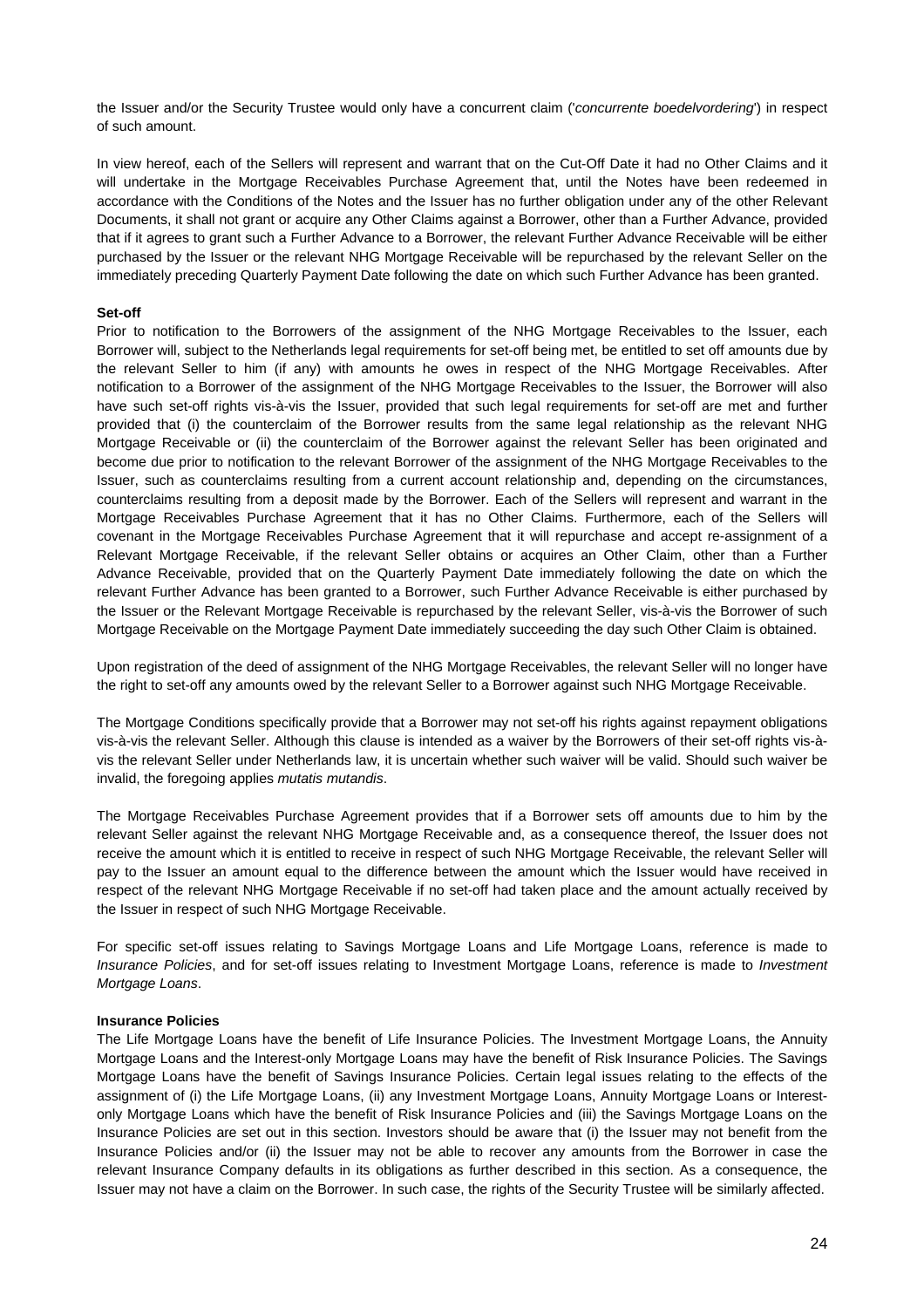#### *Pledge*

In respect of the Borrower Insurance Pledge, the Issuer has been advised that it is probable that the right to receive payment, including the surrender value ('*afkoopsom*'), under the Insurance Policies will be regarded by a Netherlands court as a future right. The pledge of a future right under Netherlands law is not effective if the pledgor is declared bankrupt or is granted a suspension of payments, prior to the moment such right comes into existence. This means that it is uncertain whether such Borrower Insurance Pledge will be effective. Besides this, since the Borrower Insurance Pledge secures the same liabilities as the Bank Mortgages or Credit Mortgages, the observations on transfer of the Mortgage and Borrower Pledge made in *Security Rights* above apply equally to such right of pledge.

#### *Appointment of Beneficiary*

The Mortgage Conditions provide that the relevant Seller (to the extent required irrevocably authorised by the relevant Borrower) has appointed itself (and, to the extent required, the Borrower has appointed the relevant Seller) as beneficiary under the Insurance Policies, except that another beneficiary will rank ahead of the relevant Seller, provided that the Borrower Insurance Proceeds Instruction is given to the relevant Insurance Company. It is uncertain whether the Beneficiary Rights of the Sellers will follow the NHG Mortgage Receivables upon assignment thereof to the Issuer. Therefore, the Issuer will accept the assignment of the Beneficiary Rights, to the extent necessary and possible, from the Sellers. In addition, the Issuer will grant a first-ranking disclosed right of pledge over the Beneficiary Rights to the Security Trustee. For the situation where the assignment and pledge of the Beneficiary Rights is not effective and no Borrower Insurance Proceeds Instruction exists, the Issuer and the Security Trustee will enter into the Beneficiary Waiver Agreement under which GMAC RFC Nederland in respect of all Relevant NHG Mortgage Receivables, subject to the condition precedent of the occurrence of an Assignment Notification Event, waives or, as the case may be, undertakes to waive its rights as beneficiary under the Savings Insurance Policies and Life Insurance Policies with a Savings Element with the Savings Insurance Companies and appoints or, as the case may be, undertakes to appoint (i) the Issuer as beneficiary subject to the dissolving condition ('*ontbindende voorwaarde*') of the occurrence of a Trustee I Notification Event relating to the Issuer and (ii) the Security Trustee as beneficiary under the condition precedent ('*opschortende voorwaarde*') of the occurrence of a Trustee I Notification Event relating to the Issuer. It is, however, uncertain whether such waiver and appointment will be effective. In view hereof and in respect of Life Insurance Policies or Risk Insurance Policies with any of the Life Insurance Companies, each of the Sellers in respect of the Relevant NHG Mortgage Receivables, will undertake to use its best efforts, following an Assignment Notification Event to obtain the cooperation from all relevant parties (including the Life Insurance Companies) to (a) waive its rights as beneficiary and (b) appoint (i) the Issuer subject to the dissolving condition of a Trustee I Notification Event relating to the Issuer and (ii) the Security Trustee under the condition precedent of the occurrence of a Trustee I Notification Event relating to the Issuer as first beneficiary under the Insurance Policies. For the situation that a Borrower Insurance Proceeds Instruction exists, each of the Sellers and the Savings Insurance Companies will in the Beneficiary Waiver Agreement undertake to use their best efforts, following an Assignment Notification Event to obtain the cooperation of all relevant parties to change the payment instruction in favour of (i) the Issuer subject to the dissolving condition of a Trustee I Notification Event relating to the Issuer and (ii) the Security Trustee under the condition precedent of the occurrence of a Trustee I Notification Event relating to the Issuer. It is uncertain whether such cooperation will be forthcoming.

If the Issuer or the Security Trustee, as the case may be, will not have been validly appointed as beneficiary under the Insurance Policies and the assignment and/or pledge and the waiver of the Beneficiary Rights are not effective, any proceeds under the Insurance Policies will be payable to the relevant Seller or to another beneficiary, instead of the Issuer or the Security Trustee, as the case may be. If the proceeds are paid to the relevant Seller, such Seller will be obliged to pay the amount received to the Issuer or the Security Trustee, as the case may be. If the proceeds are paid to the relevant Seller and the relevant Seller does not pay the amount received to the Issuer or the Security Trustee, as the case may be, e.g. in the case of bankruptcy of the relevant Seller, or if the proceeds are paid to another beneficiary instead of the Issuer or the Security Trustee, as the case may be, this may result in the amount paid under the Insurance Policies not being applied in reduction of the relevant NHG Mortgage Receivable. This may lead to the Borrower invoking defences against the Issuer or the Security Trustee, as the case may be, for the amounts so received by the relevant Seller as further discussed under *Set-off or Defences*, which may adversely affect payments on the Notes.

#### *Insolvency of Insurance Companies*

If any of the Insurance Companies is no longer able to meet its obligations under the Insurance Policies, e.g. in case it is declared bankrupt or has become subject to emergency regulations, this could result in the amounts payable under the Insurance Policies either not, or only partly, being available for application in reduction of the relevant NHG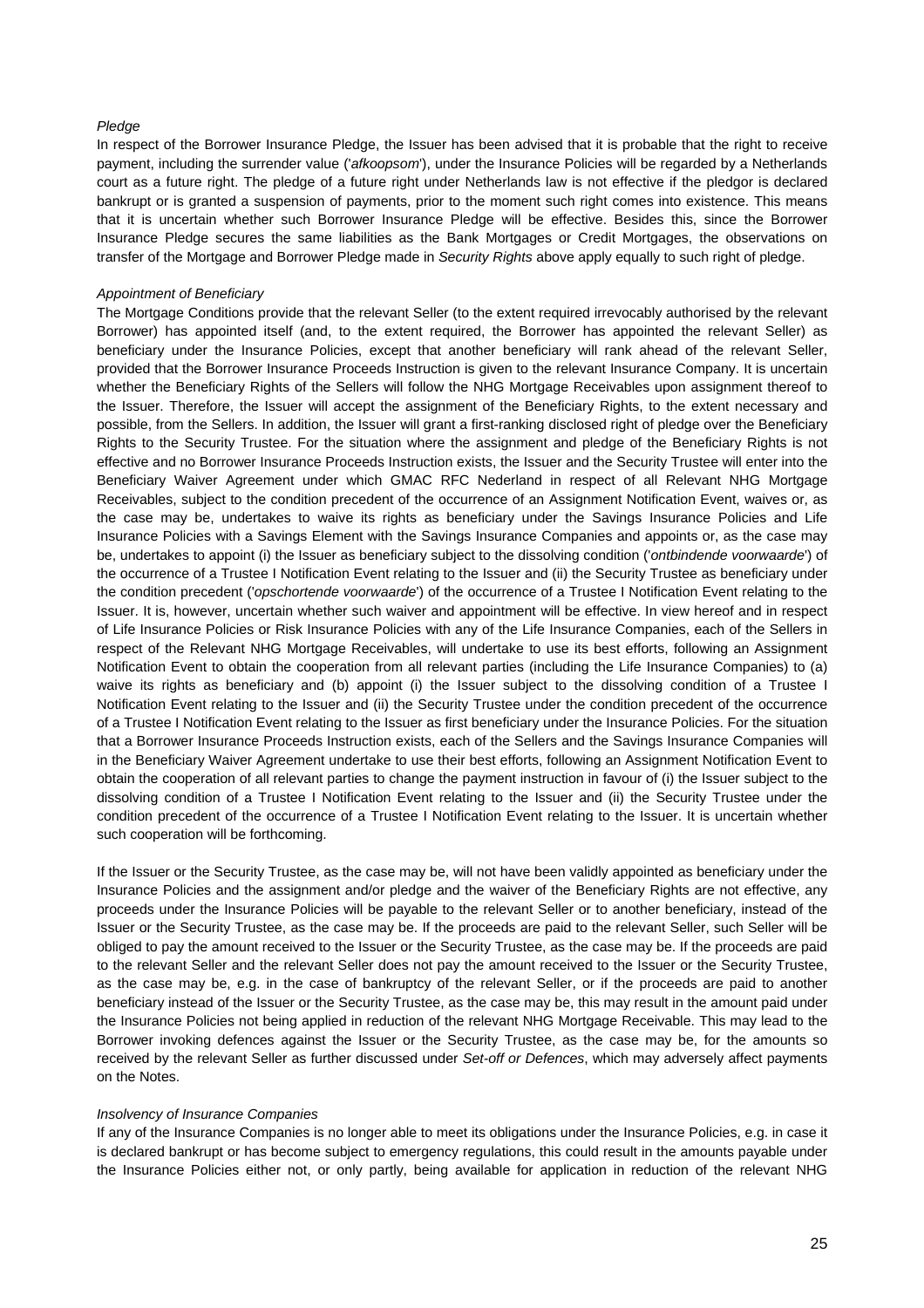Mortgage Receivables. This may lead to the Borrowers trying to invoke set-off rights and defences as further discussed under *Set-off or Defences*.

#### *Set-off or defences in the case of default under Insurance Policies*

If the amounts payable under the Insurance Policy are not applied in reduction of the NHG Mortgage Receivable (see *Appointment of Beneficiary* and *Insolvency of Insurance Companies*), the Borrower may try to invoke a right of set-off of the amount due under the NHG Mortgage Receivable with amounts payable under or in connection with the Insurance Policy.

As set out in *Set-off* above, the Mortgage Conditions provide for a waiver by the Borrowers of their set-off rights. It is, however, uncertain whether such waiver is effective. If the waiver is not effective, the Borrowers will need to comply with the applicable legal requirements in order to invoke a right of set-off. One of these requirements is that the Borrower should have a claim, which corresponds to his debt to the same counterparty. In case of the Mortgage Loans, the Insurance Policies are contracts between the relevant Insurance Company and the Borrowers on the one hand and the NHG Mortgage Receivables are claims of the relevant Seller on the relevant Borrower on the other hand. Therefore, in order to invoke a right of set-off the Borrowers would have to establish that the relevant Seller and the Insurance Companies should be regarded as one legal entity or, based upon interpretation of case law, that possibly set-off is allowed, even if the relevant Seller and the relevant Insurance Company are not considered as one legal entity, since the relevant Insurance Policy and the relevant Mortgage Loan are to be regarded as one interrelated relationship.

Furthermore, the Borrowers must have a counterclaim. If the relevant Insurance Company is declared bankrupt or subject to emergency regulations, the Borrower will have the right to unilaterally terminate the Insurance Policy and to receive a surrender value ('*afkoopsom*'). These rights are subject to the Borrower Insurance Pledge and, therefore, it may be argued that the Borrower will on this basis not be entitled to invoke a right of set-off for the surrender value. However, apart from the right to terminate the Insurance Policies, the Borrowers are also likely to have the right to rescind the Insurance Policies and to claim restitution of premiums paid and/or supplementary damages. It is uncertain whether such claim is subject to the Borrower Insurance Pledge. If not, the Borrower Insurance Pledge would not obstruct a right of set-off with such claim by Borrowers.

Finally, set-off vis-à-vis the Issuer after notification of the assignment would be subject to the additional requirements for set-off being met (see *Set-off*). In the case of Savings Mortgage Loans and Life Mortgage Loans with the possibility of a Savings Element, such requirements are likely to be met, since the Savings Mortgage Loans and Life Mortgage Loans with the possibility of a Savings Element and the Savings Insurance Policies and the Life Insurance Policies with the possibility of a Savings Alternative are likely to be regarded as one and the same relationship, but in the case of Life Mortgage Loans (other than Life Mortgage Loans with the possibility of a Savings Element), this is unlikely. The fact that the NHG Mortgage Receivable is assigned to the Issuer is not likely to interfere with such a set-off (see *Setoff*).

Even if the Borrowers cannot invoke a right of set-off, they may invoke defences vis-à-vis the relevant Seller, the Issuer and/or the Security Trustee, as the case may be. The Borrowers could, *inter alia*, argue that (notwithstanding the waiver of set-off) it was the intention of the parties involved, or that the Borrowers could rightfully interpret the mortgage documentation and the promotional materials in such a manner, that the Mortgage Loan and the relevant Insurance Policy are to be regarded as one interrelated legal relationship and could, on this basis, claim a right of annulment or dissolution of the NHG Mortgage Receivable or, alternatively, claim that the NHG Mortgage Receivable would be (fully or partially) repaid by means of the proceeds of the Insurance Policy and that, failing such proceeds being so applied, the Borrower is not obliged to repay the (corresponding) part of the NHG Mortgage Receivable. On the basis of similar reasoning, Borrowers could also argue that the Mortgage Loans and the Insurance Policy were entered into as a result of "error" ('*dwaling*') or that it would be contrary to principles of reasonableness and fairness ('*redelijkheid en billijkheid*') for the Borrower to be obliged to repay the Mortgage Loan to the extent that he has failed to receive the proceeds of the Insurance Policy.

# *Set-off or defences regarding Mortgage Loans originated by GMAC RFC Nederland, with a Life Insurance Policy, other than Life Mortgage Loans with the possibility of a Savings Element*

In the case the Borrower/insured will not be able to recover their claims under a Life Insurance Policy with any of the Life Insurance Companies, in respect of Mortgage Loans originated by GMAC RFC Nederland where the Borrowers have taken out such policies, the Issuer has been advised that, taking into account that in the relevant Mortgage Conditions the Borrowers explicitly waive any right to set-off amounts owed by it under the NHG Mortgage Receivables against amounts owed to it by the Insurance Company under the Life Insurance Policy, it is unlikely that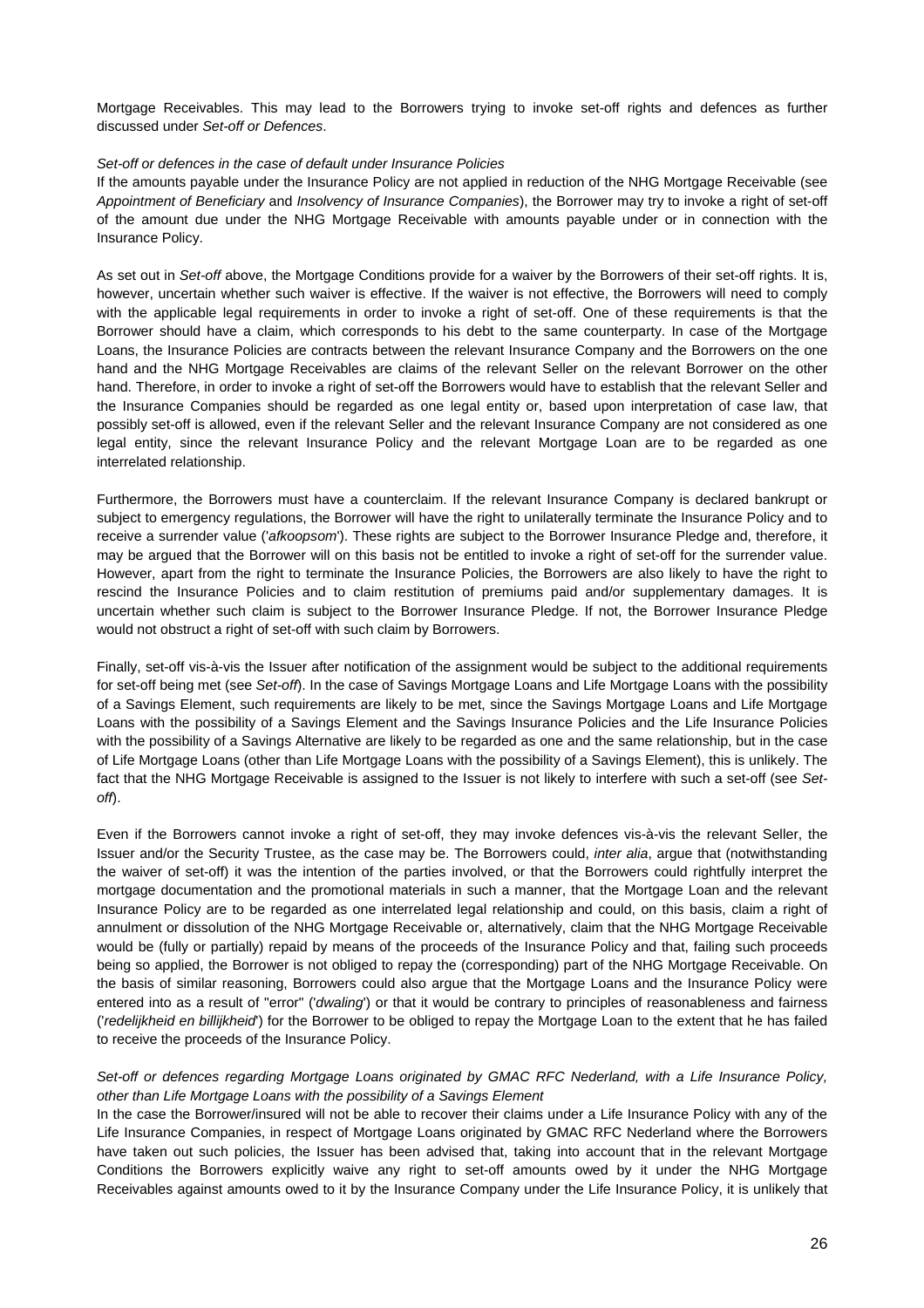a court would honour set-off or defences of the Borrowers. In addition, it is explicitly stated in such Mortgage Conditions that GMAC RFC Nederland and the relevant Insurance Company are two different entities and that the rights and obligations under the Insurance Policies are independent from those under the relevant Mortgage Loans and that default by the Insurance Company does not in any way affect the obligations of the Borrower under the relevant Mortgage Loan. Finally, GMAC RFC Nederland will represent and warrant in respect of the Relevant Mortgage Loans that (i) there is no connection with the relevant Insurance Policy other than the Borrower Insurance Pledge and the Life Beneficiary Rights, (ii) the Relevant Mortgage Loans and the Life Insurance Policies are not marketed as one product and (iii) the Borrowers are free to choose the Life Insurance Companies.

#### *Set-off or defences regarding Mortgage Loans, originated by Quion 20 with a Life Insurance Policy*

In respect of Mortgage Loans originated by Quion 20 where the Borrowers have taken out Life Insurance Policies with any of the Life Insurance Companies, other than Falcon, Erasmus or Generali, the Issuer has been advised that it is unlikely that a court would honour set-off or defences of the Borrowers, as described above, taking into account that the relevant Seller has represented that with respect to the relevant Mortgage Loans, other than Mortgage Loans, originated by Quion 20 associated with a Life Insurance Policy with Falcon, Erasmus or Generali, (i) there is no connection, whether from a legal or a commercial point of view, between the relevant Mortgage Loan and the relevant Life Insurance Policy other than the relevant Borrower Insurance Pledge and the relevant Life Beneficiary Rights, (ii) the relevant Mortgage Loans and the Life Insurance Policies are not marketed as one product or under one name and (iii) the Borrowers are free to choose the relevant Life Insurance Company.

With respect to the Mortgage Loans originated by Quion 20 associated with a Life Insurance Policy entered into with Falcon, Erasmus or Generali, the Life Mortgage Loans have been marketed in the relevant brochures under the name of the relevant Life Insurance Company as one product with the associated Life Insurance Policy, under the trade name of the relevant Insurance Company on behalf of Quion 20 (which is not a group company of any of the relevant Life Insurance Companies). On the other hand, Quion 20 has represented that with respect to the relevant Mortgage Loans associated with such Life Insurance Policies that (i) the offer document ('*offerte*') makes clear that the loan is granted by the relevant Seller and not by the relevant Life Insurance Company and (ii) the offer document does not oblige the applicant to take out a life insurance policy with the relevant Life Insurance Company. In respect of these Mortgage Loans only, the Issuer has, based on the above, been advised that, given the closer commercial connection, the possibility can not be disregarded ('*de mogelijkheid kan niet worden uitgesloten*') that in the event that the Borrowers cannot recover their claims under these Life Insurance Policies from the relevant Life Insurance Companies, the courts will honour set-off or defences invoked by Borrowers, as described above.

#### *Set-off or defences regarding Mortgage Loans originated by Atlas Funding with a Life Insurance Policy*

Mortgage Loans originated by Atlas Funding associated with a Life Insurance Policy of Klaverblad Verzekeringen have been marketed in the relevant brochures under the name of Klaverblad Verzekeringen as one product with the associated Life Insurance Policy, under the trade name of Klaverblad Verzekeringen on behalf of Atlas Funding (which is not a group company of Klaverblad Verzekeringen). However, it is explicitly stated at the end of the brochures and in the relevant Mortgage Conditions that Atlas Funding and Klaverblad Verzekeringen are two different entities and that the rights and obligations under the Insurance Policies are independent from those under the relevant Mortgage Loans and that default by Klaverblad Verzekeringen does not in any way affect the obligations of the Borrower under the relevant Mortgage Loan. In addition, in the relevant Mortgage Conditions the Borrowers explicitly waive any right to set-off amounts owed by it under the relevant Mortgage Receivables against amounts owed to it by the Insurance Company under the Life Insurance Policy. Finally, Atlas Funding will represent and warrant that with respect to the relevant Mortgage Loans associated with such Life Insurance Policies that (i) the offer document ('*offerte*') makes clear that the loan is granted by Atlas Funding and not by Klaverblad Verzekeringen and (ii) the offer document does not oblige the applicant to take out a life insurance policy with Klaverblad Verzekeringen. In respect of these Mortgage Loans originated by Atlas Funding only, the Issuer has, based on the above, been advised that, given the closer commercial connection, the possibility can not be disregarded ('*de mogelijkheid kan niet worden uitgesloten*') that in the event that the Borrowers cannot recover their claims under these Life Insurance Policies from Klaverblad Verzekeringen, the courts will honour set-off or defences invoked by Borrowers, as described above.

# *Set-off or defences regarding Savings Mortgage Loans and Life Mortgage Loans with the possibility of a Savings Element*

In respect of Savings Mortgage Loans and Life Mortgage Loans with the possibility of a Savings Element in case the Borrower/insured will not be able to recover their claims under such policies, the Issuer has been advised that the risk that such a set-off or defence would be successful is greater than in the case of the Life Mortgage Loans (other than Life Mortgage Loans with the possibility of a Savings Element) in view of, *inter alia*, the close connection between the Savings Mortgage Loans and Life Mortgage Loans with the possibility of a Savings Element and the Savings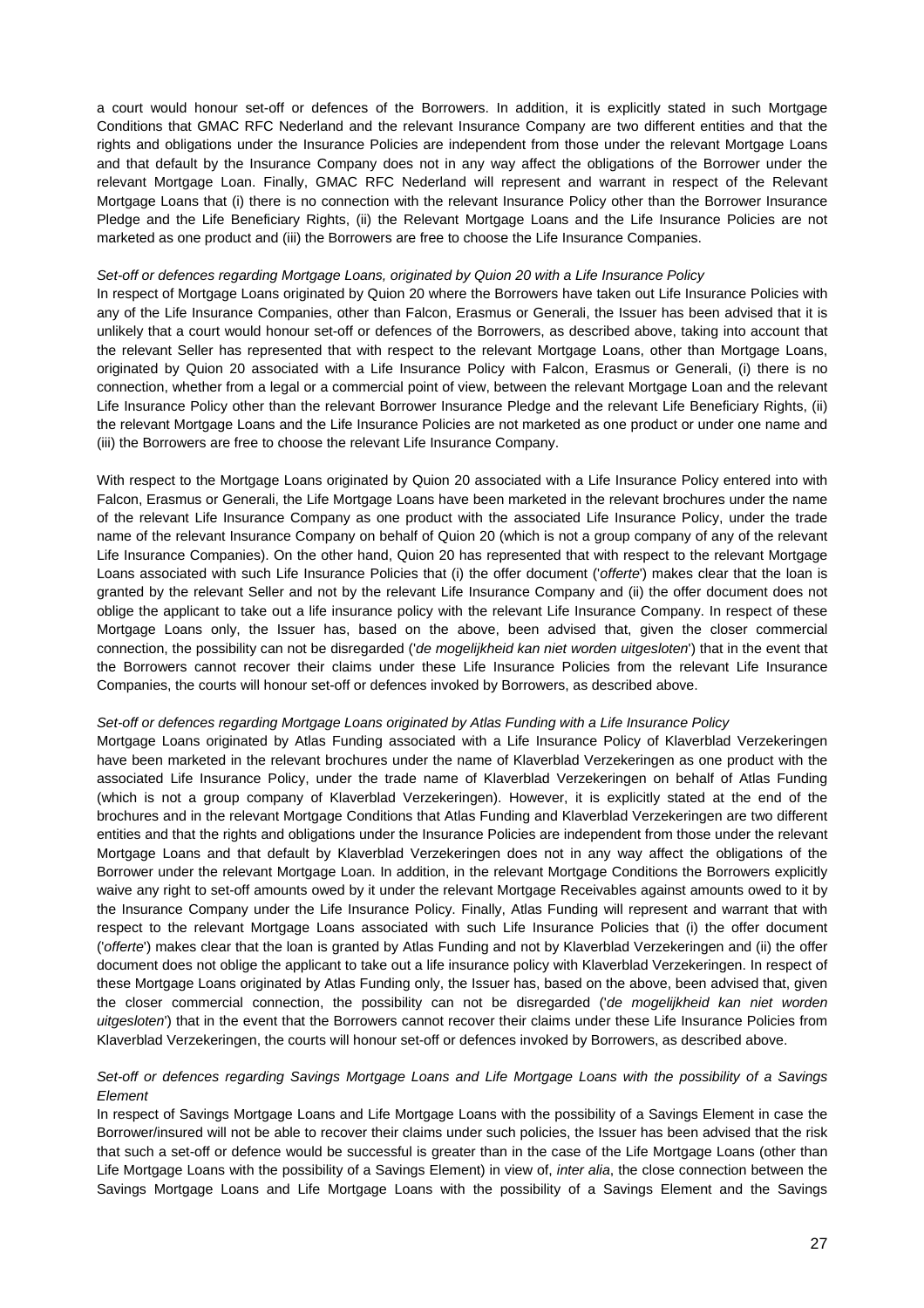Insurance Policy and the Life Insurance Policy with the possibility of a Savings Alternative and, therefore, constitutes a considerable risk ('*een aanmerkelijk risico*').

The Sub-Participation Agreement will provide that in the case of set-off or defences by Borrowers, including but not limited to a right of set-off or defence based upon a default in the performance by the relevant Savings Insurance Company of its obligations under the relevant Savings Insurance Policy or Life Insurance Policy with a Savings Alternative where, as a consequence thereof, the Issuer will not have received any amount due and outstanding, the relevant Participation of the relevant Savings Insurance Company will be reduced by an amount equal to the amount which the Issuer has failed to receive as a result of such set-off or defence. The amount of the Participation is equal to the amount of Savings Premia received by the Issuer plus the accrued yield on such amount (see *Sub-Participation Agreement*), provided that each Savings Insurance Company will have paid all Savings Premia received from the relevant Borrowers to the Issuer. Therefore, normally the Issuer would not suffer any damages if the Borrower would invoke any such right of set-off or defence, if and to the extent that the amount for which the Borrower would invoke set-off or defences does not exceed the amount of the Participation. The amount for which the Borrower can invoke set-off or defences may, depending on the circumstances, exceed the amount of the Participation. The Sub-Participation Agreement does not apply to Life Mortgage Loans to which a Life Insurance Policy with the Unit-Linked Alternative is connected.

### **Financial Services Act**

#### *Issuer*

Under the new Financial Services Act (*'Wet financiële dienstverlening'*), which entered into force on 1 January 2006, a special purpose vehicle which acquired legal title to the loans granted to consumers and which services ('*beheert*') and administers ('*uitvoert*') such loans, such as the Issuer, must have a licence under that Act. An exemption from the licence requirement is available, if the special purpose vehicle outsources the servicing of the loans and the administration thereof to an entity holding a licence under the Financial Services Act. The Issuer has outsourced the servicing and administration of the Mortgage Loans to the MPT Provider. The MPT Provider has submitted an application for a licence under the Financial Services Act with the Authority for the Financial Markets ('**AFM'**). Granting of a licence can take up to one year, which period can be extended (two times) with a half year (each time). However, the MPT Provider has been provided by the AFM with a temporary licence. The Issuer has been advised that the temporary licence of the MPT Provider is sufficient to be exempted from the licence requirement of the Financial Services Act. If the Issuer Services Agreement is terminated, the Issuer will need to outsource the servicing and administration of the Mortgage Loans to another entity, which must have a licence under the Financial Services Act.

### *Sellers*

As set out above, as being engaged in the business of offering mortgage loans to private individuals in the Netherlands, the Sellers need to obtain a licence under the new Financial Services Act. All three Sellers have submitted an application for a licence under the Financial Services Act with the Authority for the Financial Markets ('**AFM'**). Granting of a licence can take up to one year, which period can be extended (two times) with a half year (each time). However, the Sellers have been provided by the AFM with a temporary licence. If a Seller would neither be granted a licence, nor be exempted or be granted a dispensation under the Financial Services Act, the relevant Seller would have to terminate its activities and settle ('*afwikkelen*') its existing agreements. The relevant Seller would in such event no longer have the right to perform its rights and obligations under the Mortgage Receivables Purchase Agreement, such as the sale of New Mortgage Receivables and Further Advance Receivables to and the repurchase of Relevant Mortgage Receivables from the Issuer. Each of the Sellers will undertake immediately upon the receipt from the AFM of an anticipated refusal to grant the licence or a dispensation which, in the case of a dispensation, is satisfactory to the Issuer and the Security Trustee, to take all necessary action to ensure that all Relevant Mortgage Loans and all other mortgage loans to which it is a party will be transferred to a party which is licenced, exempted or has been granted a dispensation, satisfactory to the Issuer and the Security Trustee, under the Financial Services Act, so that the offering, servicing and performance of the Relevant Mortgage Loans and all other mortgage loans to which the relevant Seller was a party no longer violates the Financial Services Act.

### **Long lease**

The mortgage rights securing the Mortgage Loans may be vested on a long lease ('*erfpacht*').

A long lease will, *inter alia*, end as a result of expiration of the long lease term (in the case of lease for a fixed period), or termination of the long lease by the leaseholder or the landowner. The landowner can terminate the long lease in the event the leaseholder has not paid the remuneration due for a period exceeding two consecutive years or seriously breaches other obligations under the long lease. In case the long lease ends, the landowner will have the obligation to compensate the leaseholder. In such event the Mortgage will, by operation of law, be replaced by a right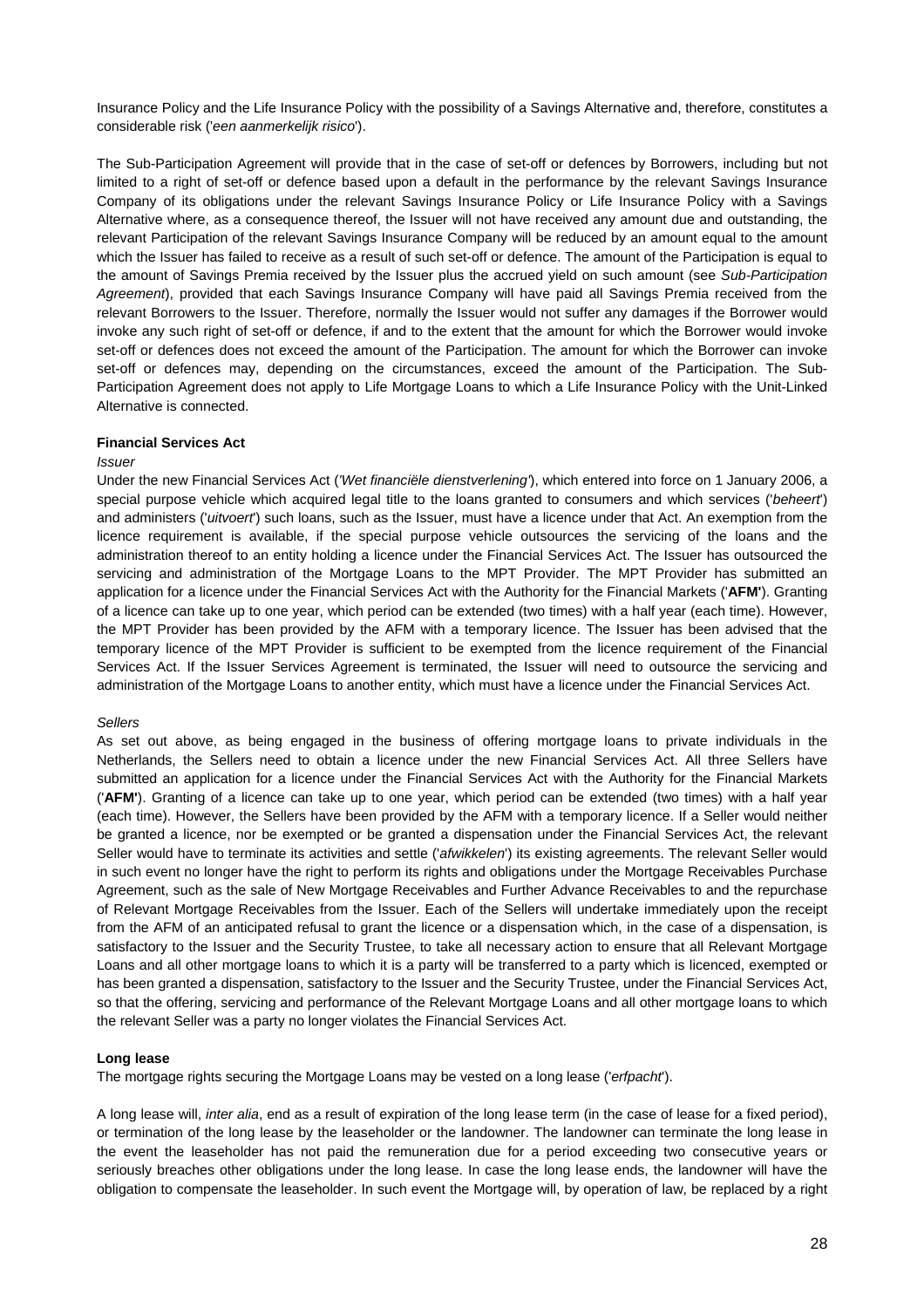of pledge on the claim of the (former) leaseholder on the landowner for such compensation. The amount of the compensation will, *inter alia*, be determined by the conditions of the long lease and may be less than the market value of the long lease.

When underwriting a Mortgage Loan to be secured by a mortgage right on a long lease, each of the Sellers takes into consideration the conditions, including the term, of the long lease. The acceptance conditions used by each of the Sellers provide that in such event the Mortgage Loan shall have a maturity that is shorter than the term of the long lease. In case of Mortgage Loans originated by GMAC RFC Nederland the term of the long lease should be at least 15 years. The general terms and conditions of the Mortgage Loans provide that the Mortgage Loan becomes immediately due and payable in the event that, *inter alia*, (i) the leaseholder materially breaches or ceases to perform its payment obligation under the long lease, or (ii) the long lease is terminated, or (iii) if the leaseholder in any other manner breaches the conditions of the long lease. In respect of the NHG Mortgage Receivables originated by Quion 20, the maximum term for Mortgage Loans secured by a Mortgage over a long lease is the lesser of 30 years and the remaining term of the long lease, provided that the term of the long lease is at least 50 per cent. of the mortgage loan term.

# **Investment Mortgage Loans**

Under the Investment Mortgage Loans the Borrower does not pay principal prior to maturity of the Mortgage Loan. Instead the Borrower undertakes to invest agreed amounts in certain investment funds. Certain issues relating to Risk Insurance Policies entered into in connection with Investment Mortgage Loans are discussed in *Insurance Policies* above. See further *Description of the Mortgage Loans*.

The investments in investment funds are effected by the Borrowers paying certain agreed amounts to Stichting Allianz Nederland Beleggersrekeningen and/or Holland Beleggingsgroep B.V. and/or Stichting Optimix Beleggersgiro and/or Administratiekantoor Interland B.V., which are applied to acquire participations ('*deelnemingrechten*') in certain selected investment undertakings in accordance with the instructions of the Borrower. The investment funds are managed by Allianz, Optimix Vermogensbeheer N.V., Holland Beleggingsgroep B.V., Insinger de Beaufort, IVM Vermogensbeheer B.V., Noord-Nederlands Effectenkantoor, Borghols Investment Management, Hansard Financial Services, Palladyne or Generali as the case may be. The participations that are purchased are credited to the Investment Accounts. It is intended that the NHG Mortgage Receivables will be fully or partially repaid with the proceeds of the investments. In this structure, the Borrowers have a claim on Stichting Allianz Nederland Beleggersrekeningen and/or Holland Beleggingsgroep B.V. and/or Stichting Optimix Beleggersgiro and/or Administratiekantoor Interland B.V., as the case may be, for the value of the investments. Should Stichting Allianz Nederland Beleggersrekeningen and/or Holland Beleggingsgroep B.V. and/or Stichting Optimix Beleggersgiro and/or Administratiekantoor Interland B.V., as the case may be, not be able to meet its obligations towards the Borrowers, this could lead to set-off or defences by Borrowers similar to those described under *Insurance Policies* above, except for the set-off or defences described in *Appointment of Beneficiary* in the event that the relevant Seller is insolvent. In addition, the value of the investments may not be sufficient for the Borrower to fully redeem the related NHG Mortgage Receivable at its maturity.

### *Pledge*

Each of the Sellers has the benefit of a right of pledge on all rights of the relevant Borrowers in connection with the Investment Account which secures the same liabilities as the relevant Mortgage. The observations made above in relation to *Security Rights* apply equally here.

### **Reduced value of investments**

The value of investments made under the Investment Mortgage Loans or by one of the Life Insurance Companies in connection with the Life Insurance Policies with a Unit-Linked Alternative, may not be sufficient for the Borrower to fully redeem the related Mortgage Receivables at its maturity.

In addition, if the value of the investments made under the Investment Mortgage Loans has declined considerably, a Borrower may invoke set-off or defences against the Issuer arguing that he has not been properly informed of the risks involved in the investments. The merits of any such claim will, to a large extent, depend on the manner in which the Investment Mortgage Loans have been marketed and the promotional material provided to the Borrower. The above may also apply in the case of a decline in value of investments made by the Life Insurance Companies in connection with the Life Insurance Policies with the Unit-Linked Alternative.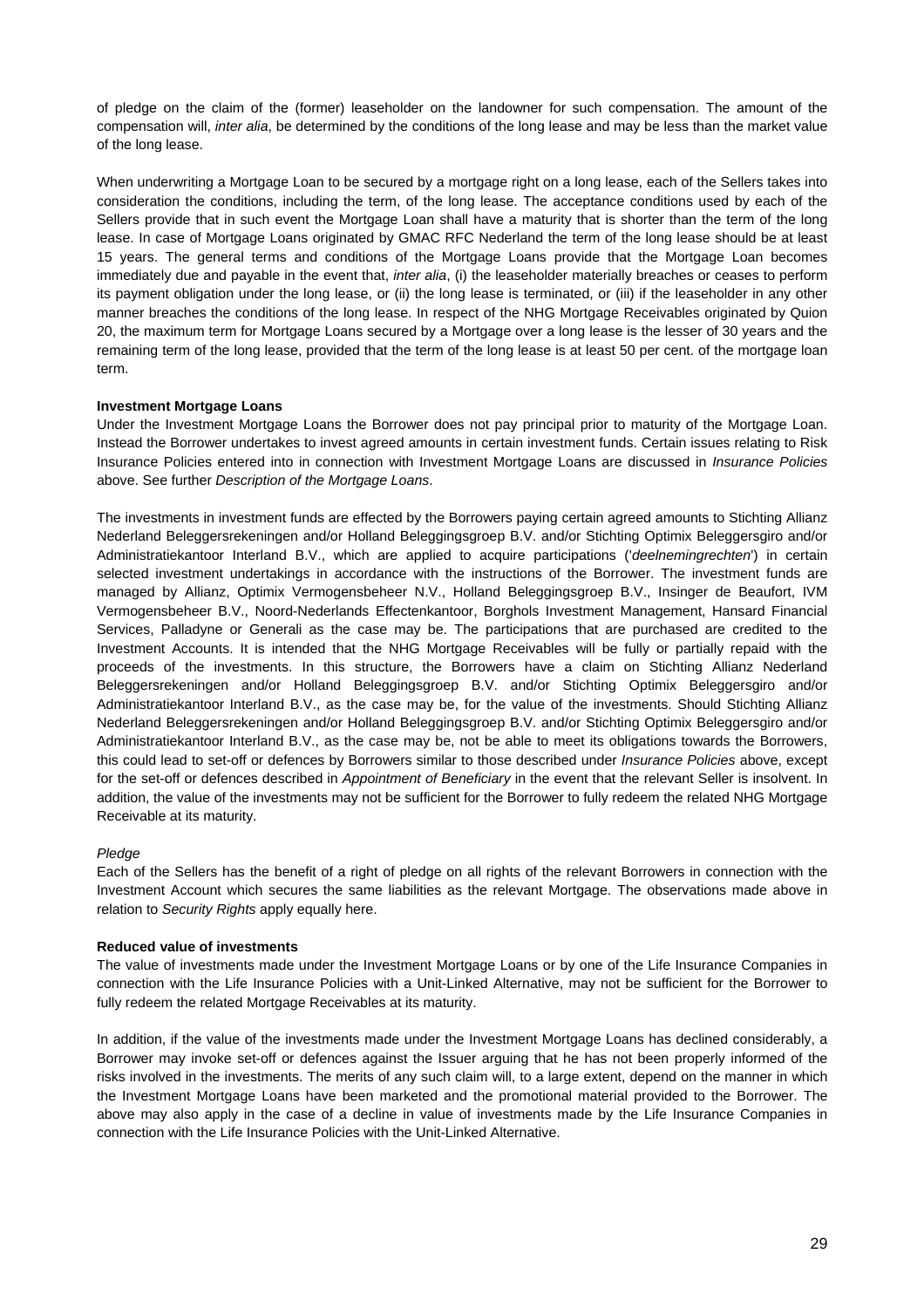# **NHG Guarantee**

All Mortgage Loans will have the benefit of an NHG Guarantee. Pursuant to the terms and conditions ('*voorwaarden en normen')* of the NHG Guarantee the '*Stichting Waarborgfonds Eigen Woningen*' ('**WEW**') has no obligation to pay any loss (in whole or in part) incurred by a lender after a private or a forced sale of the mortgaged property if such lender has not complied with the terms and conditions of the NHG Guarantee. Each of Sellers will on the Closing Date or in respect of New NHG Mortgage Receivables or Further Advance Receivables, the relevant Pre-funding Purchase Date or the relevant Quarterly Payment Date, represent and warrant that (i) each NHG Guarantee connected to a Mortgage Loan constitutes legal, valid and binding obligations of the WEW, enforceable in accordance with its terms, (ii) all terms and conditions applicable to the NHG Guarantee at the time of origination of the Mortgage Loan were complied with and (iii) the relevant Seller is not aware of any reason why any claim under any NHG Guarantee should not be met in full and in a timely matter.

Furthermore, the terms and conditions of the NHG Guarantee stipulate that the NHG Guarantee of the WEW will terminate upon expiry of a period of thirty years after the establishment of the NHG Guarantee. Since part of the Mortgage Loans will have a maturity date which falls after the expiry date of the relevant NHG Guarantee, this will result in the Issuer not being able to claim for payment with the WEW of a loss incurred after the term of the NHG Guarantee has expired. However, under the Mortgage Receivables Purchase Agreement, the relevant Seller will be obliged to repurchase and accept re-assignment of the Relevant NHG Mortgage Receivable on the Mortgage Payment Date immediately following the date on which the Relevant Mortgage Loan no longer has the benefit of the NHG Guarantee.

Finally, the terms and conditions stipulate that the NHG Guarantee (irrespective of the type of redemption of the mortgage loan) is reduced on a monthly basis by an amount which is equal to the amount of the monthly repayments plus interest as if the mortgage loan were to be repaid on a thirty year annuity basis. The actual redemption structure of a Mortgage Loan can be different (see *Description of the Mortgage Loans*). This may result in the Issuer not being able to fully recover any loss incurred with the WEW.

See for a more detailed description of the NHG Guarantees *NHG Guarantee Programme*.

# **Rating of the State of the Netherlands**

The rating of the Senior Class A Notes by Moody's takes into account the NHG Guarantee granted in connection with each of the Mortgage Loans. The NHG Guarantee is backed by the State of the Netherlands (see *NHG Guarantee Programme*) which is currently rated `Aaa' by Moody's. In the event that the Netherlands State ceases to be rated `Aaa' by Moody's, this will result in a review by Moody's of the Senior Class A Notes and could potentially result in a corresponding downgrade of the Senior Class A Notes.

# **Construction Amounts**

Pursuant to the Mortgage Conditions, the Borrowers have the right to request to withhold the Construction Amount to be paid out in the event that certain conditions are met. The aggregate amount of the Construction Amounts as per the Cut-Off Date is EUR 10,618,138. The Issuer will agree with each of the Sellers in the Mortgage Receivables Purchase Agreement that the Issuer will be entitled to withhold from the Initial Purchase Price an amount equal to such aggregate Construction Amounts. Such amount will be deposited in the Construction Account. On each Quarterly Payment Date the Issuer will release from the Construction Account such part of the Initial Purchase Price which equals the difference between the aggregate Construction Amounts and the balance standing to the credit of the Construction Account and pay such amount to the relevant Seller.

Pursuant to the NHG Conditions, Construction Amounts have to be paid out after the building activities or renovation activities have been finalised. If the remaining Construction Amount exceeds EUR 2,500, such Construction Amount will be set-off against the NHG Mortgage Receivable up to the amount of the Construction Amount, in which case the Issuer shall have no further obligation towards the Sellers to pay the remaining part of the Initial Purchase Price, and consequently any remaining part of the Construction Account will be part of the Principal Available Amount. Pursuant to the NHG Conditions, if such amount is less than EUR 2,500, the relevant Seller has the right to pay out the remaining amount to the relevant Borrower. If an Assignment Notification Event has occurred, the Issuer will no longer be under the obligation to pay such remaining part of the Initial Purchase Price. The amount for which the Borrower can invoke set-off or defences may, depending on the circumstances, exceed the amount of the Construction Amount.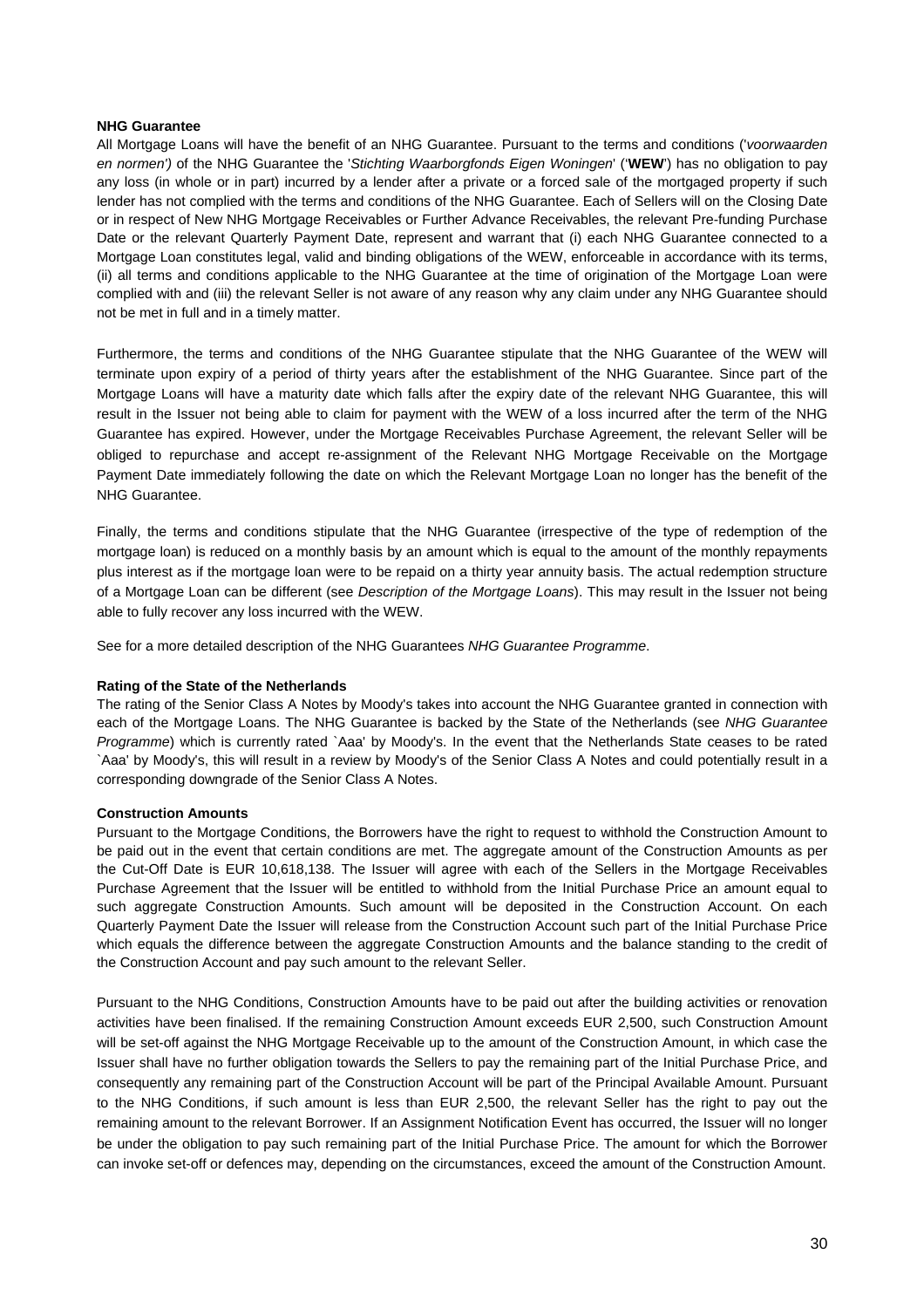# *Effectiveness of assignment of and pledge over the part of the NHG Mortgage Receivables relating to Construction Amounts*

Under Netherlands law the distinction between "existing" ('*bestaande*') receivables and "future" ('*toekomstige*') receivables is relevant. If receivables are regarded as future receivables, an assignment and/or pledge thereof will not be effective to the extent the receivable comes into existence after or on the date on which the assignor or, as the case may be, the pledgor has been declared bankrupt or granted a suspension of payments. If, however, receivables are to be considered as existing receivables, the assignment and pledge thereof are not affected by the bankruptcy or suspension of payments of the assignor/pledgor. The Issuer has been advised that based on case law and legal literature uncertainty remains whether on the basis of the applicable terms and conditions the part of the NHG Mortgage Receivables relating to the Construction Amounts are considered to be existing receivables. It could be argued that such part of the Mortgage Loan concerned comes into existence only when and to the extent the Construction Amount is paid out. If the part of the NHG Mortgage Receivable relating to the Construction Amount is regarded as a future receivable, the assignment and/or pledge of such part will not be effective if the Construction Amount is paid out on or after the date on which the relevant Seller is declared bankrupt or granted suspension of payments.

# **Foundation GMAC Collection Account Pledge and Foundation Atlas Funding Collection Account Pledge**

Since the Previous Transaction SPVs (and/or the Previous Transaction Security Trustees, as the case may be) and the Issuer (and/or the Security Trustee, as the case may be) have a first ranking right of pledge on the amounts standing to the credit of the Foundation GMAC RFC Nederland Collection Account and the Foundation Atlas Funding Collection Account respectively, the rules applicable to co-ownership ('*gemeenschap'*) apply. The Netherlands Civil Code provides for various mandatory rules applying to such co-owned rights. In principle co-owners are required to co-operate with regard to their co-owned goods, but according to section 3:168 of the Netherlands Civil Code it is possible for co-owners to make an arrangement for the management (*'beheer'*) of the co-owned goods by one or more of the co-owning parties.

The Previous Transaction SPVs, the Issuer, the Security Trustee and the Previous Transaction Security Trustees will further in the Foundation GMAC RFC Nederland Collection Account Pledge Agreement and the Foundation Atlas Funding Collection Account Pledge Agreement respectively agree that the Security Trustee and the Previous Transaction Security Trustees will manage ('*beheren'*) such co-held rights jointly. The Issuer has been advised that it is uncertain whether the foreclosure of the rights of pledge will constitute management for the purpose of section 3:168 of the Netherlands Civil Code and as a consequence the cooperation of the Previous Transaction SPVs and the Issuer may be required for such foreclosure to take place.

Stichting GMAC RFC Nederland Ontvangsten, the Issuer, the Security Trustee, the Previous Transaction SPVs and the Previous Transactions Security Trustees will further agree in the Foundation GMAC RFC Nederland Collection Account Pledge Agreement and the Foundation Atlas Funding Collection Account Pledge Agreement respectively that (i) the share (*'aandeel'*) in each co-held right of pledge will be equal to the amounts collected from the respective pools of mortgage receivables purchased by the each Previous Transaction SPV respectively and the amounts collected from the NHG Mortgage Receivables, respectively, and (ii) in case of foreclosure of the right of pledge on the Foundation GMAC RFC Nederland Collection Account and the Foundation Atlas Funding Collection Account respectively, the proceeds will be divided according to each share. It is uncertain whether this sharing arrangement is enforceable in the event that the Issuer, the Security Trustee, the Previous Transaction SPVs and the Previous Transaction Security Trustees should become insolvent. However, the Issuer has been advised that neither the Stichting GMAC RFC Nederland Ontvangsten's nor the insolvency of GMAC RFC Nederland or Stichting Atlas Funding Ontvangsten's nor the insolvency of Atlas Funding would affect this arrangement. In this respect it will be agreed that in case of a breach by a party of its obligations under the abovementioned agreements or if such agreement is dissolved, void, nullified or ineffective for any reason in respect of such party, such party shall compensate the other parties forthwith for any and all loss, costs, claim, damage and expense whatsoever which such party incurs as a result hereof.

It is a condition for this arrangement that future issuers (and security trustees) in securitisation transactions or similar transactions of the Sellers will also have the benefit of such right of pledge.

### **Loan-to-Market Value Ratio**

In accordance with the NHG Underwriting Criteria, the NHG Mortgage Loans may have a LTMV-ratio well above of a 100 per cent.. There can be no assurance that, on enforcement, all amounts owing by a Borrower under a Mortgage Loan can be recovered from the proceeds of the foreclosure on the property which is subject to the Mortgage. Interest-only Mortgage Loans originated by the Sellers may not exceed 50 per cent. of the appraisal Market Value.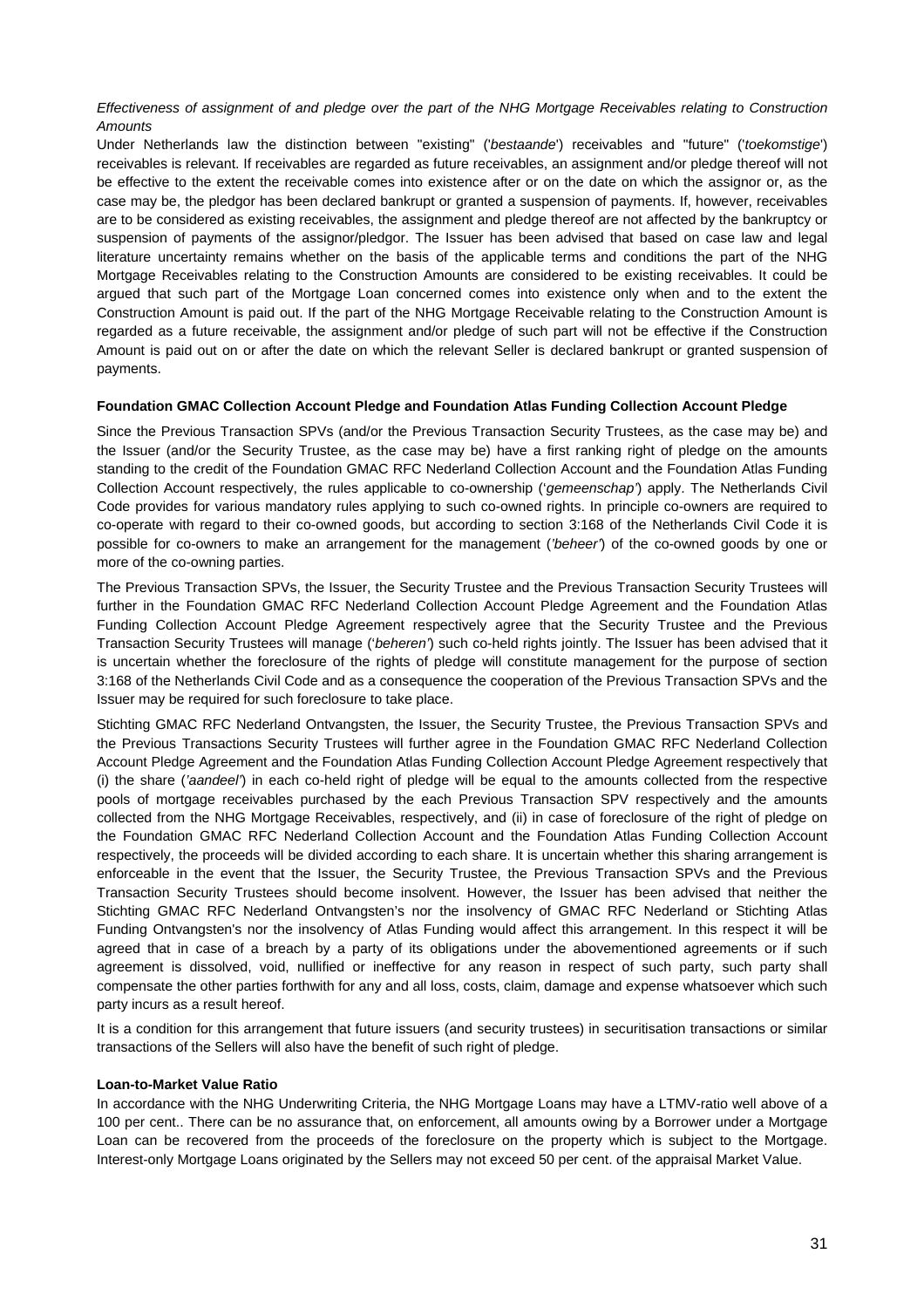There can be no assurance that the foreclosure proceeds will exceed the relevant Market Value of the property. Any part of the loan exceeding 50 per cent. of the Market Value must have a redemption policy or be an Annuity Mortgage Loan. If the LTMV-ratio exceeds 80 per cent., the Borrower must have a Risk Insurance Policy covering at minimum such excess.

# **Prepayment Considerations**

The maturity of the Notes of each relevant Class will depend on, among other things, the amount and timing of payment of principal (including full and partial prepayments, foreclosure proceeds on enforcement of NHG Mortgage Receivables, and repurchases by any of the Sellers under the Mortgage Receivables Purchase Agreement and the consideration for granting a Participation) on the NHG Mortgage Receivables. The average maturity of the Notes may be adversely affected by a higher or lower than anticipated rate of prepayments on the NHG Mortgage Receivables.

The rate of prepayment of the Mortgage Loans cannot be predicted and is influenced by a wide variety of economic, social and other factors, including prevailing mortgage market interest rates, the availability of alternative financing, local and regional economic conditions and homeowner mobility. No guarantee can be given as to the level of prepayment that the Mortgage Loans may experience, and variation in the rate of prepayments of principal on the Mortgage Loans may affect each Class of Notes differently. The estimated average lives of each Class of Notes must therefore be viewed with considerable caution, and Noteholders should make their own assessment thereof.

# **Subordination of the Subordinated Class B Notes**

To the extent set forth in Conditions of the Notes 4, 6 and 9, the Subordinated Class B Notes are subordinated in right of payment to the Senior Class A Notes. With respect to the Subordinated Class B Notes, such subordination is designed to provide credit enhancement to Senior Class A Notes.

If, upon default by the Borrowers and after exercise by the MPT Provider of all available remedies in respect of the applicable NHG Mortgage Receivables, the Issuer does not receive the full amount due from such Borrowers, Noteholders may receive by way of principal repayment on the Notes an amount less than the face amount of their Notes and the Issuer may be unable to pay in full interest due on the Notes, to the extent set forth in Condition of the Notes 9. On any Quarterly Payment Date, any such losses on the NHG Mortgage Receivables will be allocated as described in *Credit Structure*.

# **Limited Liquidity of the Notes**

There is not, at present, any active and liquid secondary market for the Notes. There can be no assurance that a secondary market for the Notes will develop or, if a secondary market does develop, that it will provide Noteholders with liquidity of investment or that it will continue for the life of the Notes. To date, no underwriter has indicated that they intend to establish a secondary market in the Notes.

### **Payments on the NHG Mortgage Receivables**

Payments on the NHG Mortgage Receivables are subject to credit, liquidity and interest rate risks and will generally vary in response to, among other things, market interest rates, general economic conditions, the financial standing of Borrowers and other similar factors. Other factors such as loss of earnings, illness, divorce and other similar factors may lead to an increase in delinquencies and bankruptcy filings by Borrowers and could ultimately have an adverse impact on the ability of Borrowers to repay the NHG Mortgage Receivables.

# **Risks of Losses Associated with Declining Property Values**

The security for the Notes created under the Trustee Pledge Agreement I may be affected by, among other things, a decline in the value of the Mortgaged Assets. No assurance can be given that values of those properties have remained or will remain at the level at which they were on the date of origination of the related Mortgage Loans. A decline in value may result in losses to the Noteholders if such security is required to be enforced.

# **Proposed Changes to the Basel Capital Accord**

The Basel Committee on Banking Supervision (the '**Committee**') has issued proposals for reform of the 1988 Capital Accord and has proposed a framework which places enhanced emphasis on market discipline and sensitivity to risk. The third consultative paper on the New Basel Capital Accord was issued on 29 April 2003, with the consultation period ending on 31 July 2003. The Committee announced on 11 May 2004 that it had achieved consensus on the remaining issues and published the text of the new framework on 26 June 2004 under the title Basel II: International Convergence of Capital Measurement and Capital Standards: a Revised Framework. This framework will serve as the basis for national rule-making and approval processes to continue and for banking organisations to complete their preparations for implementation of the new framework. The Committee confirmed that it is currently intended that the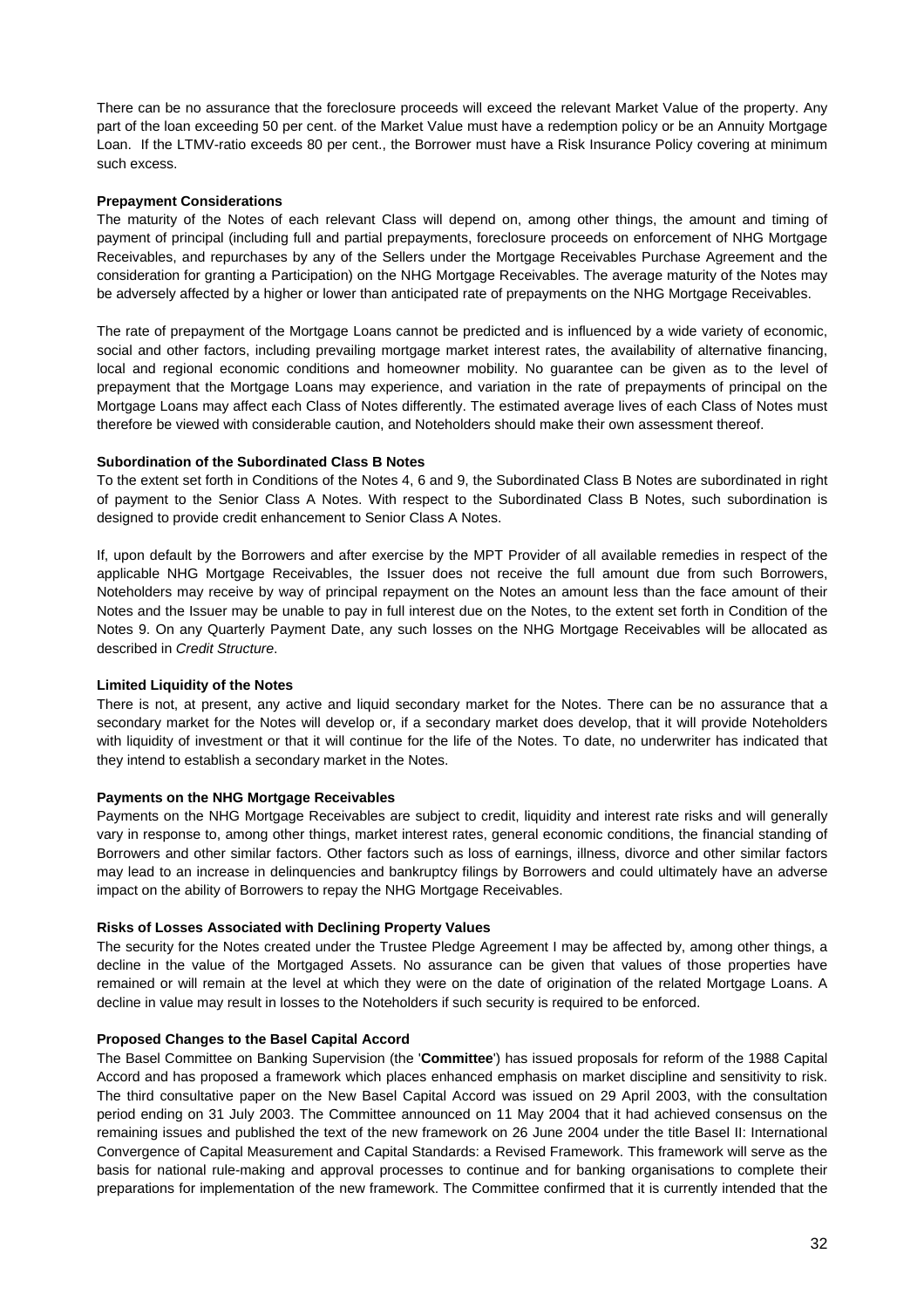various approaches under the framework will be implemented in stages, some from year-end 2006, the most advanced at year-end 2007. As and when implemented, the new framework could affect the risk weighting of the Notes in respect of certain investors if those investors are regulated in a manner which will be affected by the new framework. Consequently, prospective investors should consult their own advisers as to the consequences to and effect on them of the potential application of the New Basel Capital Accord. The precise effects of implementation of the new framework cannot be predicted.

### **Limited Liquidity of the Mortgage Receivables**

The ability of the Issuer to redeem all the Notes in full and to pay all amounts due to the Noteholders, including after the occurrence of an Event of Default, may depend upon whether the value of the NHG Mortgage Receivables is sufficient to redeem the Notes. There is not at present an active and liquid secondary market for loans with characteristics similar to the NHG Mortgage Receivables in the Netherlands. It may not, therefore, be possible for the Issuer or, as the case may be, the Security Trustee or a liquidator to sell the NHG Mortgage Receivables on appropriate terms should such a course of action be required.

# **The Servicing Advance**

The MPT Provider will undertake in the Issuer Services Agreement to grant on a Put Date a Servicing Advance equal to the aggregate Principal Amount Outstanding of the Senior Class A Notes in respect of which a Put Option has been exercised, less the aggregate Principal Shortfall in respect of such Senior Class A Notes, if any, after applying the Notes Redemption Available Amount in respect of such date (excluding item (xii) hereof), to enable the Issuer to redeem the Senior Class A Notes on the relevant Put Date in accordance with the Conditions of the Notes, in particular Condition of the Notes 6(e). Senior Class A Noteholders can exercise the Put Option to effect redemption of the Senior Class A Notes on the relevant Put Date. If the MPT Provider does not confirm that it will provide the Servicing Advance on the relevant Put Date on ultimately 42 days prior to such Put Date, the Security Trustee will within 14 days approach and request third parties to (i) grant the relevant Servicing Advance in respect of that relevant Put Date and in respect of one or more subsequent Put Dates and (ii) purchase the Excess Mortgage Receivables, on terms substantially the same as set out in the Issuer Services Agreement. If the Issuer does not receive sufficient principal in the form of a Servicing Advance to fully redeem the Senior Class A Notes in respect of which the Put Option has been exercised on a Put Date, principal payments on such Senior Class A Notes will be materially adversely affected on such date. This does not constitute an Event of Default. In such case on the relevant Put Date and thereafter payments on the Notes will be made in accordance with the Conditions of the Notes 4, 6 and 9 as if the Put Option had not been exercised until the Put Date on which the Issuer receives a Servicing Advance in an amount sufficient to redeem the Senior Class A Notes which are subject to redemption.

### **No Gross-up for Taxes**

As provided in Condition of the Notes 7, if withholding of, or deduction for, or an account of any present or future taxes, duties or charges of whatsoever nature are imposed by or on behalf of the Netherlands or any other jurisdiction or any political subdivision or any authority therein or thereof having power to tax, the Issuer or the Principal Paying Agent (as applicable) will make the required withholding or deduction of such taxes, duties or charges for the account of the Noteholders, as the case may be, and shall not be obliged to pay any additional amounts to the Noteholders.

### **Reliance on Third Parties**

Counterparties to the Issuer may not perform their obligations under the Relevant Documents, which may result in the Issuer not being able to meet its obligations. It should be noted that there is a risk that (a) GMAC RFC Nederland, Quion 20 and Atlas Funding each in its capacity as Seller (such as, *inter alia*, exercising its repurchase obligation), (b) GMAC RFC Nederland in its capacities as MPT Provider (such as, *inter alia*, providing the Defaulted Loan Services and a Servicing Advance at a Put Date) and as Issuer Administrator will not meet its obligations vis-à-vis the Issuer; (c) Stater, as sub-agent of the MPT Provider will not perform (i) the MPT Services (excluding the Defaulted Loan Services) in respect of Mortgage Loans originated by GMAC RFC Nederland and Atlas Funding or (ii) the MPT Services (including the Defaulted Loan Services) in the case the MPT Provider defaults in its obligation to perform such services; (d) Quion Hypotheekbemiddeling, as sub-agent of the MPT Provider will not perform the MPT Services (including the Defaulted Loan Services) in respect of Mortgage Loans originated by Quion 20; (e) ABN AMRO, London Branch as Swap Counterparty will not meet its respective obligations vis-à-vis the Issuer; (f) ABN AMRO as Principal Paying Agent, Extension Margin Agent, Reference Agent, Liquidity Facility Provider and Floating Rate GIC Provider will not perform its obligations in such capacities; (g) NCB will not perform its obligations under the Paying Agency Agreement as Paying Agent and (h) Amsterdamsch Trustee's Kantoor B.V. and ATC Management B.V. will not perform their obligations under the relevant Management Agreements.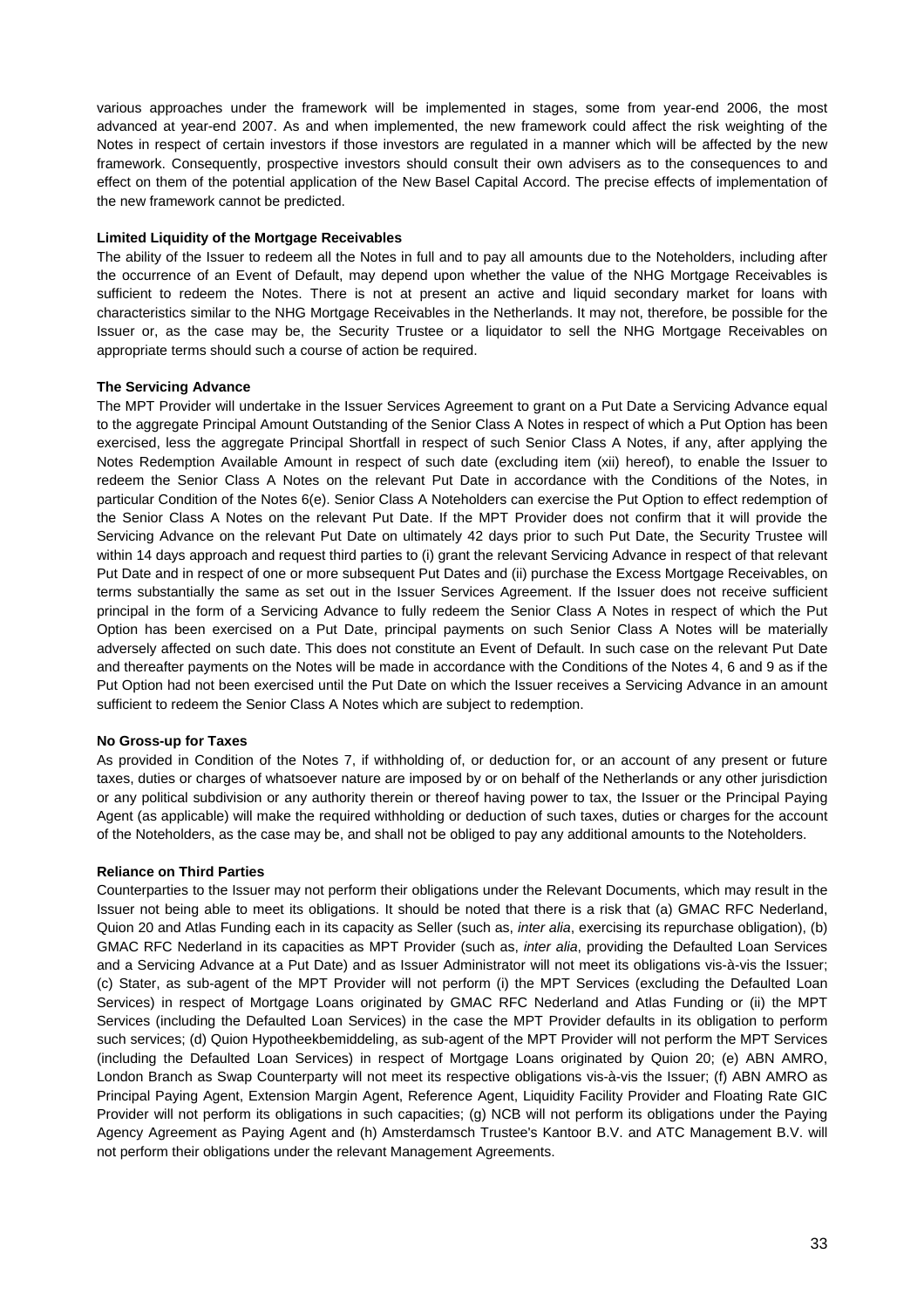#### **Extension Margins and Subordinated Extension Interest Part**

It should be noted that there is no guarantee that the Extension Margins will be equal to or higher than the Initial Margins.

The Subordinated Extension Interest Part will be subordinated in right of payment to other payment obligations of the Issuer as set forth in the Interest Priority of Payments under items (a) up to and including (j). Besides that, the positive difference between the balance standing to the credit of the Reserve Account and the Reserve Account Target Level will be available for redemption of the Subordinated Class B Notes on the Quarterly Payment Date falling in July 2009 and each Quarterly Payment Date thereafter and thereafter in or towards payment of the Deferred Purchase Price Instalment and will not be available for payment of the Subordinated Extension Interest Part. There can be no assurance on the (timely) payment of the Subordinated Extension Interest Part. Non payment of the Subordinated Extension Interest Part will not result in an Event of Default. Moreover, the rating of the Notes do not take into account the (timely) payment of the Subordinated Extension Interest Part.

### **Hedging Agreements**

The amount of revenue receipts that the Issuer receives will fluctuate according to the interest rates applicable to the Mortgage Loans. The Issuer will be subject to floating rate interest obligations under the Notes while the majority of the Mortgage Loans are subject to a fixed rate of interest subject to a reset.

To hedge the Issuer's exposure against the possible variance between the revenue it receives from the Mortgage Loans subject to a fixed rate of interest and the interest it pays under the Notes, the Issuer will enter into Hedging Agreements with Hedging Counterparties on the Closing Date and where necessary, each Quarterly Payment Date. See *Hedging Agreements* below. The Issuer's exposure against the possible variance between the revenue it receives from the Mortgage Loans subject to a variable rate of interest and the interest it pays under the Notes will not be hedged. In respect of Mortgage Loans subject to a variable interest rate, each of the Sellers may at its discretion on each monthly interest reset date reset the interest rate. Each of the Sellers has covenanted to set the interest rate in accordance with its usual policy. It is the policy of the Sellers to set the variable interest rate by reference to a margin over Euribor and interest rates prevailing in the Dutch residential mortgage market. Each of the Sellers' discretion is subject to general principles of reasonableness and fairness. There can be no assurance that the interest rate set in accordance with the relevant Seller's policy will at all times be equal to or exceed the interest payable on the Notes.

The Issuer may be liable to pay an amount calculated by reference to the change in the mark-to-market value of the Hedging Agreement following any adjustment in the notional amount of the Hedging Agreement pursuant to the terms thereof. In addition, if a Hedging Agreement is terminated, the Issuer may be obliged to pay a termination payment to a Hedging Counterparty. The amount of any termination payment will be based on the market value of the terminated Hedging Agreement based on market quotations of the cost of entering into a transaction with the same terms and conditions that would have the effect of preserving the respective full payment obligations of the parties (or based upon loss in the event that no market quotation can be obtained). A Hedging Agreement may also be terminated if either the Issuer or the Hedging Counterparty becomes liable to withholding tax.

The Issuer cannot give any assurance that it will be able to enter into a replacement Hedging Agreement, or if one is entered into, that the credit rating of the replacement Hedging Counterparty will be sufficiently high to prevent a downgrading of the then current rating of the Senior Class A Notes by Moody's.

The funds which the Issuer has available to make payments on the Notes of any Class may be reduced if the Issuer is obliged to make a termination payment to a Hedging Counterparty or to pay any other additional amount as a result of the termination of a Hedging Agreement. Any termination payment due to a Hedging Counterparty, however, which arises due to (i) a default by that Hedging Counterparty under a Hedging Agreement or (ii) the failure of a Hedging Counterparty to comply with the requirements under the relevant Hedging Agreement following the loss of the Required Hedging Counterparty Rating, shall not rank in priority to payments due to any Noteholder (but, in relation to (ii) only, to the extent that any premium is received by the Issuer from a replacement Hedging Counterparty in relation to a transaction entered into to replace that Hedging Agreement, the Hedging Counterparty shall rank in priority to payments due to any Noteholder).

### **Reset NHG Mortgage Receivables**

The Mortgage Loans carry a fixed rate or a variable rate of interest. The fixed rate of interest is agreed for a period of up to 30 years from the date of origination, after which the interest rate will be reset for a different or identical time period as selected by the Borrower (see Tables on pages 54 to 61). Until notification of the assignment of the NHG Mortgage Receivables to the Issuer has been made to the Borrowers, each of the Sellers, whether by law or by proxy,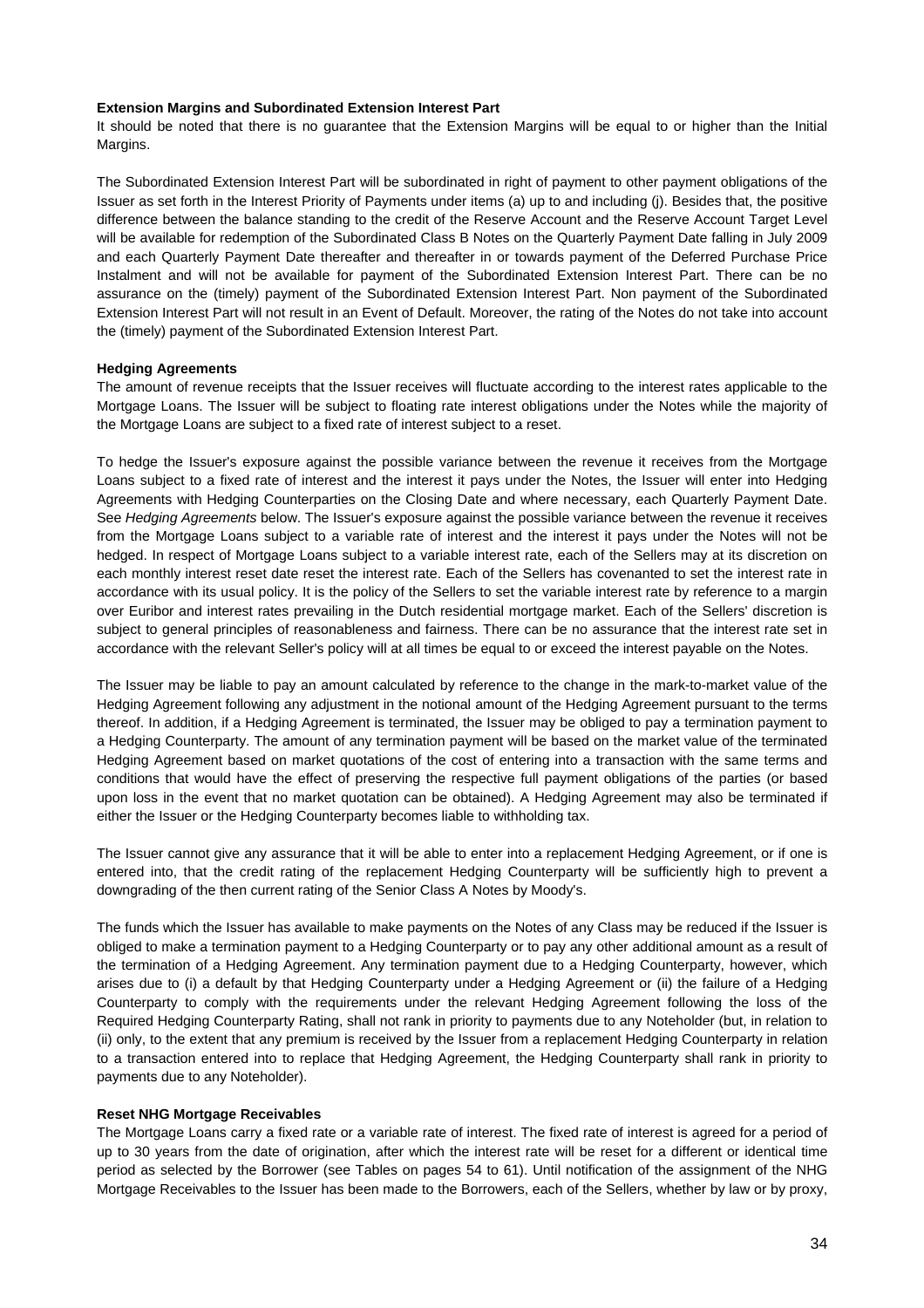has the right to set the interest rates for the relevant Mortgage Loans. The Issuer has been advised that the right to reset the interest rate should probably be considered as an ancillary right. If this view is correct the interest reset rights will have passed to the Issuer upon assignment of the NHG Mortgage Receivables. However, the Issuer will in principle be bound by the relevant provisions of the Mortgage Conditions relating to the reset of interest rates. The Mortgage Conditions contain provisions relating to the interest rates and the interest periods to be offered to the Borrowers. According to the reset procedure, the relevant Seller or, as the case may be, the assignee will set the interest rates. Pursuant to the Mortgage Conditions, if a Borrower does not accept the interest rate offered, the Borrower has the obligation to prepay the NHG Mortgage Receivable in full on the date on which the interest rate of a Mortgage Loan is to be reset.

Each of the Sellers will undertake in the Mortgage Receivables Purchase Agreement to set the interest rates of Mortgage Loans as agent of the Issuer or, as the case may be, the Security Trustee in accordance with its then prevailing procedures and on a certain level. Each of the Security Trustee and the Issuer may terminate the appointment of the relevant Seller as agent of the Issuer to determine and set the rates of interest at any time. The Issuer and the Swap Counterparty have agreed that in case (i) the senior unsecured, unsubordinated and unguaranteed debt obligations of Residential Capital Corporation is lower than or is withdrawn in respect of any two of the following ratings: BB- or its equivalent by S&P or Ba3 or its equivalent by Moody's or BB- or its equivalent by Fitch or (ii) the relevant Seller ceases to be a wholly owned indirect subsidiary of Residential Capital Corporation and thereafter the rating assigned to the senior unsecured, unsubordinated and unguaranteed debt obligations of the relevant Seller or the entity of which the relevant Seller becomes a wholly owned (indirect) subsidiary is lower than or is withdrawn in respect of any of the following ratings: BB- or its equivalent by S&P or Ba3 or its equivalent by Moody's or BB- or its equivalent by Fitch then the Issuer will terminate the appointment of the relevant Seller and will appoint the Swap Counterparty to determine and set the rates of interest in accordance with the Mortgage Conditions.

If on an interest reset date a Borrower does not accept the interest rate offered by Quion 20 in accordance with the conditions as set out in the Mortgage Receivables Purchase Agreement, as a consequence of which the relevant NHG Mortgage Receivable will be prepaid, the Issuer will sell and assign and Quion 20 will purchase and accept assignment of such NHG Mortgage Receivable pursuant to the Mortgage Receivables Purchase Agreement.

### **European Union Directive on the Taxation of Savings Income**

Under EC Council Directive 2003/48/EC on the taxation of savings income, Member States are required, from the 1<sup>st</sup> July, 2005, to provide to the tax authorities of another Member State details of payment of interest (or similar income) paid by a person within its jurisdiction to an individual resident in that other Member State. However for a transitional period, Belgium, Luxembourg and Austria are instead required (unless during that period they elect otherwise) to operate a withholding system in relation to such payments (the ending of such transitional period being dependent upon the conclusion of certain other agreements relating to information exchange with certain other countries).

Also with effect from 1 July, 2005, a number of non-EU countries including Switzerland, and certain dependent or associated territories of certain Member States have agreed to adopt similar measures (either provision of information or transitional withholding) (a withholding system in the case of Switzerland) in relation to payments made by a person within its jurisdiction to, or collected by such a person for, an individual resident in a Member State. In addition, the Member States have entered into reciprocal provision of information or transitional withholding arrangements with certain of those dependent or associated territories in relation to payments made by a person in a Member State to, or collected by such a person for, an individual resident in one of those territories.

### **Forecasts and Estimates**

Forecasts and estimates in this Prospectus are forward looking statements. Such forward looking statements are speculative in nature and it can be expected that some or all of the assumptions underlying the projections will not prove to be correct or will vary from actual results. Consequently, the actual result might differ from the forward looking statements and such differences might be significant.

### **Rating of the Senior Class A Notes**

The rating of the Senior Class A Notes addresses the assessment made by Moody's of the likelihood of full and timely payment of interest and ultimate payment of principal on or before the Final Maturity Date.

A rating is not a recommendation to buy, sell or hold securities and may be subject to revision, suspension or withdrawal at any time by the assigning Rating Agency if in its judgement, the circumstances (including a reduction in the credit rating of the Floating Rate GIC Provider, the Interest Swap Counterparty or the Liquidity Facility Provider) in the future so require.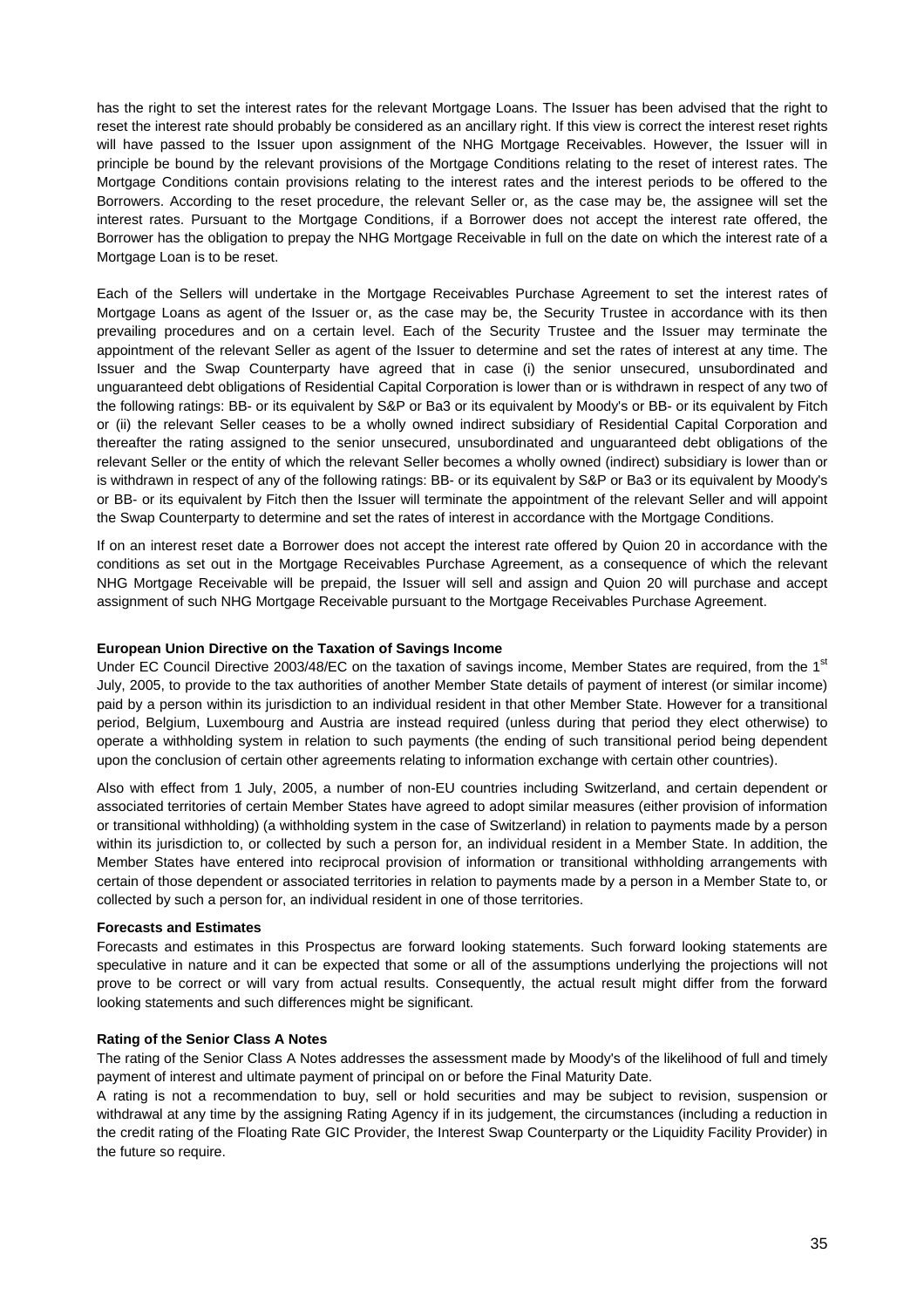#### **STRUCTURE DIAGRAM AND OVERVIEW OF PARTIES**

*The following structure diagram provides an indicative summary of the principal features of the transaction. The diagram must be read in conjunction with and is qualified in its entirety by the detailed information presented elsewhere in this Prospectus.* 



*The following provides an overview of the parties to the transaction. The overview must be read in conjunction with and is qualified in its entirety by the detailed information presented elsewhere in this Prospectus.* 

| <b>PARTIES:</b>            |                                                                                                                                                                                                                                                                                                                                                                                                                                                                                                                                                                                                                                                                                                                                                                                                                                                                                                                                                                                             |
|----------------------------|---------------------------------------------------------------------------------------------------------------------------------------------------------------------------------------------------------------------------------------------------------------------------------------------------------------------------------------------------------------------------------------------------------------------------------------------------------------------------------------------------------------------------------------------------------------------------------------------------------------------------------------------------------------------------------------------------------------------------------------------------------------------------------------------------------------------------------------------------------------------------------------------------------------------------------------------------------------------------------------------|
| Issuer:                    | E-MAC NL 2006-NHG I B.V., incorporated under the laws of the Netherlands as a<br>private company with limited liability ('besloten vennootschap met beperkte<br>aansprakelijkheid), having its corporate seat in Amsterdam and registered with the<br>Commercial Register of the Chamber of Commerce of Amsterdam under number<br>34247283.                                                                                                                                                                                                                                                                                                                                                                                                                                                                                                                                                                                                                                                 |
| <b>GMAC RFC Nederland:</b> | GMAC RFC Nederland B.V., incorporated under the laws of the Netherlands as a<br>private company with limited liability ('besloten vennootschap met beperkte<br>aansprakelijkheid), having its corporate seat in Amsterdam. GMAC RFC<br>Nederland B.V. is an indirect wholly owned subsidiary of Residential Capital<br>Corporation (See Description of the Sellers).                                                                                                                                                                                                                                                                                                                                                                                                                                                                                                                                                                                                                        |
| Sellers:                   | GMAC RFC Nederland, Atlas Funding B.V. and Quion 20 B.V., incorporated under<br>the laws of the Netherlands as private companies with limited liability.                                                                                                                                                                                                                                                                                                                                                                                                                                                                                                                                                                                                                                                                                                                                                                                                                                    |
| Issuer Administrator:      | <b>GMAC RFC Nederland.</b>                                                                                                                                                                                                                                                                                                                                                                                                                                                                                                                                                                                                                                                                                                                                                                                                                                                                                                                                                                  |
| <b>MPT Provider:</b>       | GMAC RFC Nederland. The MPT Provider will appoint (i) Stater Nederland B.V.,<br>incorporated under the laws of the Netherlands as a private company with limited<br>liability ('besloten vennootschap met beperkte aansprakelijkheid'), as its sub-agent<br>to provide certain of (a) the MPT Services (excluding the Defaulted Loan Services)<br>or (b) the MPT Services (including the Defaulted Loan Services) in case the MPT<br>Provider defaults in its obligation to perform such services in respect of the<br>Mortgage Loans originated by the Sellers (other than Quion 20) and (ii) Quion<br>Hypotheekbemiddeling B.V., incorporated under the laws of the Netherlands as a<br>private company with limited liability ('besloten vennootschap met beperkte<br>aansprakelijkheid) as its sub-agent to provide certain of the MPT Services<br>(including the Defaulted Loan Services) in respect of the Mortgage Loans<br>originated by Quion 20. (See Issuer Services Agreement). |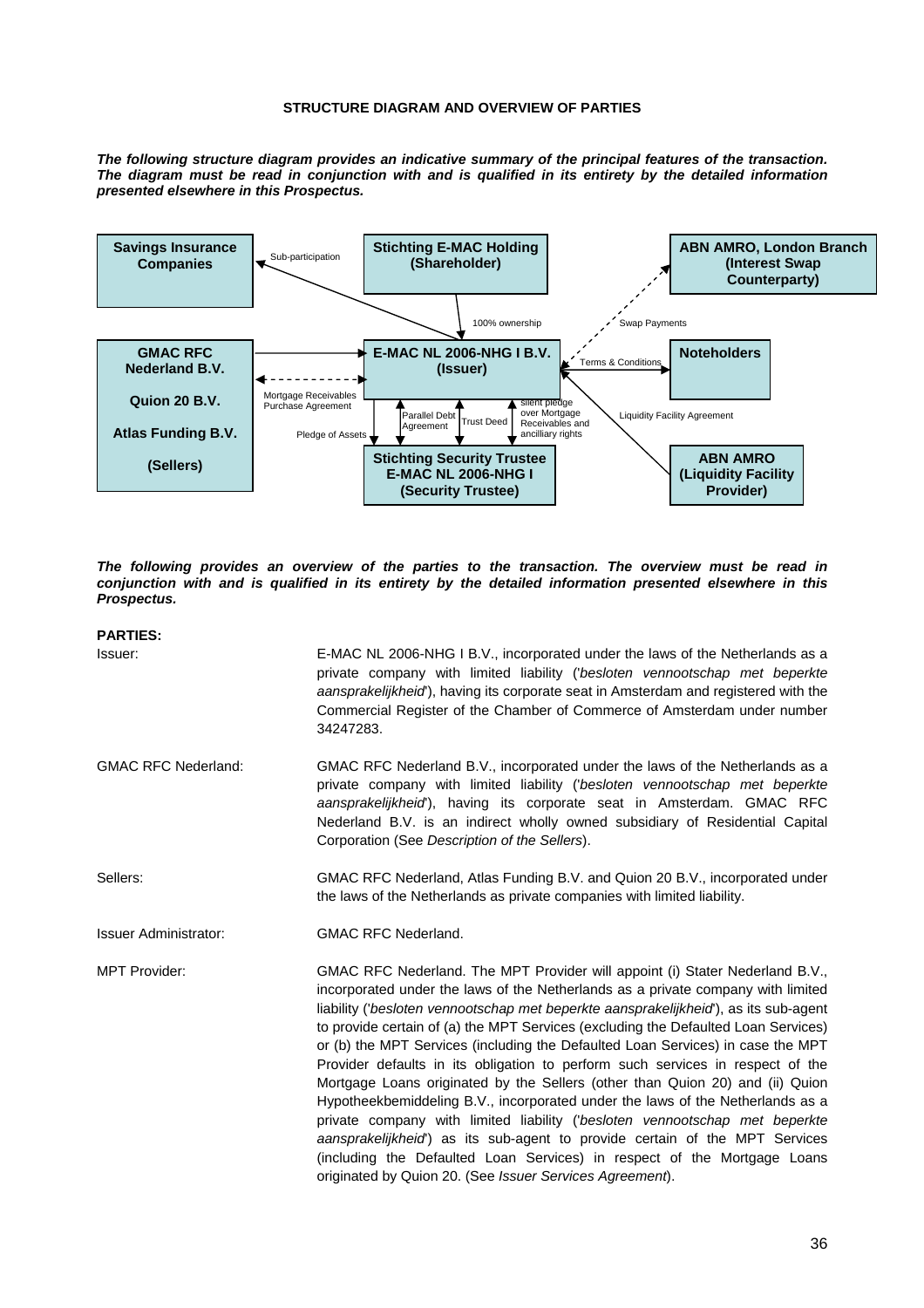| <b>Security Trustee:</b>       | Stichting Security Trustee E-MAC NL 2006-NHG I, established under the laws of<br>the Netherlands as a foundation ('stichting') having its corporate seat in<br>Amsterdam and registered with the Commercial Register of the Chamber of<br>Commerce of Amsterdam under number 34247287.                                                                                                                                                                           |
|--------------------------------|------------------------------------------------------------------------------------------------------------------------------------------------------------------------------------------------------------------------------------------------------------------------------------------------------------------------------------------------------------------------------------------------------------------------------------------------------------------|
| Stichting Holding:             | Stichting E-MAC Holding, established under the laws of the Netherlands as a<br>foundation ('stichting') having its corporate seat in Amsterdam and registered with<br>the Commercial Register of the Chamber of Commerce of Amsterdam under<br>number 34176190. The entire issued share capital of the Issuer is owned by<br>Stichting Holding.                                                                                                                  |
| Directors:                     | ATC Management B.V., the sole director of the Issuer, Amsterdamsch Trustee's<br>Kantoor B.V., the sole director of the Security Trustee and ATC Management B.V.,<br>the sole director of Stichting Holding, having their corporate seats in Amsterdam<br>and registered with the Commercial Register of the Chamber of Commerce of<br>Amsterdam under number 33226415 and number 33001955, respectively. The<br>Directors belong to the same group of companies. |
| Liquidity Facility Provider:   | ABN AMRO.                                                                                                                                                                                                                                                                                                                                                                                                                                                        |
| Swap Counterparty:             | ABN AMRO, London Branch.                                                                                                                                                                                                                                                                                                                                                                                                                                         |
| Savings Insurance Companies:   | DBV, Universal, Generali and Allianz, each incorporated under the laws of the<br>Netherlands as a public company ('naamloze vennootschap').                                                                                                                                                                                                                                                                                                                      |
| Floating Rate GIC Provider:    | ABN AMRO.                                                                                                                                                                                                                                                                                                                                                                                                                                                        |
| Principal Paying Agent:        | ABN AMRO.                                                                                                                                                                                                                                                                                                                                                                                                                                                        |
| Reference Agent:               | ABN AMRO.                                                                                                                                                                                                                                                                                                                                                                                                                                                        |
| <b>Extension Margin Agent:</b> | ABN AMRO.                                                                                                                                                                                                                                                                                                                                                                                                                                                        |
| Listing Agent:                 | NCB.                                                                                                                                                                                                                                                                                                                                                                                                                                                             |
| Paying Agent:                  | NCB.                                                                                                                                                                                                                                                                                                                                                                                                                                                             |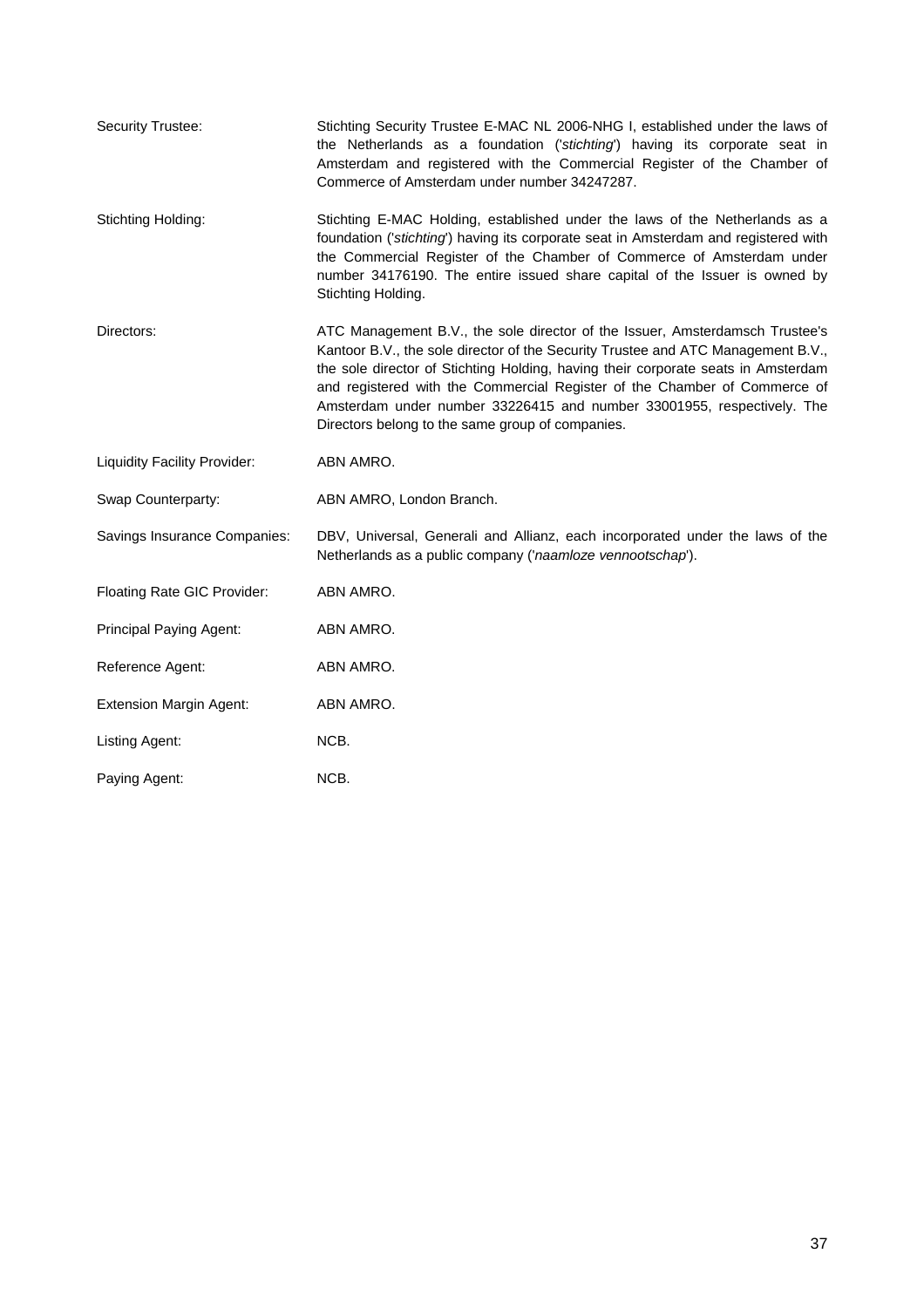## **CREDIT STRUCTURE**

*The structure of the credit arrangements for the proposed issue of the Notes may be summarised as follows.* 

#### **Mortgage Loan Interest Rates**

The Mortgage Loans pay interest either on a fixed rate basis, subject to a reset from time to time, or a variable rate of interest. On 1 April 2006 the weighted average interest rate of the Mortgage Loans was 3.90 per cent. Interest rates vary between individual Mortgage Loans. The range of interest rates is described further in *Description of the Mortgage Loans*.

## **Cash Collection Arrangements**

Payments by the Borrowers under the Mortgage Loans are due on the first day of each month, interest being payable in arrear. All payments made by the Borrowers (i) in respect of the Mortgage Loans originated by GMAC RFC Nederland will be paid into the Foundation GMAC RFC Nederland Collection Account maintained by Stichting GMAC RFC Nederland Ontvangsten with the Foundation Accounts Provider, (ii) in respect of the Mortgage Loans originated by Quion into the Foundation Quion 20 Collection Account maintained by Stichting Quion 20 Ontvangsten with the Foundation Accounts Provider and (iii) in respect of the Mortgage Loans originated by Atlas Funding into the Foundation Atlas Funding Collection Account maintained by Stichting Atlas Funding Ontvangsten with the Foundation Accounts Provider. The Foundation GMAC RFC Nederland Collection Account and the Foundation Atlas Funding Collection Account are also used for the collection of moneys paid in respect of mortgage loans other than the Mortgage Loans and in respect of other moneys to which GMAC RFC Nederland and Atlas Funding respectively are entitled vis-à-vis Stichting GMAC RFC Nederland Ontvangsten and Stichting Atlas Funding Ontvangsten respectively and for payment on behalf of GMAC RFC Nederland and Atlas Funding respectively of Construction Amounts to the Borrowers relating to Mortgage Receivables originated by GMAC RFC Nederland and Atlas Funding respectively, but such payment will be funded by GMAC RFC Nederland and Atlas Funding respectively. The Foundation Quion 20 Collection Account is also used for the payment on behalf of Quion 20 of Construction Amounts to the Borrowers relating to Mortgage Receivables originated by Quion 20, but such payment will be funded by Quion 20.

If at any time the short-term unsecured, unsubordinated and unguaranteed debt obligations of the Foundation Accounts Provider are assigned a rating of less than Prime-1 by Moody's or F1 by Fitch or any such rating is withdrawn by Moody's and/or Fitch, then the relevant Collection Foundation, to maintain the then current rating assigned to the Senior Class A Notes, will either: (i) ensure that payments to be made in respect of amounts received on the relevant Foundation Account relating to the NHG Mortgage Receivables will be guaranteed by a party having at least a rating of Prime-1 by Moody's or F1 by Fitch; or (ii) (a) open an escrow account in the name of the Issuer, for its own account, with a party having at least a rating of Prime-1 by Moody's or F1 by Fitch, and (b) transfer to the escrow account an amount equal to the highest single amount of principal, interest and pre-payment penalties received in respect of the NHG Mortgage Receivables since the Closing on the Collection Account during one Mortgage Calculation Period; or (iii) implement any other actions agreed at that time with Moody's and Fitch.

If at any time the short-term unsecured, unsubordinated and unguaranteed debt obligations of the Foundation Accounts Provider are (a) assigned a rating of A-1 by S&P and on any Quarterly Payment Date the part of the combined balance standing to the credit of the Foundation Accounts that relates to the NHG Mortgage Receivables is higher than 20 per cent. of the aggregate Principal Amount Outstanding of the Senior Class A Notes on such Quarterly Payment Date (the '**Foundation Accounts Excess Balance**') or (b) assigned a rating of less than A-1 by S&P, the Collection Foundations will be required as soon as reasonably possible, but at least within 30 days, to in case of (a) (i) transfer the Foundation Accounts Excess Balance to an alternative bank with a minimum rating of A-1+ by S&P assigned to its short-term unsecured, unsubordinated and unguaranteed debt obligations or (ii) invest the Foundation Accounts Excess Balance in Eligible Investments and in case of (b) (i) ensure that payments to be made in respect of amounts received on the Foundation Accounts relating to the NHG Mortgage Receivables will be guaranteed by a party having at least an A-1+ rating by S&P assigned to its short-term unsecured, unsubordinated and unguaranteed debt obligations; or (ii) implement any other actions agreed at that time with S&P.

On each Mortgage Payment Date all amounts of principal, interest (including penalty interest) and Prepayment Penalties received during the immediately preceding Mortgage Calculation Period in respect of the Mortgage Loans will be transferred to the Collection Account by the relevant Collection Foundation (through a parallel debt) in accordance with the relevant Receivables Proceeds Distribution Agreement. Besides this, each of the Sellers or the MPT Provider on its behalf in accordance with the Issuer Services Agreement has the obligation to transfer (or procure the transfer of) such amounts.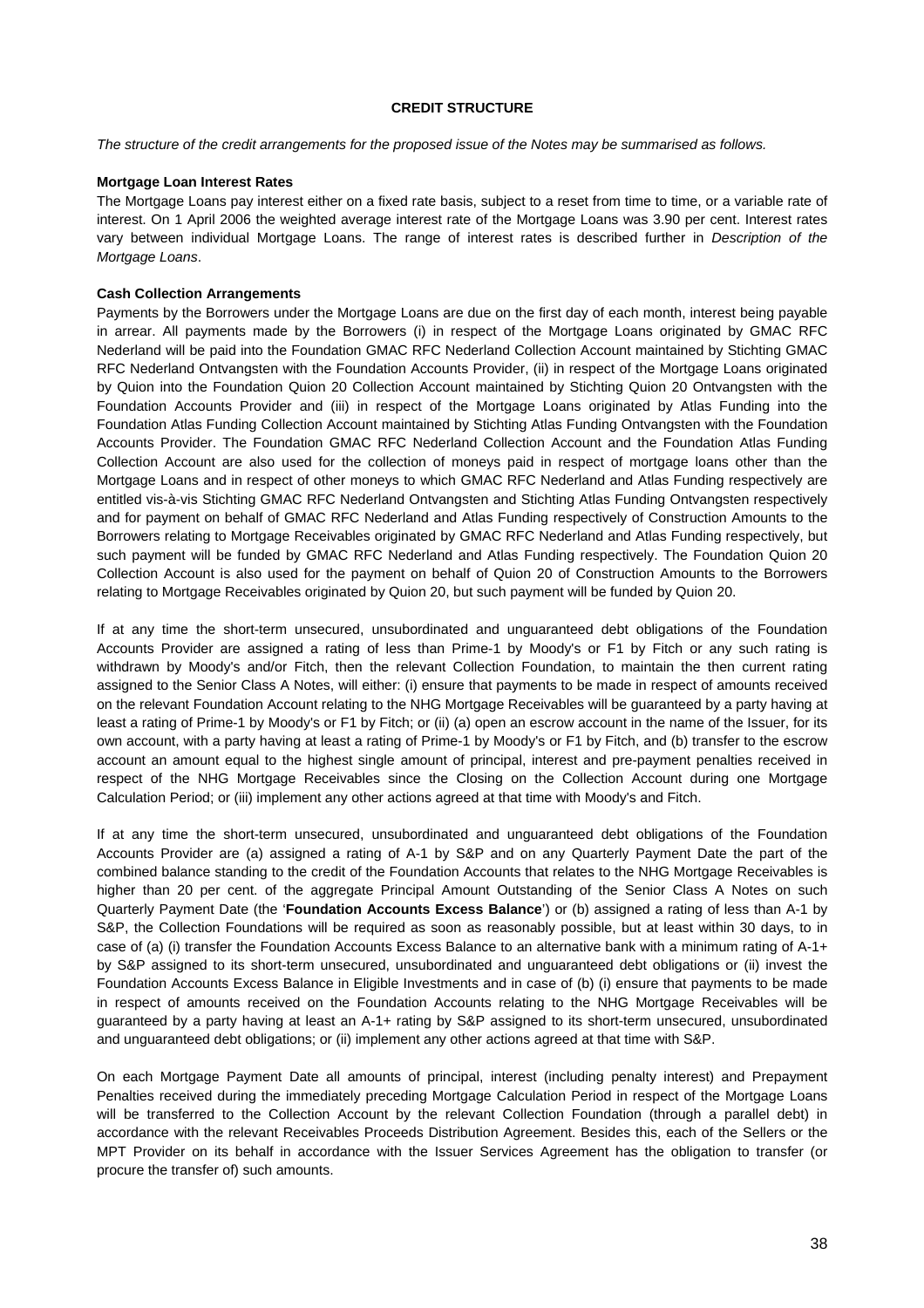## **Transaction Accounts**

The Issuer will maintain the Collection Account with the Floating Rate GIC Provider to which all amounts received (i) in respect of the relevant NHG Mortgage Receivables, (ii) from the Savings Insurance Companies under the Sub-Participation Agreement and (iii) from the other relevant parties under the Relevant Documents will be paid.

The Issuer Administrator will identify all amounts paid into the Collection Account by crediting such amounts to ledgers established for such purpose. Payments received on each Mortgage Payment Date in respect of the Mortgage Loans will be identified as principal or revenue receipts and credited to the Principal Ledger or the Revenue Ledger, as the case may be.

Payments may be made from the Collection Account other than on a Quarterly Payment Date only to satisfy (i) amounts due to third parties (other than pursuant to the Relevant Documents) and payable in connection with the Issuer's business; (ii) amounts due under the Sub-Participation Agreement; (iii) during the Pre-funding Period the Initial Purchase Price of New NHG Mortgage Receivables, and (iv) repayments of any Liquidity Facility Stand-by Drawing in accordance with the Liquidity Facility Agreement.

If any collateral in the form of cash is provided by the Hedging Counterparty to the Issuer, the Issuer will be required to open a separate account in which such cash provided by the Hedging Counterparty will be held. If any collateral in the form of securities is provided, the Issuer will be required to open a custody account in which such securities provided by the Hedging Counterparty will be held. No payments or deliveries may be made in respect of such accounts other than in relation to the provision of Collateral or the return of Excess Swap Collateral, unless pursuant to the termination of the Hedging Agreement, an amount is owed by the Hedging Counterparty to the Issuer, in which case, the collateral may be applied in accordance with the Trust Deed.

The Issuer will maintain with the Floating Rate GIC Provider the Pre-funded Account to which it will credit the Prefunding Amount on the Closing Date. Payments may be made from the Pre-funded Account on a Pre-funding Purchase Date only to satisfy the relevant part of the Initial Purchase Price of New NHG Mortgage Receivables. Any remaining balance standing to the credit of the Pre-funded Account upon expiry of the Pre-funding Period will be transferred to the Collection Account and applied towards redemption of the Senior Class A Notes on the immediately succeeding Quarterly Payment Date.

The Issuer will maintain with the Floating Rate GIC Provider the Construction Account to which on the Closing Date an amount corresponding to the aggregate Construction Amounts will be credited. Payments may be made from the Construction Account on a Quarterly Payment Date only to satisfy payment by the Issuer to the relevant Seller(s) of (part of) the Initial Purchase Price as a result of the distribution of (part of) the Construction Amount by such Seller(s) to the Borrower. Besides this, the Construction Account will be debited with the amount of the Construction Amount which has been set off against the relevant NHG Mortgage Receivables as a result of which the Issuer has no further obligation to pay (such part of) the Initial Purchase Price. Such amount will be transferred to the Collection Account and applied towards redemption of the Senior Class A Notes on the immediately succeeding Quarterly Payment Date.

The Issuer will also maintain with the Floating Rate GIC Provider the Reserve Account (see below).

If at any time the short-term unsecured, unsubordinated and unguaranteed debt obligations of the Floating Rate GIC Provider are assigned a rating of less than Prime-1 by Moody's or F1 by Fitch or any such rating is withdrawn by Moody's and/or Fitch, then the Issuer will within 30 days of reduction or withdrawal of such rating use its best endeavours to (i) find an alternative Floating Rate GIC Provider acceptable to Moody's and the Security Trustee or (ii) find any other solution acceptable to Moody's to maintain the then current rating assigned to the Senior Class A Notes.

# **I** Priority of Payments prior to the Enforcement Date

# *A Priority of Payments in respect of interest*

Prior to the delivery of an Enforcement Notice by the Security Trustee, the sum of the following amounts, calculated as at each Quarterly Calculation Date as being received or held during the Quarterly Calculation Period immediately preceding such Quarterly Calculation Date (items (i) up to and including (xi) being hereafter referred to as the '**Notes Interest Available Amount**'):

(i) as interest on the NHG Mortgage Receivables, less with respect to each Mortgage Calculation Period falling in such Quarterly Calculation Period and each Savings NHG Mortgage Receivable and Life NHG Mortgage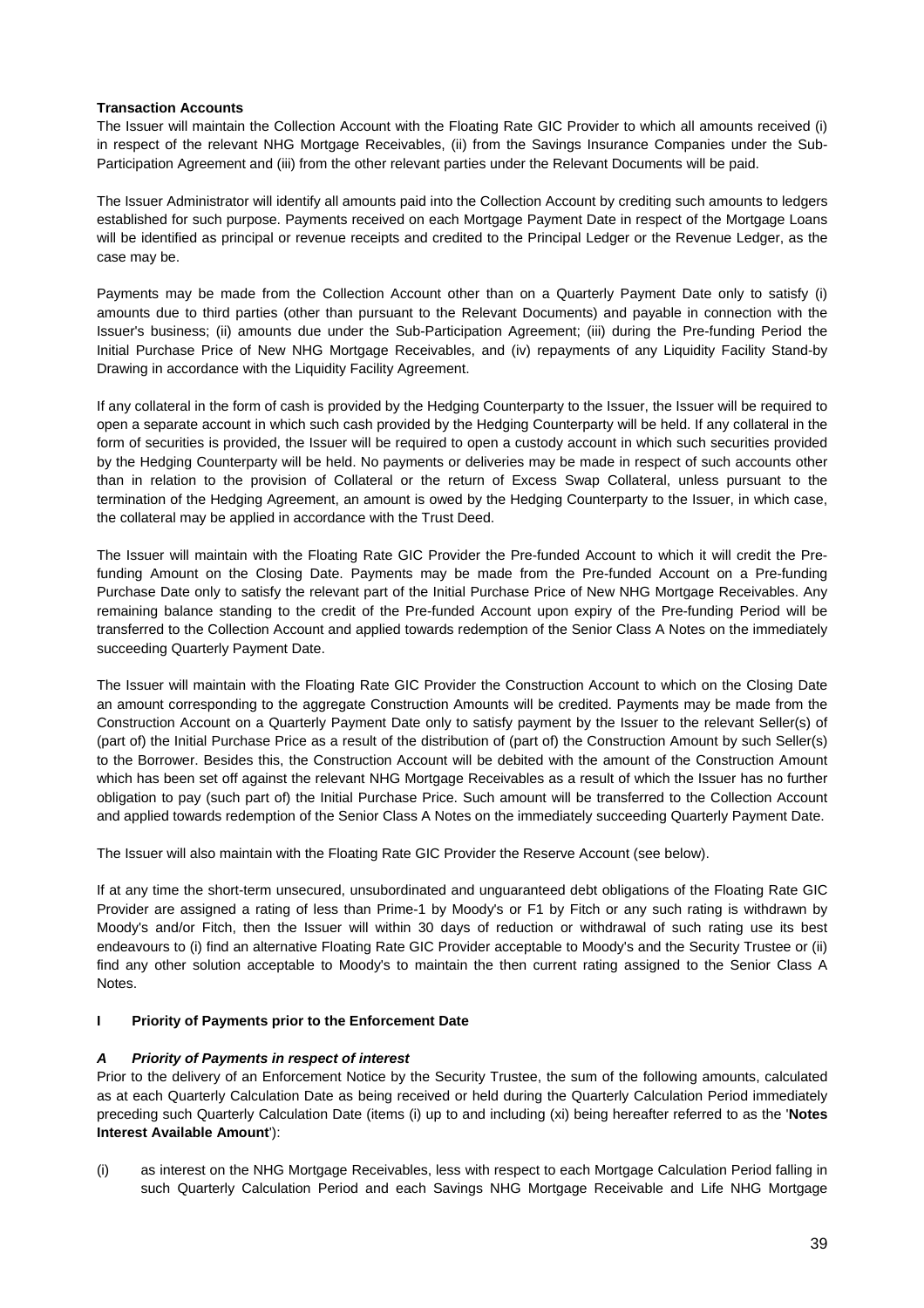Receivable with a Savings Element an amount equal to the amount received multiplied by the relevant Participation Fraction;

- (ii) as interest credited to the Transaction Accounts, excluding the Construction Account;
- (iii) as interest penalties under the Mortgage Loans and Prepayment Penalties;
- (iv) as Net Foreclosure Proceeds on any NHG Mortgage Receivables, to the extent such proceeds do not relate to principal, less with respect to each Savings NHG Mortgage Receivable and Life NHG Mortgage Receivable with a Savings Element an amount equal to the amount received multiplied by the relevant Participation Fraction;
- (v) as amounts to be drawn under the Liquidity Facility (other than Liquidity Facility Stand-by Drawings) on the immediately succeeding Quarterly Payment Date;
- (vi) as amounts to be drawn from the Reserve Account on the immediately succeeding Quarterly Payment Date (other than in connection with the redemption of the Subordinated Class B Notes in accordance with the terms of the Trust Deed);
- (vii) as amounts to be received, whether or not by way of set-off, from the Hedging Counterparties under the Hedging Agreements on the immediately succeeding Quarterly Payment Date (excluding any collateral amounts transferred to the Issuer by the Hedging Counterparty in accordance with the terms of such Hedging Agreement);
- (viii) as amounts received in connection with a repurchase of NHG Mortgage Receivables pursuant to the Mortgage Receivables Purchase Agreement or any other amounts received pursuant to the Mortgage Receivables Purchase Agreement to the extent such amounts do not relate to principal, less with respect to each Savings NHG Mortgage Receivable and Life NHG Mortgage Receivable with a Savings Element an amount equal to the amount received multiplied by the relevant Participation Fraction;
- (ix) as amounts received in connection with a sale of Excess NHG Mortgage Receivables pursuant to the Trust Deed or the Issuer Services Agreement to the extent such amounts do not relate to principal less with respect to each Savings NHG Mortgage Receivable and Life NHG Mortgage Receivable with a Savings Element, an amount equal to the amount received multiplied by the relevant Participation Fraction;
- (x) as amounts received as post-foreclosure proceeds on the NHG Mortgage Receivables; and
- (xi) as amounts standing to the credit of the Collection Account after all Senior Class A Notes have redeemed in full to the extent not included in item (i) up to and including (x),

will, pursuant to the terms of the Trust Deed, be applied by the Issuer on the immediately succeeding Quarterly Payment Date in accordance with the following priority of payments (the '**Interest Priority of Payments**') (in each case only if and to the extent that payments of a higher order of priority have been made in full):

- (a) *first*, in or towards satisfaction, *pro rata*, according to the respective amounts thereof, of the fees or other remuneration due and payable to the Directors in connection with the Management Agreements and any costs, charges, liabilities and expenses incurred by the Security Trustee under or in connection with any of the Relevant Documents;
- (b) *second*, in or towards satisfaction, *pro rata*, according to the respective amounts thereof, of administration fees and expenses due and payable to the Issuer Administrator and the MPT Provider under the Issuer Services Agreement;
- (c) *third*, in or towards satisfaction, *pro rata*, according to the respective amounts thereof, (i) of any amounts due and payable to third parties under obligations incurred in the Issuer's business (other than under the Relevant Documents), including, without limitation, in or towards satisfaction of sums due or provisions for any payment of the Issuer's liability, if any, to tax and the fees and expenses of Moody's, the Security Trustee and any legal advisor, auditor and accountants appointed by the Issuer or the Security Trustee, (ii) the fees and expenses due to the Paying Agents and the Reference Agent under the Paying Agency Agreement and (iii) the Liquidity Facility Commitment Fee under the Liquidity Facility Agreement;
- (d) *fourth*, (i) in or towards satisfaction of any amounts due and payable to the Liquidity Facility Provider under the Liquidity Facility Agreement, other than the Liquidity Facility Commitment Fee and any Liquidity Facility Subordinated Amount, or (ii) following a Liquidity Facility Stand-by Drawing in or towards satisfaction of sums to be credited to the Liquidity Facility Stand-by Ledger;
- (e) *fifth*, in or towards satisfaction, *pro rata*, according to the respective amounts thereof, of amounts, if any, due or accrued but unpaid under the Hedging Agreements to the Swap Counterparty and to any other Hedging Counterparty, but excluding any Swap Subordinated Amount and, for the avoidance of doubt, excluding any amount relating to Excess Swap Collateral and any Tax Credit;
- (f) *sixth*, in or towards satisfaction of all amounts of interest due or interest accrued but unpaid in respect of the Senior Class A Notes, excluding, after the First Put Date, the Subordinated Extension Interest Part;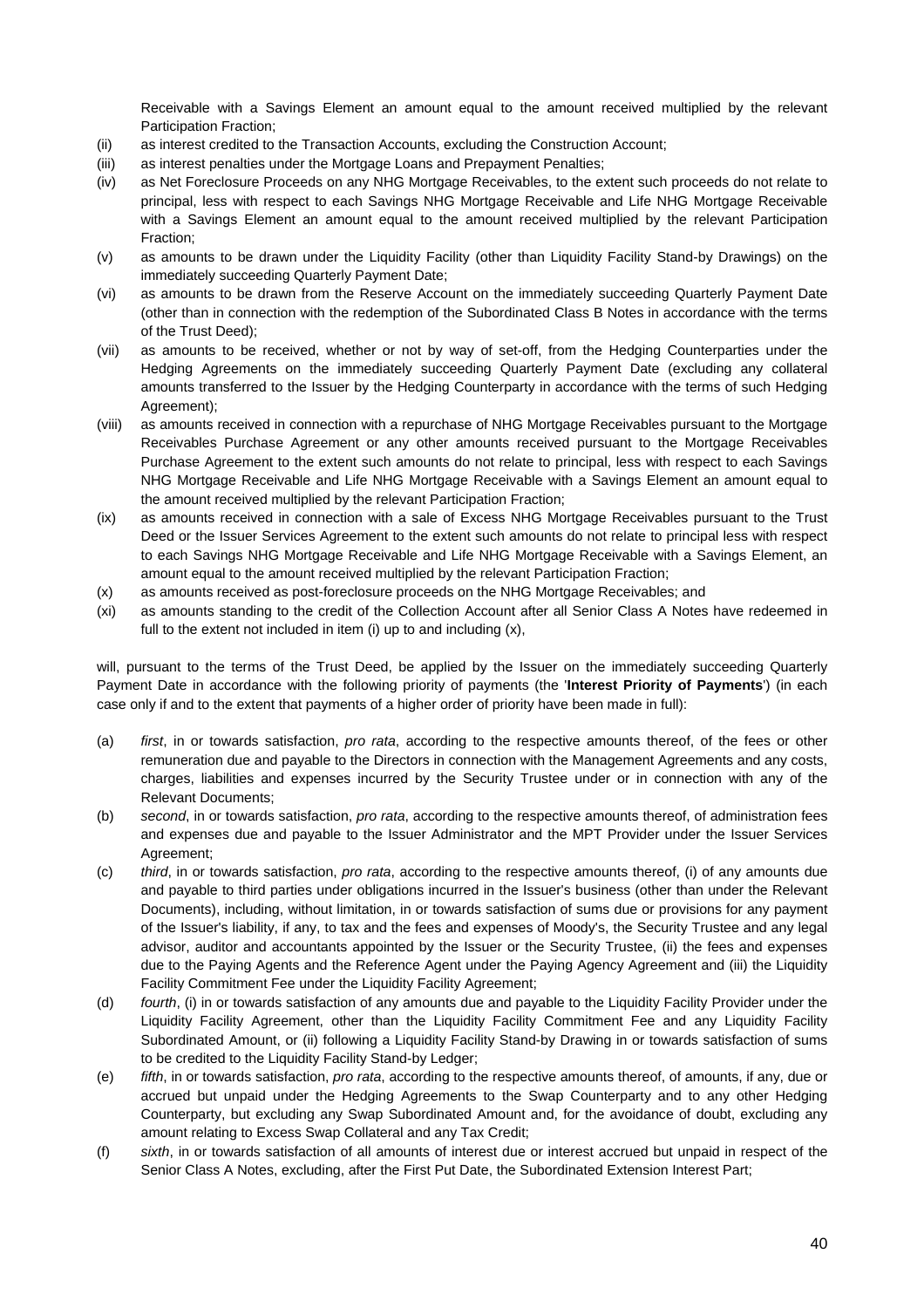- (g) *seventh*, in or towards making good any shortfall reflected in the Principal Deficiency Ledger until the debit balance, if any, on the Principal Deficiency Ledger is reduced to zero;
- (h) *eighth*, in or towards satisfaction of any sums required to be deposited on the Reserve Account or, as the case may be, to replenish the Reserve Account up to the amount of the Reserve Account Target Level;
- (i) *ninth,* in or towards satisfaction of a Liquidity Facility Subordinated Amount due, if any, to the Liquidity Facility Provider pursuant to the Liquidity Facility Agreement;
- (j) *tenth*, in or towards satisfaction, *pro rata*, according to the respective amounts thereof, to the relevant Hedging Counterparties of any Swap Subordinated Amount due under the Hedging Agreements;
- (k) *eleventh*, after the First Put Date, in or towards satisfaction of interest due or interest accrued but unpaid on the Senior Class A Notes as Subordinated Extension Interest Part;
- (l) *twelfth*, in or towards satisfaction of interest due or interest accrued but unpaid on the Subordinated Class B Notes;
- (m) *thirteenth*, on the Quarterly Payment Date falling in July 2009 and each Quarterly Payment Date thereafter, in or towards satisfaction of principal amounts due under the Subordinated Class B Notes; and
- (n) *fourteenth*, in or towards satisfaction of a Deferred Purchase Price Instalment due and payable to the Sellers.

# *B Priority of Payments in respect of principal*

The sum of the following amounts, calculated as at any Quarterly Calculation Date, as being received or held during the immediately preceding Quarterly Calculation Period (items (i) up to and including (xii) less the Initial Purchase Price for any Further Advance Receivables and, after the Pre-funding Period, New Mortgage Receivables, hereinafter referred to as the '**Notes Redemption Available Amount**'):

- (i) as repayment and prepayment in full of principal under the NHG Mortgage Receivables, from any person (including any Insurance Company), whether by set-off or otherwise, but, for the avoidance of doubt, excluding Prepayment Penalties, if any, less, with respect to each Savings NHG Mortgage Receivable and Life NHG Mortgage Receivable with a Savings Element, the relevant Participation;
- (ii) as Net Foreclosure Proceeds, to the extent such proceeds relate to principal less, with respect to each Savings NHG Mortgage Receivable and Life NHG Mortgage Receivable with a Savings Element, the relevant Participation;
- (iii) as amounts received in connection with a repurchase of NHG Mortgage Receivables pursuant to the Mortgage Receivables Purchase Agreement and any other amounts received pursuant to the Mortgage Receivables Purchase Agreement to the extent such amounts relate to principal less, with respect to each Savings NHG Mortgage Receivable and Life NHG Mortgage Receivable with a Savings Element, the relevant Participation;
- (iv) as amounts received in connection with a sale of NHG Mortgage Receivables pursuant to the Trust Deed and the Issuer Services Agreement to the extent such amounts relate to principal less with respect to each Savings NHG Mortgage Receivable and Life NHG Mortgage Receivable with a Savings Element, the relevant Participation, except in the case of a sale of Excess Mortgage Receivables which is set-off against repayment of the Servicing Advance;
- (v) as amounts of interest received to be credited to the Principal Deficiency Ledger on the immediately succeeding Quarterly Payment Date in accordance with the Issuer Services Agreement;
- (vi) as Monthly Participation Increase pursuant to the Sub-Participation Agreement;
- (vii) as partial prepayment in respect of NHG Mortgage Receivables from any person, whether by set-off or otherwise, but, for the avoidance of doubt, excluding Prepayment Penalties;
- (viii) as amounts debited from the Pre-funded Account to the Collection Account in accordance with the Trust Deed and upon the expiry of the Pre-funding Period, the balance standing to the credit of the Pre-funded Account;
- (ix) as amounts received on the Collection Account from the credit of the Construction Account in accordance with the Mortgage Receivables Purchase Agreement;
- (x) as consideration for the Initial Participation in respect of Further Advance Receivables and New Mortgage Receivables after the Pre-Funding Period which qualify as Savings Mortgage Receivables or Life Mortgage Receivables with a Savings Element pursuant to the Sub-Participation Agreement;
- (xi) any part of the Notes Redemption Available Amount calculated on the immediately preceding Quarterly Calculation Date which has not been applied towards redemption of the Notes on the preceding Quarterly Payment Date; and
- (xii) as amounts received as the Servicing Advance on the relevant Put Date;

will be applied by the Issuer on the immediately succeeding Quarterly Payment Date to redeem the Senior Class A Notes on the Quarterly Payment Date falling in July 2006 and each Quarterly Payment Date thereafter.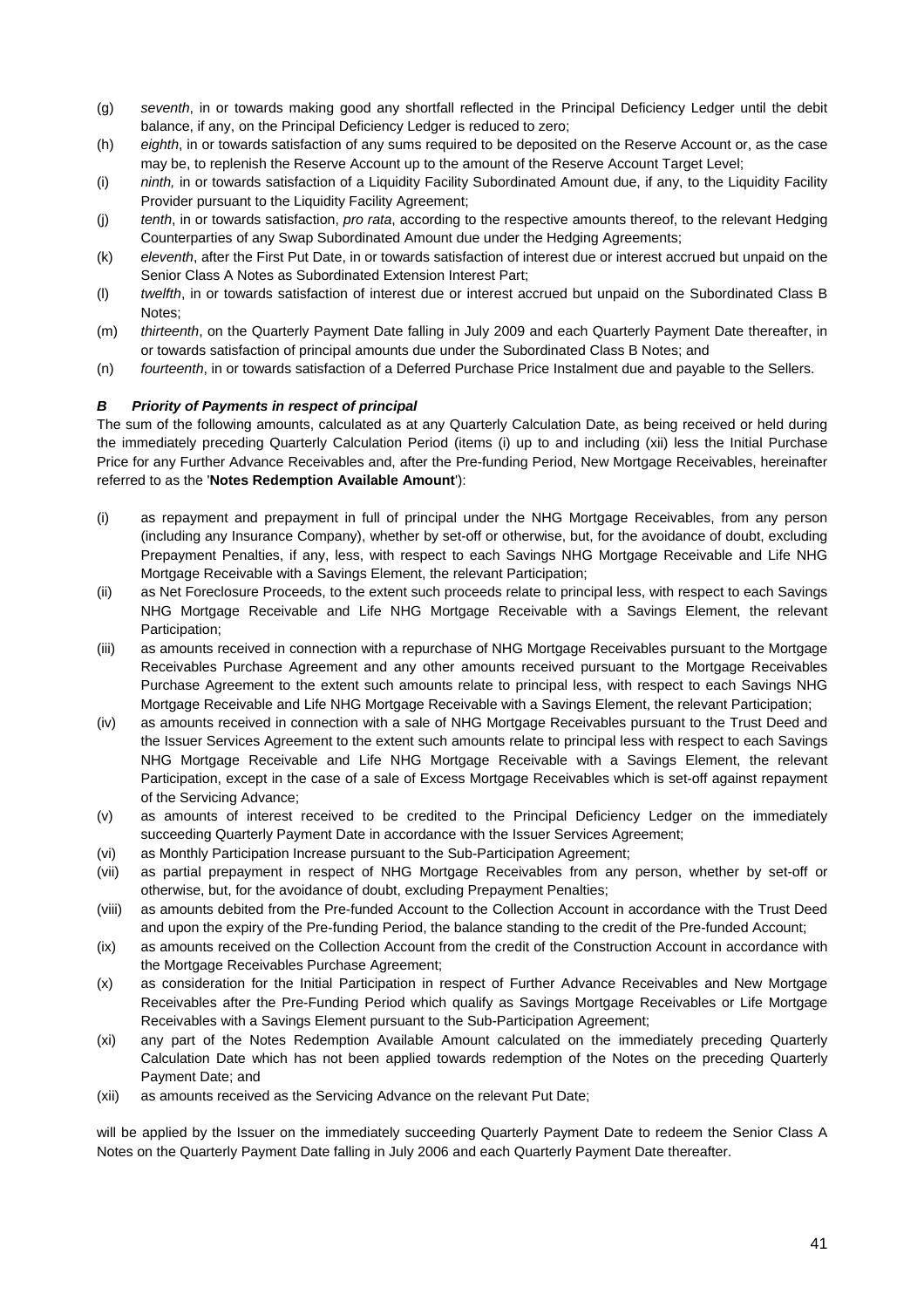## *II Priority of Payments after the Enforcement Date*

After the Enforcement Date, any amounts payable by the Security Trustee under the Trust Deed and the Parallel Debt Agreement (other than in respect of the Participations) will be paid to the Secured Parties (including the Noteholders, but excluding the Savings Insurance Companies) in accordance with the following Priority of Payments upon Enforcement (after deduction of costs incurred by the Security Trustee, which will include, *inter alia*, fees and expenses of Moody's and any legal advisor, auditor or accountant appointed by the Security Trustee) (and in each case only if and to the extent payments of a higher priority have been made in full):

- (a) *first*, in or towards satisfaction, of the repayment of any Liquidity Facility Stand-by Drawing under the Liquidity Facility Agreement;
- (b) *second*, in or towards satisfaction, *pro rata*, according to the respective amounts thereof, of (i) the fees or other remuneration due to the Directors, (ii) the fees and expenses and any other amount due to the Paying Agents and the Reference Agent incurred under the provisions of the Paying Agency Agreement and (iii) the fees and expenses and any other amount due to the Issuer Administrator and the MPT Provider under the provisions of the Issuer Services Agreement;
- (c) *third*, in or towards satisfaction of any sums due or sums accrued but unpaid under the Liquidity Facility Agreement, but excluding any Liquidity Facility Subordinated Amount;
- (d) *fourth*, in or towards satisfaction of amounts, if any, due or accrued but unpaid under the Hedging Agreements to the Swap Counterparty and to any other Hedging Counterparty, but excluding any Swap Subordinated Amount and, for the avoidance of doubt, excluding any amount relating to Excess Swap Collateral and any Tax Credit;
- (e) *fifth*, in or towards satisfaction of all amounts of interest due or interest accrued but unpaid in respect of the Senior Class A Notes, excluding the Subordinated Extension Interest Part;
- (f) *sixth*, in or towards satisfaction of all amounts of principal and any other amount due but unpaid in respect of the Senior Class A Notes;
- (g) *seventh*, in or towards satisfaction of a Liquidity Facility Subordinated Amount due, if any, to the Liquidity Facility Provider pursuant to the Liquidity Facility Agreement;
- (h) *eighth*, in or towards satisfaction of all Swap Subordinated Amounts due under the Hedging Agreements to the Swap Counterparty and to any other Hedging Counterparty;
- (i) *ninth*, in or towards satisfaction of interest due or interest accrued but unpaid on the Senior Class A Notes as Subordinated Extension Interest Part;
- (j) *tenth*, in or towards satisfaction of interest due or interest accrued but unpaid on the Subordinated Class B Notes;
- (k) *eleventh*, in or towards satisfaction of all amounts of principal and any other amount due but unpaid in respect of the Subordinated Class B Notes;
- (l) *twelfth*, the repayment of the Servicing Advance under the Issuer Services Agreement or pursuant to the Trust Deed; and
- (m) *thirteenth*, in or towards satisfaction of the Deferred Purchase Price Instalment to the Sellers.

# **Liquidity Facility**

On the Closing Date, the Issuer will enter into the Liquidity Facility Agreement with the Liquidity Facility Provider. The Issuer will be entitled on any Quarterly Payment Date (other than a Quarterly Payment Date if and to the extent that on such date the Notes are redeemed in full) to make drawings under the Liquidity Facility up to the Liquidity Maximum Amount. The Liquidity Facility Agreement is for a maximum term of 364 days. The commitment of the Liquidity Facility Provider is extendable at its option, beginning on the Quarterly Payment Date falling in April 2007. Any drawing under the Liquidity Facility by the Issuer will only be made on a Quarterly Payment Date if and to the extent that, after the application of amounts available in the Reserve Account and taking into account any drawing under the Liquidity Facility, there is a shortfall in the Notes Interest Available Amount to meet items (a) to (f) (inclusive) in the Interest Priority of Payments in full on that Quarterly Payment Date, provided that no drawing may be made to meet item (f) in the Interest Priority of Payments if there is a debit balance on the Principal Deficiency Ledger exceeding 60 per cent. of the aggregate Principal Amount Outstanding of the Senior Class A Notes. Other than for payments to the Liquidity Facility Provider in respect of any Liquidity Facility Subordinated Amounts, the Liquidity Facility Provider will rank in priority in point of payments and security to the Noteholders.

If, at any time, (i) the short-term unsecured, unsubordinated and unguaranteed debt obligations of the Liquidity Facility Provider are assigned a rating of less than Prime-1 by Moody's or F1 by Fitch, or any such rating is withdrawn, and (ii) the Liquidity Facility is not renewed or replaced by the Issuer within 30 days of such downgrading or withdrawal to an alternative Liquidity Facility Provider, acceptable to Moody's and the Security Trustee, and (iii) any other solution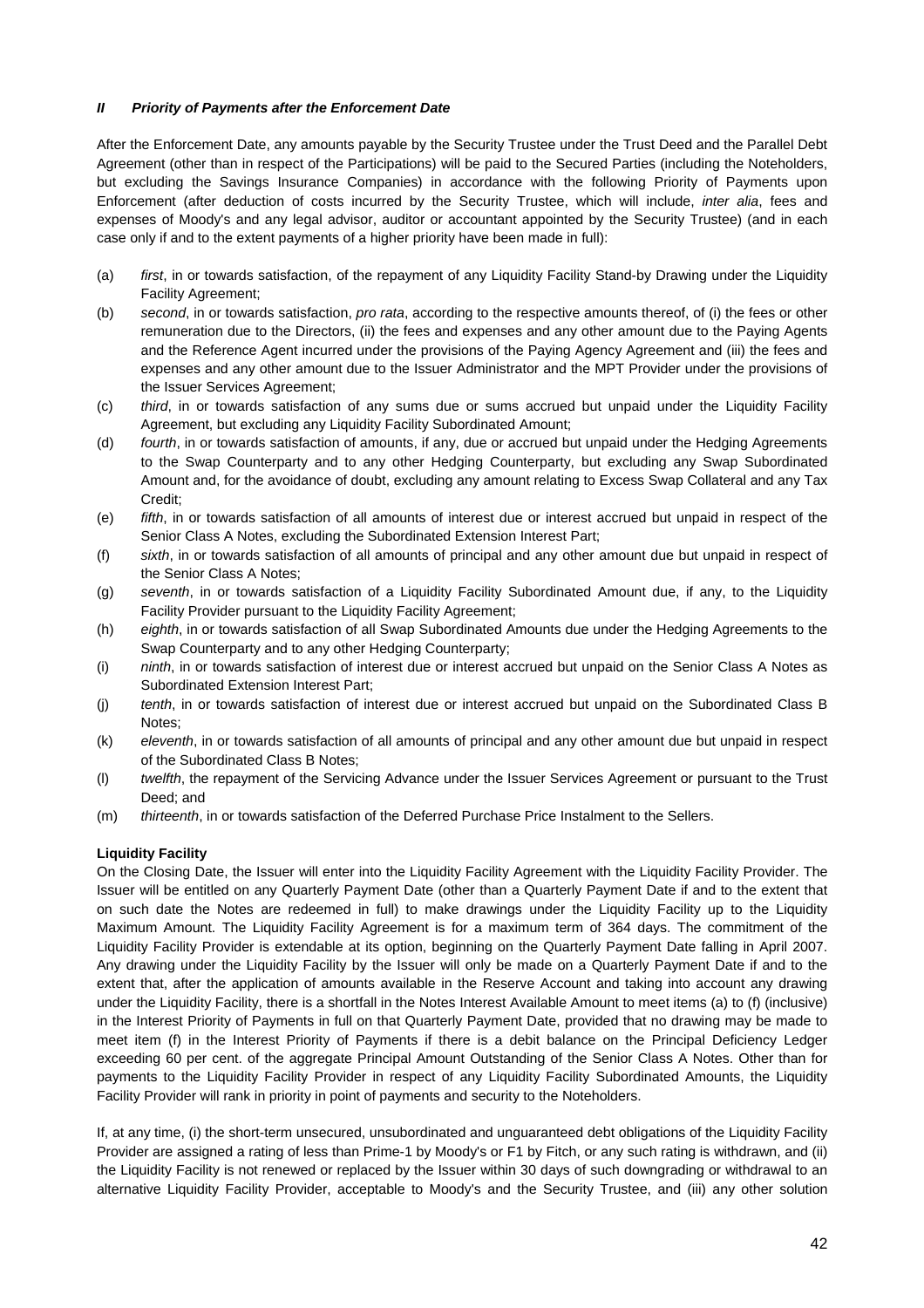acceptable to the Moody's is not found to maintain the then current rating of the Senior Class A Notes; the Issuer will be required forthwith to make a Liquidity Facility Stand-by Drawing and credit such amount to the Collection Account with a corresponding credit to the Liquidity Facility Stand-by Ledger. Amounts so credited to the Collection Account may be utilised by the Issuer in the same manner as if the Liquidity Facility had not been so drawn. A Liquidity Facility Stand-by Drawing shall also be made if the Liquidity Facility is not renewed following its commitment termination date.

#### **Reserve Account**

The net proceeds of the issue of the Subordinated Class B Notes will be credited to the Reserve Account on the Closing Date.

The Reserve Account will only be debited, in addition to the amounts to be debited in accordance with item (vi) of the Notes Interest Available Amount, with the aggregate Class B Redemption Amount and the relevant part of the Deferred Purchase Price Instalments. The Class B Redemption Available Amount may only be applied towards the redemption of the Subordinated Class B Notes.

Amounts credited to the Reserve Account will be available on any Quarterly Payment Date to meet items (a) to (g) inclusive of the Interest Priority of Payments.

The Reserve Account Target Level means, on any Quarterly Payment Date, an amount equal to:

- (i) (a) up to the Quarterly Payment Date falling in July 2009, 0.90 per cent. of the aggregate Principal Amount Outstanding of the Senior Class A Notes at the Closing Date and (b) from the Quarterly Payment Date falling in July 2009 and each Quarterly Payment Date thereafter, the higher of (y) 0.30 per cent. of the aggregate Principal Amount Outstanding of the Senior Class A Notes at the Closing Date or (z) 0.90 per cent. of the aggregate Principal Amount Outstanding of the Senior Class A Notes on the first day of the immediately succeeding Floating Rate Interest Period, or
- (ii) zero, if on the immediately succeeding Quarterly Payment Date the Senior Class A Notes will be redeemed in full.

The Reserve Account Target Level will only decrease if and for so long as each of the following conditions are met:

- (a) there is no debit balance on the Principal Deficiency Ledger on the relevant Quarterly Payment Date, and
- (b) the amount standing to the credit of the Reserve Account is equal to the Reserve Account Target Level on the relevant Quarterly Payment Date,
- (c) the Outstanding Principal Amount of all NHG Mortgage Receivables which are in arrears for a period exceeding 90 days is equal or less than 2.0 per cent. of the aggregate Outstanding Principal Amount of all NHG Mortgage Receivables; and
- (c) there is no drawing from the Liquidity Facility.

'**Class B Redemption Available Amount**' means an amount equal to:

- (i) on the Quarterly Payment Date falling in July 2006 up to but excluding the Quarterly Payment Date falling in July 2009, zero, and
- (ii) on the Quarterly Payment Date falling in July 2009 and each Quarterly Payment Date thereafter up to but excluding the First Put Date, an amount equal to the lesser of (a) the positive difference between the aggregate Principal Amount Outstanding of the Subordinated Class B Notes and 0.90 per cent. of the aggregate Principal Amount Outstanding of the Senior Class A Notes on the first day of the immediately succeeding Floating Rate Interest Period and (b) the positive difference between the balance standing to the credit of the Reserve Account (after payment of items (a) up to and including (g) of the Interest Priority of Payments have been met on such date) and the Reserve Account Target Level on the first day of the immediately succeeding Floating Rate Interest Period, and
- (iii) on the First Put Date and each Put Date thereafter, an amount equal to the sum of (x) the amount of the Notes Interest Available Amount remaining, if any, after items (a) up to and including (g) and items (i) up to and including (l) of the Interest Priority of Payment have been met and (y) the positive difference between the balance standing to the credit of the Reserve Account (after items (a) up to and including (g) of the Interest Priority of Payments have been met on such date) and the Reserve Account Target Level on the first day of the immediately succeeding Floating Rate Interest Period.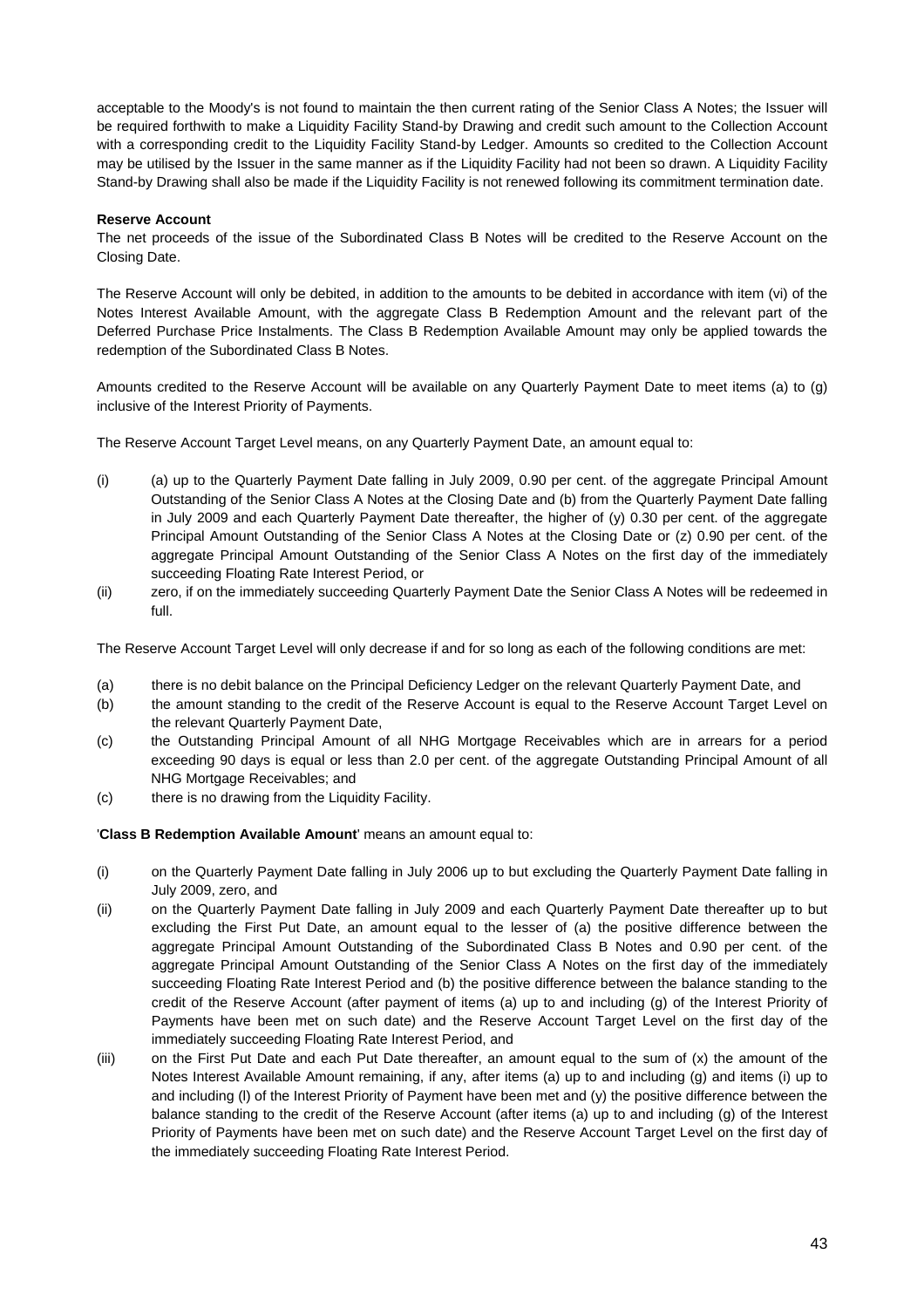'**Deferred Purchase Price Instalment**' means the amount equal to:

- (a) prior to the Enforcement Date:
	- (i) on the Quarterly Payment Date falling in July 2006 up to but excluding the Quarterly Payment Date falling in July 2009, the Notes Interest Available Amount as calculated on each Quarterly Calculation Date less the sum of all amounts payable by the Issuer as set forth in the Interest Priority of Payments under (a) up to and including (m), or
	- (ii) on the Quarterly Payment Date falling in July 2009 and each Quarterly Payment Date thereafter up to but excluding the First Put Date, the sum of (a) the Notes Interest Available Amount as calculated on each Quarterly Calculation Date less the sum of all amounts payable by the Issuer as set forth in the Interest Priority of Payments under (a) up to and including (m) and (b) the balance standing to the credit of the Reserve Account less the sum of the Reserve Account Target Level on the first day of the immediately succeeding Floating Rate Interest Period and the aggregate Class B Redemption Amount on such Quarterly Payment Date, or
	- (iii) on the First Put Date and each Put Date thereafter, if and to the extent the Notes have been redeemed in full, the sum of (a) the Notes Interest Available Amount remaining after all amounts payable, if any, by the Issuer as set forth in the Interest Priority of Payment under items (a) up to and including (m) have been made and (b) the remaining balance standing to the credit of the Reserve Account, and
- (b) after the Enforcement Date, the amount remaining after payments as set forth in the Priority of Payments upon Enforcement under (a) up to and including (m) have been made on such date;

If and to the extent any amounts are to be applied towards the redemption of the Subordinated Class B Notes or payment of a Deferred Purchase Price Instalment which are not deposited on the Reserve Account, such amounts shall first be deposited on the Reserve Account on such Quarterly Payment Date and subsequently but on the same date be applied towards redemption of the Subordinated B Notes or payment of the Deferred Purchase Price Instalment.

#### **Principal Deficiency Ledger**

A Principal Deficiency Ledger will be established by or on behalf of the Issuer in order to record any Principal Deficiency. An amount equal to any Principal Deficiency will be debited to the Principal Deficiency Ledger (such debit items being credited at item (g) of the Interest Priority of Payments, to the extent any part of the Notes Interest Available Amount is available for such purpose).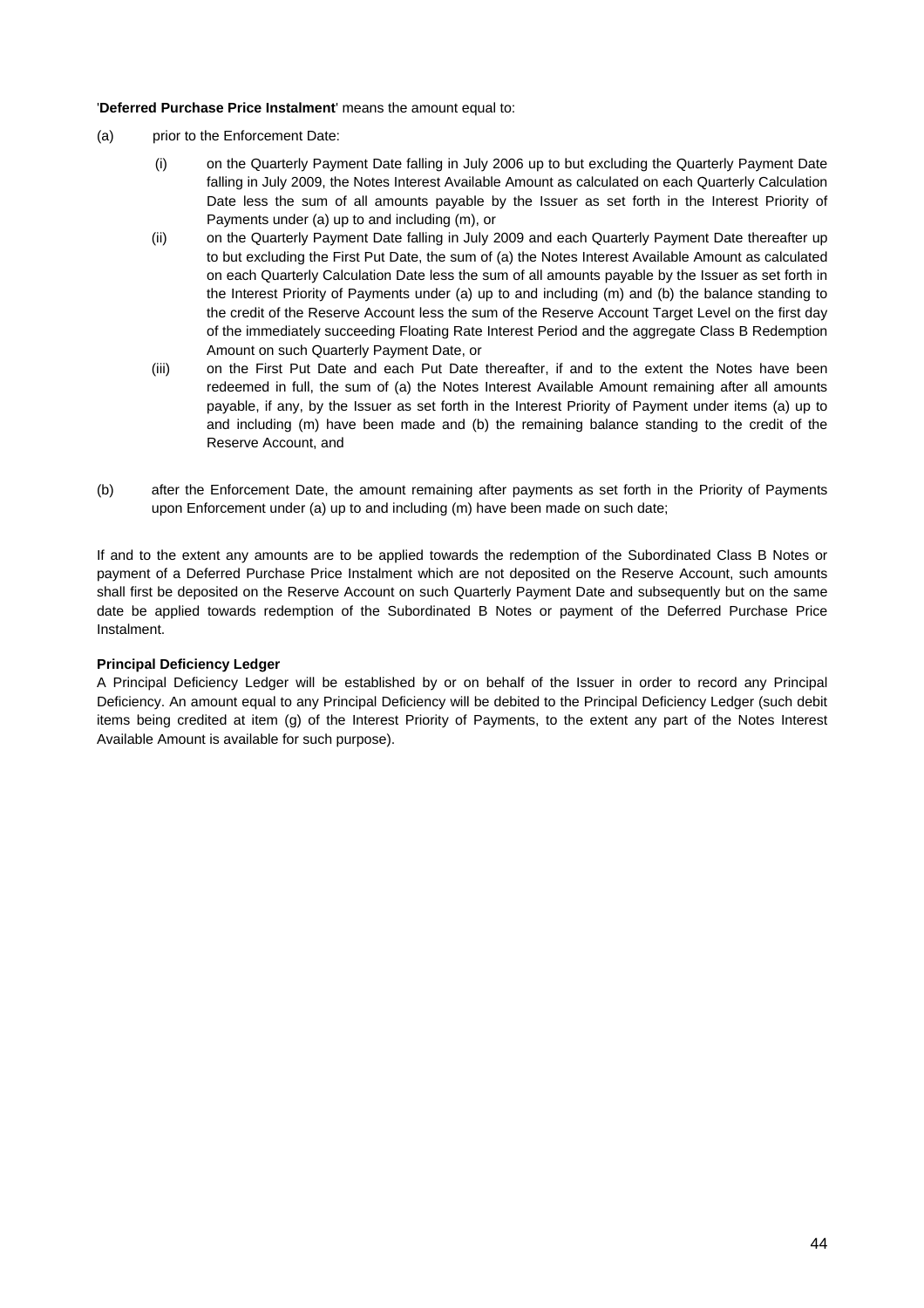## **OVERVIEW OF THE NETHERLANDS RESIDENTIAL MORTGAGE MARKET**

## **General**

The Dutch residential property market saw strong price increases in the later part of the nineties and the beginning of this decade. Recent developments in the economic environment have resulted in lower levels of consumer confidence and house price increases have slowed. In some price classes and locations minor price decreases have even been registered.

Graph 1 shows the yearly house price developments for the last 12 years. These percentages are derived from the Dutch Association of Real Estate Agencies ('*Nederlandse Vereniging van Makelaars*' or '**NVM**'), which covers approximately 65 per cent. of all residential property sales in the Netherlands and the Kadaster, the official registry for all real estate transactions.



**Median House Price Development in the Netherlands**

# **Factors contributing to the strength of the Dutch housing market**

*Low Owner Occupancy Rate* 

One of the key factors to consider when looking at the Dutch housing market is the relatively low level of owner occupancy. Some 53 per cent. of all residential properties are occupied by their owners, compared to 42 per cent. in 1982. The average level of house ownership for all EU countries is 64 per cent.. The Dutch has set a target level of 65 per cent. for 2010. Table 1 below shows the development of the owner occupancy rate in the Netherlands over time.

| Year | <b>Total Dwelling stock</b><br>$(x 1$ mln per Jan. 1st) | <b>Owner Occupied</b><br>(in %) |
|------|---------------------------------------------------------|---------------------------------|
| 1948 | 2.1                                                     | 28.0                            |
| 1957 | 2.6                                                     | 29.0                            |
| 1964 | 3.1                                                     | 34.0                            |
| 1971 | 3.9                                                     | 35.0                            |

| Table 1. Total dwelling stock and percentage owner occupied in the Netherlands |  |  |  |
|--------------------------------------------------------------------------------|--|--|--|
|                                                                                |  |  |  |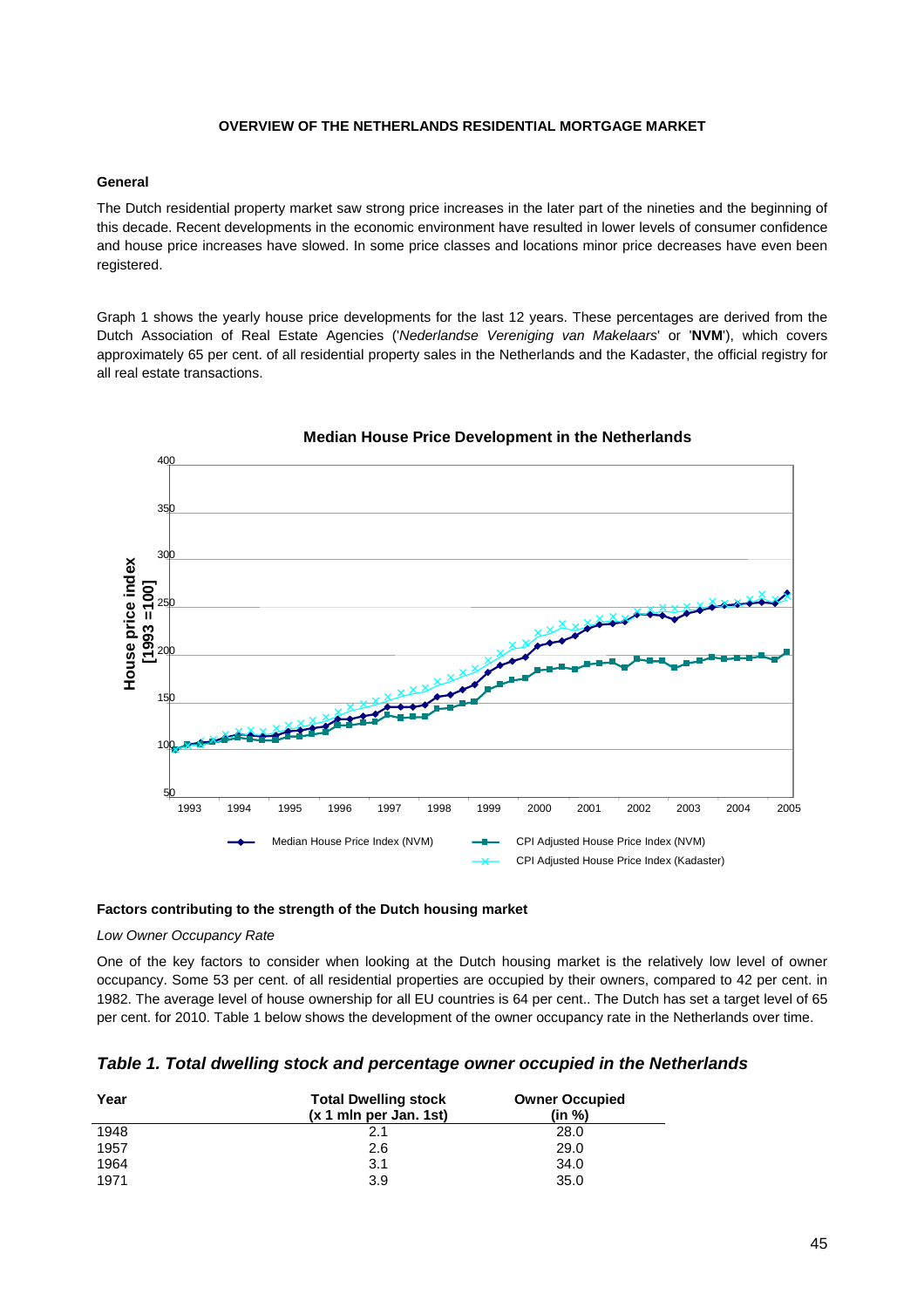| 1976 | 4.5 | 41.0 |
|------|-----|------|
| 1982 | 5.0 | 42.0 |
| 1985 | 5.3 | 42.7 |
| 1990 | 5.8 | 45.2 |
| 1995 | 6.2 | 48.8 |
| 2000 | 6.6 | 52.2 |
| 2001 | 6.6 | 52.6 |
| 2002 | 6.7 | 53.0 |
| 2003 | 6.8 | 53.0 |

*Source: CBS (Statistics Netherlands) / VROM (Ministry for Housing, Spatial Planning and Environment)* 

| Year            | New built houses |
|-----------------|------------------|
| 2000            | 70,650           |
| 2001            | 72,958           |
| 2002            | 66,704           |
| 2003            | 59,629           |
| 2004            | 65,314           |
| 2005 first half | 23,311           |

*Source: CBS* 

## *Imbalance of demand for and supply of residential properties*

According to the regular 'Need for Housing' research ('*Woningbehoefte Onderzoek*'), the housing shortage in the Netherlands had fallen to 85,000 in 1998. Since then it rose noticeably to 166,000 in 2002 and it is expected to increase further. A shortage in the housing stock is assumed to be a robust contributor to a steady property price development.

#### **Demand**

Several factors contribute to housing demand in the Netherlands:

- 1. The (expected) level of borrowing costs and the (changes in) tightness of mortgage lending standards have been very decisive factors for housing demand. In the second half of the nineties Dutch mortgage rates decreased. After an increase in the second half of 1999 and in 2000, mortgage interest rates have shown a downward movement again and in July 2005 have reached the lowest levels ever with mortgage interest rates at 3.4%, see 10-year government bonds graph below.
- 2. The trend in housing rents as compared to mortgage debt servicing costs is relevant. In the Netherlands, the rise in rents accelerated in the early nineties as a result of government policy directed at making the subsidised rental sector cost-effective. This has increased the attractiveness of owner-occupied properties.
- 3. Demographic trends, such as the composition of households and population growth, have influenced the demand for housing. In the Netherlands, the number of single-person households has doubled in the past 25 years. Expectations are that the total number of households will increase by another 25 per cent. by 2030.
- 4. Finally, the economic climate can be a factor of influence in housing demand. For 2005 GDP growth is estimated at 1.5% and for 2006 at around 2.0% (source: DNB Yearly Report 2004).

Long term fixed interest rate (10 yr government bonds)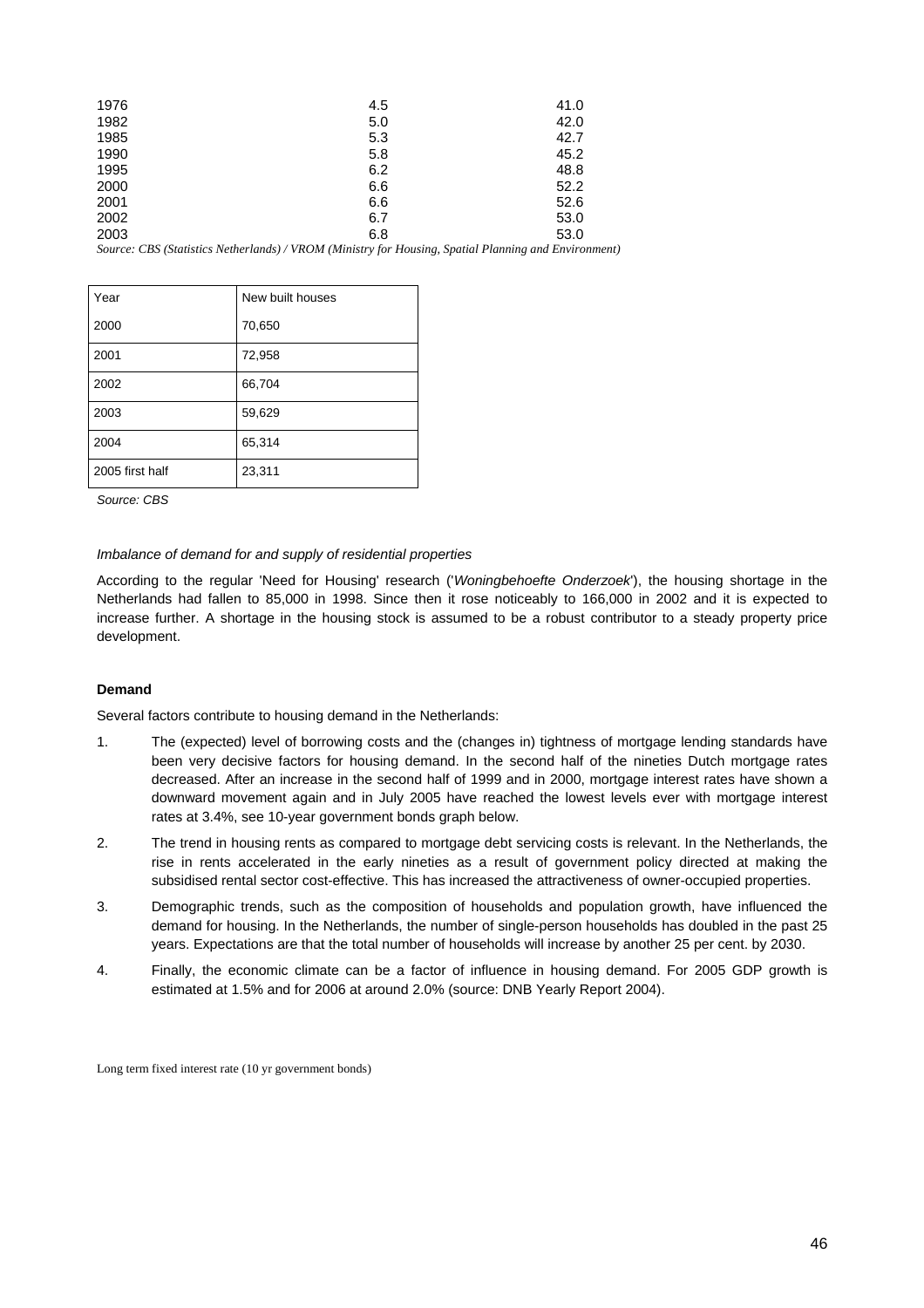

Source: DNB (De Nederlandsche Bank N.V.)

## **Supply**

On the supply side, the following factors are of influence in the Netherlands:

- 1. The availability of land for housing development is highly important. In the Netherlands, the VINEXmemorandum and Vinac (actualisation of Vinex for the period 2006 till 2010) – published by the Ministry for Housing, Spatial Planning and Environment – reflects still the basis of the government policy in respect of housing construction in the Netherlands. In Vinex (and in similar policy papers for other locations) the number of houses to be built and their location is determined. According to 'Nota Wonen' of the Ministry for Housing, Spatial Planning and Environment (in line with Vinex) the net expansion of housing is to be 65,000 per annum until 2010.
- 2. Building costs including labour and materials and house and land prices are main determinants. The fiercer the rise in house prices relative to the increase in building costs and land prices, the more profitable the construction of new housing units will be for contracting firms.
- 3. The Dutch government supports the sale of rental houses to occupants. According to government plans, ownership of over 25,000 houses a year should be transferred to the public. The government even strives for a sale of 700,000 properties before 2010 in order to achieve an owner occupancy level of 65 per cent. Currently 15,000 to 20,000 rental houses a year are sold, indicating that these government targets will not be met.
- 4. The last determining factor of housing supply in the Netherlands is demolition. The number of demolished properties has been fairly constant in time.

Overall, demand is expected to outstrip supply in the Netherlands for the foreseeable future.

#### **Characteristics of Dutch mortgages**

The most common mortgage types in the Netherlands are interest only, annuity, linear, savings, life and investment mortgages. For life and investment mortgages no principal is repaid during the term of the contract. Instead, the borrower makes payments in a savings account, endowment insurance or investment fund. Upon maturity the loan is repaid with the money in the savings account, the insurance contract or the investment fund respectively.

In the Netherlands, subject to a number of conditions, mortgage interest payments are deductible from the income of the borrower for income tax purposes. The period for allowed deductibility is restricted to a term of 30 years and it only applies to mortgages on owner occupied properties. Starting in 2005, it is no longer allowed, after a refinancing, to deduct interest payable on any equity extractions.

A proportion of the residential mortgage loans has the benefit of a life insurance policy or a savings policy. The government encourages this method of redemption by exempting from tax the capital sum received under the policy, up to a certain amount (plus annual indexation), provided the term of insurance is at least 20 years. In addition, the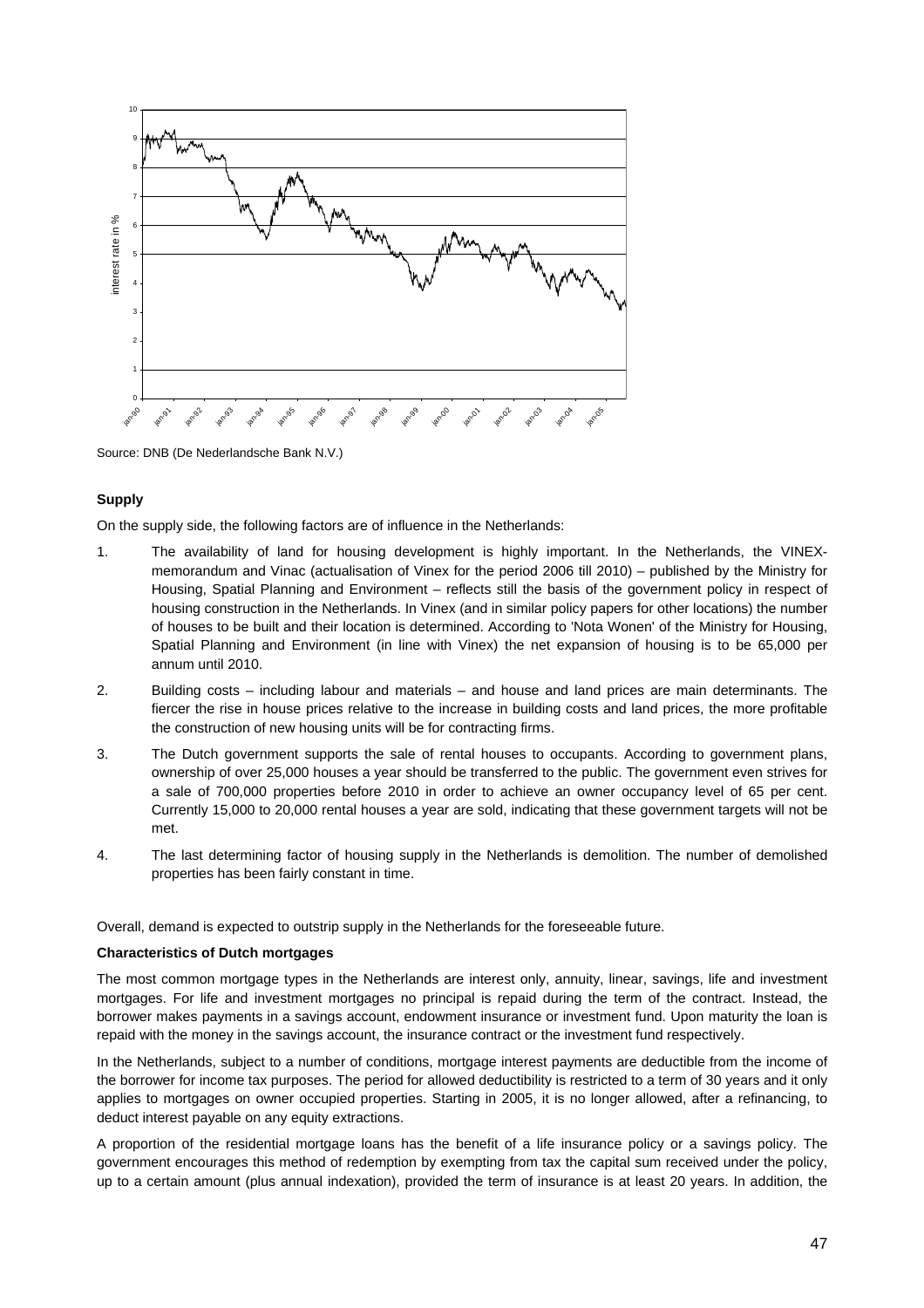insurance policies are exempted from wealth tax ('*rendementsheffing*').

In the Netherlands, advances of up to 130 per cent. of foreclosure value have become standard practice as a result of the attractive fiscal regime, generally long periods of fixed interest rates and attractive repayment arrangements. The foreclosure value generally amounts to approximately 85-90 per cent. of the market value of properties in the Netherlands.

Prepayment rates in the Netherlands are relatively low, mainly due to prepayment penalties that are incorporated in the mortgage contracts. However, during the end of 2004 and the first half 2005, the prepayment rates have been markedly higher, as a result of refinancings driven by the changes in tax regulations and low interest rates.

Prepayment Penalties are generally calculated as the net present value of the interest loss to the lender upon prepayment. In some events, no Prepayment Penalties are due, such as in the case of sale of the Mortgaged Assets. Another reason for low prepayment rates is the relatively small number of relocations in the Netherlands for workrelated reasons due to the small size of the country.

#### *National Credit Register* (BKR)

A credit check is conducted for every prospective borrower with the BKR in Tiel, which may also include a foreign credit check. All financial commitments over the past five years that prospective borrowers have entered into with financial institutions are recorded in this register.

#### **Mortgage loan market**

In the period 2000-2002, the number of new mortgages decreased slightly compared to earlier years. However, due to higher average house prices, the total amount of new mortgages continued to rise strongly during 2003. The average mortgage is now EUR 224.000-245.000 in the Netherlands (sources: NVM-Kadaster).

| Year        | <b>Newly issued mortgages</b><br>(x1,000) | <b>Newly issued mortgages</b><br>(EUR billion) | Change over year |
|-------------|-------------------------------------------|------------------------------------------------|------------------|
| 1995        | 350                                       | 25.9                                           | $-5.0$           |
| 1996        | 470                                       | 37.6                                           | 45.3             |
| 1997        | 537                                       | 48.3                                           | 28.5             |
| 1998        | 577                                       | 60.0                                           | 24.2             |
| 1999        | 665                                       | 78.0                                           | 30.0             |
| 2000        | 510                                       | 69.6                                           | $-10.8$          |
| 2001        | 481                                       | 72.6                                           | 4.3              |
| 2002        | 500                                       | 81.4                                           | 12.1             |
| 2003        | 540                                       | 107.4                                          | 31.9             |
| Source: CBS |                                           |                                                |                  |

# **Table 2. Newly issued mortgages**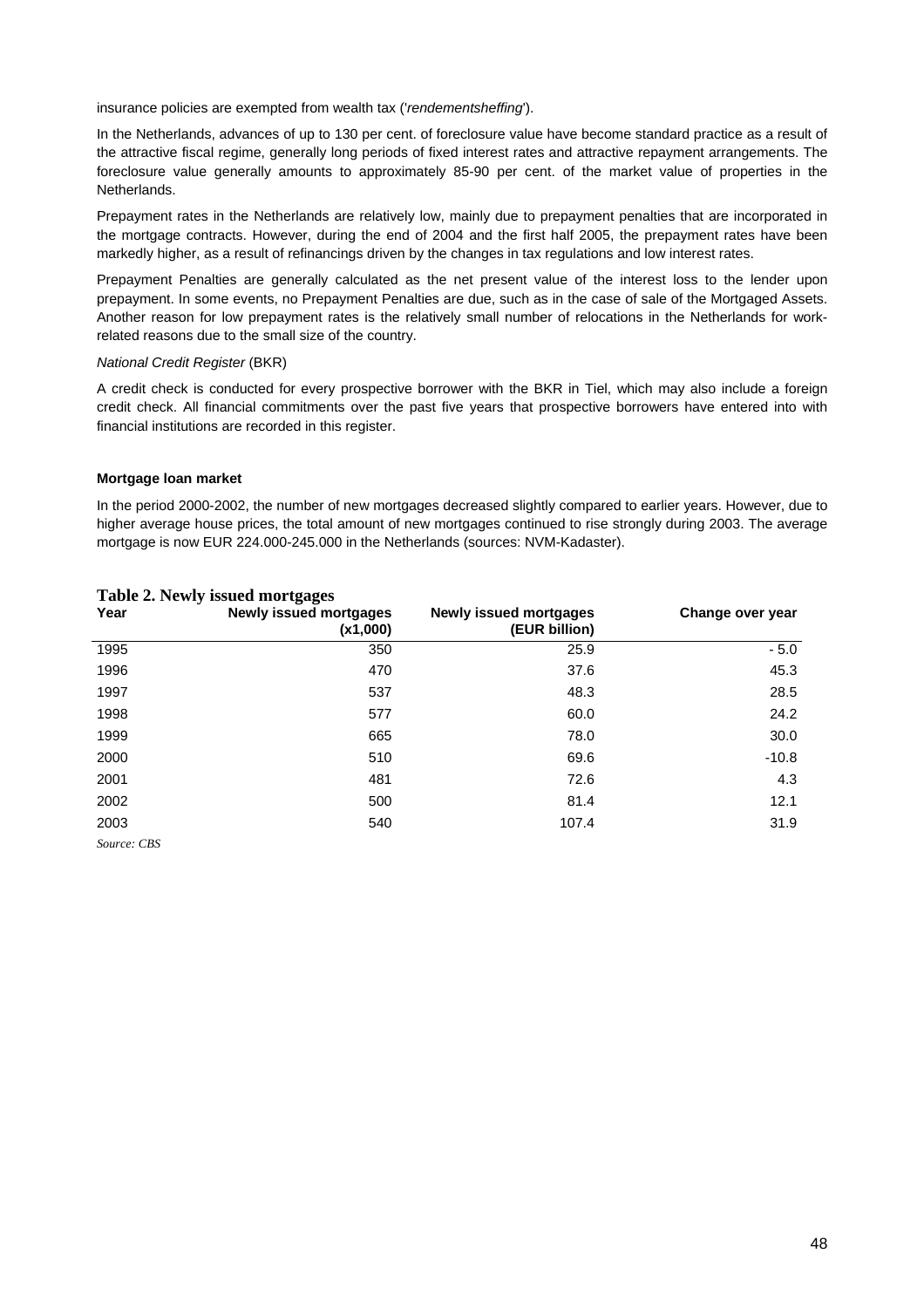Total registered mortgage debt



# **Performance of Dutch mortgage loans**

A number of factors can be mentioned that contribute to the strong performance of Dutch mortgage loans:

- 1. Very low defaults due to relatively low unemployment rates, a strong cultural aversion to default and a supportive social security regime;
- 2. Legal ability of lenders in foreclosure to access borrowers' wages or seize their other assets;
- 3. Quality of mortgage servicing;
- 4. Relatively conservative underwriting criteria including checking comprehensive credit bureau data (BKR).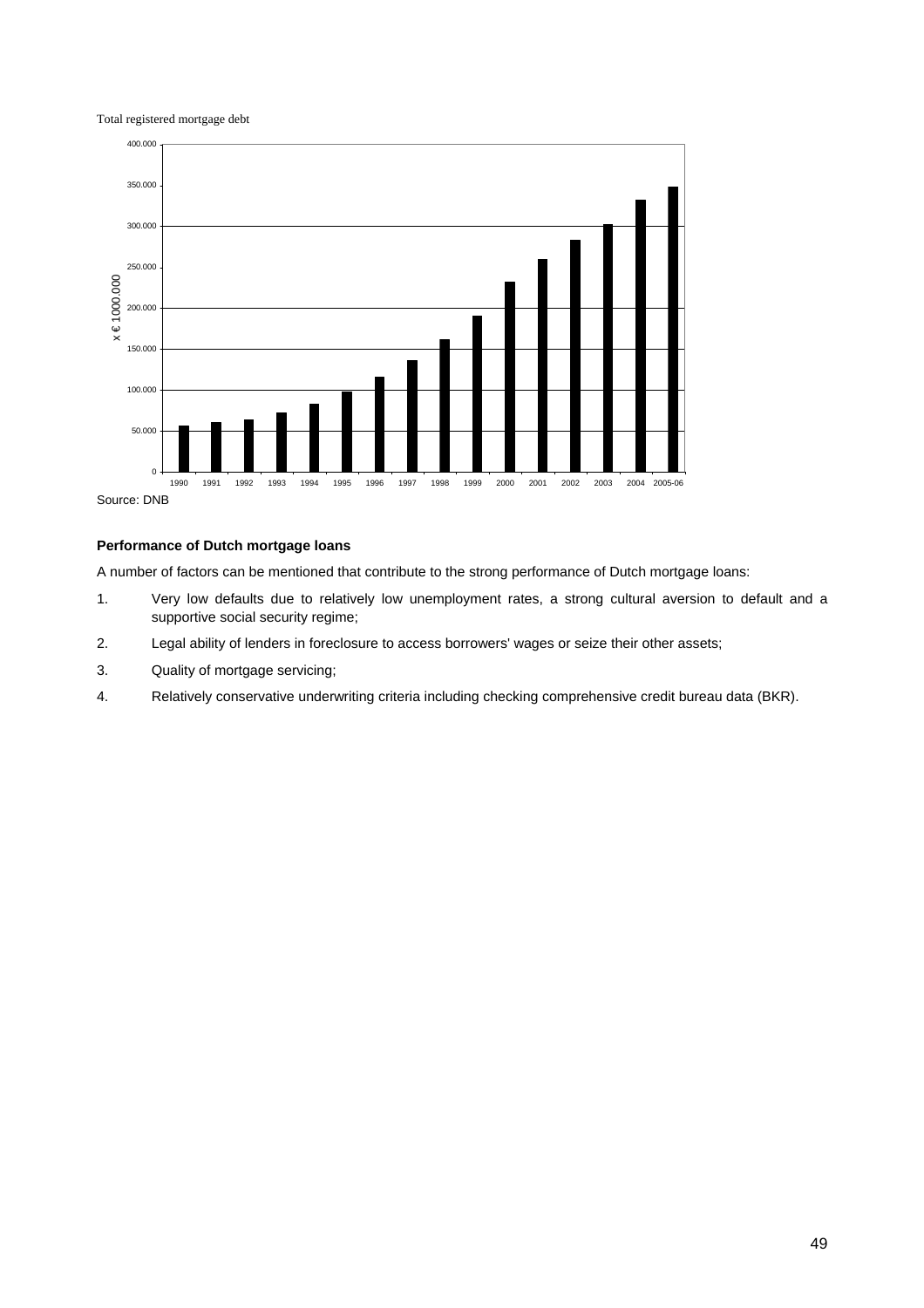## **DESCRIPTION OF THE SELLERS**

GMAC RFC Nederland B.V., Quion 20 B.V. and Atlas Funding B.V., the Sellers, are directly wholly owned subsidiaries of GMAC-RFC Investments B.V.. GMAC-RFC Investments B.V. is currently an indirect wholly owned subsidiary of Residential Capital Corporation ('**ResCap**'). ResCap is an indirect wholly owned subsidiary of General Motors Acceptance Corporation ('**GMAC**'). GMAC is directly wholly owned by General Motors Corporation ('**GM**').

GM has recently announced the sale of a 51% controlling interest in its subsidiary GMAC to a consortium of investors led by Cerberus Capital Management, L.P.. The transaction is subject to a number of U.S. and international regulatory and other approvals. The companies expect to close the sale transaction in the fourth quarter of 2006.

## **GMAC RFC Nederland B.V.**

GMAC RFC Nederland B.V. ('**GMAC RFC Nederland'**) is a private limited company (*'besloten vennootschap met beperkte aansprakelijkheid*') and was incorporated in the Netherlands on 23 November 2000.

GMAC RFC Nederland's primary business is to originate mortgage loans to borrowers in the Netherlands through intermediaries and to purchase and trade in mortgage receivables portfolios in the Netherlands. Its mortgage loans are serviced by Stater. GMAC RFC Nederland performs its activities in the Netherlands under its trade name GMAC Hypotheken.

The registered office of GMAC RFC Nederland is at Prinses Margrietplantsoen 92, 2595 BR, The Hague, the Netherlands.

## **Quion 20 B.V.**

Quion 20 B.V. is a private limited company ('*besloten vennootschap met beperkte aansprakelijkheid'*) and was incorporated in the Netherlands on 21 May 1996. It was acquired by GMAC-RFC Investments B.V. on 12 August 2004. Quion 20's primary business is to originate mortgage loans to borrowers in the Netherlands through the Quion Groep B.V.'s generic funding model. In the generic funding model a pool of funders (each with their own origination entity, similar to Quion 20 B.V.) offer the same mortgage product using standardized underwriting criteria. The funders compete with each other by offering different interest rates (for different loan maturities and products). Quion Hypotheekbemiddeling links the mortgage loan applicants to the respective funders and is acting as servicer for the thus originated mortgage loans.

The registered office of Quion 20 B.V. is at Lichtenauerlaan 170, 3062 ME, Rotterdam, the Netherlands.

# **Atlas Funding B.V.**

Atlas Funding B.V. is a private limited company ('*besloten vennootschap met beperkte aansprakelijkheid*') and was incorporated in the Netherlands on 28 December 2004. Atlas Funding B.V. was formed by GMAC-RFC Investments B.V. Atlas Funding's primary business is to originate mortgage loans to borrowers in the Netherlands through institutional parties including but not limited to insurance companies, banks and pension funds. At present Stater is performing the mortgage payment and ancillary activities for Atlas Funding.

The registered office of Atlas Funding B.V. is at Prinses Margrietplantsoen 92, 2595 BR, The Hague, the Netherlands.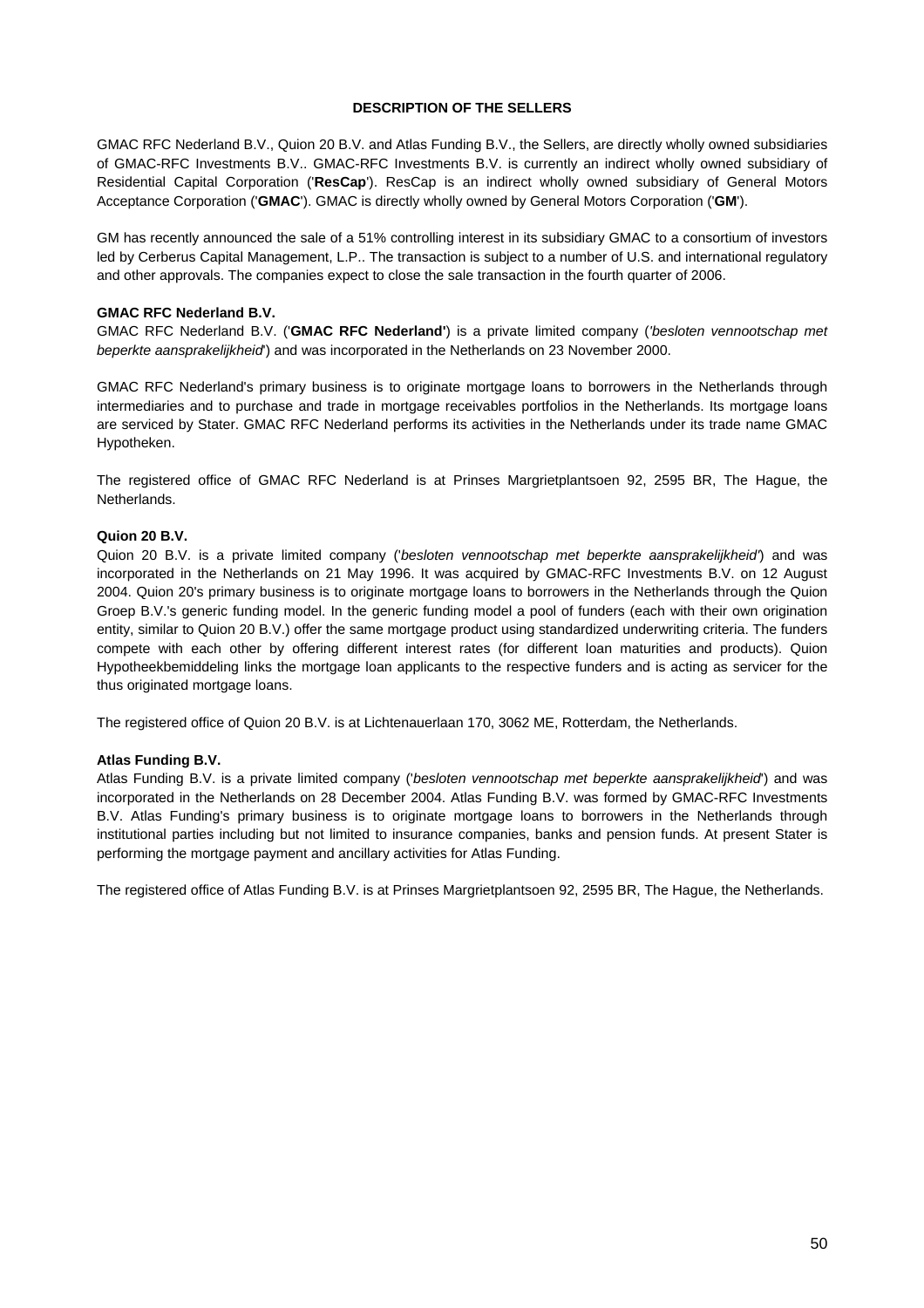## **DESCRIPTION OF THE MORTGAGE LOANS**

## **Types of Mortgage Loans**

The Mortgage Loans will consist of Interest-only Mortgage Loans, Annuity Mortgage Loans, Linear Mortgage Loans, Life Mortgage Loans, Savings Mortgage Loans, Investment Mortgage Loans or combinations of these types of loans.

The Savings Mortgage Loans and Life Mortgage Loans are, and the Interest-only Mortgage Loans, Linear Mortgage Loans, Annuity Mortgage Loans and Investment Mortgage Loans may be, connected to an Insurance Policy. Savings Mortgage Loans and Life Mortgage Loans are connected to a combined risk and capital insurance policy. Interest-only Mortgage Loans, Linear Mortgage Loans, Annuity Mortgage Loans and Investment Mortgage Loans are not connected to a combined risk and capital insurance policy. They may, however, be connected to a Risk Insurance Policy. See *Risk Insurance Policy*.

Pursuant to the relevant Mortgage Conditions, the NHG Mortgage Receivable becomes due and payable ('*opeisbaar*') if the Borrower fails to perform in timely fashion its (payment) obligations under a connected Insurance Policy.

#### **Characteristics of the Mortgage Loans**

The Mortgage Loans will have different repayment methods as described below. Prepayment of principal is possible, subject, in certain circumstances, to a penalty.

#### **Interest-only Mortgage Loans**

Under the Interest-only Mortgage Loan, the Borrower is obliged to pay only interest during the term of such Mortgage Loan, so that the Borrower does not pay principal towards redemption of the relevant NHG Mortgage Receivable until maturity, when the entire principal amount is due.

Interest-only Mortgage Loans may be granted up to an amount equal to 50 per cent. of the Market Value of the Mortgaged Asset at origination.

## **Annuity Mortgage Loans**

Under the Annuity Mortgage Loan, the Borrower pays a constant total monthly payment, made up of an initially high and subsequently decreasing interest portion and an initially low and subsequently increasing principal portion, and calculated in such a manner that the NHG Mortgage Receivable will be fully redeemed at the end of its term.

#### **Linear Mortgage Loans**

Under a Linear Mortgage Loan, the Borrower redeems a fixed amount on each instalment, such that at maturity the entire loan will be redeemed. The Borrower's payment obligation decreases with each payment as interest owed under the Linear Mortgage Loan declines over time.

#### **Investment Mortgage Loans, Savings Mortgage Loans and Life Mortgage Loans**

#### *General*

Under the Investment Mortgage Loans, the Savings Mortgage Loans and the Life Mortgage Loans, no principal is scheduled to be repaid prior to maturity. Until maturity, the Borrower is only required to pay interest in connection with the mortgage loan. Prepayment of principal is possible in certain circumstances, subject to a penalty. Instead, moneys are invested in order to build up capital, either under a combined risk and capital insurance policy (in the case of Savings Mortgage Loans and Life Mortgage Loans) or outside an insurance policy (in the case of Investment Mortgage Loans), as further described below. In all cases, it is the intention but not the obligation of the relevant Borrower that the NHG Mortgage Receivable will be fully or partially repaid by means of the proceeds of the Insurance Policies or investments. See *Risk Factors* for a discussion regarding the pledges on the rights of the Borrower in respect of the Insurance Policies.

#### **Investment Mortgage Loans**

Under an Investment Mortgage Loan, instead of paying amounts towards redemption prior to maturity, the Borrower undertakes to invest, either on an instalment basis (for at least two instalments) or up front, an agreed minimum amount in certain investment funds. In respect of an Investment Mortgage Loan, the Borrower invests in investment funds managed by Allianz, Optimix Vermogensbeheer N.V., Holland Beleggingsgroep B.V., Insinger de Beaufort, IVM Vermogensbeheer, Noord-Nederlands Effectenkantoor, Borghols Investment Management, Hansard Financial Services, Palladyne or Generali, as the case may be. The rights under these investments have been pledged to the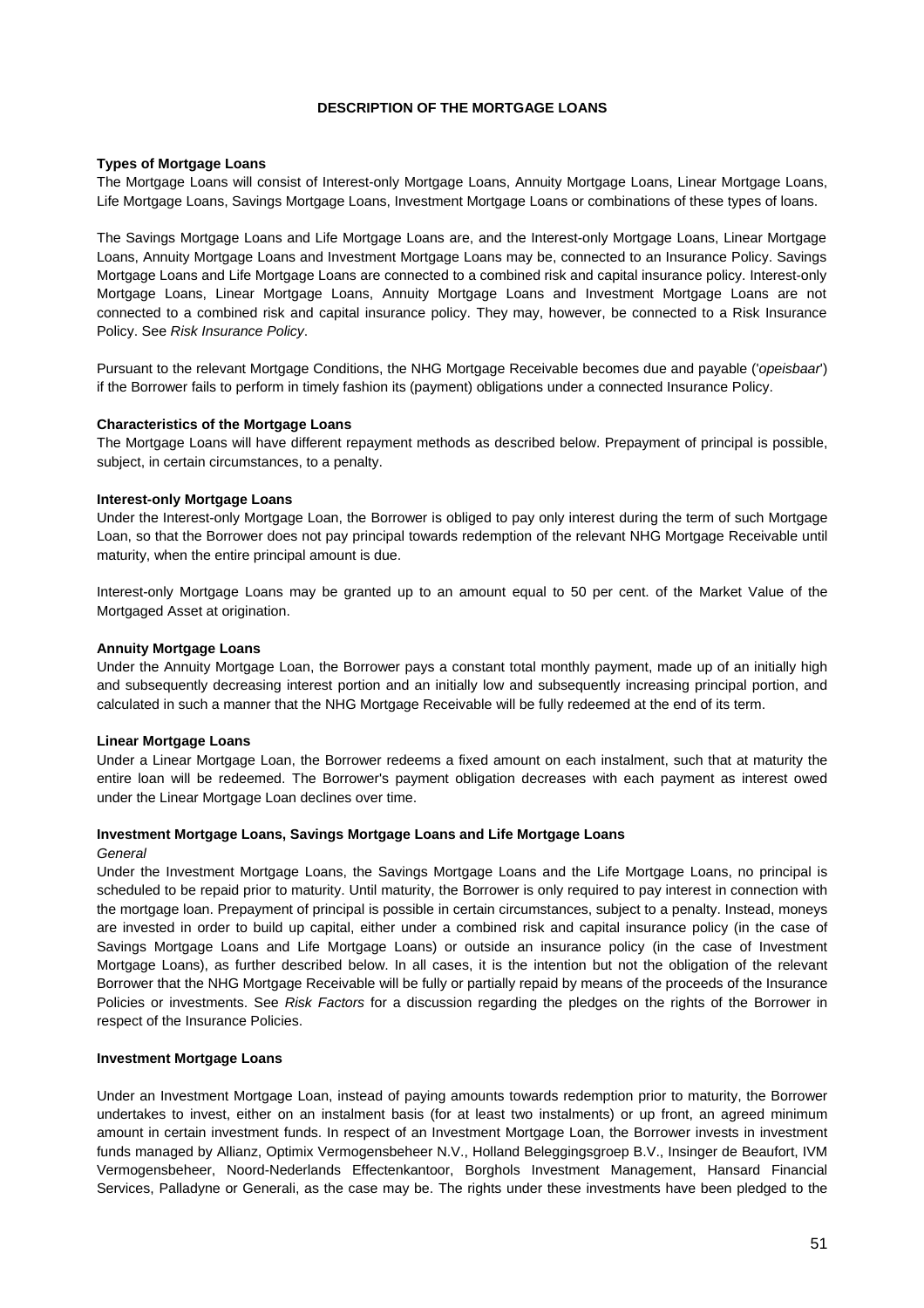Seller as security for repayment of the Investment Mortgage Loan. The redemption value of the investments is not guaranteed and the return on investments is not guaranteed.

Failure by the Borrower to pay the agreed amount under the Insurance Policies or towards purchases of units in investment funds would result in the NHG Mortgage Receivable becoming due and payable.

The Investment Mortgage Loans may (but are not required to) have the benefit of Risk Insurance Policies, taken out by the Borrowers thereof.

#### **Savings Mortgage Loans and Life Mortgage Loans**

#### *General*

Savings Mortgage Loans and Life Mortgage Loans are connected to a combined risk and capital investment insurance policy. Instead of principal payments, the Borrower pays to the relevant Insurance Company a premium, either on an instalment basis or up front. The premium consists of a risk insurance element and a capital insurance element.

The risk insurance element of the premium is paid under the policy, in exchange for the undertaking of the Insurance Company to pay out an agreed amount upon the death of the insured, which may not always be the Borrower.

The capital insurance element of the premium is used by the Insurance Company to build up capital. It is the intention, but not the obligation of the Borrower, that the capital is applied towards redemption of the principal amount at maturity thereof.

The capital element of the premium paid by the Borrowers may be invested by the Insurance Company in (i) (parts of) the NHG Mortgage Receivables to which the relevant Insurance Policy relates, either directly or indirectly, by interpositioning an investment fund for that purpose or (ii) indirectly, in certain other assets through investment funds or (iii) a combination of (i) and (ii).

Failure by the Borrower to pay the premium under the Life Insurance Policy would result in the NHG Mortgage Receivable becoming due and payable.

#### *Savings Mortgage Loans*

Under a Savings Mortgage Loan, the capital element of the premium is referred to as the Savings Premium. The Savings Premium is applied by the relevant Savings Insurance Company to invest in the related Savings Mortgage Loan. The Savings Premium is calculated in such a manner that, on an annuity basis, the proceeds of the Savings Insurance Policy due by the Savings Insurance Company to the relevant Borrower is equal to the principal amount due by the Borrower to the relevant Seller at maturity of the Savings Mortgage Loan. The proceeds of these Savings Insurance Policies are applied towards principal redemption of the Savings NHG Mortgage Receivables.

#### *Life Mortgage Loans originated by GMAC RFC Nederland*

Life Insurance Policies are offered in several alternatives by the Life Insurance Companies. In the first alternative, the insured opts for a guaranteed amount to be received when the Life Insurance Policy pays out. The other two alternatives are the Savings Alternative and the Unit-Linked Alternative.

The Life Mortgage Loans originated by GMAC RFC Nederland are sold under the name of Universal Life and are also referred to herein as Universal Life. In the case of a Universal Life product, the Borrower has a switch policy with Allianz, Universal or Generali, whereby the Borrower has the choice between (a) the Unit-Linked Alternative and (b) the Savings Alternative (the so-called '*Allianz Hypotheekrentefonds*', '*Generali Hypotheekrentefonds*' or '*Hypotheekrentefonds*', respectively) or (c) a combination of option (a) and (b).

For a discussion of the participation in the Savings Alternative, see *Sub-Participation Agreement*.

#### *Life Mortgage Loans originated by Quion 20*

Under a Life Mortgage Loan originated by Quion 20, the Borrower has the choice between (i) a guaranteed amount to be received when the Life Insurance Policy pays out or (ii) the Unit-Linked Alternative.

#### *Switches and Conversions*

Switching between the Savings Alternative and the Unit-Linked Alternative under Life Insurance Policies connected to Life Mortgage Loans originated by the relevant Seller can be effectuated at the Borrower's option on the date the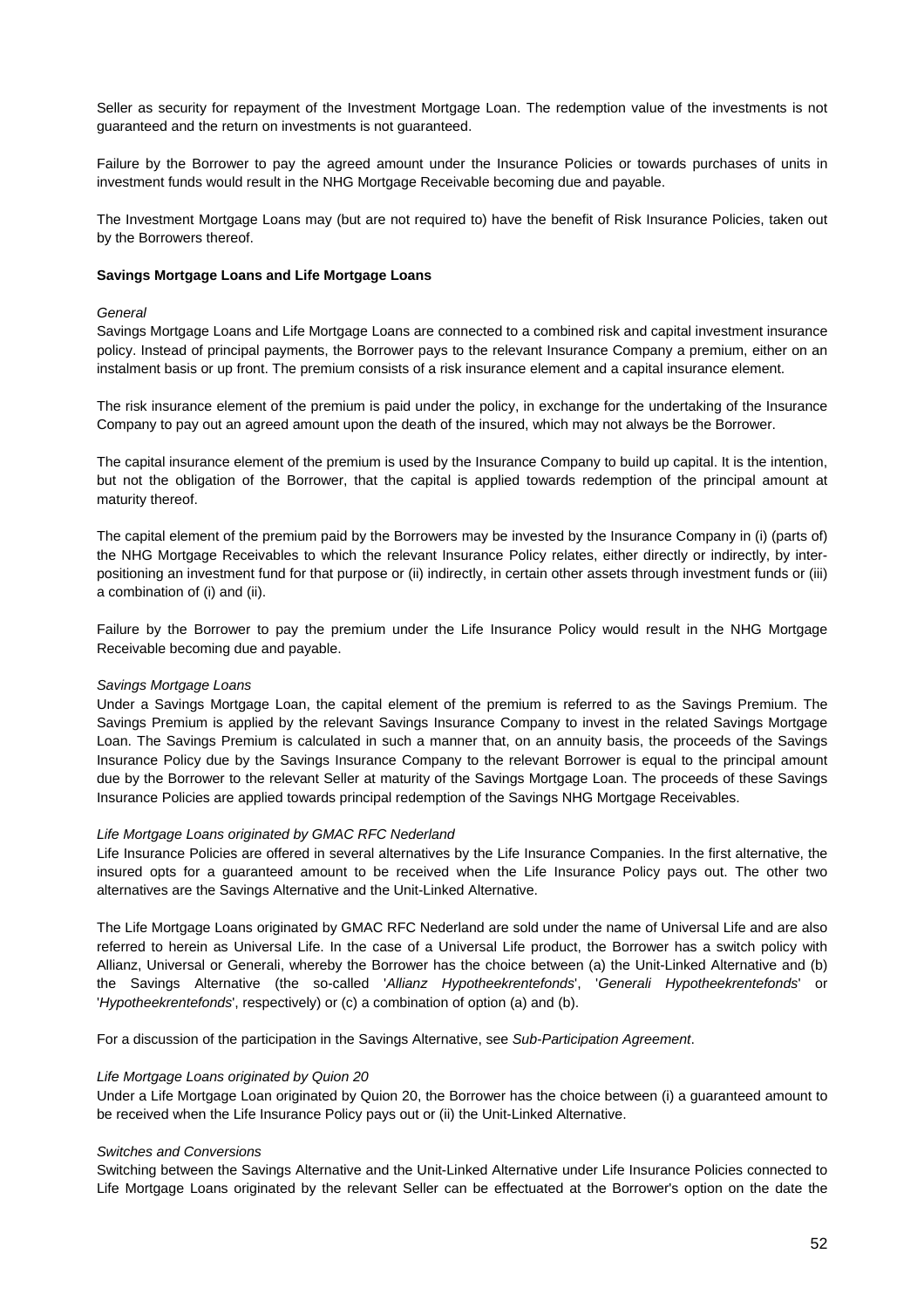interest on the relevant NHG Mortgage Receivable is reset with the prior approval of the relevant Seller and subject, in circumstances, to payment of a penalty.

#### **Sub-Participation Agreement**

On the Closing Date, the Issuer will enter into the Sub-Participation Agreement with the Savings Insurance Companies under which, *inter alia*, each of the Savings Insurance Companies will acquire on the Closing Date the Initial Participation in respect of the Savings NHG Mortgage Receivables and Life NHG Mortgage Receivables with a Savings Element.

## **Interest Payments/Interest Rate Setting**

The majority of the Mortgage Loans carry a fixed rate of interest for a certain pre-agreed interest period ('*rentevastperiode*'). At the end of an interest period, the interest rate will be reset, unless the Borrower redeems the Mortgage Loan. In general, fixed rate reset terms in respect of the Mortgage Loans can be set for periods of 1, 2, 5, 6, 7, 10, 15, 20, 25 and 30 years. In addition, the Mortgage Loans may carry a variable interest rate which is changeable on a monthly basis or a quarterly basis depending on the Seller.

## **Valuation**

Properties relating to Mortgage Loans are required to be valued by an independent qualified appraiser or tax valuer before the loan application is made in accordance with the NHG Underwriting Criteria.

Each of the Sellers will represent that in respect of the NHG Mortgage Receivables at the date of offer, each Mortgaged Asset was valued by an independent qualified surveyor or tax valuer not more than 12 months before application for a Mortgage Loan was made.

#### **Risk Insurance Policy**

In accordance with the NHG Underwriting Criteria, a Borrower is required to take out a Risk Insurance Policy if the Outstanding Principal Amount of the Mortgage Loan exceeds an amount equal to 80 per cent. of the Market Value of the Mortgaged Asset. The Risk Insurance Policy should in that case cover at least the difference between 80 per cent. of the Market Value and the Outstanding Principal Amount of the Mortgage Loan.

#### **Lending Criteria in respect of Mortgage Loans**

#### *Minimum and Maximum Amounts*

The minimum amount for a Mortgage Loan is EUR 35,000. In accordance with the NHG Underwriting Criteria, the maximum loan amount is EUR 250,000 (as of 1 January 2006).

#### *Creditworthiness and Debt-to-Income Ratio ('Woonquote')*

The process of verifying a prospective Borrower's creditworthiness is set up in accordance with the NHG Underwriting Criteria in order to determine whether the prospective Borrower has sufficient monthly income available to meet his payments on the requested mortgage loan as well as to support other financial obligations and monthly living expenses. A check on the income of a prospective borrower who is an employee is generally conducted by requesting a recent employer's declaration of the borrower, as well as the borrower's salary slip and bank statement to ensure that the information is corresponding. The gross debt to gross income ratio increases with the Borrower's income, with the percentage for Borrowers younger than 65 years old ranging between 21 per cent. for a salary up to EUR 16,500 to 34 per cent. for a salary above EUR 53,000. For Borrowers over 65 years old, 16.1 per cent and 41.2 per cent apply. In respect of a self-employed applicant, creditworthiness is checked by the relevant Seller's underwriters on the basis of annual accounts, including auditors' reports, for the business over the past three years. A director or majority shareholder of a Company (unless otherwise employed) is regarded as self-employed. The calculation of the 'woonquote' will be in respect of such Mortgage Loans, made as if the relevant Mortgage Loan is an annuity loan, no matter if the loan is an annuity loan or not.

#### *National Credit Register (BKR)*

A credit check is conducted for every prospective borrower with the BKR in Tiel, which also may include a foreign credit check. All financial commitments over the past five years that prospective borrowers have entered into with financial institutions are recorded in this register.

#### *Collateral*

With each application, the prospective borrower must send either (i) an original appraisal or "valuation" report ('*taxatierapport*'), which is drawn up by an independent qualified appraiser '*taxateur*' who is registered in one of the approved registers ('*Nederlands Register van Vastgoed Taxateurs*', '*Stichting Nederlands Instituut Certificatie en*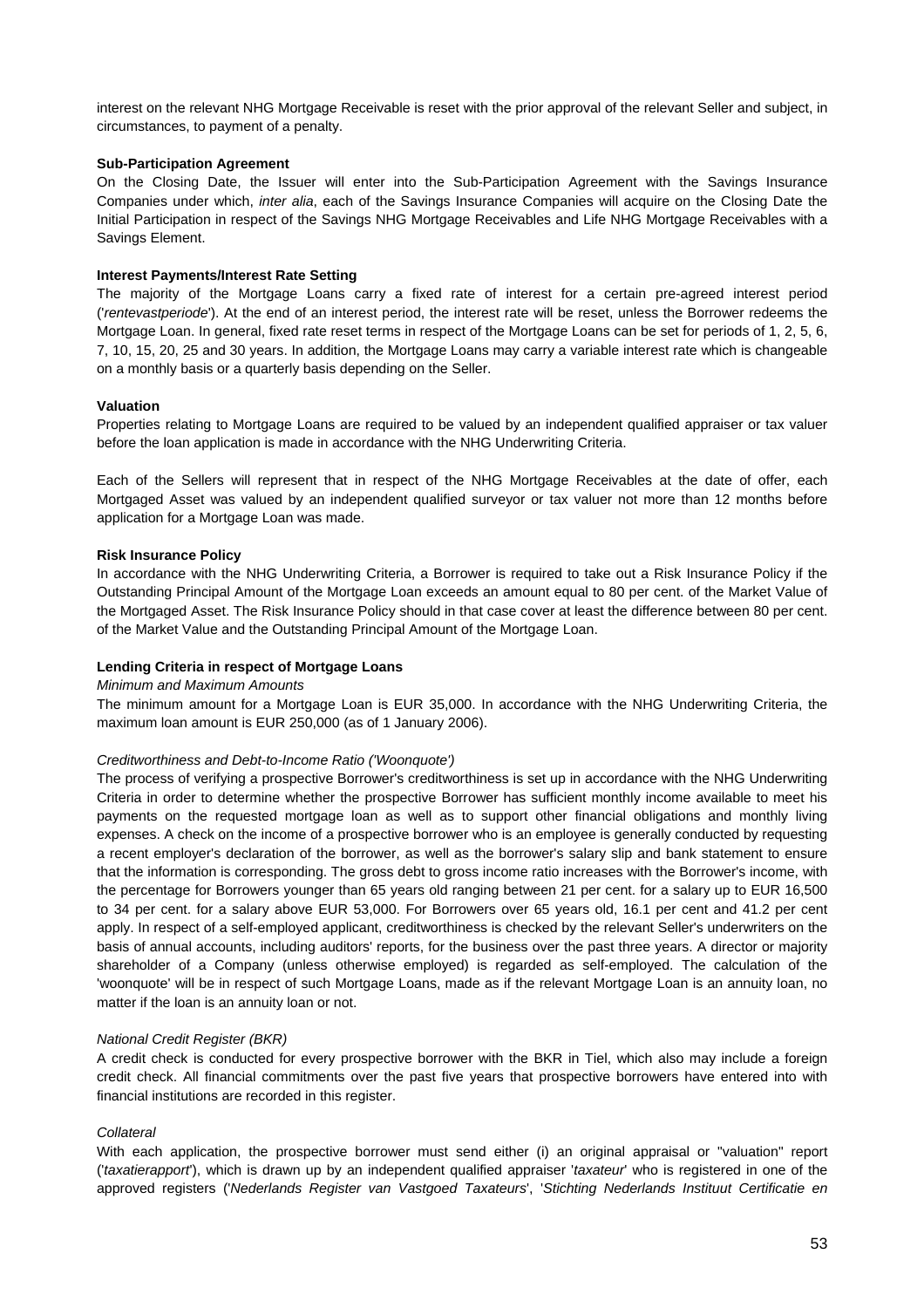*Register Makelaars-Taxateurs Onroerende Zaken*' or '*Stichting Certificering VBO Makelaars*') For new construction, no valuation is required if the property is built by professional builders. Instead, the financing is based on the NHG Underwriting Criteria.

## *Loan-to-Market Value Ratio*

Mortgage Loans are granted in accordance with the NHG Underwriting Criteria.

## *Other Lending Criteria*

Apart from the principal criteria already mentioned, the following criteria also apply to each mortgage loan: (i) mortgage loans are granted only to individuals, (ii) if there is more than one borrower, there must be joint and several liability for the NHG Mortgage Receivable and (iii) mortgage loans are only granted on the basis of owner occupancy.

## **Mortgage pool**

All of the Mortgage Loans met the relevant lending criteria set out above and the other Mortgage Loans Criteria set forth under *Mortgage Receivables Purchase Agreement* (see *Mortgage Loans Criteria*) as of the Cut-Off Date. For a description of the representations and warranties given by the relevant Sellers with respect to the Mortgage Loans, see *Mortgage Receivables Purchase Agreement*.

GMAC RFC Nederland will be acting as MPT Provider in this transaction, but it has outsourced most of the MPT Services to Stater (in respect of Mortgage Loans originated by GMAC RFC Nederland and Atlas Funding) and Quion Hypotheekbemiddeling (in respect of Mortgage Loans originated by Quion 20). See further '*Issuer Services Agreement*'.

The numerical information set out below relates to the mortgage pool as of 1 April 2006. In each table the Weighted Average Coupon ('**WAC**') and the Weighted Average Maturity ('**WAM**') are specified.

# **Initial Mortgage Portfolio Summary**

| Outstanding Net Principal Balance (euro)                     | 328,135,939 |
|--------------------------------------------------------------|-------------|
| Average Net Oustanding Principal<br>Balance per Loan (euro)  | 159,135     |
| Maximum Net Oustanding Principal<br>Balance per Loan (euro)  | 250,000     |
| <b>Oustanding Construction Deposit (euro)</b>                | 12,010,023  |
| Number of Mortgage Loans                                     | 2,062       |
| Number of Loanparts                                          | 3,976       |
| Weighted Average Seasoning (months)                          | 2,9         |
| Weighted Average Remaining Maturity<br>(months)              | 341,4       |
| Weighted Average Interest Rate (per<br>cent.)                | 3,90        |
| Maximum Interest Rate (per cent.)                            | 6,20        |
| Minimum Interest Rate (per cent.)                            | 2,85        |
| Weighted Average Current Loan to<br>Market Value (per cent.) | 84,5%       |

| Originator    | Outstanding<br>balance (euro) | Per<br>Cent. | Number of<br>loan parts | Per<br>Cent. | <b>WAM</b><br>(months) | <b>WAC</b><br>(Per<br>Cent. |
|---------------|-------------------------------|--------------|-------------------------|--------------|------------------------|-----------------------------|
|               |                               |              |                         |              |                        |                             |
| Atlas Funding | 6.747.910                     | $2.1\%$      | 78                      | 2.0%         | 349.8                  | 3,75                        |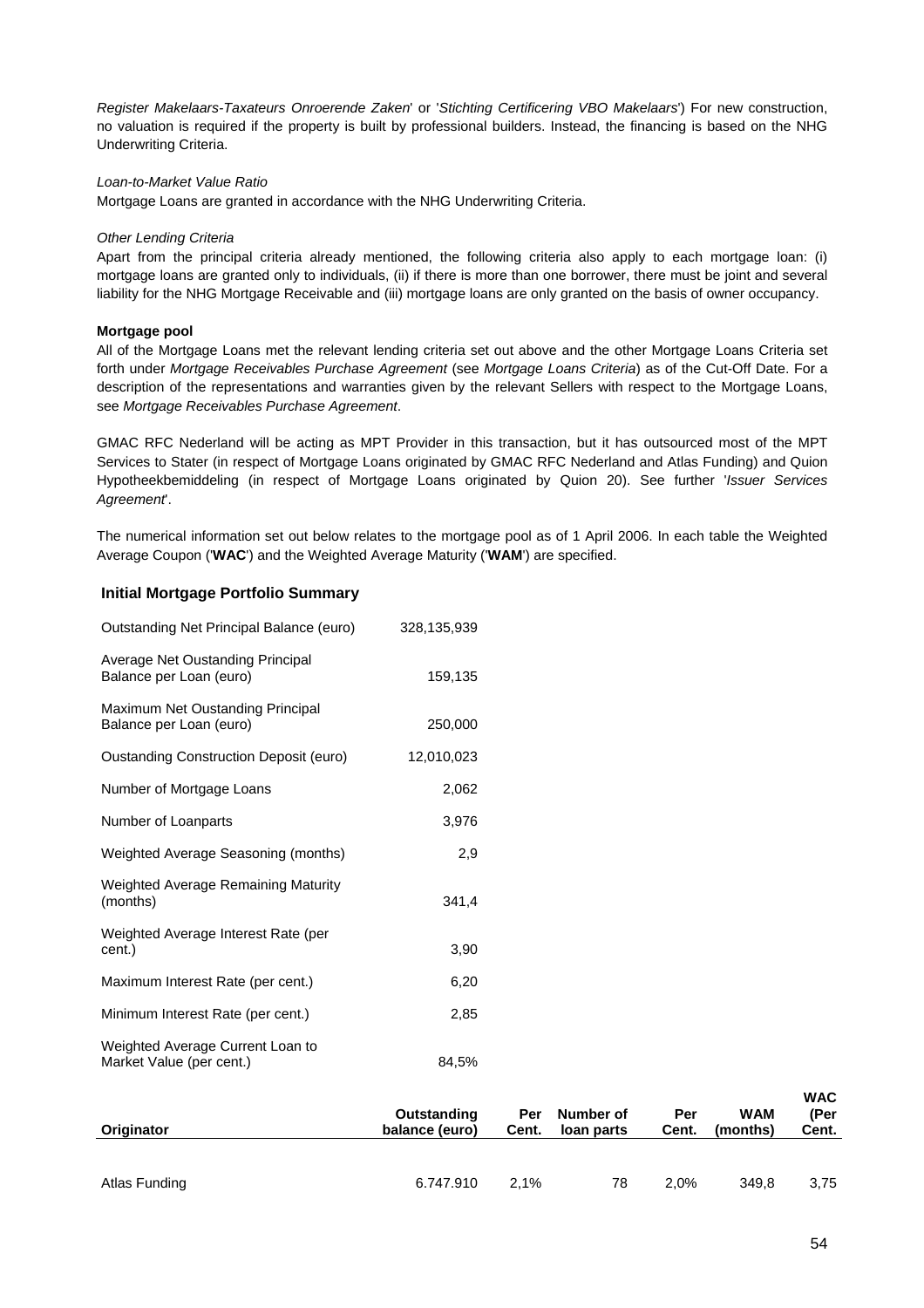| <b>GMAC Hypotheken</b> | 142.125.436 | 43.3%  | 1.716 | 43.2%  | 341.3 | 3,91 |
|------------------------|-------------|--------|-------|--------|-------|------|
| Quion 20               | 179.262.593 | 54.6%  | 2.182 | 54.9%  | 341.1 | 3,89 |
|                        |             |        |       |        |       |      |
| Total                  | 328.135.939 | 100.0% | 3.976 | 100,0% | 341.4 | 3,90 |

| Year of origination | Outstanding<br>balance (euro) | Per<br>cent. | Number of<br>loan parts | Per<br>cent. | <b>WAM</b><br>(months) | <b>WAC</b><br>(Per<br>cent.) |
|---------------------|-------------------------------|--------------|-------------------------|--------------|------------------------|------------------------------|
| 2002                | 222,000                       | 0,1%         | 3                       | 0,1%         | 288,4                  | 4,84                         |
| 2003                | 136.640                       | 0,0%         | 2                       | 0,1%         | 332,0                  | 4,85                         |
| 2004                | 549.830                       | 0,2%         | 5                       | 0.1%         | 301,0                  | 3,68                         |
| 2005                | 119.579.800                   | 36,4%        | 1.456                   | 36,6%        | 340,3                  | 3,74                         |
| 2006                | 207.647.669                   | 63,3%        | 2.510                   | 63,1%        | 342,2                  | 3,99                         |
| Total               | 328.135.939                   | 100,0%       | 3.976                   | 100,0%       | 341,4                  | 3,90                         |

| Interest reset date | Outstanding<br>balance (euro) | Per<br>cent. | Number of<br>loan parts | Per<br>cent.   | <b>WAM</b><br>(months) | <b>WAC</b><br>(Per<br>cent.) |
|---------------------|-------------------------------|--------------|-------------------------|----------------|------------------------|------------------------------|
|                     |                               |              |                         |                |                        |                              |
| Floating            | 360.540 0,1%                  |              |                         | 17 0,4%        | 331,3                  | 3,53                         |
| 2006                | 298.999 0,1%                  |              |                         | $6\quad 0,2\%$ | 355,5                  | 3,07                         |
| 2007                | 8.998 0,0%                    |              |                         | 1 0,0%         | 358,0                  | 2,95                         |
| 2010                | 136.330 0,0%                  |              |                         | 1 0,0%         | 273,0                  | 3,25                         |
| 2011                | 2.516.547 0.8%                |              |                         | 31 0,8%        | 327,3                  | 3,29                         |
| 2012                | 28.019.373 8,5%               |              |                         | 357 9,0%       | 348,3                  | 3,38                         |
| 2013                | 45.624.291 13,9%              |              |                         | 552 13,9%      | 349,4                  | 3,52                         |
| 2015                | 2.090.747 0,6%                |              |                         | 31 0,8%        | 324,3                  | 3,51                         |
| 2016                | 15.267.293 4,7%               |              |                         | 186 4,7%       | 332,3                  | 3,80                         |
| 2020                | 7.974.795 2.4%                |              |                         | 90 2,3%        | 341,7                  | 3,77                         |
| 2021                | 9.370.967 2,9%                |              |                         | 117 2,9%       | 331,9                  | 3,87                         |
| 2025                | 24.479.587 7,5%               |              |                         | 299 7,5%       | 334,3                  | 4,03                         |
| 2026                | 41.383.729 12,6%              |              |                         | 485 12,2%      | 339,2                  | 4,00                         |
| After 2026          | 150.603.745 45,9%             |              |                         | 1.803 45,3%    | 341,5                  | 4,10                         |
| Total               | 328.135.939 100,0%            |              |                         | 3.976 100,0%   | 341,4                  | 3,90                         |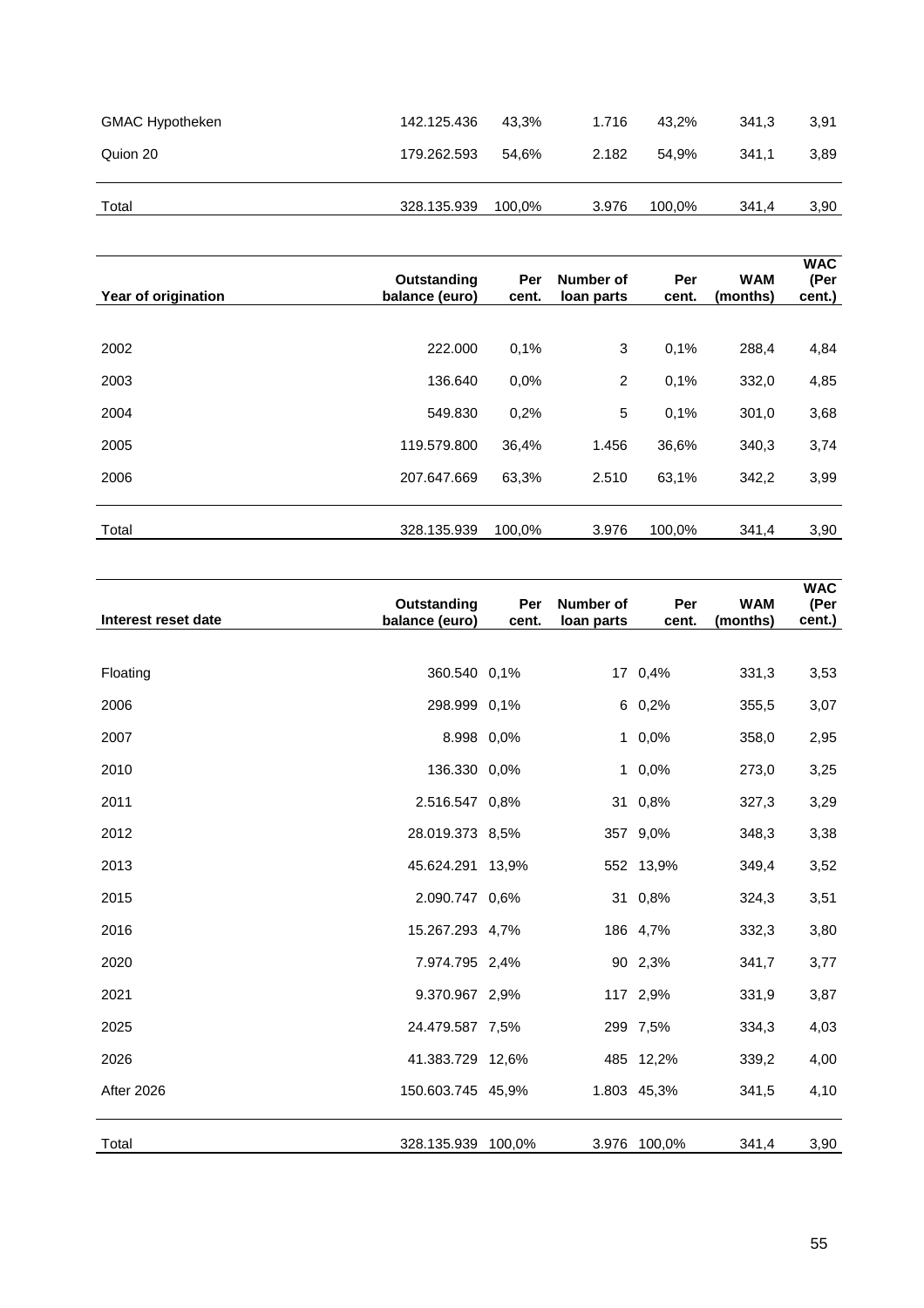| <b>Maturity date</b> | Outstanding<br>balance (euro) | Per<br>cent. | Number of<br>loan parts | Per<br>cent.   | <b>WAM</b><br>(months) | <b>WAC</b><br>(Per<br>cent.) |
|----------------------|-------------------------------|--------------|-------------------------|----------------|------------------------|------------------------------|
|                      |                               |              |                         |                |                        |                              |
| 2007                 | 15.000 0,0%                   |              |                         | $1\quad 0,0\%$ | 20,0                   | 3,45                         |
| 2008                 | 15.000 0,0%                   |              |                         | 1 0,0%         | 23,0                   | 4,15                         |
| 2009                 | 55.000 0,0%                   |              |                         | $1\quad 0,0\%$ | 35,0                   | 4,20                         |
| 2011                 | 3.118 0,0%                    |              |                         | $10.0\%$       | 67,0                   | 3,30                         |
| 2013                 | 26.610 0,0%                   |              |                         | $1\,0.0\%$     | 81,0                   | 3,60                         |
| 2014                 | 151.880 0,0%                  |              |                         | 4 0,1%         | 96,7                   | 3,58                         |
| 2015                 | 103.030 0,0%                  |              |                         | 2 0,1%         | 112,9                  | 3,85                         |
| 2016                 | 119.195 0,0%                  |              |                         | $3\;\;0,1\%$   | 122,8                  | 3,71                         |
| 2017                 | 112.146 0,0%                  |              |                         | $2\;\;0.1\%$   | 131,2                  | 3,66                         |
| 2018                 | 110.514 0,0%                  |              |                         | $3\;\;0,1\%$   | 143,4                  | 3,95                         |
| 2019                 | 218.050 0,1%                  |              |                         | 4 0,1%         | 154,1                  | 3,82                         |
| 2020                 | 327.219 0,1%                  |              |                         | 6 0,2%         | 169,8                  | 3,83                         |
| 2021                 | 1.125.176 0,3%                |              |                         | 18 0,5%        | 180,6                  | 3,99                         |
| 2022                 | 779.236 0,2%                  |              |                         | 13 0,3%        | 192,6                  | 4,03                         |
| 2023                 | 591.748 0,2%                  |              |                         | 10 0,3%        | 204,5                  | 3,89                         |
| 2024                 | 1.254.029 0,4%                |              |                         | 19 0,5%        | 216,4                  | 3,88                         |
| 2025                 | 2.494.872 0,8%                |              |                         | 33 0,8%        | 230,9                  | 3,86                         |
| 2026                 | 4.049.403 1,2%                |              |                         | 55 1,4%        | 240,1                  | 3,99                         |
| 2027                 | 4.145.639 1,3%                |              |                         | 55 1,4%        | 252,2                  | 3,97                         |
| 2028                 | 5.384.178 1,6%                |              |                         | 73 1,8%        | 265,1                  | 3,96                         |
| Greater than 2028    | 307.054.896 93,6%             |              |                         | 3.671 92,3%    | 348,8                  | 3,89                         |
| Total                | 328.135.939 100,0%            |              |                         | 3.976 100,0%   | 341,4                  | 3,90                         |

| <b>Repayment type</b> | Outstanding<br>balance (euro) | Per<br>cent. | Number of<br>loan parts | Per<br>cent. | <b>WAM</b><br>(months) | <b>WAC</b><br>(Per<br>cent.) |
|-----------------------|-------------------------------|--------------|-------------------------|--------------|------------------------|------------------------------|
|                       | 2.784.960 0.8%                |              |                         |              |                        |                              |
| Annuity               |                               |              |                         | 64 1.6%      | 327,8                  | 4,00                         |
| Investment            | 4.317.698 1.3%                |              |                         | 54 1,4%      | 345,5                  | 3,95                         |
| Savings               | 4.559.179 1.4%                |              |                         | 49 1,2%      | 344,0                  | 4,13                         |
| Linear                | 269.992 0.1%                  |              |                         | $2\;\;0.1\%$ | 358,0                  | 4,10                         |
| Universal Life        | 20.500.115 6.2%               |              |                         | 221 5,6%     | 323,6                  | 3,89                         |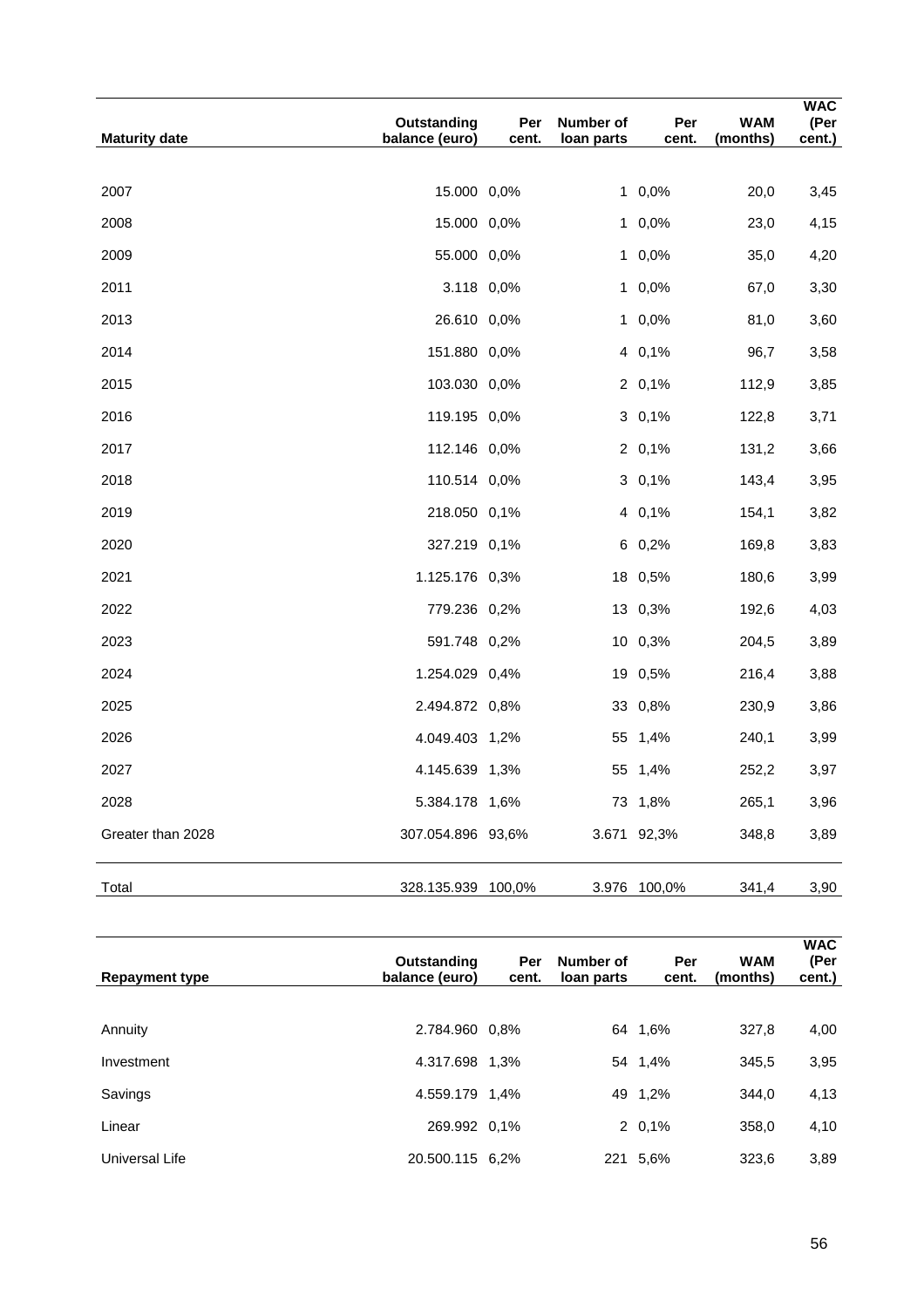| Interest Only | 168.335.933 51,3%  |  | 2.204 55,4%  | 354.6 | 3,92 |
|---------------|--------------------|--|--------------|-------|------|
| Life          | 125.177.394 38,1%  |  | 1.360 34,2%  | 326.7 | 3,85 |
| Switch        | 2.190.669 0.7%     |  | 22 0.6%      | 334.0 | 4,15 |
|               |                    |  |              |       |      |
| Total         | 328.135.939 100,0% |  | 3.976 100,0% | 341,4 | 3,90 |
|               |                    |  |              |       |      |

| Interest Rate (Per cent.) | Outstanding<br>balance (euro) | Per<br>cent. | Number of<br>loan parts | Per<br>cent. | <b>WAM</b><br>(months) | <b>WAC</b><br>(Per<br>cent.) |
|---------------------------|-------------------------------|--------------|-------------------------|--------------|------------------------|------------------------------|
|                           |                               |              |                         |              |                        |                              |
| $2.75\% - 3.00\%$         | 179.839 0.1%                  |              |                         | 5 0,1%       | 356,2                  | 2,93                         |
| $3.00\% - 3.25\%$         | 10.659.228 3.2%               |              |                         | 128 3,2%     | 343,4                  | 3,21                         |
| $3.25\% - 3.50\%$         | 42.086.101 12,8%              |              |                         | 519 13,1%    | 348,1                  | 3,36                         |
| $3.50\% - 3.75\%$         | 41.908.660 12,8%              |              |                         | 532 13,4%    | 340,0                  | 3,68                         |
| $3.75\% - 4.00\%$         | 98.772.044 30.1%              |              |                         | 1.173 29,5%  | 340,3                  | 3,94                         |
| $4.00\% - 4.25\%$         | 126.908.355 38,7%             |              |                         | 1.534 38,6%  | 340,0                  | 4,14                         |
| 4.25% - 4.50%             | 6.462.545 2.0%                |              |                         | 73 1,8%      | 349,1                  | 4,34                         |
| $4.50\% - 4.75\%$         | 624.475 0.2%                  |              |                         | 6 0,2%       | 342,9                  | 4,60                         |
| 4.75% - 5.00%             | 321.640 0.1%                  |              |                         | 4 0,1%       | 344,9                  | 4,87                         |
| $5.00\% - 5.25\%$         | 93.052 0,0%                   |              |                         | $10,0\%$     | 356,0                  | 5,05                         |
| Higher than 5.25%         | 120.000 0,0%                  |              |                         | $10,0\%$     | 315,0                  | 6,20                         |
|                           |                               |              |                         |              |                        |                              |
| Total                     | 328.135.939                   | 100,0%       |                         | 3.976 100,0% | 341,4                  | 3,90                         |

| <b>Outstanding Mortgage Loan</b> | Outstanding<br>balance (euro) | Per<br>cent. | Number of<br>loans | Per<br>cent. | <b>WAM</b><br>(months) | <b>WAC</b><br>(Per<br>cent.) |
|----------------------------------|-------------------------------|--------------|--------------------|--------------|------------------------|------------------------------|
|                                  |                               |              |                    |              |                        |                              |
| $0 - 50,000$                     | 495.956 0,2%                  |              |                    | 11 0,5%      | 333,4                  | 4,07                         |
| $50,000 - 75,000$                | 4.679.813 1,4%                |              |                    | 74 3,6%      | 350,3                  | 3,97                         |
| 75,000 - 100,000                 | 17.124.767 5,2%               |              |                    | 189 9,2%     | 344,1                  | 3,96                         |
| 100,000 - 125,000                | 31.013.628 9.5%               |              |                    | 272 13,2%    | 340,6                  | 3,88                         |
| 125,000 - 150,000                | 48.566.739 14.8%              |              |                    | 350 17,0%    | 338,3                  | 3,89                         |
| 150,000 - 175,000                | 58.089.909 17,7%              |              |                    | 358 17,4%    | 338,3                  | 3,91                         |
| 175,000 - 200,000                | 64.200.336 19,6%              |              |                    | 343 16,6%    | 340,6                  | 3,89                         |
| 200,000 - 225,000                | 55.504.248 16,9%              |              |                    | 260 12,6%    | 343,3                  | 3,86                         |
| 225,000 - 250,000                | 48.460.542 14,8%              |              |                    | 205 9,9%     | 345,7                  | 3,92                         |
|                                  |                               |              |                    |              |                        |                              |
| Total                            |                               | 100,0%       |                    | 100,0%       |                        |                              |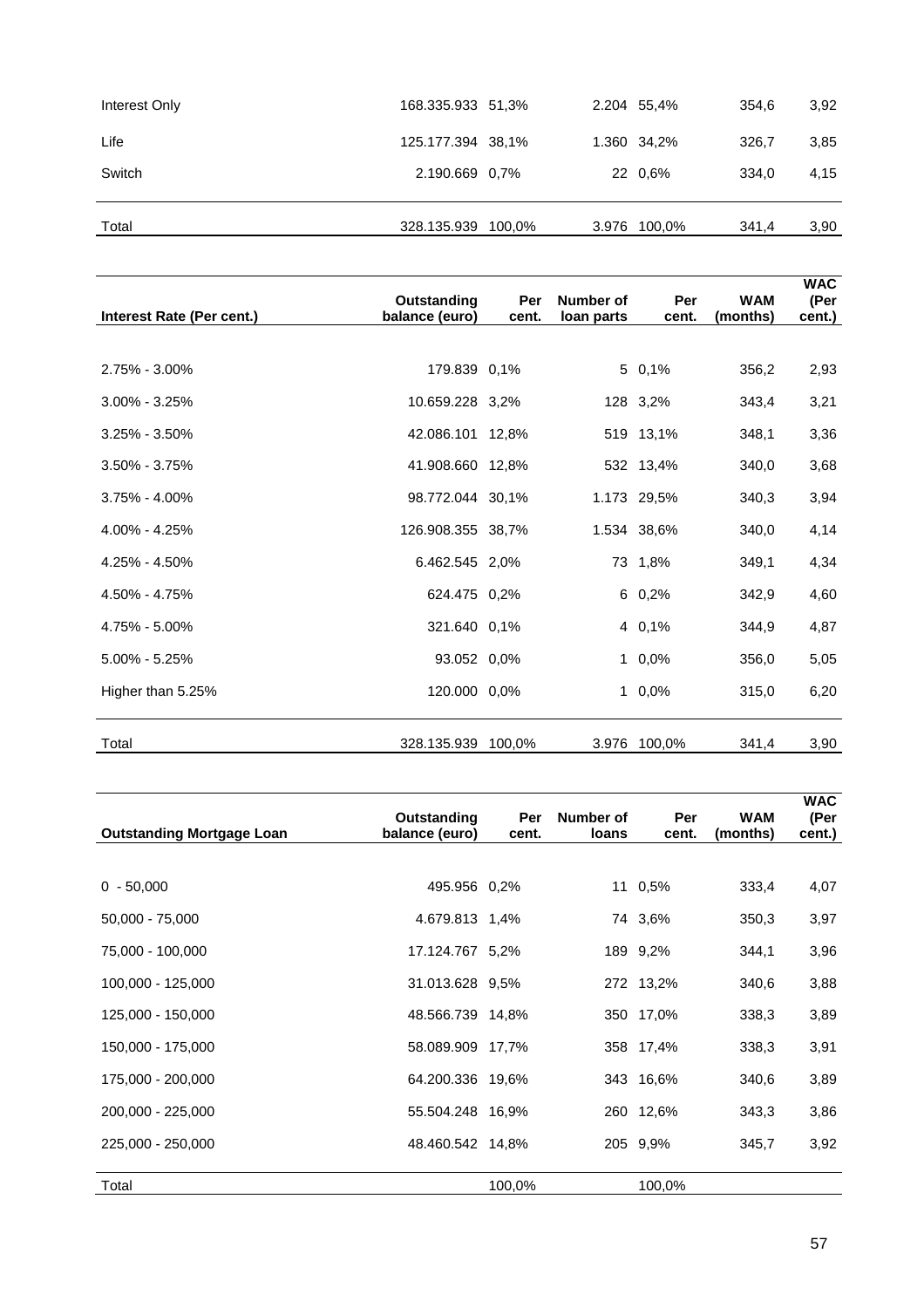328.135.939 2.062 341,4 3,90

| <b>Life Insurance Company</b>               | Outstanding<br>balance (euro) | Per<br>Cent. | Number of<br>loan parts | Per<br>Cent. | <b>WAM</b><br>(months) | <b>WAC</b><br>(Per<br>Cent. |
|---------------------------------------------|-------------------------------|--------------|-------------------------|--------------|------------------------|-----------------------------|
|                                             |                               |              |                         |              |                        |                             |
| Falcon Leven N.V.                           | 20.052.262 6,1%               |              |                         | 206 5,2%     | 333,7                  | 3,74                        |
| <b>Fortis ASR</b>                           | 5.081.364 1,5%                |              |                         | 64 1,6%      | 310,9                  | 3,93                        |
| Goudse Levensverzekeringen N.V.             | 5.444.548 1,7%                |              |                         | 55 1,4%      | 335,6                  | 3,77                        |
| Levensverzekering Maatschappij<br>Erasmus N | 5.635.030 1,7%                |              |                         | 55 1,4%      | 345,9                  | 3,75                        |
| REAAL Levensverzekeringen N.V.              | 14.172.091 4.3%               |              |                         | 156 3,9%     | 328,0                  | 3,89                        |
| Reaal Verzekeringen                         | 15.242.462 4,6%               |              |                         | 159 4,0%     | 335,1                  | 3,89                        |
| Other                                       | 91.117.298 27,8%              |              |                         | 1.011 25,4%  | 324,0                  | 3,91                        |
| None                                        | 171.390.884 52,2%             |              |                         | 2.270 57,1%  | 354,2                  | 3,92                        |
| Total                                       | 328.135.939                   | 100,0%       | 3.976                   | 100,0%       | 341,4                  | 3,90                        |

| 13.782.764 4,2%<br>100 4,8%<br>342,0<br>Groningen<br>Friesland<br>13.593.293 4,1%<br>95 4,6%<br>343,0 | 3,89<br>3,83 |
|-------------------------------------------------------------------------------------------------------|--------------|
|                                                                                                       |              |
|                                                                                                       |              |
|                                                                                                       |              |
| 11.460.458 3,5%<br>74 3,6%<br>Drenthe<br>339,3                                                        | 3,94         |
| 188 9,1%<br>Overijssel<br>29.888.195 9,1%<br>342,1                                                    | 3,94         |
| Gelderland<br>34.693.446 10,6%<br>214 10,4%<br>340,6                                                  | 3,92         |
| Zuid-Holland<br>80.158.586 24,4%<br>511 24,8%<br>343,3                                                | 3,83         |
| Limburg<br>25.248.868 7,7%<br>157 7,6%<br>338,2                                                       | 3,99         |
| Noord-Holland<br>38.773.998 11,8%<br>234 11,3%<br>341,2                                               | 3,94         |
| <b>Utrecht</b><br>18.334.245 5,6%<br>111 5,4%<br>338,4                                                | 3,89         |
| Noord-Brabant<br>271 13,1%<br>45.899.258 14,0%<br>341,4                                               | 3,93         |
| Zeeland<br>6.587.649 2,0%<br>46 2,2%<br>346,8                                                         | 3,81         |
| Flevoland<br>54 2,6%<br>8.709.938 2,7%<br>335,6                                                       | 3,81         |
| Unspecified<br>1.005.240<br>0,3%<br>0,3%<br>7<br>348,0                                                | 3,86         |
| Total<br>328.135.939<br>2.062 100,0%<br>341,4<br>100,0%                                               | 3,90         |
|                                                                                                       |              |

| (Per cent.)<br>balance (euro)<br>cent. Ioan parts<br>cent. (months) | <b>Current LTMV (Original Market Value)</b> | Outstanding |  | Per Number of | Per | <b>WAM</b> | <b>WAC</b><br>(Per |
|---------------------------------------------------------------------|---------------------------------------------|-------------|--|---------------|-----|------------|--------------------|
|---------------------------------------------------------------------|---------------------------------------------|-------------|--|---------------|-----|------------|--------------------|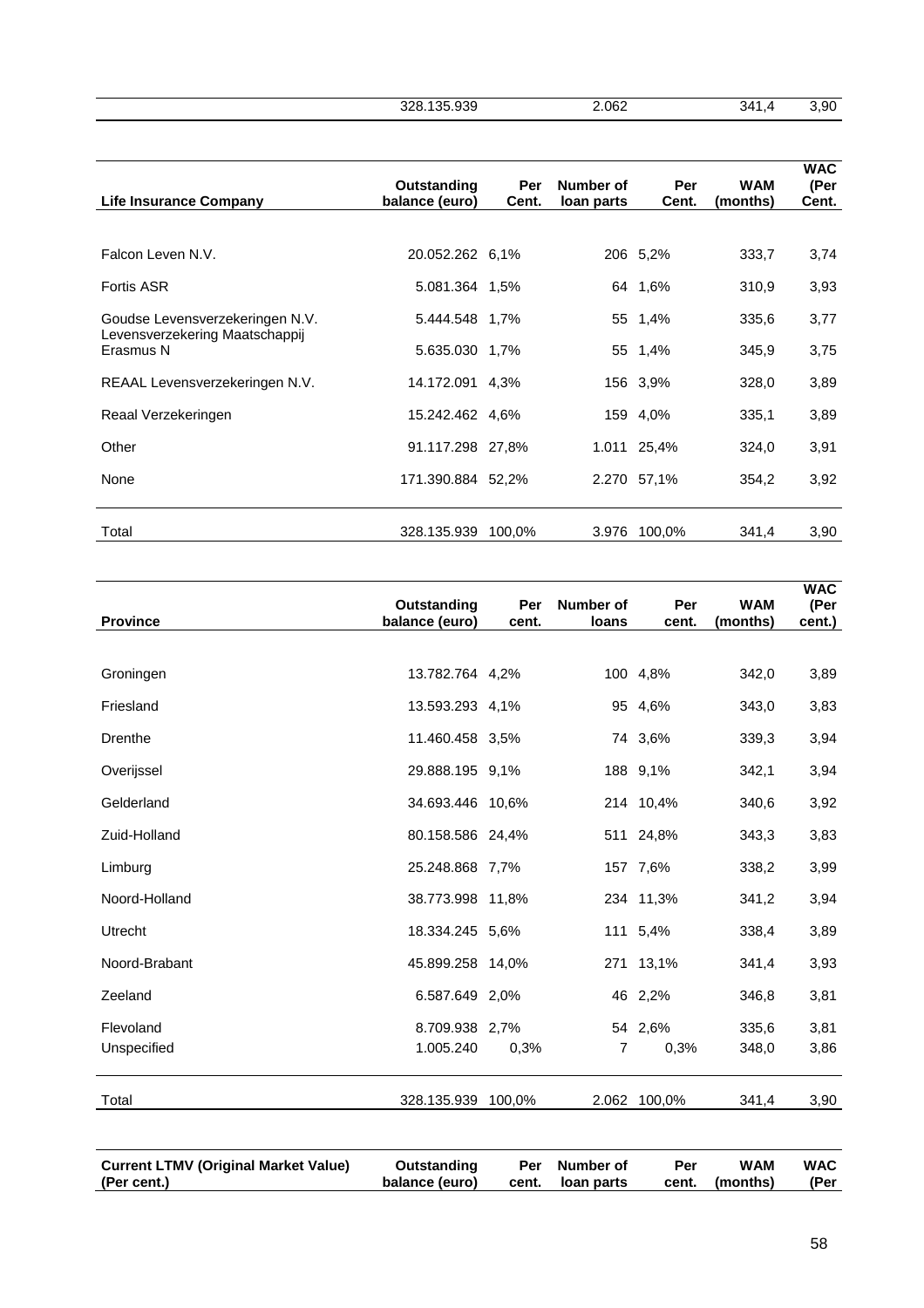| $0\% - 50\%$     | 49.227.771 15,0%   |  | 562 14,1%    | 346,5 | 4,02 |
|------------------|--------------------|--|--------------|-------|------|
| 50% - 55%        | 8.022.652 2,4%     |  | 114 2,9%     | 321,7 | 4,04 |
| 55% - 60%        | 11.632.478 3,5%    |  | 175 4,4%     | 330,8 | 4,02 |
| 60% - 65%        | 14.202.108 4,3%    |  | 188 4,7%     | 325,5 | 3,96 |
| 65% - 70%        | 13.220.270 4,0%    |  | 176 4,4%     | 323,1 | 4,01 |
| 70% - 75%        | 15.454.847 4,7%    |  | 222 5,6%     | 330,3 | 3,94 |
| 75% - 80%        | 16.553.982 5,0%    |  | 209 5,3%     | 330,6 | 3,91 |
| 80% - 85%        | 17.965.810 5,5%    |  | 231 5,8%     | 331,9 | 3,94 |
| 85% - 90%        | 20.239.673 6,2%    |  | 262 6,6%     | 335,2 | 3,87 |
| $90\% - 95\%$    | 14.723.042 4,5%    |  | 184 4,6%     | 336,0 | 3,90 |
| 95% - 100%       | 23.273.556 7,1%    |  | 262 6,6%     | 341,6 | 3,92 |
| 100% - 105%      | 22.640.656 6,9%    |  | 263 6,6%     | 346,5 | 3,88 |
| 105% - 110%      | 45.675.333 13,9%   |  | 527 13,3%    | 350,8 | 3,77 |
| 110% - 115%      | 41.236.904 12,6%   |  | 448 11,3%    | 352,9 | 3,78 |
| 115% - 120%      | 7.682.893 2,3%     |  | 84 2,1%      | 356,8 | 3,72 |
| 120% - 125%      | 3.165.253 1,0%     |  | 37 0,9%      | 352,4 | 3,89 |
| Higher than 125% | 3.218.711 1,0%     |  | 32 0,8%      | 356,0 | 3,83 |
| Total            | 328.135.939 100,0% |  | 3.976 100,0% | 341,4 | 3,90 |

| <b>Property type</b> | Outstanding<br>balance (euro) | Per<br>cent. | Number of<br><b>loans</b> | Per<br>cent. | <b>WAM</b><br>(months) | <b>WAC</b><br>(Per<br>cent.) |
|----------------------|-------------------------------|--------------|---------------------------|--------------|------------------------|------------------------------|
| Single family house  | 310.444.279                   | 94,6%        | 1.942                     | 94,2%        | 340,9                  | 3,90                         |
| Condominium          | 16.823.819                    | 5.1%         | 115                       | 5,6%         | 349,8                  | 3,83                         |
| Shop / house         | 867.841                       | 0,3%         | 5                         | 0.2%         | 358,8                  | 3,98                         |
| Total                | 328.135.939                   | 100,0%       | 2.062                     | 100,0%       | 341,4                  | 3,90                         |

| Interest term | Outstanding<br>balance (euro) | Per<br>cent. | Number of<br>loan parts | Per<br>cent.  | <b>WAM</b><br>(months) | <b>WAC</b><br>(Per<br>cent.) |
|---------------|-------------------------------|--------------|-------------------------|---------------|------------------------|------------------------------|
|               |                               |              |                         |               |                        |                              |
| 1             | 360.540 0.1%                  |              |                         | 17 0,4%       | 331.3                  | 3,53                         |
| 12            | 307.997 0.1%                  |              |                         | $7\quad0.2\%$ | 355,6                  | 3,07                         |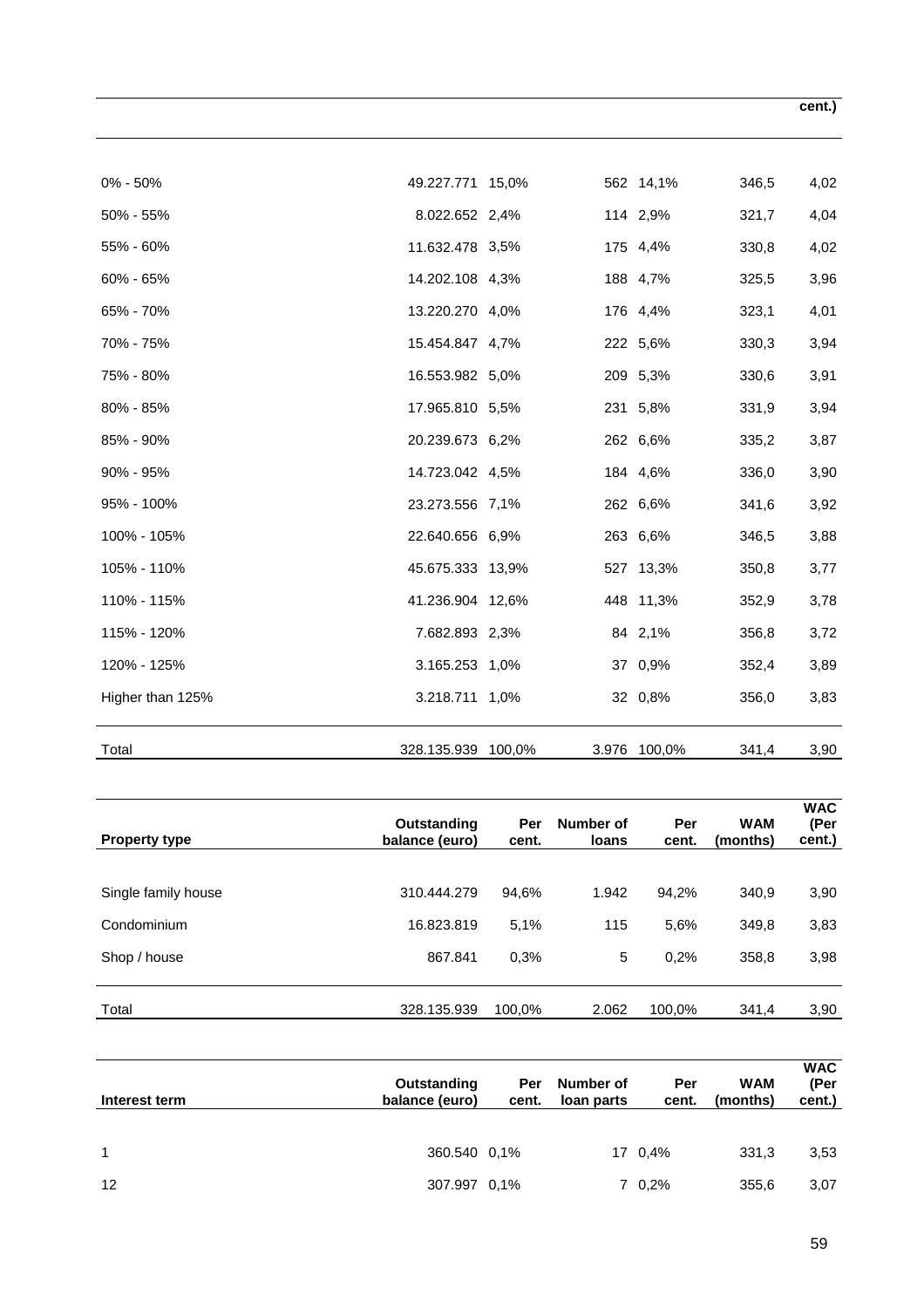| Total | 328.135.939 100,0% |  | 3.976 100,0% | 341,4 | 3,90 |
|-------|--------------------|--|--------------|-------|------|
| 360   | 2.724.148 0.8%     |  | 31 0,8%      | 356,4 | 4,32 |
| 300   | 329.804 0.1%       |  | $5\,0.1\%$   | 321,9 | 4,28 |
| 240   | 188.933.521 57,6%  |  | 2.252 56,6%  | 340,8 | 4,07 |
| 180   | 33.850.554 10.3%   |  | 416 10,5%    | 333,6 | 3,98 |
| 120   | 23.362.088 7,1%    |  | 277 7,0%     | 335,4 | 3,80 |
| 84    | 7.446.753 2.3%     |  | 92 2,3%      | 341,4 | 3,56 |
| 72    | 65.503.790 20.0%   |  | 807 20,3%    | 349,1 | 3,46 |
| 60    | 5.180.415 1,6%     |  | 71 1,8%      | 338,3 | 3,34 |
| 24    | 136.330 0,0%       |  | $1\,0.0\%$   | 273,0 | 3,25 |

| <b>Construction deposits</b> | Outstanding<br>balance (euro) | Per<br>cent. | Number of<br>loans | Per<br>cent. | <b>WAM</b><br>(months) | <b>WAC</b><br>(Per<br>cent.) |
|------------------------------|-------------------------------|--------------|--------------------|--------------|------------------------|------------------------------|
|                              |                               |              |                    |              |                        |                              |
| None                         | 225.296.781 68,7%             |              |                    | 1.449 70,3%  | 341,5                  | 3,88                         |
| $0 - 500$                    | 2.408.135 0,7%                |              |                    | 14 0,7%      | 353,1                  | 3,93                         |
| $500 - 5,000$                | 18.828.727 5,7%               |              |                    | 115 5,6%     | 345,6                  | 3,87                         |
| $5,000 - 10,000$             | 22.270.981 6,8%               |              |                    | 134 6,5%     | 343,4                  | 3,91                         |
| $10,000 - 15,000$            | 18.464.284 5,6%               |              |                    | 112 5,4%     | 340,0                  | 3,94                         |
| 15,000 - 20,000              | 8.796.100 2,7%                |              |                    | 54 2,6%      | 335,9                  | 3,95                         |
| 20,000 - 25,000              | 8.798.370 2,7%                |              |                    | 50 2,4%      | 339,7                  | 3,97                         |
| 25,000 - 30,000              | 5.125.841 1,6%                |              |                    | 28 1,4%      | 339,4                  | 3,97                         |
| $30,000 - 35,000$            | 3.593.286 1,1%                |              |                    | 22 1,1%      | 341,5                  | 3,96                         |
| $35,000 - 40,000$            | 2.413.336 0,7%                |              |                    | 15 0,7%      | 332,9                  | 3,97                         |
| 40,000 - 45,000              | 1.807.251 0,6%                |              |                    | 11 0,5%      | 340,5                  | 4,13                         |
| 45,000 - 50,000              | 2.318.907 0,7%                |              |                    | 13 0,6%      | 345,3                  | 4,00                         |
| $50,000 - 55,000$            | 907.857 0,3%                  |              |                    | 6 0,3%       | 328,8                  | 4,02                         |
| 55,000 - 60,000              | 1.134.617 0,3%                |              |                    | 7 0,3%       | 329,0                  | 4,11                         |
| $60,000 - 65,000$            | 400.192 0,1%                  |              |                    | 2 0,1%       | 296,9                  | 3,53                         |
| 65,000 - 70,000              | 487.800 0,1%                  |              |                    | $30,1\%$     | 348,4                  | 4,08                         |
| 70,000 - 75,000              | 754.000 0,2%                  |              |                    | 4 0,2%       | 328,3                  | 3,83                         |
| Greater than 75,000          | 4.329.474 1,3%                |              |                    | 23 1,1%      | 339,9                  | 3,89                         |
| Total                        | 328.135.939                   | 100,0%       | 2.062              | 100,0%       | 341,4                  | 3,90                         |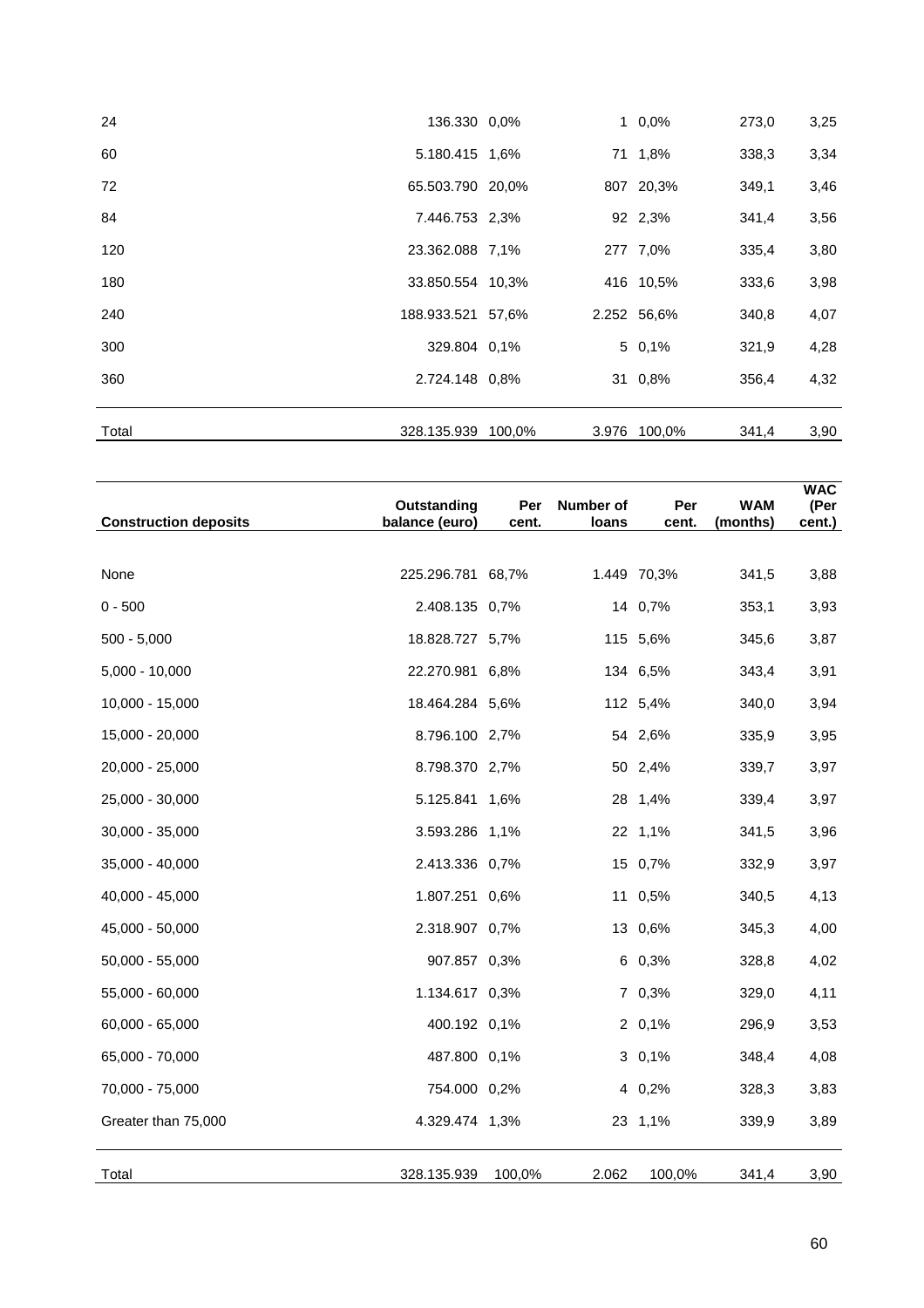| Type of job                | Outstanding<br>balance (euro) | Per<br>cent. | Number of<br><b>loans</b> | Per<br>cent. | <b>WAM</b><br>(months) | <b>WAC</b><br>(Per<br>cent.) |
|----------------------------|-------------------------------|--------------|---------------------------|--------------|------------------------|------------------------------|
| <b>Employment Contract</b> | 320.289.522                   | 97,6%        | 2.013                     | 97,6%        | 341,3                  | 3,90                         |
| Self Employed              | 6.139.098                     | 1,9%         | 37                        | 1,8%         | 345,8                  | 3,91                         |
| Unspecified                | 1.707.319                     | 0.5%         | 12                        | 0.6%         | 353,5                  | 3,93                         |
| Total                      | 328.135.939                   | 100,0%       | 2.062                     | 100,0%       | 341,4                  | 3,90                         |

| <b>Arrears Multiple (Months)</b> | Outstanding<br>balance (euro) | Per<br>cent. | Number of<br>loans | Per<br>cent. | <b>WAM</b><br>(months) | <b>WAC</b><br>(Per<br>cent.) |
|----------------------------------|-------------------------------|--------------|--------------------|--------------|------------------------|------------------------------|
|                                  |                               |              |                    |              |                        |                              |
| $\mathbf 0$                      | 327.467.172                   | 99,8%        | 2.058              | 99,8%        | 341,4                  | 3,90                         |
| 1                                | 668.767                       | 0.2%         | 4                  | 0.2%         | 327,4                  | 3,72                         |
|                                  |                               |              |                    |              |                        |                              |
| Total                            | 328.135.939                   | 100,0%       | 2.062              | 100,0%       | 341,4                  | 3,90                         |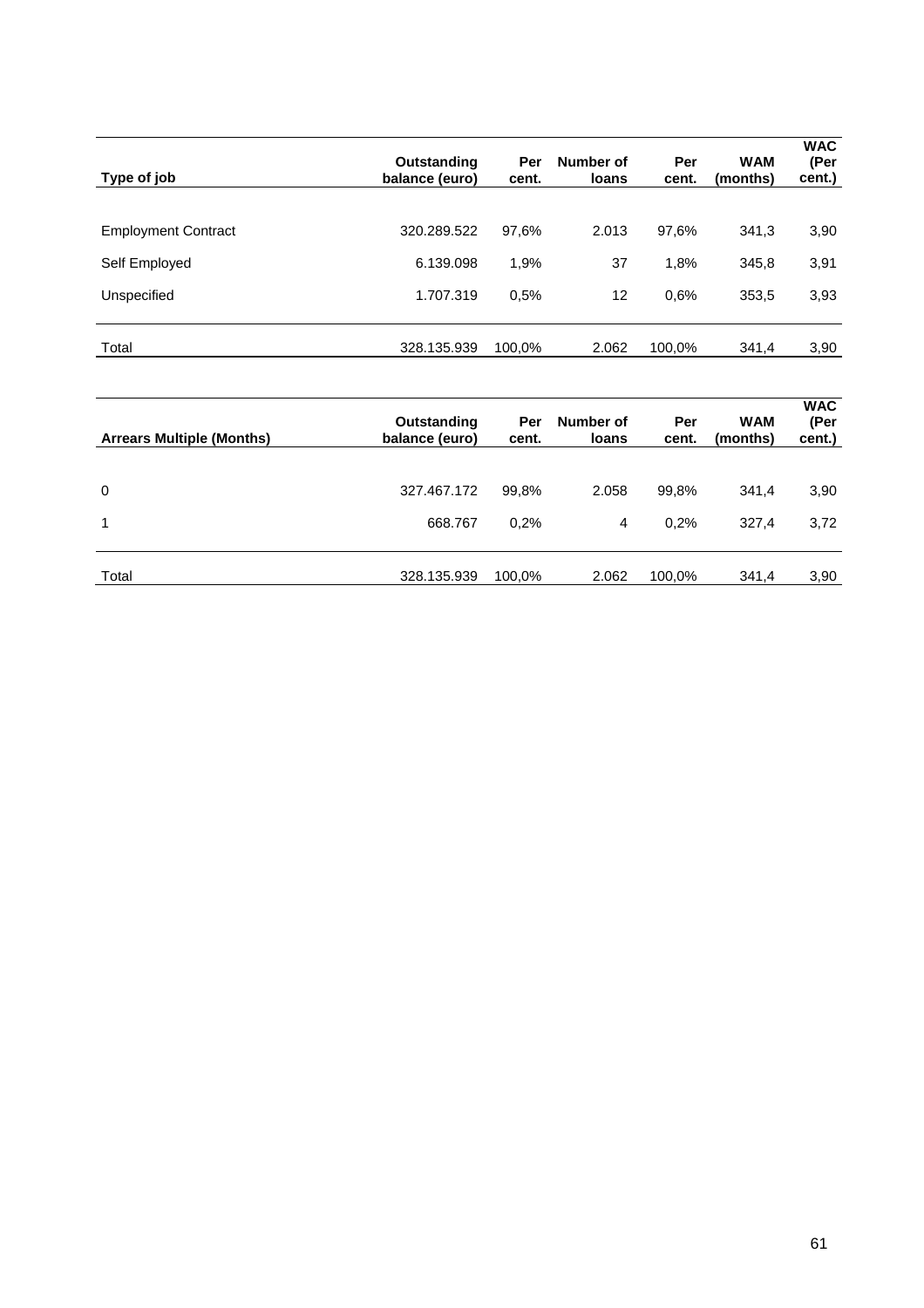#### **NHG GUARANTEE PROGRAMME**

## **NHG Guarantee**

In 1960, the Netherlands government introduced the 'municipal government participation scheme', an open ended scheme in which both the Dutch State and the municipalities guaranteed, according to a set of defined criteria, residential mortgage loans made by authorised lenders to eligible borrowers to purchase a primary family residence. The municipalities and the Dutch State shared the risk on a 50/50 basis. If a municipality was unable to meet its obligations under the municipality guarantee, the Dutch State would make an interest free loan to the municipality to cover its obligations. The aim was to promote house ownership among the lower income groups.

Since 1 January 1995 '*Stichting Waarborgfonds Eigen Woningen'* (the '**WEW**'), a central privatised entity, is responsible for the administration and granting of the NHG Guarantee, under a set of uniform rules. The NHG Guarantee covers the outstanding principal, accrued unpaid interest and disposal costs. Irrespective of scheduled repayments or prepayments made on the mortgage loans, the NHG Guarantee reduces on a monthly basis by an amount which is equal to the monthly payments (principal and interest) as if the mortgage loan were being repaid on a thirty year annuity basis. In respect of each mortgage loan, the NHG Guarantee reduces further to take account of scheduled repayments and prepayments under such mortgage loan (See *Risk Factors*).

## **Financing of the WEW**

The WEW finances itself, inter alia, by a one-off charge to the borrower of 0.28 per cent. of the principal amount of the mortgage loan. Besides this, the NHG scheme provides for liquidity support to the WEW from the Dutch State and the participating municipalities. Should the WEW not be able to meet its obligations under guarantees issued, the Dutch State will provide subordinated interest free loans to the WEW of up to 50 per cent. of the difference between the WEW's own funds and a pre-determined average loss level. Municipalities participating in the NHG scheme will provide subordinated interest free loans to the WEW of the other 50 per cent. of the difference. Both the keep well agreement between the Dutch State and the WEW and the keep well agreements between the municipalities and the WEW contain general 'keep well' undertakings of the Dutch State and the municipalities to enable the WEW at all times (including in the event of bankruptcy ('*faillissement*'), suspension of payments (*'surseance van betaling'*) or liquidation ('*ontbinding*') of the WEW) to meet its obligations under guarantees issued.

#### **Terms and conditions of the NHG Guarantee**

Under the NHG scheme, the lender is responsible for ensuring that the guarantee application meets the NHG terms and conditions. If the application qualifies, various reports are produced that are used in the processing of the application, including the form that will eventually be signed by the relevant lender and forwarded to the NHG to register the mortgage and establish the guarantee. The WEW has, however, no obligation to pay any loss (in whole or in part) incurred by a lender after a private or a forced sale of the mortgaged property if such lender has not complied with the terms and conditions of the NHG Guarantee, which were applicable at the date of origination of the mortgage loan, unless such non-payment is unreasonable towards the lender.

The specific terms and conditions for the granting of NHG Guarantees, such as eligible income, purchasing or building costs etc., are set forth in published documents.

The NHG has specific rules for the level of credit risk that will be accepted. The credit worthiness of the applicant must be verified with the National Credit Register ('*Bureau Krediet Registratie''*) ('**BKR**'), a central credit agency used by all financial institutions in the Netherlands. All financial commitments over the past five years that prospective borrowers have entered into with financial institutions are recorded in this register.

To qualify for an NHG Guarantee various conditions relating to valuation of the property must be met. In addition, the mortgage loan must be secured by a first ranking mortgage right (or a second ranking mortgage right in case of a further advance). Furthermore, the borrower is required to take out insurance in respect of the mortgaged property against risk of fire, flood and other accidental damage for the full restitution value thereof. The borrower is also required to create a right of pledge in favour of the lender on the rights of the relevant borrower against the insurance company under the relevant life insurance policy connected to the mortgage loan or to create a right of pledge in favour of the lender on the proceeds of the investment funds. The terms and conditions also require a risk insurance policy which pays out upon the death of the borrower/insured for the period that the amount of the mortgage loan exceeds 80 per cent. of the value of the property.

The mortgage conditions applicable to each mortgage loan should include certain provisions, among which the provision that any proceeds of foreclosure on the mortgage right and the right of pledge on the life insurance policy or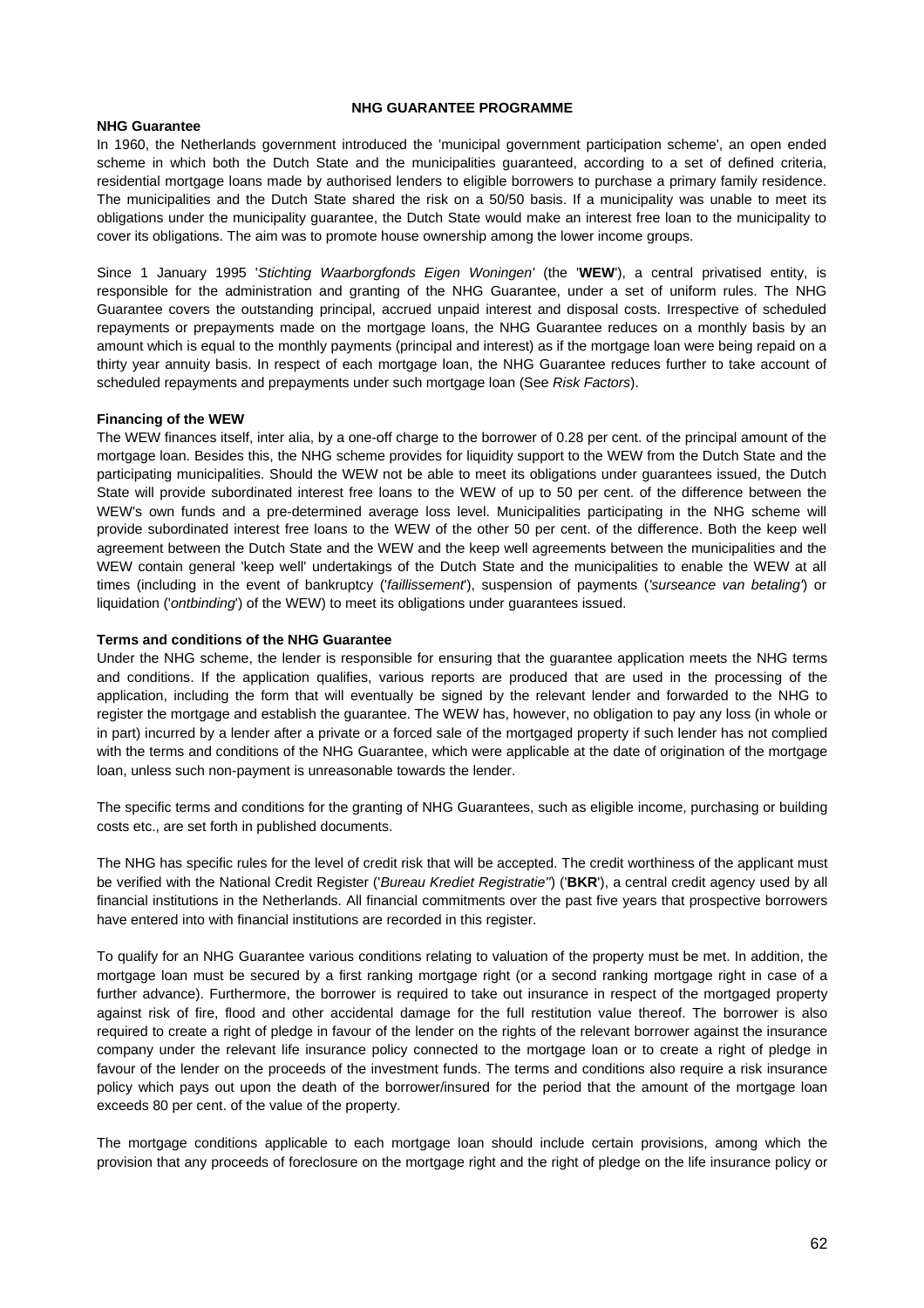the investment funds shall be applied firstly towards repayment of the mortgage loan guaranteed under the NHG scheme.

Furthermore, according to the NHG Conditions for 2006 interest-only mortgage loans are allowed, provided that the interest-only part does not exceed 50 per cent. of the market value of the property.

An NHG Guarantee can be issued up to a maximum of EUR 250,000 (as of 1 January 2006).

#### **Claiming under the NHG Guarantees**

When a borrower is in arrears with payments under the mortgage loan for a period of 4 months, the Seller informs the WEW in writing within 30 days of the outstanding payments, including the guarantee number, borrower's name and address, information about the underlying security, the date of start of late payments and the total of outstanding payments. When the borrower is in arrears the WEW may approach the lender and/or the borrower to attempt to solve the problem and make the borrower aware of the consequences. If an agreement cannot be reached, the WEW reviews the situation with the lender to endeavour to generate the highest possible proceeds from the property. The situation is reviewed to see whether a private sale of the property, rather than a public auction, would generate proceeds sufficient to cover the outstanding mortgage loan. Permission of the WEW is required in case of a private sale unless sold for an amount higher than the foreclosure value. A forced sale of the mortgaged property is only allowed in case the borrower is in arrears with payments under the mortgage loan for a period of seven or more monthly instalments, unless the WEW has agreed that the forced sale may take place for other reasons or within a period of seven months.

Within three months of the private or forced sale of the property, the lender must make a formal request to the WEW for payment, using standard forms, which request must include all of the necessary documents relating to the original loan and the NHG Guarantee. After receipt of the claim and all the supporting details, WEW must make payment within two months. If the payment is late, provided the request is valid, WEW must pay interest for the late payment period.

In the event that a borrower fails to meet its obligation to repay the mortgage loan and no or no full payment is made to the lender under the NHG Guarantee by the WEW because of the lender's culpable negligence, the lender must act vis-à-vis the borrower as if the WEW were still guaranteeing the repayment of the Mortgage Loan during the remainder of the term of the Mortgage Loan. In addition, the lender is not entitled to recover any amounts due under the mortgage loan from the borrower in such case. This is only different if the borrower did not act in good faith with respect to his inability to repay the mortgage loan and has failed to render his full cooperation in trying to have the mortgage loan repaid to the lender to the extent possible.

## **Additional loans**

Furthermore, on 1 July 2005 provisions were added to the NHG Conditions pursuant to which a borrower who is or threatens to be in arrears with payments under the existing mortgage loan may have the right to request the WEW for a second guarantee to be granted by it in respect of an additional mortgage loan to be granted by the relevant lender. The monies drawn down under the additional loan have to be placed on deposit with the relevant lender and may, up to a maximum period of two years, be used for, *inter alia*, payment of the amounts which are due and payable under the existing mortgage loan, interest due and payable under the additional mortgage loan and the costs made with respect to the granting of the additional mortgage loan. The relevant borrower needs to meet certain conditions, including, *inter alia*, the fact that the financial difficulties are caused by a divorce, unemployment, disability or death of the partner.

#### **Main NHG Underwriting Criteria ('***Normen***') per 2006**

With respect to the Borrower, the underwriting criteria include but are not limited to:

- The lender has to perform a BKR check. "A"-registrations and codes "1" are allowed in certain circumstances.
- As a valid source of income the following applies: indefinite contract of employment, temporarily contract of employment if the employer states that the employee will be provided an indefinite contract of employment in case of equal performance of the employee and equal business circumstances, for flexworkers a three year history of income statements, for self employed three year annual statements.
- The maximum loan based on the income will be based on the "*woonquote*" tables and an annuity style redemption (even if the actual loan is (partially) interest only). The interest rate to be used is 6% for loans with an interest rate period less than or equal to 5 years and the actual interest rate for loans with an interest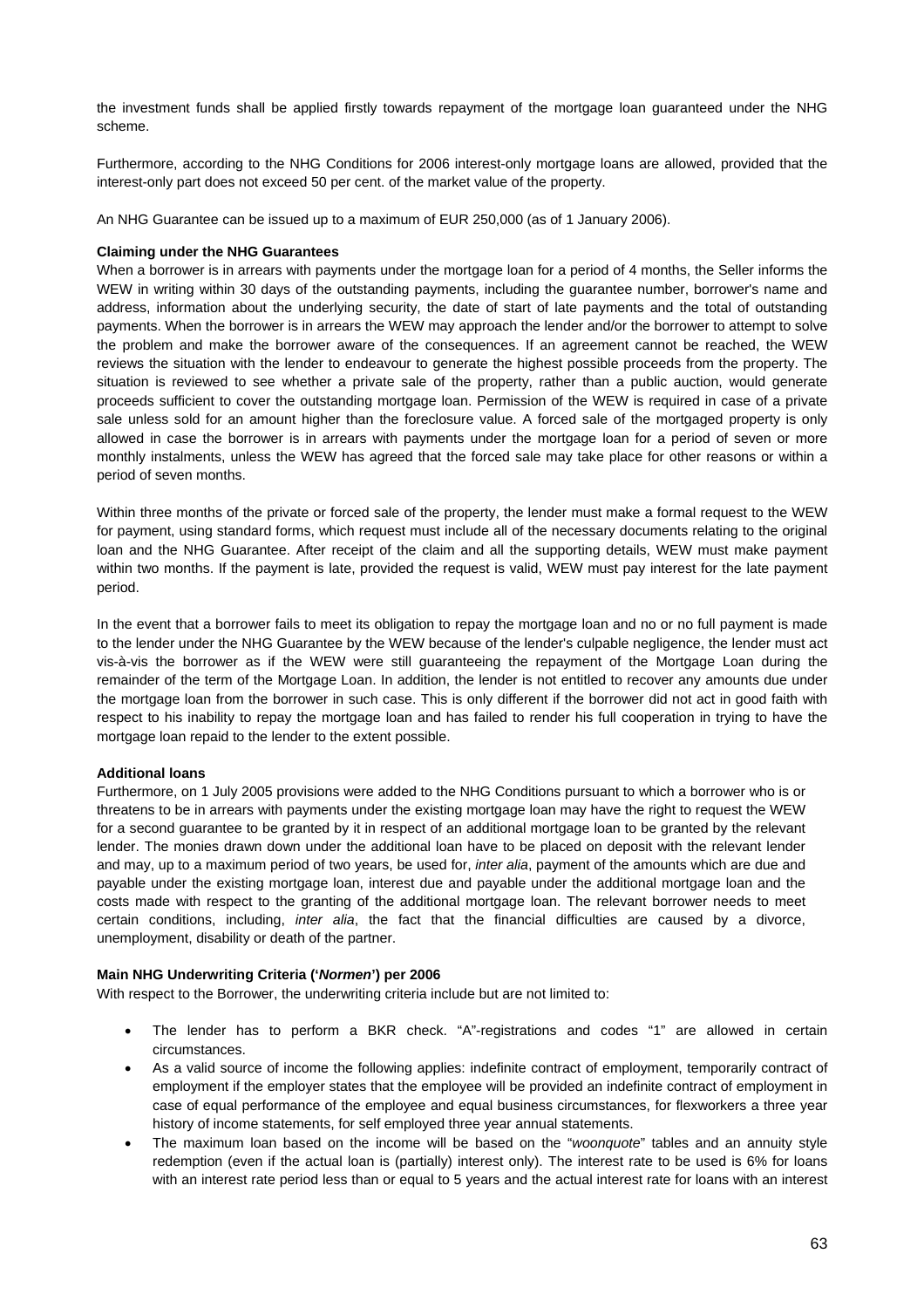rate period in excess of 5 years.

With respect to the loan, the underwriting criteria include but are not limited to:

- The absolute maximum loan amount is EUR 250,000. The loan amount is also limited by the amount of income and the market value of the property. With respect to the latter:
	- o For the purchase of existing properties, the loan amount is broadly based on the sum of (i) the lower of the purchase price and the Market Value based on a valuation report, (ii) the costs of improvements, (iii) 12 per cent of the amount under (i) plus (ii). In case an existing property can be bought without paying stampduty ('*vrij op naam'*), the purchase amount under (i) is multiplied by 93 per cent..
	- o For the purchase of a properties to be built, the maximum loan amount is broadly based on the sum of (i) purchase-/construction cost increased with a number of costs such as the cost of construction interest, VAT and architects (to the extent not included already in the purchase-/construction cost), (ii) 8 per cent of the amount under (i).
- The maximum loan amount that is interest only is 50% of the Market Value of the property.
- The Risk Insurance policy should at a minimum cover the loan amount in excess of 80% of the Market Value.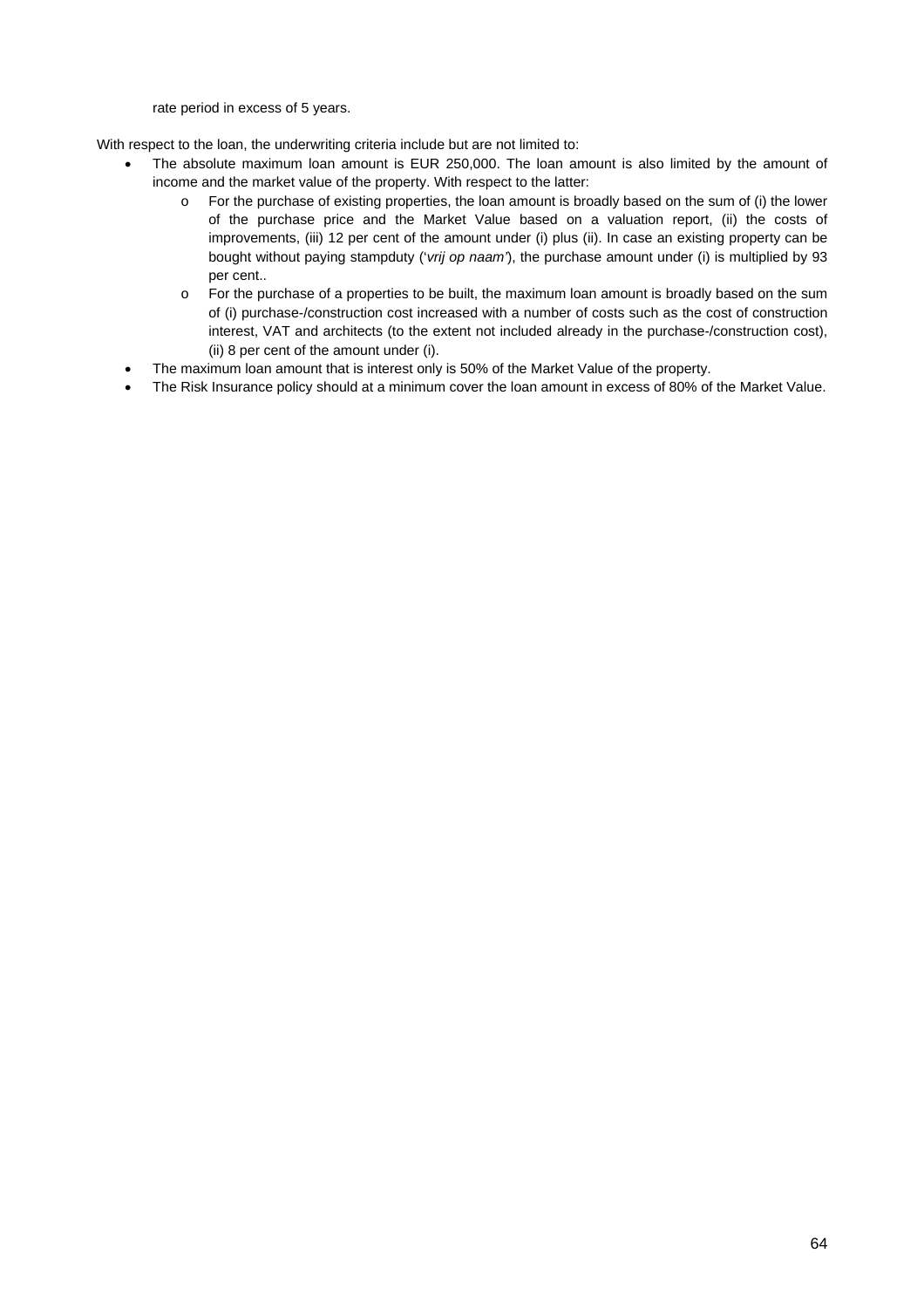## **MORTGAGE LOAN UNDERWRITING AND ORIGINATION**

#### **Underwriting in respect of Mortgage Loans originated by GMAC RFC Nederland and Atlas Funding**

The underwriting rules for the NHG Mortgage Loans are based on the NHG Underwriting Criteria.

In partnership with HNC Software Inc., Stater has introduced an automated lending decision management system ('**Capstone**'), which is used by GMAC RFC Nederland in the origination of the mortgage loans. Capstone uses a rule based system to regulate the underwriting process. In addition, it acts to accelerate the processing time of decisions on a loan application.

#### *Origination process: via master brokers and Atlas Funding's institutional partners:*

Loan application forms are submitted to applicants electronically, by mail or fax via an intermediary, such as a mortgage adviser, insurance agent or real estate broker. The information received on the loan application is then entered into the Stater Mortgage System ('**iSHS**') by the master brokers. iSHS automatically collects information about the applicant from the BKR. After the application data have been entered into iSHS, the application is evaluated by Capstone which is connected to iSHS. Each application is automatically evaluated by reference to the NHG Underwriting Criteria. In case of a violation of the NHG Underwriting Criteria, Capstone generates a STOP-rule, and a loan offer will not be generated by the system.

If the loan is accepted, the intermediary can produce a loan offer. Once the offer has been accepted by the applicant, the intermediary collects the signed offer and all required loan documents, which will be reviewed by way of the Final Credit Approval ('**FCA**'). After completion of the loan file, the loan file is scanned onto HYARCHIS (mortgage archive system), which is connected to iSHS. The loan file is then available online.

The FCA includes, amongst other things, a review of evidence of the applicant's income, the property purchase contract, appraisal report and insurance application, if applicable.

#### *Origination process: via GMAC RFC Nederland front office*

Loan application forms are submitted to applicants electronically, by mail or fax via an intermediary, such as a mortgage adviser, insurance agent or real estate broker. The information received on the loan application is then entered into the GMAC Application Management System ('**GAMS**'). GAMS is a pre-qualification decision tool which generates a positive or negative decision based on the NHG Underwriting Criteria . Only a positive decision generates a Mortgage Data Network message ('**HDN message**'). A HDN message is automatically sent to iSHS, which automatically collects information about the applicant from the HDN message. After the application data have been entered into iSHS, the application is evaluated by Capstone, which is part of iSHS. Each application is automatically evaluated upon the NHG Underwriting Criteria . In case of violation of the NHG Underwriting Criteria Capstone generates a STOP-rule. If there is a STOP, a loan offer will not be generated by the system.

If the loan is accepted, GMAC RFC Nederland's front office can produce a loan offer. Once the offer has been accepted by the applicant, the intermediary collects the signed offer and all required loan documents, which will be reviewed by way of the FCA. The FCA includes, amongst other things, a review of evidence of the applicant's income, the sales contract, appraisal report and insurance application, if applicable. After FCA, the loan file is scanned onto HYARCHIS (mortgage archive system), which is connected to iSHS. The loan file is then available online.

GMAC RFC Nederland and Atlas Funding are currently responsible for FCA of more than 95 per cent. of all applications for Mortgage Loans originated by GMAC RFC Nederland and Atlas Funding. The remainder is with DBV.

#### *Closing of the mortgage loan*

After FCA and acceptance of the loan, information for the notary is automatically generated and sent out to the notary. Based on this information the notary can create the mortgage deed. All the original deeds are stored by the notary and are registered with the central registry (the '*Kadaster*'). After scanning of the completed loan files, GMAC RFC Nederland and Atlas Funding keep the original paper file.

#### **Underwriting in respect of Mortgage Loans originated by Quion 20**

Underwriting rules for mortgage loans originated by Quion 20 are based on the NHG Underwriting Criteria.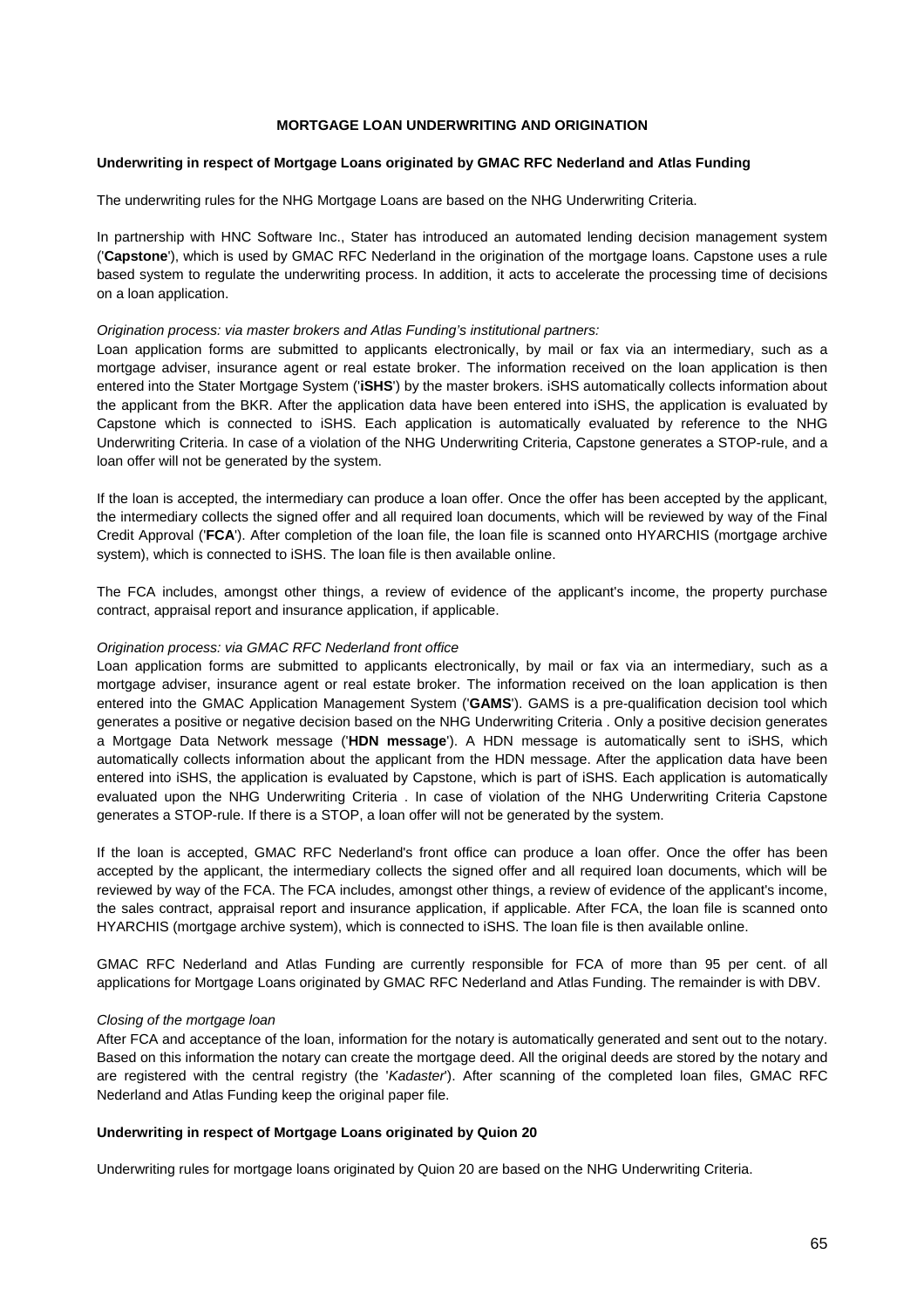## *Origination process*

The origination process is started when an applicant opts for one of the Quion mortgage products offered by an intermediary. The intermediaries use an IT application enabling the intermediaries to make all necessary calculations, check the mortgage loan criteria and send the application electronically to Quion Hypotheekbemiddeling. An application can also be faxed.

As soon as Quion Hypotheekbemiddeling receives the application, the origination department enters the loan specifics into the mortgage origination system ('**HYPOS'**). HYPOS automatically rechecks the NHG Underwriting Criteria. Quion Hypotheekbemiddeling does a fraud check based on a score of fraud indicators. If HYPOS gives a 'stop' advice (i.e. if at least one of the criteria mentioned is not satisfied) the application will be declined.

## *Closing of the mortgage loan*

If the loan complies with all underwriting conditions, Quion Hypotheekbemiddeling will submit an offer to the intermediary. This offer is valid for three weeks. The borrower must accept, sign and return the offer together with the required documentation to Quion Hypotheekbemiddeling within that period, after which the offer is valid for three months. Another extension of up to three months after the initial offer is possible but, if the interest rate has increased, only if the borrower pays a fee of 0.25 per cent. per month.

When all documents have been received and finally approved by the origination department, the mortgage processing department will file all relevant documents into the administration of Quion Hypotheekbemiddeling. At the same time notification is sent to the intermediary, which then informs the applicant and the civil law notary. As soon as this has been done, everything is recorded in the administration system ('**HYPAS**'). Subsequently the civil law notary faxes the execution date to Quion Hypotheekbemiddeling. Quion Hypotheekbemiddeling then transfers the money from the account of the lender to the civil law notary who temporarily places the money on a separate account. The civil law notary is responsible for the execution of the mortgage deed, after which all relevant documents are sent to Quion Hypotheekbemiddeling.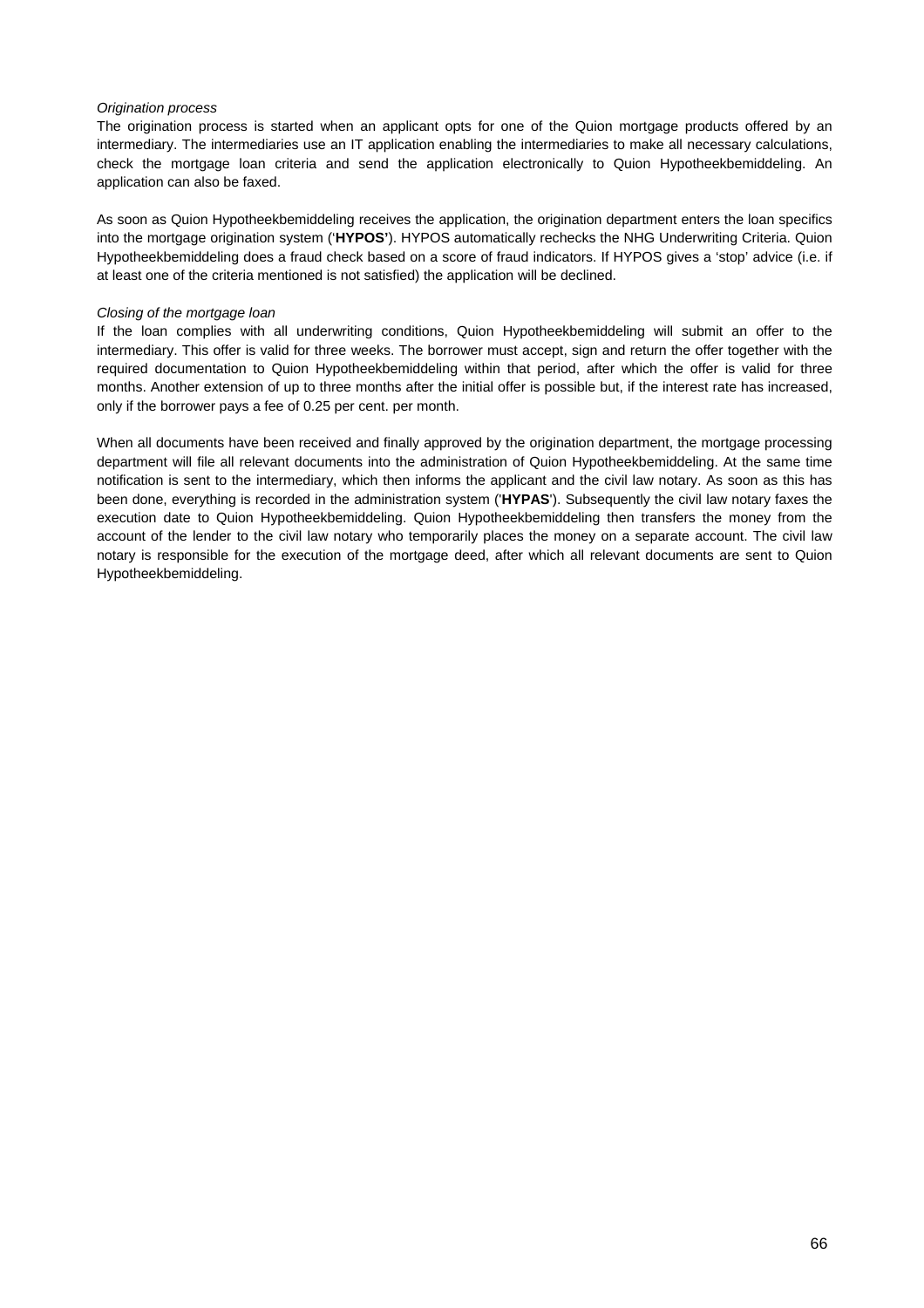## **ADMINISTRATION OF THE MORTGAGE LOANS**

# **General**

All Mortgage Loans are administered and serviced by GMAC RFC Nederland in its capacity as the MPT Provider. The MPT Provider will provide mortgage payment transactions and other services to and on behalf of the Issuer on a day-to-day basis in relation to the Mortgage Loans. The duties of the MPT Provider include the collection of payments of principal, interest and other amounts in respect of the Mortgage Loans and the implementation of arrears procedures including the enforcement of the Mortgages.

In accordance with the Issuer Services Agreement, the MPT Provider will appoint Stater as its sub-agent to carry out the activities described above in respect of the Mortgage Loans originated by GMAC RFC Nederland and, as the case may be, Atlas Funding, except for the Defaulted Loan Services, which will be carried out by the MPT Provider, upon the terms and provisions of and in accordance with the Issuer Services Agreement and the subcontract entered into between the MPT Provider and Stater pursuant to which Stater will accept this appointment and will commit itself, in favour of the Issuer, to carry out the activities subject to and on the terms provided in the Issuer Services Agreement and the subcontract. The Issuer and the Security Trustee will consent to the appointment of Stater as sub-agent. In accordance with the Issuer Services Agreement, the MPT Provider will appoint Quion Hypotheekbemiddeling as its sub-agent to carry out the MPT Services and the Defaulted Loan Services in respect of the Mortgage Loans originated by Quion 20 subject to and in accordance with the terms of the subcontract entered into between the MPT Provider and Quion Hypotheekbemiddeling. The Issuer and the Security Trustee will consent to the appointment of Quion Hypotheekbemiddeling as sub-agent.

*Set out below is a discussion of mortgage administration of the Mortgage Loans* 

# **Mortgage Administration in respect of the Mortgage Loans originated by GMAC RFC Nederland and Atlas Funding**

#### *Collections*

All monthly payments of principal and interest on the Mortgage Loans originated by GMAC RFC Nederland or, as the case may be Atlas Funding are collected from Borrowers by direct debit. Stater is mandated by the MPT Provider to draw the monthly payments from the Borrower's bank account directly into the Foundation GMAC RFC Nederland Collection Account and the Foundation Atlas Funding Collection Account. iSHS automatically collects the payments on the day before the last business day of each month. Payment information is monitored daily by personnel in Stater's arrears department.

#### *Arrears procedure*

Every day iSHS detects and keeps track of arrears and all relevant data are provided by Stater to GMAC RFC Nederland and, as the case may be, Atlas Funding and implemented in their Credit Management System (OnGuard). The arrears management process consists of four phases:

- 0-30 days;
- 30-60 days;
- 60-90 days;
- 90+ days.

In the first phase of the arrears management process, within two weeks after the first missing payment by a Borrower, the relevant Borrower is called twice and receives two letters urging him to pay. In general, if the MPT Provider fails to contact the Borrower at any time, the MPT Provider will try to contact the employer, intermediary, real estate agent or other parties. If the Borrower does not pay or react within the set time, the Borrower is called again and will receive another two letters, the last one from a bailiff.

After 30 days or more after the Borrower misses the first payment the second phase of the arrears management process starts. At this point, the following information is gathered: detailed information regarding the Borrower's current income, financial situation and monthly expenditures, a recent property revaluation report and a BKR check. At the same time, a writ is served. Using the gathered information, an assessment of the recovery possibilities or solutions is made. In this phase the MPT Provider will undertake the following actions:

- Phone calls (3);
- Letters (8);
- Salary Garnishment;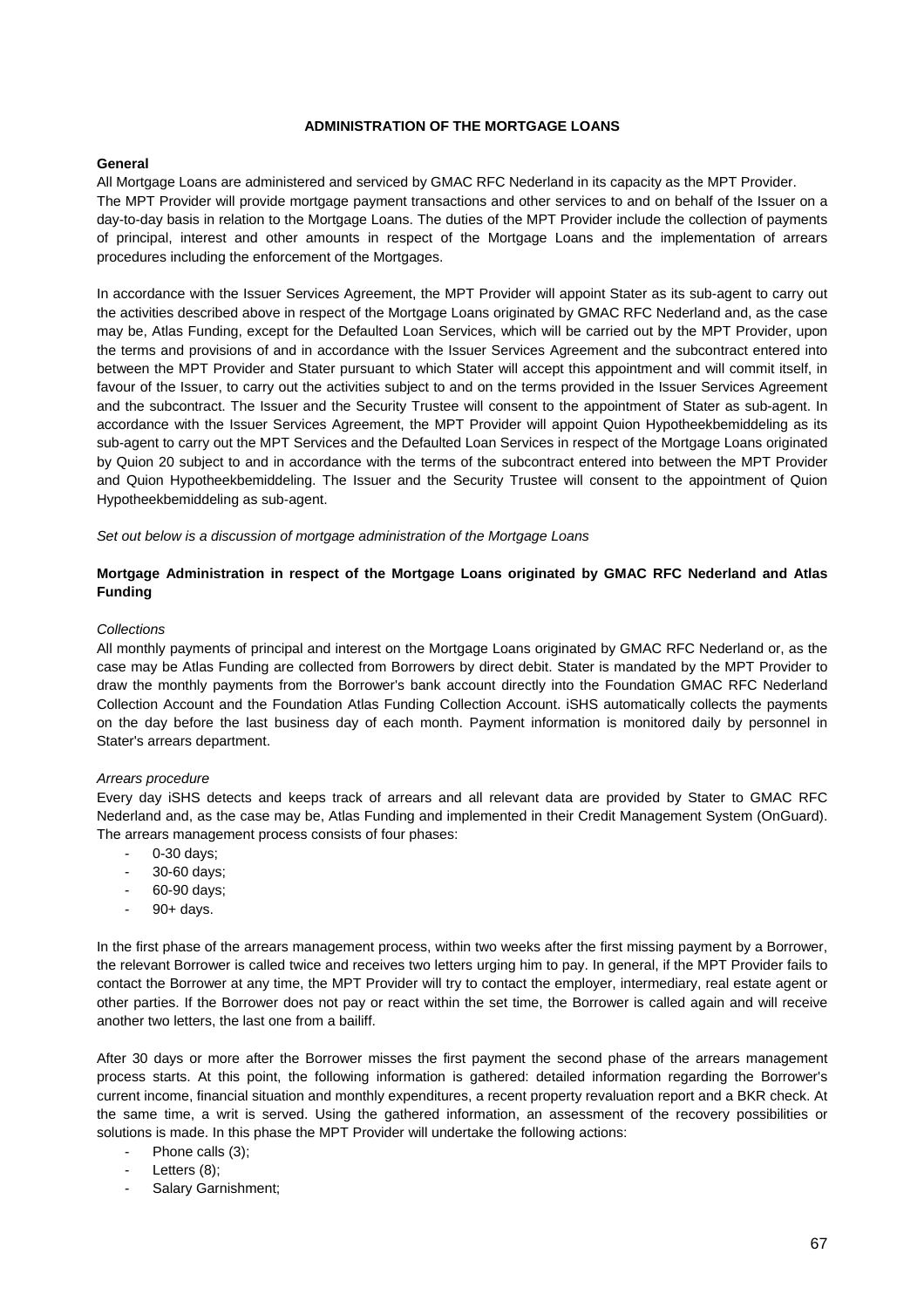- Revaluation of the property;
- Construction deposit will be frozen.

After 60 days, the third phase of the arrears management process starts. In this phase the MPT provider takes the following actions:

- Phone calls (5):
- Letters  $(5)$ ;
- Power of attorney for private sale;
- Notification visit;
- Property inspection.

At each phase a deviation from the basic timeline is possible:

- Payment plan arrangements;
- Private sale;
- Attachment of loan / Salary Garnishment.

The final phase of the arrears management process is the workout phase during which the property will be sold via a private sale or, if necessary, a public auction.

After an assessment of financial condition, each loan will be treated and assessed on an individual basis, meaning the MPT Provider will seek the best solution available, including alternative solutions to foreclosure. At this point all relevant Borrowers are urged to pay at once or on a payment schedule. Borrowers may also propose to sell the property at any time through private sale. The MPT Provider may accept a private sale if (a) revenues from the sale are expected to cover the outstanding debt in full or (b) it is estimated that the costs of the foreclosure process will result in a lower recovery value than a private sale.

A further alternative is that the MPT Provider takes over the sale process with a mandate from the Borrower. In the third arrears letter, the MPT Provider encloses a power of attorney, which the Borrower must sign. A signed power of attorney allows the MPT Provider to start a private sale on behalf of the Borrower.

As a rule, a private sale is a preferable option to foreclosure as usually, the proceeds from a private sale exceed the proceeds from a public auction. If the proceeds do not fully cover GMAC RFC Nederland's or, as the case may be, Atlas Funding's claims, the outstanding amount still has to be paid by the Borrower (see *Administration of the Mortgage Loans – Outstanding Amounts*).

#### *Construction deposit*

When a loan with a home improvement construction deposit becomes delinquent, all construction amounts are frozen, meaning that payment from the construction deposit to the borrower is not allowed. Only upon repayment of all delinquent amounts will the construction amount be released.

#### *Foreclosure process*

GMAC RFC Nederland or, as the case may be, Atlas Funding has the right to publicly sell (auction) the mortgaged property if the Borrower fails to fulfill its obligations and no other solutions are reached. GMAC RFC Nederland or, as the case may be, Atlas Funding has, as a first ranking mortgagee, an 'executorial title' which means that it does not have to obtain permission prior to foreclosure on the mortgaged property. If the proceeds from the sale (auction) of the mortgaged property do not fully cover GMAC RFC Nederland's or, as the case may be, Atlas Funding's claims, GMAC RFC Nederland or, as the case may be, Atlas Funding may sell any pledged associated life insurance or investment deposit. However, Netherlands law requires that before a lender may foreclose on a Borrower's mortgaged property, the Borrower must be notified in writing that it is in default and it must also be given reasonable time to comply with the lender's claims.

In the case of a Borrower's bankruptcy, GMAC RFC Nederland or, as the case may be, Atlas Funding may foreclose on the Borrower's Mortgaged Asset as if there was no bankruptcy. Nevertheless, the execution must take place within a reasonable time. Otherwise the bankruptcy trustee may take over execution measures. If this occurs, GMAC RFC Nederland or, as the case may be, Atlas Funding will be obliged to contribute to the bankruptcy costs.

If GMAC RFC Nederland or, as the case may be, Atlas Funding wants to sell the mortgaged property, it is required to notify the parties directly involved, including the Borrower as well as the person owning the asset (in the event that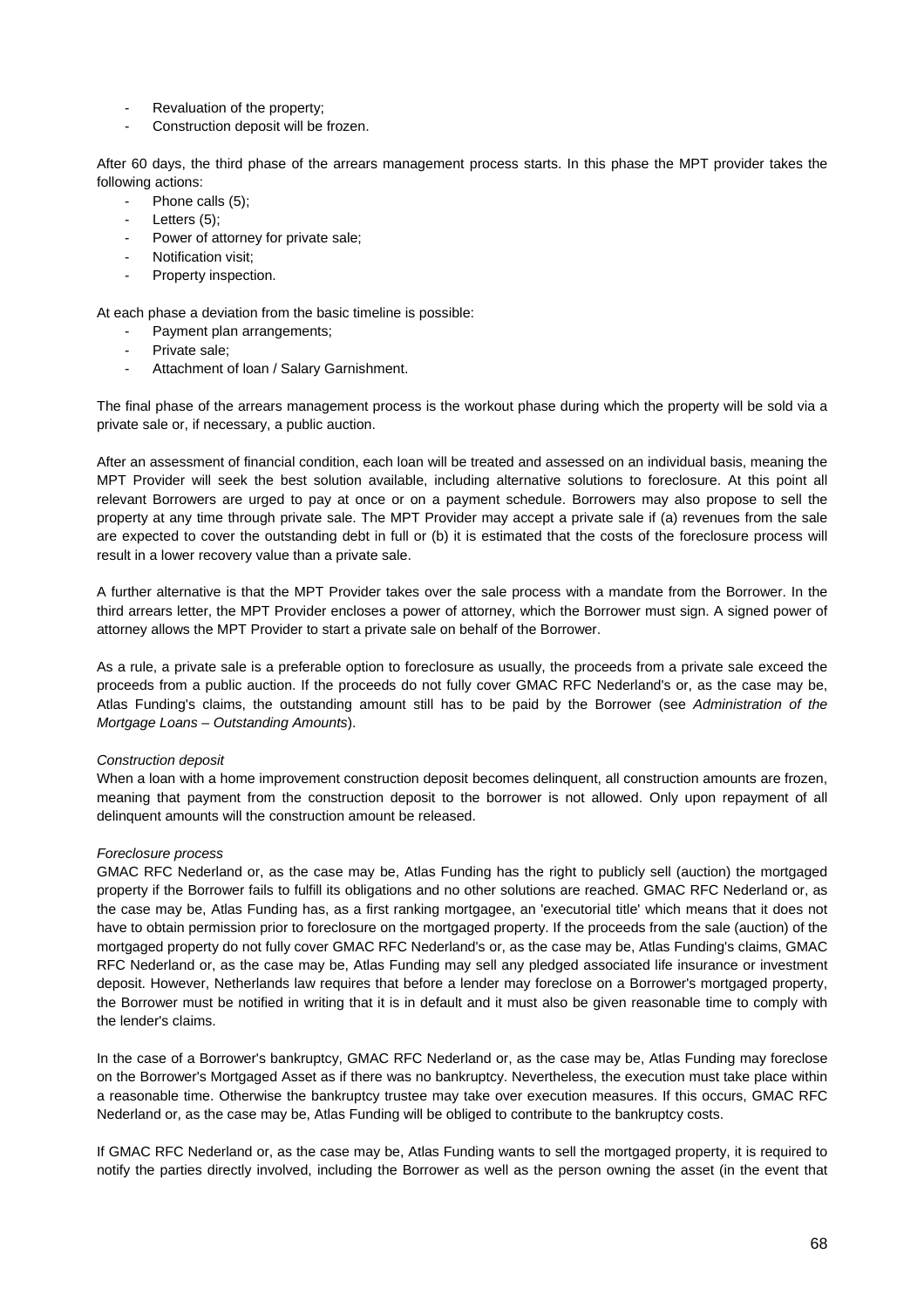these are not the same parties). The notification must include the amount outstanding and the expenses incurred to date as well as the name of the civil notary responsible for the foreclosure sale.

GMAC RFC Nederland or, as the case may be, Atlas Funding calculates the best method of maximizing the sale value of the mortgaged property. Based on the outcome of this calculation, GMAC RFC Nederland or, as the case may be, Atlas Funding may decide that the property should be sold either in a private sale or by public auction. A private sale can, if the legal requirements are fulfilled, and often does, replace a public auction. When foreclosure notification is made by GMAC RFC Nederland or, as the case may be, Atlas Funding, formal instructions are given to the civil notary where the property is located. The date of the sale will be set by the civil notary within, in principle, three weeks of this instruction and will usually be about six weeks after the decision to foreclose has been made (depending on the region and the number of other foreclosures currently being handled by the relevant district court).

The manner in which the proceeds from the sale are divided depends on whether there is only one mortgage holder or several. If there is only one mortgage holder, the proceeds will be passed on to the mortgage holder after deducting the costs of the execution. In the case of more than one mortgage holder, the division of the proceeds takes place according to the priority of the mortgages.

In general, it takes approximately two months to foreclose on a property once the decision to foreclose has been made. Throughout the foreclosure process, GMAC RFC Nederland or, as the case may be, Atlas Funding follows guidelines set down by Netherlands law, the Code of Conduct of Mortgage Loans, the BKR and, in addition for NHG Mortgage Loans, the NHG Conditions and NHG Underwriting Criteria.

#### *Outstanding amounts*

If amounts are still outstanding after the foreclosure process or after the sale of the property has been completed, GMAC RFC Nederland or, as the case may be, Atlas Funding continues to manage the remaining receivables. These amounts still have to be repaid by the Borrower, if possible, a settlement agreement will be entered into between the Borrower and GMAC RFC Nederland or, as the case may be, Atlas Funding. In the event a Borrower does not comply with a settlement agreement or does not wish to cooperate with GMAC RFC Nederland or, as the case may be, Atlas Funding on finding a solution to repay the unpaid amounts, other measures can be taken. These measures include the engagement of a bailiff and the appointment of an attorney to levy an attachment over the Borrower's salary as permitted by Netherlands law.

#### **Mortgage Administration in respect of the Mortgage Loans originated by Quion 20**

#### *Collections*

Quion Hypotheekbemiddeling is authorised by each lender and Quion 20, who has been authorised by the Borrower, to draw the monthly payments from the Borrower's bank account directly into the respective lender's bank account. The computer system of Quion Hypotheekbemiddeling automatically collects the payments on the day before the last business day of each month. Payments information is monitored daily by the mortgage servicing department of Quion Hypotheekbemiddeling.

#### *Information Technology*

The central backup system generates a daily automatic back up of HYPOS, HYPAS and the central file servers. In the afternoon a backup is made of all the changes until 17:00, while at night a complete backup is generated. The backup tapes are stored at an external secure location. Furthermore, weekly, monthly and annually backup tapes are also stored at an external secure location. An emergency plan is in place that enables all the applications to run at a location in Utrecht in the Getronics Business Continuity Centre ('**GBC**'). In case of a calamitous event, Quion Hypotheekbemiddeling will relocate 10 key staff members to the GBC. In this way the entire servicing and administration activities can be fully operational at the GBC within four business days. This procedure is tested annually. Quion Hypotheekbemiddeling has established a software depot foundation ('*stichting'*) to guarantee servicer continuity. In case Quion Hypotheekbemiddeling ceases to exist Quion 20 has the right to continue to use the IT systems and data files and the right to access the software source code. All mortgage loan information is stored and operated using HYPAS.

#### *Arrears and Foreclosure Management*

Arrears and foreclosure management within Quion Hypotheekbemiddeling can be divided into two activities: 'automated arrears management' and 'active arrears and foreclosure management'. The first is part of the servicing process and is fully automated, the second is performed by the arrears and foreclosure management department.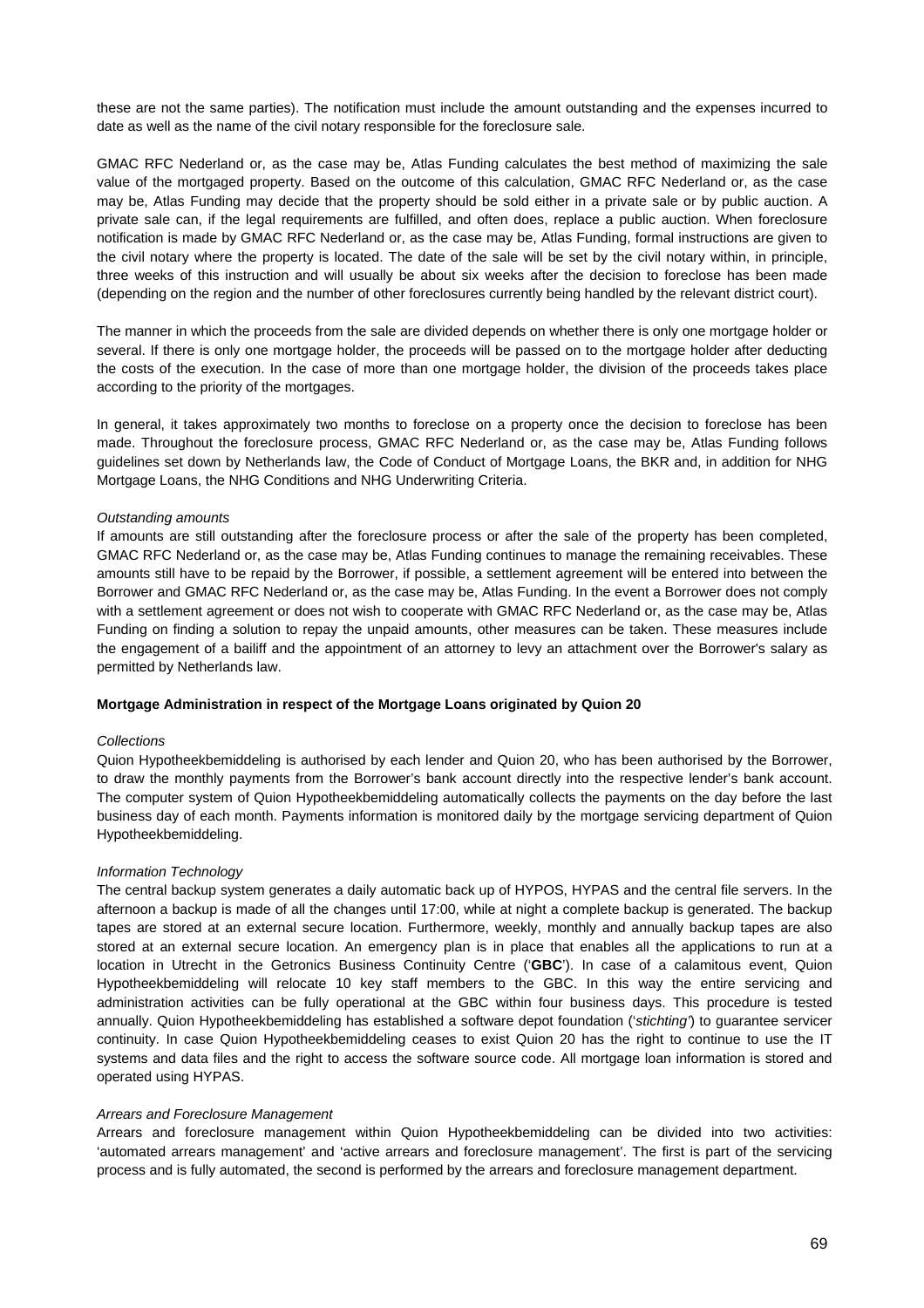As soon as a loan is delinquent, the HYPAS system will automatically note this in an arrears list for reporting purposes and subsequently HYPAS will generate letters to urge the borrower to pay (see below). As soon as a delinquency exceeds 60 days, the mortgage loan is transferred to the arrears and foreclosure management department for active arrears management. This department is dedicated to minimise losses and has eleven specialists with a long experience in arrears management. Primarily, the goal of active arrears management is to make a payment arrangement with the Borrower. Only if such an arrangement is not possible or not properly fulfilled, the loan will be called. The arrears and foreclosure management department evaluates its experiences on a monthly basis. These experiences are used to improve the credit risk awareness in the origination department.

## *i. Automated arrears management*

The monthly collections are done by means of direct debiting of the Borrowers' accounts. An arrear is therefore immediately noticeable and is automatically reported by HYPAS. If a borrower does not pay the amount due within 14 days the automated arrears management generates the first dunning letter. If the borrower is still delinquent after 60 days, the file is transferred to active arrears management by the arrears and foreclosure management department. Within these 60 days four dunning letters are sent in accordance with the following table:

#### *Table 1 Dunning letters in the automated arrears management*

| Days | Action by Quion Hypotheekbemiddeling                                                                                                                                                                |
|------|-----------------------------------------------------------------------------------------------------------------------------------------------------------------------------------------------------|
|      | Arrears are noticed and reported                                                                                                                                                                    |
| 15   | First dunning letter with a friendly tone. Borrower is granted seven days to pay the<br>arrears.                                                                                                    |
| 30   | reminding<br>Second<br>Furthermore<br>Quion<br>dunning<br>letter<br>the<br>borrower.<br>Hypotheekbemiddeling serves notice upon the borrower. Borrower is granted seven days<br>to pay the arrears. |
| 45   | Third dunning letter with an urgent tone and a fine of five per cent. per month over the<br>arrears. Borrower is granted seven days to pay the arrears.                                             |
| 60   | The fourth letter notifies the borrower that his file is transferred to the arrears and<br>foreclosure department. Borrower is granted seven days to pay the arrears.                               |

# *ii. Active arrears management*

After the borrower has been transferred to the arrears and foreclosure management department, the main goal will be to minimise losses for the lender. First, the department will try to make a payment arrangement. If the arrangement is not respected or cannot be made, the loan will be called. Foreclosure will only take place if the lender has given its written permission.

# *Table 2 Active arrears management*

|      | <u>lavie z Active alieals lilaliagellielit</u>                                               |
|------|----------------------------------------------------------------------------------------------|
| Days | Action by Quion Hypotheekbemiddeling                                                         |
| 67   | The borrower, or his employer, is called in order to make a payment arrangement.             |
| 75   | Fifth letter warning the borrower that the loan will be called and that the borrower will be |
|      | registered at the BKR. In addition to the fine the, 'legal interest' ('wettelijke rente') is |
|      | charged. Borrower is granted seven days to pay the arrears.                                  |
| 90   | Last chance for the borrower before the loan is called and the BKR registration is made.     |
|      | Borrower is granted seven days to pay the arrears.                                           |
| 105  | The loan is called.                                                                          |
| 120  | After the lender gives permission, the notary is instructed to sell the collateral.          |

# *iii. Foreclosure management*

If there is a failure to comply with the agreed payment schemes, or if it is evident that there is no prospect of the premium arrears being paid in the near future, the mortgage loan will be declared immediately due. Prior to public sale of property, borrowers are urged to sell the property by means of private sale. Public sale is arranged only if there is no prospect of any acceptable resolution. Apart from public sale as a result of arrears of payment on mortgages, such sale may also result from attachment or bankruptcy of the borrowers. In the case of attachment or bankruptcy, the auction is ordered immediately. The lender has to give written permission before the arrears and foreclosure management department can begin the actual sale of the collateral. When the lender grants permission Quion Hypotheekbemiddeling will instruct a notary to organise an auction to sell the collateral.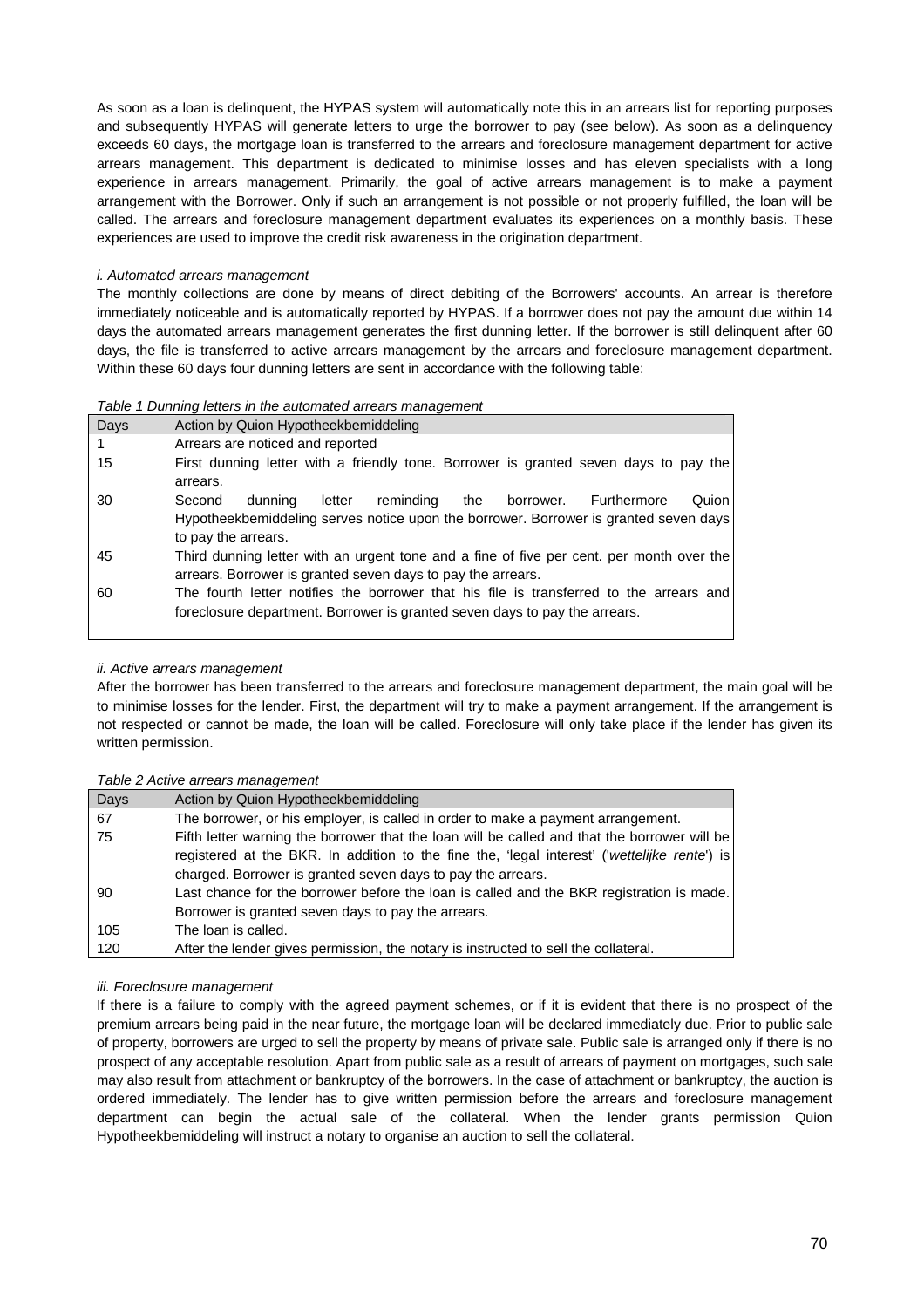# *General*

Throughout the entire process Quion Hypotheekbemiddeling works in consultation with and upon instruction of the lender. Quion Hypotheekbemiddeling furthermore works in accordance with the Code of conduct of mortgage lenders ('*Gedragscode Hypothecaire Financieringen*'), the BKR, Dutch law and, in addition for NHG Mortgage Loans, the NHG Conditions and NHG Underwriting Criteria.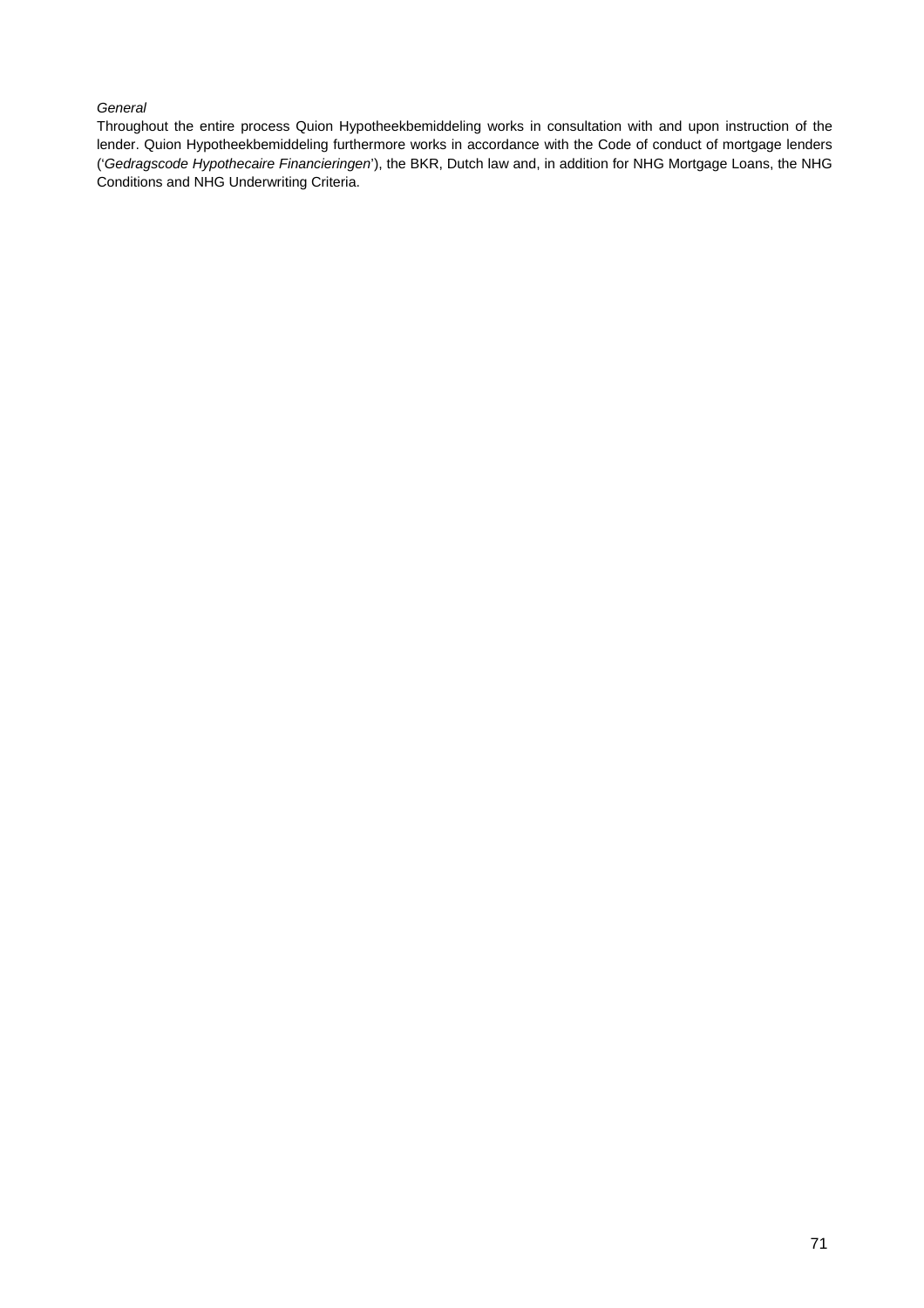## **STATER NEDERLAND B.V**

## **Stater Nederland B.V.**

Stater Nederland B.V. ('**Stater**') is the leading independent, third party provider of mortgage payment transactions with regard to residential mortgages in the Netherlands. The activities are provided in a completely automated and paperless electronic format. Stater has pioneered the use of technology through its E-transactions concept for owners of residential mortgage loan portfolios and features capabilities to enhance, accelerate and facilitate securitisation transactions. Stater's registered office is at De Brand 40, 3823 LL Amersfoort, the Netherlands.

Stater started its activities on 1 January 1997. The combination of technology and experience in originating and providing activities consisting of mortgage payment transactions and ancillary activities with regard to residential mortgage loans in the Netherlands has led to a market share of more than 30 per cent.

Stater provides activities consisting of mortgage payment transactions and ancillary activities with regard to a total of EUR 80.9 billion and approximately 515,000 mortgage loans. Stater is a 100 per cent. subsidiary of Stater N.V., of which the shares are held for 100 per cent. by ABN AMRO Bank N.V..

Stater provides an origination system that includes automated underwriting, allowing loan funders to specify underwriting criteria for each loan pool. A credit-scoring model and a fraud detection system form part of automated underwriting.

In the securitisation process, Stater is able to identify specific loan pools based on underwriting criteria as instructed by its clients and provides the Issuer Administrator access to pool performance and information. Finally, Stater provides detailed investor reports regarding pool status on a consistent basis.

The Stater computer system, for which Stater also provides back-up facilities, is regularly updated and modified.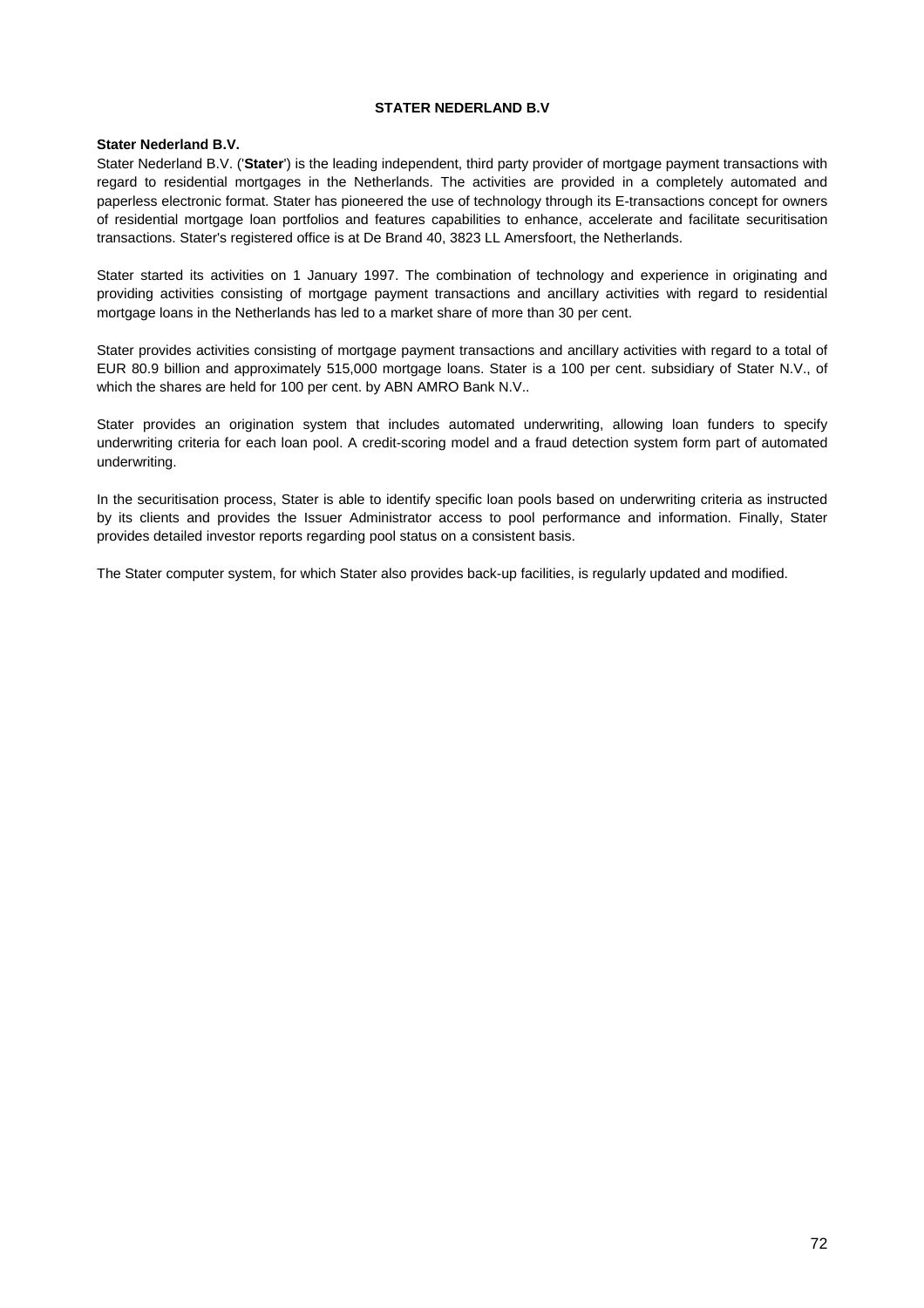### **Quion Hypotheekbemiddeling B.V.**

Quion Hypotheekbemiddeling B.V. is a wholly-owned subsidiary of Quion Groep B.V. whose registered office is in Rotterdam. Quion Hypotheekbemiddeling is an independent mortgage servicer, which offers a full range of mortgage servicing activities to financial institutions. Its activities range from origination and monthly collections, to arrears and foreclosure management of the mortgage loan portfolios.

In 1993, Quion Hypotheekbemiddeling (then named Hypotrust) was founded to meet the demand by financial institutions for an efficient way to directly invest in the Dutch mortgage market. In Quion Hypotheekbemiddeling's generic funding model a group of different mortgage lenders offers identical mortgage products under standardised conditions. The mortgage lenders compete with each other on the interest rate offered to the borrower. Quion Hypotheekbemiddeling matches the borrower with the mortgage lender offering the lowest interest rate, acting as a mediator. The mortgage loans are distributed through a network of over 1,750 independent intermediaries and insurance companies.

Quion Hypotheekbemiddeling's IT systems and software are developed in-house and are easily adapted to new products and client's wishes. Quion Hypotheekbemiddeling identifies specific mortgage pools based on underwriting criteria and provides detailed portfolio data for investor reporting in securitisation transactions. To ensure servicer continuity, Quion Hypotheekbemiddeling has set up a mechanism to safeguard its software, giving the mortgage lenders the ability to obtain software licences with respect to the software systems owned and used by Quion Hypotheekbemiddeling (see further *'Mortgage Loan Underwriting and Processing Activities*') including data in case Quion Hypotheekbemiddeling discontinues its operations. Quion Hypotheekbemiddeling employs three special fraud officers and has developed a fraud policy based on its extensive experience in the mortgage industry. Quion Hypotheekbemiddeling's pro-active approach to delinquencies minimises losses caused by delinquencies and fraud.

Quion Hypotheekbemiddeling presently services a portfolio about EUR 15 billion. Over the last 4 years the serviced portfolio has grown at about 30 per cent. per year on average.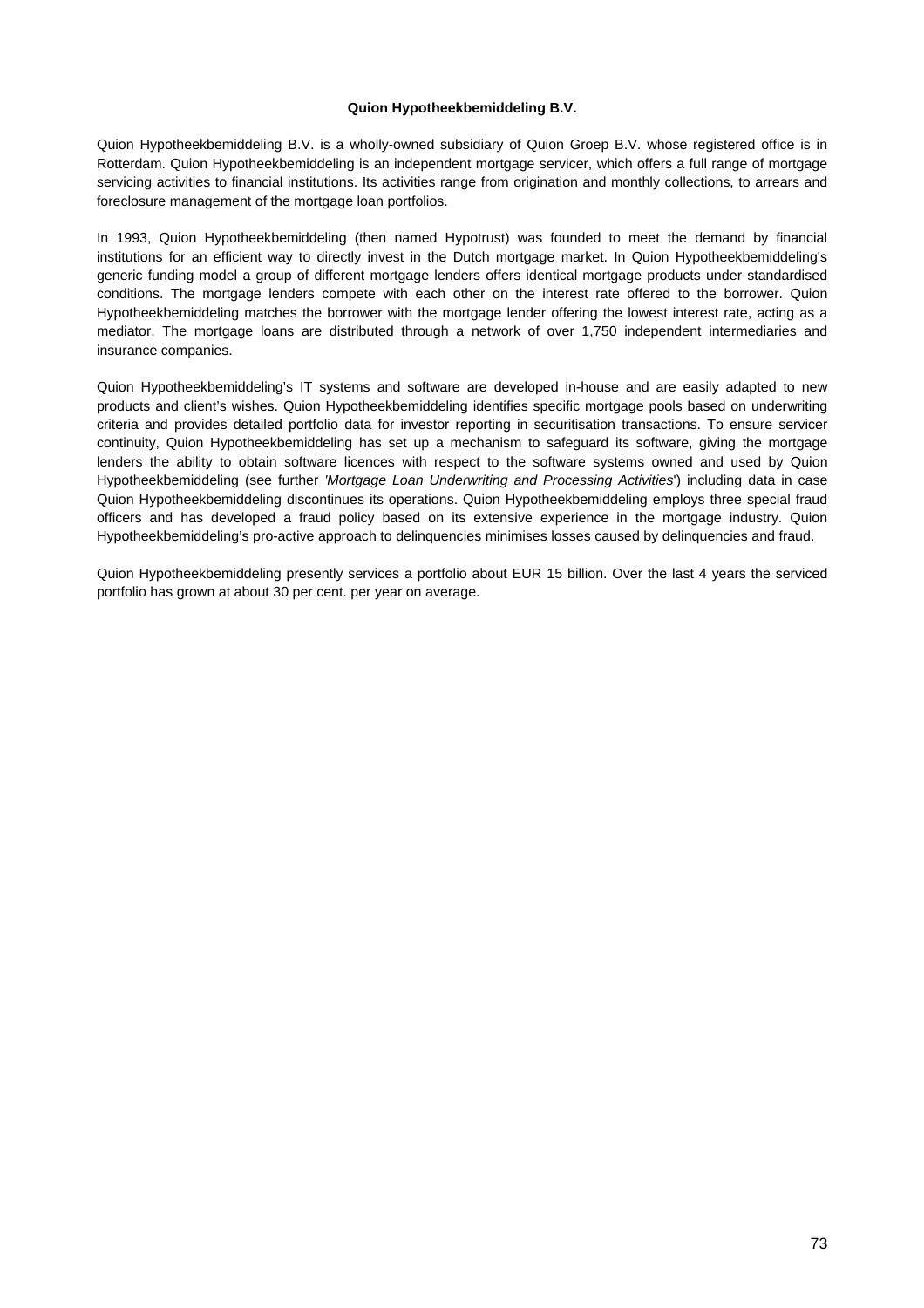### **MORTGAGE RECEIVABLES PURCHASE AGREEMENT**

Under the Mortgage Receivables Purchase Agreement the Issuer will purchase and, on the Closing Date, accept from each of the Sellers the assignment of the Relevant NHG Mortgage Receivables by means of a notarial deed of assignment, as a result of which legal title to the NHG Mortgage Receivables will be transferred to the Issuer. It is a condition of the Issuer for the purchase and acceptance of the assignment of the NHG Mortgage Receivables that any Beneficiary Rights, to the extent legally and contractually possible and required, are assigned to the Issuer together with such NHG Mortgage Receivables. Each of the Sellers has agreed to assign such Beneficiary Rights to the Issuer and the Issuer has agreed to accept such assignment. Following such assignment, the Issuer will be entitled to all proceeds in respect of the NHG Mortgage Receivables from (and including) the Cut-Off Date. The assignment of the NHG Mortgage Receivables from the Sellers to the Issuer will not be notified to the Borrowers, except upon the occurrence of an Assignment Notification Event as further described below. Until such notification the Borrowers will only be entitled to validly make payments ('*bevrijdend betalen*') to the relevant Seller. The relevant Seller (or a third party on its behalf) will pay to the Issuer on each Mortgage Payment Date all proceeds received during the immediately preceding Mortgage Calculation Period in respect of the NHG Mortgage Receivables. As an independent obligation, by way of parallel debt, each of the Collection Foundations has undertaken in the relevant Receivables Proceeds Distribution Agreement to pay the Issuer the same amounts if and to the extent it has received the amounts under or in connection with the Relevant NHG Mortgage Receivables on its Foundation Account.

#### **Purchase Price**

The purchase price for the NHG Mortgage Receivables will consist of the Initial Purchase Price which will be payable on the Closing Date or, in respect of the New NHG Mortgage Receivables and Further Advance Receivables, on the relevant Pre-funding Purchase Date or the relevant Quarterly Payment Date, as the case may be, and the Deferred Purchase Price. Part of the Initial Purchase Price will be withheld by the Issuer and will be deposited in the Construction Account. The Deferred Purchase Price will be equal to the sum of all Deferred Purchase Price Instalments.

#### **Representations and Warranties**

Each of the Sellers will represent and warrant on the Closing Date with respect to the Relevant NHG Mortgage Receivables and the Relevant Mortgage Loans that on the Cut-Off Date, *inter alia*:

- (1) Each of the Relevant NHG Mortgage Receivables is duly and validly existing.
- (2) Each Relevant Mortgage Loan was originated by it.
- (3) Each of the Relevant Mortgage Loans conforms to the Mortgage Loans Criteria in all material respects.
- (4) Each Relevant Mortgage Loan has the benefit of an NHG Guarantee and each such NHG Guarantee connected to the Relevant Mortgage Loan (i) was granted for the full amount of the Relevant Mortgage Loan at origination, (ii) constitutes legal, valid and binding obligations of *Stichting Waarborgfonds Eigen Woningen*, enforceable in accordance with their terms, (iii) all terms and conditions ('*voorwaarden en normen*') applicable to the NHG Guarantee at the time of origination of the Relevant Mortgage Loans were complied with and (iv) it is not aware of any reason why any claim made in accordance with the requirements pertaining thereto under any NHG Guarantee in respect of any Relevant Mortgage Loan should not be met in full and in a timely manner.
- (5) It has full right and title ('*titel*') to the Relevant NHG Mortgage Receivables and no restrictions on the sale and assignment of the Relevant NHG Mortgage Receivables are in effect and the Relevant NHG Mortgage Receivables are capable of being assigned.
- (6) It has the power ('*is beschikkingsbevoegd*') to sell and assign the Relevant NHG Mortgage Receivables.
- (7) The Relevant NHG Mortgage Receivables are free and clear of any rights of pledge or other or similar rights ('*beperkte rechten*'), encumbrances and attachments ('*beslagen*') and no rights have been granted in favour of any third party with regard to the acquisition or encumbrances in respect of the Relevant NHG Mortgage Receivables, other than a right of pledge which will be released prior to the Closing Date.
- (8) The Relevant Mortgage Loans and the Mortgage Conditions relating thereto comply in all material respects with the laws of the Netherlands applicable thereto, including mortgage credit and consumer protection legislation.
- (9) Each Relevant NHG Mortgage Receivable is secured by a mortgage right ('*hypotheekrecht*') on a Mortgaged Asset located in the Netherlands and is governed by Netherlands law.
- (10) All Mortgages and Borrower Pledges securing the Relevant Mortgage Loans (i) constitute valid mortgage rights ('*hypotheekrechten*') and rights of pledge ('*pandrechten*') respectively on the assets which are the subject of the Mortgages and the Borrower Pledges, as applicable, and, to the extent relating to the Mortgages securing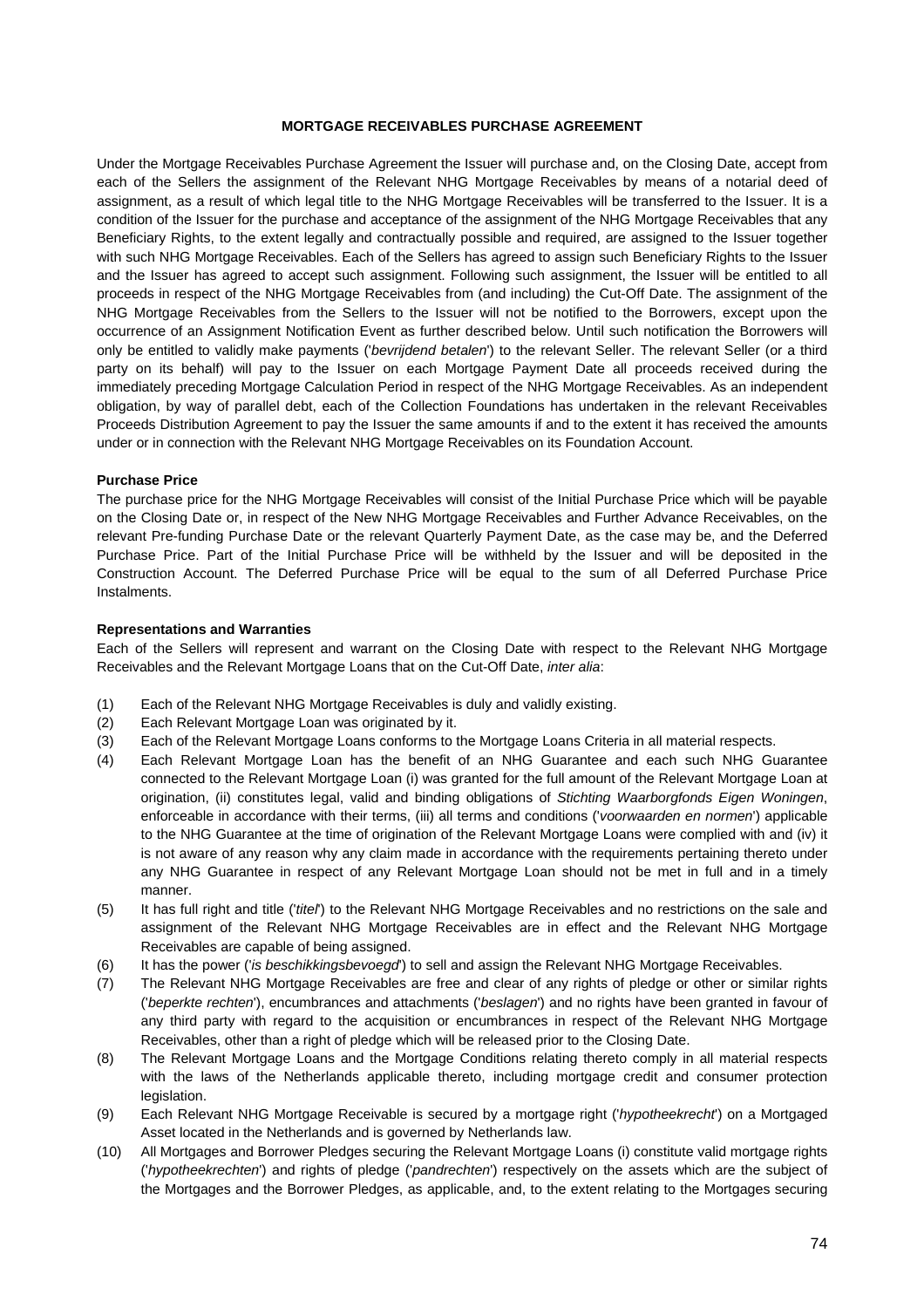the Relevant Mortgage Loans, have been entered into the appropriate public register ('*Dienst van het Kadaster en de Openbare Registers*'); (ii) have first priority ('*eerste in rang*') or, as the case may be, first and one or more sequential lower ranking priority; and (iii) were vested to secure the repayment of an Outstanding Principal Amount which at least equals the Outstanding Principal Amount at origination, increased with interest, penalties, costs and any damages together up to an amount equal to at least 140 per cent. of the Outstanding Principal Amount at origination.

- (11) Each Relevant NHG Mortgage Receivable, the Mortgage and the Borrower Pledge securing such receivable, if any, constitute legal, valid, binding and enforceable obligations of the relevant Borrower vis-à-vis the relevant Seller, except for any limitation on enforceability due to applicable bankruptcy or insolvency laws.
- (12) Upon creation of each mortgage right, the relevant Seller was granted the right to unilaterally terminate such mortgage right in whole or in part, and such right has not been revoked, terminated or amended.
- (13) The mortgage deeds or, if applicable, the general conditions, which are incorporated by reference in the mortgage deed, contain the provision that the Mortgages and the Borrower Pledges will partially follow, *pro rata*, the Relevant NHG Mortgage Receivables upon their assignment or pledge.
- (14) In respect of the Relevant NHG Mortgage Receivables at origination, each Mortgaged Asset was valued by an independent qualified surveyor or tax valuer not more than 12 months before application for a Mortgage Loan was made.
- (15) The maximum Outstanding Principal Amount of each Relevant Mortgage Loan did not, upon its origination and on the Cut-Off Date, exceed the maximum loan amount as stipulated by the NHG Underwriting Criteria.
- (16) Each Relevant Mortgage Loan has been granted to a Borrower in accordance with all applicable legal requirements prevailing at the time of origination in all material respects and each Relevant Mortgage Loan meets in all material respects the NHG Underwriting Criteria and procedures of the relevant Seller, including Borrower income requirements, prevailing at the time of origination.
- (17) The Borrowers have been committed in the Mortgage Conditions relating to the Relevant Mortgage Loans to take out a building insurance policy ('*opstalverzekering*') for the full reinstatement value ('*herbouwwaarde*') at the time the Relevant Mortgage Loan was advanced.
- (18) Other than the aggregate Construction Amounts under construction mortgage loans ('*bouwhypotheken*'), all Relevant Mortgage Loans have been fully disbursed.
- (19) Payments in respect of the Relevant Mortgage Loans are made in arrear in monthly instalments by direct debit.
- (20) The aggregate Outstanding Principal Amount was equal to EUR 327,889,372.
- (21) No amount is held in respect of all Relevant Mortgage Loans in deposit with respect to premia and interest payments ('*rente- en premiedepots*').
- (22) The notarial mortgage deeds ('*minuut*') relating to the mortgage rights are kept by a civil law notary at the time of execution of the deed and the relevant Seller is not aware that such notarial mortgage deeds are not kept by a civil law notary in the Netherlands, while the loan files, which include authenticated copies of the notarial mortgage deeds, and which loan files could be in electronic form are kept by or to the order of the relevant Seller or, as the case may be, the Issuer or the Security Trustee.
- (23) To the best of its knowledge, the relevant Borrowers are not in any material breach of any provision of their Relevant Mortgage Loans.
- (24) The Mortgage Conditions relating to the Relevant Mortgage Loans provide that all payments by the Borrower should be made without any deduction or set-off.
- (25) Each Relevant Mortgage Loan constitutes the entire loan granted to the relevant Borrower that is secured by the Mortgage and not merely one or more loan parts ('*leningdelen*').
- (26) The aggregate Construction Amounts did not exceed the amount of EUR 10,618,138.
- (27) The particulars of each Relevant NHG Mortgage Receivable, as set forth in the list of NHG Mortgage Receivables (i) attached to the Mortgage Receivables Purchase Agreement to the Deed of Assignment to be executed on the Closing Date and (ii) to be deposited with the civil-law notary, are true, correct and complete in all material respects.
- (28) All Relevant NHG Mortgage Receivables secured by a Mortgage on a long lease ('*erfpacht*') provide that the Outstanding Principal Amount, including interest, will become immediately due and payable if the long lease terminates, if the leaseholder materially breaches or ceases to perform its payment obligation under the long lease ('*canon*') or if the leaseholder in any other manner breaches the conditions of the long lease.
- (29) It has no Other Claim vis-à-vis a Borrower.

## **Repurchase of NHG Mortgage Receivables**

Under the Mortgage Receivables Purchase Agreement, the relevant Seller will be obliged to repurchase and accept re-assignment of the Relevant NHG Mortgage Receivable: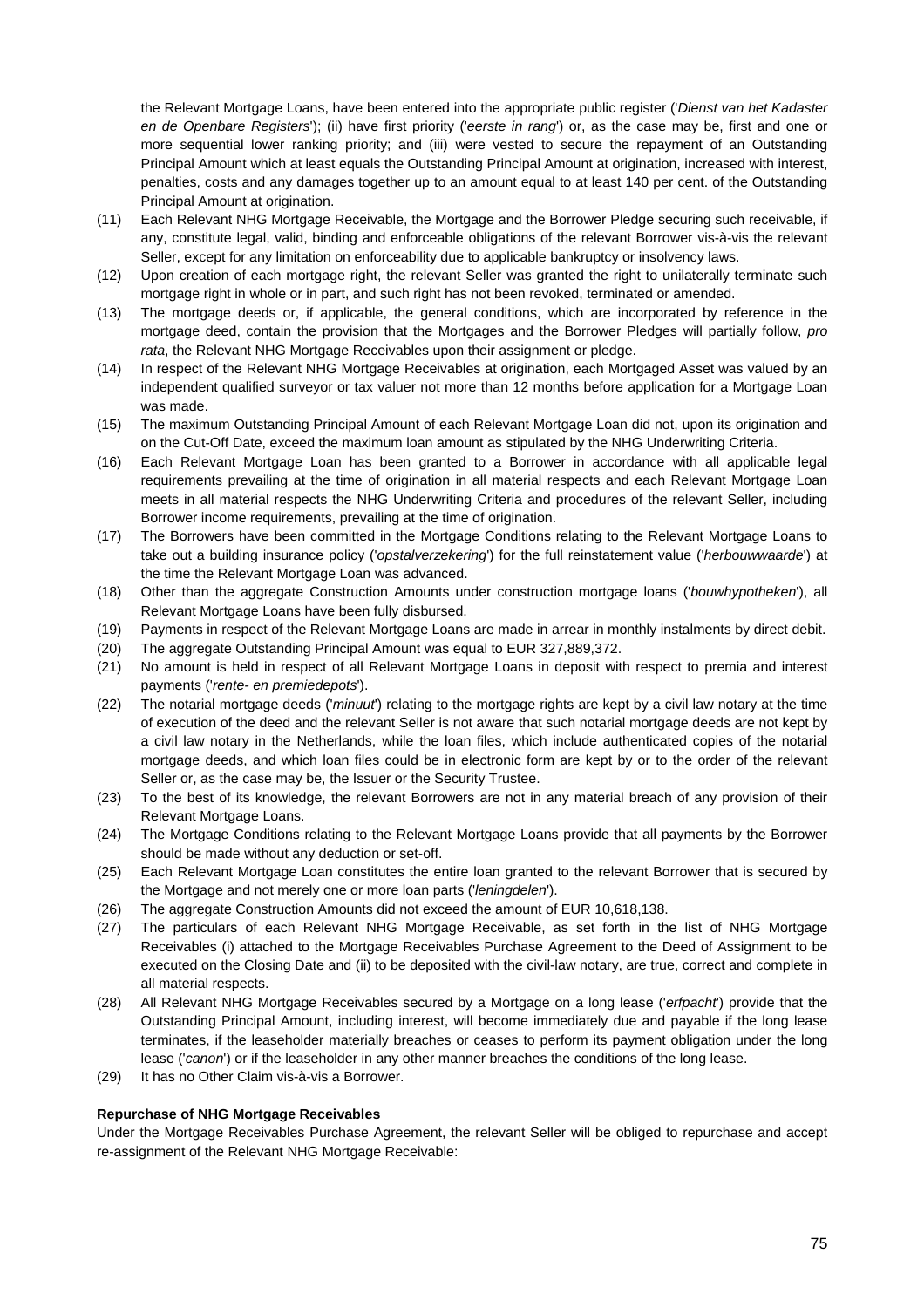- (i) on the Mortgage Payment Date immediately following the expiration of the relevant remedy period, if any, in case any of the representations and warranties given by the relevant Seller (a) in respect of such Relevant NHG Mortgage Receivable or its related Relevant Mortgage Loan, including the representation and warranty that the Relevant NHG Mortgage Receivable or its related Relevant Mortgage Loan meets certain Mortgage Loans Criteria on the Closing Date or (b) in respect of a New NHG Mortgage Receivable or its related Relevant Mortgage Loan or a Further Advance Receivable relating to a Relevant NHG Mortgage Receivable or its related Further Advance, including the representation and warranty that the New NHG Mortgage Receivable or its related Relevant Mortgage Loan or the Further Advance Receivable or its related Further Advance, meets certain Mortgage Loans Criteria on the relevant Pre-funding Purchase Date or the relevant Quarterly Payment Date, is untrue or incorrect in any material respect; or
- (ii) on the Mortgage Payment Date immediately following the decision of the relevant Seller to amend the terms of the Relevant Mortgage Loan upon the request of a Borrower as a result of which such Relevant Mortgage Loan no longer meets certain criteria set forth in the Mortgage Receivables Purchase Agreement or which, as a result, changes the maturity date of the loan, the interest rate (other than as a result of an interest reset) or monthly payment amount (other than as a result of an interest reset); or
- (iii) on the Mortgage Payment Date immediately following the failure by the Borrower to pay the first three interest instalments under a Relevant Mortgage Loan or a Further Advance; or
- (iv) on the Quarterly Payment Date immediately following the date on which a Further Advance is granted in accordance with the Mortgage Conditions of a Mortgage Loan to a Borrower and the Issuer has not purchased the relevant Further Advance Receivables prior to such date; or
- (v) on the Mortgage Payment Date immediately following the date on which it has obtained any Other Claim(s), other than a Further Advance Receivable, provided that on the Quarterly Payment Date immediately following the date on which such Further Advance has been granted to a Borrower, such Further Advance Receivable is either purchased by the Issuer or the Relevant NHG Mortgage Receivable is repurchased by the relevant Seller, vis-à-vis any Borrower; or
- (vi) in respect of an Relevant NHG Mortgage Receivable relating to a Relevant Mortgage Loan originated by Quion 20 only, on the Mortgage Payment Date immediately following the interest rate reset date of the Relevant Mortgage Loan on which the Borrower decides to accept the interest rate offered by another lender and such lender prefers to take over the existing Relevant Mortgage Loan rather than granting a new mortgage loan to such Borrower; or
- (vii) on the Quarterly Payment Date immediately following the Quarterly Payment Date on which the Issuer, if so instructed by the MPT Provider, has exercised the Clean-up Call Option; or
- (viii) on the Mortgage Payment Date immediately following the date on which the Relevant Mortgage Loan no longer has the benefit of the NHG Guarantee; or
- (ix) on the Mortgage Payment Date immediately following the date on which a formal request for payment under the NHG Guarantee has been made and *Stichting Waarborgfonds Eigen Woningen* refuses to pay the full amount so requested; or
- (x) on the Mortgage Payment Date immediately following the date on which the MPT Provider receives notice from a regulatory agency, the relevant Seller, a Borrower or any other party indicating that it has failed to comply with its undertaking in the Issuer Servicing Agreement to administer the Relevant Mortgage Loans, including the foreclosure thereof, in accordance with the terms and conditions ('*voorwaarden en normen*') of *Stichting Waarborgfonds Eigen Woning*; or
- (xi) on the Mortgage Payment Date immediately following the date on which after foreclosure the Net Foreclosure Proceeds (excluding the amount to be received under the NHG Guarantee) are not sufficient to repay the Relevant Mortgage Receivable in full and the relevant Seller or the MPT Provider decides not to make a claim under the NHG Guarantee.

Each of the Sellers may, at its option and its sole discretion, at any time repurchase and accept re-assignment of any Relevant Delinquent NHG Mortgage Receivable.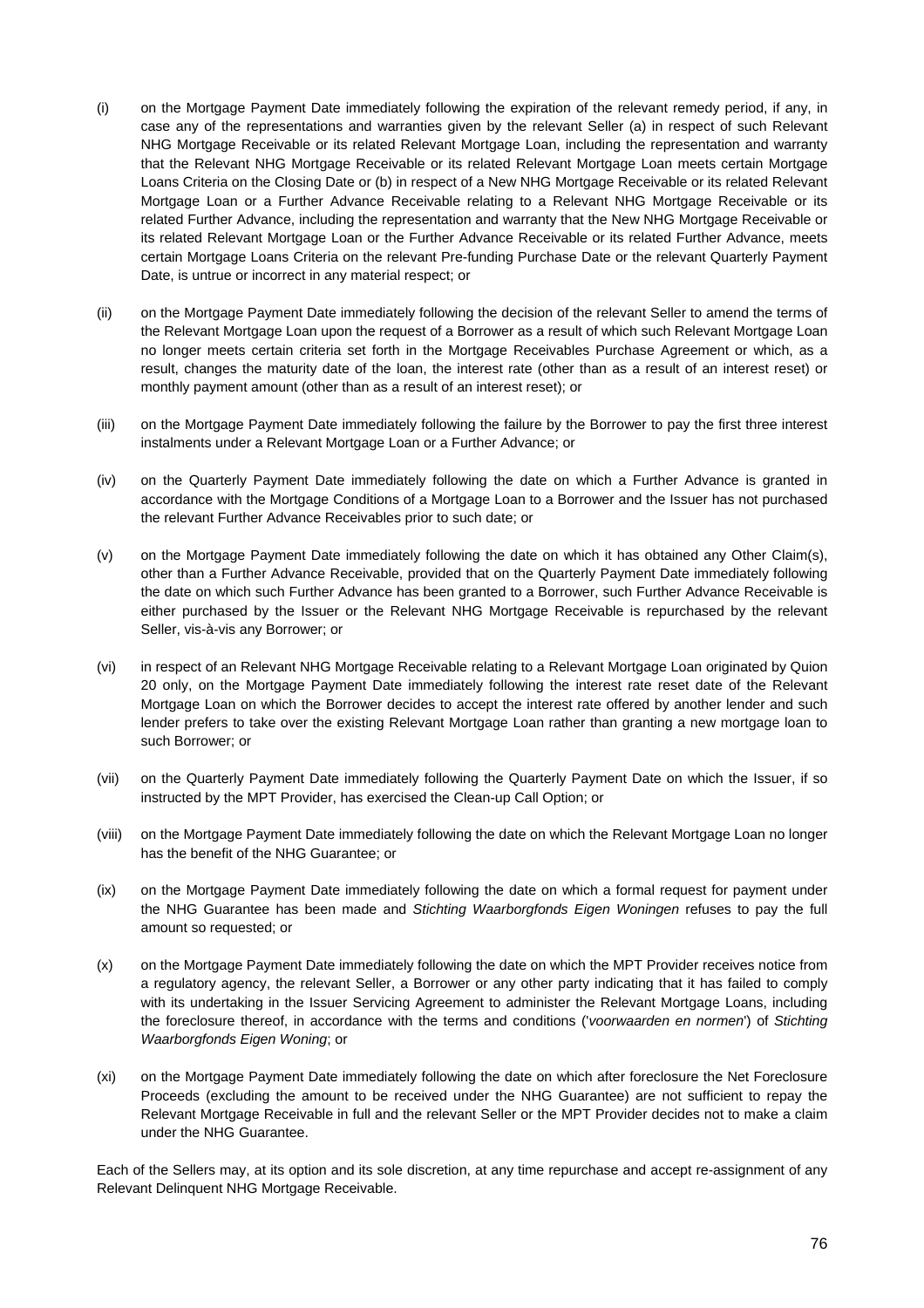In the case of a repurchase of Relevant NHG Mortgage Receivables, the relevant Seller shall repurchase and accept re-assignment of the Relevant NHG Mortgage Receivable for a price equal to the relevant Outstanding Principal Amount, increased with accrued but unpaid interest thereon up to the relevant Mortgage Payment Date.

Moreover, the MPT Provider or a third party selected by the Security Trustee may, at its option and its sole discretion, purchase and accept assignment of Excess NHG Mortgage Receivables on a Quarterly Payment Date for a price equal the aggregate Outstanding Principal Amount, increased with accrued but unpaid interest thereon up to the relevant Quarterly Payment Date. At the request of the relevant Hedging Counterparty, the Issuer will stipulate as a condition for the sale of the Excess NHG Mortgage Receivables that the relevant part of the relevant Hedging Agreement will be novated to the purchaser of the Excess NHG Mortgage Receivables. The purchase price for the Excess NHG Mortgage Receivables shall be set-off against the Issuer's obligation to repay the Servicing Advance provided by the MPT Provider or, as the case may be, such third party.

## **Mortgage Loans Criteria**

On the Cut-Off Date, each of the Mortgage Loans met the Mortgage Loans Criteria:

- (a) the Mortgages Loans are in one of the following forms:
	- (1) Life Mortgage Loans ('*levenhypotheken*'),
	- (2) Savings Mortgage Loans ('*spaarhypotheken*'),
	- (3) Investment Mortgage Loans ('*beleggingshypotheken*'),
	- (4) Annuity Mortgage Loans ('*annuïteiten hypotheken*'),
	- (5) Linear Mortgage Loans (*'lineaire hypotheken'),* or
	- (6) Interest-only Mortgage Loans ('*aflossingsvrije hypotheken*'), or
	- (7) a combination of any of the above mentioned types of mortgage loans ('*combinatiehypotheken*');
- (b) the Borrower is a resident of the Netherlands and not employed by any of the Sellers;
- (c) each Mortgage Loan is covered by a first ranking or first ranking and sequentially lower ranking right of mortgage on property situated in the Netherlands;
- (d) no amounts due and payable under any of the NHG Mortgage Receivables were in arrear for more than one payment of interest and/or redemption and, as the case may be, in respect of an Insurance Policy with the exception of Mortgage Loans that were originated one month preceding the Cut-Off Date or, in respect of New NHG Mortgage Receivables or Further Advance Receivables originated in the month preceding the relevant Pre-funding Purchase Date or the relevant Quarterly Payment Date;
- (e) except for Mortgage Loans originated one month preceding the Cut-Off Date or, in respect of New NHG Mortgage Receivables and Further Advance Receivables originated in the calendar month preceding the relevant Pre-funding Purchase Date or the relevant Quarterly Payment Date, at least one (interest) payment has been made;
- (f) none of the Mortgage Loans are bridging loans ('*overbruggingshypotheken*');
- (g) the Mortgaged Asset had to be occupied by the Borrower at and after the time of origination. No consent for residential letting of the mortgaged property has been given by or on behalf of any of the Sellers;
- (h) the interest rate on each Mortgage Loan is a fixed rate, subject to an interest reset from time to time, or a variable rate;
- (i) interest payments on the Mortgage Loans are scheduled to be made monthly in arrear by direct debit;
- (j) the Outstanding Principal Amount of each of the Mortgage Loans did not exceed the maximum loan amount as stipulated by the NHG Underwriting Criteria;
- (k) no Mortgage Loan has fixed interest periods longer than 30 years;
- (l) no Mortgage Loan will have a legal maturity beyond the Quarterly Payment Date falling in April 2037;
- (m) except for Mortgage Loans with a Construction Amount, all Mortgage Loans are fully disbursed (no '*bouwhypotheken*');
- (n) in respect of all Interest-only Mortgage Loans, or in the case of a combination of types of mortgage loans, the interest-only loan part, did not exceed 50 per cent. loan-to-foreclosure value of the mortgaged property upon creation of the Mortgage Loan; and
- (o) the NHG Mortgage Receivables originated by Quion 20 resulting from Mortgage Loans originated by Quion 20 do not result from Further Advances.

The Mortgage Loans Criteria apply also to the selection of New NHG Mortgage Receivables and Further Advance Receivables unless stated otherwise.

#### **Assignment Notification Events**

The Mortgage Receivables Purchase Agreement provides that if, *inter alia*: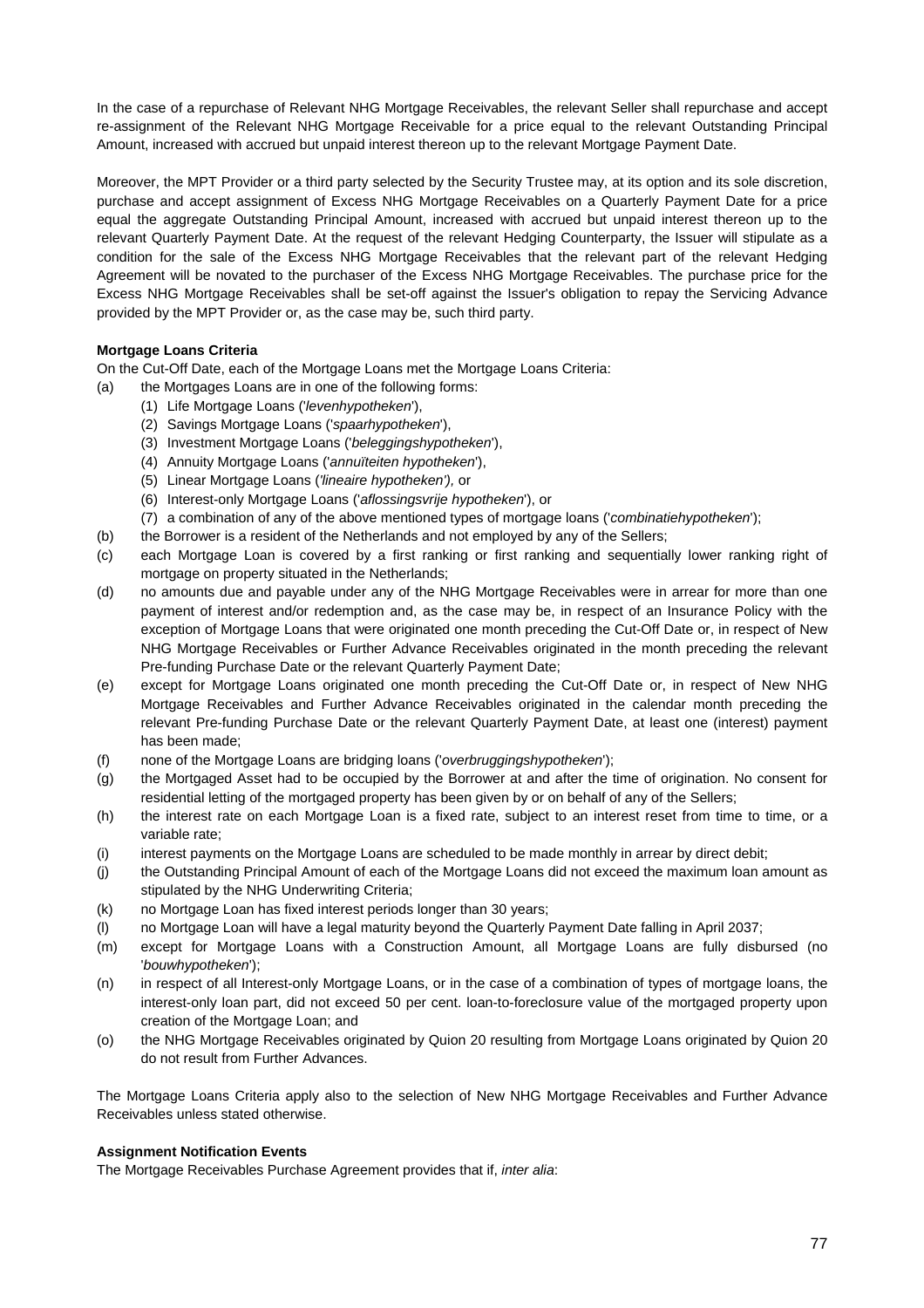- (a) a default is made by any of the Sellers in the payment on the due date of any amount due and payable by it under the Mortgage Receivables Purchase Agreement or under any Relevant Document to which it is a party and such failure is not remedied within 5 business days after having knowledge of such failure or notice thereof has been given by the Issuer or the Security Trustee to the Seller; or
- (b) any of the Sellers fails duly to perform or comply with any of its obligations under the Mortgage Receivables Purchase Agreement or under any Relevant Document to which it is a party or any other party (except the Issuer and the Security Trustee) does not comply with any of the obligations under any Relevant Document to which it is a party and, if such failure is capable of being remedied, such failure is not remedied within 10 business days after having knowledge of such failure or notice thereof has been given by the Issuer or the Security Trustee to the relevant Seller or such other party; or
- (c) any of the Sellers takes any corporate action or other steps are taken or legal proceedings are started or threatened against it for its dissolution ('*ontbinding*') and liquidation ('*vereffening*') or legal demerger ('*juridische splitsing*') involving the Seller or its assets are placed under administration ('*onder bewind gesteld*'); or
- (d) any of the Sellers has taken any corporate action or any steps have been taken or legal proceedings have been instituted or threatened against it for its entering into suspension of payments or for bankruptcy or for any analogous insolvency proceedings under any applicable law or for the appointment of a receiver or a similar officer of it or of any or all of its assets; or
- (e) a Collection Foundation has taken any corporate action or any steps have been taken or legal proceedings have been instituted or threatened against it for its entering into suspension of payments or for bankruptcy or for any analogous insolvency proceedings under any applicable law or for the appointment of a receiver or a similar officer of it; or
- (f) a Trustee I Notification Event occurs,

then, and at any time thereafter, each of the Sellers will unless (but only in the case of the occurrence of the events mentioned under (a) and (b)) within a period of 10 business days an appropriate remedy to the satisfaction of the Security Trustee is found, after having received confirmation from Moody's that no notice will not result in a downgrade of the then current rating assigned to the Senior Class A Notes forthwith notify the relevant Borrowers and any other relevant parties indicated by the Issuer and/or the Security Trustee of the assignment of the NHG Mortgage Receivables to the Issuer or, at its option, the Issuer will be entitled to make such notifications itself.

In addition, pursuant to the Beneficiary Waiver Agreement each of the Sellers will undertake to use its best efforts following an Assignment Notification Event to obtain the cooperation from all relevant parties (including the Life Insurance Companies) to (a) waive its rights as beneficiary and (b) appoint (i) the Issuer subject to the dissolving condition of a Trustee I Notification Event relating to the Issuer and (ii) the Security Trustee under the condition precedent of the occurrence of a Trustee I Notification Event relating to the Issuer as first beneficiary under the Insurance Policies. For the situation that a Borrower Insurance Proceeds Instruction exists, each of the Sellers and the Savings Insurance Companies will in the Beneficiary Waiver Agreement undertake to use their best efforts, following a Notification Event to obtain the cooperation of all relevant parties to change the payment instruction in favour of (i) the Issuer subject to the dissolving condition of a Trustee I Notification Event relating to the Issuer and (ii) the Security Trustee under the condition precedent of the occurrence of a Trustee I Notification Event relating to the Issuer.

## **Purchase of New NHG Mortgage Receivables**

The Mortgage Receivables Purchase Agreement provides that the Issuer will apply the Purchase Available Amount on any Pre-funding Purchase Date during the Pre-funding Period and, thereafter, on any Quarterly Payment Date up to and including the Quarterly Payment Date immediately preceding the Final Maturity Date, to purchase any New NHG Mortgage Receivables from the relevant Seller if and to the extent offered by such Seller. The Initial Purchase Price payable by the Issuer as consideration for any New NHG Mortgage Receivables will be equal to the aggregate of the Outstanding Principal Amount on the first day of the month of the relevant Pre-funding Purchase Date or relevant Quarterly Payment Date. The Issuer will be entitled to all proceeds in respect of the New NHG Mortgage Receivables following such assignment as of the first day of the month of the relevant Pre-funding Purchase Date or the relevant Quarterly Payment Date.

The purchase by the Issuer of New NHG Mortgage Receivables will be subject to a number of conditions, which include, *inter alia*, the conditions that on the relevant date of completion of the sale and purchase of the New NHG Mortgage Receivables (except that item (f) and (g) below will not apply to New NHG Mortgage Receivable purchased on a Pre-funding Purchase Date):

(a) the relevant Seller will represent and warrant to the Issuer and the Security Trustee the matters set out in the clauses providing for the representations and warranties relating to the Relevant Mortgage Loans, the Relevant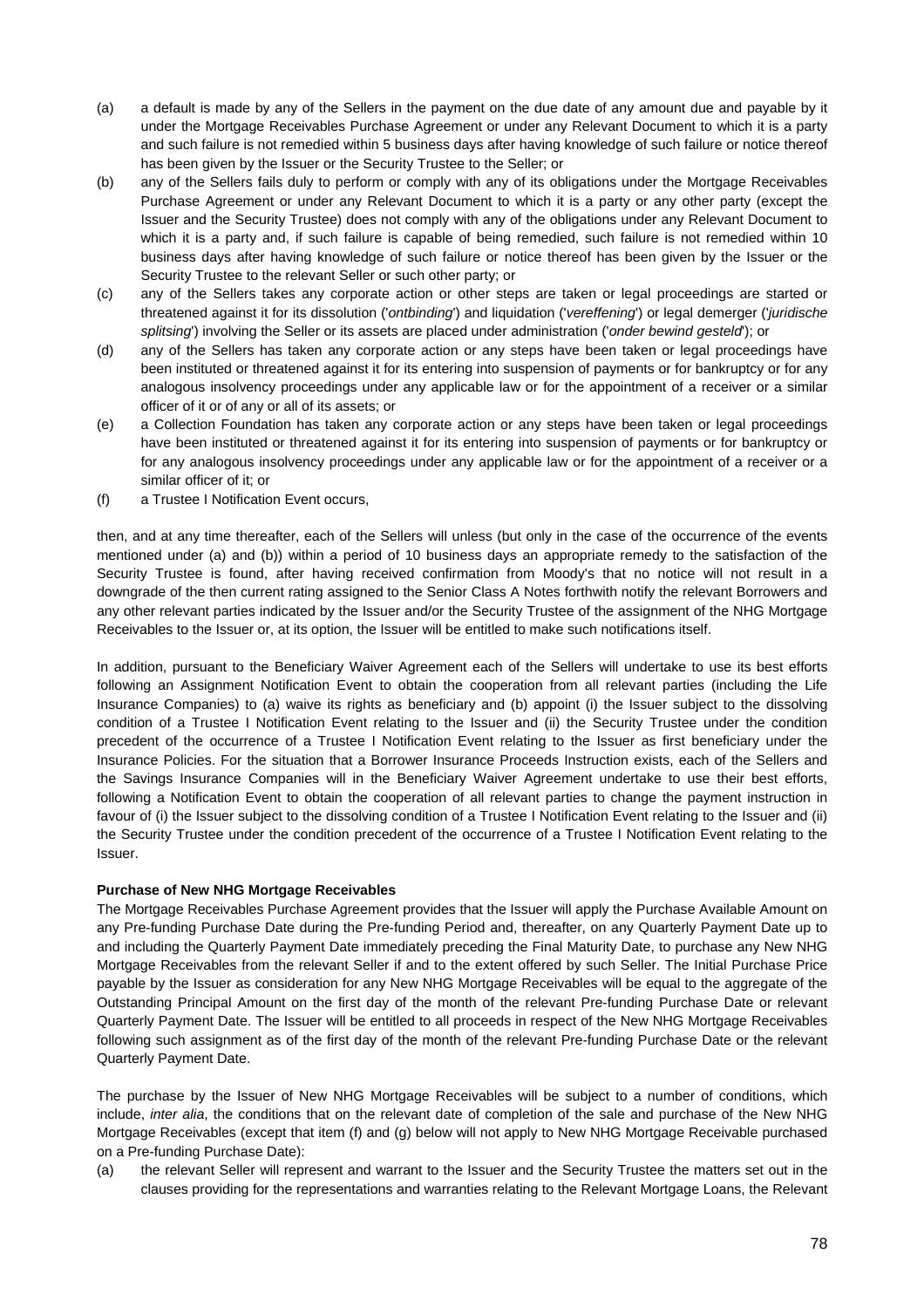NHG Mortgage Receivables and the relevant Seller in the Mortgage Receivables Purchase Agreement with respect to (and to the extent required, modified for) the relevant New NHG Mortgage Receivables sold and relating to the relevant Seller;

- (b) no Assignment Notification Event has occurred and is continuing;
- (c) there has been no failure by the relevant Seller to repurchase any NHG Mortgage Receivable which it is required to repurchase pursuant to Clauses 8 (representations and warranties) and 10 (covenants) of the Mortgage Receivables Purchase Agreement;
- (d) the Purchase Available Amount is sufficient to pay the Initial Purchase Price for the relevant New NHG Mortgage Receivables;
- (e) during the Pre-funding Period the then current rating assigned to the Senior Class A Notes by Moody's is not adversely affected as a result of such purchase;
- (f) the aggregate Outstanding Principal Amount of all Interest-only Mortgage Loans does not exceed 63 per cent. of the aggregate Outstanding Principal Amount of the NHG Mortgage Receivables; and
- (g) the aggregate Outstanding Principal Amount of the NHG Mortgage Receivables with a Construction Amount is withheld does not exceed 4.5 per cent. of the aggregate Outstanding Principal Amount of the NHG Mortgage Receivables.

### **Purchase of Further Advance Receivables**

The Mortgage Receivables Purchase Agreement provides that if any of the Sellers decides to grant a Further Advance to a Borrower, the Issuer will purchase the relevant Further Advance Receivable, subject to a number of conditions which include *inter alia* the conditions that on the relevant Quarterly Payment Date:

- (i) the relevant Seller will represent and warrant to the Issuer and the Security Trustee the matters set out in the clauses providing for the representations and warranties relating to the Mortgage Loans, the NHG Mortgage Receivables and the relevant Seller in the Mortgage Receivables Purchase Agreement with respect to (and to the extent relevant and to the extent required, modified for) the Further Advance and the Further Advance Receivables sold and relating to the relevant Seller;
- (ii) no Assignment Notification Event has occurred and is continuing;
- (iii) there has been no failure by the relevant Seller to repurchase any NHG Mortgage Receivable which it is required to repurchase pursuant to Clauses 8 (representations and warranties) and 10 (covenants) of the Mortgage Receivables Purchase Agreement;
- (iv) the Notes Redemption Available Amount is sufficient to pay the initial purchase price for the relevant Further Advance Receivables;
- (v) not more than 2 per cent. of the aggregate Outstanding Principal Amount relates to Delinquent NHG Mortgage Receivables;
- (vi) the aggregate Outstanding Principal Amount of all Interest-only Mortgage Loans does not exceed 63 per cent. of the aggregate Outstanding Principal Amount of the NHG Mortgage Receivables;
- (vii) all NHG Mortgage Receivables with a security right having a higher ranking priority to the Further Advance Receivables if any, are owned by the Issuer; and
- (viii) the Further Advance Receivables and the relevant NHG Mortgage Receivable meet the Mortgage Loans Criteria.

The Initial Purchase Price payable by the Issuer for any Further Advance Receivables will be equal to the aggregate of the aggregate Outstanding Principal Amounts of the relevant Further Advance Receivables as at first day of the month of the relevant Quarterly Payment Date. The Issuer will be entitled to all proceeds in respect of the Further Advance Receivables following such assignment as of the first day of the month of the relevant Quarterly Payment Date.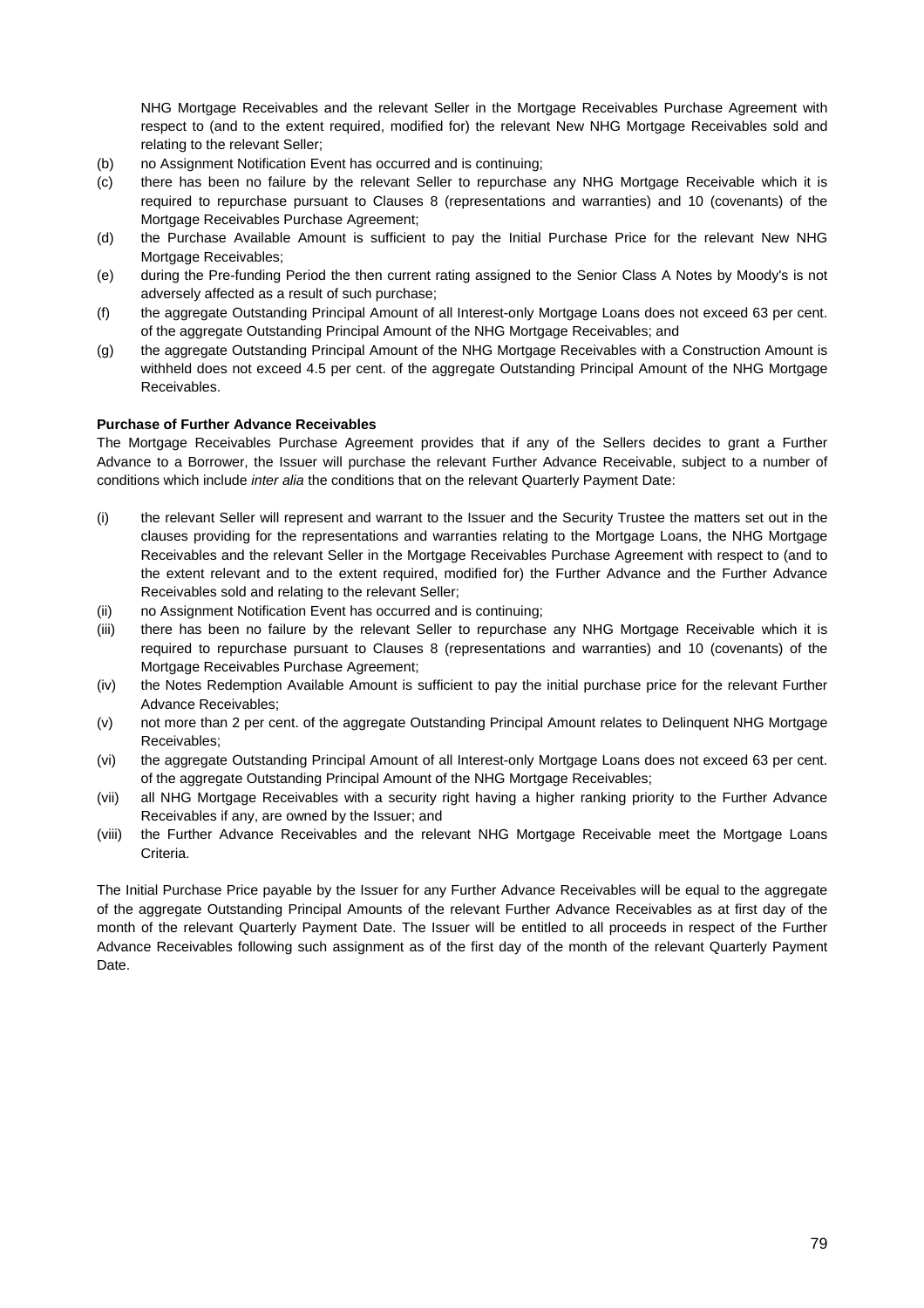#### **ISSUER SERVICES AGREEMENT**

In the Issuer Services Agreement the MPT Provider (i) will agree to provide mortgage payment transactions and other services to the Issuer on a day-to-day basis in relation to the Mortgage Loans and the NHG Mortgage Receivables, including, without limitation, the collection of payments of principal, interest and other amounts in respect of the Mortgage Loans and (ii) will agree to provide the implementation of arrears procedures including the enforcement of mortgage rights (see further *Mortgage Loan Underwriting and Origination*). The MPT Provider will be obliged to provide the mortgage payment transactions and other services as set out above in respect of the Mortgage Loans and the NHG Mortgage Receivables at the same level of skill, care and diligence as mortgage loans in its own portfolio. The MPT Provider should have a licence under the new Financial Services Act (*'Wet financiële dienstverlening'*) in order to ensure that the Issuer benefits from the exemption under the Financial Services Act to have a licence under the Financial Services Act itself. The MPT Provider has submitted an application for a licence under the Financial Services Act with the Authority for the Financial Markets ('**AFM**') in Amsterdam. Granting of a permanent licence can take up to one year, which period can be extended (two times) with a half year (each time). However, the MPT Provider has been provided by the AFM with a temporary licence. The Issuer has been advised that the temporary licence of the MPT Provider is sufficient to be exempted from the licence requirement of the Financial Services Act (see *Risk Factors* above).

The MPT Provider will, in accordance with the Issuer Services Agreement, appoint Stater as its sub-agent to carry out the activities, other than the Defaulted Loan Services, in respect of the Mortgage Loans originated by GMAC RFC Nederland and Atlas Funding upon the terms and provisions of and in accordance with the subcontract to be entered into between the MPT provider and Stater in respect of the relevant Mortgage Loans. Stater will accept this appointment and will commit itself, in favour of the Issuer, to carry out the activities subject to and on the terms provided in the Issuer Services Agreement, in the case of a default by the MPT Provider of its obligations to provide the MPT Services and the Defaulted Loan Services. The Issuer and the Security Trustee have consented to the appointment of Stater as sub-agent. The MPT Provider will in accordance with the Issuer Services Agreement appoint Quion Hypotheekbemiddeling to perform the MPT Services and the Defaulted Loan Services in respect of the Mortgage Loans originated by Quion 20. Quion Hypotheekbemiddeling will accept the appointment and will commit itself to perform such activities in respect of the relevant NHG Mortgage Receivables in favour of the Issuer subject and in accordance with the terms provided in the Issuer Services Agreement, in the case of a default by MPT Provider under the Issuer Services Agreement. The Issuer and the Security Trustee have consented to the appointment of Quion Hypotheekbemiddeling as sub-agent.

Furthermore, in case the Put Option in respect of any of the Senior Class A Notes is exercised or the then current rating assigned to the Senior Class A Notes are not confirmed as of a Put Date, the MPT Provider (but not its subagent) will grant the Issuer a Servicing Advance in an amount equal to the aggregate Principal Amount Outstanding of the Senior Class A Notes which are subject to redemption, less the aggregate Principal Shortfall in respect of such Senior Class A Notes, if any, after applying the Notes Redemption Available Amount in respect of such date (excluding item (xii) hereof), to enable the Issuer to redeem such Senior Class A Notes on such Put Date. The obligation to repay the Servicing Advance will be set-off against the obligation to pay the purchase price for the Excess NHG Mortgage Receivables sold by the Issuer to the MPT Provider. If the MPT Provider does not confirm that it will provide the Servicing Advance on such Put Date on ultimately 42 days prior to the relevant Put Date, the Security Trustee will within 14 days approach and request third parties to (i) grant the relevant Servicing Advance in respect of that relevant Put Date and in respect of one or more subsequent Put Dates and (ii) purchase the Excess NHG Mortgage Receivables, on terms substantially the same as set out in the Issuer Services Agreement. The Issuer will give the MPT Provider (or any other party providing the Servicing Advance) the right (to be exercised at its option and in its sole discretion) to acquire the Excess NHG Mortgage Receivables at a price equal to their Outstanding Principal Amounts, plus accrued but unpaid interest up to the relevant Put Date. At the request of the relevant Hedging Counterparty, the Issuer will stipulate as a condition for the sale of the Excess NHG Mortgage Receivables that the relevant part of the relevant Hedging Agreement will be novated to the purchaser of the Excess NHG Mortgage Receivables. The proceeds of such sale will be applied towards the repayment of the Servicing Advance by way of set off.

The Issuer Administrator will in the Issuer Services Agreement agree to provide certain administration, calculation and cash management services to the Issuer, including (a) the direction of amounts received by any of the Sellers to the Collection Account and the production of monthly reports in relation thereto, (b) drawings (if any) to be made by the Issuer from the Reserve Account and under the Liquidity Facility Agreement, (c) all payments to be made by the Issuer under the Hedging Agreements and any of the other Relevant Documents, (d) all payments to be made by the Issuer under the Notes in accordance with the Conditions of the Notes and in respect of the Sub-Participation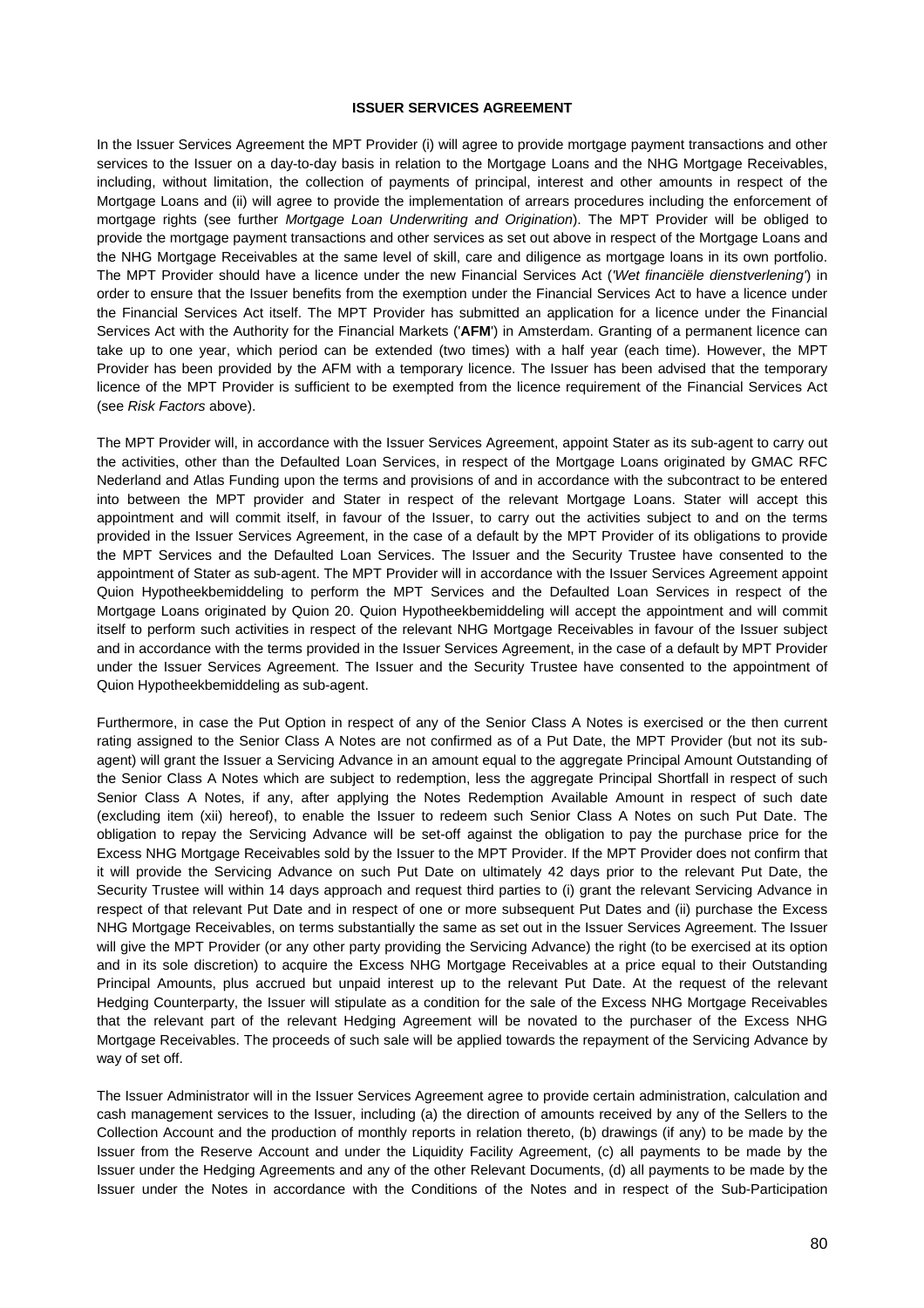Agreement, (e) the maintaining of all required ledgers in connection with the above and (f) all calculations to be made pursuant to the Conditions of the Notes.

### **Termination**

The appointment of the MPT Provider and/or the Issuer Administrator under the Issuer Services Agreement may be terminated by the Security Trustee or the Issuer (with the consent of the Security Trustee) in certain circumstances, including (a) if the MPT Provider and/or the Issuer Administrator are in default of payment on the due date of any payment due and payable by either of them under the Issuer Services Agreement and such default continues unremedied for a period of fourteen (14) days after the earlier (i) of the MPT Provider and/or the Issuer Administrator becoming aware of such default and (ii) receipt by the MPT Provider and/or the Issuer Administrator of written notice by the Issuer or the Security Trustee requiring the same to be remedied, (b) if the MPT Provider and/or the Issuer Administrator are in default of performance or observance of any of its other covenants and obligations under the Issuer Services Agreement, which in the opinion of the Security Trustee is materially prejudicial to the interests of the Secured Parties and (except where, in the reasonable opinion of the Security Trustee, such default is incapable of remedy, when no such continuation and/or notice as is hereinafter mentioned will be required) such default continues unremedied for a period of fourteen (14) days after the earlier of (i) the MPT Provider and/or the Issuer Administrator becoming aware of such default and (ii) receipt by the MPT Provider and/or the Issuer Administrator of written notice from the Security Trustee requiring the same to be remedied, (c) the MPT Provider or Issuer Administrator takes any corporate action or other steps are taken or legal proceedings are started or threatened against it for its dissolution ('*ontbinding*') and liquidation ('*vereffening*'), (d) the MPT Provider or Issuer Administrator has taken any corporate action or any steps have been taken or legal proceedings have been instituted or threatened against it for its entering into suspension of payments or for bankruptcy or has become subject to any analogous insolvency proceeding under any applicable law or for the appointment of a receiver or a similar officer of its or any or all of its assets or (e) at any time it becomes unlawful for the MPT Provider or Issuer Administrator to perform all or a material part of its obligations hereunder.

In such events, the Security Trustee and the Issuer shall use their best efforts to appoint a substitute mpt provider and/or issuer administrator and such substitute mpt provider and/or issuer administrator shall enter into an agreement with the Issuer and the Security Trustee substantially on the terms of the Issuer Services Agreement, provided that such substitute mpt provider and/or issuer administrator shall have the benefit of a Mortgage Loans servicing fee and an administration fee at a level to be then determined. Any such substitute mpt provider and/or issuer administrator is obliged to (i) have experience of administering mortgage loans and mortgages of residential property in the Netherlands and (ii) hold a licence under the Financial Services Act ('*Wet Financiële Dienstverlening'*). The Issuer shall, promptly following the execution of such agreement, pledge its interest in such agreement in favour of the Security Trustee on the terms of the Trustee Pledge Agreement II, *mutatis mutandis*, to the satisfaction of the Security Trustee.

The appointment of the MPT Provider and/or the Issuer Administrator under the Issuer Services Agreement may be terminated by the MPT Provider and/or the Issuer Administrator upon the expiry of not less than 12 months' notice of termination given by the MPT Provider and/or the Issuer Administrator to each of the Issuer and the Security Trustee provided that – *inter alia* – (a) the Security Trustee consents in writing to such termination and (b) a substitute mpt provider and/or issuer administrator shall be appointed, such appointment to be effective no later than the date of termination of the Issuer Services Agreement.

The MPT Provider and/or the Issuer Administrator shall not be released from its obligations under the Issuer Services Agreement until a substitute mpt provider and/or issuer administrator has entered into such new agreement.

Each of the Sellers will undertake in the Mortgage Receivables Purchase Agreement to set the interest rates of Mortgage Loans as agent of the Issuer or, as the case may be, the Security Trustee in accordance with its then prevailing procedures and on a certain level. Each of the Security Trustee and the Issuer may terminate the appointment of the relevant Seller as agent of the Issuer to determine and set the rates of interest at any time. The Issuer and the Swap Counterparty have agreed that in case (i) the senior unsecured, unsubordinated and unguaranteed debt obligations of Residential Capital Corporation is lower than or is withdrawn in respect of any two of the following ratings: BB- or its equivalent by S&P or Ba3 or its equivalent by Moody's or BB- or its equivalent by Fitch or (ii) the relevant Seller ceases to be a wholly owned indirect subsidiary of Residential Capital Corporation and thereafter the rating assigned to the senior unsecured, unsubordinated and unguaranteed debt obligations of the relevant Seller or the entity of which the relevant Seller becomes a wholly owned (indirect) subsidiary is lower than or is withdrawn in respect of any of the following ratings: BB- or its equivalent by S&P or Ba3 or its equivalent by Moody's or BB- or its equivalent by Fitch then the Issuer will terminate the appointment of the relevant Seller and will appoint the Swap Counterparty to determine and set the rates of interest in accordance with the Mortgage Conditions. The MPT Provider will undertake in the Issuer Services Agreement that it will comply with such obligations.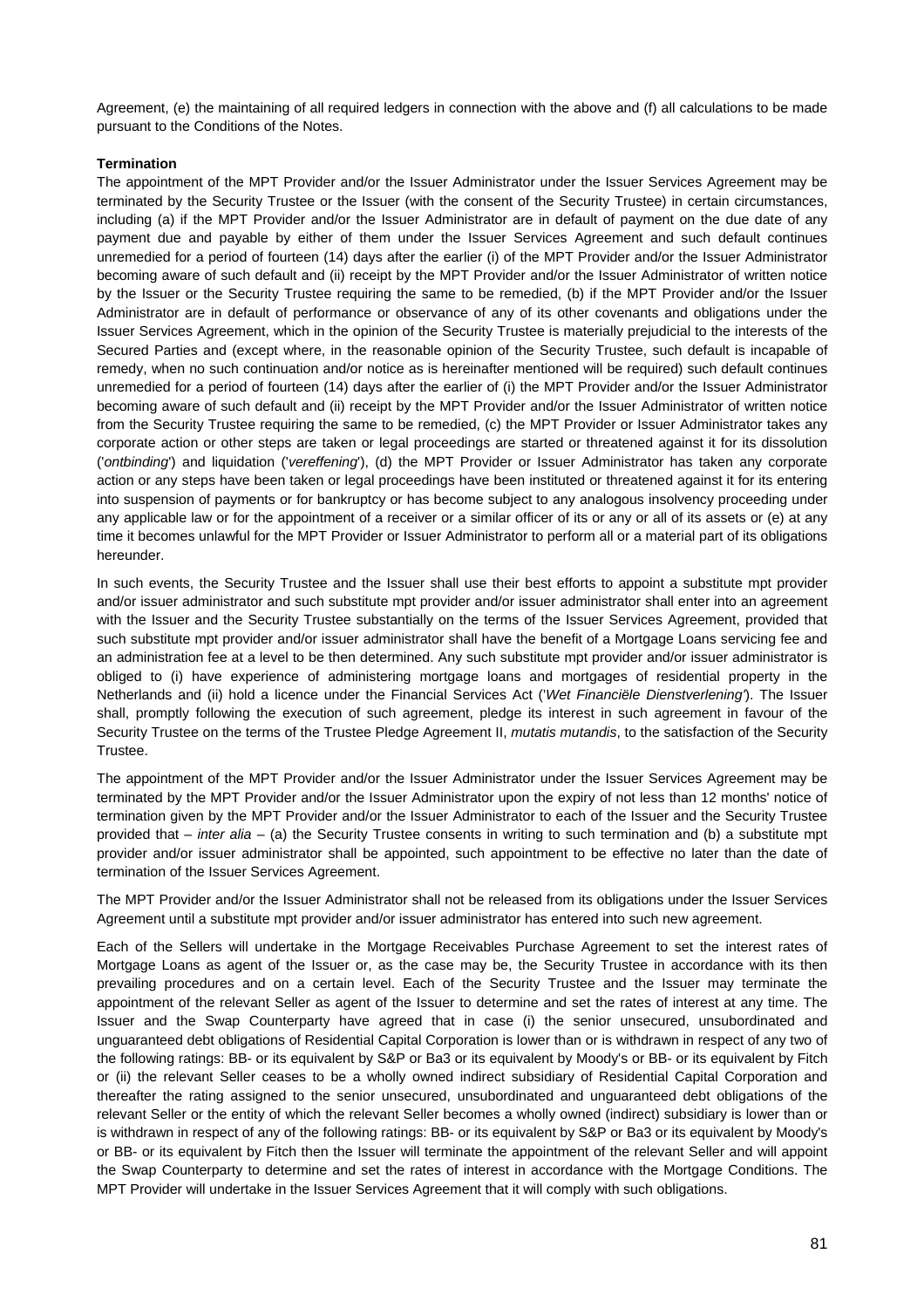## **SUB-PARTICIPATION AGREEMENT**

### **Sub-Participation Agreement**

Under the Sub-Participation Agreement, the Issuer will grant to each of the Savings Insurance Companies a subparticipation in the relevant Savings NHG Mortgage Receivables and, as the case may be, Life NHG Mortgage Receivables with a Savings Element. Each of the Savings Insurance Companies will undertake to pay to the Issuer:

- (i) (a) on the Closing Date or (b) on the relevant Quarterly Payment Date or the relevant Pre-funding Purchase Date, in the case of purchase and assignment of new NHG Savings Mortgage Receivables or Life NHG Mortgage Receivables with a Savings Element or Further Advance Receivables which qualify as Savings NHG Mortgage Receivables or, as the case may be, new Life NHG Mortgage Receivables with a Savings Element or (c) on the relevant Mortgage Payment Date, in the case of a switch from any type of a Mortgage Loan into a Savings Mortgage Loan or a switch to a Life Mortgage Loan with a Savings Element, the Initial Participation; and
- (ii) on each Mortgage Payment Date an amount equal to the amount received by the Savings Insurance Company as Savings Premium during the Mortgage Calculation Period then ended in respect of the relevant Savings Insurance Policies or, as the case may be, Life Insurance Policies with a Savings Alternative,

provided that in respect of each relevant Savings NHG Mortgage Receivable or, as the case may be, each Life NHG Mortgage Receivable with a Savings Element no amounts will be paid to the extent that, as a result thereof, the Participation in such relevant Savings NHG Mortgage Receivable or, as the case may be, relevant Life NHG Mortgage Receivable with a Savings Element would exceed the Participation Maximum Amount.

In consideration of such payments the Savings Insurance Company will acquire a Participation in each of the relevant Savings NHG Mortgage Receivables or, as the case may be, Life NHG Mortgage Receivables with a Savings Element, which is equal to the Initial Participation in respect of the relevant Savings NHG Mortgage Receivable or, as the case may be, relevant Life NHG Mortgage Receivable with a Savings Element increased during each Mortgage Calculation Period with the Monthly Participation Increase.

In consideration for the undertaking of the relevant Savings Insurance Company described above, the Issuer will undertake to pay to the relevant Savings Insurance Company on each Mortgage Payment Date the relevant part of the Participation Redemption Available Amount.

For the avoidance of doubt, the relevant Participation in a Savings NHG Mortgage Receivable or a Life NHG Mortgage Receivable with a Savings Element will not terminate in case a Savings Mortgage Loan switches in whole or in part to another type of Mortgage Loan or, as the case may be, a Life Mortgage Loan with a Savings Element switches to the Unit-Linked Alternative. GMAC RFC Nederland and the Savings Insurance Companies will agree in the Sub-Participation Agreement that upon such switch becoming effective GMAC RFC Nederland will acquire the relevant Participation from the relevant Savings Insurance Company. Besides this, as a result of the switch, the relevant Participation will no longer be increased with the Monthly Participation Increase and GMAC RFC Nederland will be entitled to the *pro rata* part of the interest received by the Issuer in respect of the relevant Savings NHG Mortgage Receivable or Life NHG Mortgage Receivable with a Savings Element.

## **Reduction of Participation**

- If:
- (i) a Borrower invokes a defence, including a right of set-off or a counterclaim against any person in respect of the Savings NHG Mortgage Receivables or, as the case may be, Life NHG Mortgage Receivables with a Savings Element based upon a default in the performance, whether in whole or in part or for any reason, by the relevant Savings Insurance Company of its obligations under the relevant Savings Insurance Policy or, as the case may be, Life Insurance Policy with a Savings Alternative; or
- (ii) any of the Sellers fails to pay any amount due by it to the Issuer in accordance with the Mortgage Receivables Purchase Agreement in respect of a Savings NHG Mortgage Receivable or a Life NHG Mortgage Receivable with a Savings Element;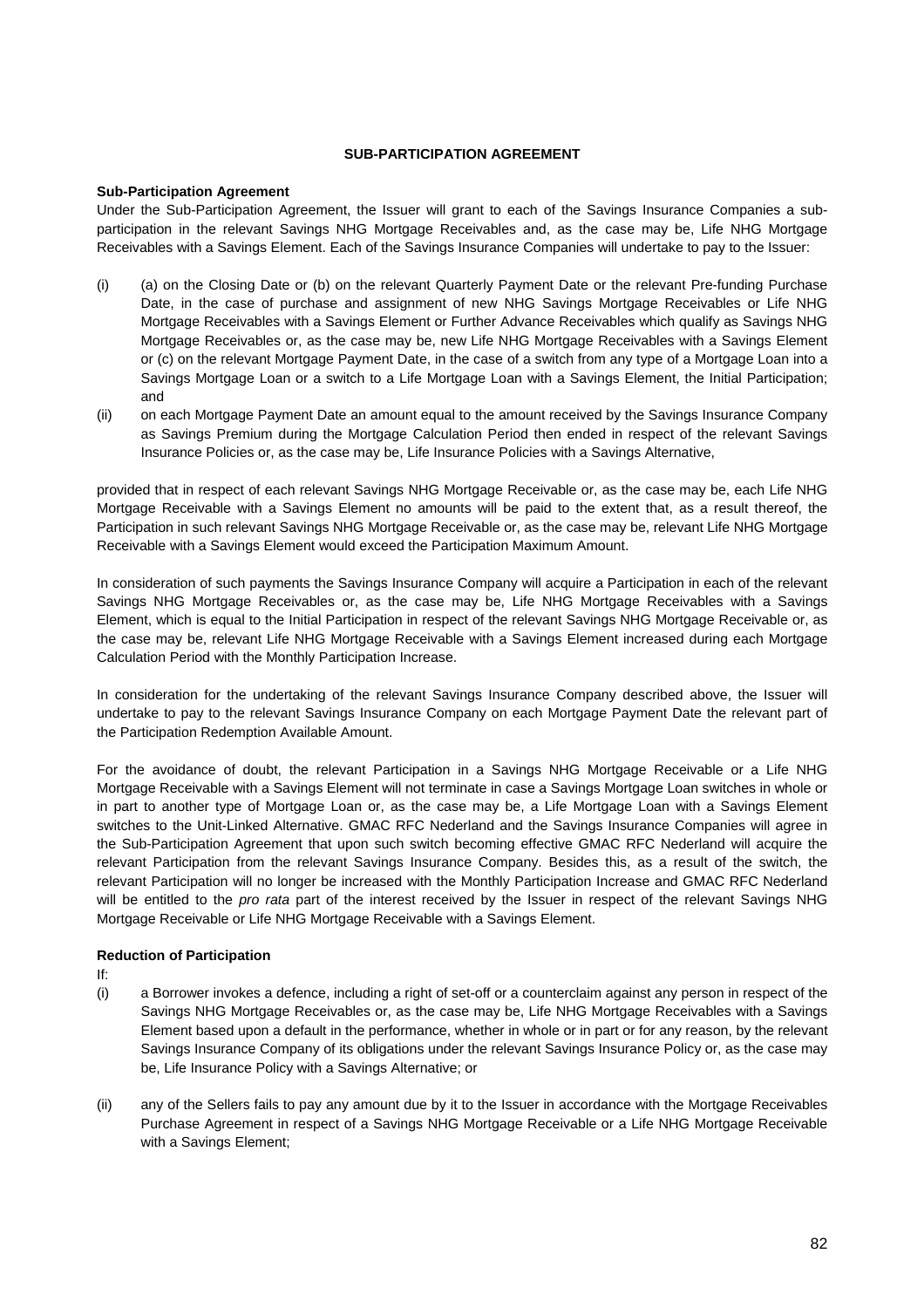and, as a consequence thereof, the Issuer will not have received any amount outstanding prior to such event in respect of such Savings NHG Mortgage Receivables or Life NHG Mortgage Receivables with a Savings Element, the Participation of the Saving Insurance Company in respect of such Savings NHG Mortgage Receivables or such Life NHG Mortgage Receivables with a Savings Element, will be reduced by an amount equal to the amount which the Issuer has failed to so receive and the calculation of the Participation Redemption Available Amount will be adjusted accordingly.

## **Enforcement Notice**

If an Enforcement Notice is given by the Security Trustee to the Issuer, then and at any time thereafter the Security Trustee on behalf of the Savings Insurance Companies may, and if so directed by the Savings Insurance Companies shall, by notice to the Issuer:

- (i) declare that the obligations of the Savings Insurance Companies under the Sub-Participation Agreement are terminated; and
- (ii) declare the Participation to be immediately due and payable, whereupon it will become so due and payable, but such payment obligations will be limited to the Participation Redemption Available Amount received or collected by the Issuer or, in the case of enforcement, the Security Trustee under the Savings NHG Mortgage Receivables or the Life NHG Mortgage Receivables with a Savings Element.

## **Termination**

If one or more of the Savings NHG Mortgage Receivables or the Life NHG Mortgage Receivables with a Savings Element are (i) repurchased by the relevant Seller from the Issuer pursuant to the Mortgage Receivables Purchase Agreement or (ii) sold by the Issuer to the MPT Provider or a third party pursuant to the Issuer Services Agreement and the Trust Deed in connection with a Put Date, the Participation in such Savings NHG Mortgage Receivables and Life NHG Mortgage Receivables with a Savings Element will terminate and the Participation Redemption Available Amount in respect of the Savings NHG Mortgage Receivables and, as the case may be, the Life NHG Mortgage Receivables with a Savings Element will be paid by the Issuer to the Savings Insurance Companies. The Issuer will, if so requested by the relevant Savings Insurance Companies, undertake to use its reasonable efforts to ensure that the acquirer of such Savings NHG Mortgage Receivables and Life NHG Mortgage Receivables with a Savings Element will enter into a sub-participation agreement with the Savings Insurance Companies in a form similar to the Sub-Participation Agreement. Furthermore, the Participation envisaged in the Sub-Participation Agreement will terminate if at the close of business of any Mortgage Payment Date the relevant Savings Insurance Company has received the relevant Participation in respect of the relevant NHG Mortgage Receivable.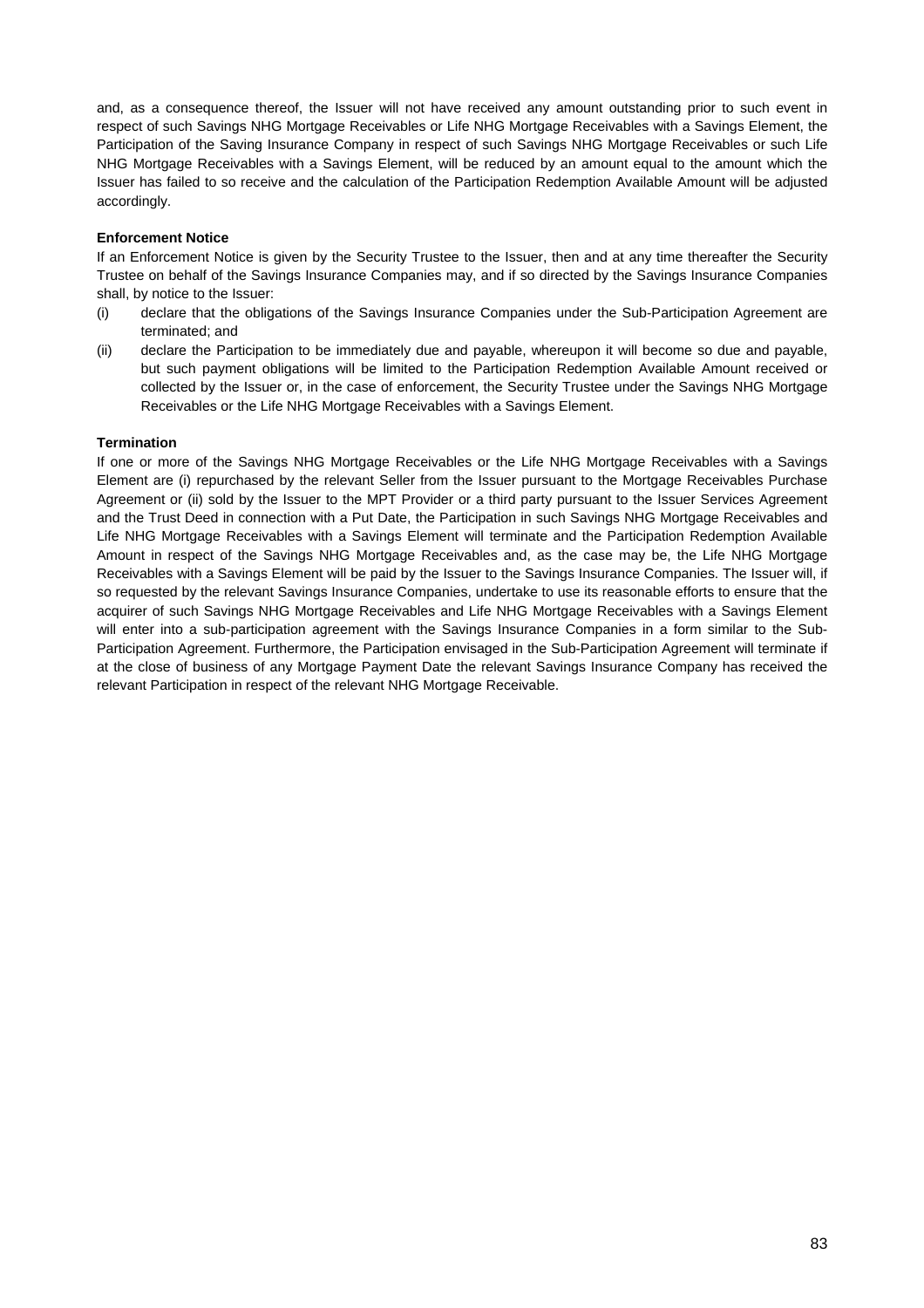#### **HEDGING AGREEMENTS**

The majority of the Mortgage Loans will carry fixed rates of interest and others will carry floating rates of interest while the Notes will carry floating rates of interest. The Issuer will enter into one or more Hedging Agreements in order to mitigate the interest rate exposure arising from its Mortgage Loans carrying fixed rates of interest and its floating rate payment obligations under the Notes.

Under each Swap Transaction, the Swap Counterparty will receive from the Issuer, in respect of each Floating Rate Interest Period, an amount calculated by reference to a specified fixed swap rate multiplied by the Notional Amount and the Issuer will receive from the Swap Counterparty, in respect of each Floating Rate Interest Period, an amount calculated by reference to Euribor, with a designated maturity of 3 months, multiplied by the Notional Amount.

If the amortisation rate of the Notional Amount of the Swap Transaction varies from the expected rate of amortisation, a Notional Adjustment Payment may be due to or from the Issuer on the next Quarterly Payment Date. If the amount of the Prepayment Penalties received by the Issuer on any Quarterly Payment Date is less than the aggregate Notional Adjustment Payment due but unpaid by the Issuer, the difference will form part of the Swap Subordinated Amount to be paid under item (j) of the Interest Priority of Payments.

On each Quarterly Payment Date, the Issuer will enter into a Reset Swap Agreement to mitigate the potential interest rate exposure arising from Mortgage Loans to which the Reset NHG Mortgage Receivables relate on which the rate of interest has been reset in the Quarterly Calculation Period preceding such Quarterly Payment Date. If the amortisation rate of the Notional Amount of a Reset Swap Agreement varies from the expected rate of amortisation, a Notional Adjustment Payment may be due to or from the Issuer on the next Quarterly Payment Date. If the amount of the Prepayment Penalties received by the Issuer on any Quarterly Payment Date is less than the Notional Adjustment Payment due but unpaid by the Issuer, the difference will form part of the Swap Subordinated Amount to be paid under item (j) of the Interest Priority of Payments.

Each Hedging Agreement entered into by the Issuer will be documented under an ISDA Master Agreement and will be an over-the-counter-transaction negotiated at arm's length between the Issuer and the relevant Hedging Counterparty. The Hedging Agreements may be terminated in accordance with Events of Default and Termination Events (each as defined in the relevant ISDA Master Agreement) commonly found in standard ISDA documentation. Each Hedging Agreement will be terminable by one party if (i) an applicable Event of Default or Termination Event (as defined therein) occurs in relation to the other party, (ii) it becomes unlawful for either party to perform its obligations under the relevant Hedging Agreement or (iii) an Enforcement Notice is served. Events of Default under the Hedging Agreements in relation to the Issuer will be limited to (i) non-payment under the relevant Hedging Agreement and (ii) certain insolvency events.

Subject to the satisfaction of certain conditions, upon a redemption in full of all Classes of Notes, the Issuer, the MPT Provider and each Hedging Counterparty will enter into a novation agreement with respect to the Hedging Agreements and no payments will be due to or from the Issuer thereupon. In the event that such conditions are not met and the Notes are redeemed in full pursuant to Conditions of the Notes 6(e) and (g), the Issuer and each Hedging Counterparty will be entitled to terminate the Hedging Agreements and (subject to the Swap Counterparty's option to match the rate offered by the replacement counterparty), the Issuer will be entitled to terminate any Hedging Agreement after each Put Date if, *inter alia*, (i) the fixed swap rate to be paid by the Issuer under that Hedging Agreement is increased and (ii) a replacement counterparty with the Required Hedging Counterparty Rating has agreed to enter into a replacement Hedging Agreement on the same terms as the Hedging Agreement being terminated, except that the fixed swap rate to be paid by the Issuer is lower.

Upon the early termination of a Hedging Agreement, the Issuer or the relevant Hedging Counterparty may be liable to make a termination payment to the other party. The amount of any termination payment will be based on the market value of the relevant terminated Hedging Agreement. The market value will be based on market quotations of the cost of entering into a transaction with the same terms and conditions and that would have the effect of preserving the respective full payment obligations of the parties (or based upon loss in the event that no market quotation can be obtained).

No Hedging Agreement will provide a guarantee of any level of excess spread. In relation to each Reset Swap Agreement, however, each Hedging Counterparty will agree that the fixed swap rate to be paid by the Issuer will be such that an excess spread of 0.35 per cent. (or, as the case may be, 0.20 per cent. after the First Put Date) of the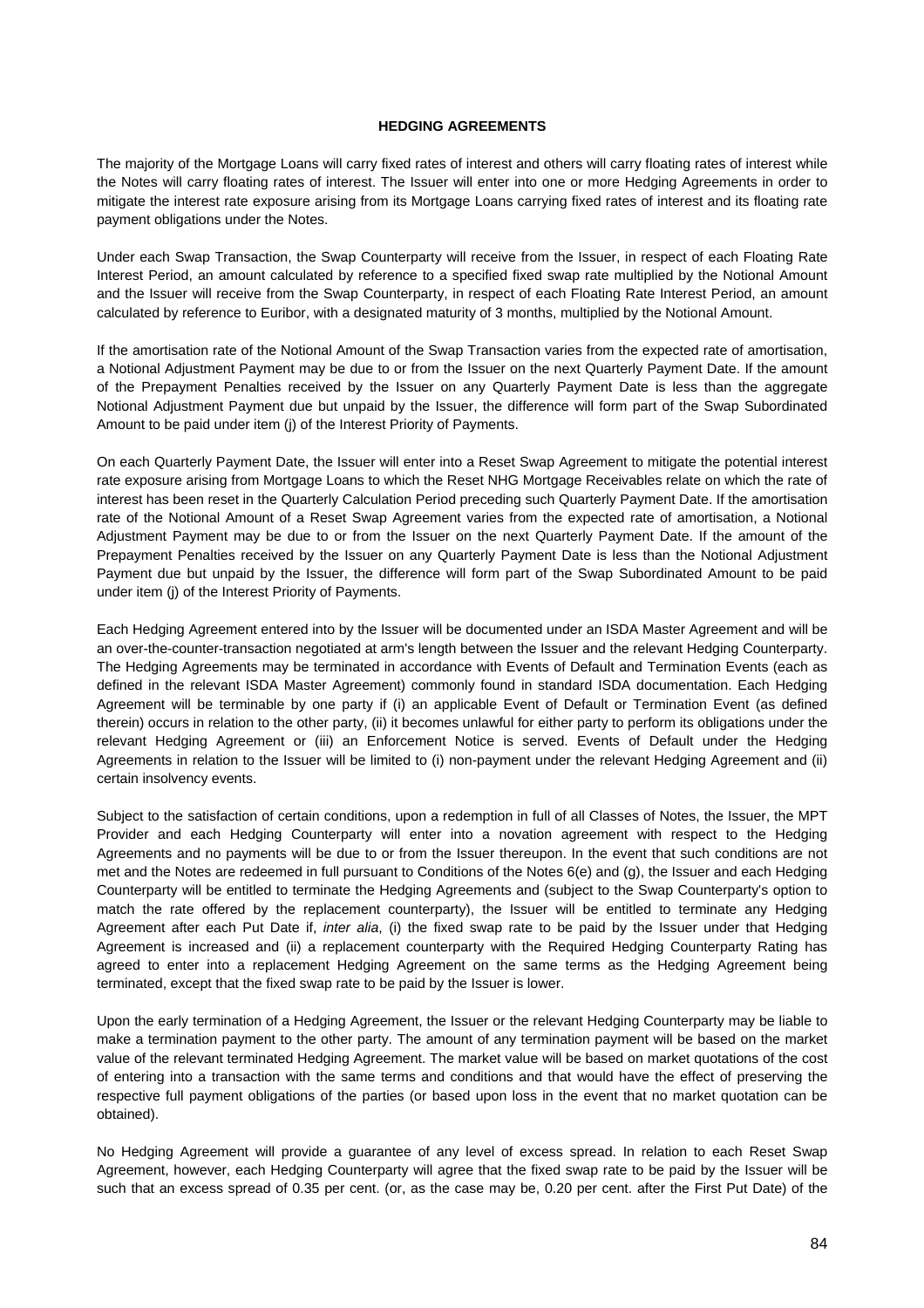aggregate Outstanding Principal Amount of the Mortgage Loans to which the relevant Reset NHG Mortgage Receivables relate will remain after calculation of the applicable amounts of items (a), (b), (c), (d), (e) and (f) of the Priority of Payments in respect of interest on the first Quarterly Payment Date after the effective date of the relevant Reset Swap Agreement. There is no guarantee that on any Quarterly Payment Date thereafter, the excess spread will be 0.35 per cent. (or, as the case may be, 0.20 per cent. after the First Put Date). Such Swap Counterparty will on the Closing Date agree that it will enter into one or more Reset Swap Agreements.

In the event that the Issuer is required to withhold or deduct an amount in respect of tax from payments due from it to a Hedging Counterparty, the Issuer will not be required pursuant to the terms of the relevant Hedging Agreement to pay the Hedging Counterparty such amounts as would otherwise have been required to ensure that the Hedging Counterparty received the same amounts that it would have received had such withholding or deduction not been made.

In the event that a Hedging Counterparty is required to withhold or deduct an amount in respect of tax from payments due from it to the Issuer, the Hedging Counterparty will be required pursuant to the terms of the relevant Hedging Agreement to pay to the Issuer such additional amounts as are required to ensure that the Issuer receives the same amounts that it would have received had such withholding or deduction not been made.

In either event, the Hedging Counterparty will at its own cost, if it is unable to transfer its rights and obligations under the Hedging Agreement to another office, have the right to terminate such Hedging Agreement. Upon such termination, the Issuer or the Hedging Counterparty may be liable to make a termination payment to the other party.

If the Issuer receives any Tax Credit resulting from the payment of any withholding tax by such Hedging Counterparty, the Issuer shall pay the cash benefit of such Tax Credit to such Hedging Counterparty (see *Credit Structure*).

A Hedging Counterparty may, at its own discretion and at its own expense, novate its rights and obligations under a Hedging Agreement to any third party provided that, *inter alia*, such third party has the same or equivalent external credit rating as such Hedging Counterparty.

In the event that the relevant rating(s) of a Hedging Counterparty or its guarantor, as applicable, is or are, as applicable downgraded by a rating agency below the rating specified in the relevant Hedging Agreement (in accordance with the requirements of that rating agency) for such Hedging Counterparty or its guarantor as applicable the relevant Hedging Counterparty will be required to take certain remedial measures which may include the provision of collateral for its obligations under the relevant swap agreement, arranging for its obligations under the relevant Hedging Agreement to be transferred to an entity with the rating(s) required by the relevant rating agency as specified in the relevant Hedging Agreement, procuring another entity with at least the rating(s) required by the relevant rating agency as specified in the relevant Hedging Agreement to become co-obligor in respect of its obligations under the relevant Hedging Agreement, or the taking of such other action as it may agree with the relevant rating agency.

A failure to take such steps, subject to certain conditions, will give the Issuer a right to terminate the relevant Hedging Agreement.

Any collateral transferred by a Hedging Counterparty in accordance with the provisions set out above which is in excess of its obligations to the Issuer under a Hedging Agreement will be returned to such Hedging Counterparty prior to the distribution of any amounts due to the Noteholders or the other Secured Parties.

The Swap Counterparty has the right on any Put Date to reprice the Hedging Agreements to which it is a party, but such right may only be exercised once (and not on multiple Put Dates). If such repricing results in an increase in the fixed swap rates of more than 0.15 per cent. the excess will form part of the Swap Subordinated Amount.

Furthermore, in the event that on any Quarterly Payment Date the Issuer has insufficient funds available to it to satisfy its obligations in respect of amounts due under any Hedging Agreement, the amount available (if any) shall be paid pro rata to the amounts due to the relevant Hedging Counterparty. To the extent that any amount other than a Swap Subordinated Amount is not paid to a Hedging Counterparty on a Quarterly Payment Date, then failure to pay such shortfall constitutes a 'Failure to Pay' under the relevant Hedging Agreement which shall entitle that Hedging Counterparty to terminate the relevant Hedging Agreement. To the extent that any Swap Subordinated Amount is not paid to a Hedging Counterparty on a Quarterly Payment Date, then such shortfall shall be deemed to be due on the next Quarterly Payment Date provided, however, that default interest shall be paid by the Issuer to the Hedging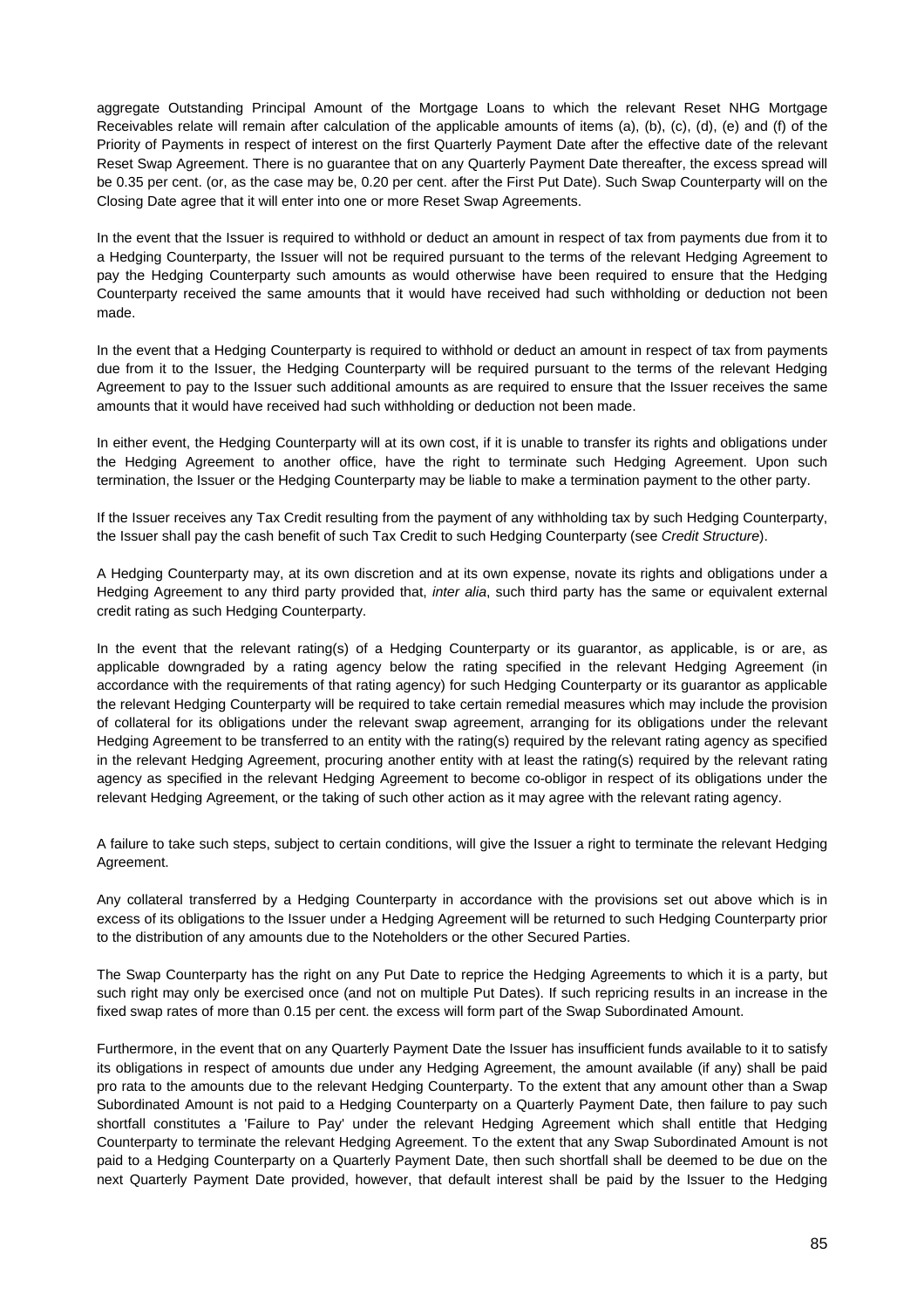Counterparty on such shortfall from the Quarterly Payment Date on which it was due at the default rate agreed in the relevant Hedging Agreement. Such amount shall rank below all payments of interest to the Noteholders but shall rank higher than the Subordinated Extension Interest Part due to any Class of Notes.

A termination payment to be made by the Issuer to a Hedging Counterparty which arises, following an Event of Default for which the Hedging Counterparty is the Defaulting Party or the loss of the Required Hedging Counterparty Rating, due to the failure of that Hedging Counterparty to comply with the terms of the relevant Hedging Agreement shall rank in priority to payments due to any Noteholders to the extent that the Issuer receives a premium from any replacement Hedging Counterparty in relation to a transaction entered into to replace that Hedging Agreement. If the amount of any premium received by the Issuer from a replacement Hedging Counterparty is less than the amount due to the Hedging Counterparty following the Hedging Counterparty's failure to comply with the requirements under the relevant Hedging Agreement following the loss of the Required Hedging Counterparty Rating, the amount by which the termination payment exceeds the premium payable by the replacement Hedging Counterparty shall be payable on each Quarterly Payment Date (to the extent not previously paid) after payment of all amounts due to the Noteholders has been made on that Quarterly Payment Date. Such amount shall rank below all payments of interest to the Noteholders but shall rank higher than the Subordinated Extension Interest Part due to any Class of Notes.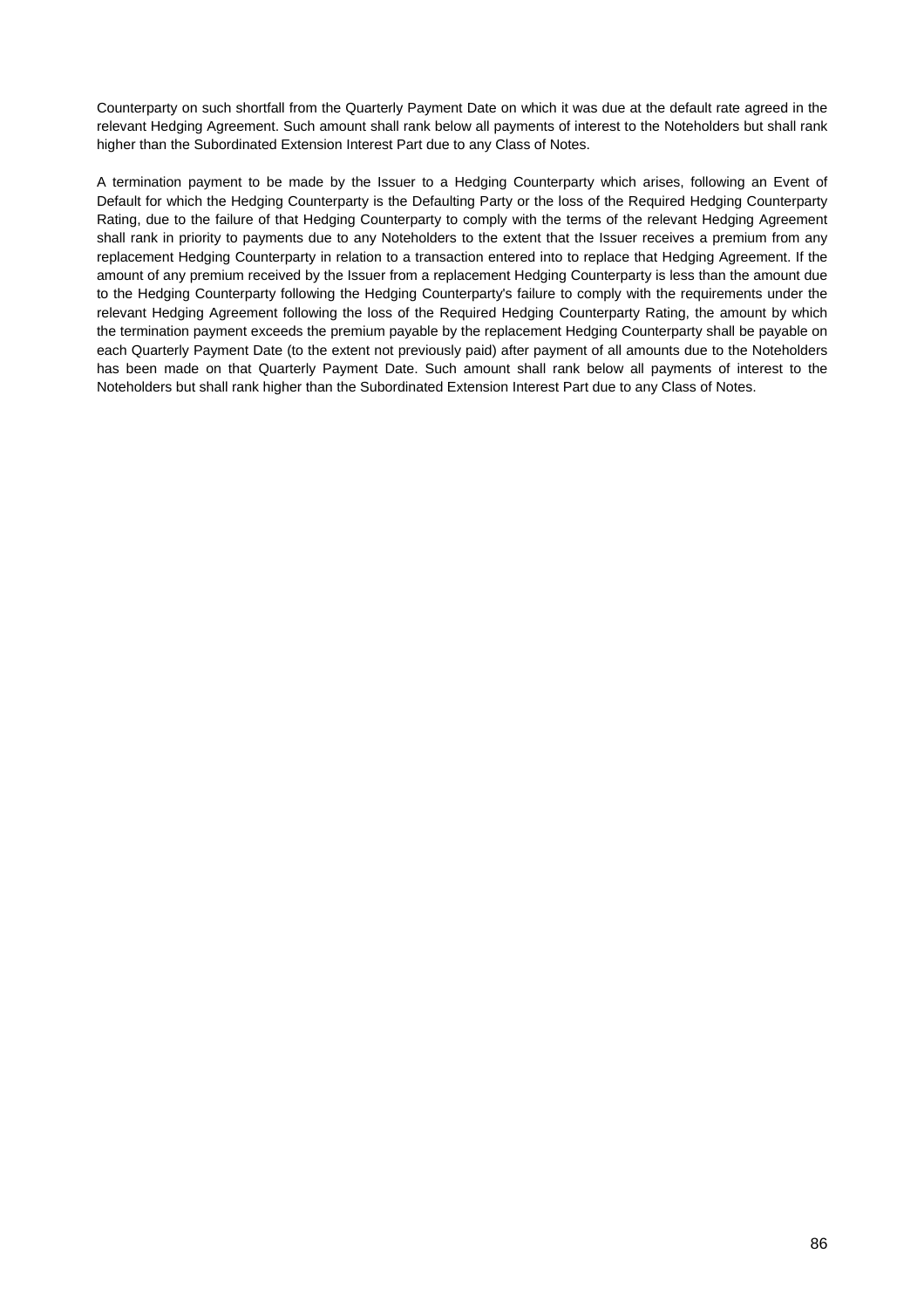### **E-MAC NL 2006-NHG-I B.V.**

The Issuer was incorporated as a private company with limited liability ('*besloten vennootschap met beperkte aansprakelijkheid*') under the laws of the Netherlands on 27 April 2006 under number B.V. 1370193. The corporate seat ('*statutaire zetel*') of the Issuer is in Amsterdam, the Netherlands and its registered office is at Frederik Roeskestraat 123, 1076 EE, Amsterdam, the Netherlands and its telephone number is +31 20 5771 177. The Issuer is registered with the Commercial Register of the Chamber of Commerce of Amsterdam under number 34247283.

The Issuer is a 'special purpose vehicle' and its objectives are (a) to acquire, purchase, conduct the management of, dispose of and encumber assets and to exercise any rights connected to such assets, (b) to take up loans by way of issue of securities or by entering into loan agreements to acquire the assets mentioned under (a), (c) to invest and onlend any funds held by the Issuer, (d) to hedge interest rate and other financial risks amongst others by entering into derivative agreements, such as swaps and options, (e) if incidental to the foregoing, to take up loans by issuing securities or by entering into loan agreements amongst others to repay the principal sum of the securities mentioned under (b), and to grant security rights and (f) to perform all activities which are incidental to or which may be conducive to any of the foregoing.

The Issuer has an authorised share capital of EUR 90,000 of which EUR 18,000 has been issued and is fully paid. All shares of the Issuer are held by Stichting Holding.

Stichting Holding is a foundation ('*stichting*') incorporated under the laws of the Netherlands on 9 July 2002. The objects of Stichting Holding are, *inter alia*, to incorporate, acquire and to hold shares in the share capital of the Issuer and to exercise all rights attached to such shares and to dispose of and encumber such shares. The sole managing director of Stichting Holding is ATC Management B.V..

#### **Statement by managing director of the Issuer**

Since the incorporation of the Issuer there has been no material adverse change in the financial position or prospects of the Issuer and the Issuer has not (i) commenced operations, no profits and losses have been made or incurred and it has not declared or paid any dividends nor made any distributions and no financial statements have been drawn up, save for the activities related to its establishment and the securitisation transaction included in this Prospectus and (ii) been involved in any governmental, legal or arbitration proceedings which may have a significant effect on the Issuer's financial position or profitability nor, so far as the Issuer is aware, are any such proceedings pending or threatened against the Issuer.

The Issuer has the corporate power and capacity to issue the Notes, to acquire the NHG Mortgage Receivables and to enter into and perform its obligations under the Relevant Documents (see further *Terms and Conditions of the Notes* below).

The sole managing director of the Issuer is ATC Management B.V. The managing directors of ATC Management B.V. are J.H. Scholts, G.F.X.M. Nieuwenhuizen, A.G.M. Nagelmaker and J. Lont. The managing directors of ATC Management B.V. have chosen domicile at the office address of ATC Management B.V., being Frederik Roeskestraat 123, 1076 EE Amsterdam.

The sole shareholder of ATC Management B.V. is Amsterdam Trust Corporation B.V. The objectives of ATC Management B.V. are (a) advising on and mediation by financial and related transactions, (b) acting as a finance company, and (c) management of legal entities.

Each managing director of Stichting Holding and the Issuer has entered into a management agreement with E-MAC Holding and the Issuer respectively (each a '**Managing Agreement**'), which includes an obligation of the managing directors not to take any action detrimental to the obligations under any of the Relevant Documents or the then current rating assigned to the Senior Class A Notes. In addition, each Management Agreement states that any amendments of a Relevant Document to which a managing director is a party or any new agreements between the Issuer and a managing director requires (i) written approval by Stichting Security Trustee and E-MAC NL 2006-NHG I as well as (ii) confirmation by Moody's that such amendments or new agreements do not have an adverse effect on the rating assigned to the Senior Class A Notes.

The financial year of the Issuer coincides with the calendar year. The first financial year will end on 31 December 2007.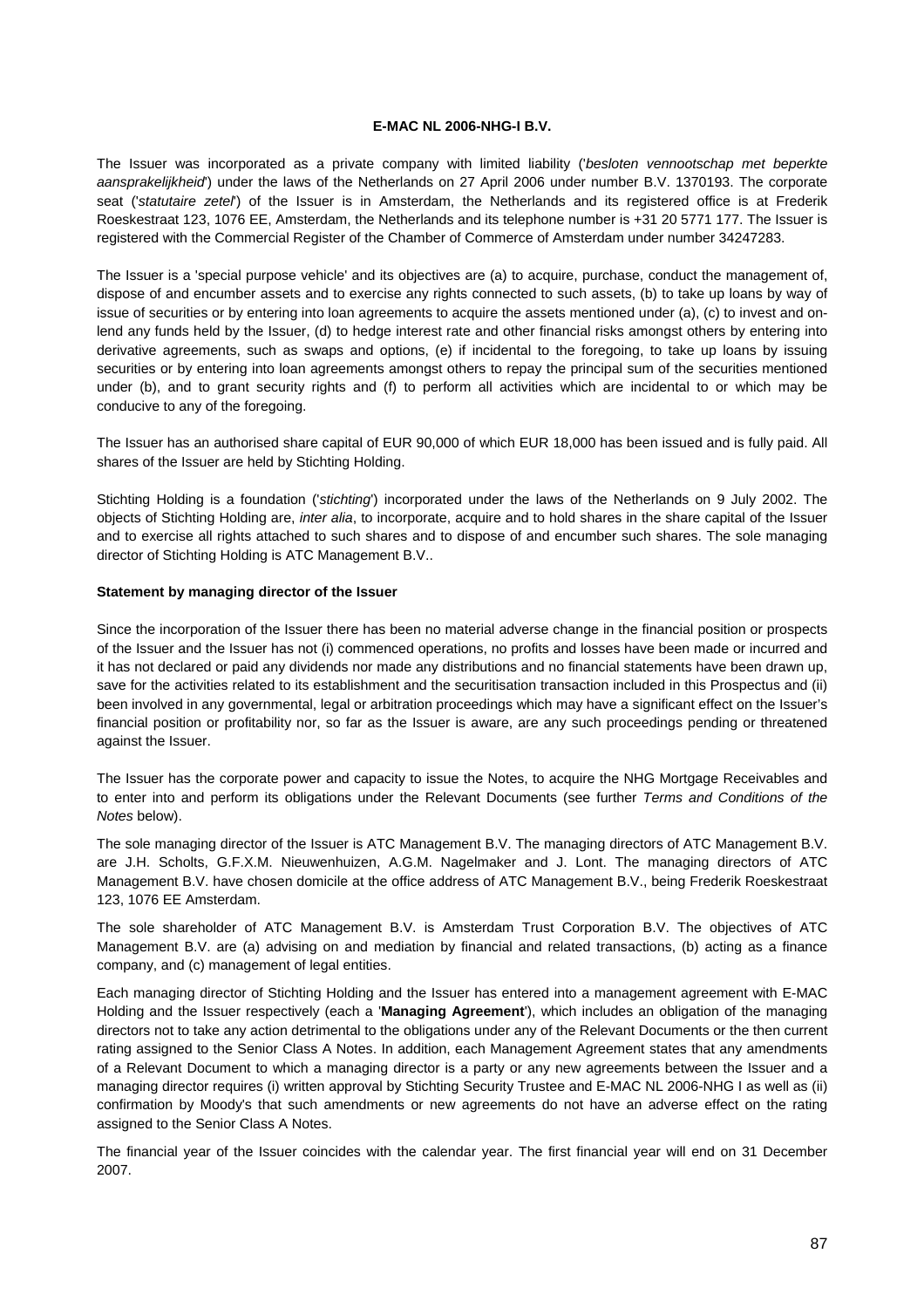# **Capitalisation**

The following table shows the capitalisation of the Issuer as of the Closing Date as adjusted to give effect to the issue of the Notes:

| <b>Share Capital</b>                                           |                   |                  |
|----------------------------------------------------------------|-------------------|------------------|
| <b>Authorised Share Capital</b><br><b>Issued Share Capital</b> | <b>EUR</b><br>EUR | 90,000<br>18,000 |
|                                                                |                   |                  |
| Senior Class A Notes                                           | EUR               | 600.000.000      |
| Subordinated Class B Notes                                     | EUR               | 5,400,000        |
| Initial Participation                                          | EUR               | 157.411          |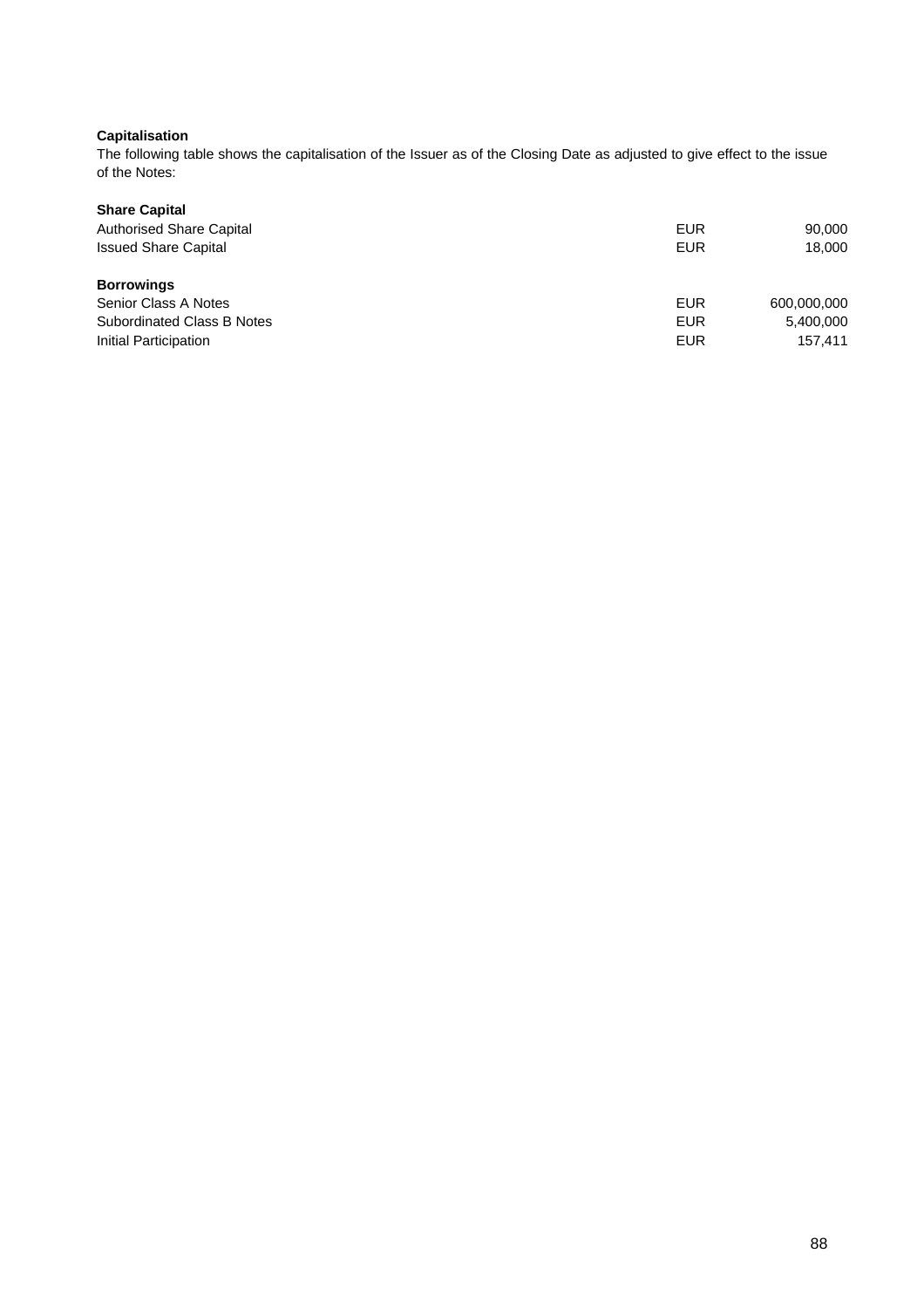## **AUDITORS REPORT**

### **Auditors' Report**

*The following is the text of a report received by the Board of Managing Directors of the Issuer from PricewaterhouseCoopers Accountants N.V., of which the accountants are a member of the Royal Dutch institute for registered accountants ('Koninklijk Nederlands Instituut voor Register accountants'), the auditors to the Issuer:* 

"To the Management Board of E-MAC NL 2006-NHG I B.V. Olympic Plaza, Fred. Roeskestraat 123 1076 EE Amsterdam The Netherlands

Dear Sirs

Following your request, we advise you as follows:

- As per the deed of incorporation, E-MAC NL 2006-NHG I B.V. (the '**Issuer**') was incorporated on 27 April 2006 in The Netherlands under number B.V. 1370193 with an issued share capital of EUR 18,000.
- Based on representations from the Issuer and our assessment of the internal and external documentation made available to us by the Issuer, we confirm that the Issuer has not yet prepared any financial statements.
- Based on representations from the Issuer and our assessment of the internal and external documentation made available to us by the Issuer, we confirm that:
	- since its incorporation, the Issuer has not traded;
	- it has not declared or paid any dividends nor made any distributions;
	- it has not been engaged in any activity, other than activities related to its establishment and the transaction included in the Prospectus;
	- no income or expenses have been incurred by the Issuer, other than related to these activities and disclosed in the aforementioned Prospectus.

Amsterdam, 16 May 2006

Yours faithfully, **PricewaterhouseCoopers Accountants N.V.**"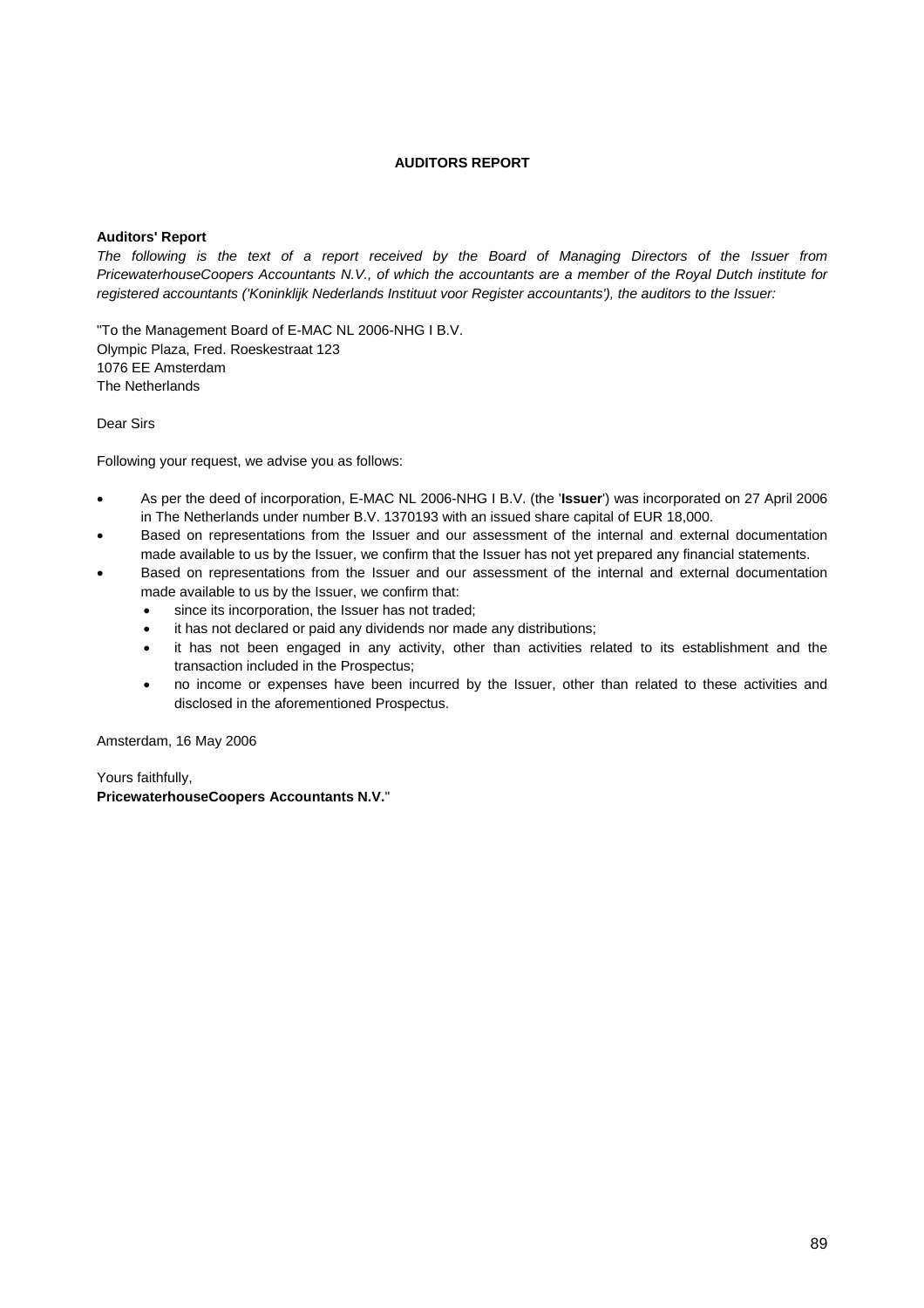### **USE OF PROCEEDS**

The net proceeds of the Senior Class A Notes to be issued on the Closing Date will amount to EUR 600,000,000.

The net proceeds of the issue of the Senior Class A Notes less the Pre-funded Amount will be applied on the Closing Date to pay part of the Initial Purchase Price for the NHG Mortgage Receivables purchased under the Mortgage Receivables Purchase Agreement. The net proceeds of the issue of the Subordinated Class B Notes will be credited to the Reserve Account.

Furthermore, an amount of EUR 10,618,138 of the Initial Purchase Price will be withheld by the Issuer and deposited in the Construction Account.

The remaining part of the net proceeds of the issue of the Senior Class A Notes, being an amount of EUR 272,268,039, will be deposited in the Pre-funding Account and will be available for the purchase of New NHG Mortgage Receivables during the Pre-funding Period.

An amount of EUR 157,411 will be received by the Issuer as consideration of the Initial Participation granted to the Savings Insurance Companies in the Savings NHG Mortgage Receivables and the Life NHG Mortgage Receivables with a Savings Element. The Issuer will apply this amount towards payment of the remaining part of the Initial Purchase Price.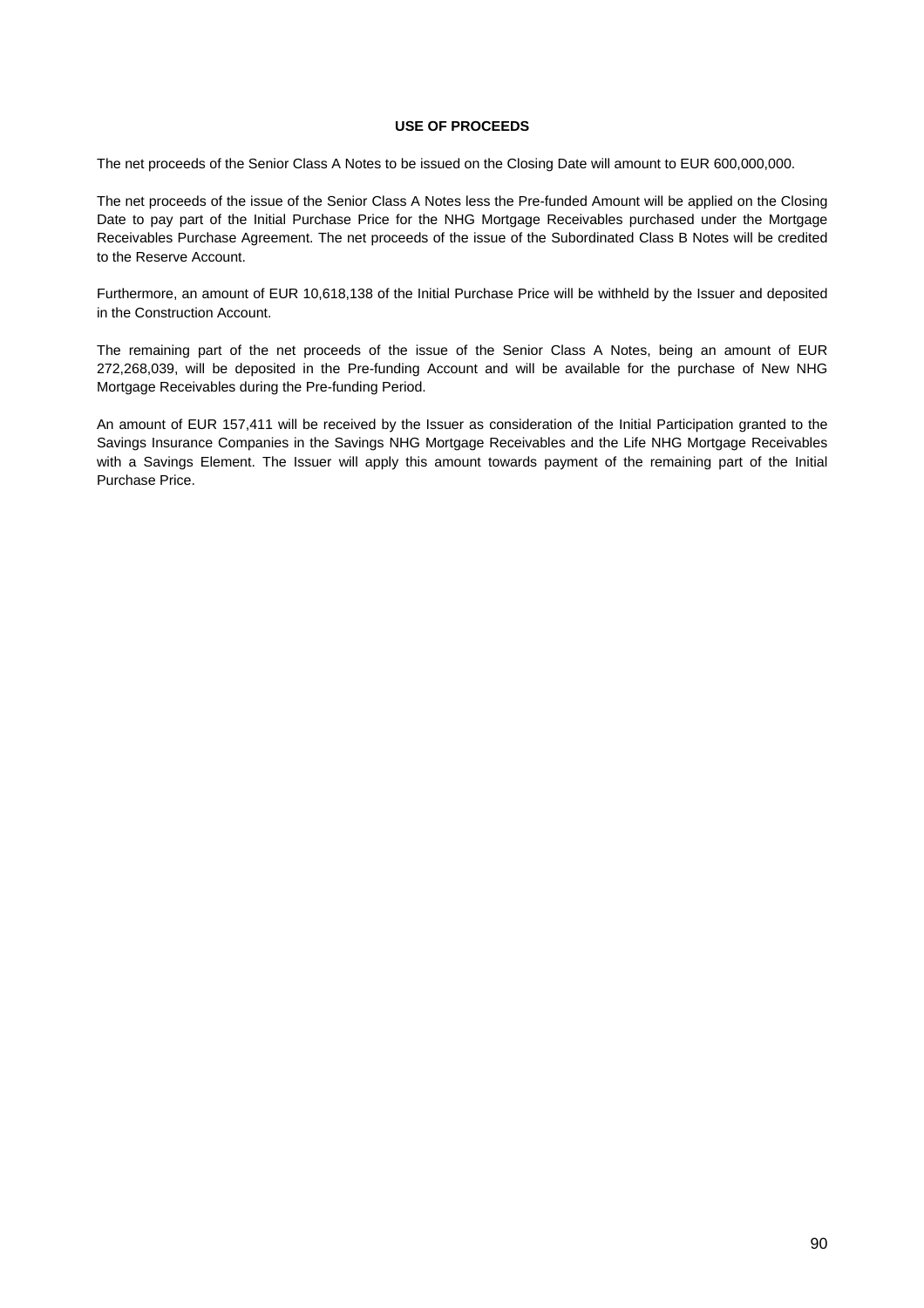#### **DESCRIPTION OF SECURITY**

In the Parallel Debt Agreement, the Issuer will irrevocably and unconditionally undertake to pay to the Security Trustee the Parallel Debt. The Parallel Debt constitutes a separate and independent obligation of the Issuer and constitutes the Security Trustee's own separate and independent claim to receive payment of the Parallel Debt from the Issuer. Upon receipt by the Security Trustee of any amount in payment of the Parallel Debt, the payment obligations of the Issuer to the Secured Parties shall be reduced by an amount equal to the amount so received.

To the extent that the Security Trustee irrevocable receives any amount in payment of the Parallel Debt, the Security Trustee shall distribute such amount among the Secured Parties in accordance with the Priority of Payments upon Enforcement, save for amounts due to the Savings Insurance Companies in connection with the Participations. The amounts due to the Secured Parties, other than to the Savings Insurance Companies, will be the sum of (i) amounts recovered ('*verhaald*') by it (a) on the NHG Mortgage Receivables and the other assets pledged under the Trustee Pledge Agreement I and the Trustee Pledge Agreement II, other than the Savings NHG Mortgage Receivables and the Life NHG Mortgage Receivables with a Savings Element and (b) on Savings NHG Mortgage Receivables and Life NHG Mortgage Receivables with a Savings Element to the extent the amount exceeds the relevant Participation in the relevant Savings NHG Mortgage Receivables and the Life NHG Mortgage Receivables with a Savings Element and (ii) the *pro rata* part of amounts received from any of the Secured Parties, as received or recovered by any of them pursuant to the Parallel Debt Agreement (by reference to the proportion the Participations bear to the aggregate NHG Mortgage Receivables); less (y) any amounts already paid by the Security Trustee to the Secured Parties (other than the Savings Insurance Companies) pursuant to the Parallel Debt Agreement and (z) the *pro rata* part of the costs and expenses of the Security Trustee (including, for the avoidance of doubt, any costs of, *inter alia*, Moody's and any legal advisor, auditor or accountant appointed by the Security Trustee) (by reference to the proportion the Participations bear to the aggregate NHG Mortgage Receivables).

The amounts due to the Savings Insurance Companies consist of, *inter alia*, (i) the amounts actually recovered ('*verhaald*') by it on the Savings NHG Mortgage Receivables or the Life NHG Mortgage Receivables with a Savings Element, but only to the extent such amounts do not exceed the Participation in such Savings NHG Mortgage Receivables or the Life NHG Mortgage Receivables with a Savings Element and (ii) the *pro rata* part of the amounts received from any of the Secured Parties, as received or recovered by any of them pursuant to of the Parallel Debt Agreement (by reference to the proportion the Participations bears to the aggregate NHG Mortgage Receivables), less (y) any amounts already paid to the Savings Insurance Companies by the Security Trustee pursuant to the Parallel Debt Agreement and (z) the *pro rata* part of the costs and expenses of the Security Trustee (including, for the avoidance of doubt, any costs of, *inter alia*, Moody's and any legal advisor, auditor or accountant appointed by the Security Trustee) (by reference to the proportion the Participations bears to the aggregate NHG Mortgage Receivables).

The Issuer and the Security Trustee will covenant in the Trust Deed that it will enter into a supplemental parallel debt agreement in substantially the same form as the Parallel Debt Agreement in favour of any Hedging Counterparty (other than the Swap Counterparty) in connection with any Reset Swap Agreement. As a result thereof, such Hedging Counterparty will become a Secured Party.

The Issuer shall grant a first ranking right of pledge ('*pandrecht*') by means of the Trustee Pledge Agreement I over the NHG Mortgage Receivables and the Beneficiary Rights (see further *Insurance Policies* under *Risk Factors*) to the Security Trustee on the Closing Date and in respect of any New NHG Mortgage Receivables and Further Advance Receivables undertakes to grant a first ranking right of pledge on the relevant New NHG Mortgage Receivables and Further Advance Receivables and, if applicable, the relevant Beneficiary Rights on the relevant Pre-funding Purchase Date or the relevant Quarterly Payment Date which will secure the payment obligation of the Issuer to the Security Trustee under the Parallel Debt Agreement, the Trust Deed and any other Relevant Document.

The pledge on the NHG Mortgage Receivables, the Life Beneficiary Rights and the Risk Beneficiary Rights provided in the Trustee Pledge Agreement I will not be notified to the Borrowers and the Life Insurance Companies respectively, except in the case of the occurrence of any of the Trustee I Notification Events. Prior to notification of the pledge to the Borrowers and the Life Insurance Companies respectively, the pledge will be a "silent" right of pledge ('*stil pandrecht*') within the meaning of section 3:239 of the Netherlands Civil Code. The pledge on the Savings Beneficiary Rights will be notified to the relevant Savings Insurance Companies and will, therefore, be a "disclosed" right of pledge ('*openbaar pandrecht*').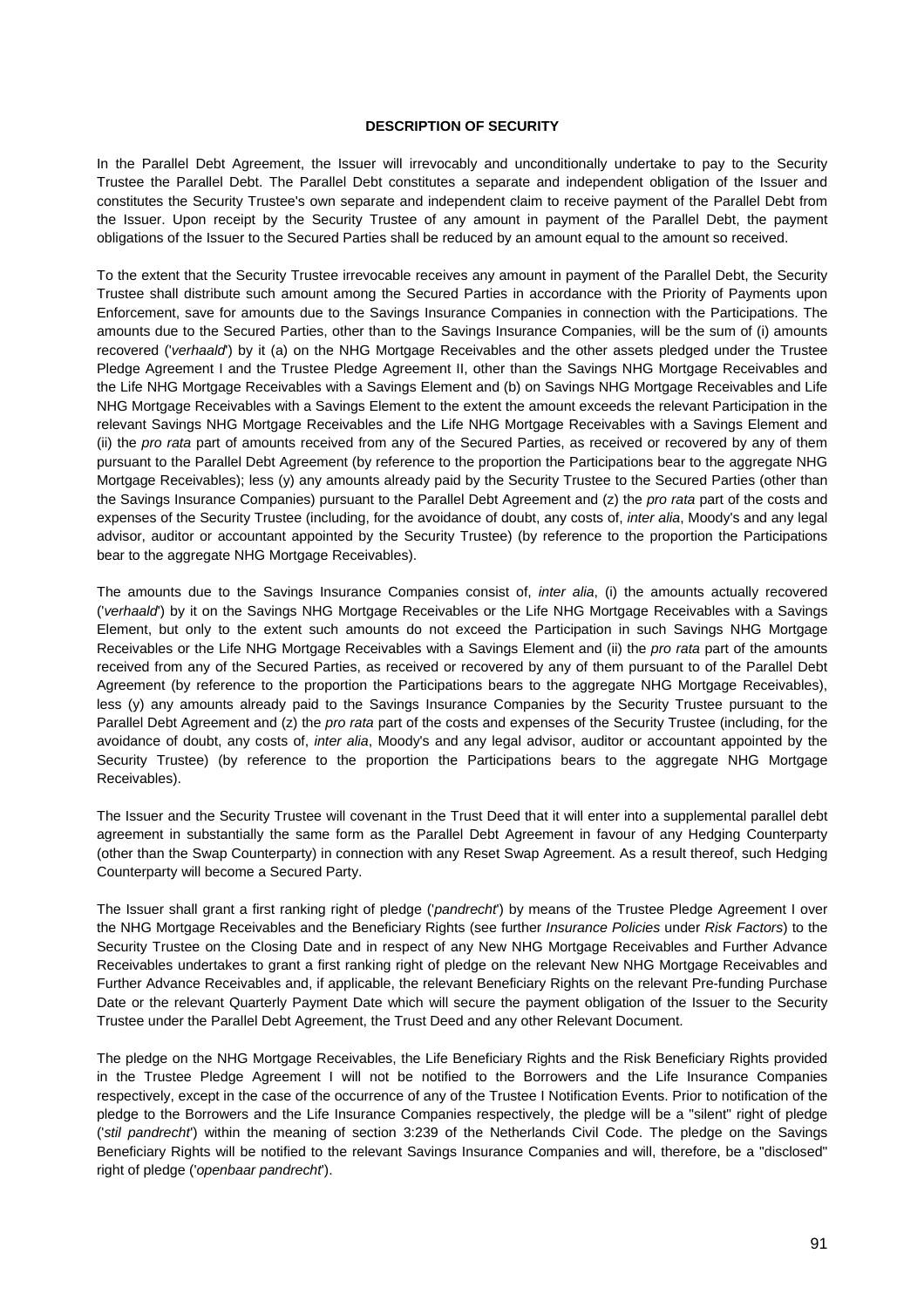The Issuer will also vest a right of pledge by means of the Trustee Pledge Agreement II in favour of the Security Trustee on the Closing Date. This right of pledge secures any and all liabilities of the Issuer to the Security Trustee resulting from or in connection with the Parallel Debt Agreement, the Trust Deed and any other Relevant Document and will be vested on all rights of the Issuer (a) under or in connection with (i) the Mortgage Receivables Purchase Agreement, (ii) the Issuer Services Agreement, (iii) the Liquidity Facility Agreement, (iv) the Floating Rate GIC, (v) the Sub-Participation Agreement, (vi) the Hedging Agreements and (vii) the Receivables Proceeds Distribution Agreements and (b) in respect of the Transaction Accounts and the Issuer undertakes to grant a first ranking right of pledge on such rights to the extent required. This right of pledge will be notified to the relevant obligors and will therefore be a "disclosed" right of pledge ('*openbaar pandrecht*').

Stichting GMAC RFC Nederland Ontvangsten shall grant a first ranking right of pledge on the balance standing to the credit of the Foundation GMAC RFC Nederland Collection Account in favour of the Issuer and the Previous Transaction SPVs jointly, which shall be repledged to the Security Trustee and the Previous Transaction Security Trustees jointly under the condition that future issuers (and any security trustees) in securitisations and future vehicles in conduit transactions or similar transactions (and any security trustees relating thereto) initiated by GMAC RFC Nederland will also have the benefit of such right of pledge. Such right of pledge will be notified to the Foundation Accounts Provider, the bank where the Foundation GMAC RFC Nederland Collection Account is maintained.

Stichting Atlas Funding Ontvangsten shall grant a first ranking right of pledge on the balance standing to the credit of the Foundation Atlas Funding Collection Account in favour of the Issuer and the Previous Transaction SPVs jointly, which shall be repledged to the Security Trustee and the Previous Transaction Security Trustees jointly under the condition that future issuers (and any security trustees) in securitisations and future vehicles in conduit transactions or similar transactions (and any security trustees relating thereto) initiated by Atlas Funding will also have the benefit of such right of pledge. Such right of pledge will be notified to the Foundation Accounts Provider, the bank where the Foundation Atlas Funding Collection Account is maintained.

Since the Previous Transaction SPVs (and/or the Previous Transaction Security Trustees, as the case may be) and the Issuer (and/or the Security Trustee, as the case may be) have a first ranking right of pledge on the amounts standing to the credit of the Foundation GMAC RFC Nederland Collection Account and the Foundation Atlas Funding Collection Account respectively, the rules applicable to co-ownership ('*gemeenschap'*) apply. The Netherlands Civil Code provides for various mandatory rules applying to such co-owned rights. In principle co-owners are required to co-operate with regard to their co-owned goods, but according to section 3:168 of the Netherlands Civil Code it is possible for co-owners to make an arrangement for the management (*'beheer'*) of the co-owned goods by one or more of the co-owning parties.

The Previous Transaction SPVs, the Issuer, the Security Trustee and the Previous Transaction Security Trustees will further in the Foundation GMAC RFC Nederland Collection Account Pledge Agreement and the Foundation Atlas Funding Collection Account Pledge Agreement respectively agree that the Security Trustee and the Previous Transaction Security Trustees will manage ('*beheren'*) such co-held rights jointly. The Issuer has been advised that it is uncertain whether the foreclosure of the rights of pledge will constitute management for the purpose of section 3:168 of the Netherlands Civil Code and as a consequence the cooperation of the Previous Transaction SPVs and the Issuer may be required for such foreclosure to take place.

Stichting GMAC RFC Nederland Ontvangsten, the Issuer, the Security Trustee, the Previous Transaction SPVs and the Previous Transactions Security Trustees will further agree in the Foundation GMAC RFC Nederland Collection Account Pledge Agreement and the Foundation Atlas Funding Collection Account Pledge Agreement respectively that (i) the share (*'aandeel'*) in each co-held right of pledge will be equal to the amounts collected from the respective pools of mortgage receivables purchased by the each Previous Transaction SPV respectively and the amounts collected from the NHG Mortgage Receivables, respectively, and (ii) in case of foreclosure of the right of pledge on the Foundation GMAC RFC Nederland Collection Account and the Foundation Atlas Funding Collection Account respectively, the proceeds will be divided according to each share. It is uncertain whether this sharing arrangement is enforceable in the event that the Issuer, the Security Trustee, the Previous Transaction SPVs and the Previous Transaction Security Trustees should become insolvent. However, the Issuer has been advised that neither the Stichting GMAC RFC Nederland Ontvangsten's nor the insolvency of GMAC RFC Nederland or Stichting Atlas Funding Ontvangsten's nor the insolvency of Atlas Funding would affect this arrangement. In this respect it will be agreed that in case of a breach by a party of its obligations under the abovementioned agreements or if such agreement is dissolved, void, nullified or ineffective for any reason in respect of such party, such party shall compensate the other parties forthwith for any and all loss, costs, claim, damage and expense whatsoever which such party incurs as a result hereof.

Stichting Quion 20 Ontvangsten shall grant a first ranking right of pledge on the balance standing to the credit of the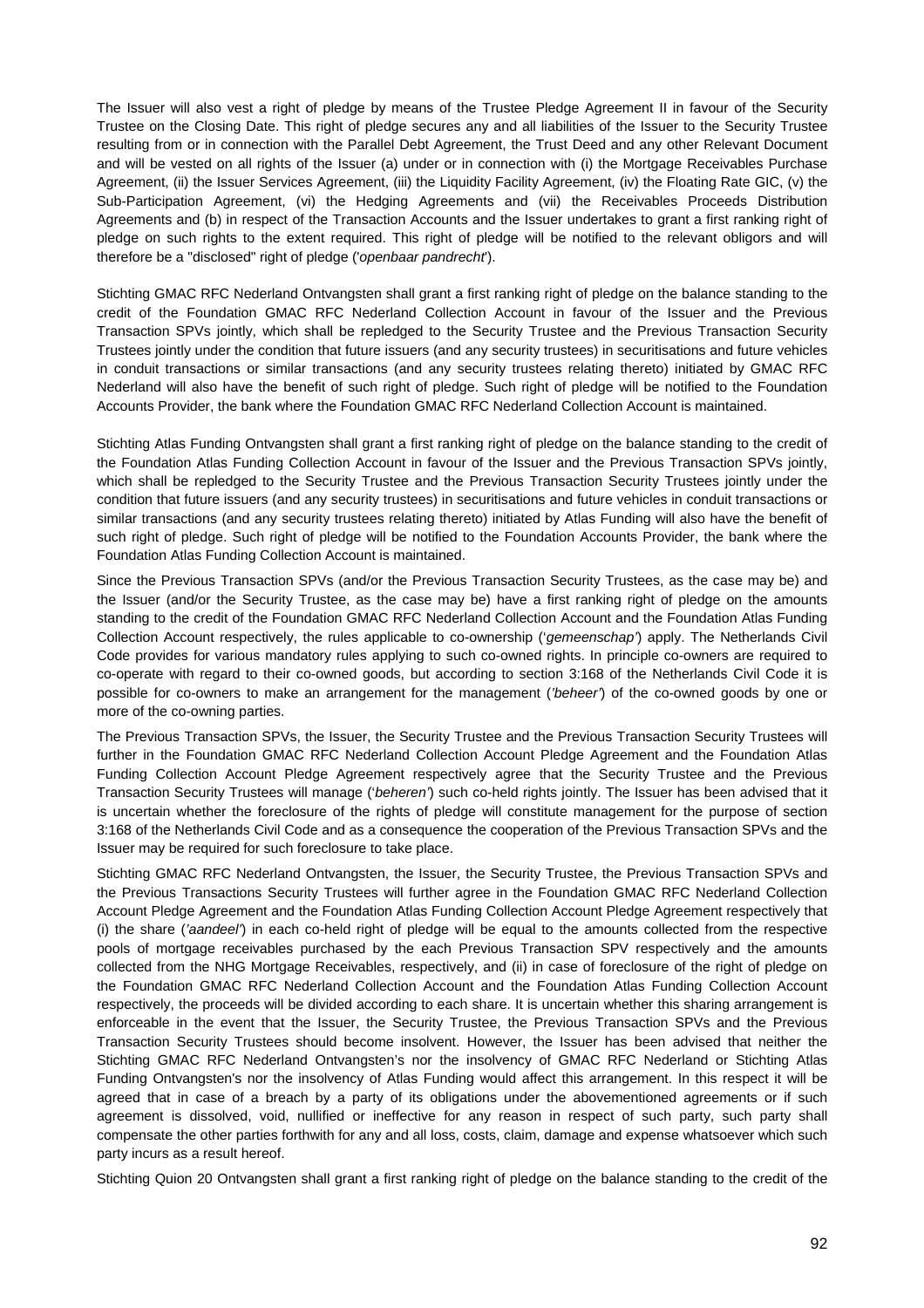Foundation Quion 20 Collection Account in favour of the Issuer, which shall be repledged to the Security Trustee. Such right of pledge will be notified to the Foundation Accounts Provider, the bank where the Foundation Quion 20 Collection Account is maintained.

The security rights described above will serve as security for the benefit of the Secured Parties, including each of the Senior Class A Noteholders and the Subordinated Class B Noteholders, but amounts owing to the Subordinated Class B Noteholders will rank in priority of payment after amounts owing to the Senior Class A Noteholders (see *Credit Structure*).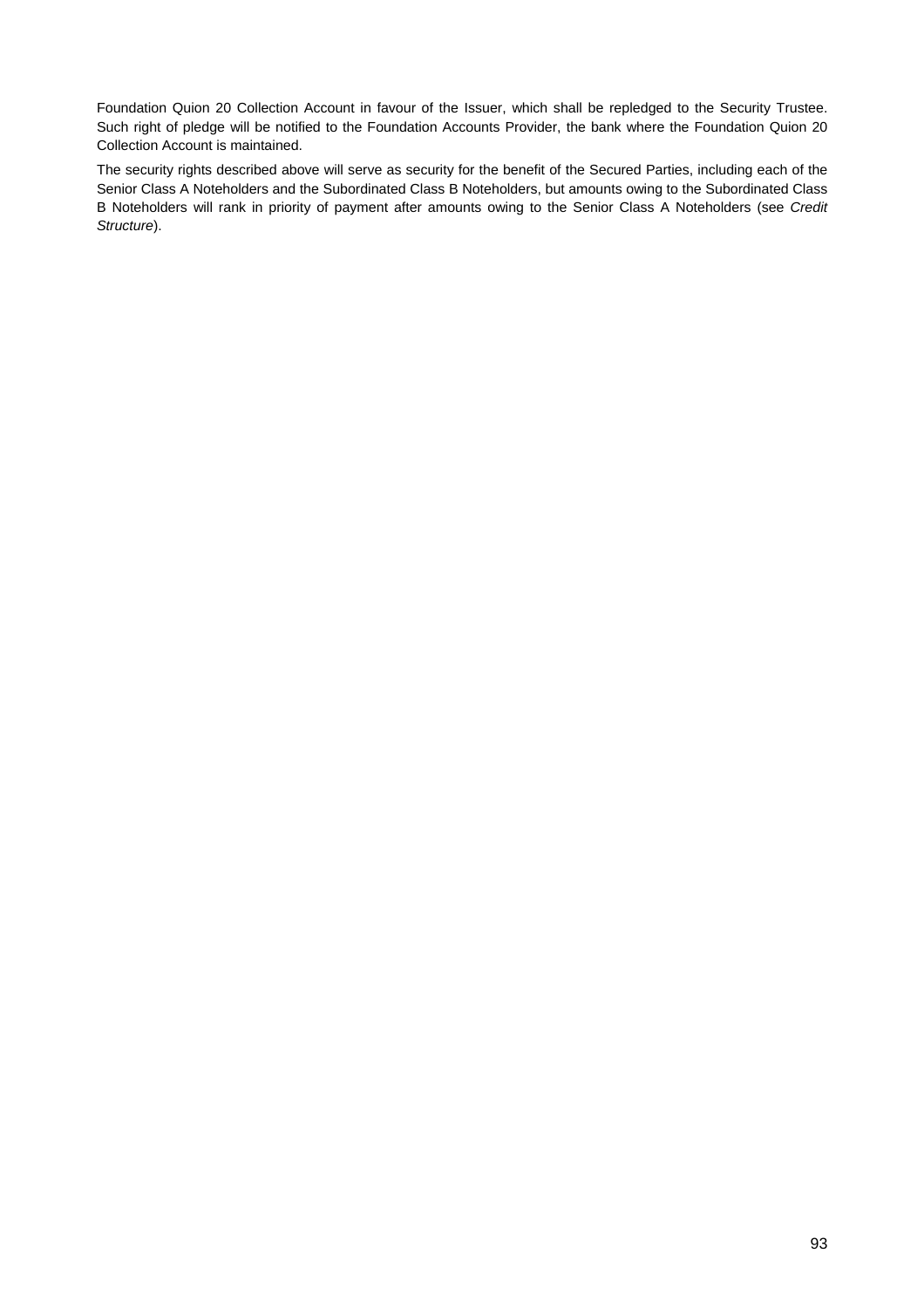### **THE SECURITY TRUSTEE**

The Security Trustee is a foundation ('*stichting*') incorporated under the laws of the Netherlands on 27 April 2006. It has its registered office in Amsterdam, the Netherlands.

The objects of the Security Trustee are (a) to act as agent and/or trustee; (b) (in summary) to acquire security rights as agent and/or trustee and/or for itself; (c) to hold, administer and to enforce the security rights mentioned under (b); (d) to borrow money and (e) to perform any and all acts which are related, incidental or which may be conducive to the above.

The sole director of the Security Trustee is Amsterdamsch Trustee's Kantoor B.V. The Security Trustee has its registered office at Amsterdam, the Netherlands. The managing directors of Amsterdamsch Trustee's Kantoor B.V. are F.E.M. Kuijpers and D.P. Stolp.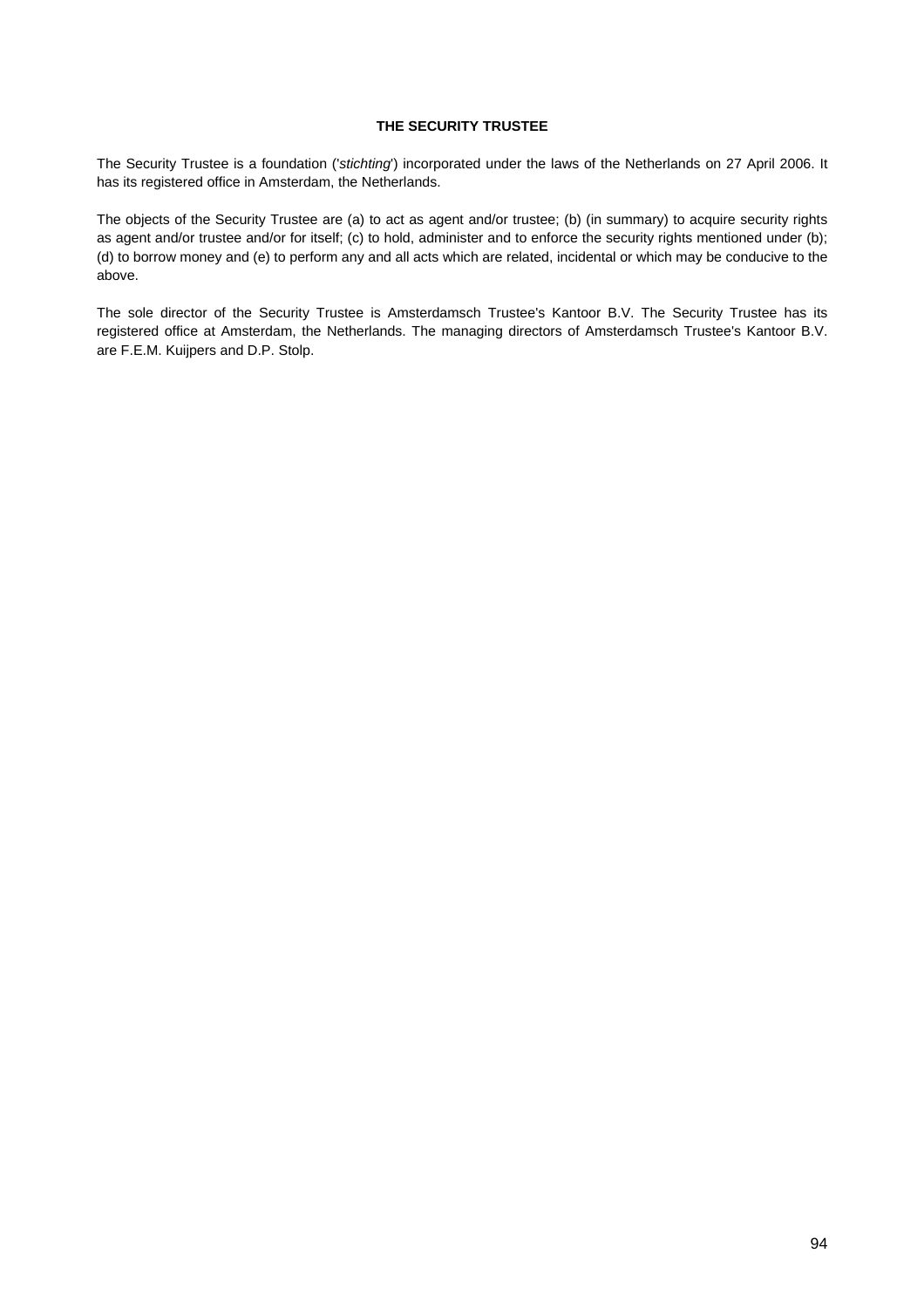### **TERMS AND CONDITIONS OF THE NOTES**

*If Notes are issued in definitive form, the terms and conditions (the 'Conditions of the Notes') will be as set out below. The Conditions of the Notes will be endorsed on each Note in definitive form if they are issued. While the Notes remain in global form, the same terms and conditions govern the Notes, except to the extent that they are not appropriate for Notes in global form. See 'The Global Notes'.* 

The issue of the EUR 600,000,000 Senior Class A Mortgage-Backed Notes 2006 due 2039 (the '**Senior Class A Notes**') and the EUR 5,400,000 Subordinated Class B Notes 2006 due 2039 (the '**Subordinated Class B Notes**' and together with the Senior Class A Notes, the '**Notes**') was authorised by a resolution of the managing director of E-MAC NL 2006-NHG I B.V. (the '**Issuer**') passed on 11 May 2006. The Notes are issued under a Trust Deed dated 17 May 2006 (the '**Trust Deed**') between the Issuer, Stichting E-MAC Holding and Stichting Security Trustee E-MAC NL 2006-NHG I (the '**Security Trustee**').

The statements in these terms and conditions of the Notes (the '**Conditions of the Notes**') include summaries of, and are subject to, the detailed provisions of (i) the Trust Deed, which will include the form of the Notes and the coupons appertaining to the Notes (the '**Coupons**') and the forms of the Temporary Global Notes and the Permanent Global Notes, (ii) a paying agency agreement (the '**Paying Agency Agreement**') dated 17 May 2006 between the Issuer, the Security Trustee, NCB Stockbrokers Limited as Paying Agent and ABN AMRO Bank N.V. as Principal Paying Agent (and together with the Paying Agent, the '**Paying Agents**'), as Reference Agent and as Extension Margin Agent, (iii) an issuer services agreement (the '**Issuer Services Agreement**') dated 17 May 2006 between, *inter alia,* the Issuer and GMAC RFC Nederland B.V., as the Issuer Administrator and the MPT Provider and the Security Trustee, (iv) a pledge agreement dated 17 May 2006 between, *inter alia*, the Security Trustee and the Issuer and (v) a pledge agreement dated 17 May 2006 between the Issuer, the Security Trustee and others (jointly the '**Pledge Agreements**').

Certain words and expressions used below are defined in a master definitions agreement (the '**Master Definitions Agreement**') dated 15 May 2006 and signed by the Issuer, the Security Trustee, the Sellers and certain other parties. Such words and expressions shall, except where the context requires otherwise, have the same meanings in these Conditions of the Notes. If the terms or definitions in the Master Definitions Agreement would conflict with the terms or definitions used herein, the terms and definitions of these Conditions of the Notes shall prevail. As used herein, '**Class**' means either the Senior Class A Notes or the Subordinated Class B Notes, as the case may be.

Copies of the Trust Deed, the Paying Agency Agreement, the Parallel Debt Agreement, the Pledge Agreements and the Master Definitions Agreement are available for inspection free of charge by holders of the Notes at the specified office of the Principal Paying Agent and the present office of the Security Trustee, being at the date hereof Fred. Roeskestraat 123, 1076 EE, Amsterdam, the Netherlands. The Noteholders are entitled to the benefit of, are bound by, and are deemed to have notice of, all the provisions of the Trust Deed, the Paying Agency Agreement, the Parallel Debt Agreement and the Pledge Agreements.

#### **1. Form, Denomination and Title**

The Notes will be in bearer form serially numbered with Coupons attached on issue in denominations of EUR 100,000 each. Under Netherlands law, the valid transfer of Notes requires, *inter alia*, delivery ('*levering*') thereof. The Issuer, the Security Trustee and the Paying Agents may, to the fullest extent permitted by law, treat the holder of any Note and of the Coupons appertaining thereto as its absolute owner for all purposes (whether or not payment under such Note or Coupon is overdue and notwithstanding any notice of ownership or writing thereon or any notice of previous loss or theft thereof) for any purposes, including payment and no person will be liable for so treating such holder. The signatures on the Notes will be in facsimile.

#### **2. Status, Relationship between the Notes and Security**

- (a) The Notes of each Class are direct and unconditional obligations of the Issuer and rank *pari passu* and ratably without any preference or priority among Notes of the same Class;
- (b) In accordance with the provisions of Conditions of the Notes 4, 6 and 9 and the Trust Deed payments of principal and interest on the Subordinated Class B Notes are subordinated to payments of interest on the Senior Class A Notes;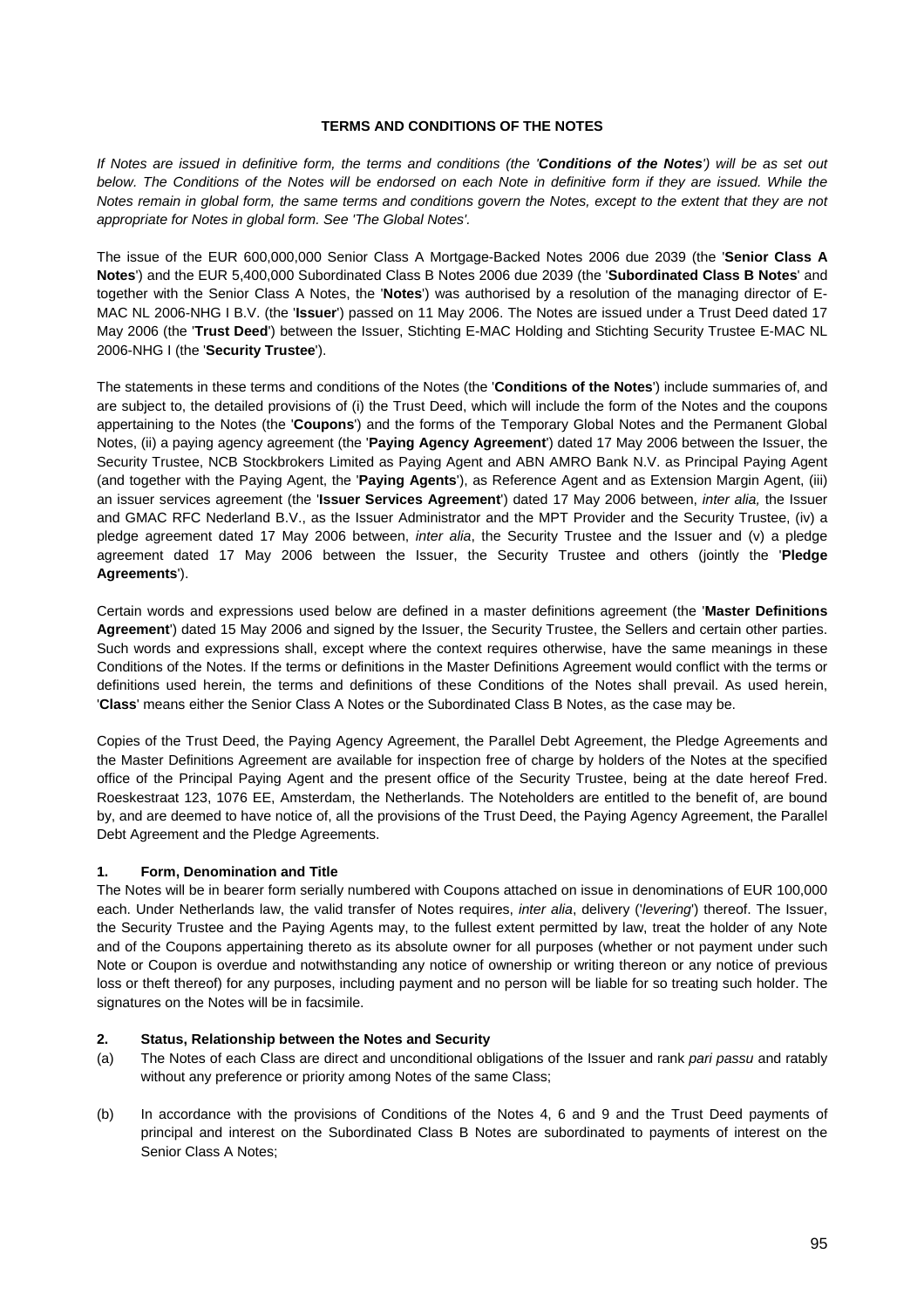- (c) The security for the obligations of the Issuer towards the Noteholders (the '**Security**') will be created pursuant to, and on the terms set out the Pledge Agreements, which will create the following security rights:
	- (i) a first ranking pledge by the Issuer to the Security Trustee over the NHG Mortgage Receivables and the Beneficiary Rights;
	- (ii) a first ranking pledge by the Issuer to the Security Trustee on the Issuer's rights (a) against each of the Sellers under or in connection with the Mortgage Receivables Purchase Agreement; (b) against the Issuer Administrator under or in connection with the Issuer Services Agreement; (c) against the MPT Provider under or in connection with the Issuer Services Agreement; (d) against the Swap Counterparty under or in connection with the Hedging Agreements; (e) against the Floating Rate GIC Provider under or in connection with the Floating Rate GIC; (f) against the Liquidity Facility Provider under or in connection with the Liquidity Facility Agreement; (g) against the Savings Insurance Companies under the Sub-Participation Agreement; (h) against the Collection Foundations under or in connection with the Receivables Proceeds Distribution Agreements and (i) against the Floating Rate GIC Provider in respect of the Transaction Accounts and to the extent such rights do not exist at the Closing Date the Issuer will undertake to vest such first ranking right of pledge on such rights; and
	- (iii) furthermore, the amounts standing to the credit of the Foundation Collection Accounts (other than the Foundation Quion 20 Collection Account) will be pledged to the Previous Transaction SPV's and the Issuer jointly and repledged to the Previous Transactions Security Trustees and the Security Trustee jointly under the condition that future issuers in securitisation transactions of GMAC RFC Nederland and Atlas Funding respectively will also have the benefit of such right of pledge. The Foundation Quion 20 Collection Account will be pledged to the Issuer and repledged to the Security Trustee.
- (d) The Senior Class A Notes and the Subordinated Class B Notes will be secured (indirectly) by the Security. The Senior Class A Notes will rank in priority to the Subordinated Class B Notes. The Trust Deed contains provisions requiring the Security Trustee to have regard to the interests of the Senior Class A Noteholders and the Subordinated Class B Noteholders, as regards all powers, trust, authorities, duties and discretions of the Security Trustee (except where expressly provided otherwise) but requiring the Security Trustee in any such case to have regard only to the interests of the Senior Class A Noteholders if, in the Security Trustee's opinion, there is a conflict between the interests of the Senior Class A Noteholders on the one hand and the Subordinated Class B Noteholders on the other hand and, if no Senior Class A Notes are outstanding, to have regard only to the interests of the Subordinated Class B Noteholders. In addition, the Security Trustee shall have regard to the interests of the other Secured Parties, provided that in case of a conflict interest between the Secured Parties the priority of payments upon enforcement set forth in the Trust Deed determines which interest of which Secured Party prevails.

## **3. Covenants of the Issuer**

So long as any of the Notes remain outstanding, the Issuer shall carry out its business in accordance with the requirements of Netherlands law and accounting practice and shall not, except to the extent permitted by the Mortgage Receivables Purchase Agreement, the Deeds of Assignment, any Purchase Deeds of Assignment, the Issuer Services Agreement, the Pledge Agreements, Foundation GMAC RFC Nederland Collection Account Pledge, the Foundation Quion 20 Collection Account Pledge, the Foundation Atlas Funding Collection Account Pledge, the Parallel Debt Agreement, the Hedging Agreements, the Floating Rate GIC, the Sub-Participation Agreement, the Liquidity Facility Agreement, the Notes Purchase Agreements, the Notes, the Paying Agency Agreement, the Beneficiary Waiver Agreement, the Management Agreements, the Receivables Proceeds Distribution Agreements and the Trust Deed (together the '**Relevant Documents**') or with the prior written consent of the Security Trustee:

- (a) carry out any business other than as described in the Prospectus dated 16 May 2006 relating to the issue of the Notes and as contemplated in the Relevant Documents;
- (b) incur any indebtedness in respect of borrowed money whatsoever or give any guarantee or indemnity in respect of any indebtedness, except as contemplated in the Relevant Documents;
- (c) create or promise to create any mortgage, charge, pledge, lien or other Mortgage and the Borrower Pledge whatsoever over any of its assets, or use, invest, sell, transfer or otherwise dispose of any part of its assets, except as contemplated in the Relevant Documents;
- (d) take action for its dissolution ('*ontbinding*'), request the court to grant a suspension of payments ('*surseance van betaling*') or declare its bankruptcy ('*faillissement*');
- (e) consolidate or merge with any other person or convey or transfer its assets substantially or as an entirety to one or more persons;
- (f) permit the validity or effectiveness of the Pledge Agreements, or the priority of the security created thereby or pursuant thereto to be amended, terminated, postponed or discharged, or permit any person whose obligations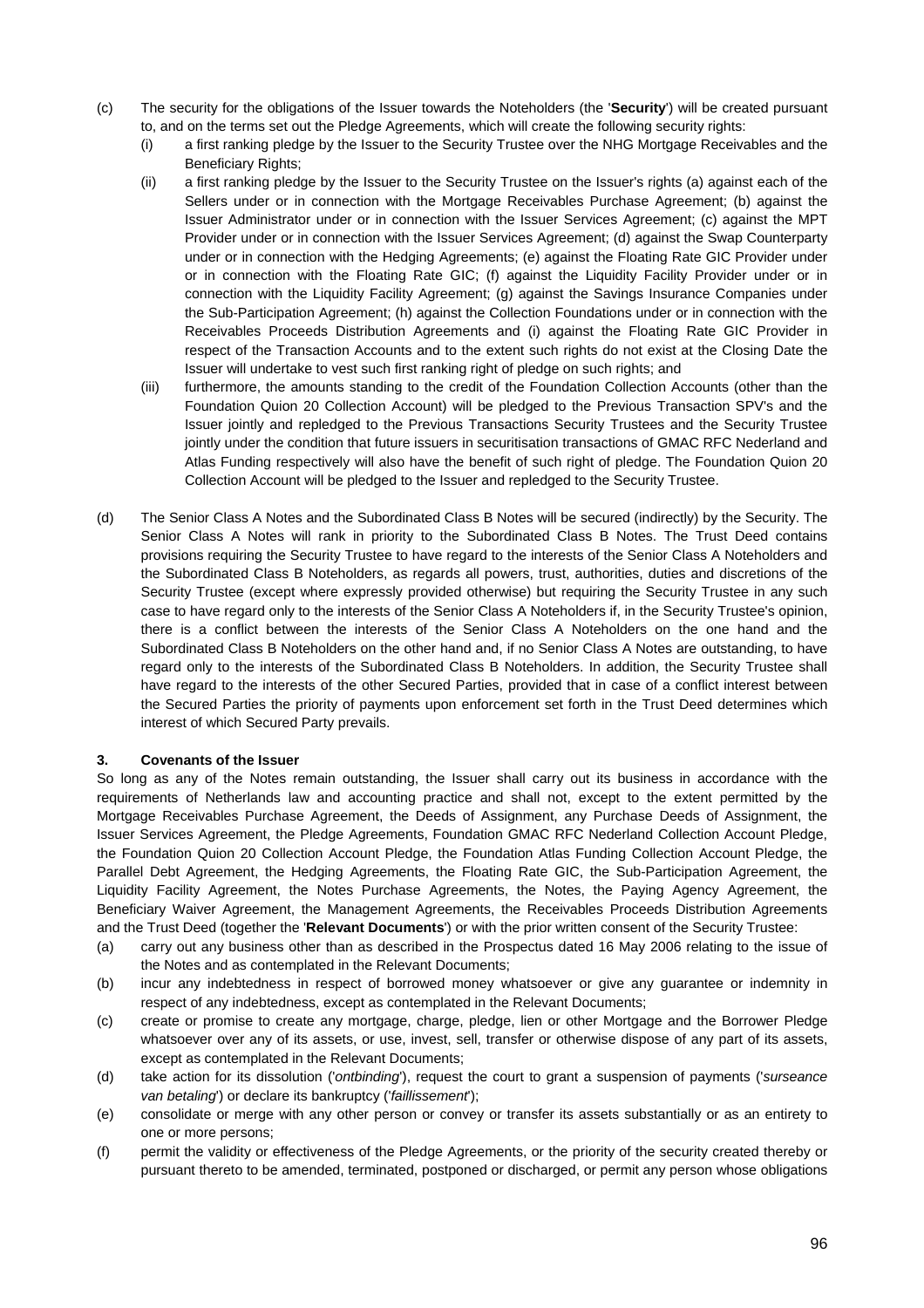form part of such security rights to be released from such obligations except as contemplated in the Relevant Documents;

- (g) have any employees or premises or have any subsidiary or subsidiary undertaking; or
- (h) have an interest in any bank account other than the Collection Account, the Reserve Account, the Pre-funded Account and the Construction Account or an account to which collateral under the Hedging Agreements is transferred, unless all rights in relation to such account will have been pledged to the Security Trustee as provided in Condition of the Notes 2(c)(ii) hereof.

## **4. Interest**

## *(a) Period of Accrual*

The Notes shall bear interest on their Principal Amount Outstanding (as defined in Condition of the Notes 6 hereof) from and including the Closing Date. Each Note (or in the case of the redemption of part only of a Note that part only of such Note) shall cease to bear interest from its due date for redemption unless, upon due presentation payment of the relevant amount of principal or any part thereof is improperly withheld or refused. In such event, interest will continue to accrue thereon (before and after any judgement) at the rate applicable to such Note up to but excluding the date on which, on presentation of such Note, payment in full of the relevant amount of principal is made or (if earlier) the seventh day after notice is duly given by the Principal Paying Agent to the holder thereof (in accordance with Condition of the Notes 13 hereof) that upon presentation thereof, such payments will be made, provided that upon such presentation payment is in fact made. Whenever it is necessary to compute an amount of interest in respect of any Note for any period, such interest shall be calculated on the basis of actual days elapsed in the Floating Rate Interest Period divided by 360 days.

### *(b) Floating Rate Interest Periods and Payment Dates*

Interest on the Notes will be payable by reference to successive quarterly interest periods (each a '**Floating Rate Interest Period**') and will be payable quarterly in arrear in EUR in respect of the Principal Amount Outstanding (as defined in Condition of the Notes 6 hereof) of the Notes, respectively, on the 25th day of July, October, January and April or, if such day is not a Business Day, the next succeeding Business Day, unless such Business Day falls in the next succeeding calendar month in which event the Business Day immediately preceding such 25th day) in each year (each such day being a '**Quarterly Payment Date**'). A '**Business Day**' means a day on which banks are open for business in Amsterdam, Dublin and London, provided that such day is also a day on which the Trans-European Automated Real-Time Gross Settlement Express Transfer System ('**TARGET System**') or any successor thereto is operating credit or transfer instructions in respect of payments in EUR. Each successive Floating Rate Interest Period will commence on (and include) a Quarterly Payment Date and end on (but exclude) the next succeeding Quarterly Payment Date, except for the first Floating Rate Interest Period, which will commence on (and include) the Closing Date and end on (but exclude) the Quarterly Payment Date falling in July 2006.

#### *(c) Interest on the Notes up to (but excluding) the First Put Date*

Interest on the Notes for each Floating Rate Interest Period from the Closing Date will accrue at an annual rate equal to the sum of the Euro Interbank Offered Rate ('**Euribor**') for three months deposits (or, in respect of the first Floating Rate Interest Period, the rate which represents the linear interpolation of Euribor for two and three months deposits in EUR, rounded, if necessary, to the 5th decimal place with 0.00005 being rounded upwards) increased with, up to (but excluding) the First Put Date:

- (i) for the Senior Class A Notes, a margin of 0.03 per cent. per annum; and
- (ii) for the Subordinated Class B Notes, a margin of 2.50 per cent. per annum.

## *(d) Interest on the Notes following the First Put Date*

If on the First Put Date (as defined in Condition of the Notes 6 hereof) the Senior Class A Notes have not been redeemed in full, the rate of interest applicable to the Notes will be equal to the sum of Euribor for three months deposits, payable by reference to Floating Rate Interest Periods on each Quarterly Payment Date, increased with the relevant Extension Margin.

#### *(e) Determination of Extension Margins*

The Extension Margin Agent shall determine the margins applicable to each Class of Notes as of the First Put Date at least 62 days prior to the First Put Date (the '**Extension Margins'**). The Extension Margin Agent shall determine the Extension Margins as follows. The Extension Margin Agent will select a panel of five of the then leading European securitisation underwriters. Such underwriters are requested by the Extension Margin Agent to give quotes for the Extension Margins based on the following assumptions: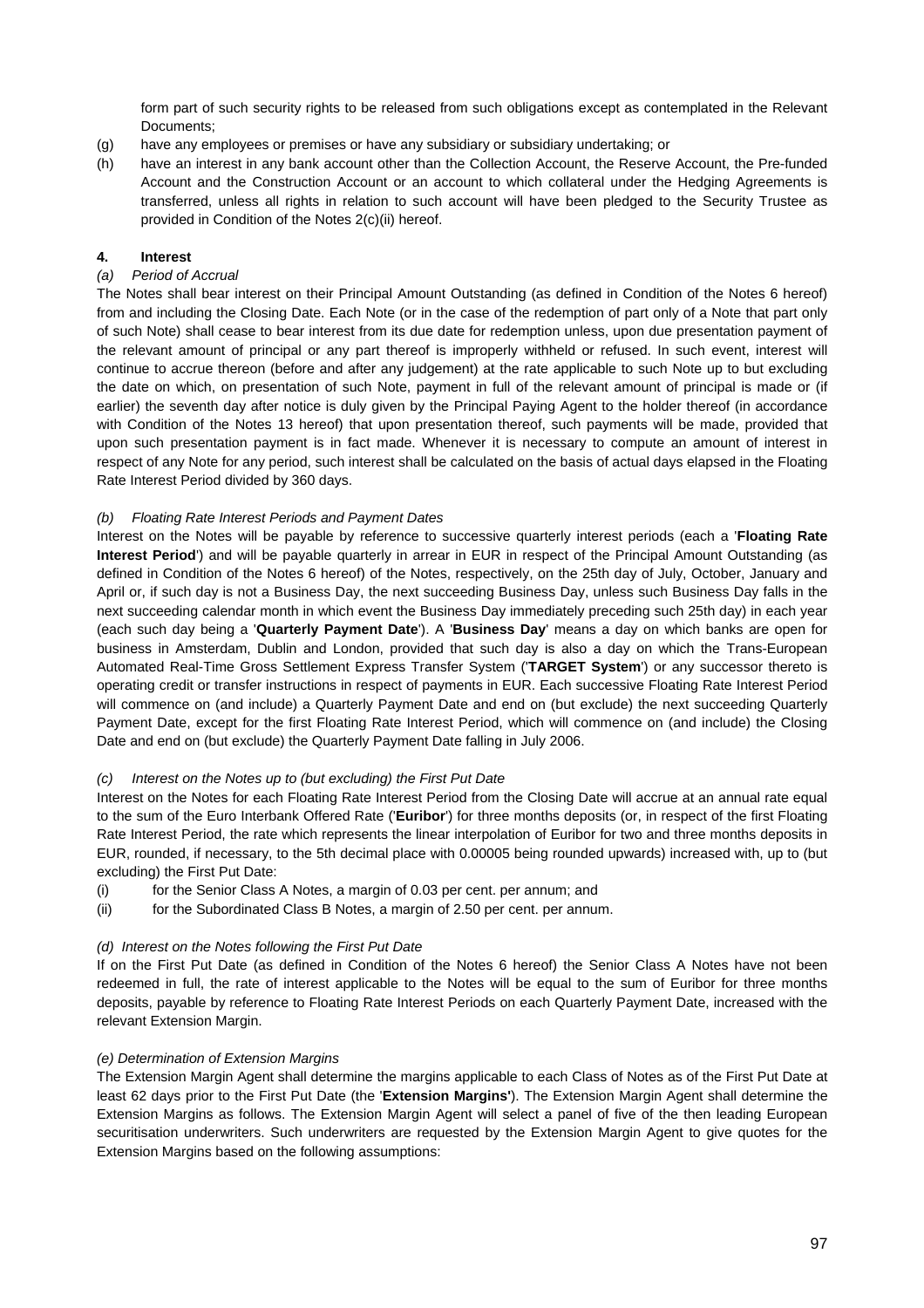- (a) no Senior Class A Noteholder exercises its Put Option;
- (b) the Senior Class A Notes will have a remaining assumed average life (on a 30/360 basis) based on a conditional prepayment rate of 8 per cent. applied to the then outstanding NHG Mortgage Receivables;
- (c) the interest rate applicable to a Mortgage Loan will not change on an interest reset date;
- (d) the NHG Mortgage Receivables are not prepaid on an interest reset date (other than what is effected by the assumed CPR);
- (e) no delinquencies and no defaults of Mortgage Loans to which the NHG Mortgage Receivables relate will occur;
- (f) the Conditions of the Notes remain the same;
- (g). there will be no Further Advances and/or repurchases of the Mortgage Receivables by any of the relevant Sellers;
- (h) the Clean-Up Call Option will be exercised; and
- the then current rating assigned to the Senior Class A Notes will be confirmed on the First Put Date by Moody's.

The Extension Margins will be equal to the arithmetic mean (rounded, if necessary, to the nearest basis point) of such five quotations of such underwriters as determined by the Extension Margin Agent. The Extension Margins shall be notified to the Noteholders on the 60th day prior to the First Put Date in accordance with Condition of the Notes  $6(e)(iv)(b)$ .

After the determination of the Extension Margins applicable as of the First Put Date the Extension Margin will not be changed.

### *(f) Euribor*

For the purpose of Conditions of the Notes 4(c) and (d) hereof Euribor will be determined as follows:

- (i) the Reference Agent will obtain for each Floating Rate Interest Period the rate equal to the sum of Euribor for three months deposits in EUR (or, in respect of the first Floating Rate Interest Period, the rate which represents the linear interpolation of Euribor for two and three months deposits in EUR, rounded, if necessary, to the 5th decimal place with 0.00005 being rounded upwards). The Reference Agent shall use the Euribor rate as determined and published jointly by the European Banking Federation and ACI – The Financial Market Association and which appears for information purposes on the Telerate Page 248 (or, if not available, any other display page on any screen service maintained by any registered information vendor (including, without limitation, the Reuters Monitor Money Rate Service, the Dow Jones Telerate Service and the Bloomberg Service) for the display of the Euribor rate selected by the Reference Agent) as at or about 11.00 a.m. (Central European time) on the day that is two Business Days preceding the first day of each Floating Rate Interest Period (each an '**Interest Determination Date**'); or
- (ii) if, on the relevant Interest Determination Date, such Euribor rate is not determined and published jointly by the European Banking Association and ACI – The Financial Market Association, or if it is not otherwise reasonably practicable to calculate the rate under (i) above, the Reference Agent will:
	- (a) request the principal Euro-zone office of each of four major banks in the Euro- zone interbank market (the '**Reference Banks**') to provide a quotation for the rate at which three months EUR deposits are offered by it in the Euro-zone interbank market at approximately 11.00 a.m. (Central European time) on the relevant Interest Determination Date to prime banks in the Euro-zone interbank market in an amount that is representative for a single transaction at that time; and determine the arithmetic mean (rounded, if necessary, to the fifth decimal place with 0.000005 being rounded upwards) of such quotation as is provided; or
	- (b) if fewer than two such quotations are provided as requested, the Reference Agent will determine the arithmetic mean (rounded, if necessary, to the fifth decimal place with 0.000005 being rounded upwards) of the rates quoted by major banks, of which there will be at least two in number, in the Euro-zone, selected by the Reference Agent, at approximately 11.00 a.m. (Central European time) on the relevant Interest Determination Date for three months deposits to leading Euro- zone banks in an amount that is representative for a single transaction in that market at that time,

and Euribor for such Floating Rate Interest Period shall be the rate per annum equal to the Euro-interbank offered rate for EUR deposits as determined in accordance with this paragraph (g), provided that if the Reference Agent is unable to determine Euribor in accordance with the above provisions in relation to any Floating Rate Interest Period, Euribor applicable to the relevant Class of Notes during such Floating Rate Interest Period will be Euribor last determined in relation thereto.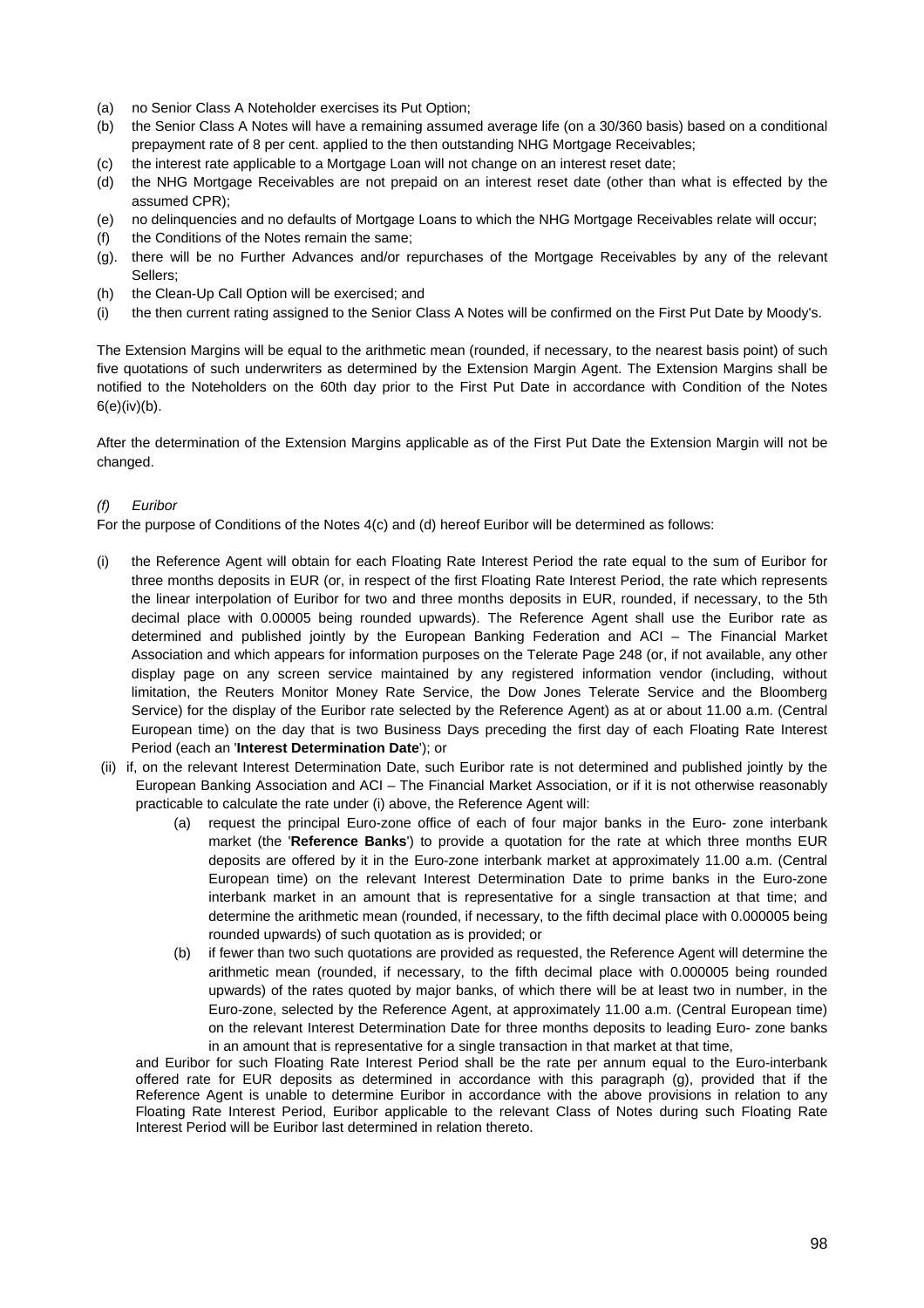## *(g)* Determination of Floating Rate of Interest and Calculation of the Floating Interest Amount

The Reference Agent will, as soon as practicable after 11.00 a.m. (Central European Time) on each relevant Interest Determination Date, determine the floating rates of interest referred to in paragraphs (c), (d) and (e) above for each relevant Class of Notes (the '**Floating Rate of Interest**') and calculate the amount of interest payable on this Class of Notes for the following Floating Rate Interest Period (the **'Floating Interest Amount**') by applying the relevant Floating Rate of Interest to the Principal Amount Outstanding of the relevant Class of Notes. The determination of the relevant Floating Rate of Interest and the Floating Interest Amount by the Reference Agent shall (in the absence of manifest error) be final and binding on all parties.

## *(h) Notification of the Floating Rate of Interest and the Floating Interest Amount*

The Reference Agent will cause the relevant Floating Rate of Interest and the relevant Floating Interest Amount and the Quarterly Payment Date applicable to each relevant Class of Notes to be notified to the Issuer, the Security Trustee, the Principal Paying Agent, the Issuer Administrator, the ISE and the Company Announcements Office of the ISE. The Floating Interest Amount and Quarterly Payment Date so published may subsequently be amended (or appropriate alternative arrangements made by way of adjustment) without notice in the event of an extension or shortening of the Floating Rate Interest Period.

## *(i) Determination or Calculation by Security Trustee*

If the Reference Agent at any time for any reason does not determine the relevant Floating Rate of Interest or fails to calculate the relevant Floating Interest Amount in accordance with paragraph (g) above, the Security Trustee shall determine the relevant Floating Rate of Interest at such rate as, in its absolute discretion (having such regard as it shall think fit to the procedure described in paragraph (g) above), it shall deem fair and reasonable under the circumstances, or, as the case may be, the Security Trustee shall calculate the Floating Interest Amount in accordance with paragraph (g) above, and each such determination or calculation will be final and binding on all parties.

## *(j) Reference Banks and Reference Agent*

The Issuer will procure that, as long as any of the Notes remains outstanding, there will at all times be four Reference Banks and a Reference Agent. The Issuer has, subject to prior written consent of the Security Trustee, the right to terminate the appointment of the Reference Agent or of any Reference Bank by giving at least 90 days' notice in writing to that effect. Notice of any such termination will be given to the holders of the relevant Class of Notes in accordance with Condition 13 hereof. If any person will be unable or unwilling to continue to act as a Reference Bank or the Reference Agent (as the case may be) or if the appointment of any Reference Bank or the Reference Agent will be terminated, the Issuer will, with the prior written consent of the Security Trustee, appoint a successor Reference Bank or Reference Agent (as the case may be) to act in its place, provided that neither the resignation nor removal of the Reference Agent shall take effect until a successor approved in writing by the Security Trustee has been appointed.

## **5. Payment**

- (a) Payment of principal and interest in respect of Notes will be made upon presentation of the Note and against surrender of the relevant Coupon appertaining thereto, at any specified office of any Paying Agent in cash or by transfer to a EUR account maintained by the payee with a bank in the Netherlands, as the holder may specify. All such payments are subject to any fiscal or other laws and regulations applicable in the place of payment.
- (b) At the Final Maturity Date (as defined in Condition of the Notes 6 hereof), or such earlier date the Notes become due and payable, the Notes should be presented for payment together with all unmatured Coupons appertaining thereto, failing which the full amount of any such missing unmatured Coupons (or, in the case of payment not being made in full, that proportion of the full amount of such missing unmatured Coupons which the sum of principal so paid bears to the total amount of principal due) will be deducted from the sum due for payment. Each amount so deducted will be paid in the manner mentioned above against surrender of the relevant missing Coupon at any time before the expiry of five years following the due date for payment of such principal (whether or not such Coupons would have become unenforceable pursuant to Condition of the Notes 8 hereof).
- (c) If the relevant Quarterly Payment Date is not a day on which banks are open for business in the place of presentation of the relevant Note or Coupon ('**Local Business Day**'), the holder thereof shall not be entitled to payment until the next following such day, or to any interest or other payment in respect of such delay, provided that in the case of payment by transfer to an EUR account as referred to above, the relevant Paying Agent shall not be obliged to credit such account until the Local Business Day immediately following the day on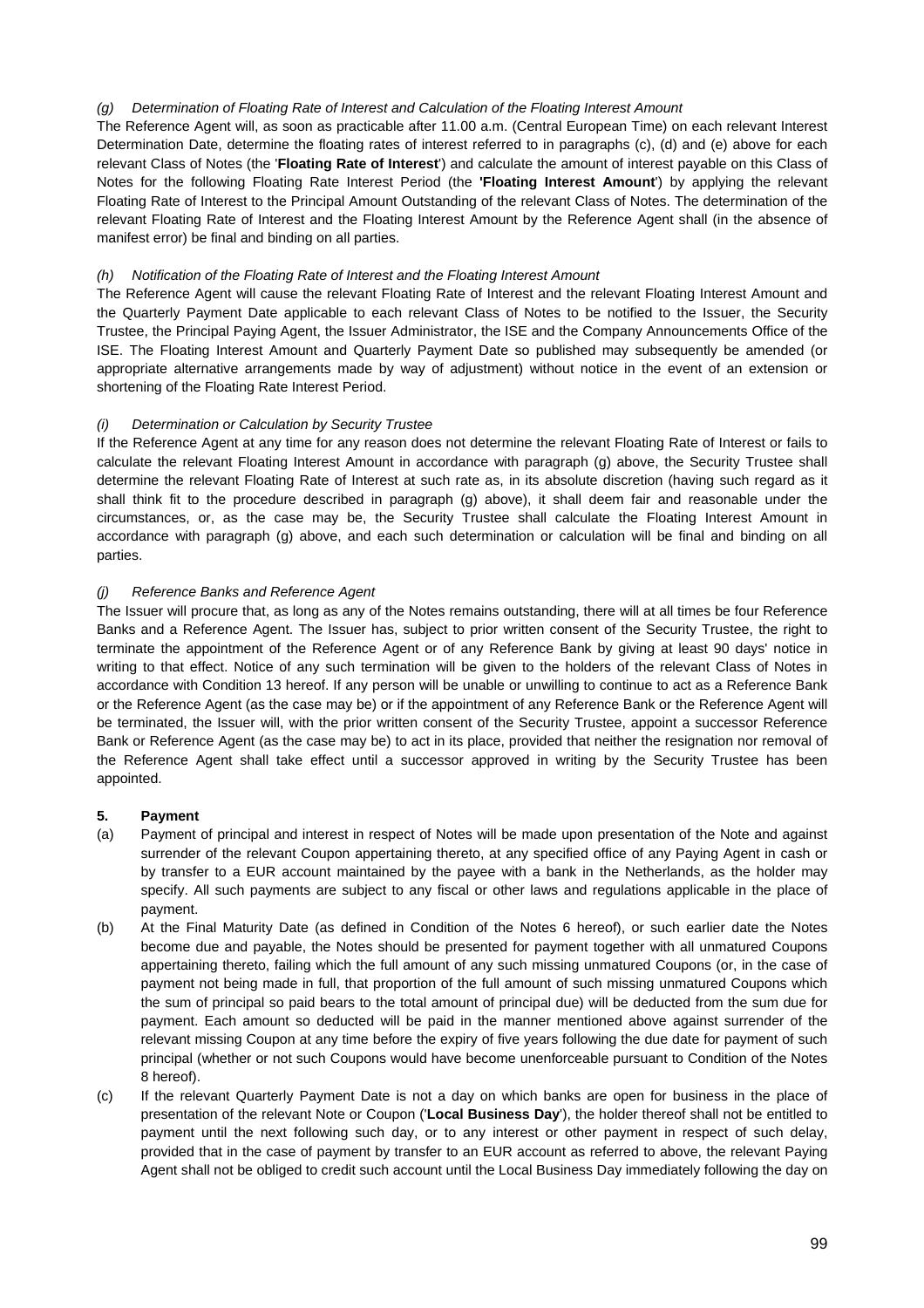which banks are open for business in the Netherlands. The name of the Principal Paying Agent and of its office is set out below.

(d) The Issuer reserves the right at any time to vary or terminate the appointment of the Paying Agents and to appoint additional or other paying agents provided that no paying agent located in the United States of America will be appointed and that the Issuer will at all times maintain a paying agent having a specified office in the European Union which, for as long as the Senior Class A Notes are listed on the ISE will be Ireland. Notice of any termination or appointment of a Paying Agent and of any changes in the specified offices of the Paying Agent will be given to the Noteholders in accordance with Condition of the Notes 13 hereof.

## **6. Redemption**

### *(a) Final redemption*

Unless previously redeemed as provided below, the Issuer will redeem the Notes at their respective Principal Amount Outstanding on the Quarterly Payment Date falling in January 2039 (the '**Final Maturity Date**'), but in respect of the Subordinated Class B Notes subject to Condition of the Notes 9(b) hereof.

### *(b) Mandatory redemption of the Senior Class A Notes*

Provided that no Enforcement Notice has been served in accordance with Condition of the Notes 10 hereof, the Issuer will be obliged to apply the Notes Redemption Available Amount to redeem (or partially redeem) on the Quarterly Payment Date falling in July 2006 and each Quarterly Payment Date thereafter the Senior Class A Notes at their Principal Amount Outstanding, until fully redeemed.

### *(c) Definitions*

For the purposes of these Conditions of the Notes the following terms shall have the following meanings:

'**Notes Redemption Available Amount**' means, on any Quarterly Payment Date, the aggregate amount received by the Issuer during the immediately preceding Quarterly Calculation Period as items (i) through (xii), to the extent not applied towards payment of part of the initial purchase price of New NHG Mortgage Receivables, after the Pre-funding Period, and/or Further Advance Receivables:

- (i) as repayment and prepayment in full of principal under the NHG Mortgage Receivables, from any person (including any Insurance Company), whether by set-off or otherwise, but, for the avoidance of doubt, excluding Prepayment Penalties, if any, less, with respect to each Savings NHG Mortgage Receivable and Life NHG Mortgage Receivable with a Savings Element, the relevant Participation;
- (ii) as Net Foreclosure Proceeds, to the extent such proceeds relate to principal less, with respect to each Savings NHG Mortgage Receivable and Life NHG Mortgage Receivable with a Savings Element the relevant Participation;
- (iii) as amounts received in connection with a repurchase of NHG Mortgage Receivables pursuant to the Mortgage Receivables Purchase Agreement and any other amounts received pursuant to the Mortgage Receivables Purchase Agreement to the extent such amounts relate to principal less, with respect to each Savings NHG Mortgage Receivable and Life NHG Mortgage Receivable with a Savings Element, the relevant Participation;
- (iv) as amounts received in connection with a sale of NHG Mortgage Receivables pursuant to the Trust Deed and the Issuer Services Agreement to the extent such amounts relate to principal less, with respect to each Savings NHG Mortgage Receivable and Life NHG Mortgage Receivable with a Savings Element, the relevant Participation, except in the case of a sale of Excess NHG Mortgage Receivables which is set-off against repayment of the Servicing Advance;
- (v) as amounts of interest received to be credited to the Principal Deficiency Ledger on such Quarterly Payment Date in accordance with the Issuer Services Agreement;
- (vi) as Monthly Participation Increase pursuant to the Sub-Participation Agreement;
- (vii) as partial prepayment in respect of NHG Mortgage Receivables from any person, whether by set-off or otherwise, but, for the avoidance of doubt, excluding Prepayment Penalties;
- (viii) as amounts debited from the Pre-funded Account to the Collection Account in accordance with the Trust Deed and upon expiry of the Pre-funding Period, the balance standing to the credit of the Pre-funded Account upon the expiry of the Pre-funding Period;
- (ix) as amounts received on the Collection Account from the credit of the Construction Account in accordance with the Mortgage Receivables Purchase Agreement;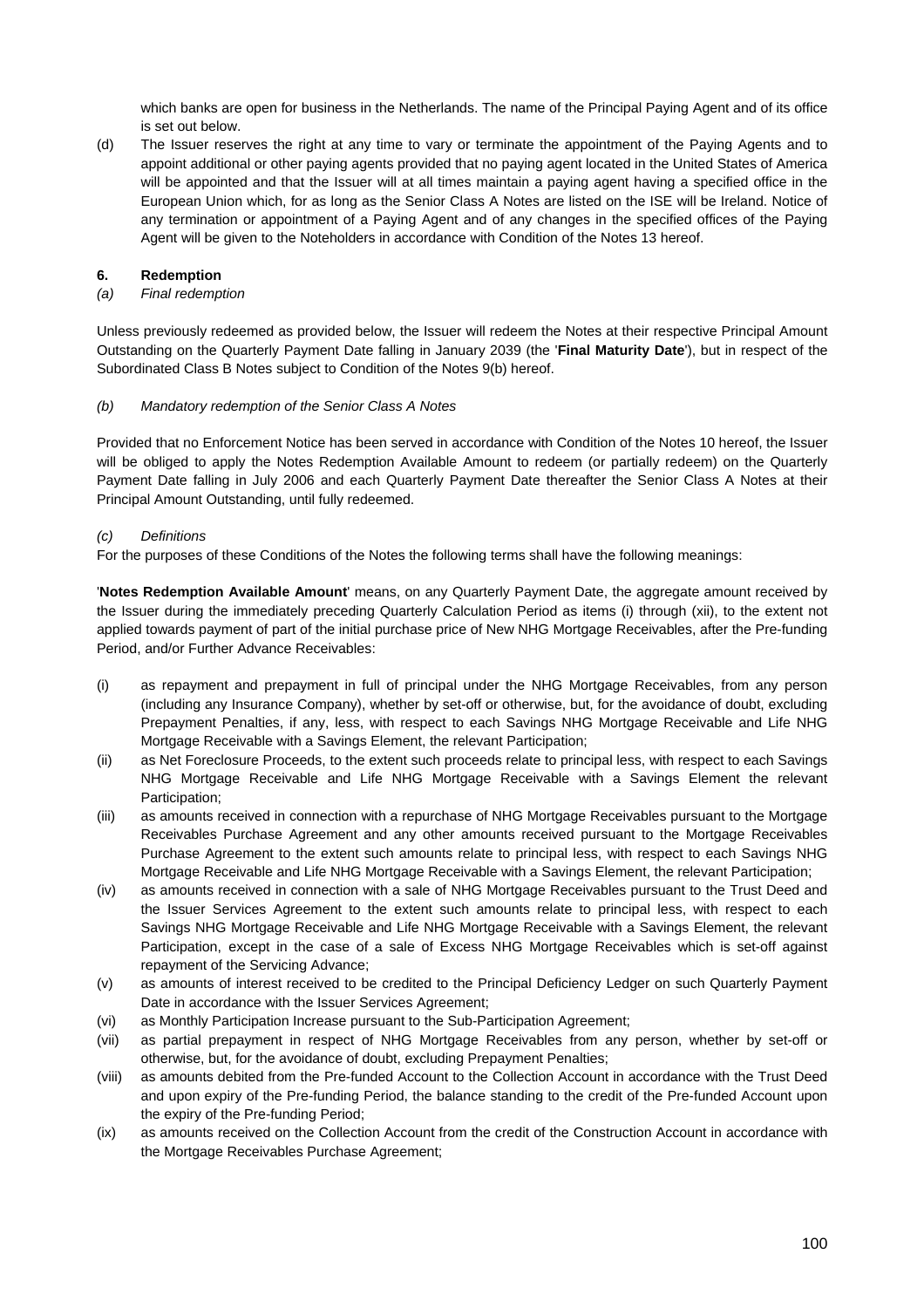- (x) as consideration for the Initial Participation in respect of Further Advance Receivables and New Mortgage Receivables after the Pre-Funding Period which qualify as Savings Mortgage Receivables or Life Mortgage Receivables with a Savings Element pursuant to the Sub-Participation Agreement;
- (xi) any part of the Notes Redemption Available Amount calculated on the immediately preceding Quarterly Calculation Date which has not been applied towards redemption of the Notes on the preceding Quarterly Payment Date; and
- (xii) as amount received as the Servicing Advance on a Put Date.

The principal amount so redeemable in respect of each Senior Class A Note (each a '**Class A Principal Redemption Amount**') on the relevant Quarterly Payment Date shall be the amount (if any) (rounded down to the nearest euro) of the Notes Redemption Available Amount on the Quarterly Calculation Date relating to the relevant Quarterly Payment Date divided by the number of Senior Class A Notes subject to such redemption. The Class A Principal Redemption Amount may never exceed the Principal Amount Outstanding of the relevant Senior Class A Note. Following application of the Class A Principal Redemption Amount to redeem a Senior Class A Note, the Principal Amount Outstanding of such Senior Class A Note shall be reduced accordingly.

'**Mortgage Calculation Period**' means the period commencing on (and including) the first day of each calendar month and ending on (and including) the last day of such calendar month and the first mortgage calculation period will commence on the Cut-Off Date and will end on (and include) the last day of May 2006.

'**Net Foreclosure Proceeds**' means (a) the proceeds of a foreclosure on the mortgage right, (b) the proceeds of foreclosure on any other collateral securing the NHG Mortgage Receivable, (c) the proceeds, if any, of collection of any insurance policies in connection with the NHG Mortgage Receivable, including but not limited to fire insurance and the Insurance Policies, (d) the proceeds of the NHG Guarantee and any other any guarantees or sureties and (e) the proceeds of foreclosure on any other assets of the relevant debtor, after deduction of foreclosure costs in respect of such NHG Mortgage Receivable.

'**Participation Fraction**' means, in respect of a Savings NHG Mortgage Receivable and a Life NHG Mortgage Receivable with a Savings Element on any day, an amount equal to the relevant Participation on the first day of the Mortgage Calculation Period divided by the Outstanding Principal Amount of such Savings NHG Mortgage Receivable or Life NHG Mortgage Receivable with a Savings Element on the first day of such Mortgage Calculation Period.

The '**Principal Amount Outstanding**' on any Quarterly Payment Date of any Note will be the principal amount of that Note upon issue less the aggregate amount of all Principal Redemption Amounts in respect of that Note that have become due and payable prior to such Quarterly Payment Date.

'**Quarterly Calculation Date**' means, in relation to a Quarterly Payment Date the third business day prior to such Quarterly Payment Date.

'**Quarterly Calculation Period**' means, in relation to a Quarterly Calculation Date, the three successive Mortgage Calculation Periods immediately preceding such Quarterly Calculation Date except for the first Quarterly Calculation Period which will commence on the Cut-Off Date and end on and include the last day of June 2006;

- *(d) Determination of Principal Redemption Amount and Principal Amount Outstanding* 
	- (i) On each Quarterly Calculation Date, the Issuer shall determine (or cause the Issuer Administrator to determine) (a) the Class A Principal Redemption Amount and the Class B Principal Redemption Amount (each a '**Principal Redemption Amount**') and (b) the Principal Amount Outstanding of the relevant Notes on the first day of the following the Floating Rate Interest Period. Each determination by or on behalf of the Issuer of any Principal Redemption Amount or the Principal Amount Outstanding of a Note shall in each case (in the absence of manifest error) be final and binding on all persons.
	- (ii) The Issuer will cause each determination of a Principal Redemption Amount and Principal Amount Outstanding of Notes to be notified forthwith to the Security Trustee, the Principal Paying Agent, the Reference Agent, Euroclear, Clearstream, Luxembourg and to the Noteholders in accordance with Condition of the Notes 13. If no Principal Redemption Amount is due to be made on the Notes on any applicable Quarterly Payment Date a notice to this effect will be given to the Noteholders in accordance with Condition of the Notes 13.
	- (iii) If the Issuer does not at any time for any reason determine (or cause the Issuer Administrator to determine) the Principal Redemption Amount or the Principal Amount Outstanding of a Note, such Principal Redemption Amount or such Principal Amount Outstanding shall be determined by the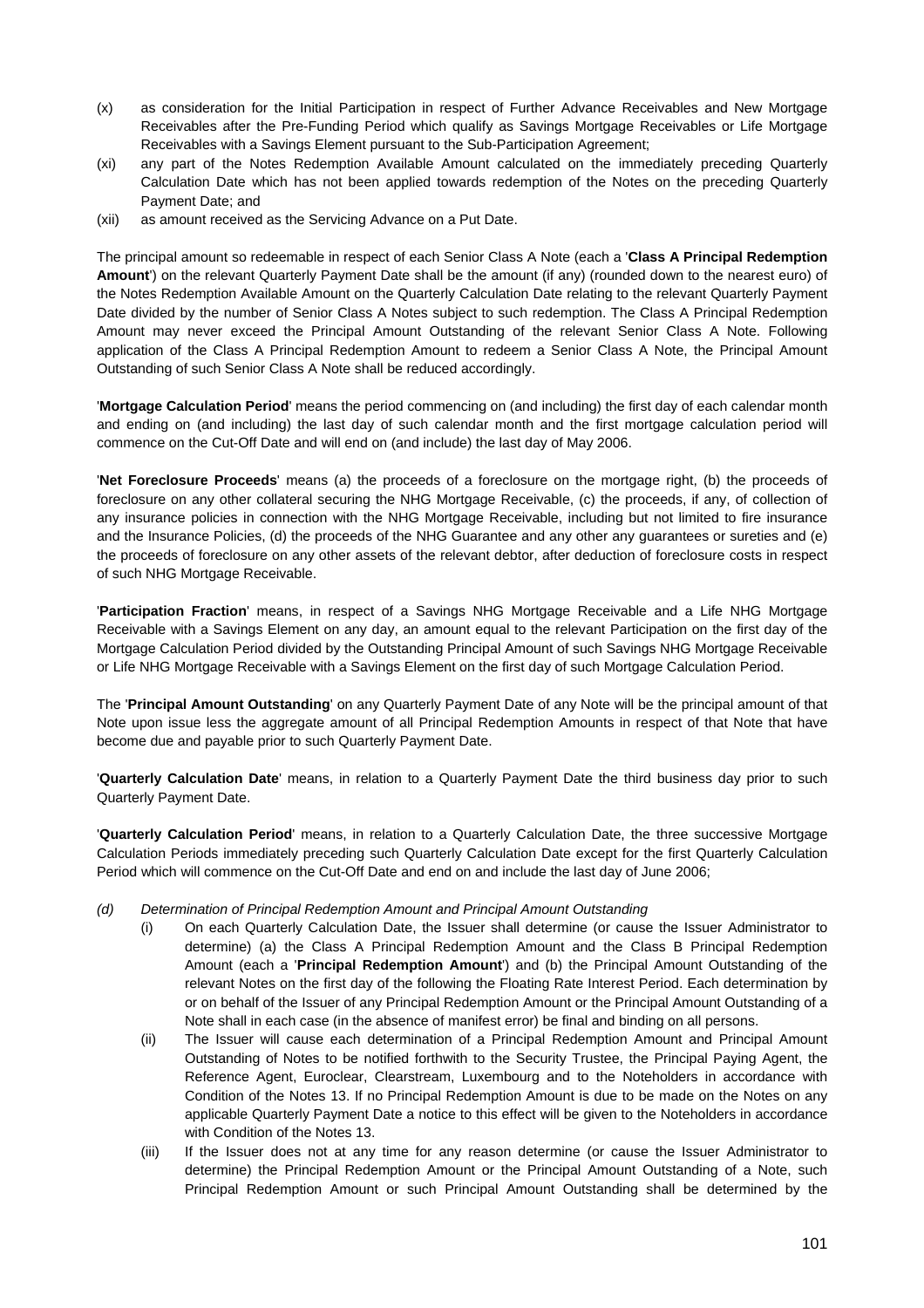Security Trustee in accordance with this paragraph (c) and paragraph (b) above (but based upon the information in its possession as to the Notes Redemption Available Amount each such determination or calculation shall be deemed to have been made by the Issuer).

- *(e) Redemption of the Senior Class A Notes at the option of Senior Class A Noteholders* 
	- (i) Each Senior Class A Noteholder has the option (a '**Put Option**') to offer any or all Senior Class A Notes held by it to the Issuer for redemption on the Quarterly Payment Date falling in July 2018 (the '**First Put Date**') and each Quarterly Payment Date thereafter (each a '**Put Date**') in accordance with the following provisions of this Condition of the Notes 6(e);
	- (ii) If a Senior Class A Noteholder exercises the Put Option in respect of Senior Class A Notes held by it then the Issuer will be obliged, subject to Condition of the Notes 9, to redeem such Senior Class A Notes in full, on the relevant Put Date, at their aggregate Principal Amount Outstanding;
	- (iii) To exercise the Put Option, the Senior Class A Noteholder shall deliver, at the specified office of the Issuer and the Principal Paying Agent at any time during normal business hours of the Issuer within a period of not less than 45 days (unless such 45th day is not a business day, in which case the immediately preceding day) and not more than 60 days prior to the Put Date (the '**Put Notice Period**'), a duly completed and signed notice of exercise in the form obtainable from the Issuer (the '**Put Notice**') in which the Senior Class A Noteholder must specify a bank account (or, if payment is required to be made by cheque, an address) to which payment is to be made under this Condition of the Notes 6(e) accompanied by the Senior Class A Note or evidence satisfactory to the Issuer concerned that the relevant Senior Class A Note will, following delivery of the Put Notice, be held to its order or under its control.
	- (iv) **With respect to the First Put Date** the following is applicable:
		- (a) On or before **the sixtieth day before the First Put Date**, the Issuer shall notify in accordance with Condition of the Notes 13 the Senior Class A Noteholders of the upcoming First Put Date and that any Senior Class A Notes in respect of which the Put Option may be exercised will be redeemed in full, subject to Condition of the Notes 9, on the First Put Date and shall notify the Senior Class A Noteholders of:
			- (A) the right to exercise the Put Option;
			- (B) the Extension Margins;
			- (C) the assumed remaining average life of the Senior Class A Notes; and
			- (D) the requirement to give a Put Notice no later than by close of business on the forty-fifth day prior to the First Put Date (unless such day is not a business day, in which case the immediately preceding day);
		- (b) On or before **the fifth day before the First Put Date**, the Issuer will notify the Senior Class A Noteholders which Senior Class A Notes will be redeemed on the First Put Date, subject to Condition of the Notes 9, the confirmation that the Servicing Advance will be received on the first Put Date and the confirmation of Moody's of the then current rating assigned to the Senior Class A Notes as of the First Put Date after taking into account the redemption of the Senior Class A Notes in respect of which the Put Option has been exercised;
		- (c) The Senior Class A Notes in respect of which the Put Option is not exercised, will not be redeemed on the First Put Date. The Senior Class A Notes in respect of which the Put Option is exercised will be redeemed in full, subject to Condition of the Notes 9, on the Put Date;
		- (d) If Moody's is not able to confirm the then current rating assigned to the Senior Class A Notes (as set forth in paragraph (c) of this Condition of the Notes 6(e)(iv)) then all Senior Class A Notes will be redeemed, subject to Condition of the Notes 9, in full on the First Put Date;

Any Put Notice given by a holder of any Senior Class A Note shall be irrevocable, except where prior to the First Put Date an Event of Default shall have occurred and be continuing in which event such Senior Class A Noteholder, at its option, may elect, by giving notice to the Issuer and the Principal Paying Agent, to withdraw the Put Notice given pursuant to this paragraph and instead to declare such Senior Class A Note forthwith due and payable pursuant to Condition of the Notes 10.

## (v) **With respect to each Put Date after the First Put Date** the following is applicable:

- (a) On or before **the sixtieth day before the relevant Put Date**, the Issuer shall notify the Senior Class A Noteholders of:
	- (A) the right to exercise the Put Option; and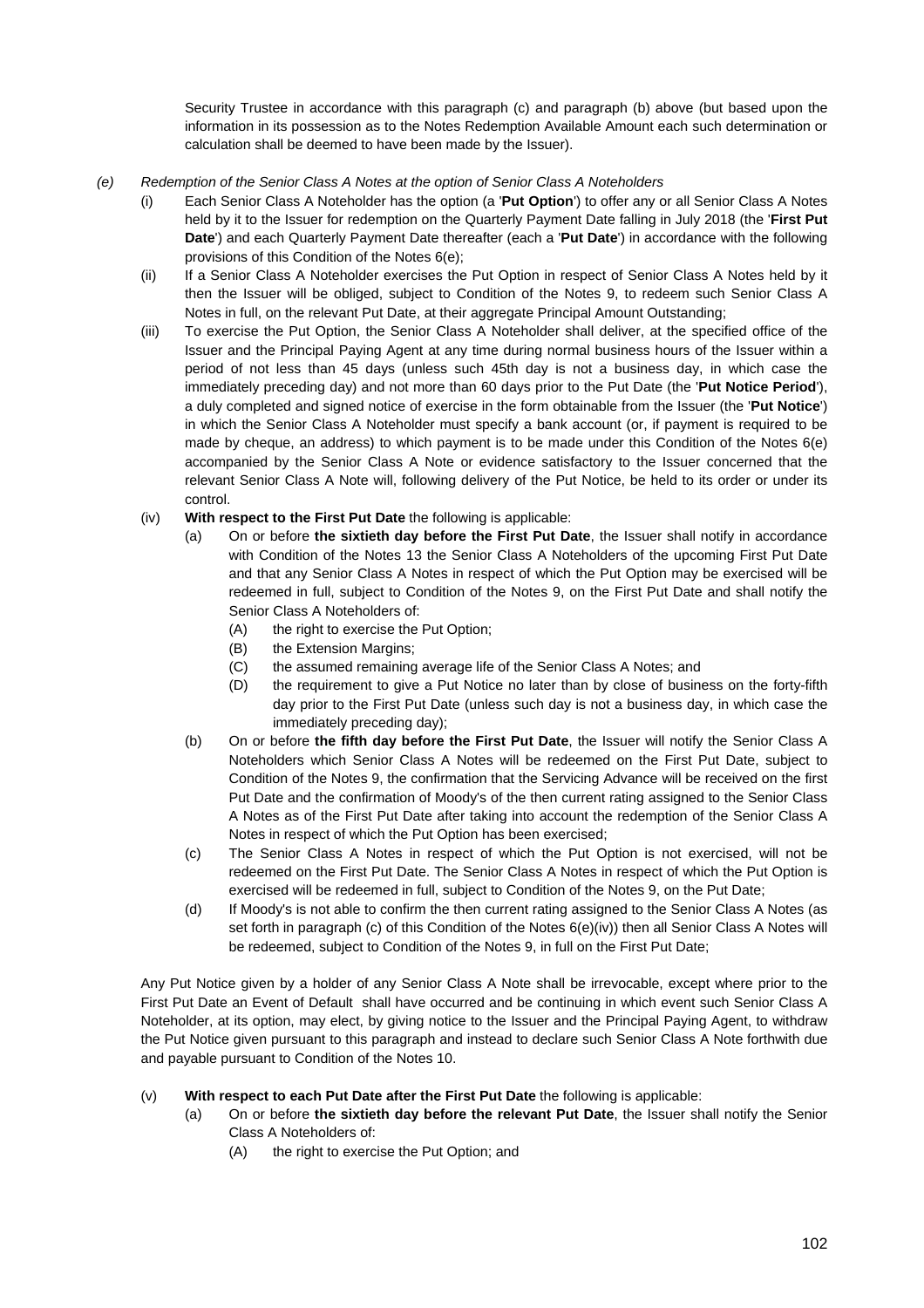- (B) the requirement to give a Put Notice no later than by close of business on the forty-fifth day prior to such Put Date (unless such day is not a business day, in which case the immediately preceding day)
- (b) On or before **the fifth day before the relevant Put Date**, the Issuer will notify the Senior Class A Noteholders which Senior Class A Notes will be redeemed on the relevant Put Date, subject to Condition of the Notes 9, the confirmation that the Servicing Advance will be received on such Put Date and the confirmation of Moody's of the then current rating assigned to the Senior Class A Notes as of such Put Date after taking into account the redemption of the Senior Class A Notes in respect of which the Put Option has been exercised;
- (c) The Senior Class A Notes in respect of which the Put Option is not exercised, will not be redeemed on such Put Date. The Senior Class A Notes in respect of which the Put Option is exercised will be redeemed in full, subject to Condition of the Notes 9, on the relevant Put Date;
- (d) If Moody's is not able to confirm the then current rating assigned to the Senior Class A Notes (as set forth in paragraph (c) of this Condition of the Notes 6(e)(v)) then all Senior Class A Notes will be redeemed, subject to Condition of the Notes 9, in full on the relevant Put Date;

Any Put Notice given by a holder of any Senior Class A Note shall be irrevocable, except where prior to the relevant Put Date an Event of Default shall have occurred and be continuing in which event such Senior Class A Noteholder, at its option, may elect, by giving notice to the Issuer and the Principal Paying Agent, to withdraw the Put Notice given pursuant to this paragraph and instead to declare such Senior Class A Note forthwith due and payable pursuant to Condition of the Notes 10.

(vi) In the event that on a Put Date the Issuer has insufficient funds available to redeem the Senior Class A Notes subject to redemption, the Notes Redemption Available Amount shall be applied in accordance with Condition of the Notes 6(b). If on a Put Date the Senior Class A Notes are not redeemed for whatever reason, this will not constitute an Event of Default. After the relevant Put Date, in case the Senior Class A Notes are not redeemed in full, payments on the Senior Class A Notes will be made in accordance with Conditions of the Notes 4, 6 and 9 until the Put Date on which the Issuer receives a Servicing Advance in an amount sufficient to redeem the Senior Class A Notes which are subject to redemption;

# *(f) Redemption of Subordinated Class B Notes*

Provided that no Enforcement Notice has been served in accordance with Condition of the Notes 10, the Issuer will be obliged on the Quarterly Payment Date falling in July 2009 and each Quarterly Payment Date thereafter to redeem (or partially redeem) on a *pro rata* basis the Subordinated Class B Notes on each such Quarterly Payment Date until fully redeemed. The amount available for redemption of the Subordinated Class B Notes on the Quarterly Payment Date will be the amount equal to:

- (i) on the Quarterly Payment Date falling in July 2006 up to but excluding the Quarterly Payment Date falling in July 2009, zero, and
- (ii) on any Quarterly Payment Date falling in July 2009 and each Quarterly Payment Date thereafter up to but excluding the First Put Date, an amount equal to the lesser of (a) the positive difference between the aggregate Principal Amount Outstanding of the Subordinated Class B Notes and 0.90 per cent. of the aggregate Principal Amount Outstanding of the Senior Class A Notes on the first day of the immediately succeeding Floating Rate Interest Period and (b) the positive difference between the balance standing to the credit of the Reserve Account (after payment of items (a) up to and including (g) of the Interest Priority of Payments have been met on such date) and the Reserve Account Target Level on the first day of the immediately succeeding Floating Rate Interest Period, or
- (iii) on the First Put Date and each Put Date thereafter, an amount equal to the sum of (x) the amount of the Notes Interest Available Amount remaining, if any (after items (a) up to and including (g) and items (i) up to and including (l) of the Interest Priority of Payment have been met) and (y) the positive difference between the balance standing to the credit of the Reserve Account (after items (a) up to and including (g) of the Interest Priority of Payments have been met on such date) and the sum of the Reserve Account Target Level on the first day of the immediately succeeding Floating Rate Interest Period (the '**Class B Redemption Available Amount'**).

The principal amount so redeemable in respect of each Subordinated Class B Note on the relevant Quarterly Payment Date shall be the Class B Redemption Available Amount amount divided by the number of Subordinated Class B Notes subject to such redemption (rounded down to the nearest EUR) (the "**Class B Redemption Amount**').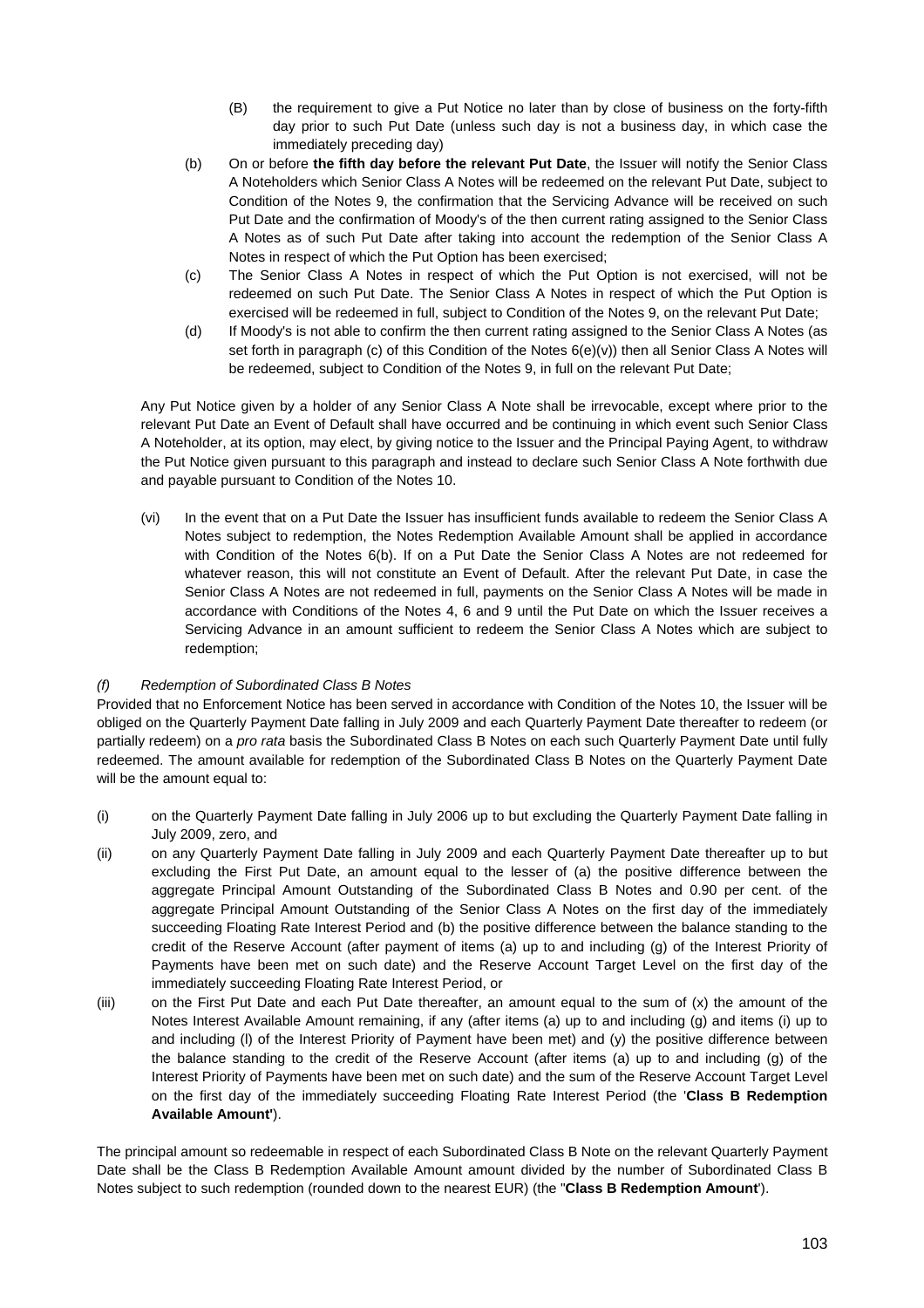### *(g) Clean-Up Call*

In case on any Quarterly Payment Date the aggregate Principal Amount Outstanding of the Senior Class A Notes (in the case of a Principal Shortfall in respect of the Senior Class A Notes, less such aggregate Principal Shortfall) is not more than ten (10) per cent. of the aggregate Principal Amount Outstanding of the Senior Class A Notes on the Closing Date the Issuer will, if so instructed by the MPT Provider, redeem all of the Senior Class A Notes, in whole but not in part at their Principal Amount Outstanding subject to and in accordance with the Condition of the Notes 9(b). The Issuer shall notify the exercise of such option by giving not more than 60 nor less than 30 days' written notice to the Noteholders and the Security Trustee prior to the relevant Quarterly Payment Date.

## *(h)* General

In the event of certain tax changes affecting the Notes, including in the event that the Issuer is or will be obliged to make any withholding or deduction from payments in respect of the Notes (although the Issuer will not have any obligation to pay additional amounts in respect of any such withholding or deduction), which is evidenced by written legal tax advice, the Issuer will, if so directed by the MPT Provider, redeem all of the Notes, in whole but not in part, at their Principal Amount Outstanding together with accrued interest thereon up to but excluding the date of redemption, subject to and in accordance with this Condition of the Notes. No Class of Notes may be redeemed under such circumstances unless the other Classes of Notes (or such of them as are then outstanding) are also redeemed in full at the same time. The Issuer shall notify the exercise of such option by giving not more than 60 nor less than 30 days' written notice to the Noteholders and the Security Trustee prior to the relevant Quarterly Payment Date.

### **7. Taxation**

All payments of, or in respect of, principal of and interest on the Notes will be made without withholding of, or deduction for, or on account of any present or future taxes, duties, assessments or charges of whatsoever nature imposed or levied by or on behalf of the Netherlands, any authority therein or thereof having power to tax, unless the withholding or deduction of such taxes, duties, assessments or charges is required by law. In that event, the Issuer will make the required withholding or deduction of such taxes, duties, assessments or charges for the account of the Noteholders and will have no obligation to pay any additional amounts to such Noteholders. In particular, but without limitation, no additional amounts shall be payable in respect of any Note or Coupon presented for payment where such withholding or deduction is imposed on a payment to an individual and is required to be made pursuant to any European Union Directive on the taxation of savings that was adopted on 3 June 2003 or any law implementing or complying with, or introduced in order to conform to, such Directive.

## **8. Prescription**

Claims against the Issuer for payment in respect of the Notes and Coupons shall become prescribed unless made within five years from the date on which such payment first becomes due.

#### **9. Subordination**

#### *(a) Interest*

Interest on the Subordinated Class B Notes and the Subordinated Extension Interest Part shall be payable in accordance with the provisions of Conditions of the Notes 4 and 6, subject to the terms of this Condition of the Notes.

In the event that on any Quarterly Calculation Date the Issuer has insufficient funds available to it to satisfy its obligations in respect of amounts of interest due on the Subordinated Class B Notes and on the Subordinated Extension Interest Part, on the next Quarterly Payment Date, the amount available (if any) shall be applied *pro rata* to the amount of the interest due on such Quarterly Payment Date to the holders of such Class of Notes. In the event of a shortfall, the Issuer shall credit the Subordinated Class B Interest Deficiency Ledger (as defined in the Master Definitions Agreement), with an amount equal to the amount by which the aggregate amount of interest paid on such Class of Notes on any Quarterly Payment Date (in accordance with this Condition of the Notes) falls short of the aggregate amount of interest payable on that Class of Notes on that date pursuant to Condition of the Notes 4. Such shortfall shall not be treated as due on that date for the purposes of Conditions of the Notes 4 and 10, but shall accrue interest as long as it remains outstanding at the rate of interest applicable to the relevant Class of Notes for such period, and a *pro rata* share of such shortfall and accrued interest thereon will be aggregated with the amount of, and treated for the purpose of these Conditions of the Notes as if it were interest due, subject to this Condition of the Notes, on each Note of the relevant Class on the next succeeding Quarterly Payment Date.

#### *(b) General*

The Subordinated Class B Noteholders shall have no further claim against the Issuer for the Principal Amount Outstanding on the Subordinated Class B Note after the earlier of (i) the Final Maturity Date or (ii) the relevant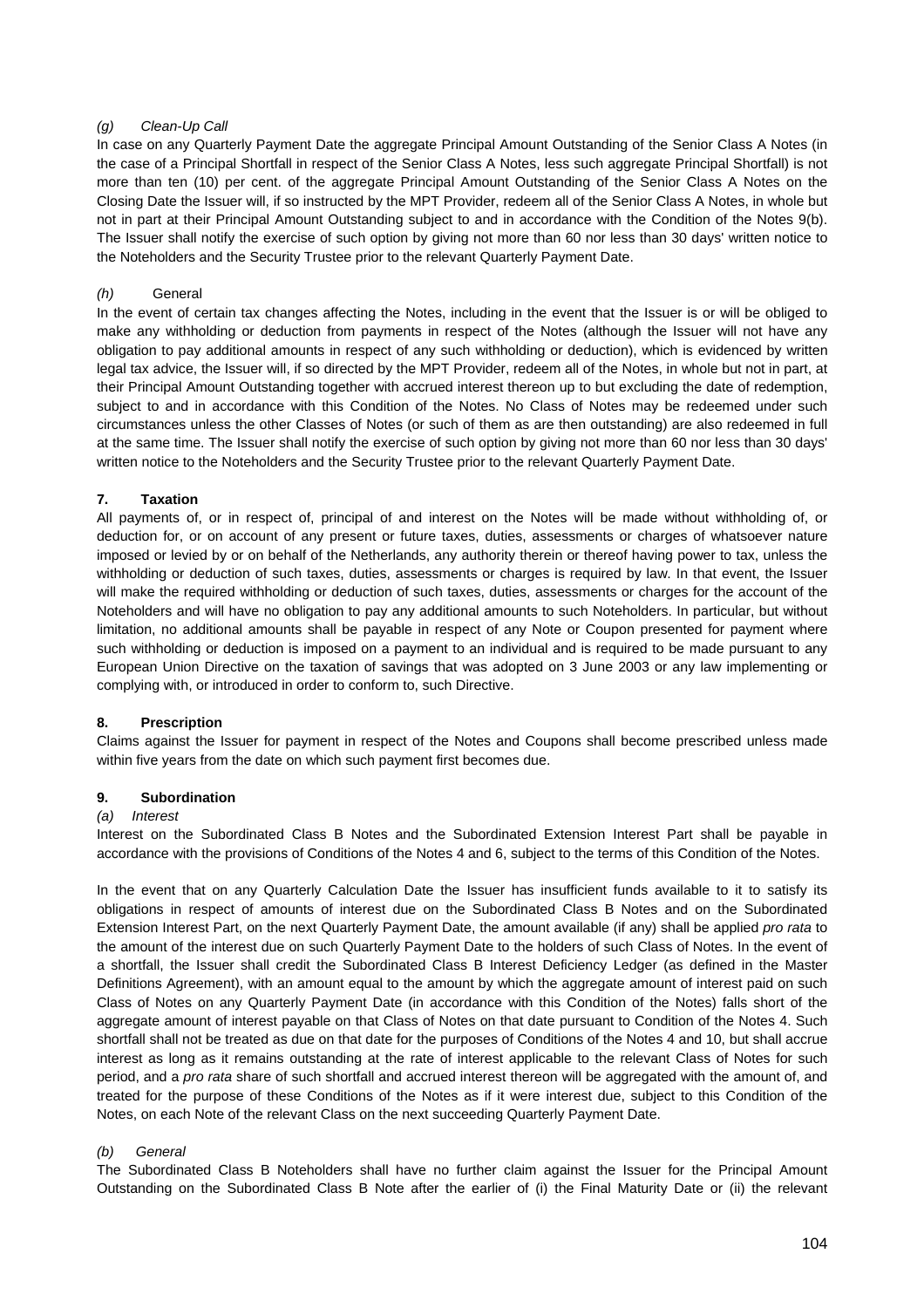Quarterly Payment on which the Subordinated Class B Notes are fully redeemed or (iii) the date on which the Issuer no longer holds any NHG Mortgage Receivables and there are no balances standing to the credit of the Transaction Accounts.

In the event that the Security in respect of the Notes and the Coupons appertaining thereto has been fully enforced and the proceeds of such enforcement, after payment of all other claims ranking under the Trust Deed in priority to a Class of Notes are insufficient to pay in full all principal and interest and other amounts whatsoever due in respect of the such Class of Notes, the Noteholders of the relevant Class of Notes shall have no further claim against the Issuer or the Security Trustee in respect of any such unpaid amounts.

# **10. Events of Default**

The Security Trustee at its discretion may, and if so directed by an Extraordinary Resolution of the Senior Class A Noteholders or if no Senior Class A Notes are outstanding, by an Extraordinary Resolution of the Subordinated Class B Noteholders (subject, in each case, to being indemnified to its satisfaction) (in each case, the '**Relevant Class**') shall (but in the case of the occurrence of any of the events mentioned in (b) below, only if the Security Trustee shall have certified in writing to the Issuer that such an event is, in its opinion, materially prejudicial to the Noteholders of the Relevant Class) give notice (an '**Enforcement Notice**') to the Issuer that the Notes are immediately due and payable at their or its Principal Amount Outstanding, together with accrued interest, if any of the following shall occur:

- (a) default is made for a period of fifteen (15) days or more in the payment on the due date of any amount due in respect of the Notes of the Relevant Class other than under the Put Option on a Put Date; or
- (b) the Issuer fails to perform any of its other obligations binding on it under the Notes of the Relevant Class, the Trust Deed, the Paying Agency Agreement or the Pledge Agreements and, except where such failure, in the reasonable opinion of the Security Trustee, is incapable of remedy, such default continues for a period of thirty (30) days after written notice by the Security Trustee to the Issuer requiring the same to be remedied; or
- (c) if a conservatory attachment ('*conservatoir beslag*') or an executory attachment ('*executoriaal beslag*') on any major part of the Issuer's assets is made and not discharged or released within a period of thirty (30) days; or
- (d) if any order shall be made by any competent court or other authority or a resolution passed for the dissolution or winding-up of the Issuer or for the appointment of a liquidator or receiver of the Issuer or of all or substantially all of its assets; or
- (e) the Issuer makes an assignment for the benefit of, or enters into any general assignment ('*akkoord*') with its creditors; or
- (f) the Issuer files a petition for a suspension of payments ('*surseance van betaling*') or for bankruptcy ('*faillissement*') or is declared bankrupt;

provided that, if Senior Class A Notes are outstanding, no Enforcement Notice may or will be given by the Security Trustee to the Issuer in respect of the Subordinated Class B Notes, irrespective of whether an Extraordinary Resolution is passed by the Subordinated Class B Noteholders, unless an Enforcement Notice in respect of the Senior Class A Notes has been given by the Security Trustee. In exercising its discretion as to whether or not to give an Enforcement Notice to the Issuer in respect of the Senior Class A Notes, the Security Trustee shall not be required to have regard to the interests of the Subordinated Class B Noteholders.

## **11. Enforcement**

- (a) At any time after the Notes of any Class become due and payable as a result of an Enforcement Notice, the Security Trustee may, at its discretion and without further notice, take such steps and/or institute such proceedings as it may think fit to enforce the terms of the Trust Deed, the Pledge Agreements and the Notes, but it need not take any such proceedings unless (i) it shall have been directed by an Extraordinary Resolution of the Senior Class A Noteholders or, if all amounts due in respect of the Senior Class A Notes have been fully paid, the Subordinated Class B Noteholders and (ii) it shall have been indemnified to its satisfaction.
- (b) No Noteholder may proceed directly against the Issuer unless the Security Trustee, having become bound so to proceed, fails to do so within a reasonable time and such failure is continuing.
- (c) The Noteholders and the Security Trustee may not institute against, or join any person in instituting against, the Issuer any bankruptcy, winding-up, reorganisation, arrangement, insolvency or liquidation proceeding until the expiry of a period of at least one (1) year after the latest maturing Note is paid in full. The Noteholders accept and agree that the only remedy against the Issuer after any of the Notes have become due and payable pursuant to Condition of the Notes 10 is to enforce the Security.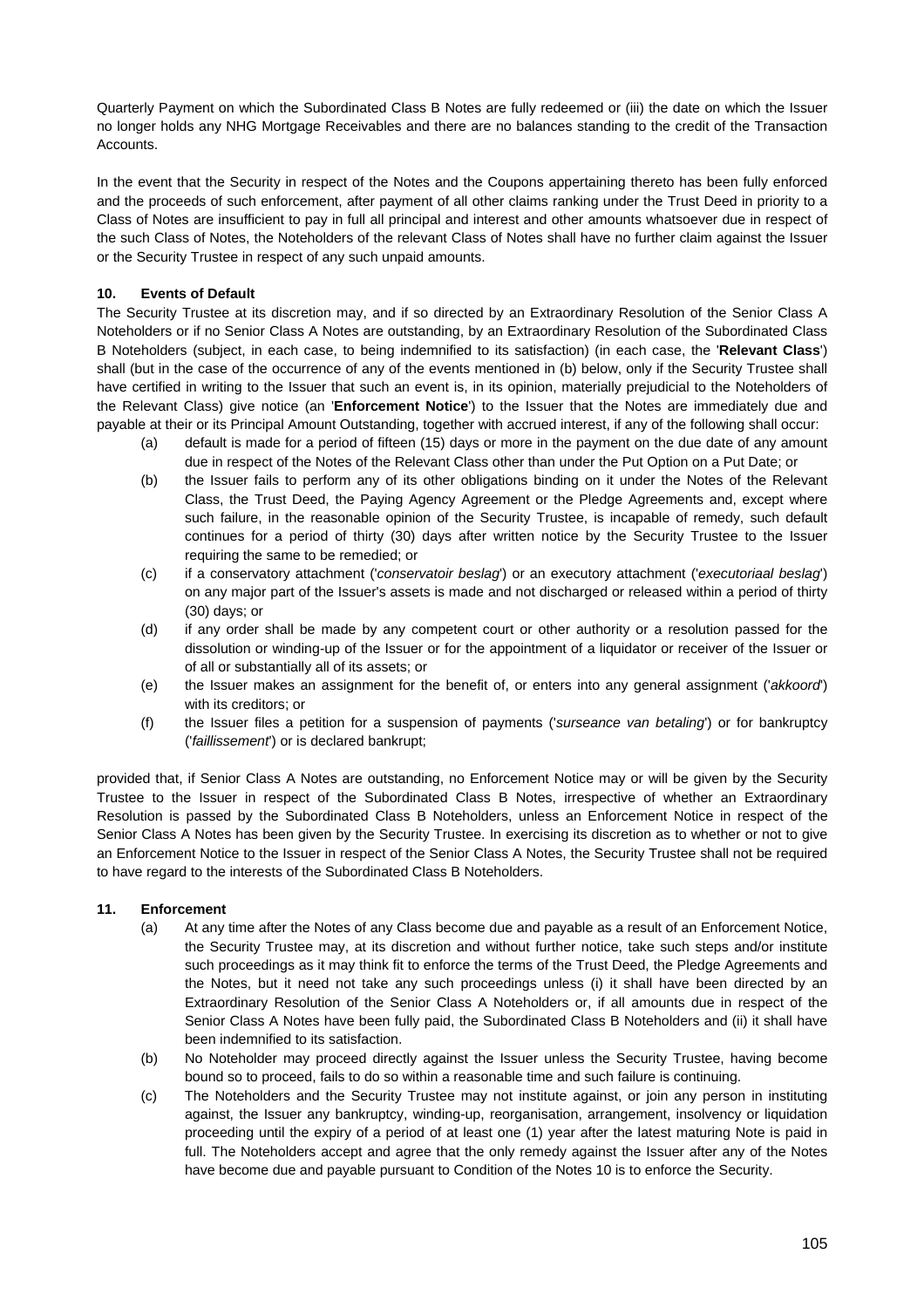### **12. Indemnification of the Security Trustee**

The Trust Deed contains provisions for the indemnification of the Security Trustee in the circumstances set out therein and for its relief from responsibility. The Security Trustee is entitled to enter into commercial transactions with the Issuer and/or any other party to the Relevant Documents without accounting for any profit resulting from such transaction.

### **13. Notices**

With the exception of the publications of the Reference Agent in Condition of the Notes 4 and of the Issuer in Condition of the Notes 6, all notices to the Noteholders will only be valid if published in at least one daily newspaper of wide circulation in the Netherlands and in the English language in the Financial Times, or, if all such newspapers shall cease to be published or timely publication therein shall not be practicable, in such newspaper as the Security Trustee shall approve having a general circulation in Europe and, as long as the Senior Class A Notes are listed on the ISE, any notice will also be made to the Company Announcements Office of the ISE. Any such notice shall be deemed to have been given on the first date of such publication.

### **14. Meetings of Noteholders; Modification; Consents; Waiver**

(a) The Trust Deed contains provisions for convening meetings of the Senior Class A Noteholders and the Subordinated Class B Noteholders to consider matters affecting the interests, including the sanctioning by Extraordinary Resolution, of such Noteholders of the relevant Class of a change of any of these Conditions of the Notes or any provisions of the Relevant Documents, provided that no change of certain terms by the Noteholders of any Class including the date of maturity of the Notes of the relevant Class, or a change which would have the effect of postponing any day for payment of interest in respect of such Notes, reducing or canceling the amount of principal payable in respect of such Notes or altering the majority required to pass an Extraordinary Resolution or any alteration of the date or priority of redemption of such Notes (any such change in respect of any such class of Notes referred to below as a '**Basic Terms Change**') shall be effective, unless such Basic Terms Change is sanctioned by an Extraordinary Resolution of the Noteholders of the relevant Class of Notes as described below, except that, if the Security Trustee is of the opinion that such a Basic Terms Change (a) is being proposed by the Issuer as a result of, or in order to avoid, an Event of Default and (b) (i) the Security Trustee has notified Moody's and (ii) Moody's has confirmed that the then current rating assigned to the Senior Class A Notes will not be adversely affected by such Basic Term Change, no such Extraordinary Resolution is required.

 A meeting as referred to above may be convened by the Issuer or by Noteholders of any Class holding not less than 10 per cent. in Principal Amount Outstanding of the Notes of such Class. The quorum for any meeting convened to consider an Extraordinary Resolution for any Class of Notes shall be two-thirds of the Principal Amount Outstanding of the Notes of the relevant Class, as the case may be, and at such a meeting an Extraordinary Resolution is adopted with not less than a two-third majority of the validly cast votes, except that the quorum required for an Extraordinary Resolution including the sanctioning of a Basic Terms Change shall be at least 75 per cent. of the amount of the Principal Amount Outstanding of the Notes of the relevant Class and the majority required shall be at least 75 per cent. of the validly cast votes at that Extraordinary Resolution. If at such meeting the aforesaid quorum is not represented, a second meeting of Noteholders shall be held within one month, with due observance of the same formalities for convening the meeting which governed the convening of the first meeting; at such second meeting an Extraordinary Resolution is adopted with not less than a two-thirds majority of the validly cast votes, except that (for an Extraordinary Resolution including a sanctioning of a Basic Terms Change the majority required shall be 75 per cent. of the validly cast votes, regardless of the Principal Amount Outstanding of the Notes of the relevant Class then represented.

No Extraordinary Resolution to sanction a change which would have the effect of accelerating or increasing the maturity of the Senior Class A Notes or any date for payment of interest thereon, increasing the amount of principal or the rate of interest payable in respect of the Senior Class A Notes shall take effect, unless it shall have been sanctioned by an Extraordinary Resolution of the Subordinated Class B Noteholders.

An Extraordinary Resolution of the Subordinated Class B Noteholders shall only be effective when the Security Trustee is of the opinion that it shall not be materially prejudicial to the interests of the Senior Class A Noteholders or it is sanctioned by an Extraordinary Resolution of the Senior Class A Noteholders. The Trust Deed imposes no such limitations on the powers of the Senior Class A Noteholders, the exercise of which shall be binding on the Subordinated Class B Noteholders irrespective of the effect on their interests.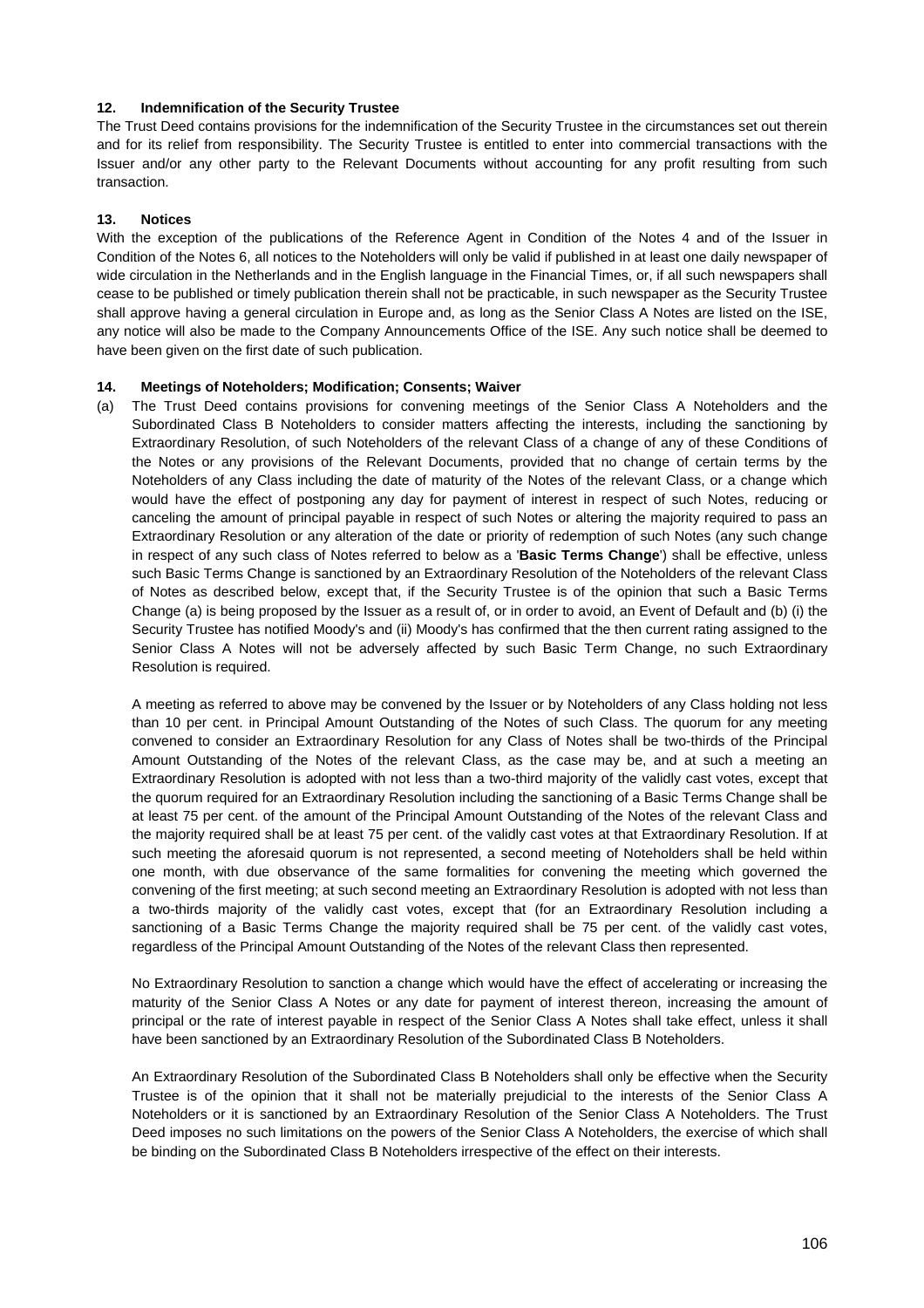Any Extraordinary Resolution duly passed shall be binding on all Noteholders of the relevant Class (whether or not they were present at the meeting at which such resolution was passed).

- (b) The Security Trustee may agree, without the consent of the Noteholders, to any modification of any of the provisions of the Relevant Documents which is of a formal, minor or technical nature or is made to correct a manifest error. The Security Trustee shall only agree to any other modification (except if prohibited in the Relevant Documents), and any waiver or authorisation of any breach or proposed breach, of any of the provisions of the Relevant Documents which is in the opinion of the Security Trustee not materially prejudicial to the interests of the Noteholders. Any such modification (except if prohibited in the Relevant Documents), and any waiver or authorisation of any breach or proposed breach, of any of the provisions of the Relevant Documents shall be deemed not to be materially prejudicial to the interests of the Noteholders, if Moody's has confirmed that the then current rating of the Senior Class A Notes would not be adversely affected by any such modification, authorisation or waiver. Any such modification, authorisation or waiver shall be binding on the Noteholders and, if the Security Trustee so requires, such modification shall be notified to the Noteholders in accordance with Condition of the Notes 13 as soon as practicable thereafter.
- (c) In connection with the exercise of its functions (including but not limited to those referred to in this Condition of the Notes) the Security Trustee shall have regard to the interests of the Senior Class A Noteholders and the Subordinated Class B Noteholders each as a Class and shall not have regard to the consequences of such exercise for individual Noteholders and the Security Trustee shall not be entitled to require, nor shall any Noteholder be entitled to claim, from the Issuer any indemnification or payment in respect of any tax consequence of any such exercise upon individual Noteholders.

### **15. Replacements of Notes and Coupons**

Should any Note or Coupon be lost, stolen, mutilated, defaced or destroyed, it may be replaced at the office of the Principal Paying Agent upon payment by the claimant of the expenses incurred in connection therewith and on such terms as to evidence and indemnity as the Issuer may reasonably require. Mutilated or defaced Notes or Coupons must be surrendered, in the case of Notes together with all unmatured Coupons appertaining thereto, in the case of Coupons together with the Note and all unmatured Coupons to which they appertain ('*mantel en blad*'), before replacements shall be issued.

## **16. Governing Law**

The Notes and Coupons are governed by, and shall be construed in accordance with, the laws of the Netherlands. In relation to any legal action or proceedings arising out of or in connection with the Notes and Coupons the Issuer and the Security Trustee irrevocably submit to the exclusive jurisdiction of the District Court in Amsterdam, the **Netherlands**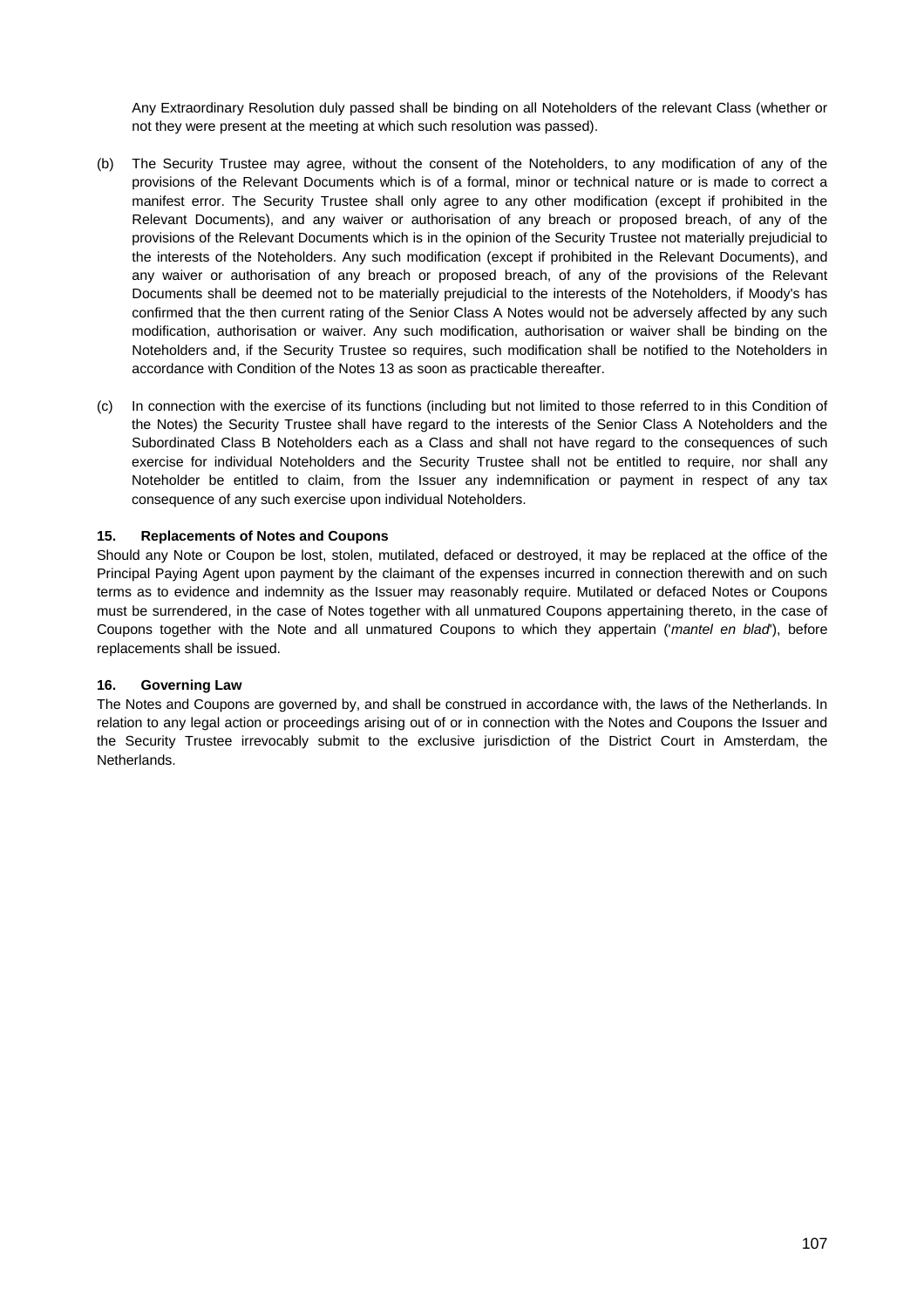### **THE GLOBAL NOTES**

Each Class of Notes will be initially represented by (i) in the case of the Senior Class A Notes a Temporary Global Note in bearer form, without coupons, in the principal amount of EUR 600,000,000 and (ii) in the case of the Subordinated Class B Notes a Temporary Global Note in bearer form, without coupons, in the principal amount of EUR 5,400,000. Each Temporary Global Note will be deposited with Sociëte Générale Bank S.A. as common depositary for Euroclear and Clearstream, Luxembourg on or about 17 May 2006. Upon deposit of each such Temporary Global Note, Euroclear and Clearstream, Luxembourg will credit each purchaser of Notes represented by such Temporary Global Note with the principal amount of the relevant Class of Notes equal to the principal amount thereof for which it has purchased and paid. Interests in each Temporary Global Note will be exchangeable (provided certification of non-U.S. beneficial ownership by the Noteholders has been received) on the Exchange Date for interests in a Permanent Global Note, in bearer form, without coupons, in the principal amount of the Notes of the relevant Class. On the exchange of a Temporary Global Note for a Permanent Global Note of the relevant Class, the Permanent Global Note will remain deposited with the common depository.

The Global Notes will be transferable by delivery. Each Permanent Global Note will be exchangeable for notes in definitive form only in the circumstances described below. Such notes in definitive form shall be issued in denominations of EUR 100,000 or, as the case may be, in the Principal Amount Outstanding of the Notes on such issue date. Each of the persons shown in the records of Euroclear or Clearstream, Luxembourg as the holder of a Note will be entitled to receive any payment made in respect of that Note in accordance with the respective rules and procedures of Euroclear or, as the case may be, Clearstream, Luxembourg. Such persons shall have no claim directly against the Issuer in respect of payments due on the Notes, which must be made by the holder of a Global Note, for so long as such Global Note is outstanding. Each person must give a certificate as to non-U.S. beneficial ownership as of the date on which the Issuer is obliged to exchange a Temporary Global Note for a Permanent Global Note, which date shall be no earlier than the Exchange Date, in order to obtain any payment due on the Notes.

For so long as any Notes are represented by a Global Note, such Notes will be transferable in accordance with the rules and procedures for the time being of Euroclear or Clearstream, Luxembourg, as appropriate.

For so long as all of the Notes are represented by the Global Notes and such Global Notes are held on behalf of Euroclear and/or Clearstream, Luxembourg, notices to Noteholders may be given by delivery of the relevant notice to Euroclear and/or Clearstream, Luxembourg (as the case may be) for communication to the relevant accountholders rather than by publication as required by Condition of the Notes 13 (provided that, in the case any publication required by a stock exchange, that stock exchange agrees or, as the case may be, any other publication requirement of such stock exchange will be met). Any such notice will be deemed to have been given to the Noteholders on the seventh day after the day on which such notice is delivered to Euroclear and/or Clearstream, Luxembourg (as the case may be) as aforesaid.

As long as the Notes are represented by a Global Note or is in definitive form and held through Euroclear or Clearstream, Luxembourg, to exercise the Put Option the Noteholder must, within the Put Notice Period, give notice to the Issuer and the Principal Paying Agent of such exercise in accordance with the standard procedures of Euroclear and Clearstream, Luxembourg (which may include notice being given on his instruction by Euroclear or Clearstream, Luxembourg or any common depositary for them to the Principal Paying Agent by electronic means) in a form acceptable to Euroclear and Clearstream, Luxembourg from time to time and, if this Note is represented by a Global Note, at the same time present or procure the presentation of the relevant Global Note to the Principal Paying Agent for notification accordingly.

For so long as a Class of Notes is represented by a Global Note, each person who is for the time being shown in the records of Euroclear or of Clearstream, Luxembourg as the holder of a particular principal amount of that Class of Notes will be deemed to be owner of, and treated by the Issuer and the Security Trustee as a holder of such principal amount of that Class of Notes and the expression Noteholder is without prejudice to the entitlement of the bearer of relevant Global Note to be paid principal thereon and interest with respect thereto in accordance with and subject to its terms. Any statement in writing issued by Euroclear or Clearstream, Luxembourg as to the persons shown in its records as being entitled to such Notes and the respective principal amount of such Notes held by them will be conclusive for all purposes.

If after the Exchange Date (i) the Notes become immediately due and payable by reason of accelerated maturity following an Event of Default, or (ii) either Euroclear or Clearstream, Luxembourg is closed for business for a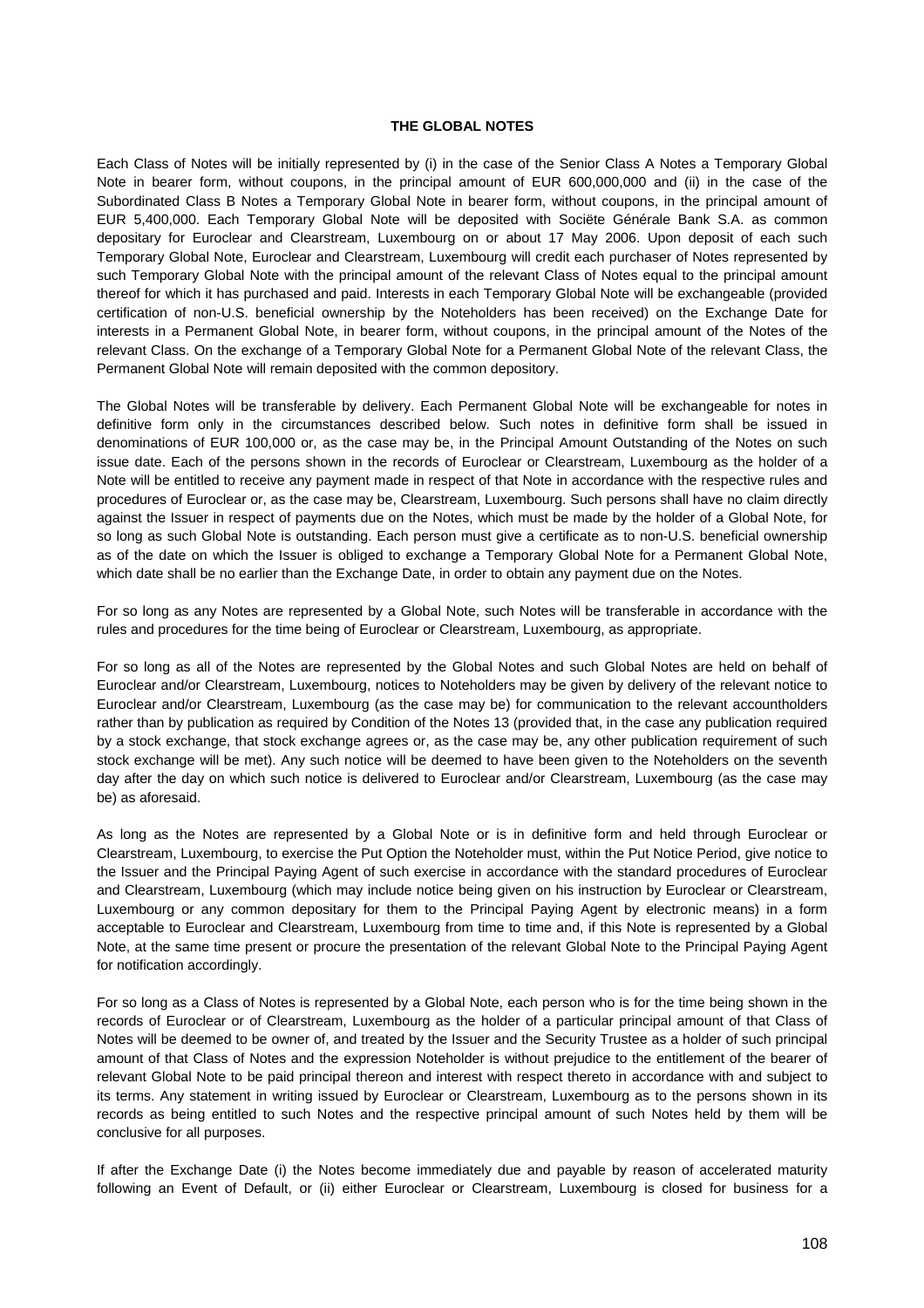continuous period of 14 days (other than by reason of holiday, statutory or otherwise) or announces an intention permanently to cease business and no alternative clearance system satisfactory to the Security Trustee is available, or (iii) as a result of any amendment to, or change in the laws or regulations of the Netherlands (or of any political subdivision thereof) or of any authority therein or thereof having power to tax, or in the interpretation or administration of such laws or regulations, which becomes effective on or after 17 May 2006, the Issuer or the Principal Paying Agent is or will be required to make any deduction or withholding on account of tax from any payment in respect of the Notes which would not be required were the Notes in definitive form, then the Issuer will at its sole cost and expense, issue:

- (i) Senior Class A Notes in definitive form in exchange for the whole outstanding interest in the Permanent Global Note in respect of the Senior Class A Notes; and
- (ii) Subordinated Class B Notes in definitive form in exchange for the whole outstanding interest in the Permanent Global Note in respect of the Subordinated Class B Notes;

in each case within 30 days of the occurrence of the relevant event, subject in each case to certification as to non-U.S. beneficial ownership.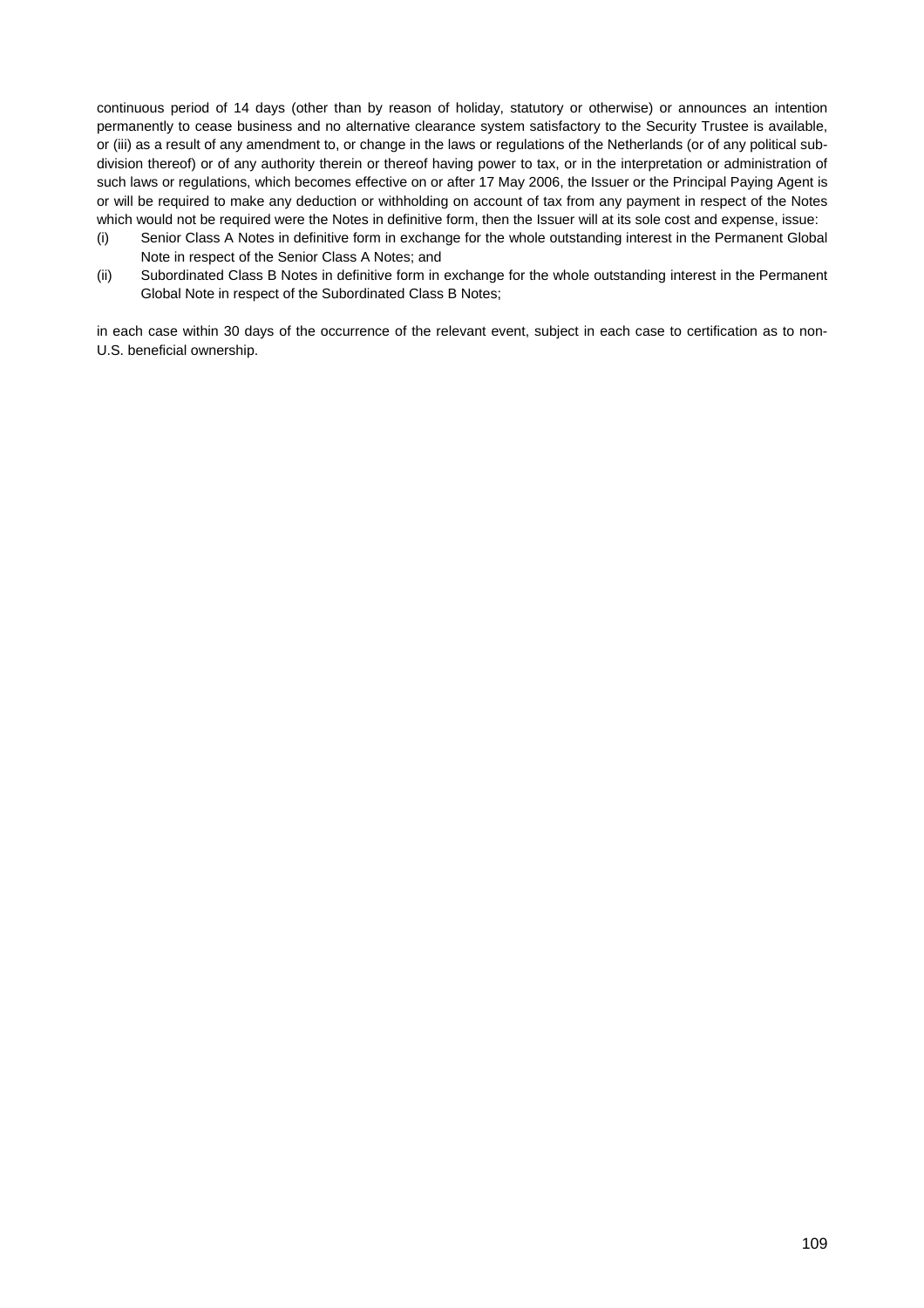### **TAXATION IN THE NETHERLANDS**

### **General**

*The following summary describes the principal Dutch tax consequences of the acquisition, holding, redemption and disposal of the Notes. This summary does not purport to be a comprehensive description of all Dutch tax considerations that may be relevant for an investor in the Notes. This summary is intended as general information only and each prospective investor should consult a professional tax adviser with respect to the tax consequences of an investment in the Notes.* 

*This summary is based on the Dutch tax legislation, published case law, treaties, regulations and published policy, in*  force as of the date of this Prospectus, though it does not take into account any developments or amendments thereof *after that date whether or not such developments or amendments have retroactive effect.* 

*This summary does not address the Dutch tax consequences for:* 

- *(i) holders of Notes holding a substantial interest (aanmerkelijk belang) in the Issuer. Generally speaking, a holder of Notes holds a substantial interest in the Issuer, if such holder of Notes, alone or, where such holder is an individual, together with his or her partner (statutory defined term) or certain other related persons, directly or indirectly, holds (i) an interest of 5 percent or more of the total issued capital of the Issuer or of 5 percent or more of the issued capital of a certain class of shares of the Issuer, (ii) rights to acquire, directly or indirectly, such interest or (iii) certain profit sharing rights in the Issuer;*
- *(ii) pension funds or other entities that are exempt from Dutch corporate income tax;*
- *(iii) investment institutions (fiscale beleggingsinstellingen).*

# **The Netherlands**

#### **Withholding tax**

All payments made by the Issuer under the Notes may be made free of withholding or deduction for, or on account of, any taxes of whatsoever nature imposed, levied, withheld or assessed by the Netherlands or any political subdivision or taxing authority thereof or therein.

#### **Corporate and individual income tax**

(a) Residents of the Netherlands

If a holder is resident or deemed to be resident of the Netherlands for Dutch tax purposes and is fully subject to Dutch corporate income tax or is only subject to Dutch corporate income tax in respect of its enterprise to which the Notes are attributable, income derived from the Notes and gains realised upon the redemption or disposal of the Notes are generally taxable in the Netherlands.

If a holder is an individual and resident or deemed to be resident of the Netherlands for Dutch tax purposes (including the individual holder who has opted to be taxed as a resident of the Netherlands), income derived from the Notes and gains realised upon the redemption or disposal of the Notes are taxable at the progressive rates of the Dutch income tax act 2001, if:

- (i) the holder has an enterprise or an interest in an enterprise, to which enterprise the Notes are attributable; or
- (ii) such income or gains qualify as income from miscellaneous activities (´*resultaat uit overige werkzaamheden'*), which include the performance of activities with respect to the Notes that exceed regular, active portfolio management ('*normaal, actief vermogensbeheer'*).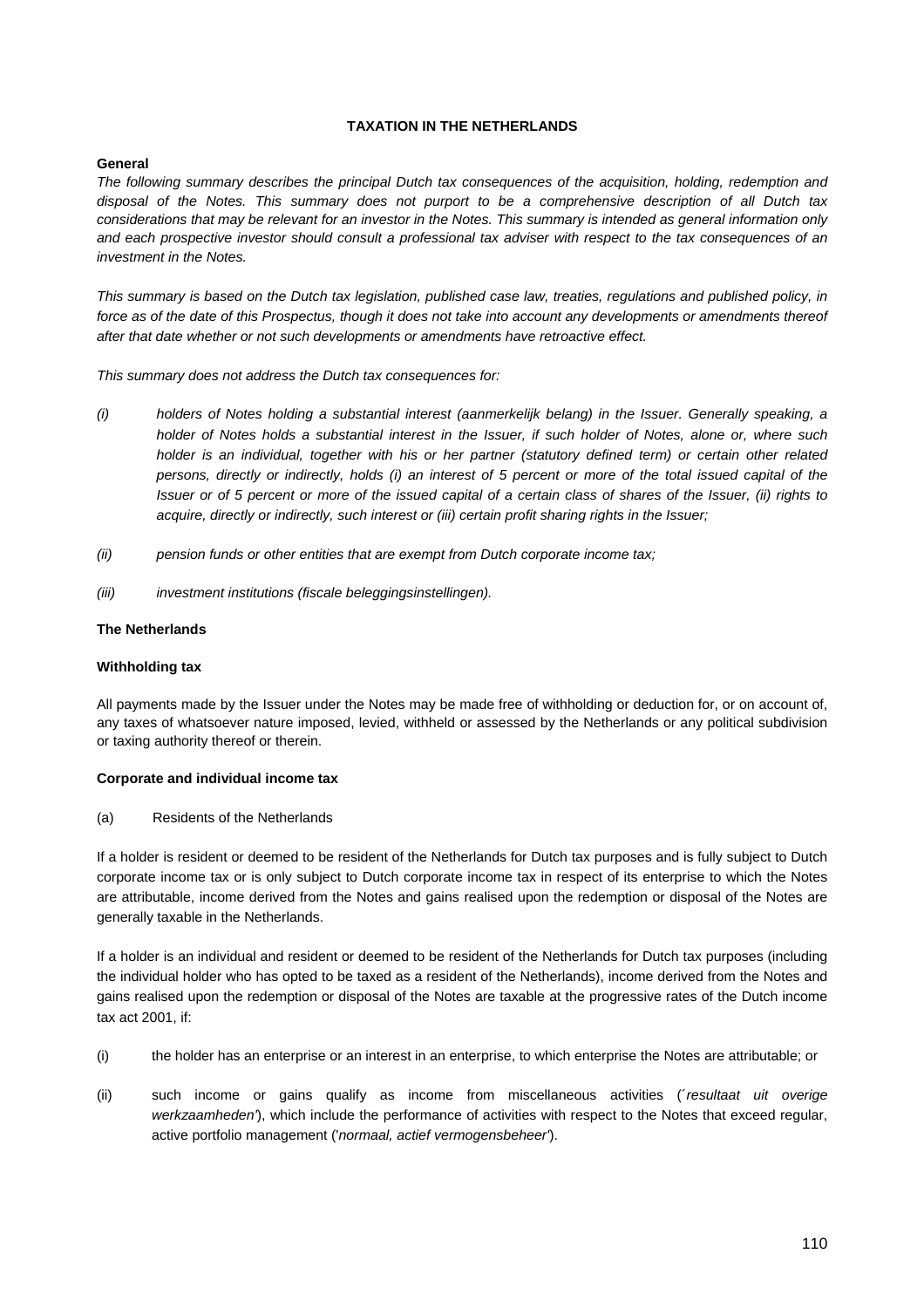If neither condition (i) nor condition (ii) applies to the holder of the Notes, taxable income with regard to the Notes must be determined on the basis of a deemed return on income from savings and investments ('*sparen en beleggen'*), rather than on the basis of income actually received or gains actually realised. At present, this deemed return on income from savings and investments has been fixed at a rate of 4% of the average of the individual's yield basis ('*rendementsgrondslag*') at the beginning of the calendar year and the individual's yield basis at the end of the calendar year, insofar as the average exceeds a certain threshold. The average of the individual's yield basis is determined as the fair market value of certain qualifying assets held by the holder of the Notes less the fair market value of certain qualifying liabilities on 1 January and 31 December, divided by two. The fair market value of the Notes will be included as an asset in the individual's yield basis. The deemed return on income from savings and investments of 4% will be taxed at a rate of 30 per cent.

### (b) Non-residents of the Netherlands

If a holder is not a resident nor deemed to be a resident of the Netherlands for Dutch tax purposes (nor has opted to be taxed as a resident of the Netherlands), such holder is not taxable in respect of income derived from the Notes and gains realised upon the redemption or disposal of the Notes, unless:

- (i) the holder has an enterprise or an interest in an enterprise that is, in whole or in part, carried on through a permanent establishment or a permanent representative in the Netherlands to which permanent establishment or a permanent representative the Notes are attributable; or
- (ii) the holder is entitled to a share in the profits of an enterprise that is effectively managed in the Netherlands, other than by way of securities or through an employment contract, and to which enterprise the Notes are attributable; or
- (iii) the holder is an individual and such income or gains qualify as income from miscellaneous activities in the Netherlands, which include the performance of activities in the Netherlands with respect to the Notes that exceed regular, active portfolio management.

# **Gift and Inheritance taxes**

(a) Residents of the Netherlands

Generally, gift and inheritance taxes will be due in the Netherlands in respect of the acquisition of the Notes by way of a gift by, or on the death of, a holder that is a resident or deemed to be a resident of the Netherlands for the purposes of Dutch gift and inheritance tax at the time of the gift or his or her death.

A holder of the Dutch nationality is deemed to be a resident of the Netherlands for the purposes of the Dutch gift and inheritance tax, if he or she has been resident in the Netherlands during the ten years preceding the gift or his or her death. A holder of any other nationality is deemed to be a resident of the Netherlands for the purposes of the Dutch gift and inheritance tax if he or she has been resident in the Netherlands at any time during the twelve months proceeding the time of the gift. The same twelve-month rule may apply to entities that have transferred their seat of residence out of the Netherlands.

(b) Non-residents of the Netherlands

No gift or inheritance taxes will arise in the Netherlands in respect of the acquisition of the Notes by way of gift by, or as a result of the death of, a holder that is neither a resident nor deemed to be a resident of the Netherlands for the purposes of the Dutch gift and inheritance tax, unless:

(i) such holder at the time of the gift has, or at the time of his or her death had, an enterprise or an interest in an enterprise that is or was, in whole or in part, carried on through a permanent establishment or a permanent representative in the Netherlands and to which permanent establishment or a permanent representative, the Notes are or were attributable; or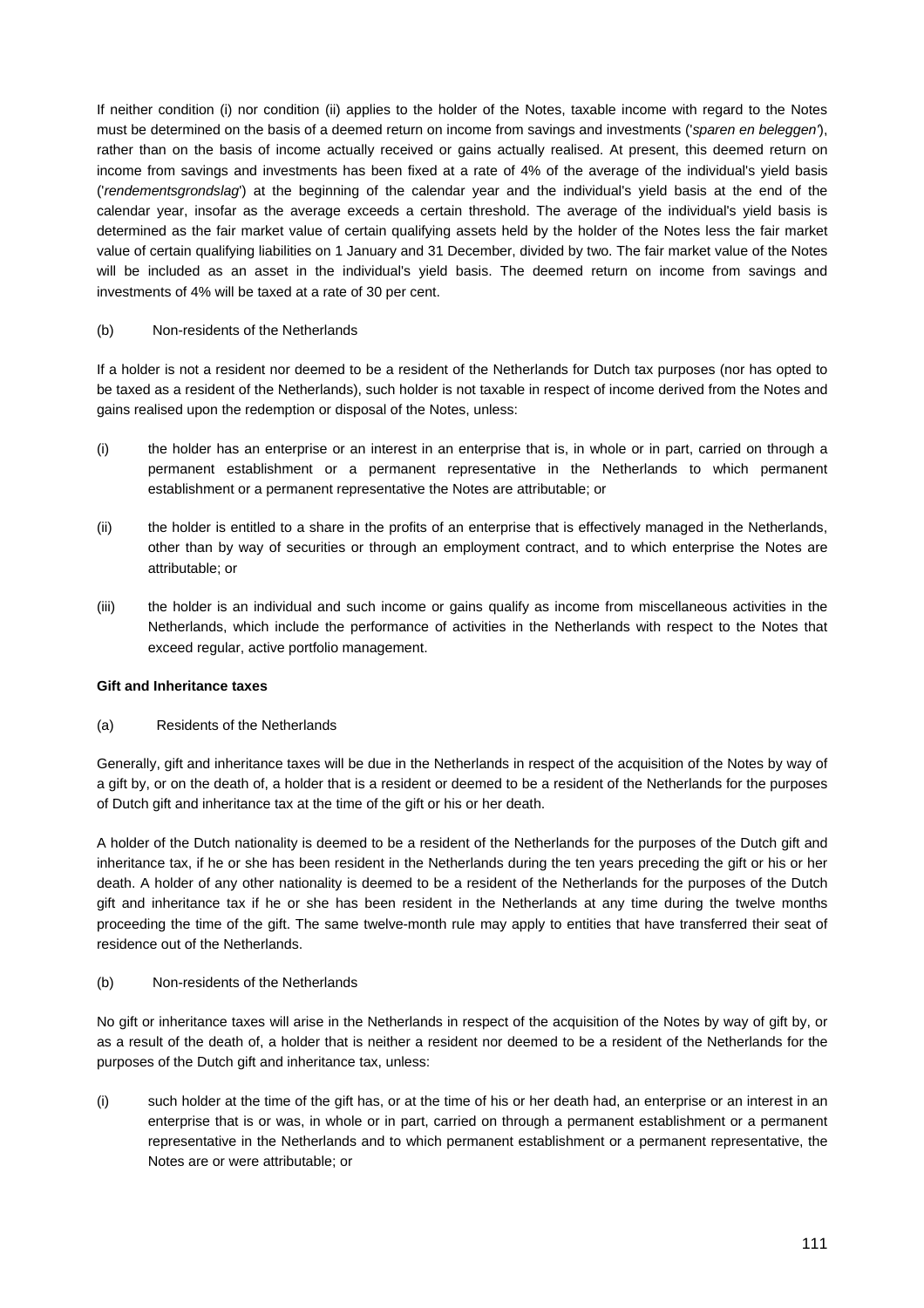- (ii) the Notes are or were attributable to the assets of an enterprise that is effectively managed in the Netherlands and the donor is or the deceased was entitled, other than by way of securities or through an employment contract, to a share in the profits of that enterprise, at the time of the gift or at the time of his or her death; or
- (iii) in the case of a gift of the Notes by a holder that at the date of the gift was neither a resident nor deemed to be a resident of the Netherlands, such holder dies within 180 days after the date of the gift, while at the time of his or her death being a resident or deemed to be a resident of the Netherlands.

### **Value added tax**

In general, no value added tax will arise in respect of payments in consideration for the issue of the Notes or in respect of the cash payment made under the Notes, or in respect of a transfer of Notes.

### **Other taxes and duties**

No registration tax, customs duty, transfer tax, stamp duty or any other similar documentary tax or duty, will be payable in the Netherlands by a holder in respect of or in connection with the subscription, issue, placement, allotment, delivery or transfer of the Notes.

# **EU Savings Directive**

Under EC Council Directive 2003/48/EC on the taxation of savings income, Member States are required, from the 1st July, 2005, to provide to the tax authorities of another Member State details of payment of interest (or similar income) paid by a person within its jurisdiction to an individual resident in that other Member State. However for a transitional period, Belgium, Luxembourg and Austria are instead required (unless during that period they elect otherwise) to operate a withholding system in relation to such payments (the ending of such transitional period being dependent upon the conclusion of certain other agreements relating to information exchange with certain other countries).

Also with effect from 1st July, 2005, a number of non-EU countries including Switzerland, and certain dependent or associated territories of certain Member States have agreed to adopt similar measures (either provision of information or transitional withholding) (a withholding system in the case of Switzerland) in relation to payments made by a person within its jurisdiction to, or collected by such a person for, an individual resident in a Member State. In addition, the Member States have entered into reciprocal provision of information or transitional withholding arrangements with certain of those dependent or associated territories in relation to payments made by a person in a Member State to, or collected by such a person for, an individual resident in one of those territories.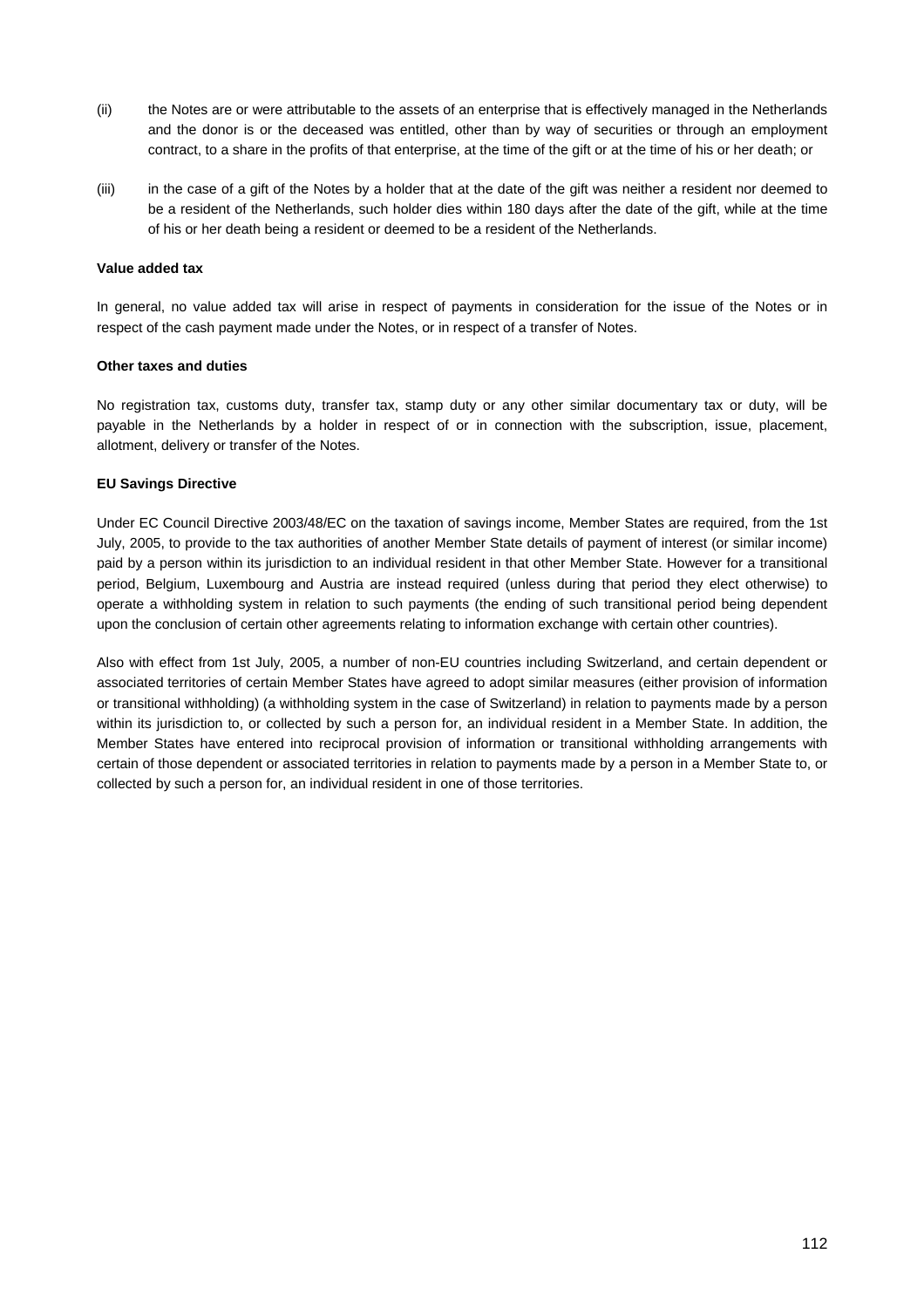#### **PURCHASE AND SALE**

The Managers have, pursuant to the Notes Purchase Agreement joint and several agreed with the Issuer, subject to certain conditions, to purchase the Notes at their respective issue price. The Issuer has agreed to indemnify and reimburse the Managers against certain liabilities and expenses in connection with the issue of the relevant Class of Notes.

#### **European Economic Area**

In relation to each Member State of the European Economic Area which has implemented the Prospectus Directive (each a '**Relevant Member State'**), each Manager has represented and agreed that with effect from and including the date on which the Prospectus Directive is implemented in that Relevant Member State (the **'Relevant Implementation Date**') it has not made and will not make an offer of the Notes to the public in that Relevant Member State prior to the publication of a Prospectus in relation to the Notes, which has been approved by the competent authority in that Relevant Member State or, where appropriate, approved in another Relevant Member State and notified to the competent authority in that Relevant Member State, all in accordance with the Prospectus Directive, except that it may, with effect from and including the Relevant Implementation Date, make an offer of the Notes to the public in that Relevant Member State at any time: (a) to legal entities which are authorised or regulated to operate in the financial markets or, if not so authorised or regulated, whose corporate purpose is solely to invest in securities; (b) to any legal entity which has two or more of (i) an average of at least 250 employees during the last financial year; (ii) a total balance sheet of more than €43,000,000 and (iii) an annual net turnover of more than €50,000,000, as shown in its last annual or consolidated accounts; or (c) in any other circumstances which do not require the publication by the Issuer of a Prospectus pursuant to Article 3 of the Prospectus Directive.

For the purposes of this provision, the expression an "offer of the Notes to the public" in relation to any Notes in any Relevant Member State means the communication in any form and by any means of sufficient information on the terms of the offer and the Notes to be offered so as to enable an investor to decide to purchase or subscribe the Notes, as the same may be varied in that Member State by any measure implementing the Prospectus Directive in that Member State.

#### **United Kingdom**

Each Manager has represented and agreed that (i) it has only communicated or caused to be communicated and will only communicate or cause to be communicated an invitation or inducement to engage in investment activity (within the meaning of Section 21 of the FSMA) received by it in connection with the issue or sale of the Notes in circumstances in which Section 21(1) of the FSMA does not apply to the Issuer and (ii) it has complied and will comply with all applicable provisions of the FSMA with respect to anything done by it in relation to the Notes in, from or otherwise involving the United Kingdom.

#### **United States**

The Notes have not been and will not be registered under the Securities Act and may not be offered, sold or delivered within the United States or to, or for the account or benefit of, US persons, except in certain transactions exempt from the registration requirements of the US Securities Act. Terms used in this paragraph have the meaning given to them by Regulation S under the Securities Act.

The Notes are in bearer form and are subject to US tax law requirements and may not be offered, sold or delivered within the United States or its possessions or to a United States person, except in certain transactions permitted by US tax regulations. Terms used in this paragraph have the meanings given to them by the US Internal Revenue Code of 1986 and regulations thereunder.

Each Manager has agreed that it will not offer, sell or deliver the Notes (i) as part of its distribution at any time or (ii) otherwise until 40 days after the later of the commencement of the offering on the Closing Date within the United States or to, or for the account or benefit of, US persons and it will have sent to each distributor, dealer or person receiving a selling concession, fee or other remuneration to which it sells Notes during the distribution compliance period (as defined in Regulation S) a confirmation or other notice setting forth the restrictions on offers and sales of the Securities within the United States or to, or for the account or benefit of, US persons. Terms used in this paragraph have the meaning given to them by Regulations under the US Securities Act.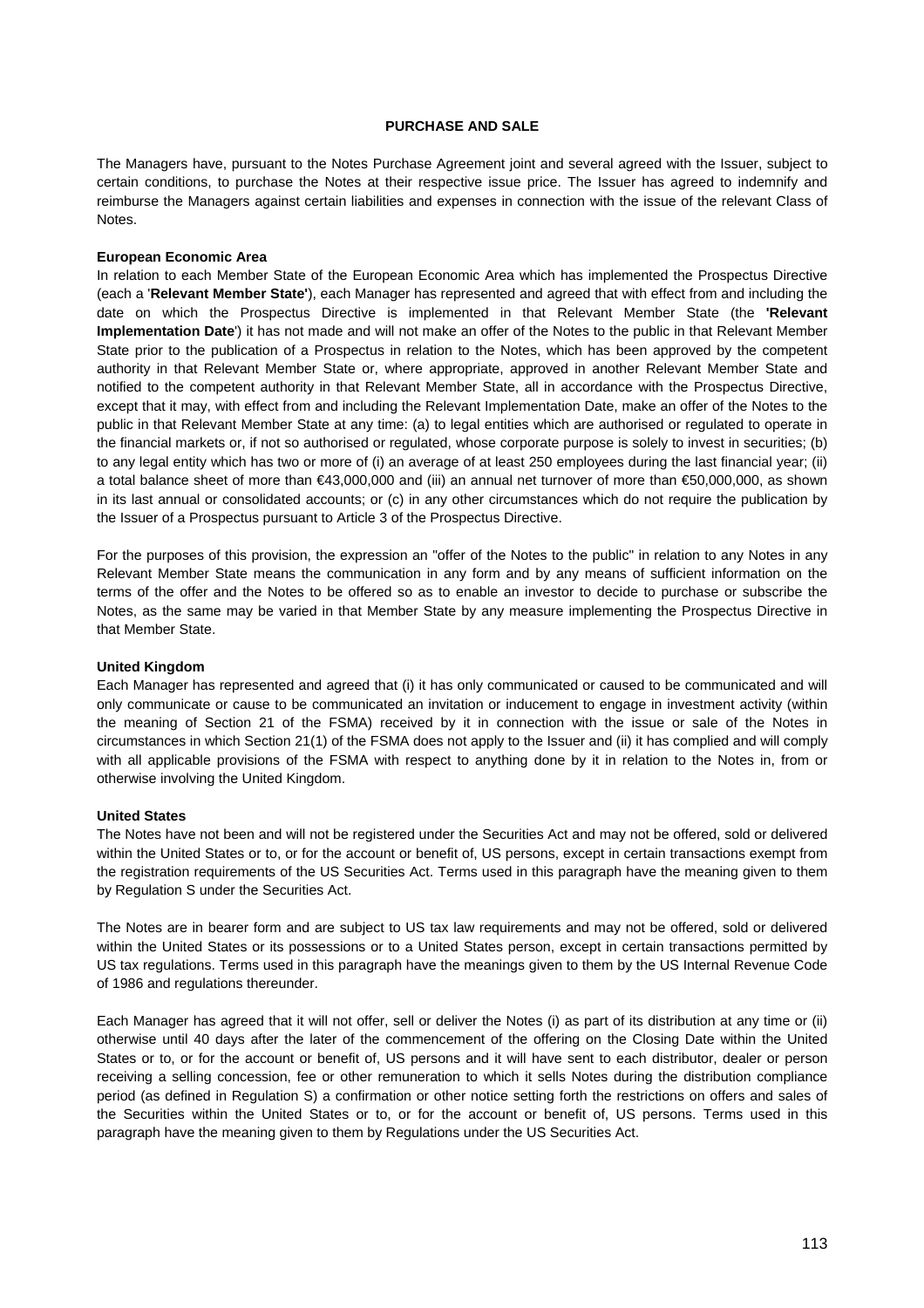# **France**

The Notes may only be offered or sold to qualified investors (*investisseurs qualifiés*) and/or to a restricted circle of investors (*cercle restreint d'investisseurs*), provided such investors act for their own account, and/or to persons providing portfolio management financial services (*personnes fournissant le service d'investissement de gestion de portefeuille pour compte de tiers*), in the Republic of France, within the meaning of Article L.411-2 of the French *Code Monétaire et Financier* (Monetary and Financial Code) and the Decree 98-880 dated 1st October 1998; neither this Prospectus, which has not been submitted to the *Autorité des Marchés Financiers*, nor any information contained therein or any offering material relating to the Notes, may be distributed or caused to be distributed to the public in France.

# **Italy**

The offering of the Notes in Italy has not been registered with the Commissione Nazionale per la Societa` e la Borsa ('*CONSOB*') pursuant to Italian securities legislation and, accordingly, the Notes cannot be offered, sold or delivered in the Republic of Italy ('*Italy*') nor may any copy of this Prospectus or any other document relating to the Notes be distributed in Italy other than to professional investors (*operatori qualificati*) as defined in Article 31, second paragraph, of CONSOB Regulation No. 11522 of 1 July, 1998 as subsequently amended. Any offer, sale or delivery of the Notes or distribution of copies of this Prospectus or any other document relating to the Notes in Italy must be made (a) by an investment firm, bank or intermediary permitted to conduct such activities in Italy in accordance with Legislative Decree No. 58 of 24 February 1998 (the '*Financial Services Act*') and Legislative Decree No. 385 of 1 September 1993 (the '*Banking Act*'); (b) in compliance with Article 129 of the Banking Act and the implementing guidelines of the Bank of Italy and (c) in compliance with any other applicable laws and regulations and other possible requirements or limitations which may be imposed by Italian authorities. The Notes cannot be offered, sold or delivered on a retail basis, either in the primary or in the secondary market, to any individuals residing in Italy.

# **Notice to investors**

The Notes have not been and will not be registered under the Securities Act or any other applicable securities laws, and may not be offered or sold in the United States except pursuant to an effective registration statement or in accordance with an applicable exemption from, or in a transaction not subject to, the registration requirements of the Securities Act and such other laws. Accordingly, the Notes (and any interests therein) are being offered and sold only outside the United States to non-US persons in compliance with Regulation S under the Securities Act. The Notes will bear a legend to the following effect:

"THIS NOTE HAS NOT BEEN AND WILL NOT BE REGISTERED UNDER THE UNITED STATES SECURITIES ACT OF 1933, AS AMENDED (THE 'SECURITIES ACT'), OR THE SECURITIES LAWS OF ANY STATE OF THE UNITED STATES, AND PRIOR TO THE DATE THAT IS 40 DAYS AFTER THE LATER OF THE COMMENCEMENT OF THE OFFERING OF THE NOTES AND THE CLOSING DATE MAY NOT BE OFFERED, SOLD, PLEDGED OR OTHERWISE TRANSFERRED IN OR INTO THE UNITED STATES OR TO A US PERSON (AS DEFINED IN REGULATION S UNDER THE SECURITIES ACT) EXCEPT PURSUANT TO AN EXEMPTION FROM THE REGISTRATION REQUIREMENTS OF THE SECURITIES ACT AND IN ACCORDANCE WITH ANY APPLICABLE SECURITIES LAWS OF ANY STATE OF THE UNITED STATES.''

Because of the foregoing restrictions, purchasers of Notes are advised to consult legal counsel prior to making any offer, resale, pledge or transfer of such securities offered and sold.

# **General**

The distribution of this Prospectus and the offering and sale of the Notes in certain jurisdictions may be restricted by law; persons into whose possession this Prospectus comes are required by the Issuer and the Managers to inform themselves about and to observe any such restrictions. This Prospectus or any part thereof does not constitute an offer, or an invitation to sell or a solicitation of an offer to buy the Notes in any jurisdiction to any person to whom it is unlawful to make such an offer or solicitation in such jurisdiction.

Each Manager has undertaken not to offer or sell directly or indirectly any Notes, or to distribute or publish this Prospectus or any other material relating to the Notes in or from any country or jurisdiction, except under circumstances that will result in compliance with any applicable laws and regulations**.**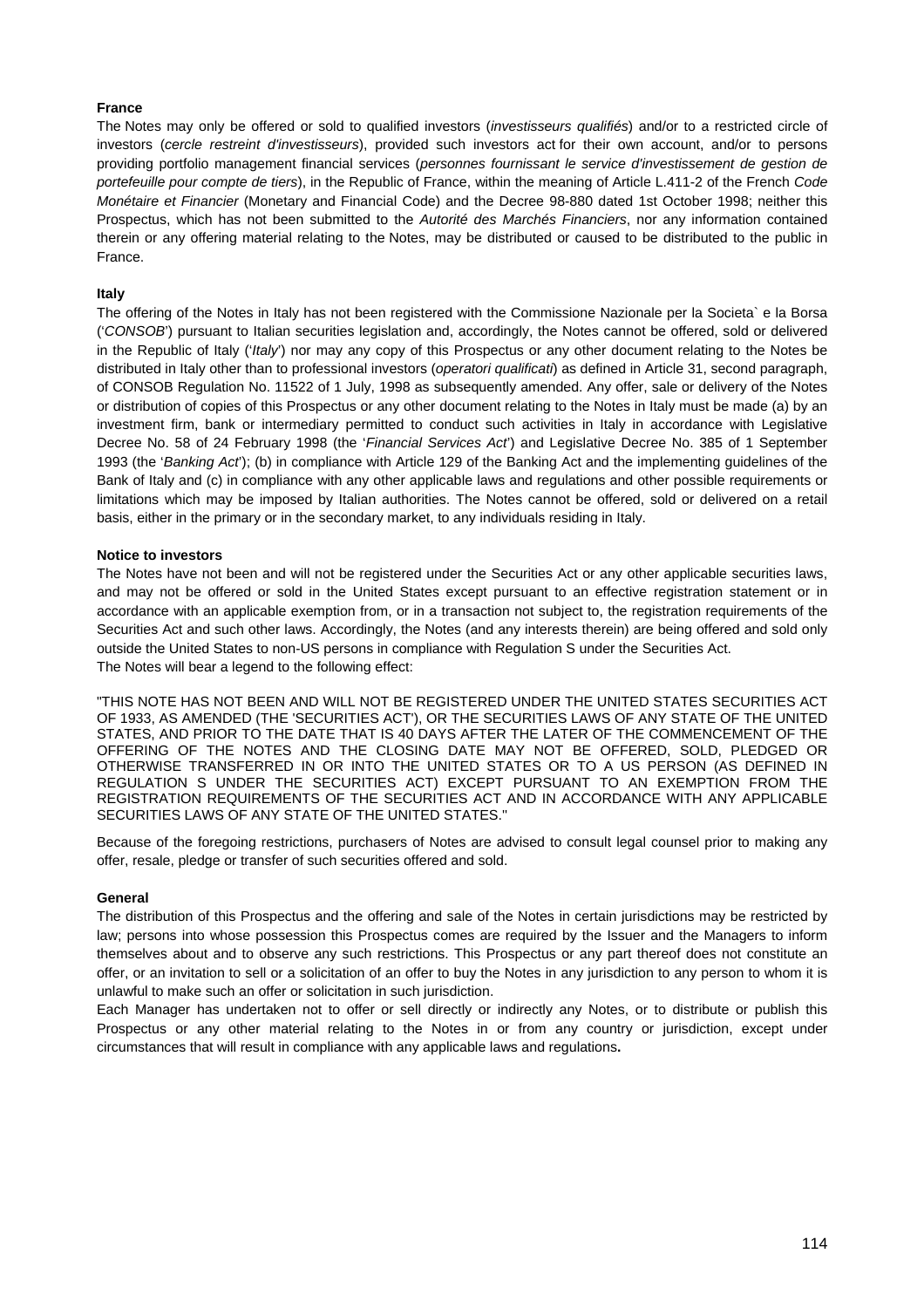### **GENERAL INFORMATION**

- (1) The issue of the Notes has been authorised by a resolution of the managing director of the Issuer passed on 11 May 2006.
- (2) The Senior Class A Notes have been accepted for clearance through Euroclear and Clearstream, Luxembourg and will bear common code 025515293 and ISIN XS 0255152935.
- (3) The Subordinated Class B Notes have been accepted for clearance through Euroclear and Clearstream, Luxembourg and will bear common code 025515544 and ISIN XS 0255155441.
- (4) The addresses of the clearing systems are: Euroclear Bank S.A./N.V., 1 Boulevard de Roi Albert II, 1210 Brussels, Belgium and Clearstream Banking, société anonyme, 42 Avenue J.F. Kennedy, L-1855 Luxembourg.
- (5) PricewaterhouseCoopers Accountants N.V. has given and has not withdrawn its written consent to the issue of this Prospectus with their report included herein in the form and context in which it appears.
- (6) Since its incorporation, the Issuer is not involved in any governmental, legal or arbitration proceedings which may have a significant effect on the Issuer's financial position nor, so far as the Issuer is aware, are any such proceedings pending or threatened against the Issuer.
- (7) For the life of the Prospectus copies of the following documents may be inspected in physical form at the specified offices of the Security Trustee during normal business hours:
	- (i) the Deed of Incorporation of the Issuer;
	- (ii) the Mortgage Receivables Purchase Agreement;
	- (iii) the Notes Purchase Agreement;
	- (iv) the Paying Agency Agreement;
	- (v) the Trust Deed;
	- (vi) the Parallel Debt Agreement;
	- (vii) the Pledge Agreements;
	- (viii) the Issuer Services Agreement;
	- (ix) the Sub-Participation Agreement;
	- (x) the Floating Rate GIC;
	- (xi) the Hedging Agreements;
	- (xii) the Liquidity Facility Agreement;
	- (xiii) the Beneficiary Waiver Agreement;
	- (xiv) the Master Definitions Agreement;
	- (xv) the Receivables Proceeds Distribution Agreements; and
	- (xvi) the articles of association of the Issuer.
- (8) The audited financial statements of the Issuer prepared annually will be made available, free of charge, at the specified offices.
- (9) The estimated total costs involved with the admission to trading of the Senior Class A Notes amounts to EUR 13,500.
- (10) US Tax:

 The Notes will bear a legend to the following effect: "*Any United States person who holds this obligation will be subject to limitations under the United States income tax laws, including the limitations provided in Section 165(j) and 1287(a) of the Internal Revenue Code.*" The sections referred to in such legend provide that a United States person who holds a Note will generally not be allowed to deduct any loss realised on the sale, exchange or redemption of such Note and any gain (which might otherwise be characterised as capital gain) recognised on such sale, exchange or redemption will be treated as ordinary income.

(11) A quarterly report on the performance, including the arrears and the losses, of the transactions can be obtained at the website www.emacinvestors.com. This website does not form part of the Prospectus.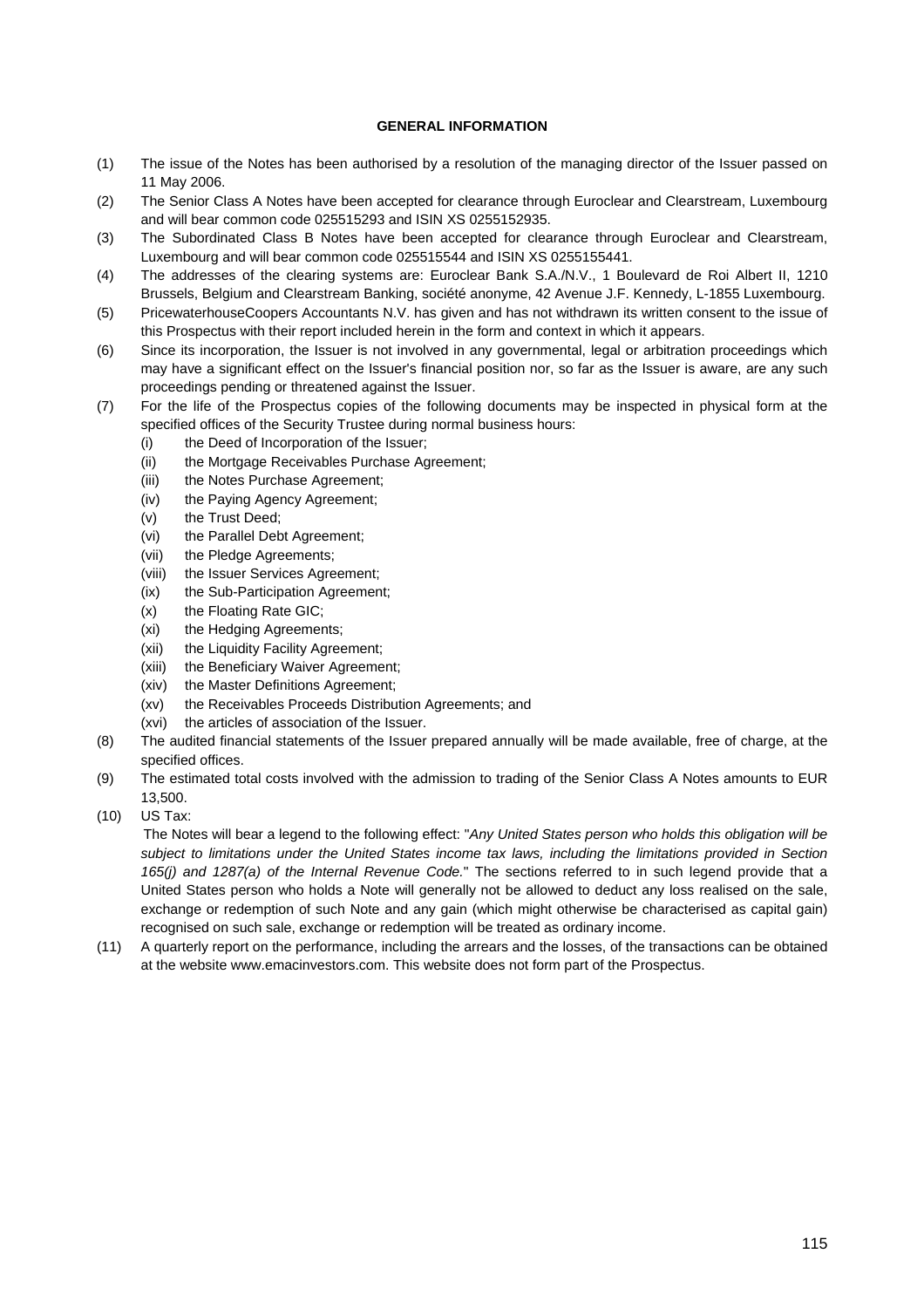#### **ANNEX A**

THE FOLLOWING EXPRESSIONS, AS USED IN THE PROSPECTUS, HAVE THE FOLLOWING MEANINGS:

"**ABN AMRO**'' means ABN AMRO Bank N.V., a public company ("*naamloze vennootschap*'') organised under the laws of the Netherlands and established in Amsterdam, the Netherlands;

"**ABN AMRO, London Branch**" means ABN AMRO Bank N.V., a public company ("*naamloze vennootschap*'') organised under the laws of the Netherlands, acting through its branch at 250 Bishopgate in London, EC2M 4AA, United Kingdom;

"**Allianz**'' means Allianz Nederland Levensverzekering N.V., a public company ("*naamloze vennootschap*''), organised under the laws of the Netherlands and established in Utrecht, the Netherlands;

"**Annuity Mortgage Loan**'' means any Mortgage Loan under which the Borrower pays a fixed monthly payment, consisting of an initially high and subsequently decreasing interest portion and an initially low and subsequently increasing principal portion;

"**Assignment Notification Event**'' means, *inter alia*, any of the following events:

- (i) a default is made by any of the Sellers in the payment on the due date of any amount due and payable by it under the Mortgage Receivables Purchase Agreement or under any Relevant Document to which it is a party and such failure is not remedied within 5 business days after having knowledge of such failure or notice thereof has been given by the Issuer or the Security Trustee to the Seller; or
- (ii) any of the Sellers fails duly to perform or comply with any of its obligations under the Mortgage Receivables Purchase Agreement or under any Relevant Document to which it is a party or any other party (except the Issuer and the Security Trustee) does not comply with any of the obligations under any Relevant Document to which it is a party and, if such failure is capable of being remedied, such failure is not remedied within 10 business days after having knowledge of such failure or notice thereof has been given by the Issuer or the Security Trustee to the relevant Seller or such other party; or
- (iii) any of the Sellers takes any corporate action or other steps are taken or legal proceedings are started or threatened against it for its dissolution ("*ontbinding*'') and liquidation ("*vereffening*'') or legal demerger ("*juridische splitsing*'') involving the Seller or its assets are placed under administration ("*onder bewind gesteld*''); or
- (iv) any of the Sellers has taken any corporate action or any steps have been taken or legal proceedings have been instituted or threatened against it for its entering into suspension of payments or for bankruptcy or for any analogous insolvency proceedings under any applicable law or for the appointment of a receiver or a similar officer of it or of any or all of its assets; or
- (v) a Collection Foundation has taken any corporate action or any steps have been taken or legal proceedings have been instituted or threatened against it for its entering into suspension of payments or for bankruptcy or for any analogous insolvency proceedings under any applicable law or for the appointment of a receiver or a similar officer of it; or
- (vi) a Trustee I Notification Event occurs.

"**Atlas Funding**" means Atlas Funding B.V., a private company with limited liability ('*besloten vennootschap met beperkte aansprakelijkheid*') incorporated under the laws of the Netherlands and established in Amsterdam, the Netherlands;

"**Bank Mortgage**" means any mortgage right which not only secures the loan granted to the Borrower to purchase the mortgaged property, but also any other liabilities and monies that the Borrower, now or in the future, may owe the relevant Seller;

"**Beneficiary Rights**'' means the Risk Beneficiary Rights, the Savings Beneficiary Rights and the Life Beneficiary Rights;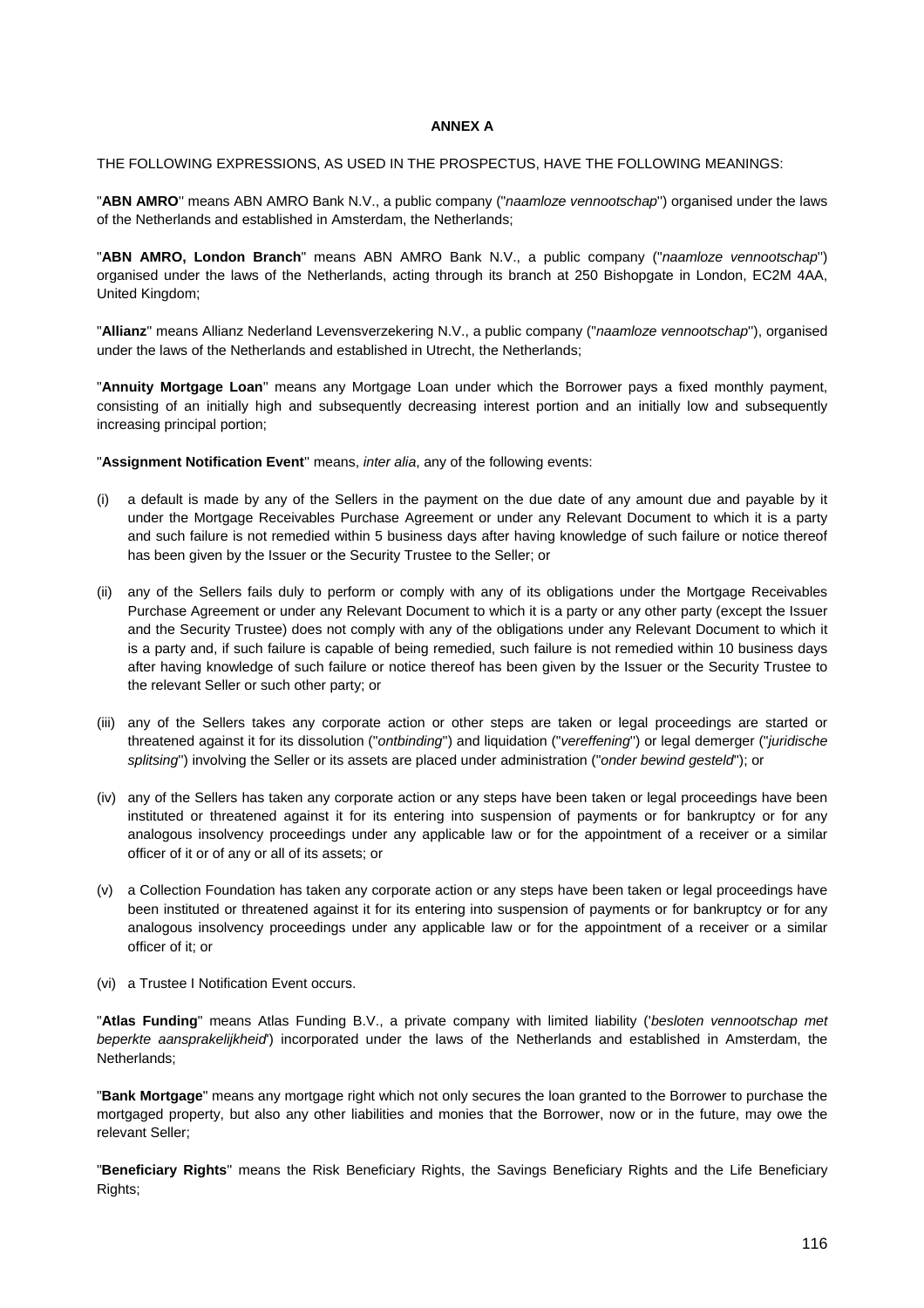"**Beneficiary Waiver Agreement**'' means the beneficiary waiver agreement to be entered into by the Sellers, the Savings Insurance Companies, the Security Trustee and the Issuer on the Closing Date;

"**BKR**'' means the National Credit Register ("*Bureau Krediet Registratie*'');

"**Borrower Insurance Pledge**'' means a right of pledge ("*pandrecht*'') in favour of the relevant Seller on the rights of the relevant Borrower against the relevant Insurance Company under the relevant Insurance Policy securing the Savings NHG Mortgage Receivable or the Life NHG Mortgage Receivable or the Investment NHG Mortgage Receivable, as the case may be, as created under the Mortgage Conditions in the form attached to the Mortgage Receivables Purchase Agreement;

"**Borrower Insurance Proceeds Instruction**'' means the irrevocable instruction by the beneficiary under an Insurance Policy to the relevant Insurance Company to apply the insurance proceeds towards repayment up to the amount the relevant Borrower now or in the future may owe to the relevant Seller (or any of its successors) under the Mortgage Conditions in the form attached to the Mortgage Receivables Purchase Agreement;

"**Borrower Pledge**'' means a right of pledge ("*pandrecht*'') securing the relevant NHG Mortgage Receivable, including a Borrower Insurance Pledge;

"**Borrowers**'' means the debtors, including any jointly and severally liable co-debtors, of the NHG Mortgage Receivables;

"**Business Day**'' means a day on which banks are open for business in Amsterdam, Dublin and London, provided that such day is also a day on which the TARGET System or any successor thereto is operating credit or transfer instructions in respect of payments in EUR;

"**Class**'' means either the Senior Class A Notes or the Subordinated Class B Notes;

"**Class B Redemption Available Amount**" means the amount equal to:

- (i) on the Quarterly Payment Date falling in July 2006 up to but excluding the Quarterly Payment Date falling in July 2009, zero, and
- (ii) on the Quarterly Payment Date falling in July 2009 and each Quarterly Payment Date thereafter up to but excluding the First Put Date, an amount equal to the lesser of (a) the positive difference between the aggregate Principal Amount Outstanding of the Subordinated Class B Notes and 0.90 per cent. of the aggregate Principal Amount Outstanding of the Senior Class A Notes on the first day of the immediately succeeding Floating Rate Interest Period and (b) the positive difference between the balance standing to the credit of the Reserve Account (after payment of items (a) up to and including (g) of the Interest Priority of Payments have been met on such date) and the Reserve Account Target Level on the first day of the immediately succeeding Floating Rate Interest Period, and
- (iii) on the First Put Date and each Put Date thereafter, an amount equal to the sum of (x) the amount of the Notes Interest Available Amount remaining, if any, after items (a) up to and including (g) and items (i) up to and including (l) of the Interest Priority of Payment have been met and (y) the positive difference between the balance standing to the credit of the Reserve Account (after items (a) up to and including (g) of the Interest Priority of Payments have been met on such date) and the Reserve Account Target Level on the first day of the immediately succeeding Floating Rate Interest Period.

"**Class B Redemption Amount**" means the principal amount so redeemable in respect of each Subordinated Class B Note on the relevant Quarterly Payment Date which shall be the Class B Redemption Available Amount divided by the number of Subordinated Class B Notes subject to such redemption (rounded down to the nearest EUR);

"**Clean-Up Call Option**'' means the right of the Issuer to redeem all of the Senior Class A Notes in whole but not in part, at their Principal Amount Outstanding, if on any Quarterly Payment Date the aggregate Principal Amount Outstanding of the Senior Class A Notes (in the case of a Principal Shortfall in respect of the Senior Class A Notes, less such Principal Shortfall) is not more than 10 per cent. of the aggregate Principal Amount Outstanding of the Senior Class A Notes on the Closing Date;

"**Clearstream, Luxembourg**'' means Clearstream Banking, société anonyme;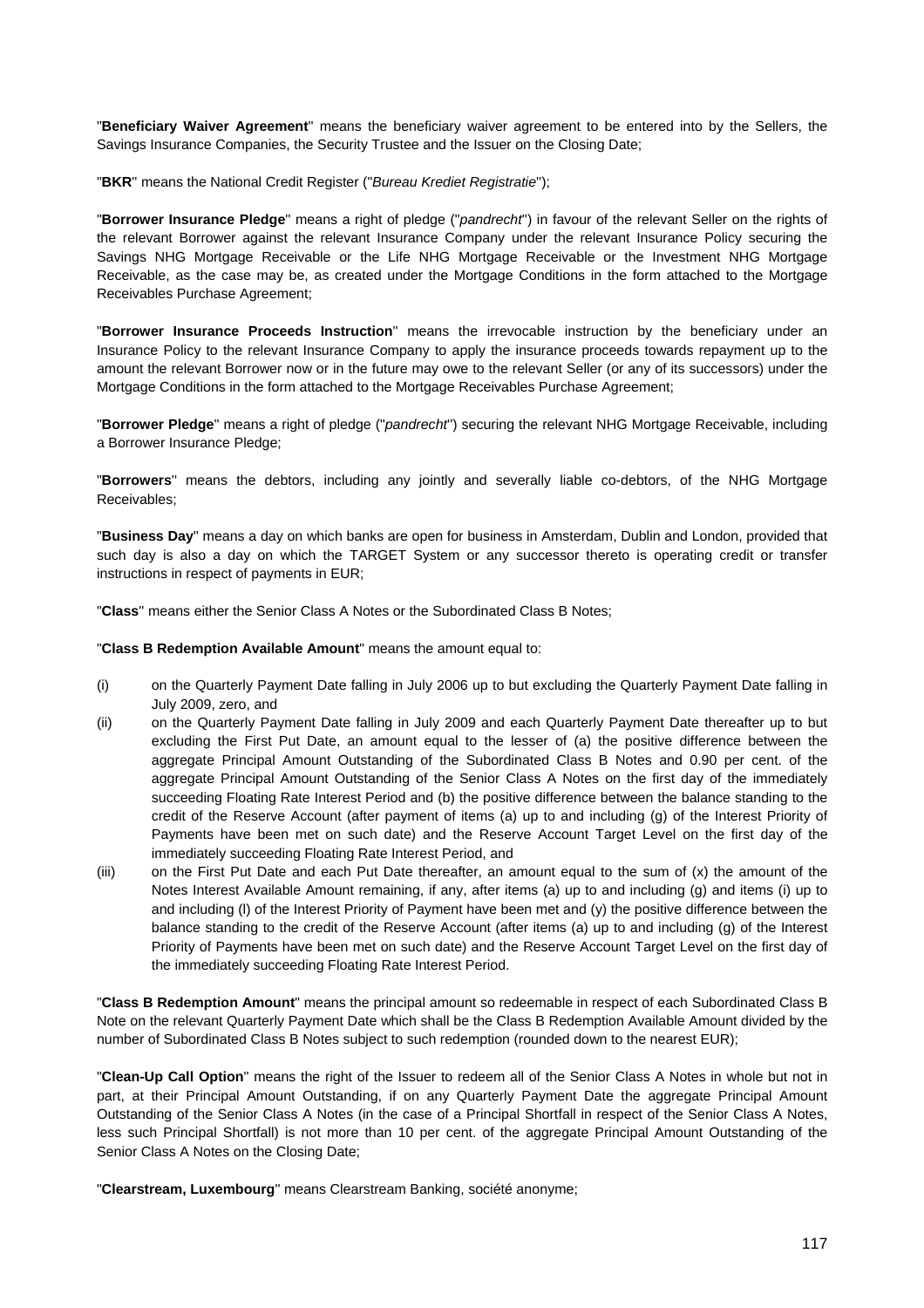"**Closing**'' and "**Closing Date**'' means 17 May 2006 (or such later date as may be agreed between the Issuer and the Managers);

"**Co-Lead Manager**" means GRSE;

"**Collection Account**'' means the account of the Issuer maintained with the Floating Rate GIC Provider, to which, *inter alia*, all amounts of interest, Prepayment Penalties, principal and all other collections received under the Mortgage Loans relating to the NHG Mortgage Receivables will be transferred by the relevant Seller in accordance with the Mortgage Receivables Purchase Agreement or, as the case may be, the MPT Provider in accordance with the Issuer Services Agreement or, as the case may be, the relevant Collection Foundation in accordance with the Receivables Proceeds Distribution Agreements;

"**Collection Foundations**" means Stichting GMAC RFC Nederland Ontvangsten, Stichting Quion 20 Ontvangsten and Stichting Atlas Funding Ontvangsten;

"**Conditions of the Notes**'' means the terms and conditions endorsed on (or incorporated by reference) to any Class of Notes in the form or substantially in the form set out in section Terms and Conditions of the Notes;

"**Construction Account**'' means the account of the Issuer held with the Floating Rate GIC Provider to which (i) on the Closing Date and (ii) on the Pre-funding Purchase Date or on the Quarterly Payment Date an amount corresponding to the aggregate Construction Amounts of the NHG Mortgage Receivables and/or Further Advance Receivables purchased on such day will be credited;

"**Construction Amount**'' means such part of a Mortgage Loan that at the request of the relevant Borrower was withheld by the relevant Seller on deposit to be paid out for the building or improvements of the Mortgaged Assets;

"**CPI**" means Consumer Price Index;

"**Credit Mortgage**" means mortgage rights which secure all drawings or amounts that are or may become due by the particular Borrower in the context of a particular credit relationship;

"**Cut-Off Date**'' means 1 May 2006;

"**DBV**'' means DBV Levensverzekeringsmaatschappij N.V., a public company ("*naamloze vennootschap*'') organised under the laws of the Netherlands and established in Zeist, the Netherlands;

"**Defaulted Loan Services**'' means the arrears management activities in respect of NHG Mortgage Receivables which are in arrears for at least 1 day;

"**Deferred Purchase Price**'' is part of the purchase price for the NHG Mortgage Receivables and will be equal to the sum of all Deferred Purchase Price Instalments;

#### '**Deferred Purchase Price Instalment'** means the amount equal to:

- (a) prior to the Enforcement Date:
	- (i) on the Quarterly Payment Date falling in July 2006 up to but excluding the Quarterly Payment Date falling in July 2009, the Notes Interest Available Amount as calculated on each Quarterly Calculation Date less the sum of all amounts payable by the Issuer as set forth in the Interest Priority of Payments under (a) up to and including (m), or
	- (ii) on the Quarterly Payment Date falling in July 2009 and each Quarterly Payment Date thereafter up to but excluding the First Put Date, the sum of (a) the Notes Interest Available Amount as calculated on each Quarterly Calculation Date less the sum of all amounts payable by the Issuer as set forth in the Interest Priority of Payments under (a) up to and including (m) and (b) the balance standing to the credit of the Reserve Account less the sum of the Reserve Account Target Level on the first day of the immediately succeeding Floating Rate Interest Period and the aggregate Class B Redemption Amount on such Quarterly Payment Date, or
	- (iii) on the First Put Date and each Put Date thereafter, if and to the extent the Notes have been redeemed in full, the sum of (a) the Notes Interest Available Amount remaining after all amounts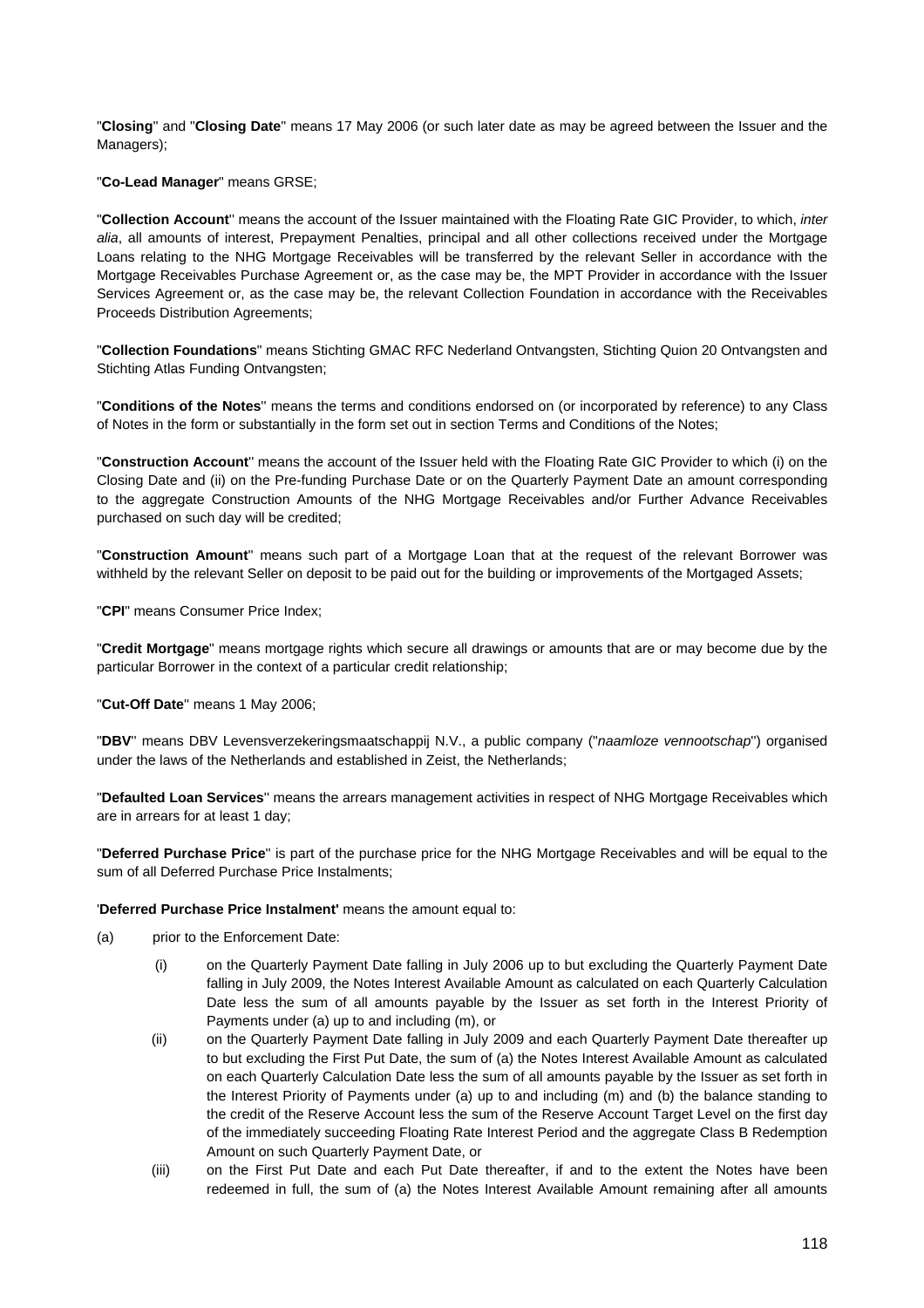payable, if any, by the Issuer as set forth in the Interest Priority of Payment under items (a) up to and including (m) have been made and (b) the remaining balance standing to the credit of the Reserve Account, and

(b) after the Enforcement Date, the amount remaining after payments as set forth in the Priority of Payments upon Enforcement under (a) up to and including (m) have been made on such date;

"**Delinquent NHG Mortgage Receivables**'' means (i) NHG Mortgage Receivables under which amounts, which are due and payable, have remained unpaid for a consecutive period exceeding 90 days or (ii) in respect of NHG Mortgage Receivables which have remained unpaid for less than 90 days and for which an instruction has been given to the civil-law notary to commence foreclosure proceedings;

"**Director**'' means Amsterdamsch Trustee's Kantoor B.V. as sole director of the Security Trustee and ATC Management B.V. as sole director of the Issuer and Stichting Holding;

"**Enforcement Date**'' means the date of an Enforcement Notice;

"**Enforcement Notice**'' means a notice referred to in Condition of the Notes 10;

"**Erasmus**'' means LevensverzekeringsMaatschappij Erasmus N.V., a public company ("*naamloze vennootschap*'') organised under the laws of the Netherlands;

"**EUR**'' means the currency of the member states of the European Union that adopt a single currency in accordance with the treaty establishing the European Communities, as amended by the Treaty on the European Union;

"**Euribor**'' has the meaning ascribed to it in the Condition of the Notes 4;

"**Euroclear**'' means Euroclear Bank S.A./N.V. or its successors, as operator of the Euroclear System;

"**Excess NHG Mortgage Receivables**'' means, on any day, any NHG Mortgage Receivables selected at random in an amount up to the amount by which the aggregate Outstanding Principal Amount of the NHG Mortgage Receivables exceeds the aggregate Principal Amount Outstanding of the Senior Class A Notes on such day;

"**Excess Swap Collateral**'' means an amount equal to the value of any collateral transferred to the Issuer by a Hedging Counterparty in respect of a Hedging Agreement that is in excess of such Hedging Counterparty's mark-tomarket exposure to the Issuer thereunder (i) as at the date such Hedging Agreement is terminated or (ii) as at any other date of valuation or (iii) that is otherwise due to such Hedging Counterparty in accordance with the terms of such Hedging Agreement or (iv) as a result of a Rating Event or as a result of the remedy of a Rating Event;

"**Exchange Date**'' means the date at least 40 days after the issue of the Notes;

"**Extension Margin Agent**'' means ABN AMRO;

"**Extension Margins**'' means the margins applicable to each Class of Notes as of the First Put Date in accordance with Condition of the Notes 4;

"**Falcon**" means Falcon Leven N.V., a public company ("*naamloze vennootschap*'') organised under the laws of the Netherlands;

"**Final Maturity Date**'' means the Quarterly Payment Date falling in January 2039;

"**First Put Date**'' means the Quarterly Payment Date falling in July 2018;

"**Fitch**'' means Fitch Ratings Ltd.;

"**Floating Rate GIC**'' means the guaranteed investment contract to be entered into by the Issuer, the Security Trustee and the Floating Rate GIC Provider on the Closing Date, whereby the Floating Rate GIC Provider will agree to pay a guaranteed rate of interest determined by reference to Euribor for 3 months deposits for minus a margin;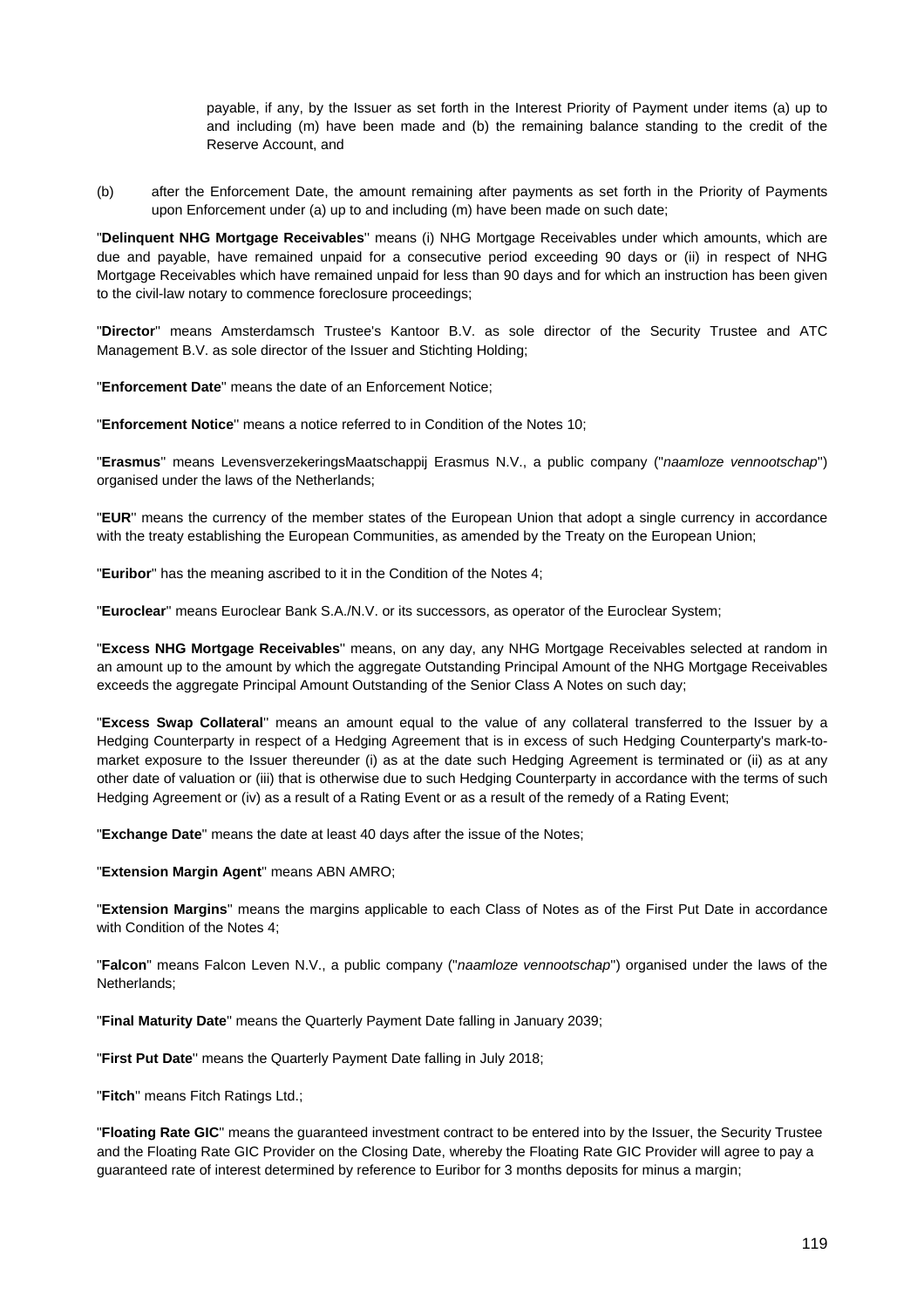''**Floating Rate GIC Provider**'' means ABN AMRO in its capacity as Floating Rate GIC Provider under the Floating Rate GIC or its successor(s);

''**Floating Rate Interest Period**'' means each successive quarterly interest period;

"**Foreclosure Value**'' means the foreclosure value of the mortgaged property as valued (i) when application for a mortgage loan was made, based on an existing tax assessment or (ii) by an independent qualified appraiser, provided that such assessment is not older than one year;

"**Foundation Accounts**" means the Foundation GMAC RFC Nederland Collection Account, the Foundation Quion 20 Collection Account and the Foundation Atlas Funding Collection Account;

"**Foundation Accounts Provider**" means ABN AMRO or any successor;

"**Foundation Atlas Funding Collection Account** means the account of Stichting Atlas Funding Ontvangsten with the Foundation Accounts Provider to which all amounts of interest, Prepayment Penalties, principal and all other collections received under all NHG Mortgage Receivables relating to Mortgage Loans originated by Atlas Funding are paid by the Borrowers;

"**Foundation Atlas Funding Collection Account Pledge**'' means the pledge agreement to be entered into by Stichting Atlas Funding Ontvangsten, Atlas Funding, the Foundation Accounts Provider, the Previous Transaction SPVs, the Previous Transaction Security Trustees, the Security Trustee and the Issuer, on or prior to the Closing Date;

"**Foundation GMAC RFC Nederland Collection Account**'' means the account of Stichting GMAC RFC Nederland Ontvangsten with the Foundation Accounts Provider to which all amounts of interest, Prepayment Penalties, principal and all other collections received under all mortgage receivables relating to Mortgage Loans originated by GMAC RFC Nederland are paid by the Borrowers;

"**Foundation GMAC RFC Nederland Collection Account Pledge**'' means the pledge agreement to be entered into by Stichting GMAC RFC Nederland Ontvangsten, GMAC RFC Nederland, the Foundation Accounts Provider, the Previous Transaction SPVs, the Previous Transaction Security Trustees, the Security Trustee and the Issuer, on or prior to the Closing Date;

"**Foundation Quion 20 Collection Account**" means the account of Stichting Quion 20 Ontvangsten with the Foundation Accounts Provider to which all amounts of interest, Prepayment Penalties, principal and all other collections received under the Mortgage Receivables relating to Mortgage Loans originated by Quion 20 are paid by the Borrowers;

"**Foundation Quion 20 Collection Account Pledge**'' means the pledge agreement to be entered into by Stichting Quion 20 Ontvangsten, Quion 20, the Foundation Accounts Provider, the Security Trustee and the Issuer, on or prior to the Closing Date;

"**Further Advance**'' means a loan or a further advance to be made to a Borrower under the relevant Mortgage Loan pursuant to and in accordance with the Mortgage Conditions, which will (also) be secured by the Mortgage;

"**Further Advance Receivable**'' means any and all rights of the relevant Seller (or its assignee) against any Borrower under or in connection with any Further Advance relating to a Mortgage Loan;

"**Generali**" means GENERALI levensverzekering maatschappij N.V, a public company ("*naamloze vennootschap*'') organised under the laws of the Netherlands;

"**Global Notes**'' means the Temporary Global Notes and the Permanent Global Notes;

"**GMAC**" means General Motors Acceptance Corporation;

"**GMAC RFC Nederland**" means GMAC RFC Nederland B.V., a private company with limited liability organised under the laws of the Netherlands and established in Amsterdam, the Netherlands;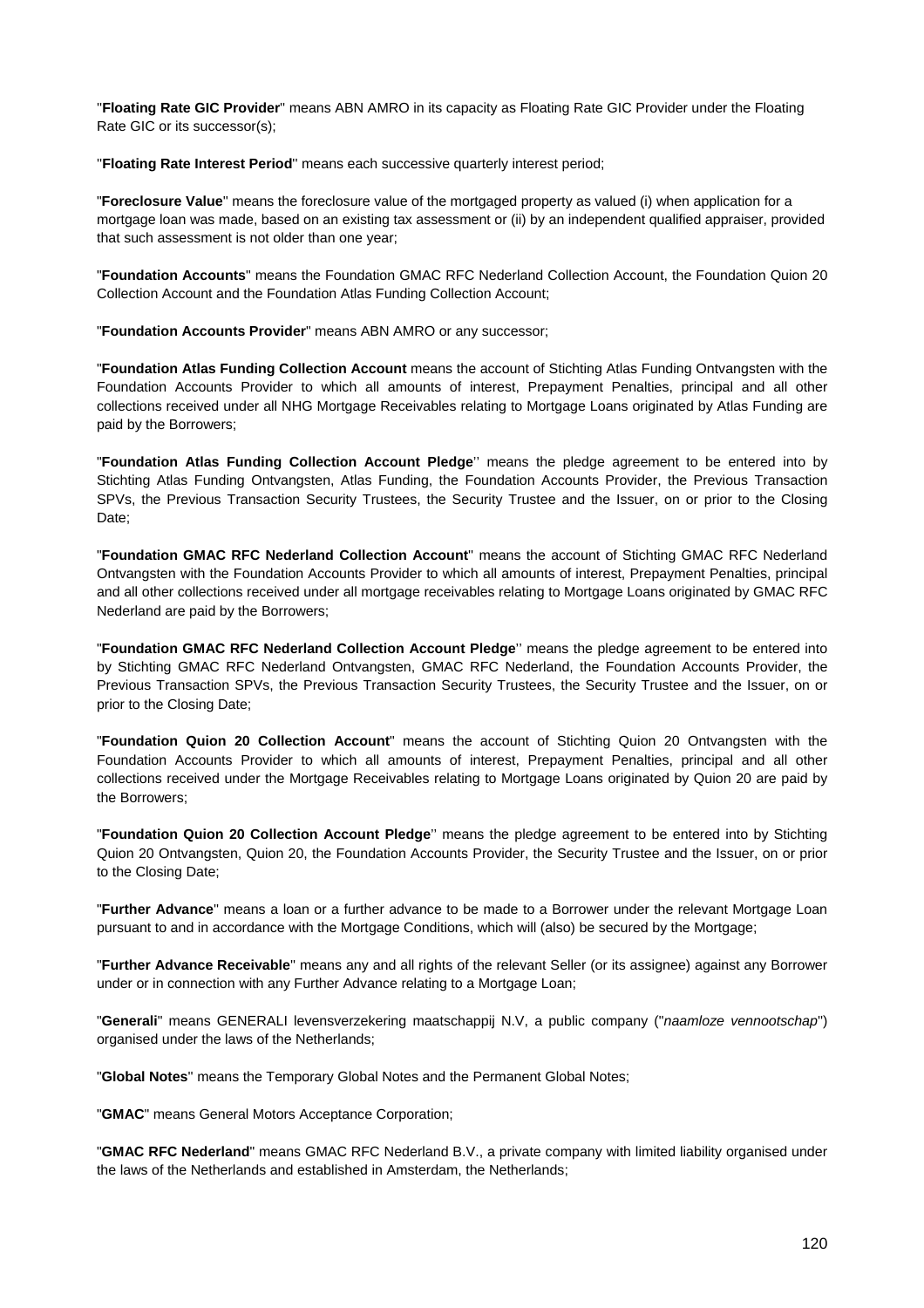"**GRSE**" means RFSC International Ltd, acting under its trade name GMAC-RFC Securities Europe, a company organised under the laws of England and Wales;

"**Hedging Agreement**'' means the Swap Agreement and any Reset Swap Agreement, as the case may be;

"**Hedging Counterparty**'' means the Swap Counterparty and any suitably rated counterparty to any Hedging Agreement, as the case may be;

"**Initial Margin**'' means the margins which will be applicable up to (but excluding) the First Put Date and be equal to 0.03 per cent. per annum for the Senior Class A Notes and 2.50 per cent. per annum for the Subordinated Class B Notes;

"**Initial Participation**'' means, in respect of each of the Savings NHG Mortgage Receivables and Life NHG Mortgage Receivables with a Savings Element, the amount of the participation therein being (a) at Closing for each Savings NHG Mortgage Receivable and Life NHG Mortgage Receivable with a Savings Element an amount equal to the Savings Premium received by the relevant Savings Insurance Company from the Borrower in a month increased by (IR/12) x S for each month on a capitalised basis from the month of first payment of Savings Premium by the relevant Borrower up to, but excluding, the Cut-Off Date and accrued interest thereon, being the amount of EUR 157,411 or (b) at the relevant Pre-funding Purchase Date or the relevant Quarterly Payment Date, in the case of a purchase and assignment of New NHG Mortgage Receivables and any Further Advance Receivables to which a Savings Insurance Policy and/or Life Insurance Policy with the Savings Alternative is connected, an amount equal to the Savings Premium received by the relevant Savings Insurance Company from the Borrower in a month increased by (IR/12) x S for each month up to the first day of the month wherein the relevant Pre-funding Purchase Date or the relevant Quarterly Payment Date falls increased with accrued interest thereon on a capitalised basis, or (c) at the relevant Mortgage Payment Date, in the case of a switch from any type of Mortgage Loan other than a Savings Mortgage Loan or a Life Mortgage Loan with a Savings Element, into a Savings Mortgage Loan or a Life Mortgage Loan with a Savings Element, an amount equal to the Savings Premium received by the relevant Savings Insurance Company from the Borrower in a month increased by (IR/12) x S for each month up to the first day of the month wherein the relevant Mortgage Payment Date falls increased with accrued interest thereon on a capitalised basis, whereby IR = the interest rate on such Savings NHG Mortgage Receivable or Life NHG Mortgage Receivable with a Savings Element and  $S =$  the Savings Premium;

"**Initial Purchase Price**'' means the aggregate Outstanding Principal Amount (i) of the NHG Mortgage Receivables at the Cut-Off Date of EUR 327,889,372, which shall be payable on the Closing Date or, (ii) of the New NHG Mortgage Receivables on the first day of the month wherein the relevant Pre-funding Purchase Date or the relevant Quarterly Payment Date falls, which shall be payable on the relevant Pre-funding Purchase Date or relevant Quarterly Payment Date or, (iii) of the Further Advance Receivables on the first day of the month wherein the relevant Quarterly Payment Date falls, which shall be payable on the relevant Quarterly Payment Date;

"**Insurance Companies**'' means the Life Insurance Companies and the Savings Insurance Companies;

"**Insurance Policies**'' means the Life Insurance Policies, the Risk Insurance Policies and the Savings Insurance Policies;

"**Interest-only Mortgage Loans**'' means any Mortgage Loan in respect of which the Borrower does not pay principal towards redemption of the relevant NHG Mortgage Receivable until maturity of the NHG Mortgage Receivable;

"**Interest Priority of Payments**" means (in each case only if and to the extent that payments of a higher order of priority have been made in full):

- (a) *first*, in or towards satisfaction, *pro rata*, according to the respective amounts thereof, of the fees or other remuneration due and payable to the Directors in connection with the Management Agreements and any costs, charges, liabilities and expenses incurred by the Security Trustee under or in connection with any of the Relevant Documents;
- (b) *second*, in or towards satisfaction, *pro rata*, according to the respective amounts thereof, of administration fees and expenses due and payable to the Issuer Administrator and the MPT Provider under the Issuer Services Agreement;
- (c) *third*, in or towards satisfaction, *pro rata*, according to the respective amounts thereof, (i) of any amounts due and payable to third parties under obligations incurred in the Issuer's business (other than under the Relevant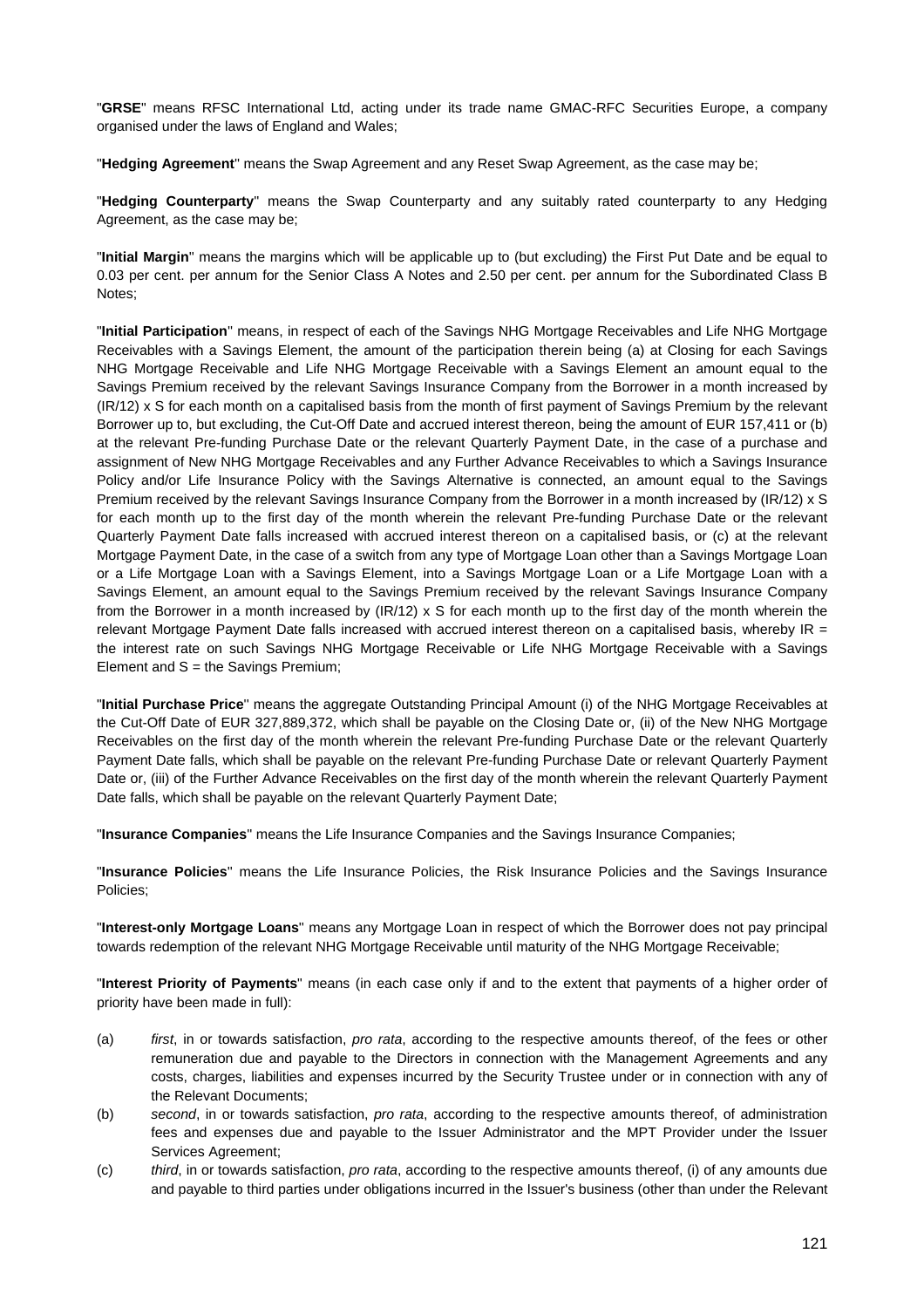Documents), including, without limitation, in or towards satisfaction of sums due or provisions for any payment of the Issuer's liability, if any, to tax and the fees and expenses of Moody's, the Security Trustee and any legal advisor, auditor and accountants appointed by the Issuer or the Security Trustee, (ii) the fees and expenses due to the Paying Agents and the Reference Agent under the Paying Agency Agreement and (iii) the Liquidity Facility Commitment Fee under the Liquidity Facility Agreement;

- (d) *fourth*, (i) in or towards satisfaction of any amounts due and payable to the Liquidity Facility Provider under the Liquidity Facility Agreement, other than the Liquidity Facility Commitment Fee and any Liquidity Facility Subordinated Amount, or (ii) following a Liquidity Facility Stand-by Drawing in or towards satisfaction of sums to be credited to the Liquidity Facility Stand-by Ledger;
- (e) *fifth*, in or towards satisfaction, *pro rata*, according to the respective amounts thereof, of amounts, if any, due or accrued but unpaid under the Hedging Agreements to the Swap Counterparty and to any other Hedging Counterparty, but excluding any Swap Subordinated Amount and, for the avoidance of doubt, excluding any amount relating to Excess Swap Collateral and any Tax Credit;
- (f) *sixth*, in or towards satisfaction of all amounts of interest due or interest accrued but unpaid in respect of the Senior Class A Notes, excluding, after the First Put Date, the Subordinated Extension Interest Part;
- (g) *seventh*, in or towards making good any shortfall reflected in the Principal Deficiency Ledger until the debit balance, if any, on the Principal Deficiency Ledger is reduced to zero;
- (h) *eighth*, in or towards satisfaction of any sums required to be deposited on the Reserve Account or, as the case may be, to replenish the Reserve Account up to the amount of the Reserve Account Target Level;
- (i) *ninth,* in or towards satisfaction of a Liquidity Facility Subordinated Amount due, if any, to the Liquidity Facility Provider pursuant to the Liquidity Facility Agreement;
- (j) *tenth*, in or towards satisfaction, *pro rata*, according to the respective amounts thereof, to the relevant Hedging Counterparties of any Swap Subordinated Amount due under the Hedging Agreements;
- (k) *eleventh*, after the First Put Date, in or towards satisfaction of interest due or interest accrued but unpaid on the Senior Class A Notes as Subordinated Extension Interest Part;
- (l) *twelfth*, in or towards satisfaction of interest due or interest accrued but unpaid on the Subordinated Class B Notes;
- (m) *thirteenth*, on the Quarterly Payment Date falling in July 2009 and each Quarterly Payment Date thereafter, in or towards satisfaction of principal amounts due under the Subordinated Class B Notes; and
- (n) *fourteenth*, in or towards satisfaction of a Deferred Purchase Price Instalment due and payable to the Sellers.

"**Investment Account**'' means, in respect of Investment Mortgage Loans, the investment account of the relevant Borrower to which monthly instalments are transferred and on which its investments are administered;

"**Investment Mortgage Loans**'' means any Mortgage Loan in respect of which the Borrower does not pay principal prior to maturity, but undertakes to invest, whether or not on an instalment basis or up front, an agreed minimum amount in certain investment funds;

"**Investment NHG Mortgage Receivables**'' means any and all rights of the relevant Seller against any Borrower under or in connection with any Investment Mortgage Loans;

"**ISDA Definitions**'' means the 2000 ISDA Definitions, as published by the International Swaps and Derivatives Association, Inc. ("**ISDA**'');

"**ISDA Master Agreement**'' means the 1992 ISDA Master Agreement (Multicurrency Cross Border), as published by ISDA, the Confirmation and the Schedule thereto, as amended from time to time, governed by English law;

"**ISE**" means the Irish Stock Exhange;

"**Issuer**'' means E-MAC NL 2006-NHG I B.V., a private company with limited liability ('*besloten vennootschap met beperkte aansprakelijkheid*') organised under the laws of the Netherlands and established in Amsterdam;

"**Issuer Administrator**'' means GMAC RFC Nederland, in its capacity as Issuer Administrator of the Issuer under the Issuer Services Agreement or its successor or successors;

"**Issuer Services Agreement**'' means the issuer services agreement to be entered into by the Issuer Administrator, the MPT Provider, the Issuer and the Security Trustee on the Closing Date;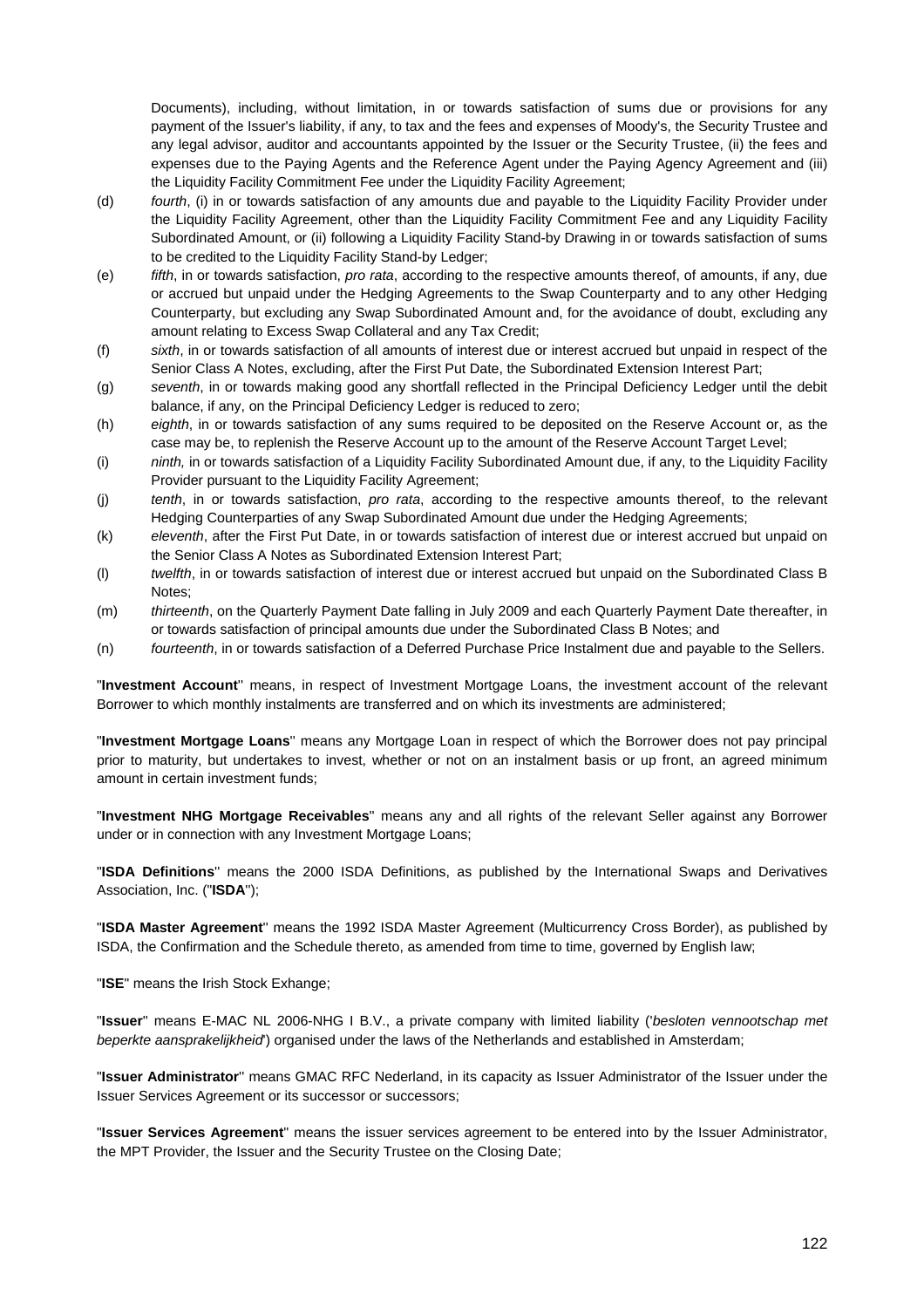"**Klaverblad Verzekeringen**" means Klaverblad Onderlinge Verzekeringsmaatschappij O.A., a mutual insurance association with excluded liability ("*onderlinge waarborgmaatschappij O.A*."), organised under the laws of the Netherlands and established in Zoetermeer, the Netherlands;

"**Life Beneficiary Rights**'' means all claims which the relevant Seller or, after assignment to the Issuer, the Issuer has or will have on a Life Insurance Company other than a Savings Insurance Company in respect of any Life Insurance Policy under which the relevant Seller has been appointed by the Borrower/insured as first beneficiary ("*begunstigde*'') in connection with the Life NHG Mortgage Receivables;

"**Life Insurance Company**'' means any life insurance company established in the Netherlands;

"**Life Insurance Policy**'' means a risk insurance policy taken by any Borrower with any of the Life Insurance Companies, which pays out upon the death of the insured, combined with a capital insurance policy which pays out on an agreed date (which may not necessarily be the date on which the Mortgage Loan is repayable) any amount (which may be less than the Outstanding Principal Amount under the Mortgage Loan);

"**Life Mortgage Loans**'' means Mortgage Loans which have the benefit of Life Insurance Policies;

"**Life NHG Mortgage Receivables**'' means any and all rights of the relevant Seller against any Borrower under or in connection with any Life Mortgage Loans;

"**Linear Mortgage Loan**" ("*lineaire hypotheken*") means a loan under which the Borrower pays a fixed amount on each instalment such that at maturity the entire loan will be redeemed. The Borrower's payment obligation decreases with each payment as interest owed under the Linear Mortgage Loan declines over time;

"**Liquidity Facility Agreement**'' means the maximum 364 day term liquidity facility agreement to be entered into by the Issuer and the Liquidity Facility Provider and the Security Trustee on the Closing Date;

"**Liquidity Facility Maximum Amount**'' means, on each Quarterly Calculation Date, the higher of (a) an amount equal to 1.3 per cent. of the aggregate Principal Amount Outstanding of the Senior Class A Notes on such date and (b) 0.6 per cent. of the aggregate Principal Amount Outstanding of the Senior Class A Notes on the Closing Date;

"**Liquidity Facility Provider**'' means ABN AMRO in its capacity as liquidity facility provider under the Liquidity Facility Agreement;

"**Liquidity Facility Stand-by Drawing**'' means the drawing of the Issuer of the entirety of the undrawn portion of the Liquidity Facility if (a) the short-term unsecured, unsubordinated and unguaranteed debt obligations of the Liquidity Facility Provider are assigned a rating of less than Prime-1 by Moody's and/or F1 by Fitch or (b) the Liquidity Facility Provider does not extend the Liquidity Facility notwithstanding the request of the Issuer;

"**Liquidity Facility Stand-by Ledger**'' means the ledger corresponding to the Collection Account to which Liquidity Facility Stand-by Drawing will be credited;

"**Liquidity Facility Subordinated Amount**'' means, with respect to any Quarterly Payment Date after the First Put Date, the sum of (i) the positive difference between the commitment fee after the First Put Date and the commitment fee before the First Put Date per annum calculated by reference to the daily undrawn and uncancelled amount of the Liquidity Facility Maximum Amount during the Quarterly Calculation Period immediately preceding such Quarterly Payment Date, (ii) the positive difference between the interest rate after the First Put Date and the interest rate before the First Put Date per annum calculated by reference to the amount drawn under the Liquidity Facility during the Quarterly Calculation Period immediately preceding such Quarterly Payment Date; and (iii) any amounts payable under Clauses 12.2 and 13.3 of the Liquidity Facility Agreement;

"**LTMV-ratio**'' means the quotient of the aggregate Outstanding Principal Amount of a Mortgage Loan divided by the Market Value of the mortgaged property;

"**Management Agreements**'' means the management agreements entered into by, *inter alia*, (i) Stichting Holding and ATC Management B.V., (ii) the Issuer and ATC Management B.V. and (iii) the Security Trustee and Amsterdamsch Trustee's Kantoor B.V., all at the date of the Prospectus;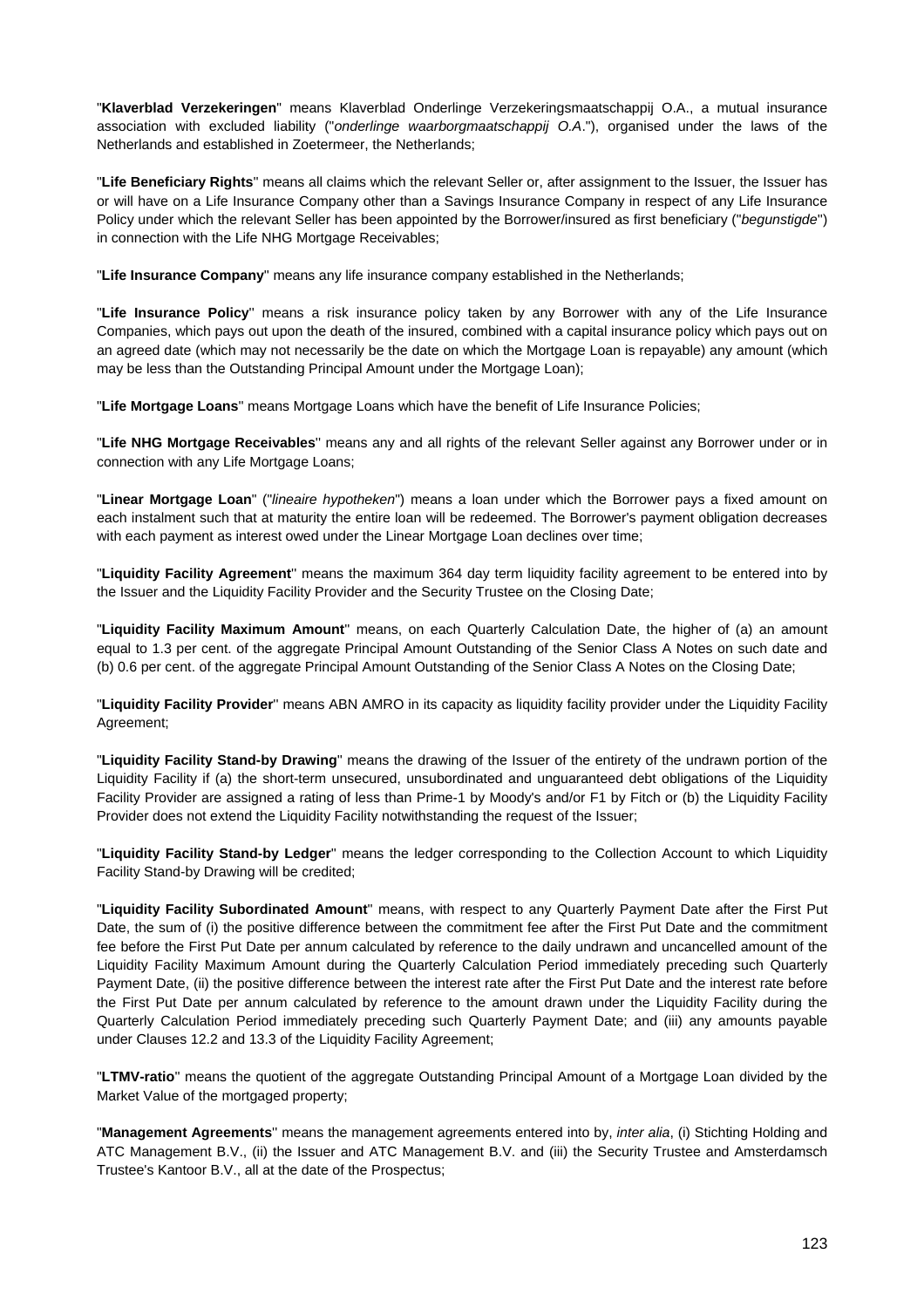"**Managers**'' means ABN AMRO, London Branch and GRSE, as purchasers of the Senior Class A Notes and the Subordinated Class B Notes under the Notes Purchase Agreement;

"**Market Value**" means the market value of the mortgaged property (i) as valued by an independent qualified appraiser in case of an existing property in accordance with the NHG Underwriting Criteria, provided that such assessment is not older than one year at the time of offer or (ii) purchase/construction amount ('*koop-/aanneemsom'*) increased with, if applicable, costs related to items such as architects, daily supervision, utility connections and VAT in accordance with the NHG Underwriting Criteria;

"**Monthly Participation Increase**'' is calculated by application of the following formula:

 $(P \times I) + S$ , whereby

P = Participation Fraction;

S = the amount of the Savings Premium received by the relevant Savings Insurance Company in such Mortgage Calculation Period in respect of the relevant Savings NHG Mortgage Receivable or, as the case may be, the Life NHG Mortgage Receivable with a Savings Element and paid to the Issuer on the Mortgage Payment Date by the relevant Savings Insurance Company pursuant to the Sub-Participation Agreement; and

I = the amount of interest due by the Borrower on the Savings Mortgage Loan or the relevant Life Mortgage Loan with a Savings Element and actually received by the Issuer in such Mortgage Calculation Period;

"**Moody's**'' means Moody's Investors Service Limited;

"**Mortgage**'' means a mortgage right ("*hypotheekrecht*'') securing the relevant NHG Mortgage Receivable;

"**Mortgage Calculation Period**'' means the period commencing on (and including) the first day of each calendar month and ending on (and including) the last day of such calendar month, and the first Mortgage Calculation Period which commences on (and includes) the Cut-Off Date and ends on (and includes) May 2006;

"**Mortgage Conditions**'' means, in relation to a Mortgage Loan, the terms and conditions applicable to the Mortgage Loan, as set forth in the relevant mortgage deed and/or in any loan document, offer document or any other document and/or in any applicable general terms and conditions for mortgages of the relevant Seller or from time to time in effect;

"**Mortgaged Assets**'' means (i) a real property ("*onroerende zaak*''), (ii) an apartment right ("*appartementsrecht*'') or (iii) a long lease ("*erfpachtsrecht*'') situated in the Netherlands;

"**Mortgage Loans**" means the loans granted by the relevant Seller to the relevant Borrowers, as evidenced by the relevant loan agreement, which may consist of one or more loan parts ('*leningdelen*') as attached to the Mortgage Receivables Purchase Agreement and to the Deed of Assignment thereto and, after any purchase and assignment of any New NHG Mortgage Receivables or Further Advance Receivables has taken place in accordance with the Mortgage Receivables Purchase Agreement, includes any such New Mortgage Loans and any such Further Advances;

"**Mortgage Loans Criteria**'' means the criteria relating to the Mortgage Loans, which are set forth in *Mortgage Receivables Purchase Agreement*;

"**Mortgage Payment Date**'' means the seventh business day following the last day of each Mortgage Calculation Period;

"**Mortgage Receivables Purchase Agreement**'' means the mortgage receivables purchase agreement to be entered into by the Sellers, the Issuer and the Security Trustee on 15 May 2006;

"**MPT Provider**'' means GMAC RFC Nederland in its capacity of mpt provider under the Issuer Services Agreement and its successor or successors;

"**MPT Services**" means the services to be provided by the MPT Provider under the Issuer Services Agreement;

"**NCB**" means NCB Stockbrokers Limited, a limited liability company organised under the laws of Ireland and established in Dublin, Ireland;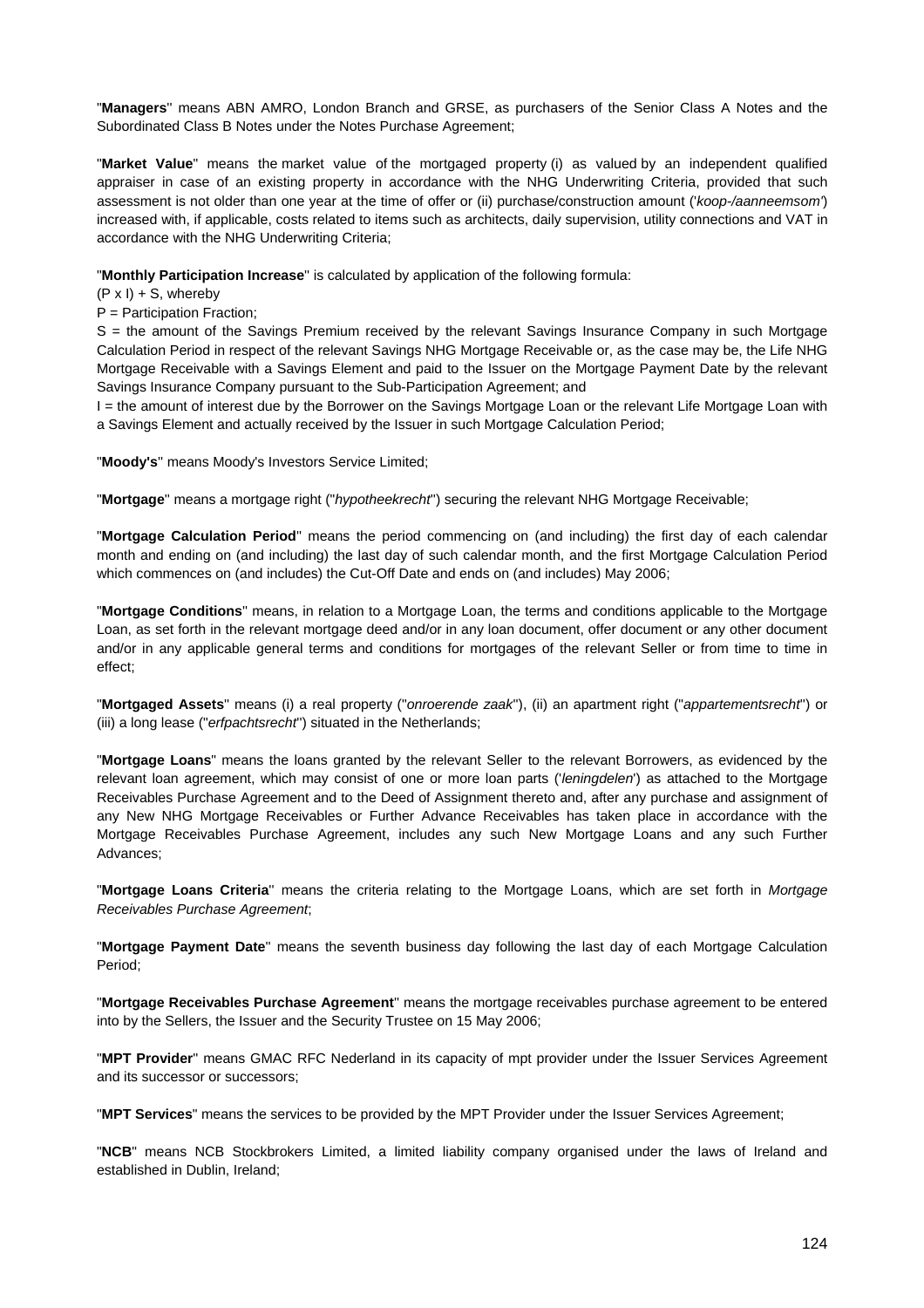"**NHG Conditions**" means the terms and conditions of the NHG Guarantee;

**"NHG Guarantee"** means guarantees ('*borgtochten*') issued by *Stichting Waarborgfonds Eigen Woningen* under the terms and conditions of the Nationale Hypotheek Garantie, as from time to time amended;

"**NHG Mortgage Receivables**'' means any and all rights of the relevant Seller against any Borrower under or in connection with any Mortgage Loans, including for the avoidance of doubt, upon the purchase and assignment of New NHG Mortgage Receivables, such New NHG Mortgage Receivables, and, upon the purchase and assignment of any receivables resulting from the granting of a Further Advance, such Further Advance Receivables;

"**NHG Underwriting Criteria**" means the criteria ('*Normen*') as set out in the *Voorwaarden & Normen 2006* or earlier versions issued by the *Stichting Waarborgfonds Eigen Woningen*;

"**Net Foreclosure Proceeds**'' means (a) the proceeds of a foreclosure on the mortgage right, (b) the proceeds of foreclosure on any other collateral securing the NHG Mortgage Receivable, (c) the proceeds, if any, of collection of any Insurance Policies in connection with the NHG Mortgage Receivable, including but not limited to fire insurance and Insurance Policies, (d) the proceeds of the NHG Guarantee and any other guarantees or sureties and (e) the proceeds of foreclosure on any other assets of the relevant debtor, after deduction of foreclosure costs in respect of such NHG Mortgage Receivable;

"**New Mortgage Loans**" means the loans entered into by the relevant Seller and the relevant Borrowers set forth in the list of New Mortgage Loans attached to any Purchase Deed of Assignment as Schedule 1, listing the New Mortgage Loans held by the such Seller, which list provides the same details as are required in respect of the relevant Mortgage Loans;

"**New NHG Mortgage Receivables**'' means any and all rights of the relevant Seller against any Borrower under or in connection with any mortgage loan between the relevant Seller and that Borrower which meets the Mortgage Loans Criteria and which are, for the avoidance of doubt, purchased by the Issuer after the Closing Date;

"**Noteholders**'' means the several persons who are for the time being holders of any Notes;

"**Notes**'' means the Senior Class A Notes and the Subordinated Class B Notes;

"**Notes Interest Available Amount**'' shall mean, on any Quarterly Calculation Date, the sum of the following amounts received by the Issuer during the Quarterly Calculation Period immediately preceding such Quarterly Calculation Date:

- (i) as interest on the NHG Mortgage Receivables, less with respect to each Mortgage Calculation Period falling in such Quarterly Calculation Period and each Savings NHG Mortgage Receivable and Life NHG Mortgage Receivable with a Savings Element an amount equal to the amount received multiplied by the relevant Participation Fraction;
- (ii) as interest credited to the Transaction Accounts, excluding the Construction Account;
- (iii) as interest penalties under the Mortgage Loans and Prepayment Penalties;
- (iv) as Net Foreclosure Proceeds on any NHG Mortgage Receivables, to the extent such proceeds do not relate to principal, less, with respect to each Savings NHG Mortgage Receivable and Life NHG Mortgage Receivable with a Savings Element an amount equal to the amount received multiplied by the relevant Participation Fraction;
- (v) as amounts to be drawn under the Liquidity Facility (other than Liquidity Facility Stand-by Drawings) on the immediately succeeding Quarterly Payment Date;
- (vi) as amounts to be drawn from the Reserve Account on the immediately succeeding Quarterly Payment Date (other than in connection with the redemption of the Subordinated Class B Notes in accordance with the terms of the Trust Deed);
- (vii) as amounts to be received, whether or not by way of set-off, from the Hedging Counterparties under the Hedging Agreements on the immediately succeeding Quarterly Payment Date (excluding any collateral amounts transferred to the Issuer by the Hedging Counterparty in accordance with the terms of such Hedging Agreement);
- (viii) as amounts received in connection with a repurchase of NHG Mortgage Receivables pursuant to the Mortgage Receivables Purchase Agreement or any other amounts received pursuant to the Mortgage Receivables Purchase Agreement to the extent such amounts do not relate to principal, less, with respect to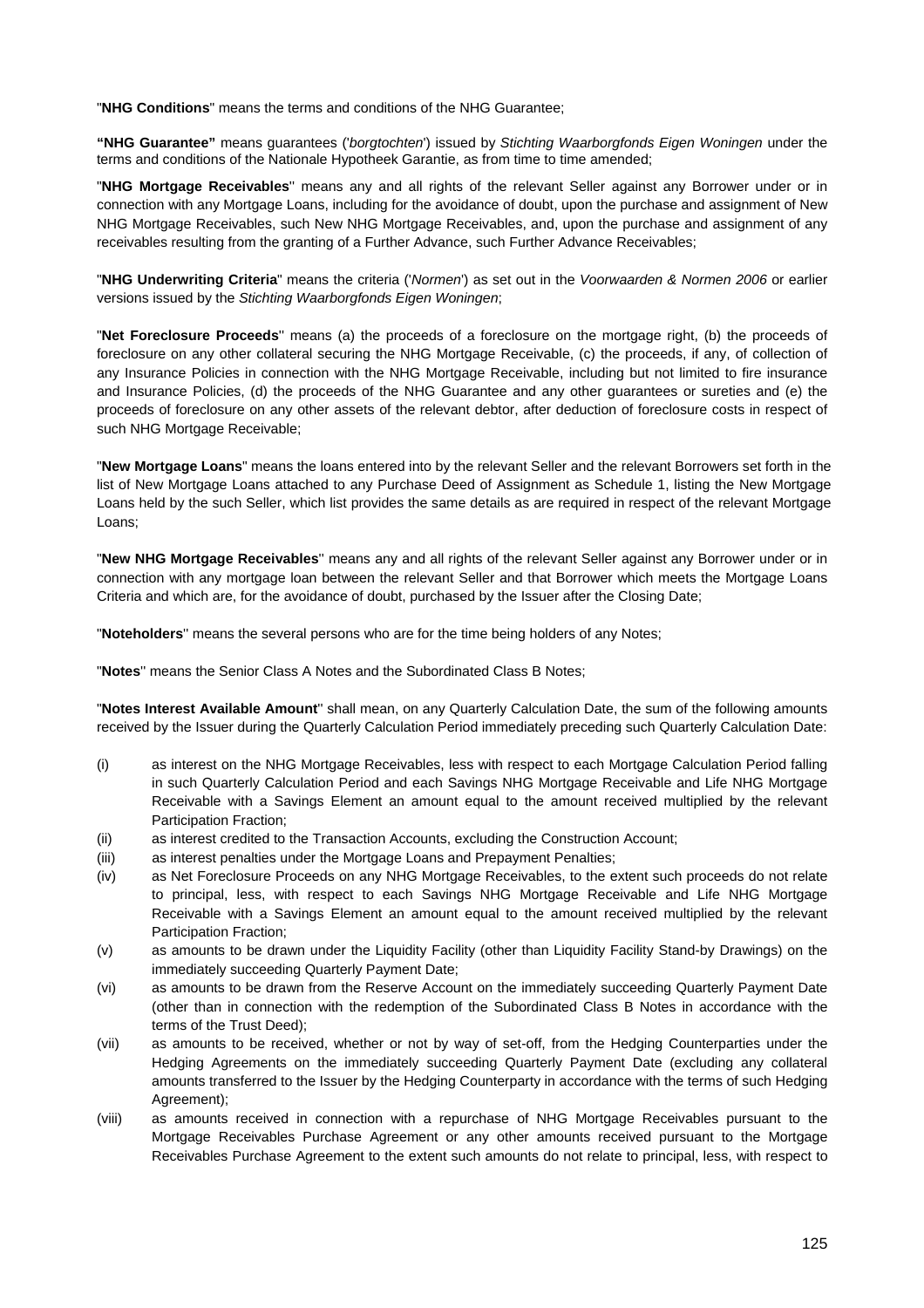each Savings NHG Mortgage Receivable and Life NHG Mortgage Receivable with a Savings Element an amount equal to the amount received multiplied by the relevant Participation Fraction;

- (ix) as amounts received in connection with a sale of NHG Mortgage Receivables pursuant to the Trust Deed or the Issuer Services Agreement to the extent such amounts do not relate to principal less with respect to each Savings NHG Mortgage Receivable and Life NHG Mortgage Receivable with a Savings Element, an amount equal to the amount received in respect of the Further Advance Receivable, multiplied by the Participation Fraction;
- (x) as amounts received as post-foreclosure proceeds on the NHG Mortgage Receivables; and
- (xi) as amounts standing to the credit of the Collection Account after all Senior Class A Notes have redeemed in full;

"**Notes Purchase Agreement**'' means a notes purchase agreement dated 15 May 2006, among the Managers, the Issuer and the Sellers to purchase the Senior Class A Notes and the Subordinated Class B Notes at their issue price;

"**Notes Redemption Available Amount**" shall mean, on any Quarterly Payment Date, the aggregate amount received by the Issuer during the immediately preceding Quarterly Calculation Period as items (i) through (xii), to the extent not applied towards payment of part of the initial purchase price of New NHG Mortgage Receivables, after the Pre-funding Period, and/or Further Advance Receivables:

- (i) as repayment and prepayment in full of principal under the NHG Mortgage Receivables, from any person (including any Insurance Company), whether by set-off or otherwise, but, for the avoidance of doubt, excluding Prepayment Penalties, if any, less, with respect to each Savings NHG Mortgage Receivable and Life NHG Mortgage Receivable with a Savings Element, the relevant Participation;
- (ii) as Net Foreclosure Proceeds, to the extent such proceeds relate to principal less, with respect to each Savings NHG Mortgage Receivable and Life NHG Mortgage Receivable with a Savings Element the relevant Participation;
- (iii) as amounts received in connection with a repurchase of NHG Mortgage Receivables pursuant to the Mortgage Receivables Purchase Agreement and any other amounts received pursuant to the Mortgage Receivables Purchase Agreement to the extent such amounts relate to principal less, with respect to each Savings NHG Mortgage Receivable and Life NHG Mortgage Receivable with a Savings Element, the relevant Participation;
- (iv) as amounts received in connection with a sale of NHG Mortgage Receivables pursuant to the Trust Deed and the Issuer Services Agreement to the extent such amounts relate to principal less, with respect to each Savings NHG Mortgage Receivable and Life NHG Mortgage Receivable with a Savings Element, the relevant Participation except in the case of a sale of Excess NHG Mortgage Receivables which is set-off against repayment of the Servicing Advance;
- (v) as amounts of interest received to be credited to the Principal Deficiency Ledger on the immediately succeeding Quarterly Payment Date in accordance with the Issuer Services Agreement;
- (vi) as Monthly Participation Increase pursuant to the Sub-Participation Agreement;
- (vii) as partial prepayment in respect of NHG Mortgage Receivables from any person, whether by set-off or otherwise, but, for the avoidance of doubt, excluding Prepayment Penalties;
- (viii) as amounts debited from the Pre-funded Account to the Collection Account in accordance with the Trust Deed and upon the expiry of the Pre-funding Period, the balance standing to the credit of the Pre-funded Account upon the expiry of the Pre-funding Period;
- (ix) as amounts received on the Collection Account from the credit of the Construction Account in accordance with the Mortgage Receivables Purchase Agreement;
- (x) as consideration for the Initial Participation in respect of Further Advance Receivables and New Mortgage Receivables after the Pre-Funding Period which qualify as Savings Mortgage Receivables or Life Mortgage Receivables with a Savings Element pursuant to the Sub-Participation Agreement;
- (xi) any part of the Notes Redemption Available Amount calculated on the immediately preceding Quarterly Calculation Date which has not been applied towards redemption of the Notes on the preceding Quarterly Payment Date; and
- (xii) as amount received as the Servicing Advance on a Put Date;

"**Notification Events**'' (each a '**Notification Event**') means the Assignment Notification Events and the Trustee I Notification Events;

"**Notifications**" means, in respect of the Put Option, the notifications made by the Issuer to (i) the Senior Class A Noteholders by an advertisement in the English language in the Financial Times and in at least one daily newspaper of wide circulation in the Netherlands, (ii) to the Company Announcements Office of the ISE and (iii) to the common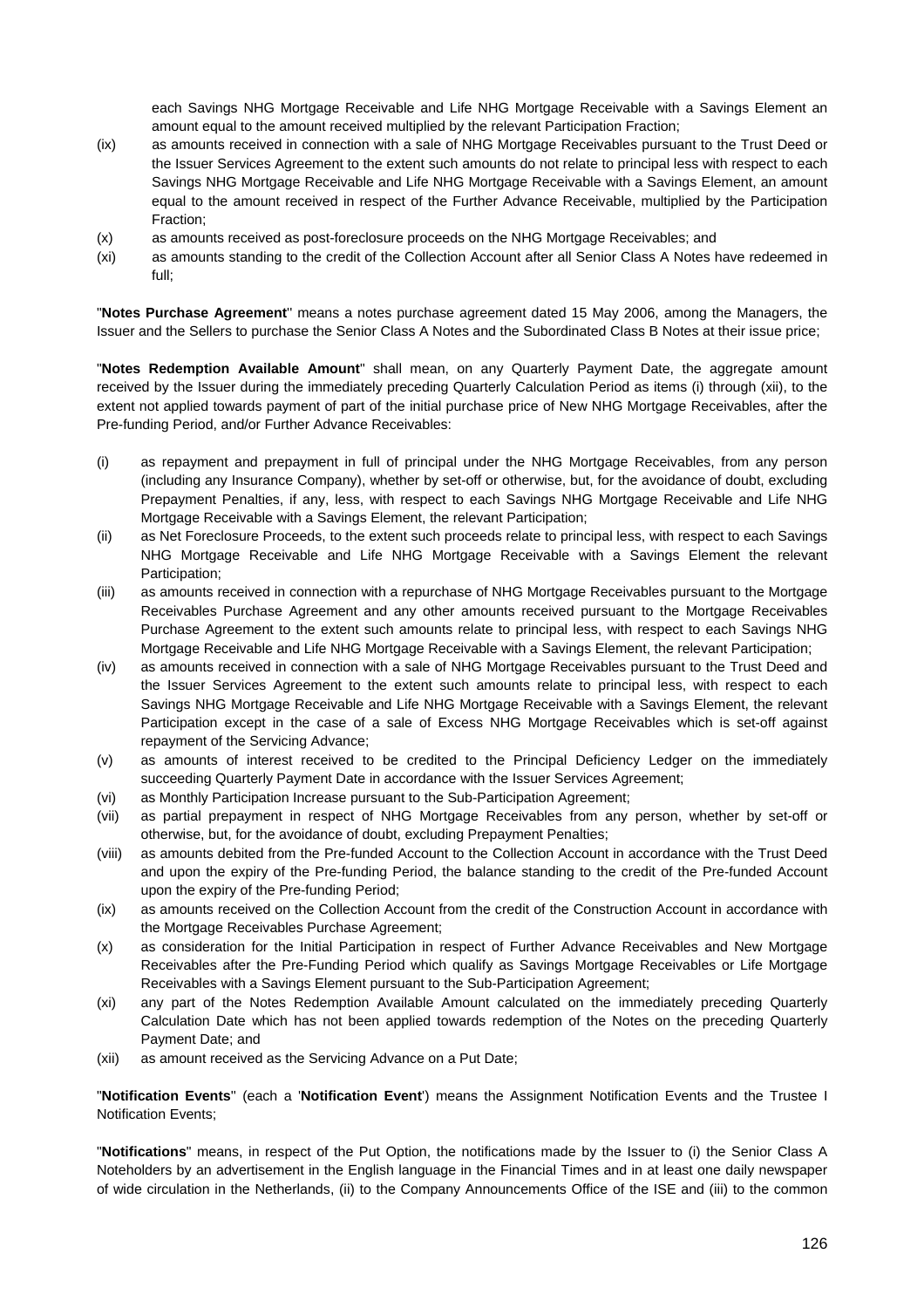depositary for communication to the relevant accountholders holding interests in the Global Notes representing such Senior Class A Notes;

"**Notional Adjustment Payment**'' means, on any Quarterly Payment Date, the amount to be paid by the Issuer to a Hedging Counterparty or by a Hedging Counterparty to the Issuer as a result of the amortisation rate of the Notional Amount (i) varying from the expected rate of amortisation under the Swap Agreement or (ii) varying from the expected rate of amortisation under a Reset Swap Agreement in accordance with the terms of the relevant hedging agreement;

"**Notional Amount**'' means (i) in respect of each Swap Transaction, an amount equal to the aggregate Outstanding Principal Amount of the Mortgage Loans relating to the NHG Mortgage Receivables less (a) the aggregate Outstanding Principal Amount of the Mortgage Loans relating to the NHG Mortgage Receivables in respect of which a different Swap Transaction has been entered into on the Closing Date, (b) the aggregate Outstanding Principal Amount of the Mortgage Loans relating to the NHG Mortgage Receivables in respect of which a Reset Swap Agreement has been entered into, (c) the aggregate Outstanding Principal Amount of the Mortgage Loans relating to the NHG Mortgage Receivables in respect of which the interest rate is reset on a monthly basis and (d) the relevant Participations on the first day of the relevant Floating Rate Interest Period and (ii) in respect of a Reset Swap Agreement, an amount equal to the aggregate Outstanding Principal Amount of the Reset NHG Mortgage Receivables in relation to that Reset Swap Agreement less the relevant Participations on the effective date of that Reset Swap Agreement;

"**Other Claims''** means any claims the relevant Seller has vis-à-vis the Borrower, including claims resulting from the acquisition of loans granted to or the granting of loans to such Borrower, which are secured by the Mortgage or Borrower Pledge vested by such Borrower to secure the Relevant NHG Mortgage Receivable;

**"Outstanding Principal Amount''** means, at any moment in time, (i) the principal balance of an NHG Mortgage Receivable at such time and (ii) after a Realised Loss has occurred in respect of such NHG Mortgage Receivable, zero;

"**Parallel Debt**'' means an amount equal to the aggregate amount due ("*verschuldigd*'') by the Issuer to the Secured Parties under or in connection with the respective Relevant Documents due by the Issuer to the Security Trustee;

"**Parallel Debt Agreement**'' means the parallel debt agreement to be entered into by the Issuer, the Security Trustee and the Secured Parties (other than the Noteholders) in the Closing Date;

"**Participation**'' means, on any Mortgage Calculation Date, in respect of each Savings NHG Mortgage Receivable and each Life NHG Mortgage Receivable with a Savings Element, an amount equal to the Initial Participation in respect of the relevant Savings NHG Mortgage Receivable or Life NHG Mortgage Receivable with a Savings Element, increased with the Monthly Participation Increase up to the Mortgage Calculation Period immediately preceding such Mortgage Calculation Date, but not exceeding, the Participation Maximum Amount;

"**Participation Fraction**'' means, in respect of a Savings NHG Mortgage Receivable and a Life NHG Mortgage Receivable with a Savings Element on any day, an amount equal to the relevant Participation on the first day of the Mortgage Calculation Period divided by the Outstanding Principal Amount of such Savings NHG Mortgage Receivable or Life NHG Mortgage Receivable with a Savings Element on the first day of such Mortgage Calculation Period.

"**Participation Maximum Amount**'' means, at any time, in respect of each Savings NHG Mortgage Receivable or Life NHG Mortgage Receivable with a Savings Element, the relevant Outstanding Principal Amount at such time;

"**Participation Redemption Available Amount**'' means, on each Mortgage Payment Date, an amount up to the relevant Participation in each of the Savings NHG Mortgage Receivables and Life NHG Mortgage Receivables with a Savings Element in respect of which amounts have been received during the relevant Mortgage Calculation Period (i) by means of repayment and prepayment under the relevant Mortgage Loan to which the NHG Mortgage Receivables relates from any person, whether by way of set-off or otherwise, excluding Prepayment Penalties, if any, and, furthermore, excluding amounts paid as partial prepayments, (ii) in connection with a repurchase of Savings NHG Mortgage Receivables and Life NHG Mortgage Receivables with a Savings Element pursuant to the Mortgage Receivables Purchase Agreement and any other amounts received pursuant to the Mortgage Receivables Purchase Agreement to the extent such amounts relate to principal, (iii) in connection with a sale of Savings NHG Mortgage Receivables and Life NHG Mortgage Receivables with a Savings Element pursuant to the Trust Deed and the Issuer Services Agreement to the extent such amounts relate to principal, and (iv) as Net Foreclosure Proceeds on any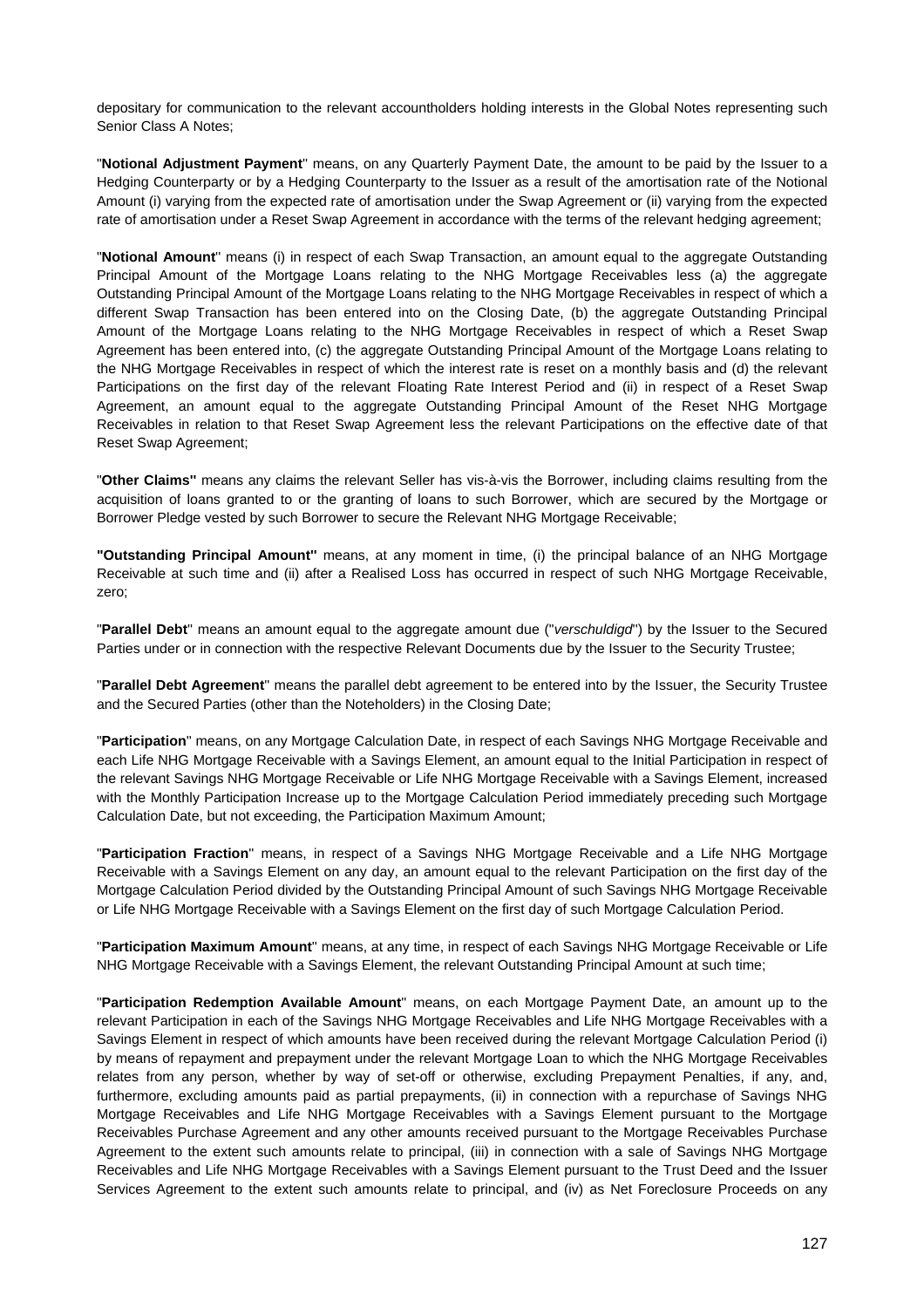Savings NHG Mortgage Receivable or Life NHG Mortgage Receivable with a Savings Element up to the relevant Participation;

"**Paying Agency Agreement**'' means the paying agency agreement to be entered into by the Issuer, the Principal Paying Agent, the Paying Agent, the Reference Agent, the Extension Margin Agent and the Security Trustee on the Closing Date;

"**Paying Agent**'' means NCB in its capacity as paying agent under the Paying Agency Agreement;

"**Paying Agents**" means the Principal Paying Agent and the Paying Agent collectively;

"**Permanent Global Notes**'' means the permanent global note of each Class of Notes;

"**Pledge Agreements**'' means the Trustee Pledge Agreement I and the Trustee Pledge Agreement II, Foundation GMAC RFC Nederland Collection Account Pledge, Foundation Quion 20 Collection Account Pledge and Foundation Atlas Funding Collection Account Pledge;

"**Pre-funded Account**'' means the account of the Issuer held with the Floating Rate GIC Provider to which on Closing Date the Pre-funded Amount will be credited;

"**Pre-funded Amount**'' means an amount of EUR 272,268,039 on the Closing Date and thereafter the balance standing to the credit of the Pre-funded Account;

"**Pre-funding Period**'' means the period commencing on the Closing Date and ending on (but excluding) the Quarterly Payment Date falling in October 2006;

"**Pre-funding Purchase Date**'' means the Closing Date and thereafter any business day of each month during the Pre-funding Period;

"**Prepayment Penalties**'' means any prepayment penalties ("*boeterente*'') to be paid by a Borrower under a Mortgage Loan as a result of the NHG Mortgage Receivable being repaid (in whole or in part) prior to the maturity date of such Mortgage Loan other than (i) on a date whereon the interest rate is reset or (ii) otherwise permitted pursuant to the Mortgage Conditions;

''**Previous Transaction Security Trustees**'' means (i) in respect of the Foundation GMAC RFC Nederland Collection Account, Stichting Security Trustee PREEMAC NL, Stichting Security Trustee PREEMAC II NL, Stichting Security Trustee E-MAC 2002-I, Stichting Security Trustee E-MAC NL 2003-I, Stichting Security Trustee E-MAC NL 2003-II, Stichting Security Trustee E-MAC NL 2004-I, Stichting Security Trustee E-MAC NL 2005-I, Stichting Security Trustee E-MAC NL 2005-NHG II, Stichting Security Trustee E-MAC NL 2005-III and Stichting Security Trustee E-MAC NL 2006-NHG I collectively and (ii) in respect of the Foundation Atlas Funding Collection Account, Security Trustee PREEMAC II NL;

''**Previous Transaction SPV's**'' means (i) in respect of the Foundation GMAC RFC Nederland Collection Account, PREEMAC NL B.V., PREEMAC II NL B.V., E-MAC NL 2002-I B.V., E-MAC NL 2003-I B.V., E-MAC NL 2003-II B.V., E-MAC NL 2004-I B.V., E-MAC NL 2004-II B.V., E-MAC NL 2005-I B.V., E-MAC NL 2005-NHG II B.V., E-MAC NL 2005-III B.V. and E-MAC NL 2006-NHG I collectively and (ii) in respect of the Foundation Atlas Funding Collection Account, PREEMAC II NL B.V.;

"**Principal Amount Outstanding**'' means on any Quarterly Calculation Date of any Note the principal amount of that Note upon issue less the aggregate amount of all relevant Principal Redemption Amounts (as defined in Condition of the Notes 6(c)) in respect of that Note that have become due and payable prior to such Quarterly Calculation Date, provided that for the purpose of Conditions of the Notes 4, 6 and 10 all relevant Principal Redemption Amounts that have become due and not been paid shall not be so deducted;

"**Principal Deficiency**" means on any date any Realised Losses debited to the Principal Deficiency Ledger less any amounts credited to the Principal Deficiency Ledger up to such date;

"**Principal Deficiency Ledger**'' means the ledger to which any Realised Losses are credited;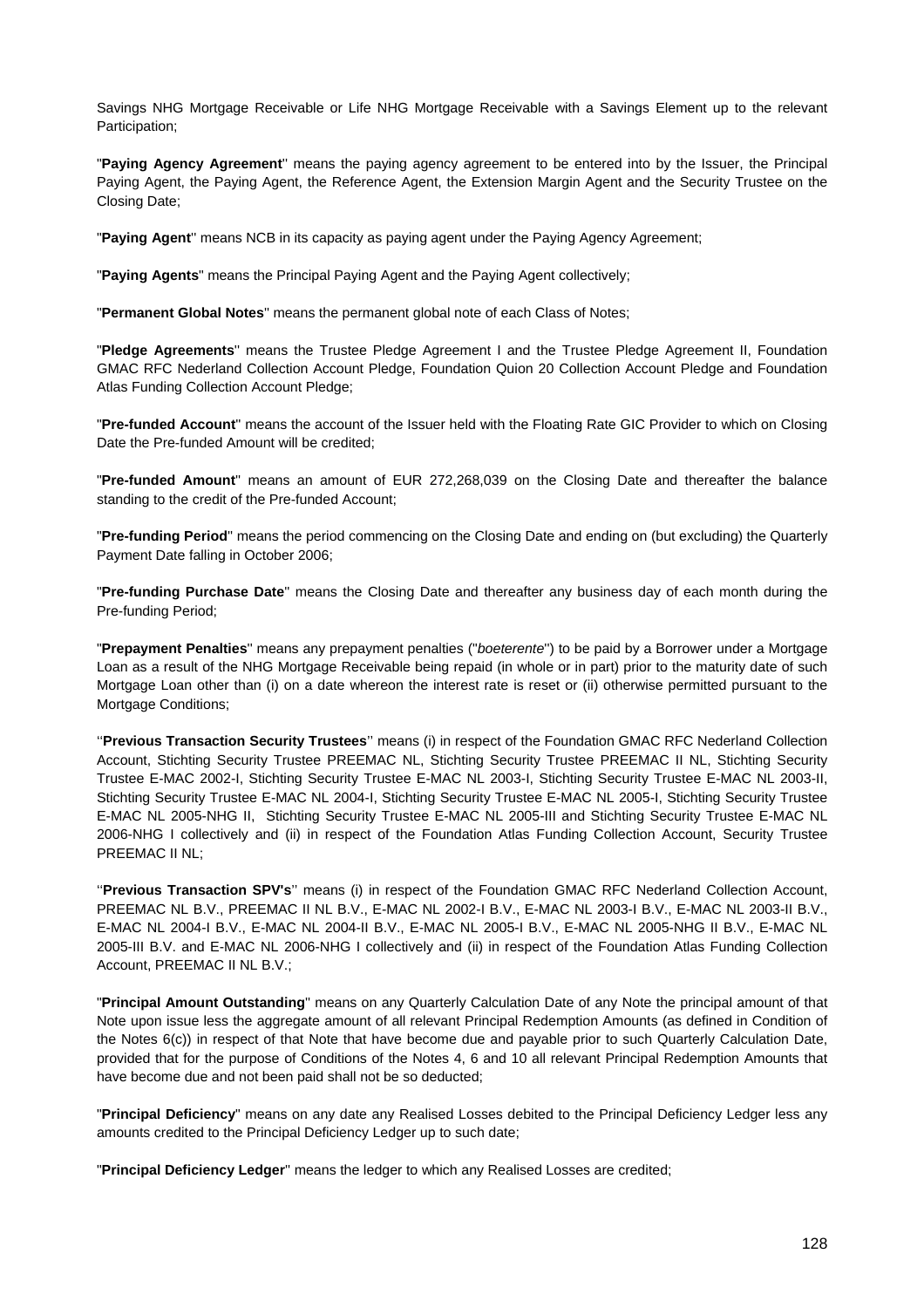"**Principal Paying Agent**" means ABN AMRO in its capacity of principal paying agent under the Paying Agency Agreement;

"**Principal Shortfall**'' means an amount equal to the quotient of the balance of the Principal Deficiency Ledger, divided by the number of Senior Class A Notes on such Quarterly Payment Date;

"**Prospectus**" means this prospectus dated 16 May 2006;

"**Prospectus Directive**" means Directive 2003/71/EC of the European Parliament and of the Council of 4 November 2003 on the prospectus to be published when securities are offered to the public or being admitted to trading;

"**Purchase Available Amount**'' means, the sum of (i) during the Pre-funding Period the balance standing to the credit of the Pre-funding Account and (ii) up to the Quarterly Payment Date immediately preceding the Final Maturity Date, any amounts received as a result of a repurchase by any of the Sellers of NHG Mortgage Receivables, to the extent such amounts relate to principal less, with respect to each Savings NHG Mortgage Receivable and, each Life NHG Mortgage Receivable with a Savings Element, the relevant Participation and increased with (iii) an amount equal to the Initial Participation of any New NHG Mortgage Receivables to which a Savings Insurance Policy or a Life Insurance Policy with a Savings Alternative is connected, to be purchased on the relevant Pre-funding Purchase Date or the relevant Quarterly Payment Date;

"**Put Date**'' means the First Put Date or any Quarterly Payment Date thereafter;

"**Put Notice**'' means a duly completed and signed notice of exercise in the form obtainable from the Issuer or, in case the Notes are held through Euroclear or Clearstream, Luxembourg, such notice as required by Euroclear and Clearstream, Luxembourg;

"**Put Notice Period**'' means the period not less than 45 days (unless such 45th day is not a business day, in which case the immediately preceding day) and not more than 60 days prior to the relevant Put Date;

"**Put Option**'' means the right of each Senior Class A Noteholder to offer the Notes for redemption on the Put Date in accordance with Condition of the Notes 6(e);

"**Quarterly Calculation Date**'' means, in relation to a Quarterly Payment Date, the third business day prior to such Quarterly Payment Date;

"**Quarterly Calculation Period**'' means, in relation to a Quarterly Calculation Date, the three successive Mortgage Calculation Periods immediately preceding such Quarterly Calculation Date except for the first Quarterly Payment Date which will commence on the Cut-Off Date and end on and include the last day of June 2006;

"**Quarterly Payment Date**'' the 25th day of July, October, January and April (or, if such day is not a Business Day, the next succeeding Business Day, unless such Business Day falls in the next succeeding calendar month in which event the Business Day immediately preceding such 25th day) in each year;

"**Quion 20**" means Quion 20 B.V., a private company with limited liability ('*besloten vennootschap met beperkte aansprakelijkheid*') incorporated under the laws of the Netherlands and established in Rotterdam, the Netherlands;

"**Quion Hypotheekbemiddeling**" means 'Quion' or Quion Hypotheekbemiddeling B.V., a private company ('*besloten vennootschap met beperkte aansprakelijkheid*') organised under the laws of the Netherlands and established in Rotterdam, the Netherlands;

"**Realised Losses**'' means, on any Quarterly Calculation Date, the sum of (I) the amount of the difference between (a) the aggregate Outstanding Principal Amount on all NHG Mortgage Receivables on which the relevant Seller or, the Issuer or the Security Trustee has foreclosed from the Closing Date up to and including such Quarterly Calculation Date less the Participations and (b) the sum of (i) the Net Foreclosure Proceeds on the NHG Mortgage Receivables other than the Savings NHG Mortgage Receivables, the Life NHG Mortgage Receivables with a Savings Element or, as the case may be, the Further Advance Receivables together with the relevant NHG Mortgage Receivables; and (ii) the Net Foreclosure Proceeds on the Savings NHG Mortgage Receivables and the Life NHG Mortgage Receivables with a Savings Element up the amount of the relevant Savings NHG Mortgage Receivables or Life NHG Mortgage Receivables with a Savings Element less the relevant Participations, and (II) with respect to NHG Mortgage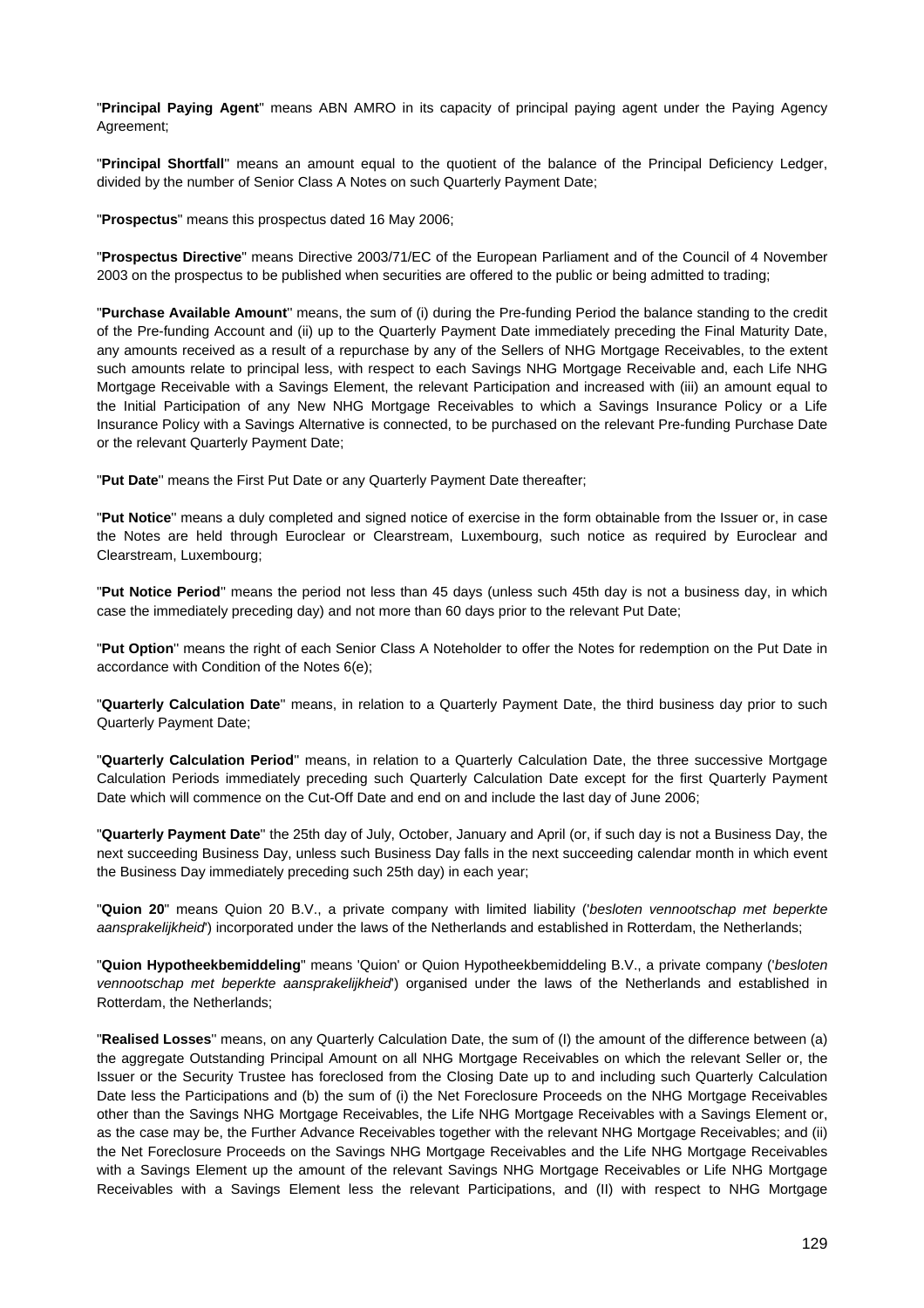Receivables sold by the Issuer, the amount of the difference, if any, between (x) the aggregate Outstanding Principal Amounts of such NHG Mortgage Receivables less the relevant Participations and (y) the purchase price received in respect of such NHG Mortgage Receivables to the extent relating to the principal less the relevant Participations;

"**Receivables Proceeds Distribution Agreements**" means the agreements entered into by each of the relevant Collection Foundations with, *inter alia*, the Purchasers (as defined therein) pursuant to which the amounts paid into the relevant Foundation Collection Account will be distributed;

"**Reference Agent**'' means ABN AMRO in its capacity as reference agent under the Paying Agency Agreement and its successor(s);

"**Relevant Delinquent Mortgage Receivables**" means all Delinquent Mortgage Receivables which result from Mortgage Loans originated by the relevant Seller;

"**Relevant Documents**'' means the Mortgage Receivables Purchase Agreement, the Master Definitions Agreement, the Deeds of Assignment, any Purchase Deed of Assignment, the Issuer Services Agreement, the Pledge Agreements, the Notes Purchase Agreement, the Notes, the Paying Agency Agreement, the Trust Deed, the Hedging Agreements, the Sub-Participation Agreement, the Floating Rate GIC, the Liquidity Facility Agreement, the Management Agreements, the Beneficiary Waiver Agreement, the Receivables Proceeds Distribution Agreements and any further documents relating to the transaction envisaged in the above mentioned documents;

"**Relevant Further Advance Receivables**" means the Further Advance Receivables resulting from Further Advances originated by either GMAC RFC Nederland, Quion 20 or Atlas Funding, as the case may be;

"**Relevant Mortgage Loans**" means the Mortgage Loans from which the Relevant NHG Mortgage Receivables result;

"**Relevant NHG Mortgage Receivables**" means the NHG Mortgage Receivables the relevant Seller will sell and assign to the Issuer;

"**Required Hedging Counterparty Rating**'' means a rating of A-1 by S&P and Prime-1 by Moody's and F1 by Fitch of the short-term unsecured, unsubordinated and unguaranteed debt obligations of a Hedging Counterparty and A1 by Moody's and A+ by Fitch of the long-term unsecured, unsubordinated and unguaranteed debt obligations of a Hedging Counterparty;

"**Reserve Account**'' means the account maintained with the Floating Rate GIC Provider or such other account approved by the Security Trustee in the name of the Issuer, to which the net proceeds of the Subordinated Class B Notes will be credited;

"**Reserve Account Target Level**'' means, on any Quarterly Payment Date, an amount equal to:

- (i) (a) up to the Quarterly Payment Date falling in July 2009, 0.90 per cent. of the aggregate Principal Amount Outstanding of the Senior Class A Notes at the Closing Date and (b) from the Quarterly Payment Date falling in July 2009 and each Quarterly Payment Date thereafter, the higher of (y) 0.30 per cent. of the aggregate Principal Amount Outstanding of the Senior Class A Notes at the Closing Date or (z) 0.90 per cent. of the aggregate Principal Amount Outstanding of the Senior Class A Notes on the first day of the immediately succeeding Floating Rate Interest Period, or
- (ii) zero, if on the immediately succeeding Quarterly Payment Date the Senior Class A Notes will be redeemed in full.

"**Reset NHG Mortgage Receivables**'' means the NHG Mortgage Receivables or, as the case may be, the relevant loan part of such NHG Mortgage Receivable of which the rate of interest has been reset in accordance with the Mortgage Conditions excluding, for the avoidance of doubt, the aggregate Outstanding Principal Amount in respect of the Mortgage Loans of which the interest rate is set on a monthly basis;

"**Reset Swap Agreement**'' means any interest rate swap transaction entered into pursuant to an ISDA Master Agreement and Confirmation (incorporating the ISDA Definitions) thereunder to be entered into in connection with certain Reset NHG Mortgage Receivables with any Hedging Counterparty;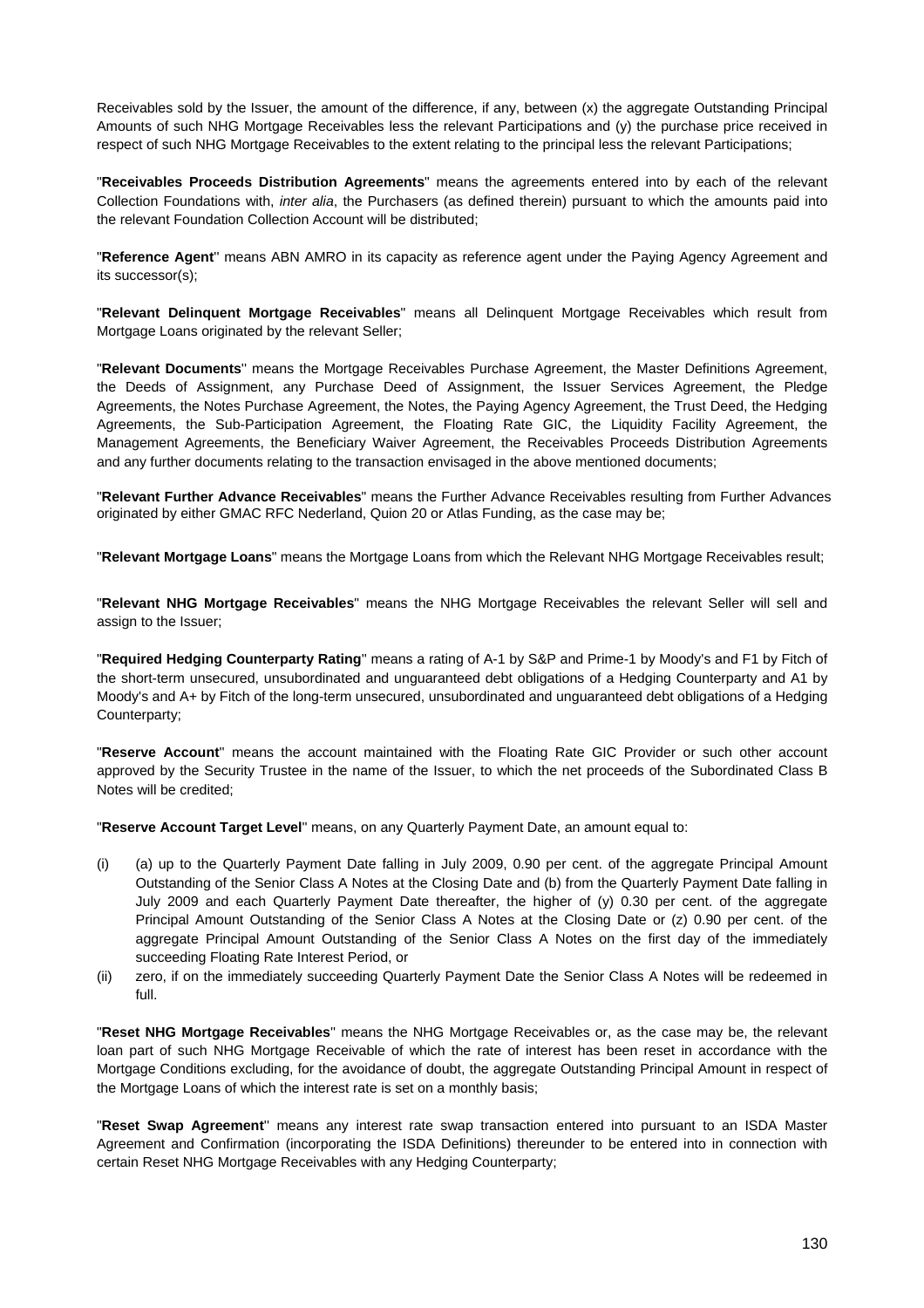"**Risk Beneficiary Rights**'' means all claims which the relevant Seller or, after assignment to the Issuer, the Issuer or the Security Trustee has or will have on a Life Insurance Company other than a Savings Insurance Company in respect of any Risk Insurance Policy under which the relevant Seller has been appointed by the Borrower/insured as first beneficiary ("*begunstigde*'') in connection with the Investment NHG Mortgage Receivables;

"**Risk Insurance Policy**'' means the risk policy ("*risicoverzekering*'') relating to an insurance which pays out upon the death of the insured, taken out by a Borrower with any of the Life Insurance Companies;

"**S&P**'' means Standard & Poor's Rating Services, a division of The McGraw-Hill Companies, Inc;

"**Savings Alternative**'' means the alternative under a Life Insurance Policy, under which a certain pre-agreed amount to be received upon pay out of the Life Insurance Policy with, in such case, a Savings Insurance Company and the Savings Premium thereof is calculated in such a manner that, on an annuity basis, the proceeds of the Savings Alternative is equal to the Savings Element upon maturity of the Life Mortgage Loan;

"**Savings Beneficiary Rights**'' means all claims which GMAC RFC Nederland or, after the assignment to the Issuer, the Issuer has or will have on a Savings Insurance Company in respect of any Savings Insurance Policy or Life Insurance Policy with a Savings Alternative, under which GMAC RFC Nederland has been appointed by the Borrower/insured as first beneficiary ("*begunstigde*'') in connection with the Savings NHG Mortgage Receivables;

"**Savings Element**'' means the part of the Life Mortgage Loan to which a Life Insurance Policy with a Savings Alternative is connected;

"**Savings Insurance Companies**'' means DBV, Universal, Allianz and Generali;

"**Savings Insurance Policy**'' means the combined risk and capital insurance policy ("*gecombineerde risico- en kapitaalverzekering*'') taken out by a Borrower with any of the Savings Insurance Companies in connection with any Savings Mortgage Loan;

"**Savings Mortgage Loans**'' means the Mortgage Loans entered into by GMAC RFC Nederland and the relevant Borrowers combined with a Savings Insurance Policy. Under the Savings Mortgage Loan the Borrower does not pay principal towards redemption of the Savings Mortgage Loan prior to maturity. Instead, the Borrower/insured pays a Savings Premium. The Savings Premium is calculated in such a manner that, on an annuity basis, the proceeds of the Savings Insurance Policy due by the Savings Insurance Company to the relevant Borrower is equal to the principal amount due by the Borrower to GMAC RFC Nederland at maturity of the Savings Mortgage Loan;

"**Savings NHG Mortgage Receivables**'' means any and all rights of GMAC RFC Nederland against any Borrower under or in connection with any Savings Mortgage Loans;

"**Savings Premium**'' means the savings part of the premium including any extra instalments, due by the relevant Borrower to the relevant Savings Insurance Company on the basis of the Savings Insurance Policy or the Life Insurance Policy with a Savings Alternative which is calculated in such a way that the Savings Mortgage Loan or the Savings Element or the Life Mortgage Loan can be redeemed with the insurance proceeds at maturity;

"**Secured Parties**'' means (a) the Noteholders, (b) the Directors, (c) the Issuer Administrator, (d) the MPT Provider, (e) the Paying Agent and the Principal Paying Agent, (f) the Reference Agent, (g) the Swap Counterparty, (h) the Liquidity Facility Provider, (i) the Savings Insurance Companies, (j) the Sellers and (k) any other Hedging Counterparty;

"**Security Act**'' means the United States Securities Act 1933, as amended;

"**Security Trustee**'' means Stichting Security Trustee E-MAC NL 2006-NHG I, a foundation ("*stichting*'') organised under the laws of the Netherlands and established in Amsterdam, the Netherlands;

"**Sellers**'' means GMAC RFC Nederland, Quion 20 and Atlas Funding;

"**Senior Class A Noteholders**'' means the several persons who are for the time being holders of any Senior Class A Notes, including the coupons appertaining thereto;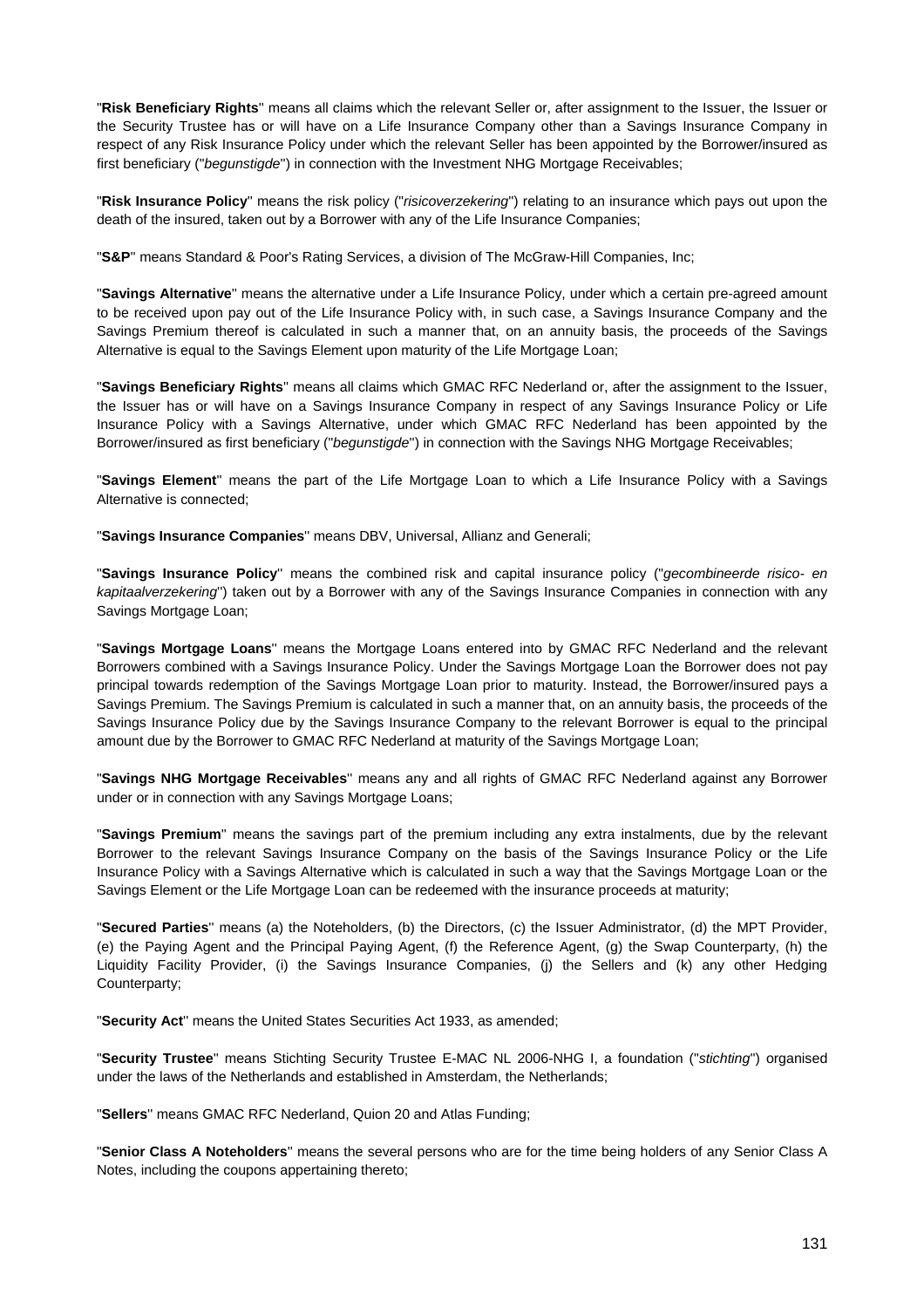"**Senior Class A Notes**'' means the EUR 600,000,000 Senior Class A Mortgage-Backed Notes 2006 due 2039, including the coupons appertaining thereto;

"**Servicing Advance**'' means the advance made by the MPT Provider or any other party to the Issuer pursuant to the Issuer Services Agreement or the Trust Deed to enable the Issuer to redeem the Senior Class A Notes on the relevant Put Date;

"**Sole Bookrunner**" means ABN AMRO, London Branch;

"**State**'' means the State of the Netherlands;

"**Stater**'' means Stater Nederland B.V., a private company with limited liability ('*besloten vennootschap met beperkte aansprakelijkheid*') organised under the laws of the Netherlands and established in Amersfoort, the Netherlands;

"**Stichting Holding**'' means Stichting E-MAC Holding, a foundation organised under the laws of the Netherlands, and established in Amsterdam;

"**Subordinated Class B Noteholders**'' means the several persons who are for the time being holders of any Subordinated Class B Notes;

"**Subordinated Class B Notes**'' means the EUR 5,400,000 Subordinated Class B Notes 2006 due 2039 including the coupons appertaining thereto;

"**Subordinated Extension Interest Part**'' means, with respect to a Quarterly Calculation Period after the First Put Date, an amount equal to the positive difference, if any, between (a) the sum of Euribor increased with the relevant Extension Margin multiplied by the aggregate Principal Amount Outstanding of the Senior Class A Notes and (b) the sum of Euribor increased with the relevant Initial Margin multiplied by the aggregate Principal Amount Outstanding of the Senior Class A Notes;

"**Sub-Participation Agreement**'' means the sub-participation agreement entered into by the Issuer, the Security Trustee, the Savings Insurance Companies and GMAC RFC Nederland on the Closing Date;

"**Swap Agreement**'' means the four swap transactions entered into pursuant to an ISDA Master Agreement and four Confirmations (incorporating the ISDA Definitions) thereunder to be entered into by the Swap Counterparty and the Issuer on the Closing Date in connection with the NHG Mortgage Receivables, excluding the Reset NHG Mortgage Receivables;

"**Swap Counterparty**'' means ABN AMRO, London Branch in its capacity as Swap Counterparty under the Swap Agreement and its successor(s);

#### "**Swap Subordinated Amount**" means,

(i) prior to the Enforcement Date, with respect to a Quarterly Payment Date:

- (a) the aggregate of Notional Adjustment Payments, if any, due but unpaid by the Issuer under the Swap Agreement or any Reset Swap Agreement only to the extent such amount exceeds the Prepayment Penalties;
- (b) payments due from the Issuer under any Hedging Agreement after the First Put Date corresponding to that portion, if any, of the increase in any fixed swap rates in the relevant Hedging Agreement that is in excess of 0.15 per cent.;
- (c) except to the extent that any premium is received by the Issuer from a replacement Hedging Counterparty, any termination payment due from the Issuer under a Hedging Agreement following an Event of Default (as defined in the relevant Hedging Agreement) where the Hedging Counterparty is the Defaulting Party (as defined in the relevant Hedging Agreement); and
- (d) except to the extent that any premium is received by the Issuer from a replacement Hedging Counterparty, any termination payment due from the Issuer under any Hedging Agreement following an Additional Termination Event (as defined in the relevant Hedging Agreement) triggered by a failure of the Hedging Counterparty to comply with the requirements under the relevant Hedging Agreement, following the loss of the Required Hedging Counterparty Rating; and

(ii) following the Enforcement Date: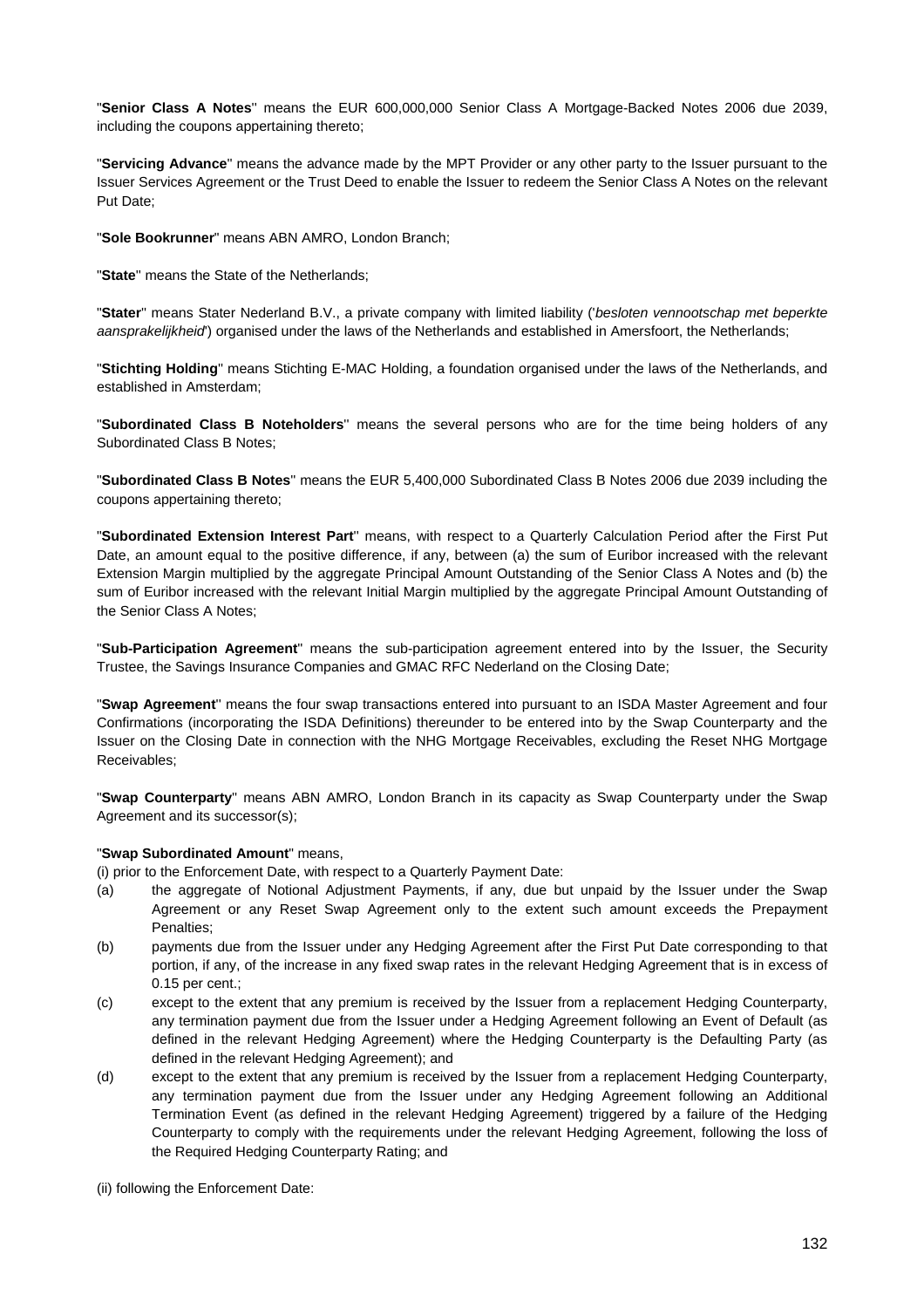- (a) payments due from the Issuer under any Hedging Agreement after the First Put Date corresponding to that portion, if any, of the increase in any fixed swap rates in the relevant Hedging Agreement that is in excess of 0.15 per cent.;
- (b) except to the extent that any premium is received by the Issuer from a replacement Hedging Counterparty, any termination payment due from the Issuer under a Hedging Agreement following an Event of Default (as defined in the relevant Hedging Agreement) where the Hedging Counterparty is the Defaulting Party (as defined in the relevant Hedging Agreement); and
- (c) except to the extent that any premium is received by the Issuer from a replacement Hedging Counterparty, any termination payment due from the Issuer under the Hedging Agreement following an Additional Termination Event (as defined in the relevant Hedging Agreement) triggered by the failure of the Hedging Counterparty to comply with the requirements under the relevant Hedging Agreement following the loss of the Required Hedging Counterparty Rating;

"**Swap Transaction**" means each of the interest rate swap transactions to be entered into on the Closing Date under the terms of the Swap Agreement;

"**TARGET System**'' means the Trans-European Automated Real-Time Gross Settlement Express Transfer System, or any successor thereto;

"**Tax Credit**" means, in case a Hedging Counterparty has paid an amount in accordance with the relevant Hedging Agreement and the Issuer in connection with Part 5 (j) (iii) of the Schedule to the ISDA Master Agreement is granted or otherwise receives from the tax authorities of any jurisdiction any tax credit, allowance, set-off or repayment relating to such payment by such Hedging Counterparty an amount equal to the amount so received;

"**Temporary Global Notes**'' means the temporary global notes to be issued in respect of each Class of Notes;

"**Transaction Accounts**'' means the Collection Account, the Reserve Account, the Pre-funded Account and the Construction Account;

"**Transaction Accounts Balances**'' means, at any day, the balances standing to the credit of each of the Transaction Accounts at the close of business of such day;

"**Trust Deed**'' means the trust deed to be entered into by the Security Trustee, Stichting Holding and the Issuer on the Closing Date;

"**Trustee I Notification Events**'' means the Assignment Notification Events and similar events relating to the Issuer;

"**Trustee Pledge Agreement I**'' means the pledge agreement to be entered into by the Security Trustee, the Savings Insurance Companies and the Issuer on the Closing Date;

"**Trustee Pledge Agreement II**'' means the pledge agreement to be entered into by the Issuer, the Security Trustee and certain other parties on the Closing Date;

"**Unit-Linked Alternative**'' means the alternative under a Life Insurance Policy under which the amount to be received upon pay out of the Life Insurance Policy depends on the performance of certain investment funds chosen by the insured ('**unit-linked**'); and

"**Universal**'' means Universal Leven N.V., a public company ("*naamloze vennootschap*"), organised under the laws of the Netherlands and established in Amsterdam, the Netherlands.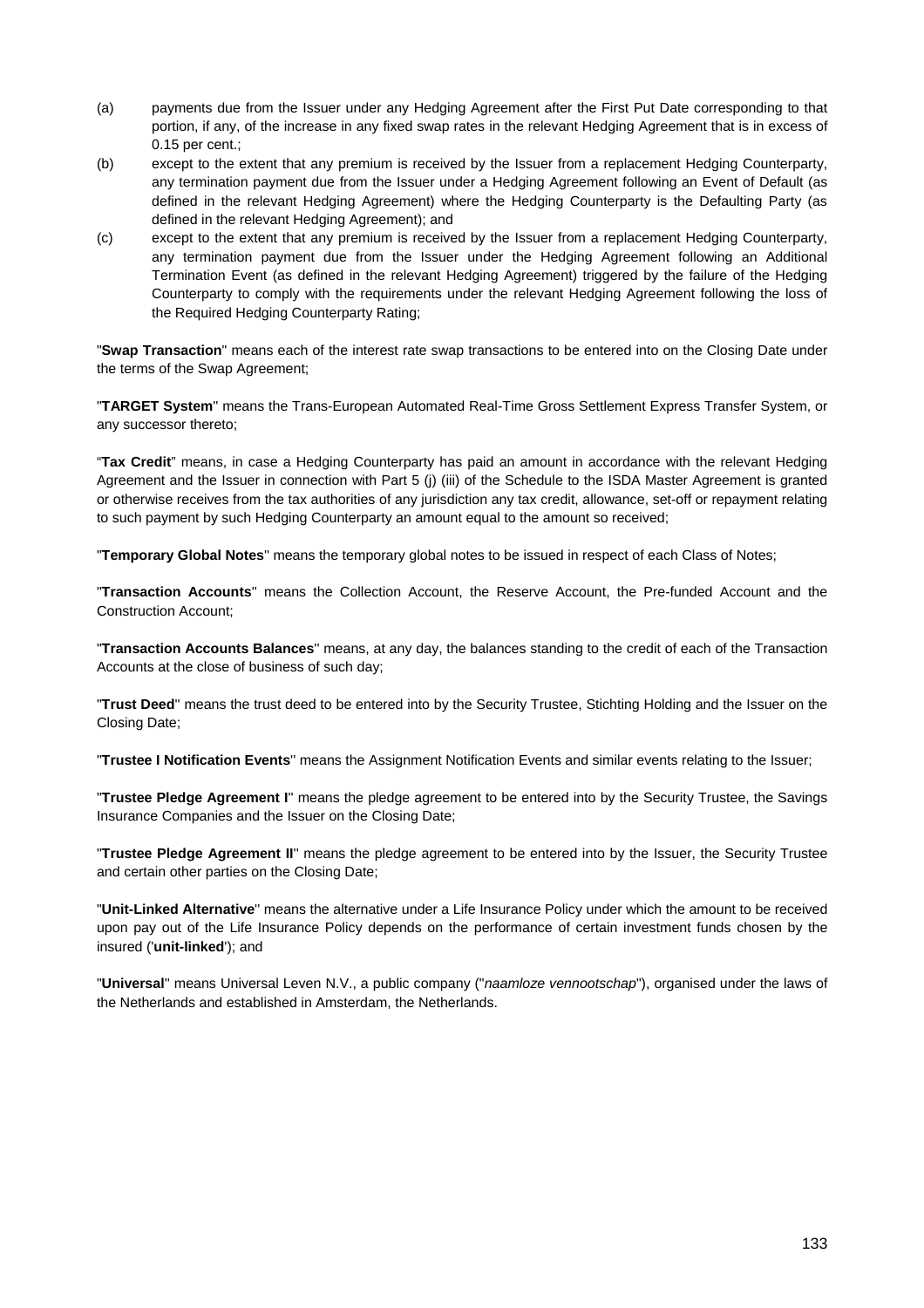### **ANNEX B**

# **EXPECTED AMORTISATION PROFILE OF THE NOTES BASED ON ASSUMPTIONS**

This profile takes in to account the purchase of New NHG Mortgage Receivables during the Pre-funding Period with the following characteristics:

The numerical information set out below has been calculated using the pool data from 1 April 2006. The Mortgage Loans have been grouped by repayment type, remaining term, remaining interest reset term and fixed/floating interest rate. For the purposes of the remaining interest term, all floating rate Mortgage Loans have been grouped together, for all other purposes all Mortgage Loans have been grouped at ten year intervals as with the remaining term. For the purposes of the repayment type, all Interest-only, Life, Star, Switch and universal life Mortgage Loans have been grouped as Interest-only Mortgage Loans, and all Annuity, Linear, investment and Savings Mortgage Loans have been grouped as Annuity Mortgage Loans. The weighted average has then been taken for interest rate, months to reset and remaining term. The New NHG Mortgage Receivables have been assumed to have the same characteristics as the initial pool and have been purchased by the Issuer four months after the Closing.

| Loan Type                            | Gross<br>Rate | <b>WA Months to Reset Term</b> | <b>WA Remaining</b> | <b>Current Net Loan Balance</b> |
|--------------------------------------|---------------|--------------------------------|---------------------|---------------------------------|
| <b>Fixed INT</b>                     | 3,77          | 84,711                         | 89,081              | 421.882                         |
| <b>Fixed INT</b>                     | 3,57          | 88,906                         | 206,218             | 2.207.972                       |
| <b>Fixed INT</b>                     | 3,53          | 78,994                         | 348,398             | 96.531.521                      |
| <b>Fixed INT</b>                     | 3,61          | 73,000                         | 361,000             | 592.309                         |
| <b>Fixed INT</b>                     | 4,05          | 211,614                        | 218,831             | 7.474.311                       |
| <b>Fixed INT</b>                     | 4,05          | 229,466                        | 344,255             | 201.912.951                     |
| <b>Fixed INT</b>                     | 4,05          | 181,000                        | 361,000             | 76.924                          |
| <b>Fixed INT</b>                     | 4,23          | 318,989                        | 340,592             | 3.236.915                       |
| <b>Fixed INT</b>                     | 4,10          | 243,024                        | 361,000             | 2.764.759                       |
| <b>Fixed INT</b>                     | 4,34          | 361,000                        | 361,000             | 624.027                         |
| <b>Fixed REP</b>                     | 3,30          | 67,000                         | 67,000              | 3.118                           |
| <b>Fixed REP</b>                     | 3,76          | 93,675                         | 352,152             | 2.314.601                       |
| <b>Fixed REP</b>                     | 4,02          | 204,424                        | 215,210             | 791.509                         |
| <b>Fixed REP</b>                     | 4,11          | 228,814                        | 349,503             | 8.787.036                       |
| <b>Fixed REP</b>                     | 4,30          | 360,000                        | 360,000             | 20.000                          |
| <b>Fixed REP</b>                     | 4,00          | 241,000                        | 361,000             | 15.565                          |
| <b>Floating INT</b>                  | 3,55          | 1,000                          | 237,000             | 72.067                          |
| <b>Floating INT</b>                  | 3,53          | 1,000                          | 354,907             | 288.473                         |
| <b>Fixed INT</b>                     | 3,77          | 84,711                         | 89,081              | 349.534                         |
| <b>Fixed INT</b>                     | 3,57          | 88,906                         | 206,218             | 1.829.328                       |
| <b>Fixed INT</b>                     | 3,53          | 78,994                         | 348,398             | 79.977.376                      |
| <b>Fixed INT</b><br><b>Fixed INT</b> | 3,61          | 73,000<br>211,614              | 361,000<br>218,831  | 490.734<br>6.192.545            |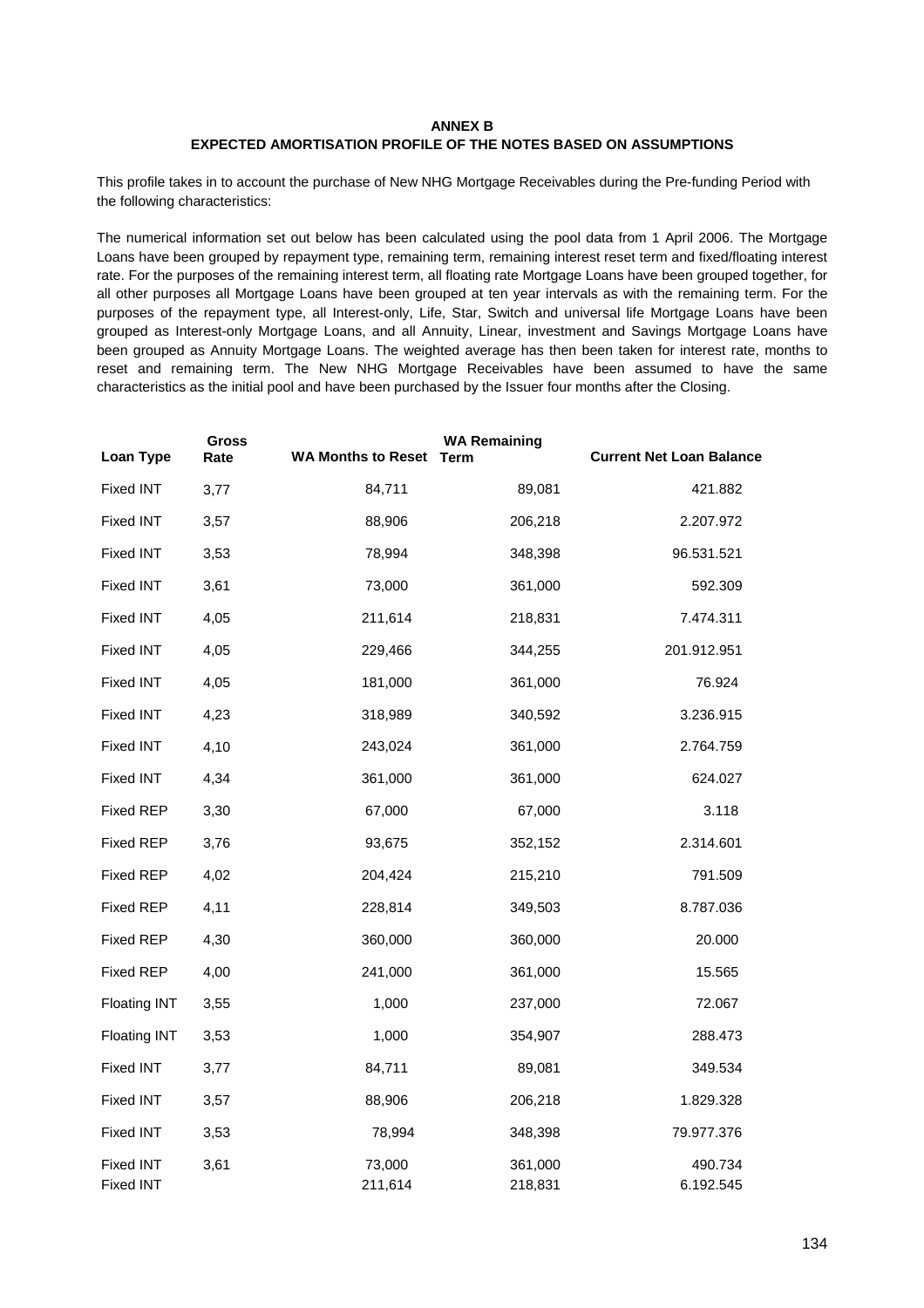|                     | 4,05 |         |         |             |
|---------------------|------|---------|---------|-------------|
| <b>Fixed INT</b>    | 4,05 | 229,466 | 344,255 | 167.286.993 |
| <b>Fixed INT</b>    | 4,05 | 181,000 | 361,000 | 63.732      |
| <b>Fixed INT</b>    | 4,23 | 318,989 | 340,592 | 2.681.818   |
| <b>Fixed INT</b>    | 4,10 | 243,024 | 361,000 | 2.290.632   |
| Fixed INT           | 4,34 | 361,000 | 361,000 | 517.013     |
| <b>Fixed REP</b>    | 3,30 | 67,000  | 67,000  | 2.583       |
| <b>Fixed REP</b>    | 3,76 | 93,675  | 352,152 | 1.917.671   |
| <b>Fixed REP</b>    | 4,02 | 204,424 | 215,210 | 655.774     |
| <b>Fixed REP</b>    | 4,11 | 228,814 | 349,503 | 7.280.151   |
| <b>Fixed REP</b>    | 4,30 | 360,000 | 360,000 | 16.570      |
| <b>Fixed REP</b>    | 4,00 | 241,000 | 361,000 | 12.896      |
| <b>Floating INT</b> | 3,55 | 1,000   | 237,000 | 59.708      |
| Floating INT        | 3,53 | 1,000   | 354,907 | 239.003     |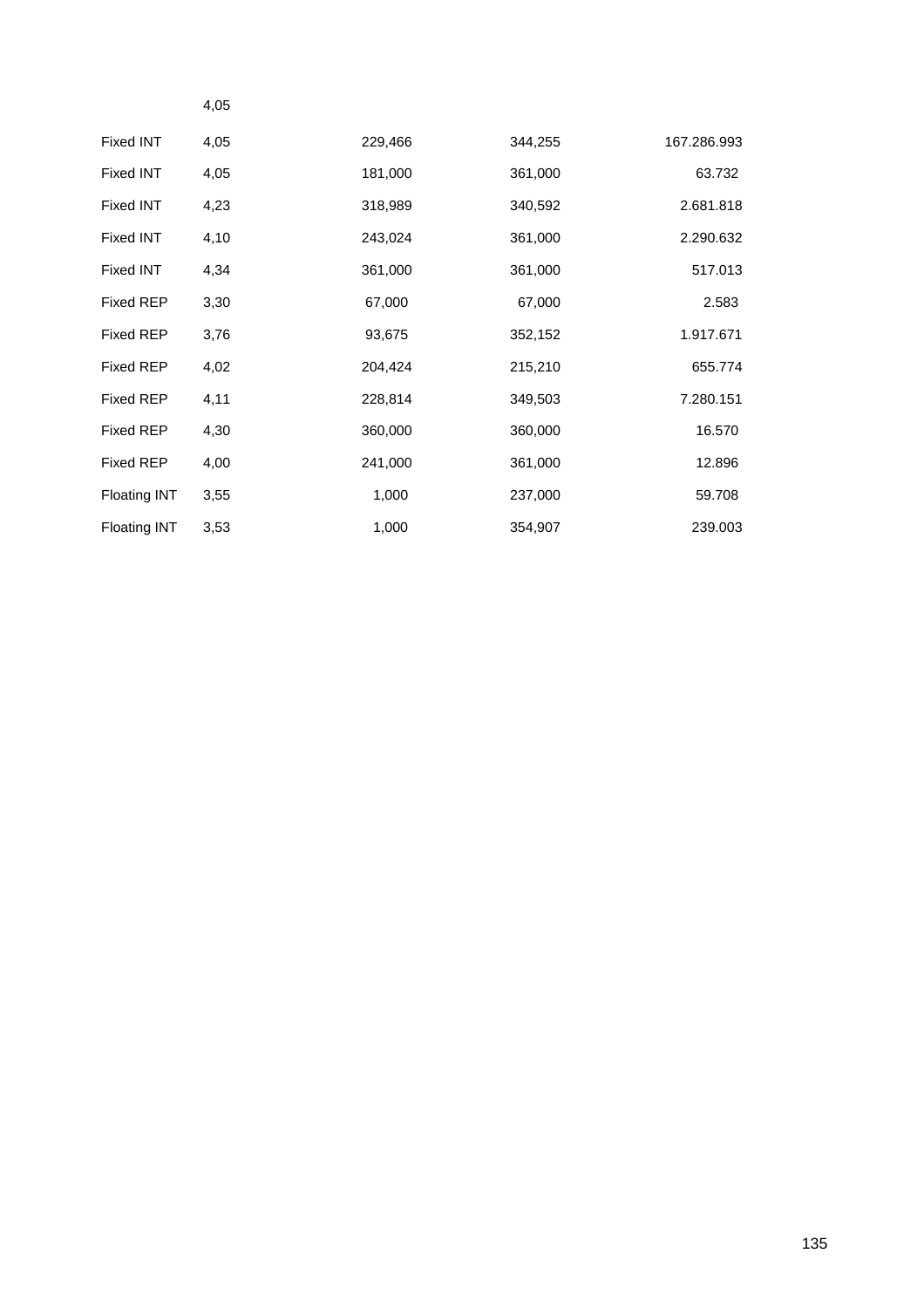| DecrementalTable-1 (6%CPR) |                        |                |  |  |
|----------------------------|------------------------|----------------|--|--|
| Interest                   |                        | 8,68           |  |  |
| Payment                    |                        | ClassA         |  |  |
| Period                     | Date                   | PerCent        |  |  |
| 0                          | 8-May-06               | 100,0%         |  |  |
| $\mathbf{1}$               | 25-Jul-06              | 99,4%          |  |  |
| $\overline{2}$             | 25-Oct-06              | 98,1%          |  |  |
| 3                          | 25-Jan-07              | 96,6%          |  |  |
| $\overline{4}$             | 25-Apr-07              | 95,1%          |  |  |
| $\overline{5}$             | 25-Jul-07              | 93,6%          |  |  |
| 6                          | 25-Oct-07              | 92,2%          |  |  |
| $\overline{7}$             | 25-Jan-08              | 90,7%          |  |  |
| 8                          | 25-Apr-08              | 89,3%          |  |  |
| 9                          | 25-Jul-08              | 87,9%          |  |  |
| 10                         | 25-Oct-08              | 86,6%          |  |  |
| 11                         | 25-Jan-09              | 85,2%          |  |  |
| $\overline{12}$            | 25-Apr-09              | 83,9%          |  |  |
| $\overline{13}$            | 25-Jul-09              | 82,6%          |  |  |
| 14                         | 25-Oct-09              | 81,3%          |  |  |
| 15                         | 25-Jan-10              | 80,0%          |  |  |
| 16                         | 25-Apr-10              | 78,8%          |  |  |
| $\overline{17}$            | 25-Jul-10              | 77,6%          |  |  |
| 18                         | 25-Oct-10              | 76,4%          |  |  |
| 19                         | 25-Jan-11              | 75,2%          |  |  |
| 20                         | 25-Apr-11              | 74,0%          |  |  |
| 21                         | 25-Jul-11              | 72,9%          |  |  |
| 22                         | 25-Oct-11              | 71,7%          |  |  |
| 23                         | 25-Jan-12              | 70,6%          |  |  |
| $\overline{24}$            | 25-Apr-12              | 69,5%          |  |  |
| 25                         | 25-Jul-12              | 68,4%          |  |  |
| 26                         | 25-Oct-12              | 67,4%          |  |  |
| 27                         | 25-Jan-13              | 66,3%          |  |  |
| 28                         | 25-Apr-13              | 65,3%          |  |  |
| 29                         | 25-Jul-13              | 64,3%          |  |  |
| 30                         | 25-Oct-13              | 63,2%          |  |  |
| 31                         | 25-Jan-14              | 62,2%          |  |  |
| 32                         | 25-Apr-14              | 61,2%          |  |  |
| 33                         | 25-Jul-14              | 60,3%          |  |  |
| $\overline{34}$            | 25-Oct-14              | 59,3%          |  |  |
| 35                         | 25-Jan-15              | 58,4%          |  |  |
| 36                         | 25-Apr-15              | 57,5%          |  |  |
| 37                         | 25-Jul-15              | 56,6%          |  |  |
| 38                         | 25-Oct-15              | 55,7%          |  |  |
| 39                         |                        |                |  |  |
| 40                         | 25-Jan-16<br>25-Apr-16 | 54,8%<br>54,0% |  |  |
| 41                         | 25-Jul-16              | 53,1%          |  |  |
| 42                         | 25-Oct-16              | 52,3%          |  |  |
| 43                         | 25-Jan-17              | 51,5%          |  |  |
| 44                         | 25-Apr-17              | 50,7%          |  |  |
| 45                         | 25-Jul-17              | 49,9%          |  |  |
| 46                         | 25-Oct-17              | 49,1%          |  |  |
| 47<br>48                   | 25-Jan-18<br>25-Apr-18 | 48,4%<br>47,6% |  |  |
| 49                         | 25-Jul-18              | 0,0%           |  |  |
| 50                         | 25-Oct-18              | 0,0%           |  |  |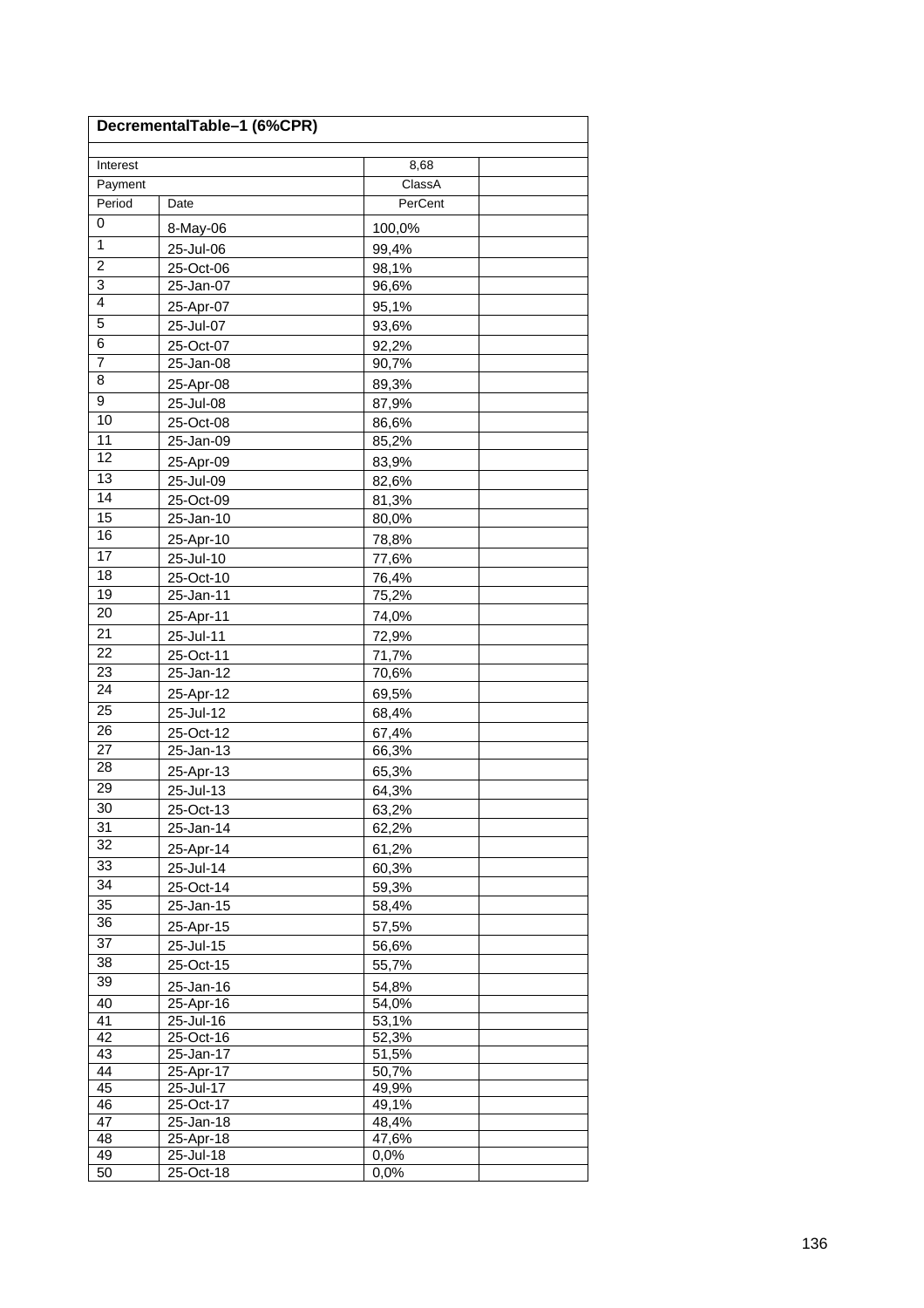| DecrementalTable-2 (8%CPR) |                        |                |  |  |
|----------------------------|------------------------|----------------|--|--|
| Interest                   |                        | 7,81           |  |  |
| Payment                    |                        | ClassA         |  |  |
| Period                     | Date                   | PerCent        |  |  |
| 0                          | 8-May-06               | 100,0%         |  |  |
| $\mathbf{1}$               | 25-Jul-06              | 99,2%          |  |  |
| $\overline{2}$             | 25-Oct-06              | 97,5%          |  |  |
| 3                          | 25-Jan-07              | 95,5%          |  |  |
| $\overline{4}$             | 25-Apr-07              | 93,5%          |  |  |
| $\overline{5}$             | 25-Jul-07              | 91,5%          |  |  |
| 6                          | 25-Oct-07              | 89,6%          |  |  |
| $\overline{7}$             | 25-Jan-08              | 87,8%          |  |  |
| 8                          | 25-Apr-08              | 85,9%          |  |  |
| 9                          | 25-Jul-08              | 84,1%          |  |  |
| 10                         | 25-Oct-08              | 82,4%          |  |  |
| 11                         | 25-Jan-09              | 80,7%          |  |  |
| $\overline{12}$            | 25-Apr-09              | 79,0%          |  |  |
| $\overline{13}$            | 25-Jul-09              | 77,4%          |  |  |
| 14                         | 25-Oct-09              | 75,7%          |  |  |
| 15                         | 25-Jan-10              | 74,2%          |  |  |
| 16                         | 25-Apr-10              | 72,6%          |  |  |
| $\overline{17}$            | 25-Jul-10              | 71,1%          |  |  |
| 18                         | 25-Oct-10              | 69,6%          |  |  |
| 19                         | 25-Jan-11              | 68,2%          |  |  |
| 20                         | 25-Apr-11              | 66,8%          |  |  |
| 21                         | 25-Jul-11              | 65,4%          |  |  |
| 22                         | 25-Oct-11              | 64,0%          |  |  |
| 23                         | 25-Jan-12              | 62,7%          |  |  |
| $\overline{24}$            | 25-Apr-12              | 61,4%          |  |  |
| 25                         | 25-Jul-12              | 60,1%          |  |  |
| 26                         | 25-Oct-12              | 58,8%          |  |  |
| 27                         | 25-Jan-13              | 57,6%          |  |  |
| 28                         | 25-Apr-13              | 56,4%          |  |  |
| 29                         | 25-Jul-13              | 55,2%          |  |  |
| 30                         | 25-Oct-13              | 54,0%          |  |  |
| 31                         | 25-Jan-14              | 52,9%          |  |  |
| 32                         | 25-Apr-14              | 51,8%          |  |  |
| 33                         | 25-Jul-14              | 50,7%          |  |  |
| $\overline{34}$            | 25-Oct-14              | 49,6%          |  |  |
| 35                         | 25-Jan-15              | 48,6%          |  |  |
| 36                         | 25-Apr-15              | 47,6%          |  |  |
| 37                         | 25-Jul-15              | 46,6%          |  |  |
| 38                         | 25-Oct-15              | 45,6%          |  |  |
| 39                         |                        | 44,7%          |  |  |
| 40                         | 25-Jan-16<br>25-Apr-16 | 43,7%          |  |  |
| 41                         | 25-Jul-16              | 42,8%          |  |  |
| 42                         | 25-Oct-16              | 41,9%          |  |  |
| 43                         | 25-Jan-17              | 41,0%          |  |  |
| 44                         | 25-Apr-17              | 40,2%          |  |  |
| 45                         | 25-Jul-17              | 39,3%          |  |  |
| 46<br>47                   | 25-Oct-17              | 38,5%          |  |  |
| 48                         | 25-Jan-18<br>25-Apr-18 | 37,7%<br>36,9% |  |  |
| 49                         | 25-Jul-18              | 0,0%           |  |  |
| 50                         | 25-Oct-18              | 0,0%           |  |  |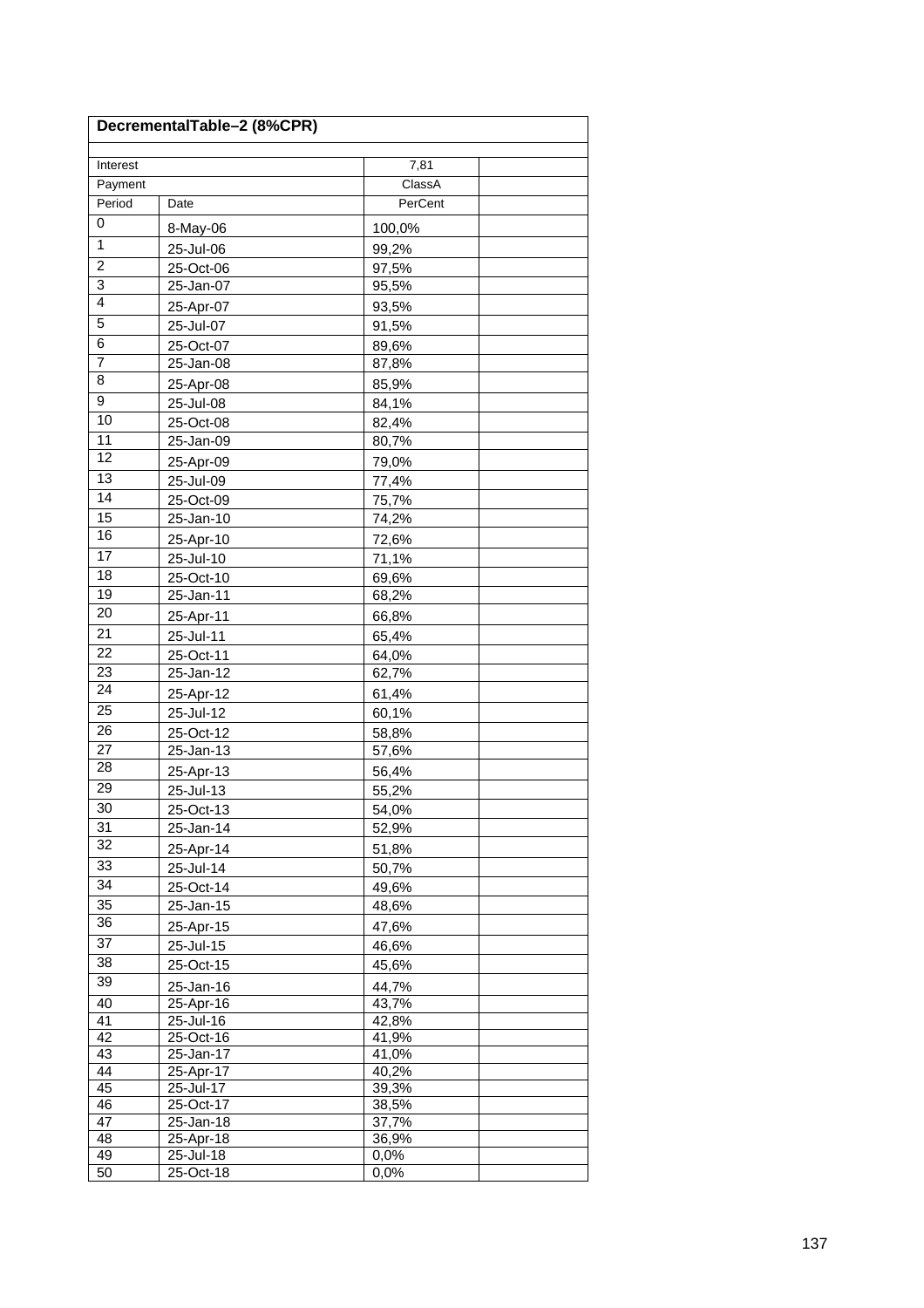| DecrementalTable-3 (10%CPR) |                        |                |  |  |
|-----------------------------|------------------------|----------------|--|--|
| Interest                    |                        | 7,05           |  |  |
| Payment                     |                        | ClassA         |  |  |
| Period                      | Date                   | PerCent        |  |  |
| 0                           | 8-May-06               | 100,0%         |  |  |
| $\mathbf{1}$                |                        | 99,0%          |  |  |
| $\boldsymbol{2}$            | 25-Jul-06<br>25-Oct-06 | 96,8%          |  |  |
| 3                           | 25-Jan-07              | 94,3%          |  |  |
| $\overline{4}$              |                        |                |  |  |
| $\overline{5}$              | 25-Apr-07<br>25-Jul-07 | 91,8%<br>89,4% |  |  |
| 6                           | 25-Oct-07              | 87,1%          |  |  |
| $\overline{7}$              | 25-Jan-08              | 84,8%          |  |  |
| 8                           |                        |                |  |  |
| 9                           | 25-Apr-08              | 82,6%          |  |  |
| 10                          | 25-Jul-08              | 80,4%          |  |  |
| 11                          | 25-Oct-08              | 78,3%          |  |  |
| $\overline{12}$             | 25-Jan-09              | 76,3%          |  |  |
| $\overline{13}$             | 25-Apr-09              | 74,3%          |  |  |
| 14                          | 25-Jul-09              | 72,3%          |  |  |
| 15                          | 25-Oct-09              | 70,4%          |  |  |
| 16                          | 25-Jan-10              | 68,6%          |  |  |
| $\overline{17}$             | 25-Apr-10              | 66,8%          |  |  |
|                             | 25-Jul-10              | 65,0%          |  |  |
| 18                          | 25-Oct-10              | 63,3%          |  |  |
| 19                          | 25-Jan-11              | 61,7%          |  |  |
| 20                          | 25-Apr-11              | 60,1%          |  |  |
| 21                          | 25-Jul-11              | 58,5%          |  |  |
| 22                          | 25-Oct-11              | 57,0%          |  |  |
| 23                          | 25-Jan-12              | 55,5%          |  |  |
| $\overline{24}$             | 25-Apr-12              | 54,0%          |  |  |
| 25                          | 25-Jul-12              | 52,6%          |  |  |
| 26                          | 25-Oct-12              | 51,2%          |  |  |
| 27                          | 25-Jan-13              | 49,9%          |  |  |
| 28                          | 25-Apr-13              | 48,6%          |  |  |
| 29                          | 25-Jul-13              | 47,3%          |  |  |
| 30                          | 25-Oct-13              | 46,0%          |  |  |
| 31                          | 25-Jan-14              | 44,8%          |  |  |
| 32                          | 25-Apr-14              | 43,6%          |  |  |
| 33                          | 25-Jul-14              | 42,5%          |  |  |
| $\overline{34}$             | 25-Oct-14              | 41,4%          |  |  |
| 35                          | 25-Jan-15              | 40,3%          |  |  |
| 36                          | 25-Apr-15              | 39,2%          |  |  |
| 37                          | 25-Jul-15              | 38,2%          |  |  |
| 38                          | 25-Oct-15              | 37,2%          |  |  |
| 39                          | 25-Jan-16              | 36,2%          |  |  |
| 40                          | 25-Apr-16              | 35,3%          |  |  |
| 41                          | 25-Jul-16              | 34,3%          |  |  |
| 42                          | 25-Oct-16              | 33,4%          |  |  |
| 43                          | 25-Jan-17              | 32,5%          |  |  |
| 44<br>45                    | 25-Apr-17<br>25-Jul-17 | 31,7%<br>30,9% |  |  |
| 46                          | 25-Oct-17              | 30,1%          |  |  |
| 47                          | 25-Jan-18              | 29,3%          |  |  |
| 48                          | 25-Apr-18              | 28,5%          |  |  |
| 49                          | 25-Jul-18              | 0,0%           |  |  |
| 50                          | 25-Oct-18              | 0,0%           |  |  |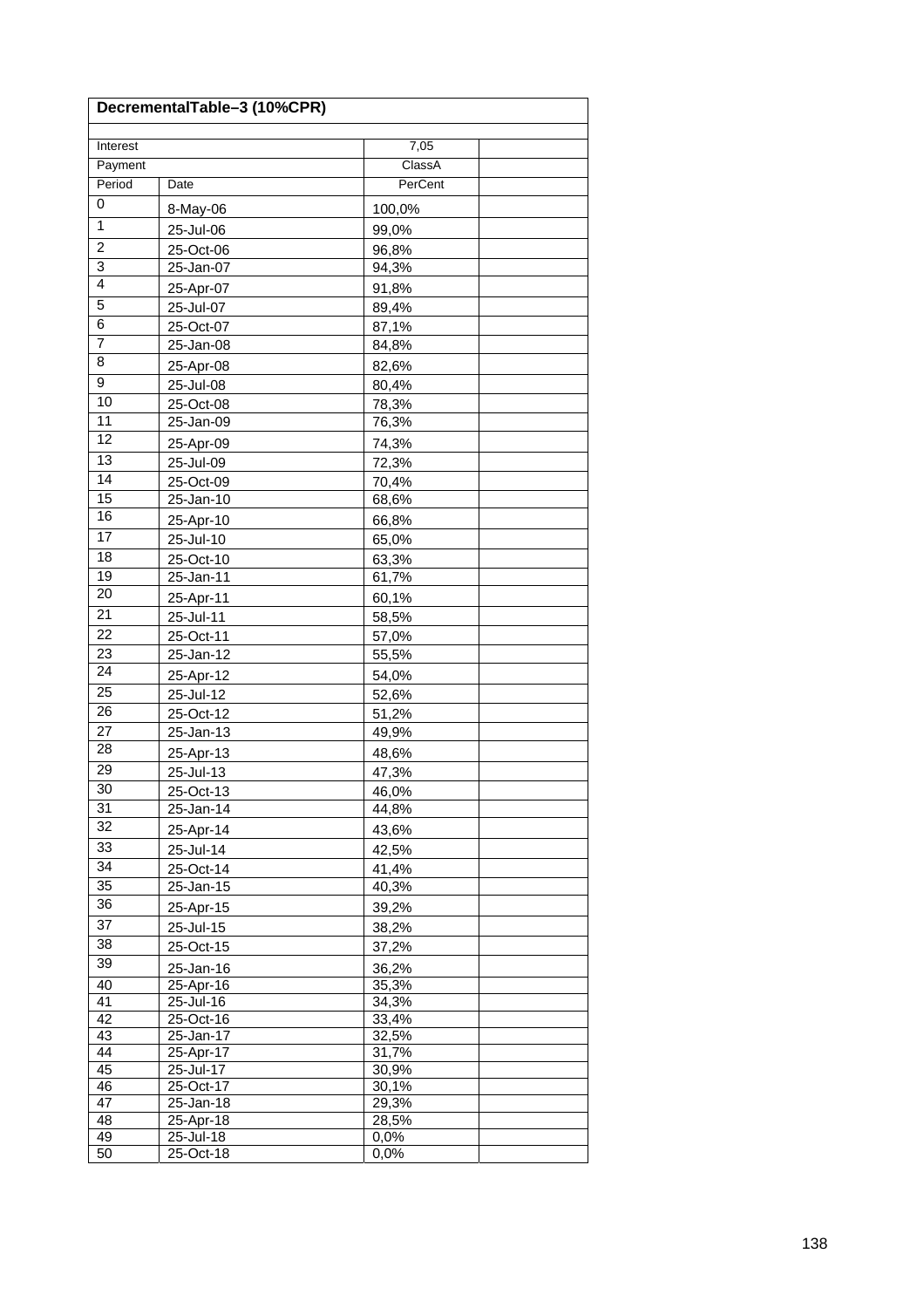| DecrementalTable-4 (12%CPR) |                        |                |  |  |
|-----------------------------|------------------------|----------------|--|--|
| Interest                    |                        | 6,38           |  |  |
| Payment                     |                        | ClassA         |  |  |
| Period                      | Date                   | PerCent        |  |  |
| 0                           | 8-May-06               | 100,0%         |  |  |
| $\mathbf{1}$                | 25-Jul-06              | 98,6%          |  |  |
| $\overline{2}$              | 25-Oct-06              | 96,2%          |  |  |
| 3                           | 25-Jan-07              | 93,1%          |  |  |
| $\overline{4}$              | 25-Apr-07              | 90,2%          |  |  |
| $\overline{5}$              | 25-Jul-07              | 87,3%          |  |  |
| 6                           | 25-Oct-07              | 84,6%          |  |  |
| $\overline{7}$              | 25-Jan-08              | 81,9%          |  |  |
| 8                           | 25-Apr-08              | 79,3%          |  |  |
| 9                           | 25-Jul-08              | 76,8%          |  |  |
| 10                          | 25-Oct-08              | 74,4%          |  |  |
| 11                          | 25-Jan-09              | 72,0%          |  |  |
| $\overline{12}$             | 25-Apr-09              | 69,7%          |  |  |
| $\overline{13}$             | 25-Jul-09              | 67,5%          |  |  |
| 14                          | 25-Oct-09              | 65,4%          |  |  |
| 15                          | 25-Jan-10              | 63,3%          |  |  |
| 16                          | 25-Apr-10              | 61,3%          |  |  |
| $\overline{17}$             | 25-Jul-10              | 59,4%          |  |  |
| 18                          | 25-Oct-10              | 57,5%          |  |  |
| 19                          | 25-Jan-11              | 55,7%          |  |  |
| 20                          | 25-Apr-11              | 53,9%          |  |  |
| 21                          | 25-Jul-11              | 52,2%          |  |  |
| 22                          | 25-Oct-11              | 50,6%          |  |  |
| 23                          | 25-Jan-12              | 49,0%          |  |  |
| $\overline{24}$             | 25-Apr-12              | 47,4%          |  |  |
| 25                          | 25-Jul-12              | 45,9%          |  |  |
| 26                          | 25-Oct-12              | 44,5%          |  |  |
| 27                          | 25-Jan-13              | 43,0%          |  |  |
| 28                          | 25-Apr-13              | 41,7%          |  |  |
| 29                          | 25-Jul-13              | 40,4%          |  |  |
| 30                          | 25-Oct-13              | 39,1%          |  |  |
| 31                          | 25-Jan-14              | 37,8%          |  |  |
| 32                          | 25-Apr-14              | 36,6%          |  |  |
| 33                          | 25-Jul-14              | 35,4%          |  |  |
| $\overline{34}$             | 25-Oct-14              | 34,3%          |  |  |
| 35                          | 25-Jan-15              | 33,2%          |  |  |
| 36                          | 25-Apr-15              | 32,2%          |  |  |
| 37                          | 25-Jul-15              | 31,2%          |  |  |
| 38                          | 25-Oct-15              | 30,2%          |  |  |
| 39                          | 25-Jan-16              | 29,2%          |  |  |
| 40                          | 25-Apr-16              | 28,3%          |  |  |
| 41                          | 25-Jul-16              | 27,4%          |  |  |
| 42                          | 25-Oct-16              | 26,5%          |  |  |
| 43                          | 25-Jan-17              | 25,7%          |  |  |
| 44<br>45                    | 25-Apr-17<br>25-Jul-17 | 24,9%<br>24,1% |  |  |
| 46                          | 25-Oct-17              | 23,3%          |  |  |
| 47                          | 25-Jan-18              | 22,6%          |  |  |
| 48                          | 25-Apr-18              | 21,9%          |  |  |
| 49                          | 25-Jul-18              | 0,0%           |  |  |
| 50                          | 25-Oct-18              | 0,0%           |  |  |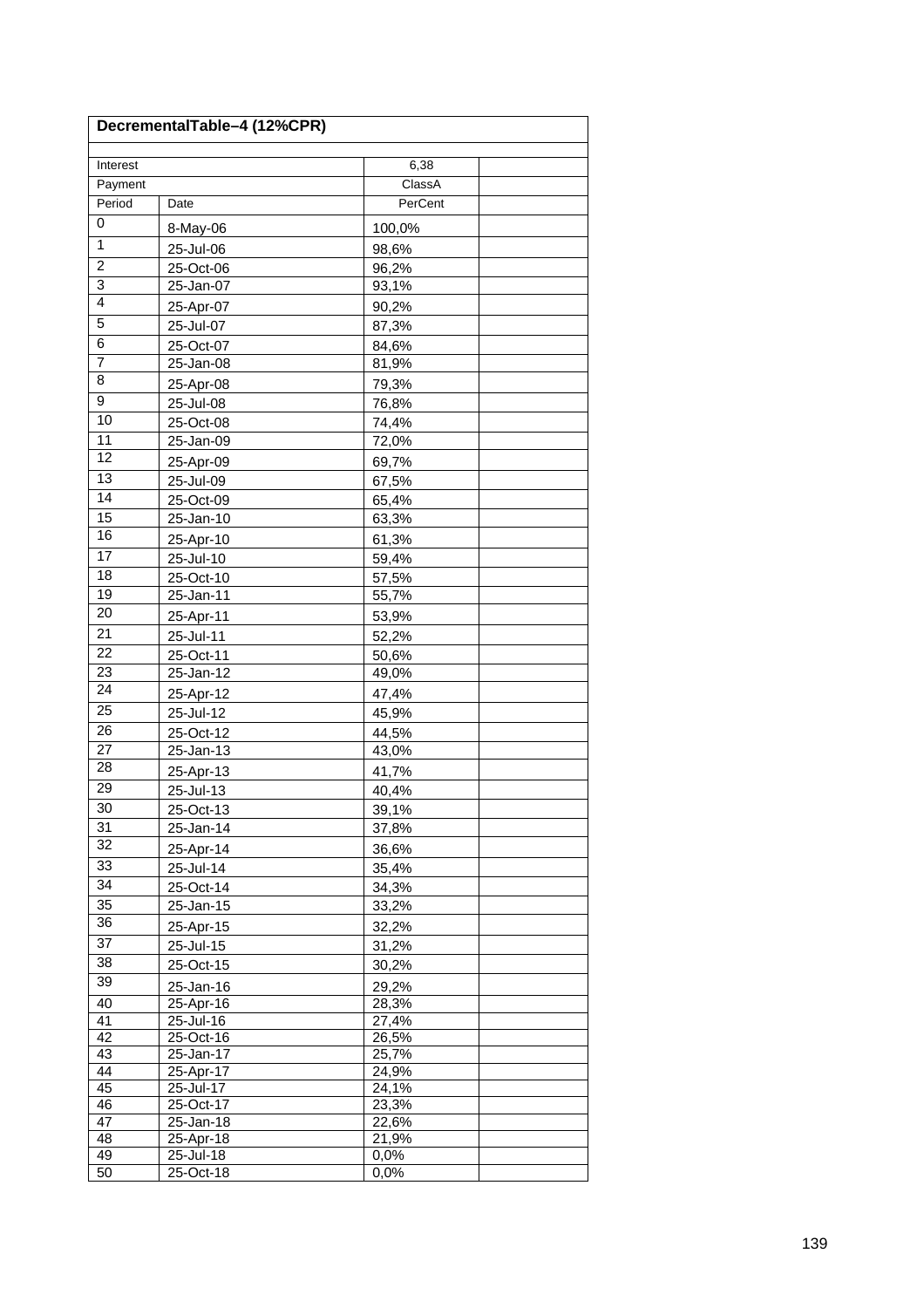| DecrementalTable-5 (14%CPR) |                        |                |  |  |
|-----------------------------|------------------------|----------------|--|--|
| Interest                    |                        | 5,80           |  |  |
| Payment                     |                        | ClassA         |  |  |
| Period                      | Date                   | PerCent        |  |  |
| 0                           | 8-May-06               | 100,0%         |  |  |
| $\mathbf{1}$                | 25-Jul-06              | 98,6%          |  |  |
| $\boldsymbol{2}$            | 25-Oct-06              | 95,5%          |  |  |
| 3                           | 25-Jan-07              | 92,0%          |  |  |
| $\overline{4}$              | 25-Apr-07              | 88,6%          |  |  |
| $\overline{5}$              | 25-Jul-07              | 85,3%          |  |  |
| 6                           | 25-Oct-07              | 82,1%          |  |  |
| $\overline{7}$              | 25-Jan-08              | 79,0%          |  |  |
| 8                           | 25-Apr-08              | 76,1%          |  |  |
| 9                           | 25-Jul-08              | 73,3%          |  |  |
| 10                          | 25-Oct-08              | 70,5%          |  |  |
| 11                          | 25-Jan-09              | 67,9%          |  |  |
| $\overline{12}$             | 25-Apr-09              | 65,4%          |  |  |
| $\overline{13}$             | 25-Jul-09              | 63,0%          |  |  |
| 14                          | 25-Oct-09              | 60,6%          |  |  |
| 15                          | 25-Jan-10              | 58,4%          |  |  |
| 16                          | 25-Apr-10              |                |  |  |
| 17                          | 25-Jul-10              | 56,2%          |  |  |
| 18                          |                        | 54,1%<br>52,1% |  |  |
| 19                          | 25-Oct-10<br>25-Jan-11 | 50,2%          |  |  |
| 20                          |                        |                |  |  |
| 21                          | 25-Apr-11              | 48,3%          |  |  |
| 22                          | 25-Jul-11              | 46,5%          |  |  |
| 23                          | 25-Oct-11<br>25-Jan-12 | 44,8%<br>43,1% |  |  |
| $\overline{24}$             |                        |                |  |  |
| 25                          | 25-Apr-12              | 41,5%          |  |  |
| 26                          | 25-Jul-12              | 39,9%          |  |  |
| 27                          | 25-Oct-12<br>25-Jan-13 | 38,5%          |  |  |
| 28                          |                        | 37,0%          |  |  |
| 29                          | 25-Apr-13              | 35,6%          |  |  |
| 30                          | 25-Jul-13              | 34,3%          |  |  |
| 31                          | 25-Oct-13<br>25-Jan-14 | 33,0%<br>31,8% |  |  |
| 32                          |                        |                |  |  |
| 33                          | 25-Apr-14              | 30,6%          |  |  |
| $\overline{34}$             | 25-Jul-14              | 29,5%          |  |  |
| 35                          | 25-Oct-14<br>25-Jan-15 | 28,4%<br>27,3% |  |  |
| 36                          |                        |                |  |  |
| 37                          | 25-Apr-15              | 26,3%          |  |  |
| 38                          | 25-Jul-15              | 25,3%          |  |  |
| 39                          | 25-Oct-15              | 24,4%          |  |  |
|                             | 25-Jan-16              | 23,5%          |  |  |
| 40<br>41                    | 25-Apr-16<br>25-Jul-16 | 22,6%<br>21,7% |  |  |
| 42                          | 25-Oct-16              | 20,9%          |  |  |
| 43                          | $25 - Jan-17$          | 20,1%          |  |  |
| 44                          | 25-Apr-17              | 19,4%          |  |  |
| 45                          | 25-Jul-17              | 18,7%          |  |  |
| 46                          | 25-Oct-17              | 18,0%          |  |  |
| 47                          | 25-Jan-18              | 17,3%          |  |  |
| 48<br>49                    | 25-Apr-18<br>25-Jul-18 | 16,7%<br>0,0%  |  |  |
| 50                          | 25-Oct-18              | 0,0%           |  |  |
|                             |                        |                |  |  |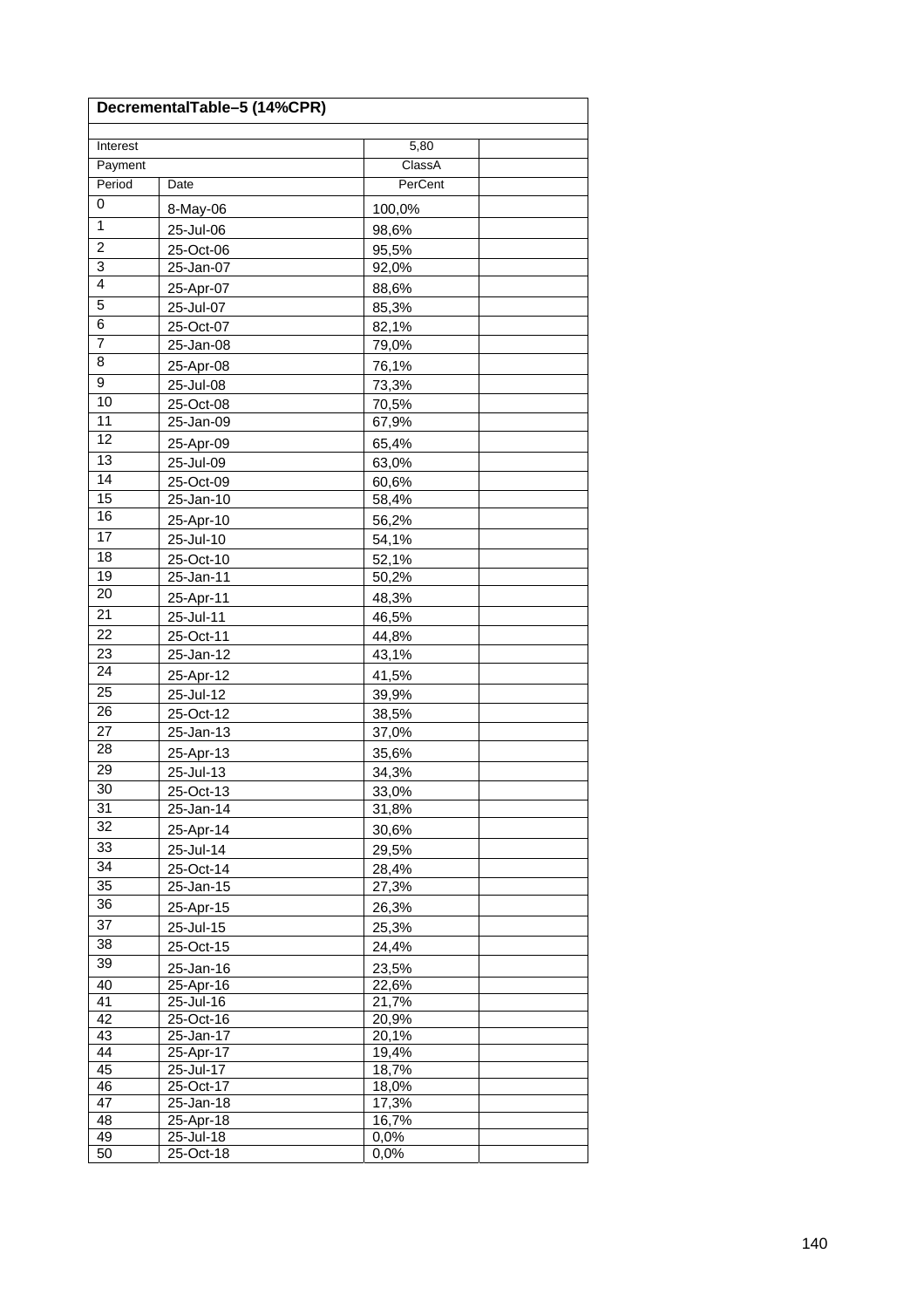### **REGISTERED OFFICES ISSUER**

E-MAC NL 2006-NHG I B.V. Frederik Roeskestraat 123 1076 EE Amsterdam The Netherlands

# **ISSUER ADMINISTRATOR MPT PROVIDER**

GMAC RFC Nederland B.V. Prinses Margrietplantsoen 92 2595 BR The Hague The Netherlands

# **LEGAL ADVISERS TO THE MANAGERS SECURITY TRUSTEE**

NautaDutilh N.V. Strawinskylaan 1999 1077 XV Amsterdam The Netherlands

GMAC RFC Nederland B.V. Prinses Margrietplantsoen 92 2595 BR The Hague The Netherlands

Stichting Security Trustee E-MAC NL 2006-NHG I Frederik Roeskestraat 123 1076 EE Amsterdam The Netherlands

# **PRINCIPAL PAYING AGENT AND REFERENCE AGENT LEGAL AND TAX ADVISERS TO THE SELLERS AND**

ABN AMRO Bank N.V. Hemelstede 2 4817 ST Breda The Netherlands

GMAC RFC Nederland B.V. Prinses Margrietplantsoen 92 2595 BR The Hague The Netherlands

Atlas Funding B.V. Prinses Margrietplantsoen 92 2595 BR The Hague The Netherlands

> Quion 20 B.V. Lichtenauerlaan 170 3000 CX Rotterdam The Netherlands

# **LISTING AGENT AND PAYING AGENT COMMON DEPOSITARY**

NCB Stockbrokers Limited 3 George's Dock IFSC, Dublin 1 Ireland

# **THE ISSUER**

Allen & Overy LLP Apollolaan 15 1077 AB Amsterdam The Netherlands

# **SELLERS SUB-AGENTS OF THE MPT PROVIDER**

Stater Nederland B.V. De Brand 40 3823 LL Amersfoort The Netherlands

Quion Hypotheekbemiddeling B.V. Lichtenauerlaan 170 3000 CX Rotterdam The Netherlands

Société Générale Bank S.A. 11 Avenue Emile Reuter L-2420 Luxembourg